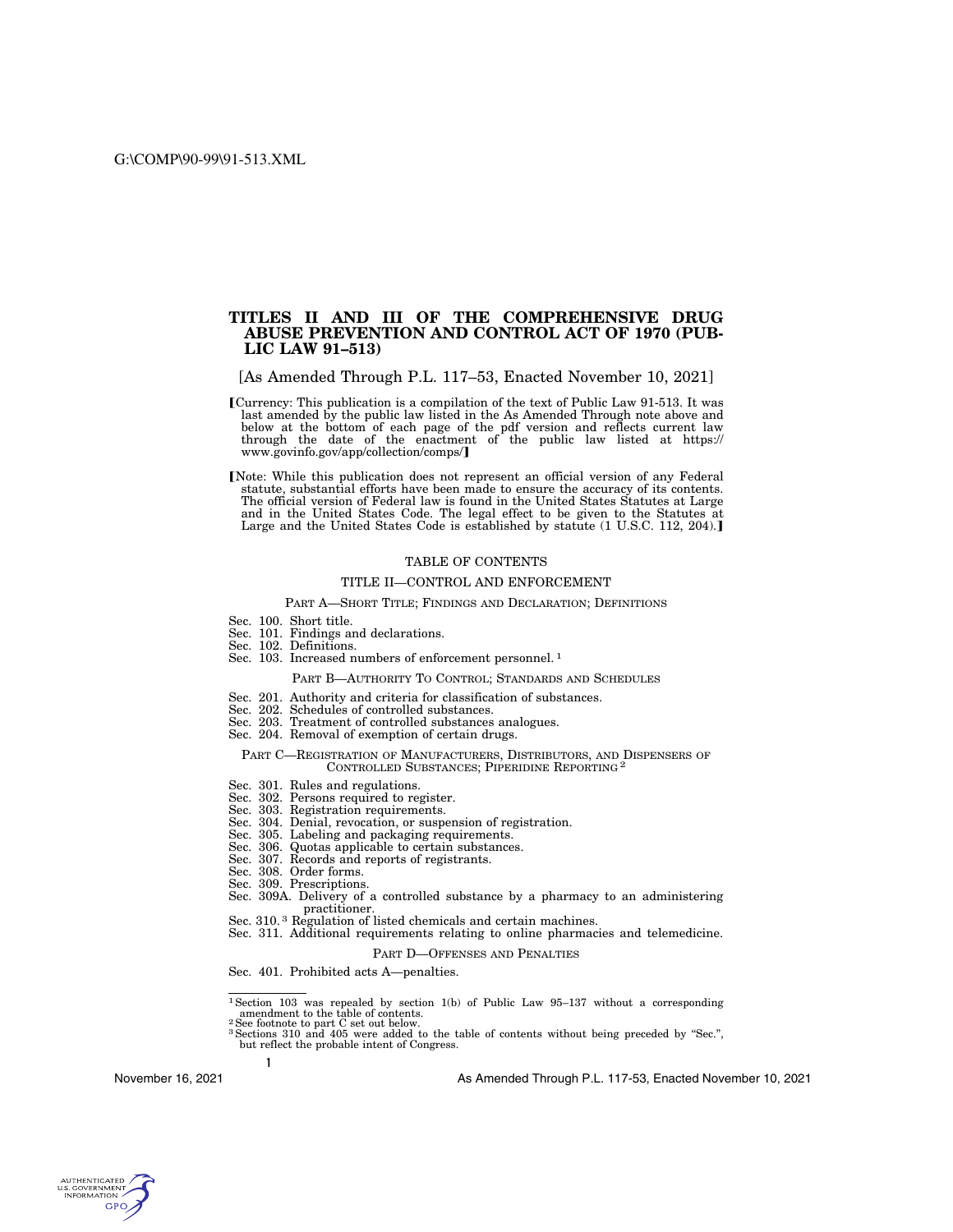- Sec. 402. Prohibited acts B—penalties.
- Sec. 403. Prohibited acts C—penalties. Sec. 404. Penalty for simple possession; conditional discharge and expunging of records for first offense. 4
- 
- Sec. 405. 3 Civil penalty for possession of small amounts of certain controlled substances.
- Sec. 406. Attempt and conspiracy.
- Sec. 407. Additional penalties.
- Sec. 408. Continuing criminal enterprise.
- Sec. 409. Transportation safety offenses.
- Sec. 410. Information for sentencing.
- Sec. 411. Proceedings to establish previous convictions.
- Sec. 412. Application of treaties and other international agreements.
- Sec. 413. Criminal forfeitures.
- Sec. 414. Investment of illicit drug profits.
- Sec. 415. Alternative fine.
- 
- Sec. 416. Maintaining drug-involved premises. Sec. 417. 5 Endangering human life while illegally manufacturing a controlled substance.
- Sec. 418. 5 Distribution to persons under age twenty-one.
- Sec. 419. 5 Distribution or manufacturing in or near schools and colleges.
- Sec. 419a. Consecutive sentence for manufacturing or distributing, or possessing with intent to manufacture or distribute, methamphetamine on premises where children are present or reside.
- Sec. 420. 5 Employment of persons under 18 years of age. 6
- Sec. 421. 5 Denial of Federal benefits to drug traffickers and possessors.
- Sec. 422. Drug paraphernalia.
- Sec. 423. Anhydrous ammonia.

## TITLE II—CONTROL AND ENFORCEMENT—CONTINUED

### PART E—ADMINISTRATIVE AND ENFORCEMENT PROVISIONS

- Sec. 501. Procedures.
- Sec. 502. Education and research programs of the Attorney General.
- Sec. 503. Cooperative arrangements.
- Sec. 504. Advisory committees.
- Sec. 505. Administration hearings.
- Sec. 506. Subpenas.
- Sec. 507. Judicial review.
- Sec. 508. Powers of enforcement personnel.
- Sec. 509. Search warrants.
- Sec. 510. Administrative inspections and warrants.
- Sec. 511. Forfeitures.
- Sec. 512. Injunctions.
- Sec. 513. Enforcement proceedings.
- Sec. 514. Immunity and privilege.
- Sec. 515. Burden of proof; liabilities.
- 
- Sec. 516. Payments and advances. Sec. 517. 5 Coordination and consolidation of post-seizure administration.

November 16, 2021

 $\frac{480 \text{ in law}}{404 \text{ set out below}}$  should be "Penalty for simple possession." See the heading for section

 $5$  Sections 417, 418, 419, 420, 421, 517, 518, and 519 were added to the table of contents without being preceded by "Sec.", but reflect the probable intent of Congress.<br>"So in law. Probably should be "Employment or use of persons under 18 years of age in<br>drug operations." See the heading for section 420 set out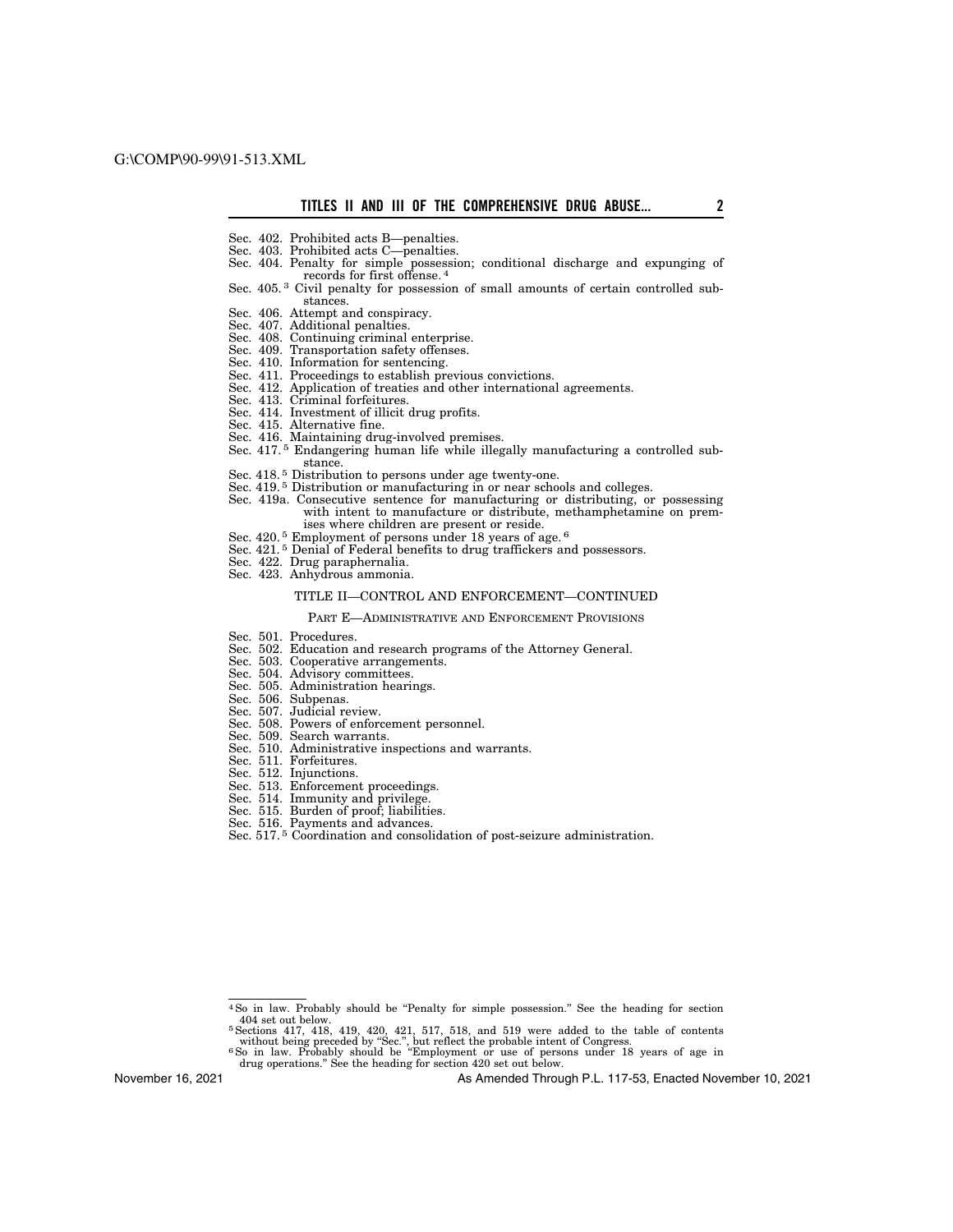# **3 TITLES II AND III OF THE COMPREHENSIVE DRUG ABUSE...**

- Sec. 518. Expedited procedures for seized conveyances. 7
- Sec. 519. Production control of controlled substances.<sup>8</sup>
- Sec. 520. Review of Federal sales of chemicals usable to manufacture controlled substances.

### PART F—ADVISORY COMMISSION

Sec. 601. Establishment of Commission on Marihuana and Drug Abuse.

#### PART G—CONFORMING, TRANSITIONAL, AND EFFECTIVE DATE, AND GENERAL PROVISIONS

- Sec. 701. Repeals and conforming amendments.
- Sec. 702. Pending proceedings.
- Sec. 703. Provisional registration.
- Sec. 704. Effective dates and other transitional provisions.
- Sec. 705. Continuation of regulations.
- Sec. 706. Severability.
- Sec. 707. Saving provision.
- Sec. 708. Application of State law.
- Sec. 709. Payment of tort claims.

### TITLE III—IMPORTATION AND EXPORTATION; AMENDMENTS AND REPEALS OF REVENUE LAWS

Sec. 1000. Short title.

### PART A—IMPORTATION AND EXPORTATION

- Sec. 1001. Definitions.
- Sec. 1002. Importation of controlled substances.
- Sec. 1003. Exportation of controlled substances.
- Sec. 1004. Transshipment and in-transit shipment of controlled substances.
- Sec. 1005. Possession on board vessels, etc., arriving in or departing from United
- States.
- Sec. 1006. Exemption authority.
- Sec. 1007. Persons required to register. Sec. 1008. Registration requirements.
- Sec. 1009. Possession, manufacture or distribution for purposes of unlawful importation.
- 
- Sec. 1010. Prohibited acts A—penalties. 9 Sec. 1011. Prohibited acts B—penalties.
- Sec. 1012. Second or subsequent offenses.
- Sec. 1013. Attempt and conspiracy.
- Sec. 1014. Additional penalties.
- Sec. 1015. Applicability of part E of title II.
- Sec. 1016. Authority of Secretary of Treasury.
- Sec. 1017. Criminal forfeitures.
- Sec. 1018. Notification, suspension of shipment, and penalties with respect to importation and exportation of listed chemicals.

#### PART B—AMENDMENTS AND REPEALS, TRANSITIONAL AND EFFECTIVE DATE **PROVISIONS**

- Sec. 1101. Repeals.
- Sec. 1102. Conforming amendments.
- Sec. 1103. Pending proceedings.
- Sec. 1104. Provisional registration.
- Sec. 1105. Effective dates and other transitional provisions.

- Section 2(c)(3) of Public Law 106–185 (114 Stat. 21) repealed section 518, but did not make a conforming amendment to the table of contents. 8See footnote to item number 417.
- 
- So in law. Probably should be ''Controlled substances production control.''. See the heading for section 519 set out below. 9Section 122 of the USA PATRIOT Improvement and Reauthorization Act of 2005 (P.L. 109–
- 177; 120 Stat. 225) provides for an amendment to insert a new section 1010A in part A of the Controlled Substance Import and Export Act (21 U.S.C. 951 et seq.) without providing amendment to the table of sections. The tab

November 16, 2021

<sup>7</sup>See footnote to item number 417.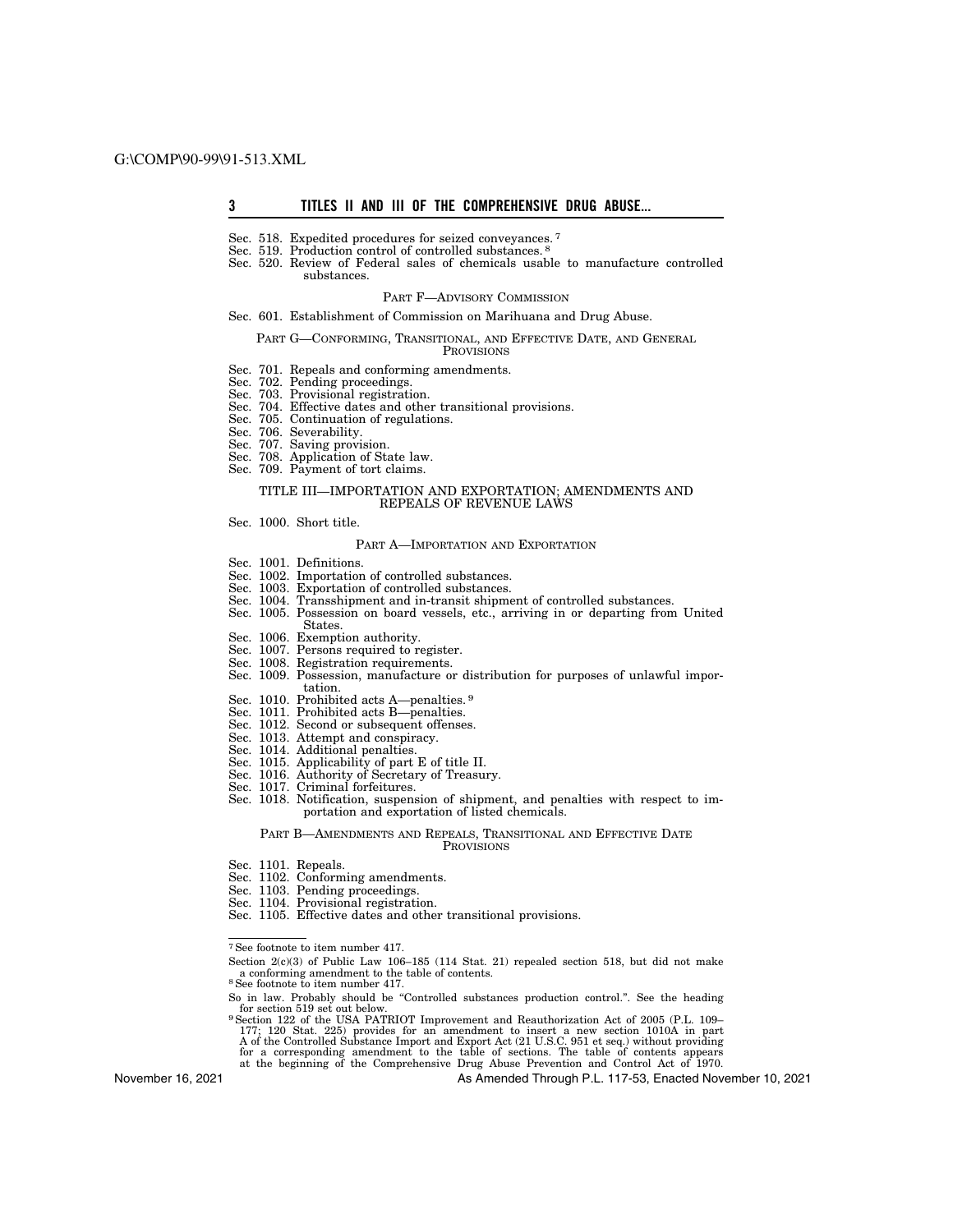# **Sec. 100 TITLES II AND III OF THE COMPREHENSIVE DRUG ABUSE... 4**

# TITLE II—CONTROL AND ENFORCEMENT 10

# PART A-SHORT TITLE; FINDINGS AND DECLARATION; DEFINITIONS

# SHORT TITLE

SEC.  $100.$  [21 U.S.C.  $801$  note] This title may be cited as the ''Controlled Substances Act''.

# FINDINGS AND DECLARATIONS

SEC. 101. [21 U.S.C. 801] The Congress makes the following findings and declarations:

(1) Many of the drugs included within this title have a useful and legitimate medical purpose and are necessary to maintain the health and general welfare of the American people.

(2) The illegal importation, manufacture, distribution, and possession and improper use of controlled substances have a substantial and detrimental effect on the health and general welfare of the American people.

(3) A major portion of the traffic in controlled substances flows through interstate and foreign commerce. Incidents of the traffic which are not an integral part of the interstate or foreign flow, such as manufacture, local distribution, and possession, nonetheless have a substantial and direct effect upon interstate commerce because—

(A) after manufacture, many controlled substances are transported in interstate commerce,

(B) controlled substances distributed locally usually have been transported in interstate commerce immediately before their distribution, and

(C) controlled substances, possessed commonly flow through interstate commerce immediately prior to such possession.

(4) Local distribution and possession of controlled substances contribute to swelling the interstate traffic in such substances.

(5) Controlled substances manufactured and distributed intrastate cannot be differentiated from controlled substances manufactured and distributed interstate. Thus, it is not feasible to distinguish, in terms of controls, between controlled substances manufactured and distributed interstate and controlled substances manufactured and distributed intrastate.

November 16, 2021

<sup>10</sup>Section 4 of the Comprehensive Drug Abuse Prevention and Control Act of 1970 (42 U.S.C. 290bb–2a) provides as follows: "The Secretary of Health, Education, and Welfare, after consultation with the Attorney General and with national organizations representative of persons with knowledge and experience in the t

Section 602 of Public Law 89–793 (42 U.S.C. 3402) provides as follows: ''The Surgeon General and the Attorney General are authorized to give representatives of States and local subdivisions thereof the benefit of their experience in the care, treatment, and rehabilitation of narcotic addicts so that each State may be encouraged to provide adequate facilities and personnel for the care and treatment of narcotic addicts in its jurisdiction.''. Reorganization Plan No. 3 of 1966 transferred all statutory powers and functions of the Surgeon General, and other officers of the Public Health Service, to the Secretary of Health, Education, and Welfare.

Section 509(b) of the Department of Education Organization Act (20 U.S.C. 3508(b)) provides that references to the Secretary of Health, Education, and Welfare shall be deemed to refer to the Secretary of Health and Human Services.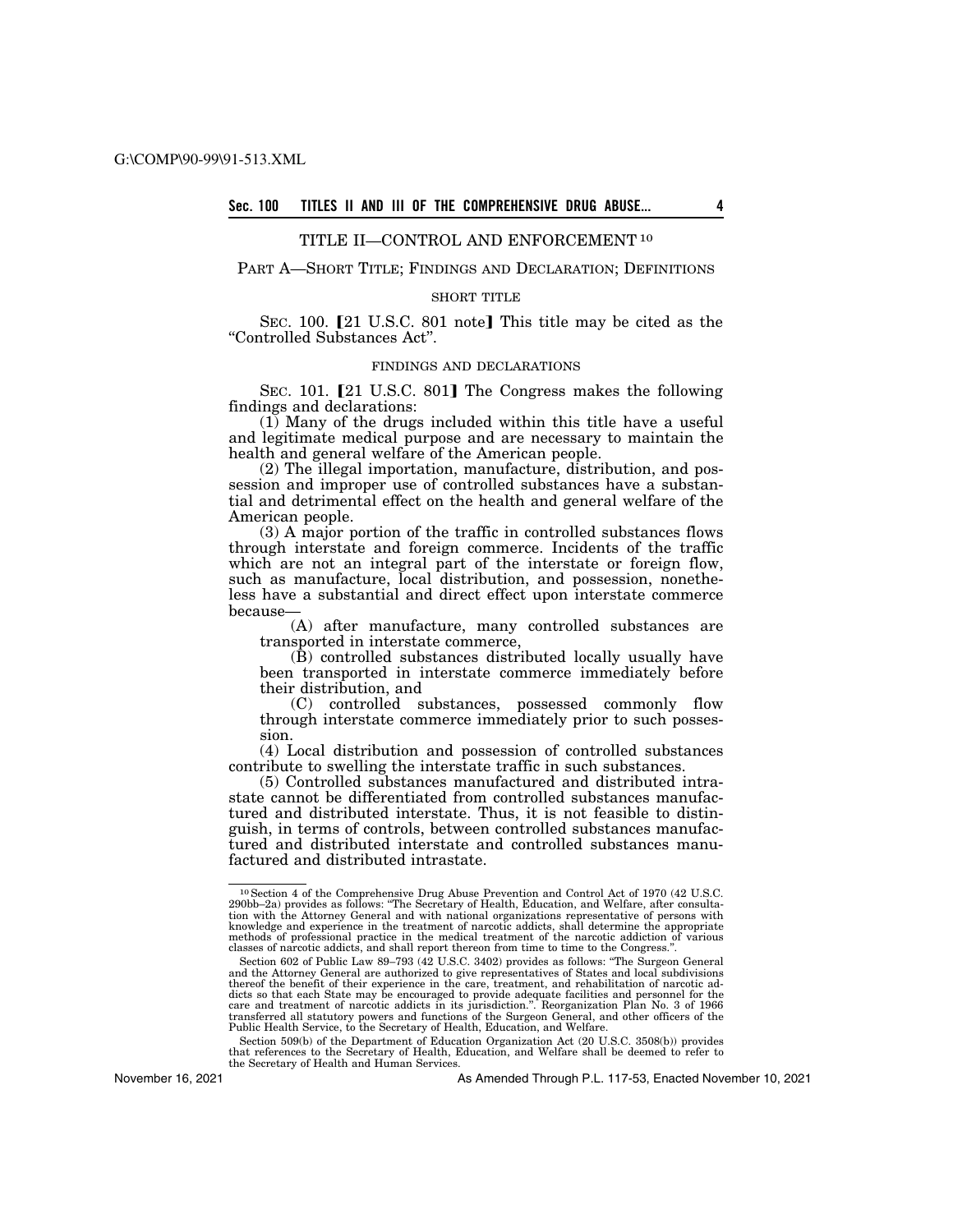(6) Federal control of the intrastate incidents of the traffic in controlled substances is essential to the effective control of the interstate incidents of such traffic.

(7) The United States is a party to the Single Convention on Narcotic Drugs, 1961, and other international conventions designed to establish effective control over international and domestic traffic in controlled substances.

### DEFINITIONS

SEC.  $102.$  [21 U.S.C.  $802$ ] As used in this title:

(1) The term ''addict'' means any individual who habitually uses any narcotic drug so as to endanger the public morals, health, safety, or welfare, or who is so far addicted to the use of narcotic drugs as to have lost the power of self-control with reference to his addiction.

(2) The term ''administer'' refers to the direct application of a controlled substance to the body of a patient or research subject by—

(A) a practitioner (or, in his presence, by his authorized agent), or

(B) the patient or research subject at the direction and in the presence of the practitioner,

whether such application be by injection, inhalation, ingestion, or any other means.

(3) The term "agent" means an authorized person who acts on behalf of or at the direction of a manufacturer, distributor, or dispenser; except that such term does not include a common or contract carrier, public warehouseman, or employee of the carrier or warehouseman, when acting in the usual and lawful course of the carrier's or warehouseman's business.

(4) The term ''Drug Enforcement Administration'' means the Drug Enforcement Administration in the Department of Justice.

(5) The term ''control'' means to add a drug or other substance, or immediate precursor, to a schedule under part B of this title, whether by transfer from another schedule or otherwise.

(6) The term "controlled substance" means a drug or other substance, or immediate precursor, included in schedule I, II, III, IV, or V of part B of this title. The term does not include distilled spirits, wine, malt beverages, or tobacco, as those terms are defined or used in subtitle E of the Internal Revenue Code of 1954.

(7) The term ''counterfeit substance'' means a controlled substance which, or the container or labeling of which, without authorization, bears the trademark, trade name, or other identifying mark, imprint, number, or device, or any likeness thereof, of a manufacturer, distributor, or dispenser other than the person or persons who in fact manufactured, distributed, or dispensed such substance and which thereby falsely purports or is represented to be the product of, or to have been distributed by, such other manufacturer, distributor, or dispenser.

 $(8)$  The terms "deliver" or "delivery" mean the actual, constructive, or attempted transfer of a controlled substance or a listed chemical, whether or not there exists an agency relationship.

(9) The term ''depressant or stimulant substance'' means—

November 16, 2021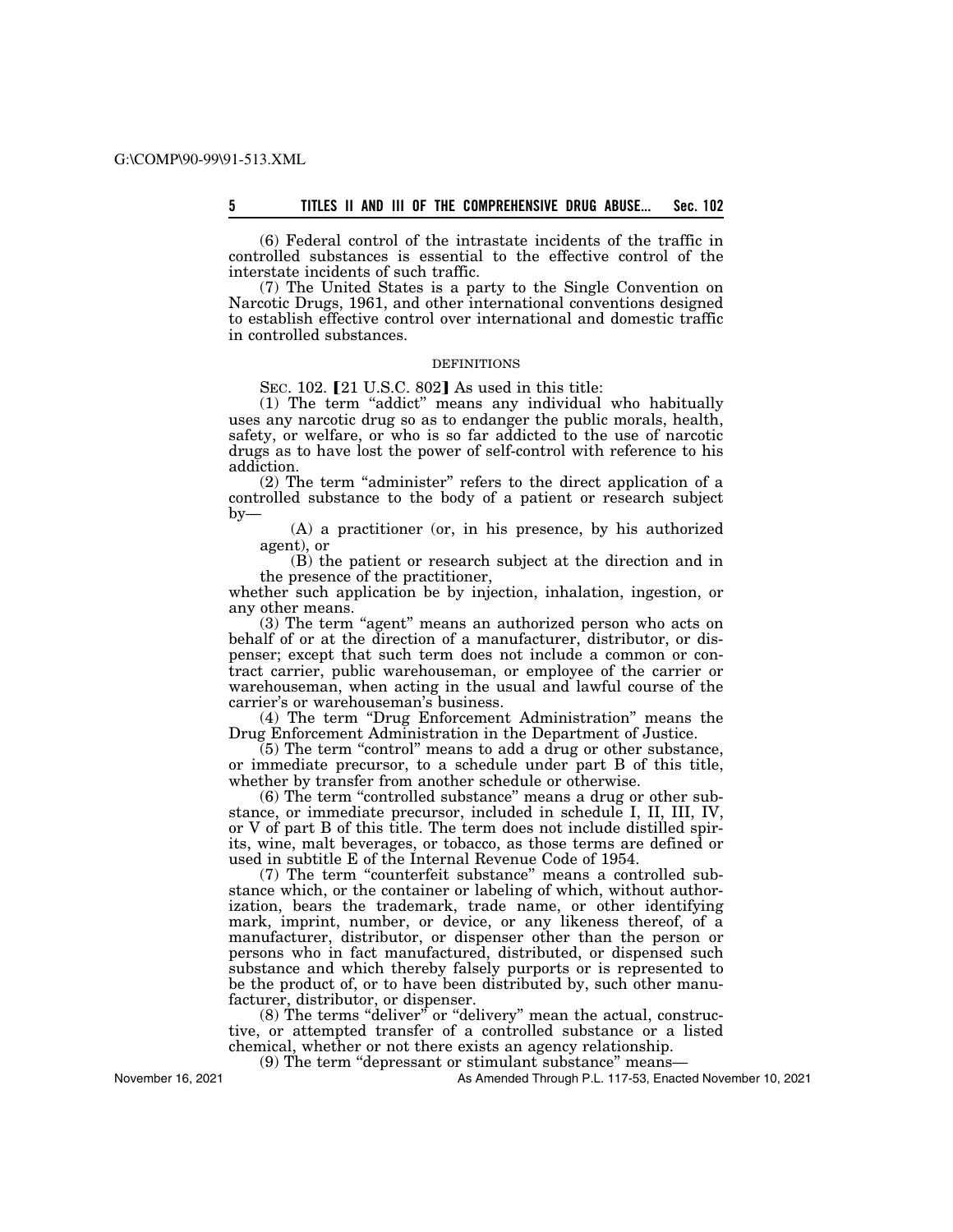(A) a drug which contains any quantity of barbituric acid or any of the salts of barbituric acid; or

 $(\dot{B})$  a drug which contains any quantity of  $(i)$  amphetamine or any of its optical isomers; (ii) any salt of amphetamine or any salt of an optical isomer of amphetamine; or (iii) any substance which the Attorney General, after investigation, has found to be, and by regulation designated as, habit forming because of its stimulant effect on the central nervous system; or

(C) lysergic acid diethylamide; or

(D) any drug which contains any quantity of a substance which the Attorney General, after investigation, has found to have, and by regulation designated as having, a potential for abuse because of its depressant or stimulant effect on the central nervous system or its hallucinogenic effect.

(10) The term ''dispense'' means to deliver a controlled substance to an ultimate user or research subject by, or pursuant to the lawful order of, a practitioner, including the prescribing and administering of a controlled substance and the packaging, labeling, or compounding necessary to prepare the substance for such delivery. The term ''dispenser'' means a practitioner who so delivers a controlled substance to an ultimate user or research subject.

(11) The term ''distribute'' means to deliver (other than by administering or dispensing) a controlled substance or a listed chemical. The term "distributor" means a person who so delivers a controlled substance or a listed chemical.

(12) The term ''drug'' has the meaning given that term by section  $201(g)(1)$  of the Federal Food, Drug, and Cosmetic Act.

(13) The term ''felony'' means any Federal or State offense classified by applicable Federal or State law as a felony.

(14) The term ''isomer'' means the optical isomer, except as used in schedule  $I(c)$  and schedule  $II(a)(4)$ . As used in schedule  $I(c)$ , the term ''isomer'' means any optical, positional, or geometric isomer. As used in schedule  $II(a)(4)$ , the term "isomer" means any optical or geometric isomer.

(15) The term ''manufacture'' means the production, preparation, propagation, compounding, or processing of a drug or other substance, either directly or indirectly or by extraction from substances of natural origin, or independently by means of chemical synthesis or by a combination of extraction and chemical synthesis, and includes any packaging or repackaging of such substance or labeling or relabeling of its container; except that such term does not include the preparation, compounding, packaging, or labeling of a drug or other substance in conformity with applicable State or local law by a practitioner as an incident to his administration or dispensing of such drug or substance in the course of his professional practice. The term "manufacturer" means a person who manufactures a drug or other substance.

 $(16)(A)$  Subject to subparagraph (B), the term "marihuana" means all parts of the plant Cannabis sativa L., whether growing or not; the seeds thereof; the resin extracted from any part of such plant; and every compound, manufacture, salt, derivative, mixture, or preparation of such plant, its seeds or resin.

(B) The term ''marihuana'' does not include—

As Amended Through P.L. 117-53, Enacted November 10, 2021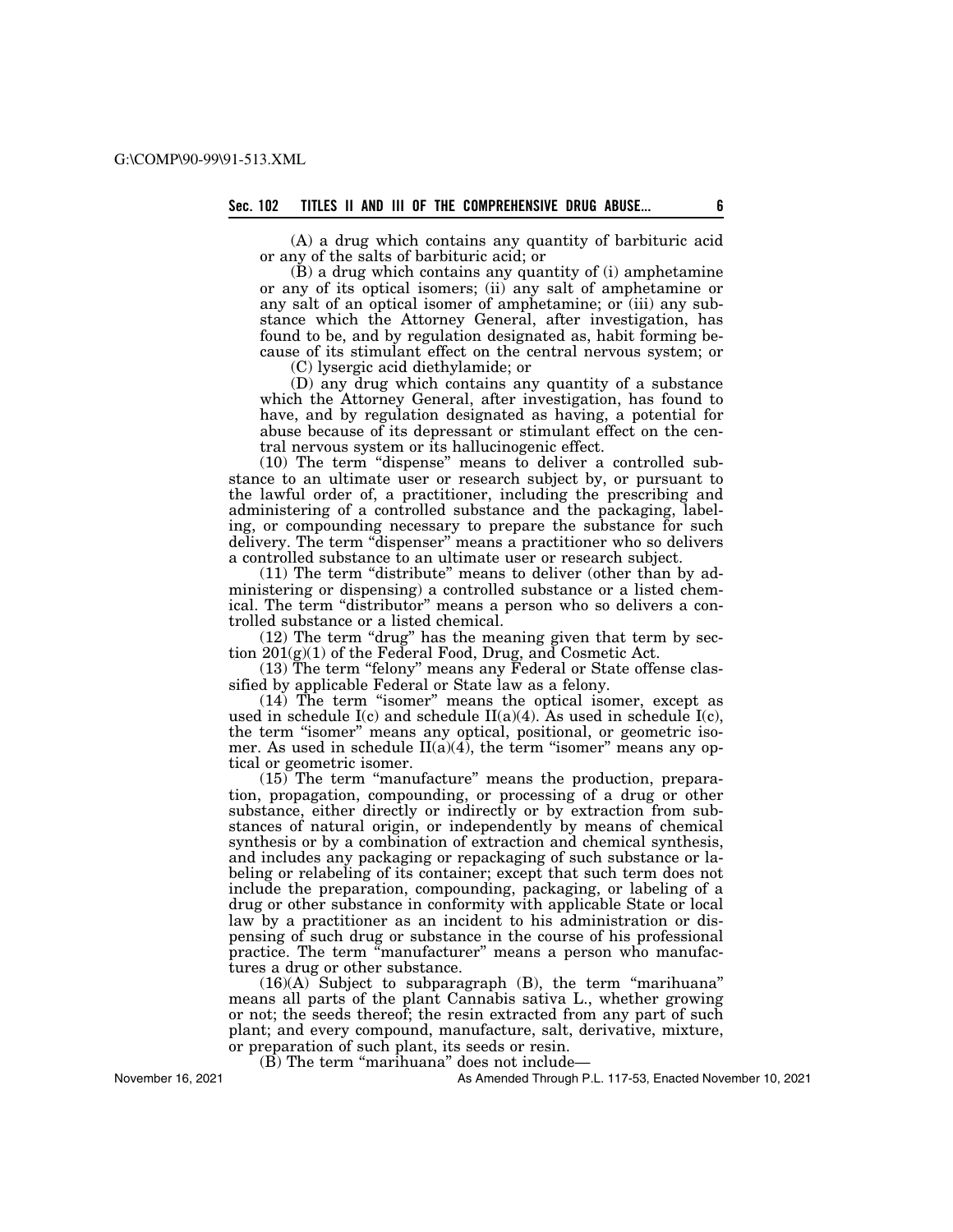(i) hemp, as defined in section 297A of the Agricultural Marketing Act of 1946; or

(ii) the mature stalks of such plant, fiber produced from such stalks, oil or cake made from the seeds of such plant, any other compound, manufacture, salt, derivative, mixture, or preparation of such mature stalks (except the resin extracted therefrom), fiber, oil, or cake, or the sterilized seed of such plant which is incapable of germination.

 $(17)$  The term "narcotic drug" means any of the following whether produced directly or indirectly by extraction from substances of vegetable origin, or independently by means of chemical synthesis, or by a combination of extraction and chemical synthesis:

(A) Opium, opiates, derivatives of opium and opiates, including their isomers, esters, whenever the existence of such isomers, esters, ethers, and salts is possible within the specific chemical designation. Such term does not include the isoquinoline alkaloids of opium.

(B) Poppy straw and concentrate of poppy straw.

(C) Coca leaves, except coca leaves and extracts of coca leaves from which cocaine, ecgonine, and derivatives of ecgonine or their salts have been removed.

(D) Cocaine, its salts, optical and geometric isomers, and salts of isomers.

(E) Ecgonine, its derivatives, their salts, isomers, and salts of isomers.

(F) Any compound, mixture, or preparation which contains any quantity of any of the substances referred to in subparagraphs  $(A)$  through  $(E)$ .

(18) The term ''opiate''or ''opioid'' means any drug or other substance having an addiction-forming or addiction-sustaining liability similar to morphine or being capable of conversion into a drug having such addiction-forming or addiction-sustaining liability.

(19) The term ''opium poppy'' means the plant of the species Papaver somniferum L., except the seed thereof.

(20) The term ''poppy straw'' means all parts, except the seeds, of the opium poppy, after mowing.

 $(21)$  The term "practitioner" means a physician, dentist, veterinarian, scientific investigator, pharmacy, hospital, or other person licensed, registered, or otherwise permitted, by the United States or the jurisdiction in which he practices or does research, to distribute, dispense, conduct research with respect to, administer, or use in teaching or chemical analysis, a controlled substance in the course of professional practice or research.

(22) The term ''production'' includes the manufacture, planting, cultivation, growing, or harvesting of a controlled substance.

(23) The term "immediate precursor" means a substance—

(A) which the Attorney General has found to be and by regulation designated as being the principal compound used, or produced primarily for use, in the manufacture of a controlled substance;

(B) which is an immediate chemical intermediary used or likely to be used in the manufacture of such controlled substance; and

November 16, 2021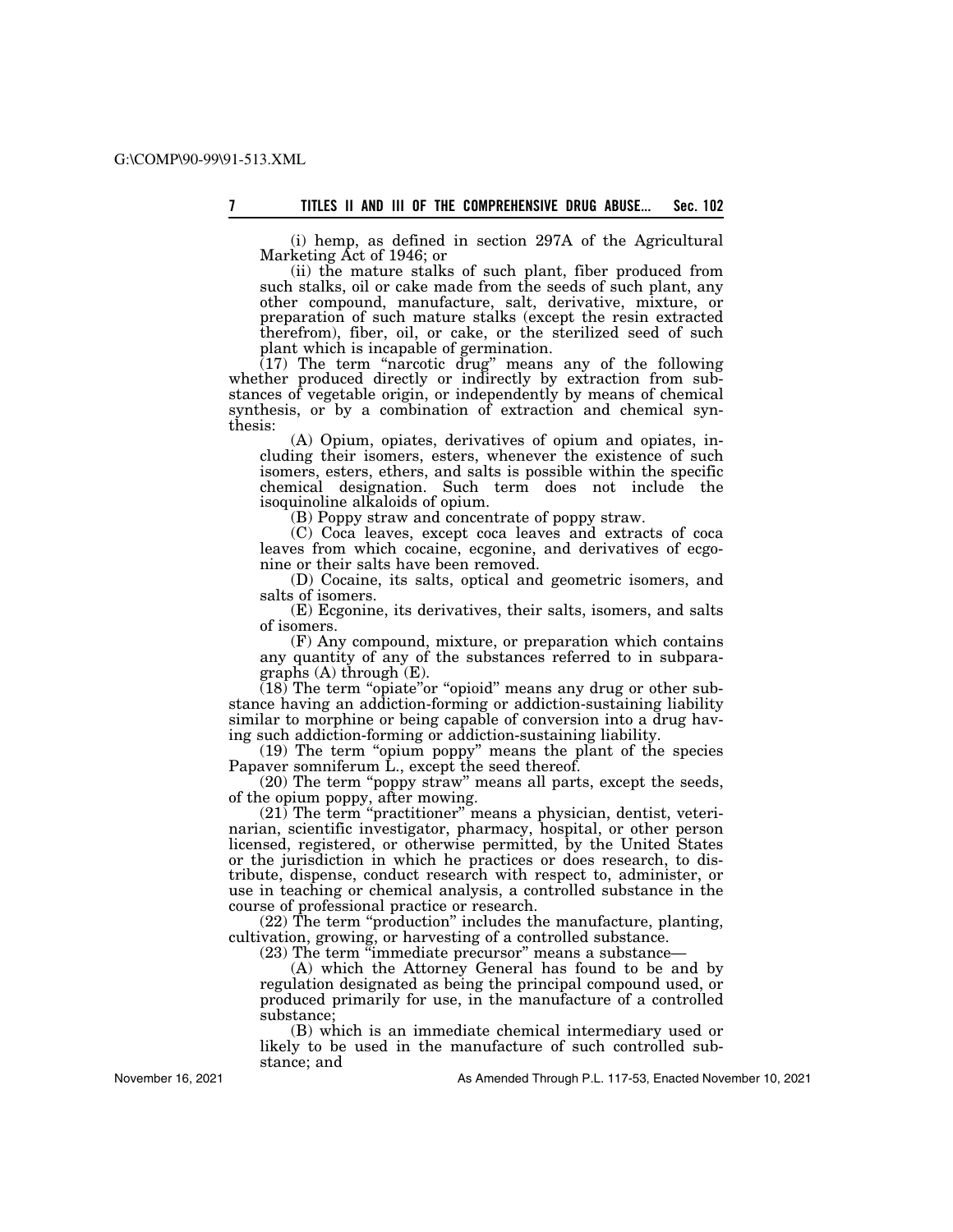# **Sec. 102 TITLES II AND III OF THE COMPREHENSIVE DRUG ABUSE... 8**

(C) the control of which is necessary to prevent, curtail, or limit the manufacture of such controlled substance.

(24) The term ''Secretary'', unless the context otherwise indicates, means the Secretary of Health and Human Services.

(25) The term ''serious bodily injury'' means bodily injury which involves—

(A) a substantial risk of death;

(B) protracted and obvious disfigurement; or

(C) protracted loss or impairment of the function of a bodily member, or organ, or mental faculty.

 $(26)$ <sup>11</sup> The term "State" means a State of the United States, the District of Columbia, and any commonwealth, territory, or possession of the United States.

 $(27)$  The term "ultimate user" means a person who has lawfully obtained, and who possesses, a controlled substance for his own use or for the use of a member of his household or for an animal owned by him or by a member of his household.

(28) The term ''United States'', when used in a geographic sense, means all places and waters, continental or insular, subject to the jurisdiction of the United States.

 $(2\tilde{9})$  The term "maintenance treatment" means the dispensing, for a period in excess of twenty-one days, of a narcotic drug in the treatment of an individual for dependence upon heroin or other morphine-like drugs.

(30) The term ''detoxification treatment'' means the dispensing, for a period not in excess of one hundred and eighty days, of a narcotic drug in decreasing doses to an individual in order to alleviate adverse physiological or psychological effects incident to withdrawal from the continuous or sustained use of a narcotic drug and as a method of bringing the individual to a narcotic drug-free state within such period.

(31) The term ''Convention on Psychotropic Substances'' means the Convention on Psychotropic Substances signed at Vienna, Austria, on February 21, 1971; and the term ''Single Convention on Narcotic Drugs'' means the Single Convention on Narcotic Drugs signed at New York, New York, on March 30, 1961.

 $(32)(A)$  Except as provided in subparagraph  $(C)$ , the term "controlled substance analogue'' means a substance—

(i) the chemical structure of which is substantially similar to the chemical structure of a controlled substance in schedule I or II;

(ii) which has a stimulant, depressant, or hallucinogenic effect on the central nervous system that is substantially similar to or greater than the stimulant, depressant, or hallucinogenic effect on the central nervous system of a controlled substance in schedule I or II; or

(iii) with respect to a particular person, which such person represents or intends to have a stimulant, depressant, or hallucinogenic effect on the central nervous system that is substantially similar to or greater than the stimulant, depressant, or hallucinogenic effect on the central nervous system of a controlled substance in schedule I or II.

<sup>11</sup> Indentation so in law. See section  $607(j)(1)$  of Public Law 104-294.

As Amended Through P.L. 117-53, Enacted November 10, 2021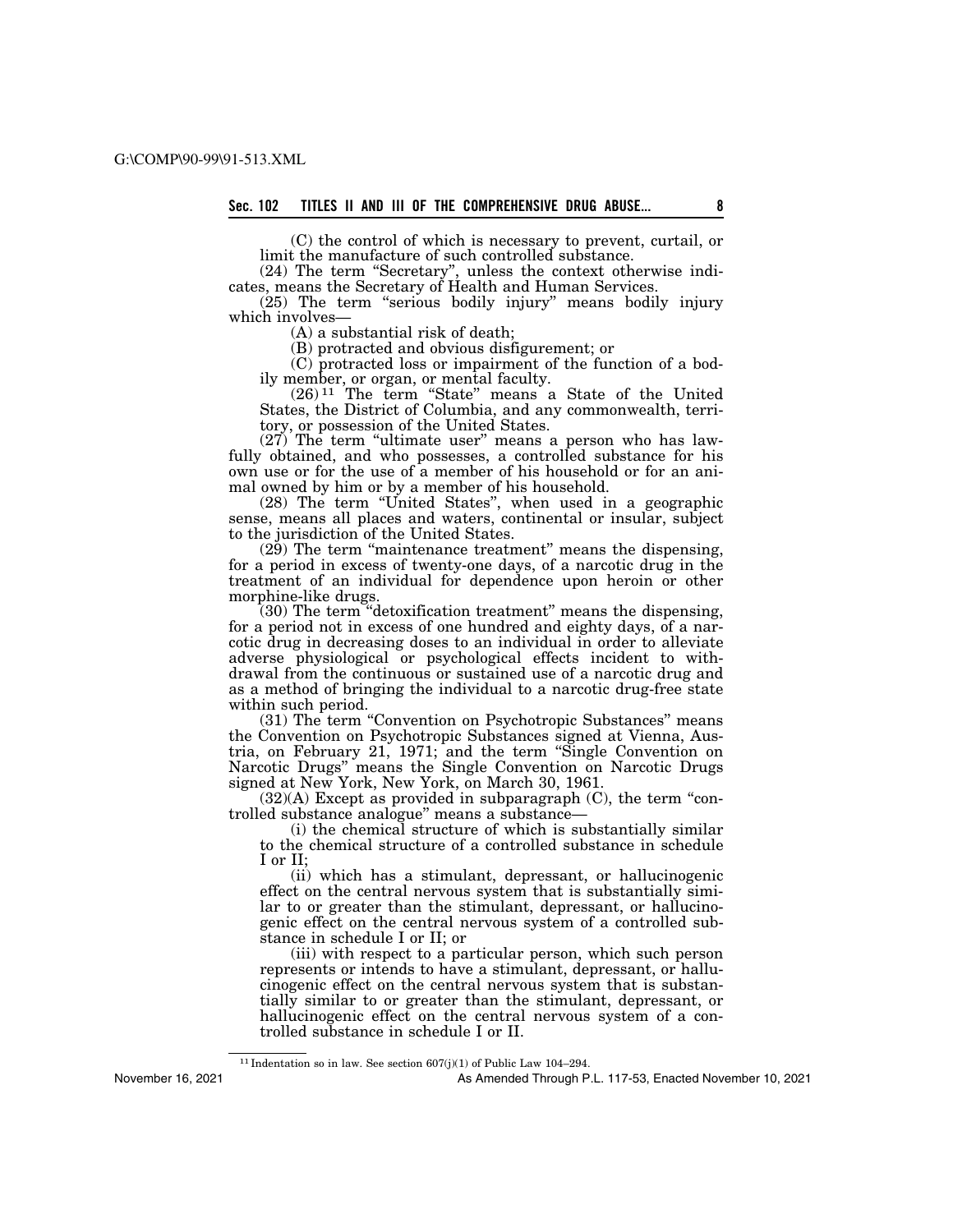(B) The designation of gamma butyrolactone or any other chemical as a listed chemical pursuant to paragraph (34) or (35) does not preclude a finding pursuant to subparagraph (A) of this paragraph that the chemical is a controlled substance analogue.

(C) Such term does not include—

(i) a controlled substance;

(ii) any substance for which there is an approved new drug application;

(iii) with respect to a particular person any substance, if an exemption is in effect for investigational use, for that person, under section 505 of the Federal Food, Drug, and Cosmetic Act (21 U.S.C. 355) to the extent conduct with respect to such substance is pursuant to such exemption; or

(iv) any substance to the extent not intended for human consumption before such an exemption takes effect with respect to that substance.

 $(33)$  The term "listed chemical" means any list I chemical or any list II chemical.

(34) The term "list I chemical" means a chemical specified by regulation to the Attorney General as a chemical that is used in manufacturing a controlled substance in violation of this title and is important to the manufacture of the controlled substances, and such term includes (until otherwise specified by regulation of the Attorney General, as considered appropriate by the Attorney General or upon petition to the Attorney General by any person) the following:

(A) Anthranilic acid, its esters, and its salts.

(B) Benzyl cyanide.

(C) Ephedrine, its salts, optical isomers, and salts of optical isomers.

(D) Ergonovine and its salts.

(E) Ergotamine and its salts.

(F) N-Acetylanthranilic acid, its esters, and its salts.

(G) Norpseudoephedrine, its salts, optical isomers, and salts of

(H) Phenylacetic acid, its esters, and its salts.

(I) Phenylpropanolamine, its salts, optical isomers, and salts of optical isomers.

(J) Piperidine and its salts.

(K) Pseudoephedrine, its salts, optical isomers, and salts of optical isomers.

(L) 3,4-Methylenedioxyphenyl-2-propanone.

(M) Methylamine.

(N) Ethylamine.

(O) Propionic anhydride.

 $(P)$  Isosafrole.<sup>12</sup>

- (Q) Safrole.
- (R) Piperonal.
- $(S)$  N-Methylephedrine.<sup>13</sup>

(T) N-methylpseudoephedrine.

(U) Hydriodic acid. 13

 $^{12}$  Indentation so in law. See section 209 of Public Law 104–237.  $^{13}$  Indentation so in law. See section 209 of Public Law 104–237.

November 16, 2021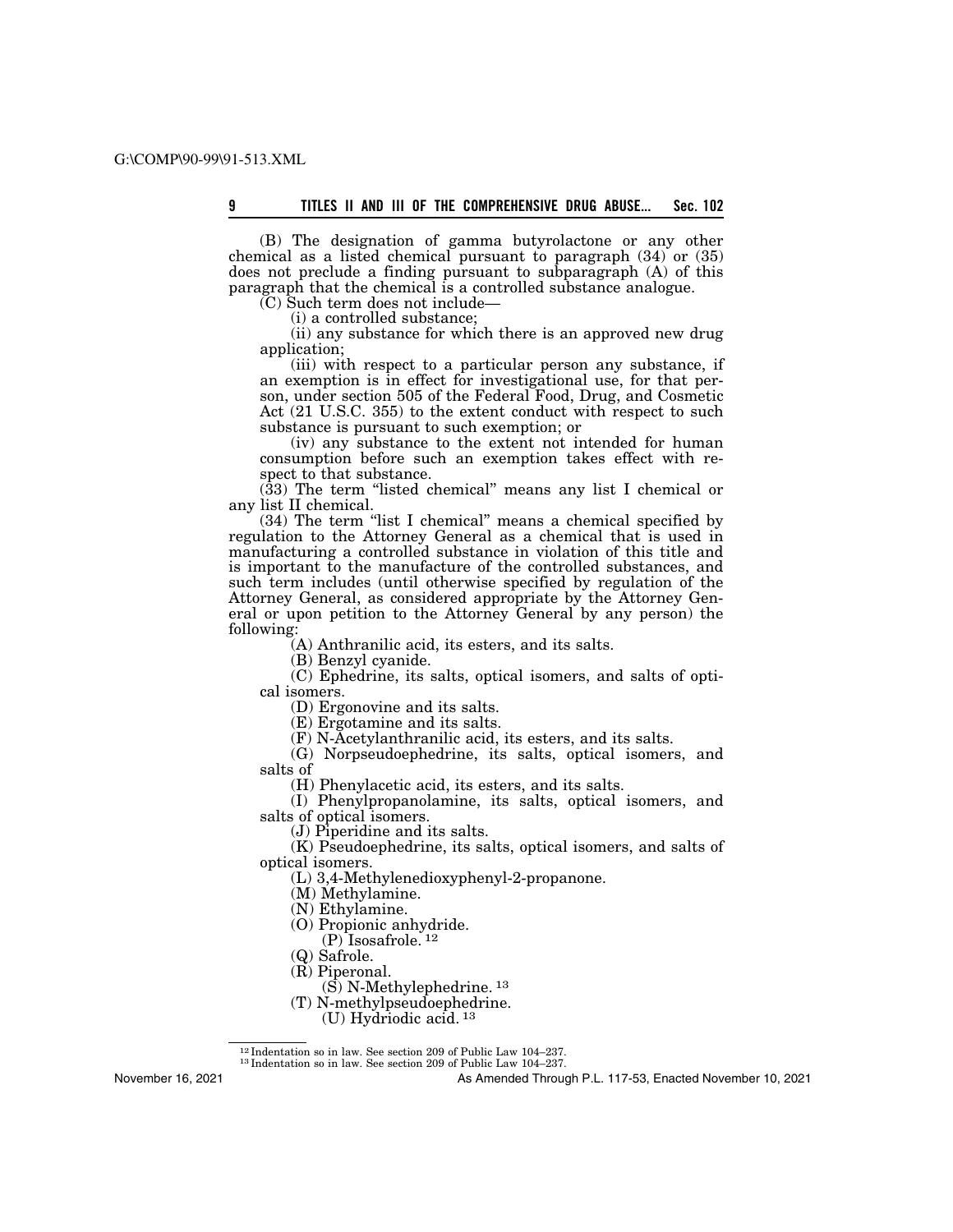(V) Benzaldehyde.

(W) Nitroethane.

(X) Gamma butyrolactone.

(Y) Any salt, optical isomer, or salt of an optical isomer of the chemicals listed in subparagraphs (M) through (U) of this paragraph.

(35) The term "list II chemical" means a chemical (other than a list I chemical) specified by regulation of the Attorney General as a chemical that is used in manufacturing a controlled substance in violation of this title, and such term includes (until otherwise specified by regulation of the Attorney General, as considered appropriate by the Attorney General or upon petition to the Attorney General by any person) the following chemicals:

(A) Acetic anhydride.

(B) Acetone.

(C) Benzyl chloride.

(D) Ethyl ether.

 $(F)$ <sup>14</sup> Potassium permanaganate.

(G) 2-Butanone (or Methyl Ethyl Ketone). 15

(H) Toluene.

(I) Iodine. 15

(J) Hydrochloric gas. 15

(36) The term ''regular customer'' means, with respect to a regulated person, a customer with whom the regulated person has an established business relationship that is reported to the Attorney General.

(37) The term "regular importer" means, with respect to a listed chemical, a person that has an established record as an importer of that listed chemical that is reported to the Attorney General.

(38) The term "regulated person" means a person who manufactures, distributes, imports, or exports a listed chemical, a tableting machine, or an encapsulating machine or who acts as a broker or trader for an international transaction involving a listed chemical, a tableting machine, or an encapsulating machine.

(39) The term "regulated transaction" means-

(A) a distribution, receipt, sale, importation, or exportation of, or an international transaction involving shipment of, a listed chemical, or if the Attorney General establishes a threshold amount for a specific listed chemical, a threshold amount, including a cumulative threshold amount for multiple transactions (as determined by the Attorney General, in consultation with the chemical industry and taking into consideration the quantities normally used for lawful purposes), of a listed chemical, except that such term does not include—

(i) a domestic lawful distribution in the usual course of business between agents or employees of a single regulated person;

(ii) a delivery of a listed chemical to or by a common or contract carrier for carriage in the lawful and usual course of the business of the common or contract carrier,

November 16, 2021

<sup>&</sup>lt;sup>14</sup>Subparagraph (E) was repealed by section 2301(b) of Public Law 101–647 (104 Stat. 4858). <sup>15</sup> Indentation so in law. See sections 204(a) and 209 of Public Law 104–237.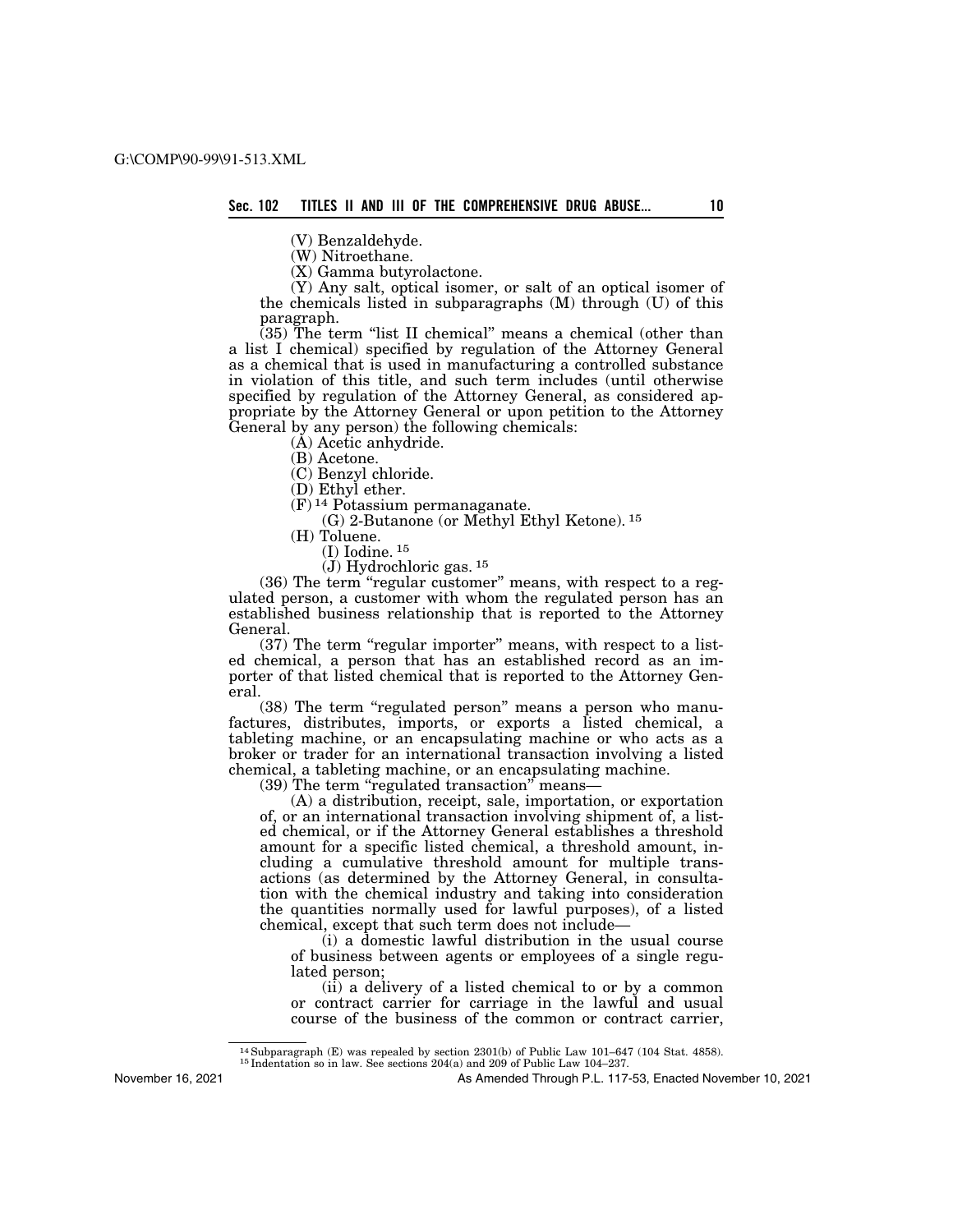or to or by a warehouseman for storage in the lawful and usual course of the business of the warehouseman, except that if the carriage or storage is in connection with the distribution, importation, or exportation of a listed chemical to a third person, this clause does not relieve a distributor, importer, or exporter from compliance with section 310;

(iii) any category of transaction or any category of transaction for a specific listed chemical or chemicals specified by regulation of the Attorney General as excluded from this definition as unnecessary for enforcement of this title or title III;

(iv) any transaction in a listed chemical that is contained in a drug that may be marketed or distributed lawfully in the United States under the Federal Food, Drug, and Cosmetic Act, subject to clause (v), unless—

(I) the Attorney General has determined under section 204 that the drug or group of drugs is being diverted to obtain the listed chemical for use in the illicit production of a controlled substance; and

(II) the quantity of the listed chemical contained in the drug included in the transaction or multiple transactions equals or exceeds the threshold established for that chemical by the Attorney General;

(v) any transaction in a scheduled listed chemical product that is a sale at retail by a regulated seller or a distributor required to submit reports under section  $310(b)(3)$ ; or

(vi) any transaction in a chemical mixture which the Attorney General has by regulation designated as exempt from the application of this title and title III based on a finding that the mixture is formulated in such a way that it cannot be easily used in the illicit production of a controlled substance and that the listed chemical or chemicals contained in the mixture cannot be readily recovered; and (B) a distribution, importation, or exportation of a

tableting machine or encapsulating machine.

(40) The term "chemical mixture" means a combination of two or more chemical substances, at least one of which is not a list I chemical or a list II chemical, except that such term does not include any combination of a list I chemical or a list II chemical with another chemical that is present solely as an impurity.

(41)(A) The term ''anabolic steroid'' means any drug or hormonal substance, chemically and pharmacologically related to testosterone (other than estrogens, progestins, corticosteroids, and dehydroepiandrosterone), and includes—

(i) androstanediol—

(I) 3β,17β-dihydroxy-5α-androstane; and

(II) 3α,17β-dihydroxy-5α-androstane;

(ii) androstanedione (5α-androstan-3,17-dione);

(iii) androstenediol—

(I) 1-androstenediol (3β,17β-dihydroxy-5α-androst-1 ene);

(II) 1-androstenediol (3α,17β-dihydroxy-5α-androst-1 ene);

November 16, 2021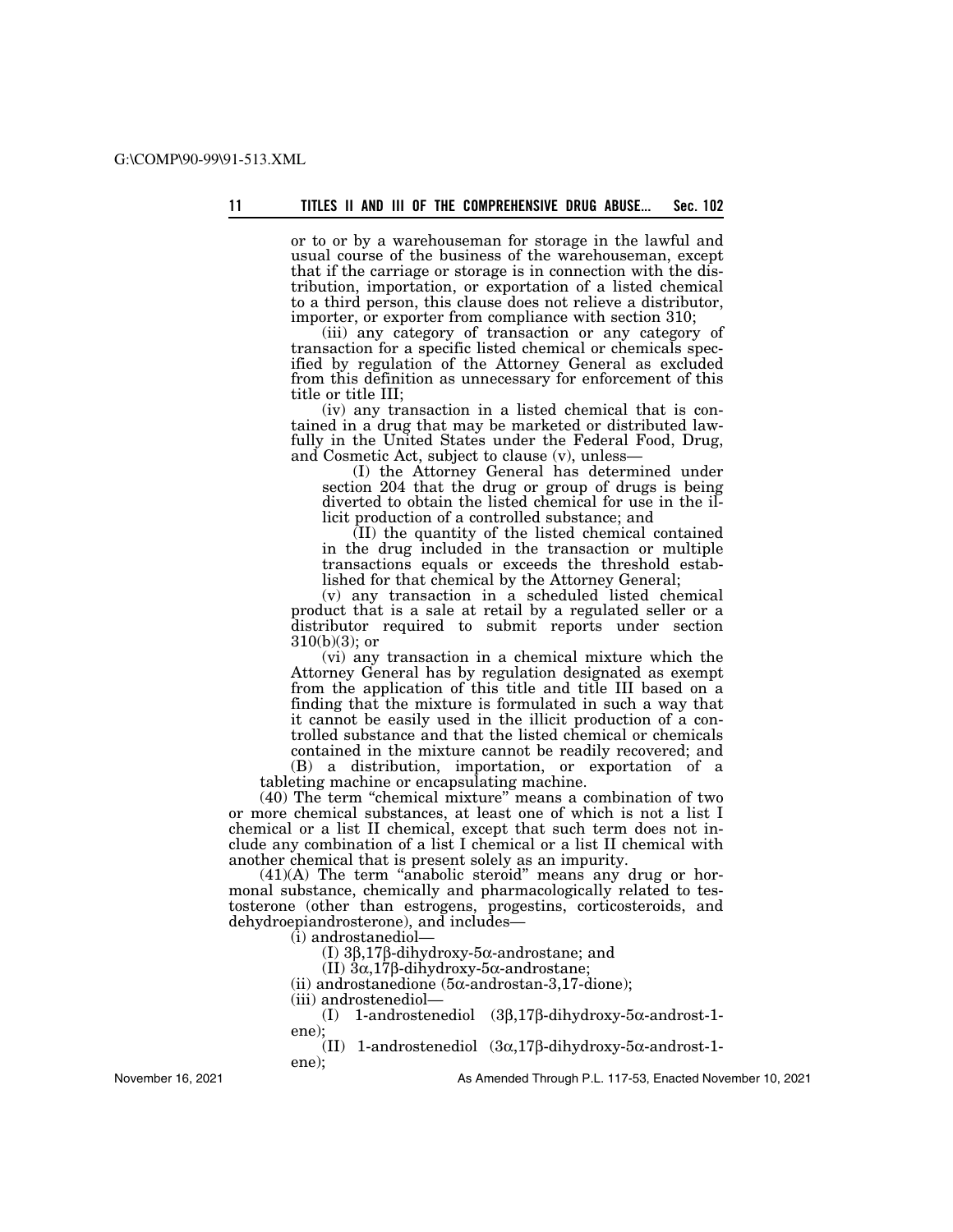(III) 4-androstenediol (3β,17β-dihydroxy-androst-4 ene); and  $(IV)$ 

(IV) 5-androstenediol (3β,17β-dihydroxy-androst-5 ene);

(iv) androstenedione—

(I) 1-androstenedione ([5α]-androst-1-en-3,17-dione);

(II) 4-androstenedione (androst-4-en-3,17-dione); and

(III) 5-androstenedione (androst-5-en-3,17-dione);

(v) bolasterone (7α,17α-dimethyl-17β-hydroxyandrost-4-en-3-one);

(vi) boldenone (17β-hydroxyandrost-1,4,-diene-3-one);

(vii) calusterone (7β,17α-dimethyl-17β-hydroxyandrost-4 en-3-one);

(viii) clostebol (4-chloro-17β-hydroxyandrost-4-en-3-one);

 $dehydrochloromethyl test to a 4-  
efrocten.$ droxy-17α-methyl-androst-1,4-dien-3-one);

(x)  $\Delta$  1-dihydrotestosterone (a.k.a. "1-testosterone") (17β-hydroxy-5α-androst-1-en-3-one);

(xi) 4-dihydrotestosterone (17β-hydroxy-androstan-3-one);

(xii) drostanolone (17β-hydroxy-2α-methyl-5α-androstan-3 one);

(xiii) ethylestrenol (17α-ethyl-17β-hydroxyestr-4-ene);

 $(9-fluoro-17α-methyl-11β,17β$ dihydroxyandrost-4-en-3-one);

(xv) formebolone  $(2\text{-}formyl-17\alpha\text{-}methyl-11\alpha,17\beta\text{-}l2\alpha)$ dihydroxyandrost-1,4-dien-3-one);

(xvi) furazabol (17α-methyl-17β-hydroxyandrostano[2,3-c] furazan);

(xvii) 13β-ethyl-17β-hydroxygon-4-en-3-one;

(xviii) 4-hydroxytestosterone (4,17β-dihydroxy-androst-4 en-3-one);

(xix) 4-hydroxy-19-nortestosterone (4,17β-dihydroxy-estr-4 en-3-one);

(xx) mestanolone (17α-methyl-17β-hydroxy-5α-androstan-3 one);

(xxi) mesterolone (1α-methyl-17β-hydroxy-[5α]-androstan-3-one);

(xxii) methandienone (17α-methyl-17β-hydroxyandrost-1,4 dien-3-one);

(xxiii) methandriol (17α-methyl-3β,17β-dihydroxyandrost-5 ene);

(xxiv) methenolone (1-methyl-17β-hydroxy-5α-androst-1-en-3-one);

(xxv) 17α-methyl-3β, 17β-dihydroxy-5α-androstane;

(xxvi) 17α-methyl-3α,17β-dihydroxy-5α-androstane;

(xxvii) 17α-methyl-3β,17β-dihydroxyandrost-4-ene.

(xxviii) 17α-methyl-4-hydroxynandrolone (17α-methyl-4-hydroxy-17β-hydroxyestr-4-en-3-one);

(xxix) methyldienolone (17α-methyl-17β-hydroxyestra-4,9(10)-dien-3-one);

(xxx) methyltrienolone (17α-methyl-17β-hydroxyestra-4,9- 11-trien-3-one);

(xxxi) methyltestosterone (17α-methyl-17β-hydroxyandrost-4-en-3-one);

November 16, 2021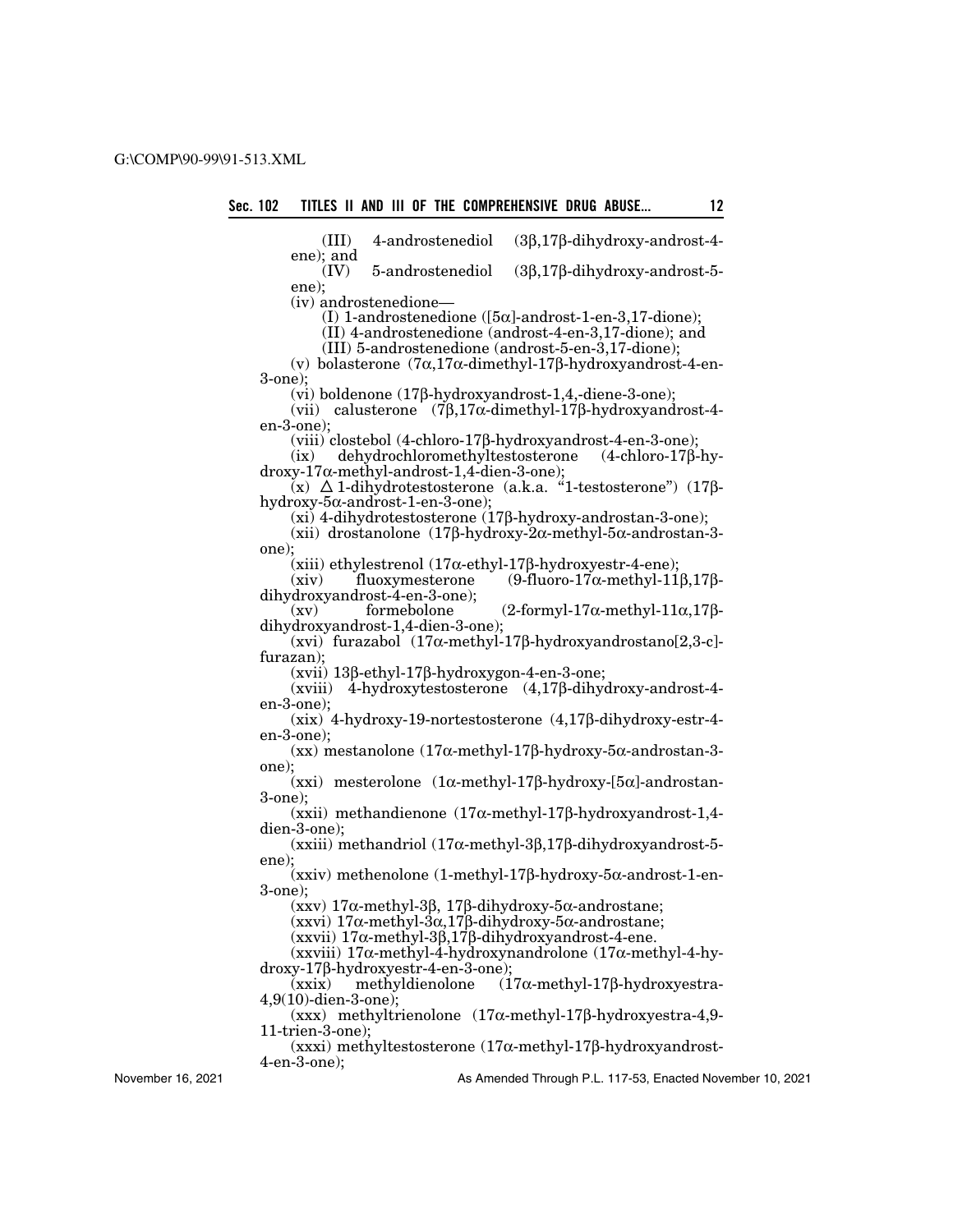(xxxii) mibolerone (7α,17α-dimethyl-17β-hydroxyestr-4-en-3-one);

(xxxiii) 17α-methyl-Δ1-dihydrotestosterone (17β-hydroxy-17α-methyl-5α-androst-1-en-3-one) (a.k.a. ''17-α-methyl-1-testosterone'');

(xxxiv) nandrolone (17β-hydroxyestr-4-en-3-one);

(xxxv) norandrostenediol—

(I) 19-nor-4-androstenediol (3β, 17β-dihydroxyestr-4 ene);

(II) 19-nor-4-androstenediol (3α, 17β-dihydroxyestr-4 ene);

(III) 19-nor-5-androstenediol (3β, 17β-dihydroxyestr-5 ene); and

(IV) 19-nor-5-androstenediol (3α, 17β-dihydroxyestr-5 ene);

(xxxvi) norandrostenedione—

(I) 19-nor-4-androstenedione (estr-4-en-3,17-dione); and

(II) 19-nor-5-androstenedione (estr-5-en-3,17-dione;

(xxxvii) norbolethone (13β,17α-diethyl-17β-hydroxygon-4 en-3-one);

(xxxviii) norclostebol (4-chloro-17β-hydroxyestr-4-en-3-one); (xxxix) norethandrolone (17α-ethyl-17β-hydroxyestr-4-en-3 one);

(xl) normethandrolone (17α-methyl-17β-hydroxyestr-4-en-3 one);<br>(xli)

(xli) oxandrolone (17α-methyl-17β-hydroxy-2-oxa-[5α] androstan-3-one);

(xlii) oxymesterone (17α-methyl-4,17β-dihydroxyandrost-4 en-3-one);

(xliii) oxymetholone (17α-methyl-2-hydroxymethylene-17βhydroxy-[5α]-androstan-3-one);

(xliv) stanozolol (17α-methyl-17β-hydroxy-[5α]-androst-2 eno[3,2-c]-pyrazole);

 $(x\rightarrow x\rightarrow x\rightarrow x\rightarrow y$  stenbolone (17 $\beta$ -hydroxy-2-methyl-[5 $\alpha$ ]-androst-1-en-3one);

(xlvi) testolactone (13-hydroxy-3-oxo-13,17-secoandrosta-1,4-dien-17-oic acid lactone);

(xlvii) testosterone (17β-hydroxyandrost-4-en-3-one);

(xlviii) tetrahydrogestrinone hydroxygon-4,9,11-trien-3-one);

(xlix) trenbolone (17β-hydroxyestr-4,9,11-trien-3-one);

(l) 5α-Androstan-3,6,17-trione;

(li) 6-bromo-androstan-3,17-dione;

(lii) 6-bromo-androsta-1,4-diene-3,17-dione;

(liii) 4-chloro-17α-methyl-androsta-1,4-diene-3,17β-diol;

(liv) 4-chloro-17α-methyl-androst-4-ene-3β,17β-diol;

(lv) 4-chloro-17α-methyl-17β-hydroxy-androst-4-en-3-one; (lvi) 4-chloro-17α-methyl-17β-hydroxy-androst-4-ene-3,11-

dione;

(lvii) 4-chloro-17α-methyl-androsta-1,4-diene-3,17β-diol;

(lviii) 2α,17α-dimethyl-17β-hydroxy-5α-androstan-3-one;

(lix) 2α,17α-dimethyl-17β-hydroxy-5β-androstan-3-one;

(lx) 2α,3α-epithio-17α-methyl-5α-androstan-17β-ol;

November 16, 2021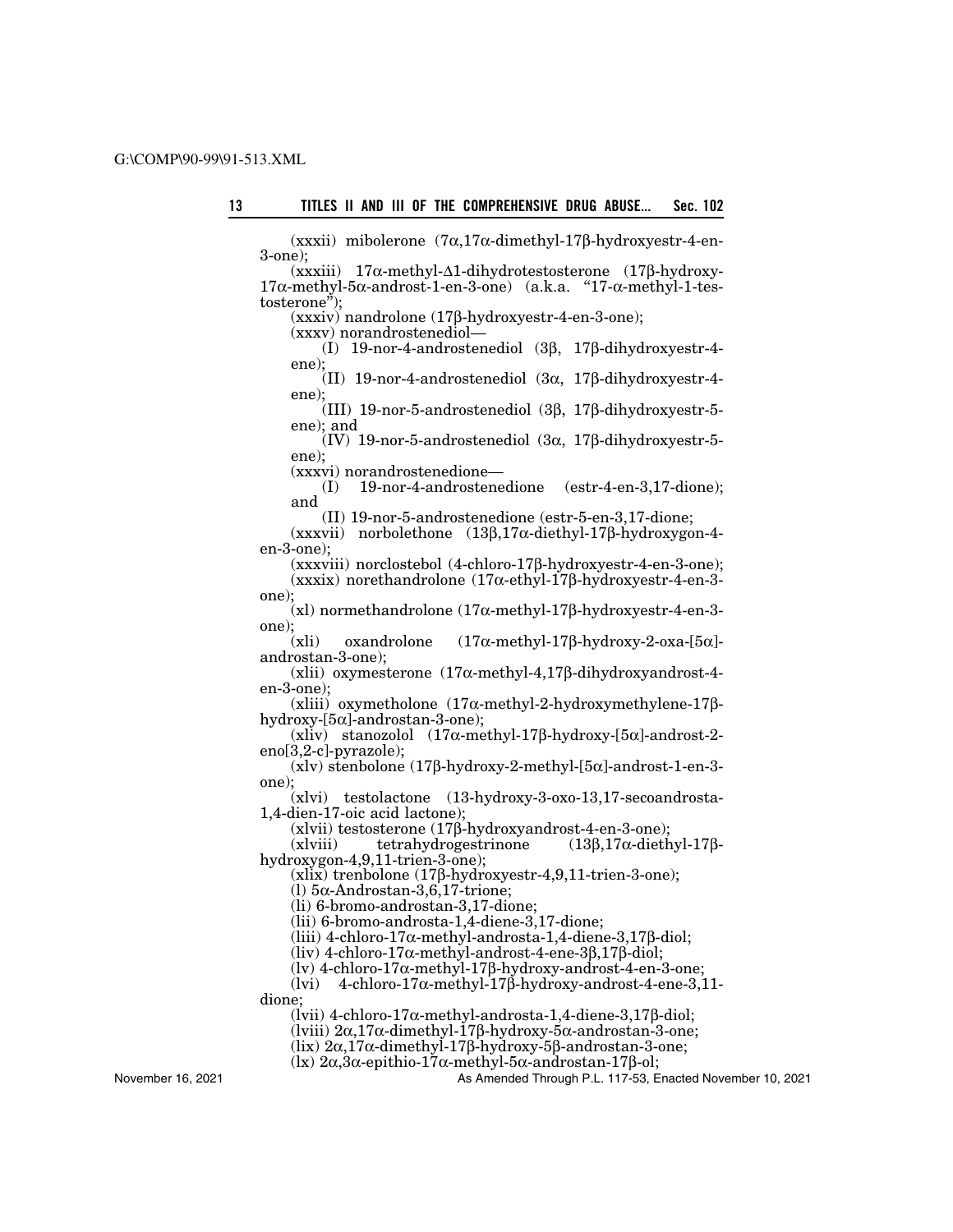(lxi) [3,2-c]-furazan-5α-androstan-17β-ol;

(lxii) 3β-hydroxy-estra-4,9,11-trien-17-one;

(lxiii) 17α-methyl-androst-2-ene-3,17β-diol;

(lxiv) 17α-methyl-androsta-1,4-diene-3,17β-diol;

(lxv) Estra-4,9,11-triene-3,17-dione;

(lxvi) 18a-Homo-3-hydroxy-estra-2,5(10)-dien-17-one;

(lxvii) 6α-Methyl-androst-4-ene-3,17-dione;

(lxviii) 17α-Methyl-androstan-3-hydroxyimine-17β-ol;

(lxix) 17α-Methyl-5α-androstan-17β-ol;

(lxx) 17β-Hydroxy-androstano[2,3-d]isoxazole;

(lxxi) 17β-Hydroxy-androstano[3,2-c]isoxazole;

(lxxii) 4-Hydroxy-androst-4-ene-3,17-dione[3,2-c]pyrazole-5α-androstan-17β-ol;

(lxxiii) [3,2-c]pyrazole-androst-4-en-17β-ol;

(lxxiv) [3,2-c]pyrazole-5α-androstan-17β-ol; and

(lxxv) any salt, ester, or ether of a drug or substance described in this paragraph.

The substances excluded under this subparagraph may at any time be scheduled by the Attorney General in accordance with the authority and requirements of subsections (a) through (c) of section 201.

(B)(i) Except as provided in clause (ii), such term does not include an anabolic steroid which is expressly intended for administration through implants to cattle or other nonhuman species and which has been approved by the Secretary of Health and Human Services for such administration.

(ii) If any person prescribes, dispenses, or distributes such steroid for human use, such person shall be considered to have prescribed, dispensed, or distributed an anabolic steroid within the meaning of subparagraph (A).

 $(C)(i)$  Subject to clause  $(ii)$ , a drug or hormonal substance (other than estrogens, progestins, corticosteroids, and dehydroepiandrosterone) that is not listed in subparagraph (A) and is derived from, or has a chemical structure substantially similar to, 1 or more anabolic steroids listed in subparagraph (A) shall be considered to be an anabolic steroid for purposes of this Act if—

(I) the drug or substance has been created or manufactured with the intent of producing a drug or other substance that either—

(aa) promotes muscle growth; or

(bb) otherwise causes a pharmacological effect similar to that of testosterone; or

(II) the drug or substance has been, or is intended to be, marketed or otherwise promoted in any manner suggesting that consuming it will promote muscle growth or any other pharmacological effect similar to that of testosterone.

(ii) A substance shall not be considered to be a drug or hormonal substance for purposes of this subparagraph if it—

 $(I)$  is-

(aa) an herb or other botanical;

(bb) a concentrate, metabolite, or extract of, or a con-

stituent isolated directly from, an herb or other botanical; or

As Amended Through P.L. 117-53, Enacted November 10, 2021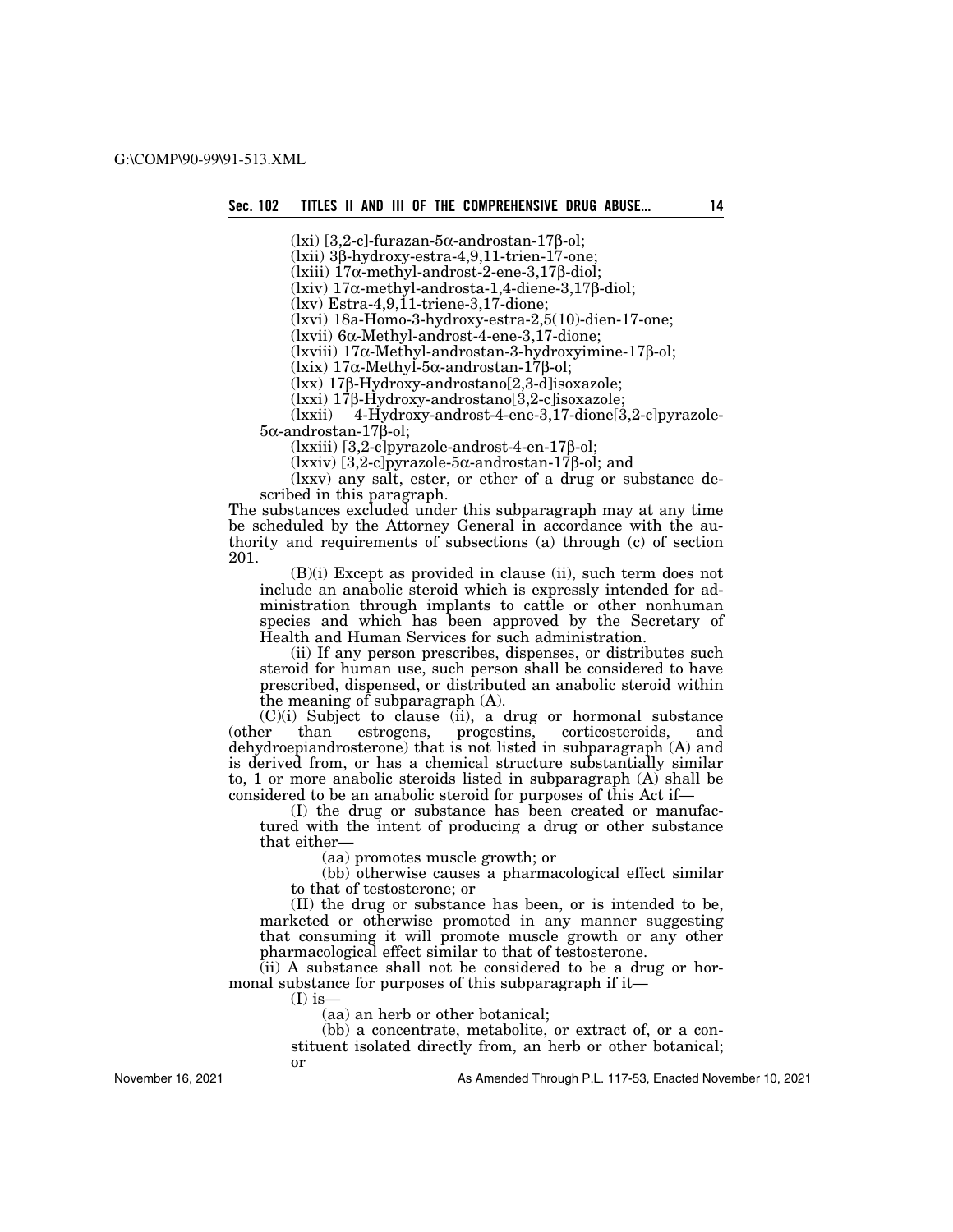(cc) a combination of 2 or more substances described in item (aa) or (bb);

(II) is a dietary ingredient for purposes of the Federal Food, Drug, and Cosmetic Act (21 U.S.C. 301 et seq.); and

(III) is not anabolic or androgenic.

(iii) In accordance with section  $515(a)$ , any person claiming the benefit of an exemption or exception under clause (ii) shall bear the burden of going forward with the evidence with respect to such exemption or exception.

(42) The term ''international transaction'' means a transaction involving the shipment of a listed chemical across an international border (other than a United States border) in which a broker or trader located in the United States participates.

 $(43)$  The terms "broker" and "trader" mean a person that assists in arranging an international transaction in a listed chemical by—

(A) negotiating contracts;

(B) serving as an agent or intermediary; or

(C) bringing together a buyer and seller, a buyer and transporter, or a seller and transporter.

 $(44)$ <sup>16</sup> The term "felony drug offense" means an offense that is punishable by imprisonment for more than one year under any law of the United States or of a State or foreign country that prohibits or restricts conduct relating to narcotic drugs, marihuana, anabolic steroids, or depressant or stimulant substances.

 $(45)(A)$  The term "scheduled listed chemical product" means, subject to subparagraph (B), a product that—

(i) contains ephedrine, pseudoephedrine, or phenylpropanolamine; and

(ii) may be marketed or distributed lawfully in the United States under the Federal, Food, Drug, and Cosmetic Act as a nonprescription drug.

Each reference in clause (i) to ephedrine, pseudoephedrine, or phenylpropanolamine includes each of the salts, optical isomers, and salts of optical isomers of such chemical.

(B) Such term does not include a product described in subparagraph (A) if the product contains a chemical specified in such subparagraph that the Attorney General has under section 201(a) added to any of the schedules under section 202(c). In the absence of such scheduling by the Attorney General, a chemical specified in such subparagraph may not be considered to be a controlled substance.

(46) The term "regulated seller" means a retail distributor (including a pharmacy or a mobile retail vendor), except that such term does not include an employee or agent of such distributor.

(47) The term ''mobile retail vendor'' means a person or entity that makes sales at retail from a stand that is intended to be temporary, or is capable of being moved from one location to another, whether the stand is located within or on the premises of a fixed facility (such as a kiosk at a shopping center or an airport) or

November 16, 2021

<sup>16</sup>Paragraph (44) as shown above reflects the amendment made by subsection (a)(2) of section 2 of Public Law 108–358 (118 Stat. 1663). Subsection (d) of such section provides that ''the amendments made by this section shall take effect 90 days after the date of enactment of this

Act''. Such Public Law was enacted October 22, 2004.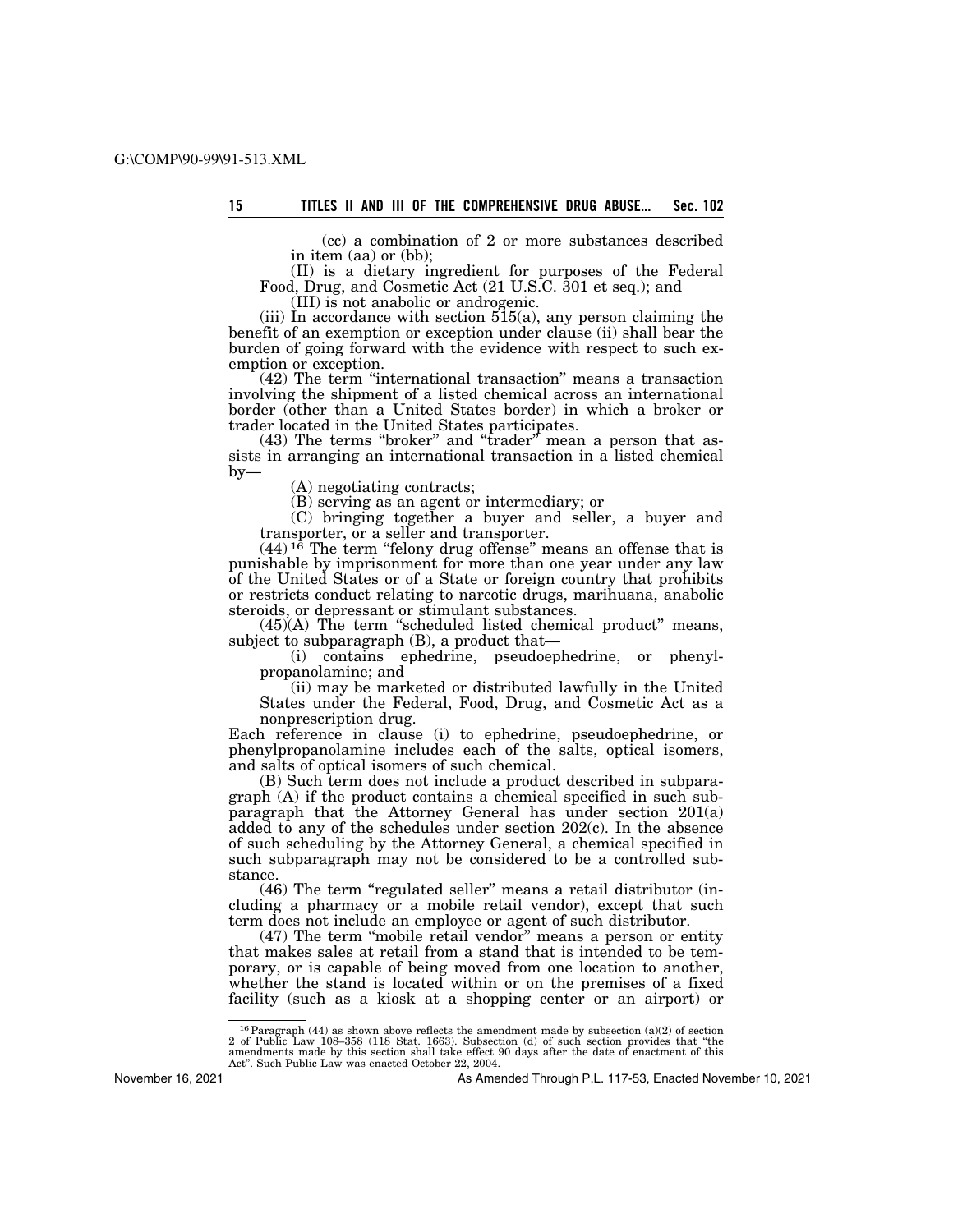whether the stand is located on unimproved real estate (such as a lot or field leased for retail purposes).

(48) The term ''at retail'', with respect to the sale or purchase of a scheduled listed chemical product, means a sale or purchase for personal use, respectively.

 $(49)(A)$ <sup>17</sup> The term "retail distributor" means a grocery store, general merchandise store, drug store, or other entity or person whose activities as a distributor relating to ephedrine, pseudoephedrine, or phenylpropanolamine products are limited almost exclusively to sales for personal use, both in number of sales and volume of sales, either directly to walk-in customers or in face-to-face transactions by direct sales.

(B) For purposes of this paragraph, entities are defined by reference to the Standard Industrial Classification (SIC) code, as follows:

(i) A grocery store is an entity within SIC code 5411.

(ii) A general merchandise store is an entity within SIC codes 5300 through 5399 and 5499.

(iii) A drug store is an entity within SIC code 5912.

(50) The term "Internet" means collectively the myriad of computer and telecommunications facilities, including equipment and operating software, which comprise the interconnected worldwide network of networks that employ the Transmission Control Protocol/Internet Protocol, or any predecessor or successor protocol to such protocol, to communicate information of all kinds by wire or radio.

(51) The term ''deliver, distribute, or dispense by means of the Internet'' refers, respectively, to any delivery, distribution, or dispensing of a controlled substance that is caused or facilitated by means of the Internet.

 $(52)$  The term "online pharmacy"—

(A) means a person, entity, or Internet site, whether in the United States or abroad, that knowingly or intentionally delivers, distributes, or dispenses, or offers or attempts to deliver, distribute, or dispense, a controlled substance by means of the Internet; and

(B) does not include—

(i) manufacturers or distributors registered under subsection (a), (b), (d), or (e) of section  $303$  who do not dispense controlled substances to an unregistered individual or entity;

(ii) nonpharmacy practitioners who are registered under section 303(f) and whose activities are authorized by that registration;

(iii) any hospital or other medical facility that is operated by an agency of the United States (including the Armed Forces), provided such hospital or other facility is registered under section 303(f);

(iv) a health care facility owned or operated by an Indian tribe or tribal organization, only to the extent such facility is carrying out a contract or compact under the Indian Self-Determination and Education Assistance Act;

17 Indentation so in law. See section 401(b)(4) of Public Law 104–237.

November 16, 2021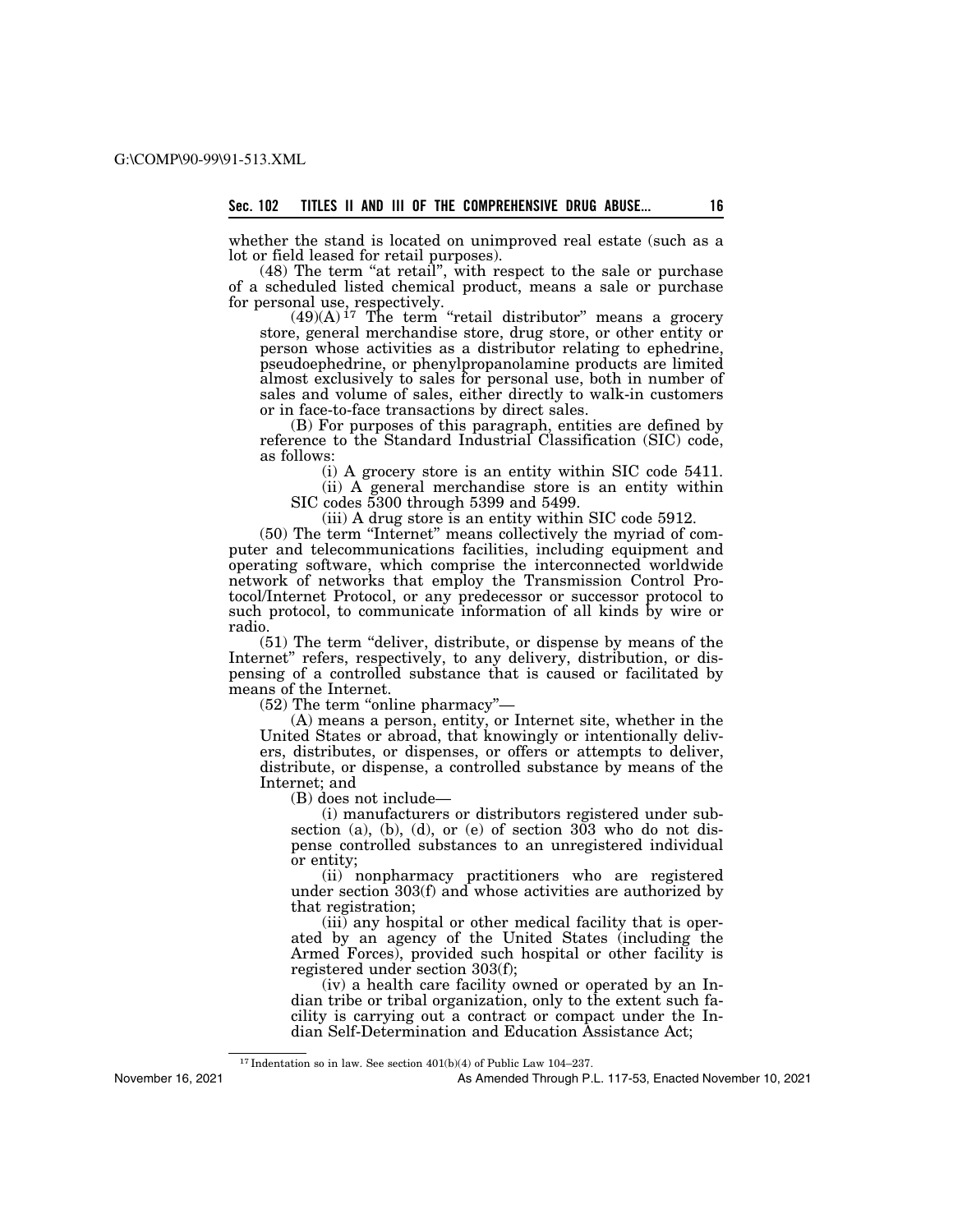(v) any agent or employee of any hospital or facility referred to in clause (iii) or (iv), provided such agent or employee is lawfully acting in the usual course of business or employment, and within the scope of the official duties of such agent or employee, with such hospital or facility, and, with respect to agents or employees of health care facilities specified in clause (iv), only to the extent such individuals are furnishing services pursuant to the contracts or compacts described in such clause;

(vi) mere advertisements that do not attempt to facilitate an actual transaction involving a controlled substance;

(vii) a person, entity, or Internet site that is not in the United States and does not facilitate the delivery, distribution, or dispensing of a controlled substance by means of the Internet to any person in the United States;

(viii) a pharmacy registered under section 303(f) whose dispensing of controlled substances via the Internet consists solely of—

(I) refilling prescriptions for controlled substances in schedule III, IV, or  $\hat{V}$ , as defined in paragraph (55); or

(II) filling new prescriptions for controlled substances in schedule  $\overline{III}$ ,  $\overline{IV}$ , or  $\overline{V}$ , as defined in paragraph (56); or

(ix) any other persons for whom the Attorney General and the Secretary have jointly, by regulation, found it to be consistent with effective controls against diversion and otherwise consistent with the public health and safety to exempt from the definition of an "online pharmacy".

(53) The term ''homepage'' means the opening or main page or screen of the website of an online pharmacy that is viewable on the Internet.

(54) The term ''practice of telemedicine'' means, for purposes of this title, the practice of medicine in accordance with applicable Federal and State laws by a practitioner (other than a pharmacist) who is at a location remote from the patient and is communicating with the patient, or health care professional who is treating the patient, using a telecommunications system referred to in section 1834(m) of the Social Security Act, which practice—

(A) is being conducted—

(i) while the patient is being treated by, and physically located in, a hospital or clinic registered under section 303(f); and

(ii) by a practitioner—

(I) acting in the usual course of professional practice;

(II) acting in accordance with applicable State law; and

(III) registered under section 303(f) in the State in which the patient is located, unless the practitioner—

(aa) is exempted from such registration in all States under section 302(d); or

(bb) is—

As Amended Through P.L. 117-53, Enacted November 10, 2021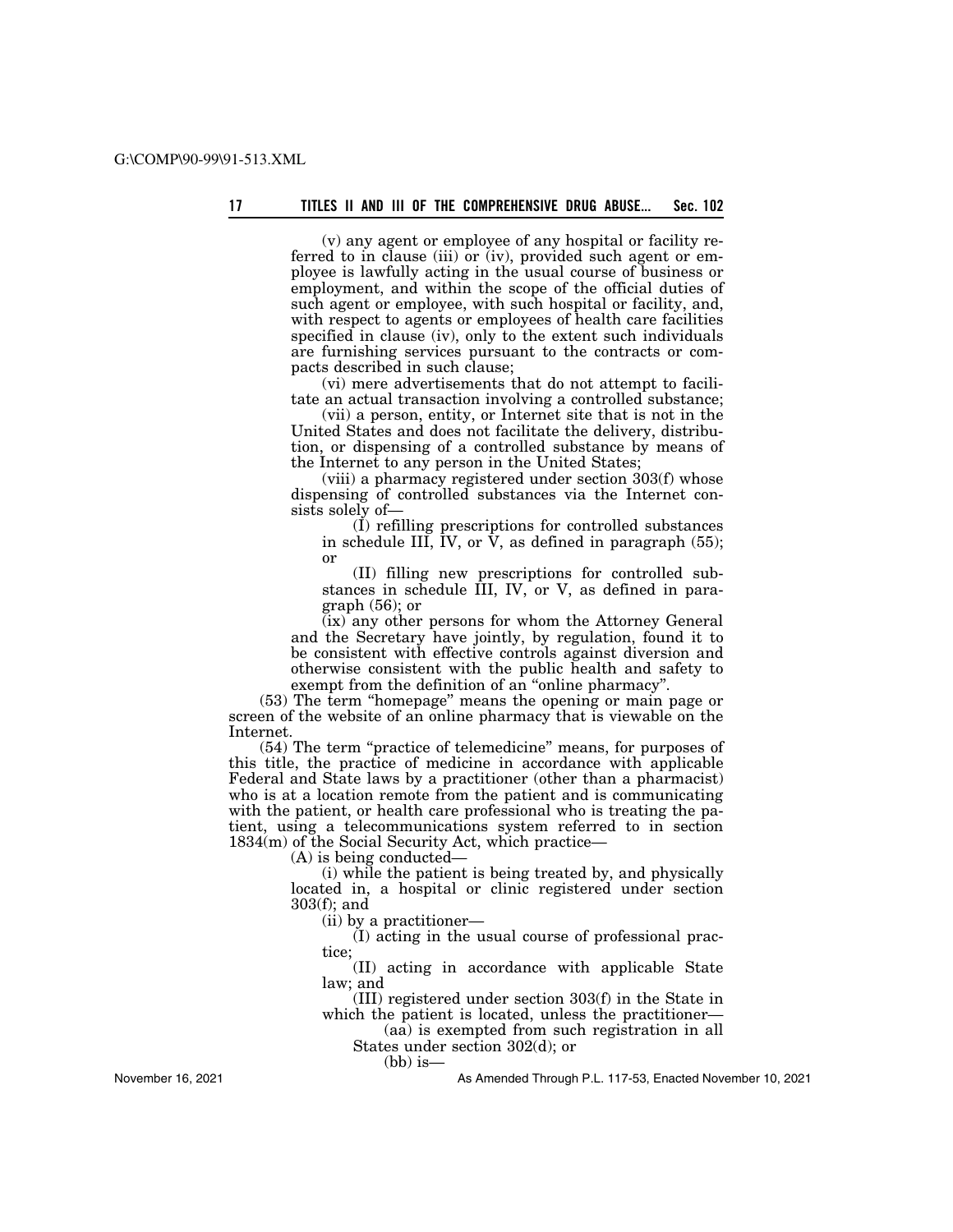(AA) an employee or contractor of the Department of Veterans Affairs who is acting in the scope of such employment or contract; and

(BB) registered under section 303(f) in any State or is utilizing the registration of a hospital or clinic operated by the Department of Veterans Affairs registered under section 303(f);

(B) is being conducted while the patient is being treated by, and in the physical presence of, a practitioner—

(i) acting in the usual course of professional practice;

(ii) acting in accordance with applicable State law; and (iii) registered under section 303(f) in the State in which the patient is located, unless the practitioner—

(I) is exempted from such registration in all States under section 302(d); or

 $(II)$  is-

(aa) an employee or contractor of the Department of Veterans Affairs who is acting in the scope of such employment or contract; and

(bb) registered under section 303(f) in any State or is using the registration of a hospital or clinic operated by the Department of Veterans Affairs registered under section 303(f);

(C) is being conducted by a practitioner—

(i) who is an employee or contractor of the Indian Health Service, or is working for an Indian tribe or tribal organization under its contract or compact with the Indian Health Service under the Indian Self-Determination and Education Assistance Act;

(ii) acting within the scope of the employment, contract, or compact described in clause (i); and

(iii) who is designated as an Internet Eligible Controlled Substances Provider by the Secretary under section  $311(g)(2);$ 

(D)(i) is being conducted during a public health emergency declared by the Secretary under section 319 of the Public Health Service Act; and

(ii) involves patients located in such areas, and such controlled substances, as the Secretary, with the concurrence of the Attorney General, designates, provided that such designation shall not be subject to the procedures prescribed by subchapter II of chapter 5 of title 5, United States Code;

(E) is being conducted by a practitioner who has obtained from the Attorney General a special registration under section 311(h);

(F) is being conducted—

(i) in a medical emergency situation—

(I) that prevents the patient from being in the physical presence of a practitioner registered under section 303(f) who is an employee or contractor of the Veterans Health Administration acting in the usual course of business and employment and within the

As Amended Through P.L. 117-53, Enacted November 10, 2021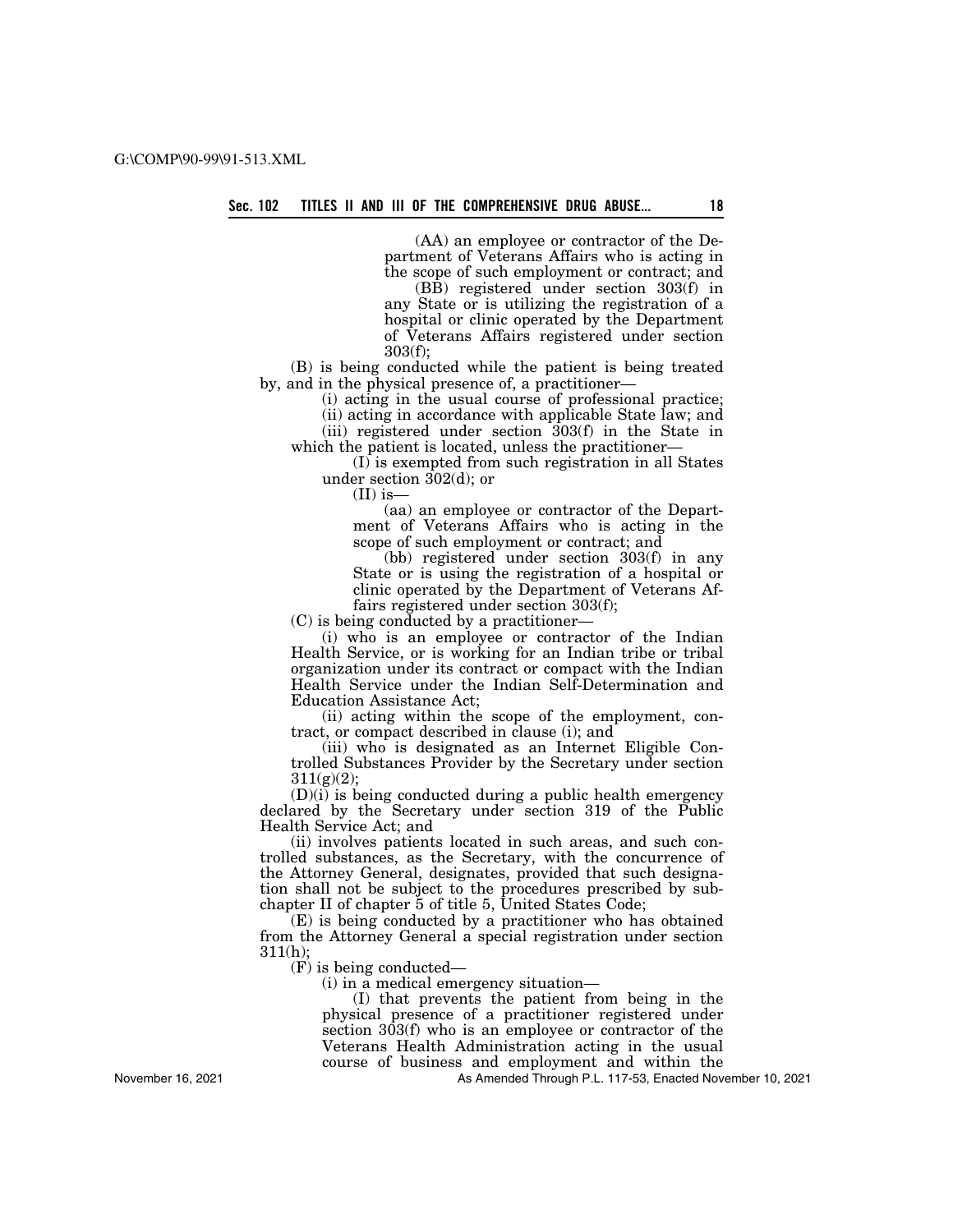scope of the official duties or contract of that employee or contractor;

(II) that prevents the patient from being physically present at a hospital or clinic operated by the Department of Veterans Affairs registered under section 303(f);

(III) during which the primary care practitioner of the patient or a practitioner otherwise practicing telemedicine within the meaning of this paragraph is unable to provide care or consultation; and

(IV) that requires immediate intervention by a health care practitioner using controlled substances to prevent what the practitioner reasonably believes in good faith will be imminent and serious clinical consequences, such as further injury or death; and

(ii) by a practitioner that—

(I) is an employee or contractor of the Veterans Health Administration acting within the scope of that employment or contract;

 $(I$ I) is registered under section 303 $(f)$  in any State or is utilizing the registration of a hospital or clinic operated by the Department of Veterans Affairs registered under section 303(f); and

(III) issues a controlled substance prescription in this emergency context that is limited to a maximum of a 5-day supply which may not be extended or refilled; or

(G) is being conducted under any other circumstances that the Attorney General and the Secretary have jointly, by regulation, determined to be consistent with effective controls against diversion and otherwise consistent with the public health and safety.

(55) The term ''refilling prescriptions for controlled substances in schedule III, IV, or V''—

(A) means the dispensing of a controlled substance in schedule III, IV, or V in accordance with refill instructions issued by a practitioner as part of a valid prescription that meets the requirements of subsections (b) and  $(c)$  of section 309, as appropriate; and

(B) does not include the issuance of a new prescription to an individual for a controlled substance that individual was previously prescribed.

(56) The term ''filling new prescriptions for controlled substances in schedule III, IV, or  $V^{\prime\prime}$  means filling a prescription for an individual for a controlled substance in schedule III, IV, or V, if—

(A) the pharmacy dispensing that prescription has previously dispensed to the patient a controlled substance other than by means of the Internet and pursuant to the valid prescription of a practitioner that meets the applicable requirements of subsections (b) and (c) of section 309 (in this paragraph referred to as the ''original prescription'');

(B) the pharmacy contacts the practitioner who issued the original prescription at the request of that individual to deter-

As Amended Through P.L. 117-53, Enacted November 10, 2021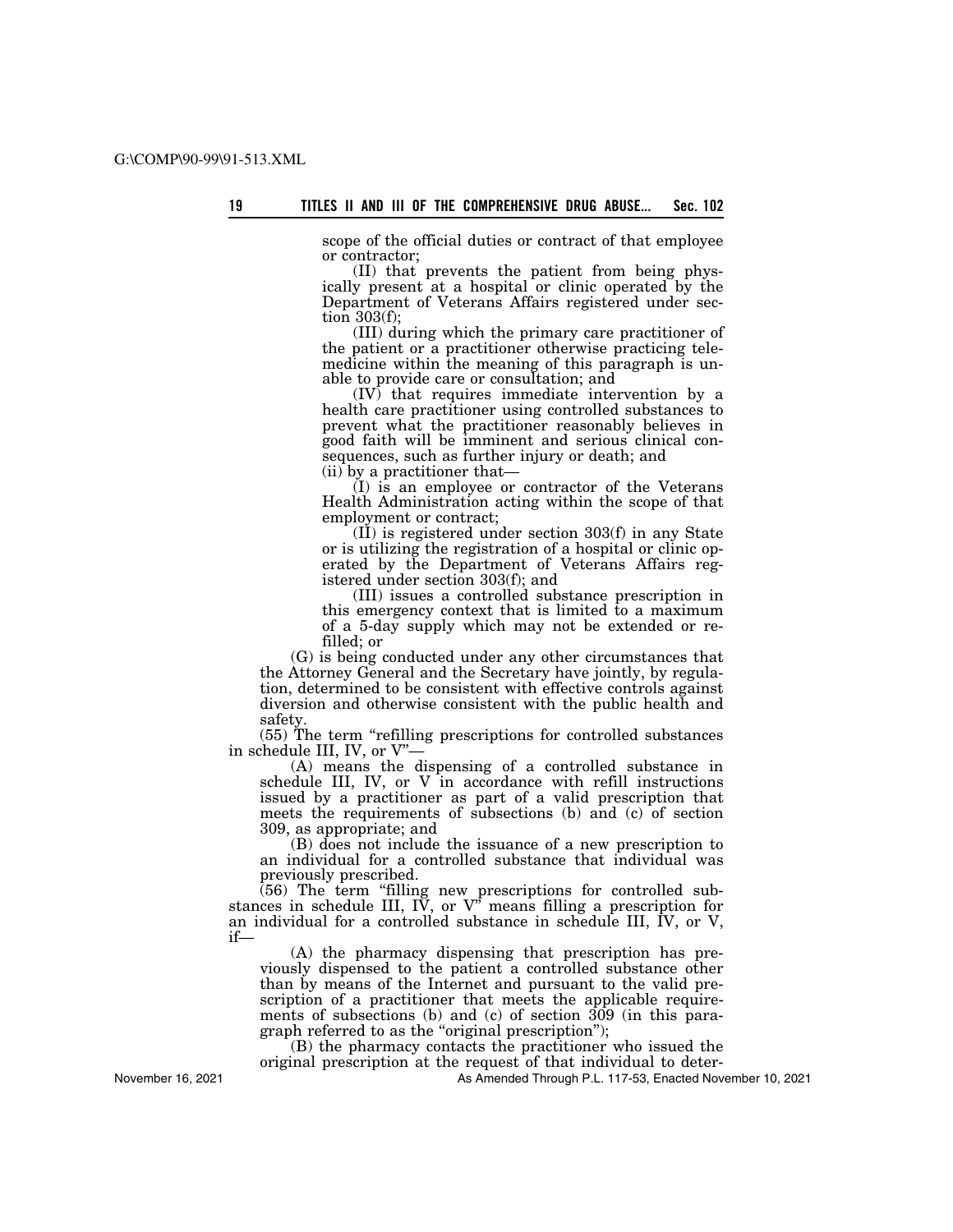mine whether the practitioner will authorize the issuance of a new prescription for that individual for the controlled substance described in subparagraph (A); and

(C) the practitioner, acting in the usual course of professional practice, determines there is a legitimate medical purpose for the issuance of the new prescription.

 $(57)$ <sup>18</sup> The term "suspicious order" may include, but is not limited to—

(A) an order of a controlled substance of unusual size; (B) an order of a controlled substance deviating substantially from a normal pattern; and

(C) orders of controlled substances of unusual frequency.

 $(57)$ <sup>19</sup> The term "serious drug felony" means an offense described in section 924(e)(2) of title 18, United States Code, for which—

(A) the offender served a term of imprisonment of more than 12 months; and

(B) the offender's release from any term of imprisonment was within 15 years of the commencement of the instant offense.

(58) The term ''serious violent felony'' means—

 $(A)$  an offense described in section  $3559(c)(2)$  of title 18, United States Code, for which the offender served a term of imprisonment of more than 12 months; and

(B) any offense that would be a felony violation of section 113 of title 18, United States Code, if the offense were committed in the special maritime and territorial jurisdiction of the United States, for which the offender served a term of imprisonment of more than 12 months.

# PART B—AUTHORITY TO CONTROL; STANDARDS AND SCHEDULES

AUTHORITY AND CRITERIA FOR CLASSIFICATION OF SUBSTANCES

SEC. 201. [21 U.S.C. 811] (a) The Attorney General shall apply the provisions of this title to the controlled substances listed in the schedules established by section 202 of this title and to any other drug or other substance added to such schedules under this title. Except as provided in subsections (d) and (e), the Attorney General may by rule—

(1) add to such a schedule or transfer between such schedules any drug or other substance if he—

(A) finds that such drug or other substance has a potential for abuse, and

(B) makes with respect to such drug or other substance the findings prescribed by subsection (b) of section 202 for the schedule in which such drug is to be placed; or

(2) remove any drug or other substance from the schedules if he finds that the drug or other substance does not meet the requirements for inclusion in any schedule.

<sup>18</sup> Margin so in law.<br><sup>19</sup> There are two paragraph (57)s'.

November 16, 2021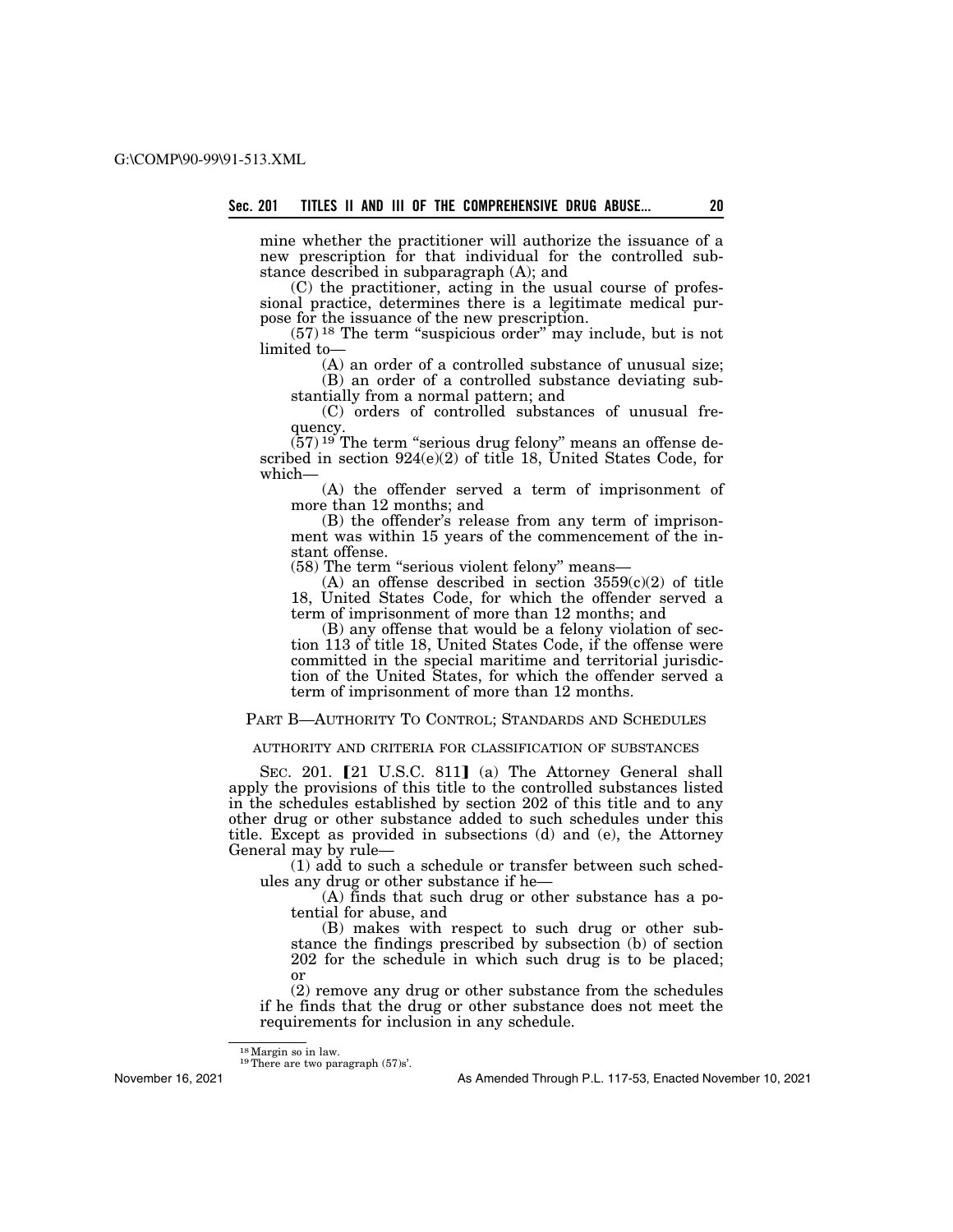Rules of the Attorney General under this subsection shall be made on the record after opportunity for a hearing pursuant to the rulemaking procedures prescribed by subchapter II of chapter 5 of title 5 of the United States Code. Proceedings for the issuance, amendment, or repeal of such rules may be initiated by the Attorney General (1) on his own motion, (2) at the request of the Secretary, or (3) on the petition of any interested party.

(b) The Attorney General shall, before initiating proceedings under subsection (a) to control a drug or other substance or to remove a drug or other substance entirely from the schedules, and after gathering the necessary data, request from the Secretary a scientific and medical evaluation, and his recommendations, as to whether such drug or other substance should be so controlled or removed as a controlled substance. In making such evaluation and recommendations, the Secretary shall consider the factors listed in paragraphs  $(2)$ ,  $(3)$ ,  $(6)$ ,  $(7)$ , and  $(8)$  of subsection  $(c)$  and any scientific or medical considerations involved in paragraphs (1), (4), and (5) of such subsection. The recommendations of the Secretary shall include recommendations with respect to the appropriate schedule, if any, under which such drug or other substance should be listed. The evaluation and the recommendations of the Secretary shall be made in writing and submitted to the Attorney General within a reasonable time. The recommendations of the Secretary to the Attorney General shall be binding on the Attorney General as to such scientific and medical matters, and if the Secretary recommends that a drug or other substance not be controlled, the Attorney General shall not control the drug or other substance. If the Attorney General determines that these facts and all other relevant data constitute substantial evidence of potential for abuse such as to warrant control or substantial evidence that the drug or other substance should be removed entirely from the schedules, he shall initiate proceedings for control or removal, as the case may be, under subsection (a).

(c) In making any finding under subsection (a) of this section or under subsection (b) of section 202, the Attorney General shall consider the following factors with respect to each drug or other substance proposed to be controlled or removed from the schedules:

(1) Its actual or relative potential for abuse.

(2) Scientific evidence of its pharmacological effect, if known.

(3) The state of current scientific knowledge regarding the drug or other substance.

(4) Its history and current pattern of abuse.

(5) The scope, duration, and significance of abuse.

(6) What, if any, risk there is to the public health.

(7) Its psychic or physiological dependence liability.

(8) Whether the substance is an immediate precursor of a substance already controlled under this title.

 $(d)(1)$  If control is required by United States obligations under international treaties, conventions, or protocols in effect on the effective date of this part, the Attorney General shall issue an order controlling such drug under the schedule he deems most appropriate to carry out such obligations, without regard to the findings required by subsection (a) of this section or section 202(b) and with-

November 16, 2021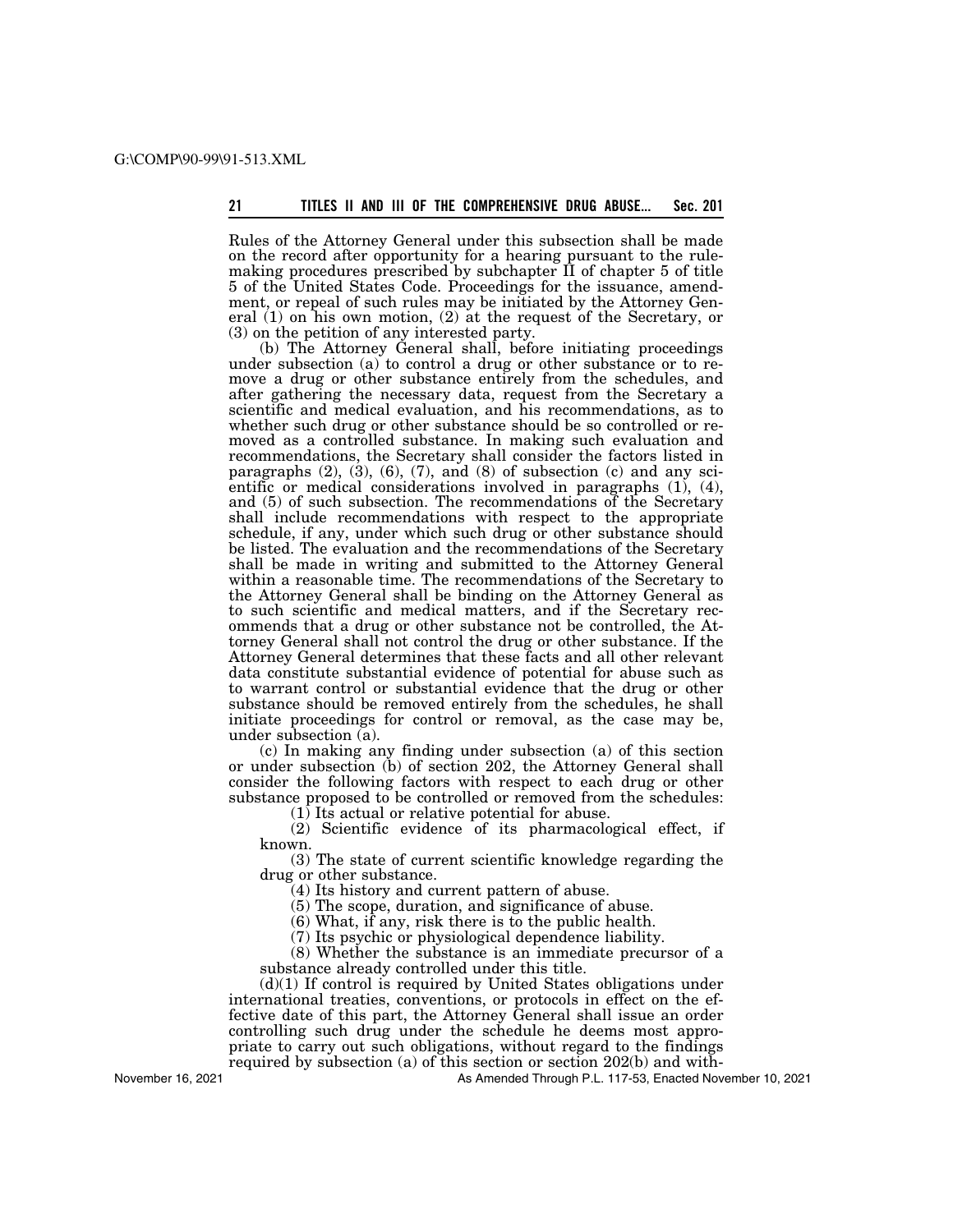out regard to the procedures prescribed by subsections (a) and (b) of this section.

 $(2)^{20}$  (A) Whenever the Secretary of State receives notification from the Secretary-General of the United Nations that information has been transmitted by or to the World Health Organization, pursuant to article 2 of the Convention on Psychotropic Substances, which may justify adding a drug or other substance to one of the schedules of the Convention, transferring a drug or substance from one schedule to another, or deleting it from the schedules, the Secretary of State shall immediately transmit the notice to the Secretary of Health, Education, and Welfare who shall publish it in the Federal Register and provide opportunity to interested persons to submit to him comments respecting the scientific and medical evaluations which he is to prepare respecting such drug or substance. The Secretary of Health, Education, and Welfare shall prepare for transmission through the Secretary of State to the World Health Organization such medical and scientific evaluations as may be appropriate regarding the possible action that could be proposed by the World Health Organization respecting the drug or substance with respect to which a notice was transmitted under this subparagraph.

(B) Whenever the Secretary of State receives information that the Commission on Narcotic Drugs of the United Nations proposes to decide whether to add a drug or other substance to one of the schedules of the Convention, transfer a drug or substance from one schedule to another, or delete it from the schedules, the Secretary of State shall transmit timely notice to the Secretary of Health, Education, and Welfare of such information who shall publish a summary of such information in the Federal Register and provide opportunity to interested persons to submit to him comments respecting the recommendation which he is to furnish, pursuant to this subparagraph, respecting such proposal. The Secretary of Health, Education, and Welfare shall evaluate the proposal and furnish a recommendation to the Secretary of State which shall be binding on the representative of the United States in discussions and negotiations relating to the proposal.

 $(3)$ <sup>21</sup> When the United States receives notification of a scheduling decision pursuant to article 2 of the Convention on Psychotropic Substances that a drug or other substance has been added or transferred to a schedule specified in the notification or receives notification (referred to in this subsection as a ''schedule notice'') that existing legal controls applicable under this title to a drug or substance and the controls required by the Federal Food, Drug, and Cosmetic Act do not meet the requirements of the schedule of the Convention in which such drug or substance has been placed, the Secretary of Health, Education, and Welfare, after consultation with the Attorney General, shall first determine whether existing legal controls under this title applicable to the drug or substance and the controls required by the Federal Food, Drug, and Cosmetic

November 16, 2021

<sup>20</sup>Paragraphs (2) through (5) take effect on the date the Convention on Psychotropic Substances, signed at Vienna, Austria on February 21, 1971, enters into force in respect to the United States. See section 112 of Public Law 95–633. The Convention entered into force in respect to the United States on July 1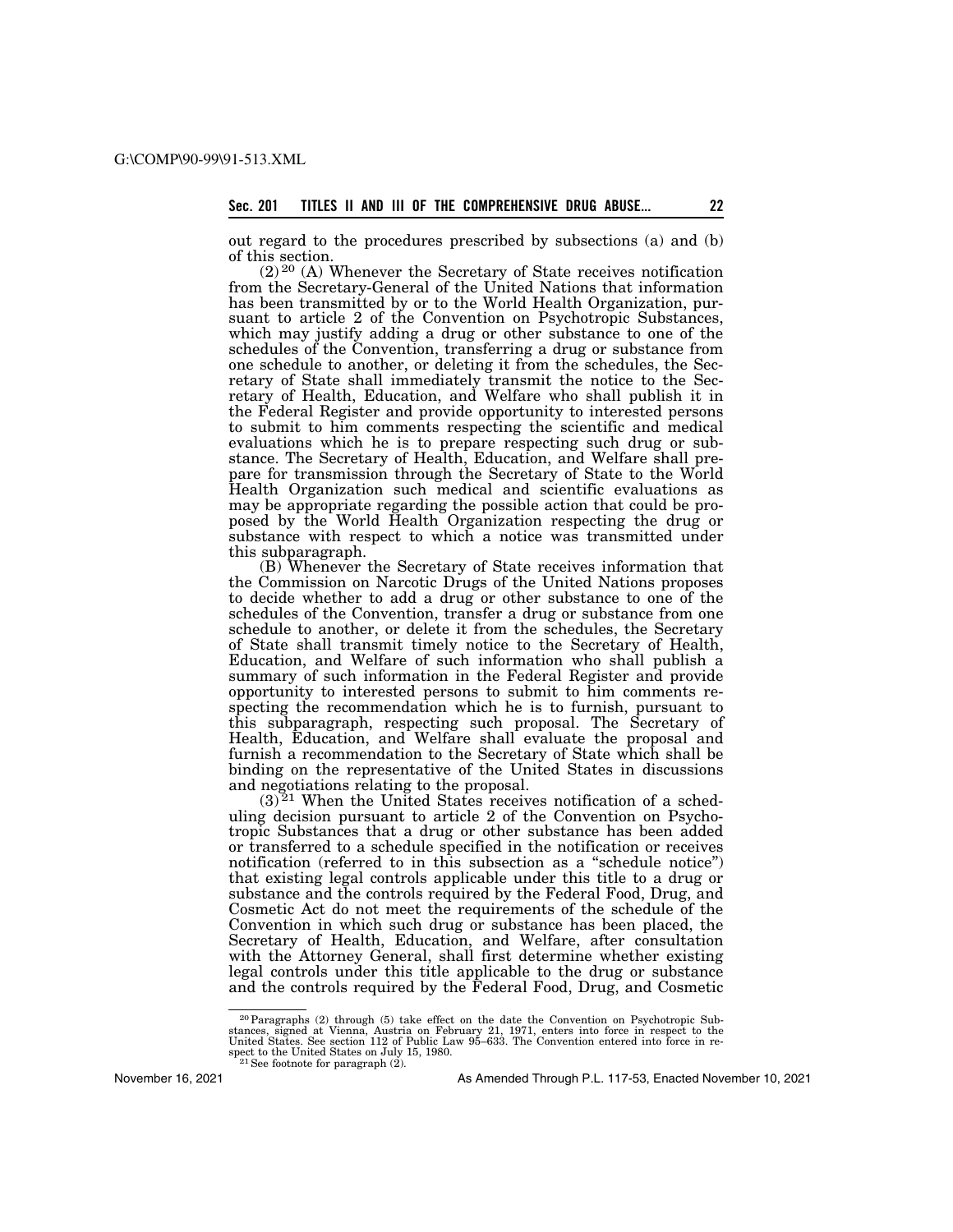Act, meet the requirements of the schedule specified in the notification or schedule notice and shall take the following action:

(A) If such requirements are met by such existing controls but the Secretary of Health, Education, and Welfare nonetheless believes that more stringent controls should be applied to the drug or substance, the Secretary shall recommend to the Attorney General that he initiate proceedings for scheduling the drug or substance, pursuant to subsections (a) and (b) of this section, to apply to such controls.

(B) If such requirements are not met by such existing controls and the Secretary of Health, Education, and Welfare concurs in the scheduling decision or schedule notice transmitted by the notification, the Secretary shall recommend to the Attorney General that he initiate proceedings for scheduling the drug or substance under the appropriate schedule pursuant to subsections (a) and (b) of this section.

(C) If such requirements are not met by such existing controls and the Secretary of Health, Education, and Welfare does not concur in the scheduling decision or schedule notice transmitted by the notification, the Secretary shall—

(i) if he deems that additional controls are necessary to protect the public health and safety, recommend to the Attorney General that he initiate proceedings for scheduling the drug or substance pursuant to subsections (a) and (b) of this section, to apply such additional controls;

(ii) request the Secretary of State to transmit a notice of qualified acceptance, within the period specified in the Convention, pursuant to paragraph 7 of article 2 of the Convention, to the Secretary-General of the United Nations;

(iii) request the Secretary of State to transmit a notice of qualified acceptance as prescribed in clause (ii) and request the Secretary of State to ask for a review by the Economic and Social Council of the United Nations, in accordance with paragraph 8 of article 2 of the Convention, of the scheduling decision; or

(iv) in the case of a schedule notice, request the Secretary of State to take appropriate action under the Convention to initiate proceedings to remove the drug or substance from the schedules under the Convention or to transfer the drug or substance to a schedule under the Convention different from the one specified in the schedule notice.

 $(4)(A)$ <sup>22</sup> If the Attorney General determines, after consultation with the Secretary of Health, Education, and Welfare, that proceedings initiated under recommendations made under paragraph<sup> $\bar{2}3$ </sup> (B) or (C)(i) of paragraph (3) will not be completed within the time period required by paragraph 7 of article 2 of the Convention, the Attorney General, after consultation with the Secretary and after providing interested persons opportunity to submit comments respecting the requirements of the temporary order to be

November 16, 2021

<sup>&</sup>lt;sup>22</sup> See footnote for paragraph  $(2)$ .<br><sup>23</sup> So in law. Probably should be "subparagraph".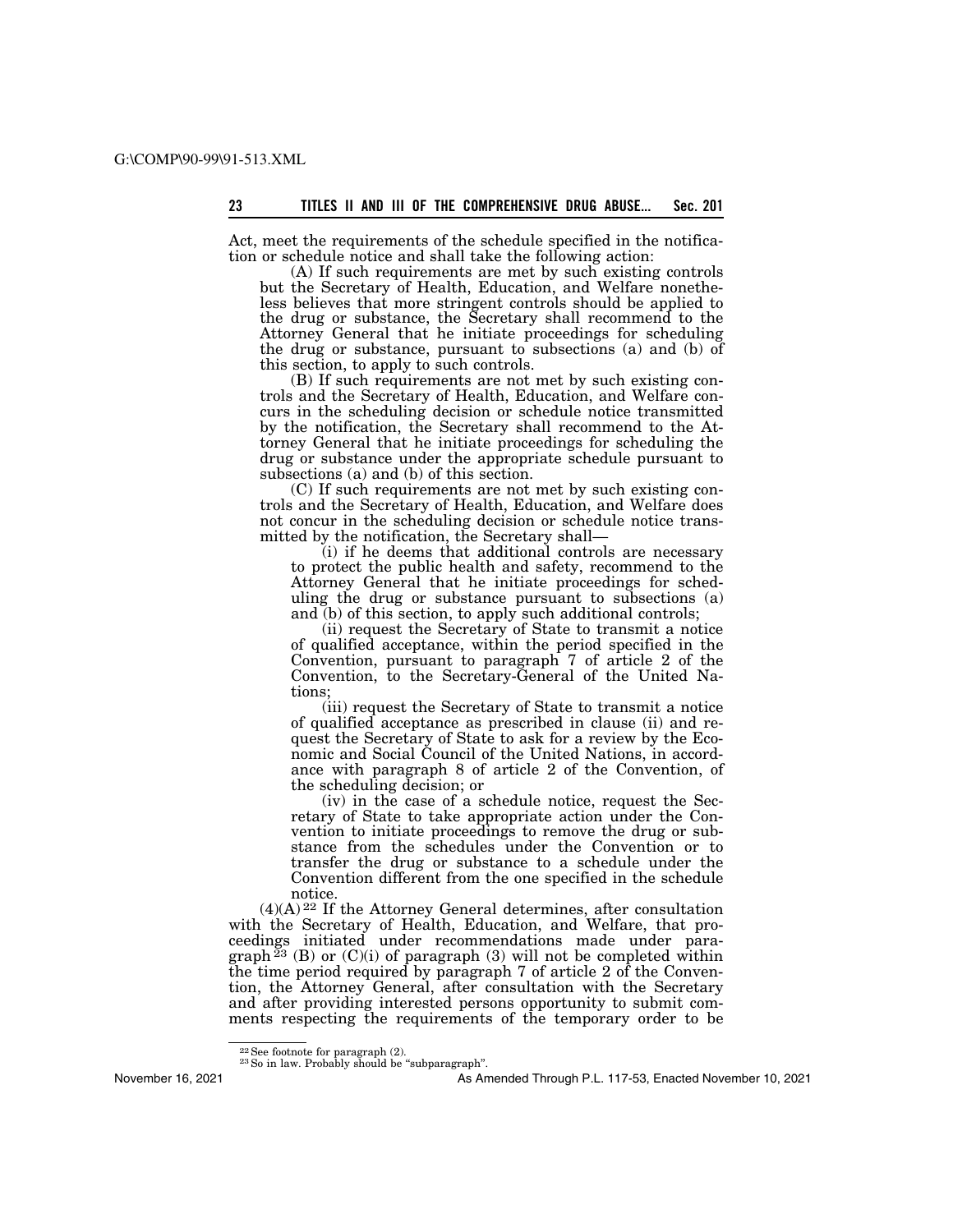# **Sec. 201 TITLES II AND III OF THE COMPREHENSIVE DRUG ABUSE... 24**

issued under this sentence, shall issue a temporary order controlling the drug or substance under schedule IV or V, whichever is most appropriate to carry out the minimum United States obligations under paragraph 7 of article 2 of the Convention. As a part of such order, the Attorney General shall, after consultation with the Secretary, except such drug or substance from the application of any provision of part C of this title which he finds is not required to carry out the United States obligations under paragraph 7 of article 2 of the Convention. In the case of proceedings initiated under subparagraph (B) of paragraph (3), the Attorney General, concurrently with the issuance of such order, shall request the Secretary of State to transmit a notice of qualified acceptance to the Secretary-General of the United Nations pursuant to paragraph 7 of article 2 of the Convention. A temporary order issued under this subparagraph controlling a drug or other substance subject to proceedings initiated under subsections (a) and (b) of this section shall expire upon the effective date of the application to the drug or substance of the controls resulting from such proceedings.

(B) After a notice of qualified acceptance of a scheduling decision with respect to a drug or other substance is transmitted to the Secretary-General of the United Nations in accordance with clause (ii) or (iii) of paragraph (3)(C) or after a request has been made under clause (iv) of such paragraph with respect to a drug or substance described in a schedule notice, the Attorney General, after consultation with the Secretary of Health, Education, and Welfare and after providing interested persons opportunity to submit comments respecting the requirements of the order to be issued under this sentence, shall issue an order controlling the drug or substance under schedule IV or V, whichever is most appropriate to carry out the minimum United States obligations under paragraph 7 of article 2 of the Convention in the case of a drug or substance for which a notice of qualified acceptance was transmitted or whichever the Attorney General determines is appropriate in the case of a drug or substance described in a schedule notice. As a part of such order, the Attorney General shall, after consultation with the Secretary, except such drug or substance from the application of any provision of part C of this title which he finds is not required to carry out the United States obligations under paragraph 7 of article  $\dot{2}$  of the Convention. If, as a result of a review under paragraph 8 of article 2 of the Convention of the scheduling decision with respect to which a notice of qualified acceptance was transmitted in accordance with clause (ii) or (iii) of paragraph  $(3)(C)$ —

(i) the decision is reversed, and

(ii) the drug or substance subject to such decision is not required to be controlled under schedule IV or V to carry out the minimum United States obligations under paragraph 7 of article 2 of the Convention,

the order issued under this subparagraph with respect to such drug or substance shall expire upon receipt by the United States of the review decision. If, as a result of action taken pursuant to action initiated under a request transmitted under clause (iv) of paragraph  $(3)(C)$ , the drug or substance with respect to which such action was taken is not required to be controlled under schedule IV or V, the order issued under this paragraph with respect to such

November 16, 2021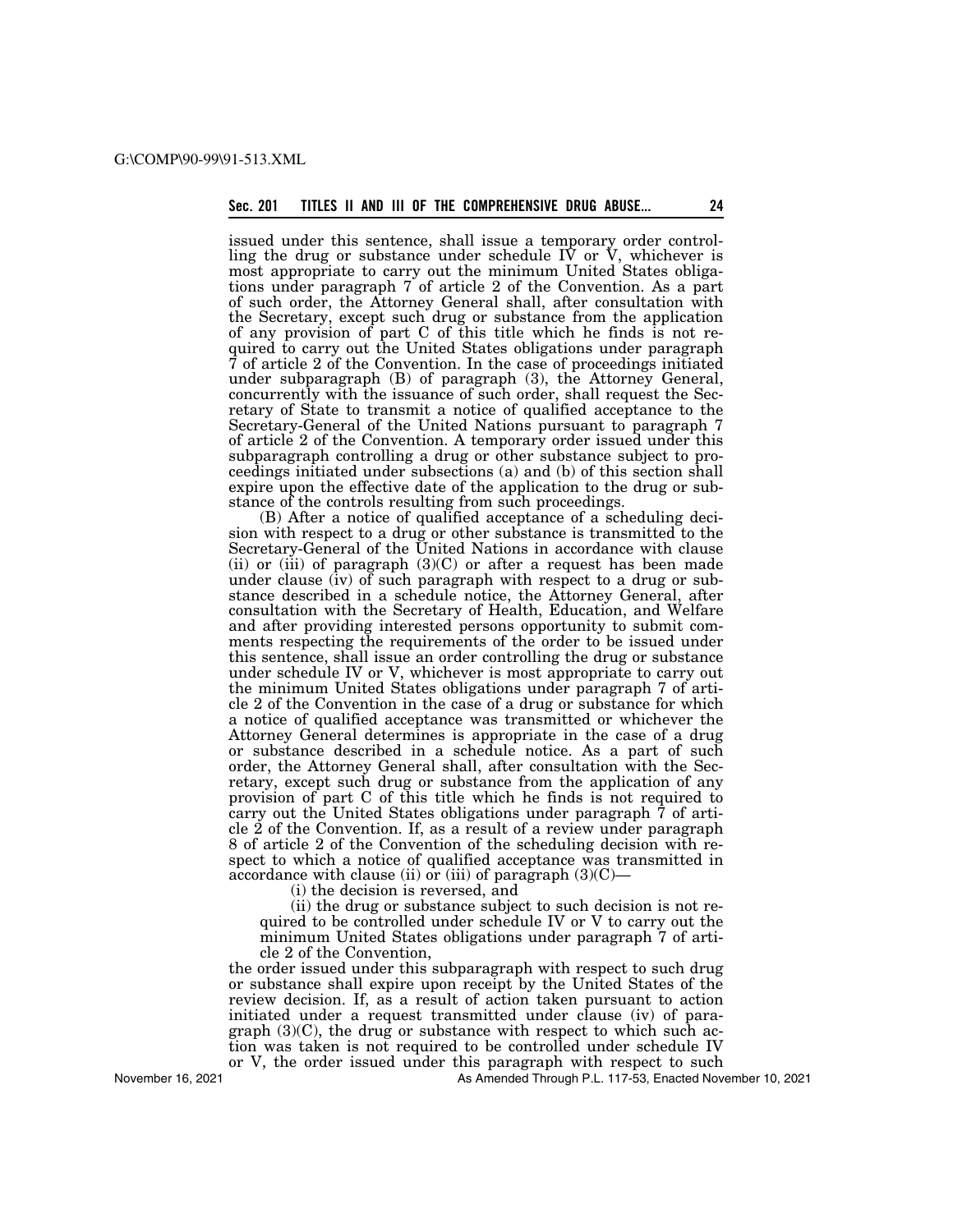drug or substance shall expire upon receipt by the United States of a notice of the action taken with respect to such drug or substance under the Convention.

(C) An order issued under subparagraph (A) or (B) may be issued without regard to the findings required by subsection (a) of this section or by section 202(b) and without regard to the procedures prescribed by subsection (a) or (b) of this section.

(5) Nothing in the amendments made by the Psychotropic Substances Act of 1978 or the regulations or orders promulgated thereunder shall be construed to preclude requests by the Secretary of Health, Education, and Welfare or the Attorney General through the Secretary of State, pursuant to article 2 or other applicable provisions of the Convention, for review of scheduling decisions under such Convention, based on new or additional information.

(e) The Attorney General may, without regard to the findings required by subsection (a) of this section or section 202(b) and without regard to the procedures prescribed by subsections (a) and (b) of this section, place an immediate precursor in the same schedule in which the controlled substance of which it is an immediate precursor is placed or in any other schedule with a higher numerical designation. If the Attorney General designates a substance as an immediate precursor and places it in a schedule, other substances shall not be placed in a schedule solely because they are its precursors.

(f) If, at the time a new-drug application is submitted to the Secretary for any drug having a stimulant, depressant, or hallucinogenic effect on the central nervous system, it appears that such drug has an abuse potential, such information shall be forwarded by the Secretary to the Attorney General.

(g)(1) The Attorney General shall by regulation exclude any nonnarcotic drug which contains a controlled substance from the application of titles II and III of the Comprehensive Drug Abuse Prevention and Control Act (21 U.S.C. 802 et seq.)<sup>24</sup> if such drug may, under the Federal Food, Drug, and Cosmetic Act, be lawfully sold over the counter without a prescription.

(2) Dextromethorphan shall not be deemed to be included in any schedule by reason of enactment of this title unless controlled after the date of such enactment pursuant to the foregoing provisions of this section.

(3) The Attorney General may, by regulation, exempt any compound, mixture, or preparation containing a controlled substance from the application of all or any part of this title if he finds such compound, mixture, or preparation meets the requirements of one of the following categories:

(A) A mixture, or preparation containing a nonnarcotic controlled substance, which mixture or preparation is approved for prescription use, and which contains one or more other active ingredients which are not listed in any schedule and which

November 16, 2021

 $^{24}$ So in law. See section 2(b)(1) of Public Law 108–358 (118 Stat. 1663). Probably should be "this title and title III of this Act". Section 201 above is part of title II of the Comprehensive Drug Abuse Prevention and short title, the "Controlled Substances Import and Export Act".)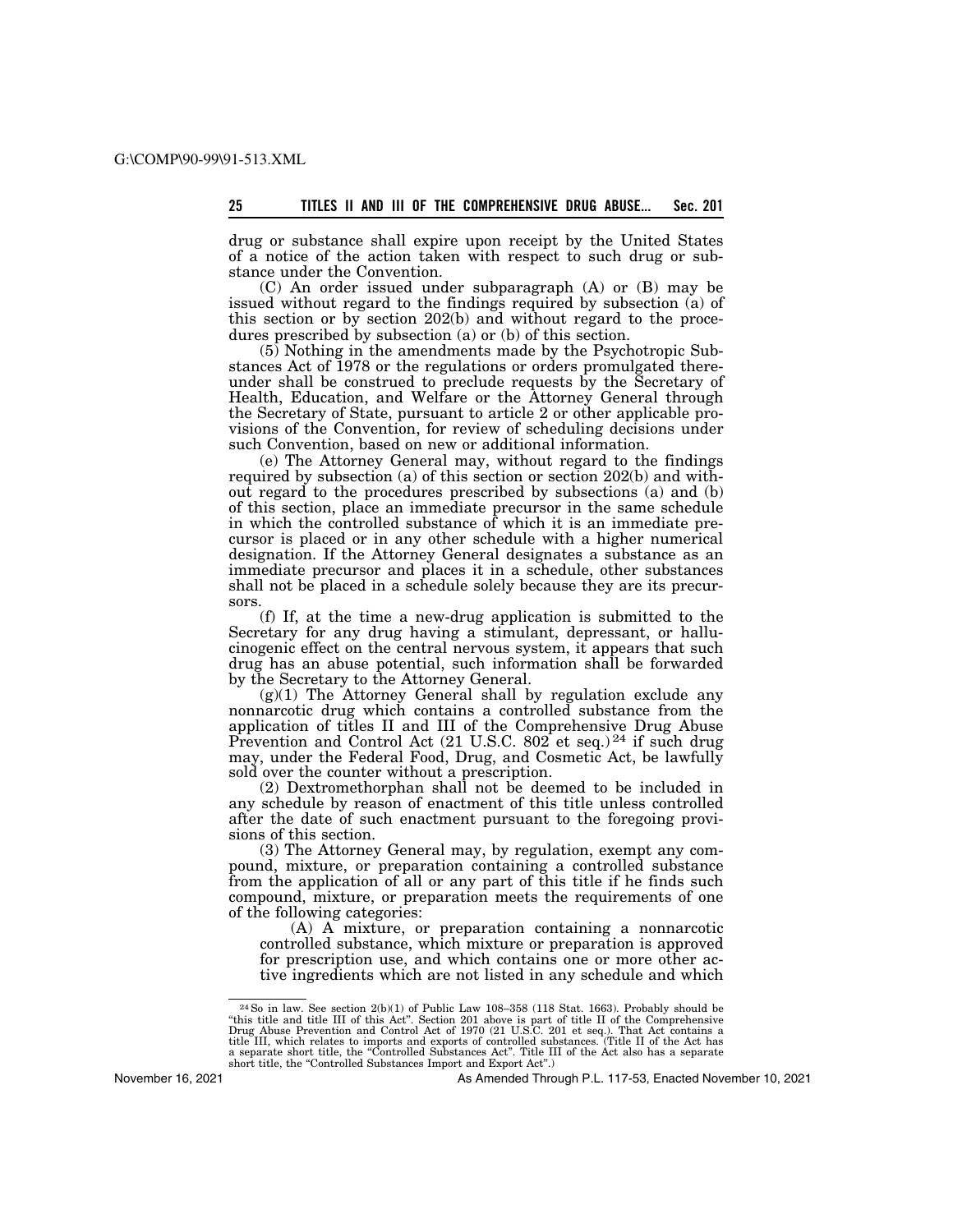are included there in such combinations, quantity, proportion, or concentration as to vitiate the potential for abuse.

(B) A compound, mixture, or preparation which contains any controlled substance, which is not for administration to a human being or animal, and which is packaged in such form or concentration, or with adulterants or denaturants, so that as packaged it does not present any significant potential for abuse.

(C) Upon the recommendation of the Secretary of Health and Human Services, a compound, mixture, or preparation which contains any anabolic steroid, which is intended for administration to a human being or an animal, and which, because of its concentration, preparation, formulation or delivery system, does not present any significant potential for abuse.

 $(h)(1)$  If the Attorney General finds that the scheduling of a substance in schedule I on a temporary basis is necessary to avoid an imminent hazard to the public safety, he may, by order and without regard to the requirements of subsection (b) relating to the Secretary of Health and Human Services, schedule such substance in schedule I if the substance is not listed in any other schedule in section 202 or if no exemption or approval is in effect for the substance under section 505 of the Federal Food, Drug, and Cosmetic Act. Such an order may not be issued before the expiration of thirty days from—

(A) the date of the publication by the Attorney General of a notice in the Federal Register of the intention to issue such order and the grounds upon which such order is to be issued, and

(B) the date the Attorney General has transmitted the notice required by paragraph (4).

(2) The scheduling of a substance under this subsection shall expire at the end of  $\tilde{2}$  years from the date of the issuance of the order scheduling such substance, except that the Attorney General may, during the pendency of proceedings under subsection  $(a)(1)$ with respect to the substance, extend the temporary scheduling for up to 1 year.

(3) When issuing an order under paragraph (1), the Attorney General shall be required to consider, with respect to the finding of an imminent hazard to the public safety, only those factors set forth in paragraphs  $(4)$ ,  $(5)$ , and  $(6)$  of subsection  $(c)$ , including actual abuse, diversion from legitimate channels, and clandestine importation, manufacture, or distribution.

(4) The Attorney General shall transmit notice of an order proposed to be issued under paragraph (1) to the Secretary of Health and Human Services. In issuing an order under paragraph (1), the Attorney General shall take into consideration any comments submitted by the Secretary in response to a notice transmitted pursuant to this paragraph.

(5) An order issued under paragraph (1) with respect to a substance shall be vacated upon the conclusion of a subsequent rulemaking proceeding initiated under subsection (a) with respect to such substance.

(6) An order issued under paragraph (1) is not subject to judicial review.

November 16, 2021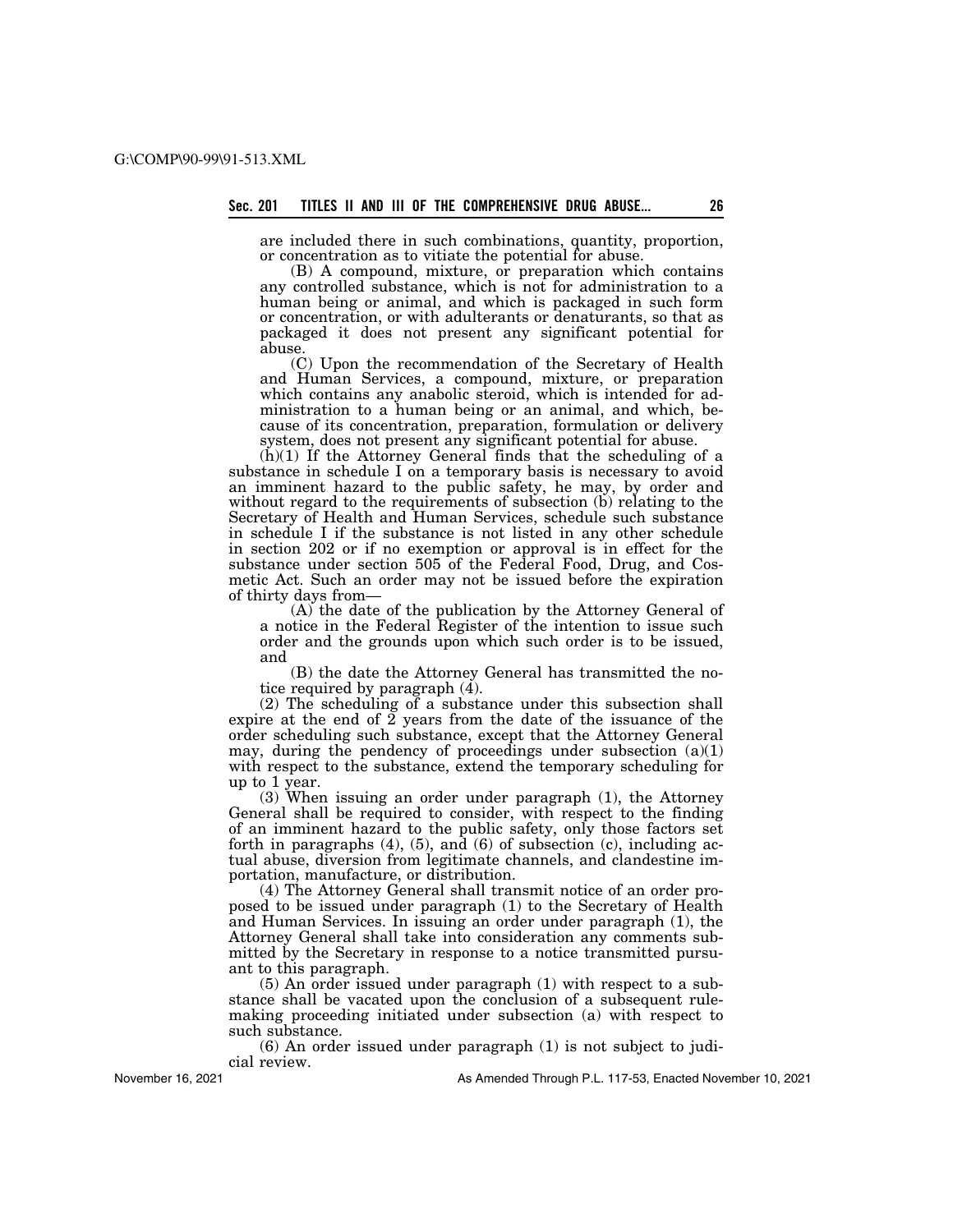(i) TEMPORARY AND PERMANENT SCHEDULING OF RECENTLY EMERGED ANABOLIC STEROIDS.—

(1) The Attorney General may issue a temporary order adding a drug or other substance to the definition of anabolic steroids if the Attorney General finds that—

(A) the drug or other substance satisfies the criteria for being considered an anabolic steroid under section 102(41) but is not listed in that section or by regulation of the Attorney General as being an anabolic steroid; and

(B) adding such drug or other substance to the definition of anabolic steroids will assist in preventing abuse or misuse of the drug or other substance.

(2) An order issued under paragraph (1) shall not take effect until 30 days after the date of the publication by the Attorney General of a notice in the Federal Register of the intention to issue such order and the grounds upon which such order is to be issued. The order shall expire not later than 24 months after the date it becomes effective, except that the Attorney General may, during the pendency of proceedings under paragraph (6), extend the temporary scheduling order for up to 6 months.

(3) The Attorney General shall transmit notice of an order proposed to be issued under paragraph (1) to the Secretary of Health and Human Services. In issuing an order under paragraph (1), the Attorney General shall take into consideration any comments submitted by the Secretary in response to a notice transmitted pursuant to this paragraph.

(4) A temporary scheduling order issued under paragraph (1) shall be vacated upon the issuance of a permanent scheduling order under paragraph (6).

(5) An order issued under paragraph (1) is not subject to judicial review.

(6) The Attorney General may, by rule, issue a permanent order adding a drug or other substance to the definition of anabolic steroids if such drug or other substance satisfies the criteria for being considered an anabolic steroid under section 102(41). Such rulemaking may be commenced simultaneously with the issuance of the temporary order issued under paragraph (1).

 $\tilde{g}(i)$ ) With respect to a drug referred to in subsection (f), if the Secretary of Health and Human Services recommends that the Attorney General control the drug in schedule II, III, IV, or V pursuant to subsections (a) and (b), the Attorney General shall, not later than 90 days after the date described in paragraph (2), issue an interim final rule controlling the drug in accordance with such subsections and section 202(b) using the procedures described in paragraph (3).

(2) The date described in this paragraph shall be the later of—

(A) the date on which the Attorney General receives the scientific and medical evaluation and the scheduling recommendation from the Secretary of Health and Human Services in accordance with subsection (b); or

(B) the date on which the Attorney General receives notifi-

cation from the Secretary of Health and Human Services that

As Amended Through P.L. 117-53, Enacted November 10, 2021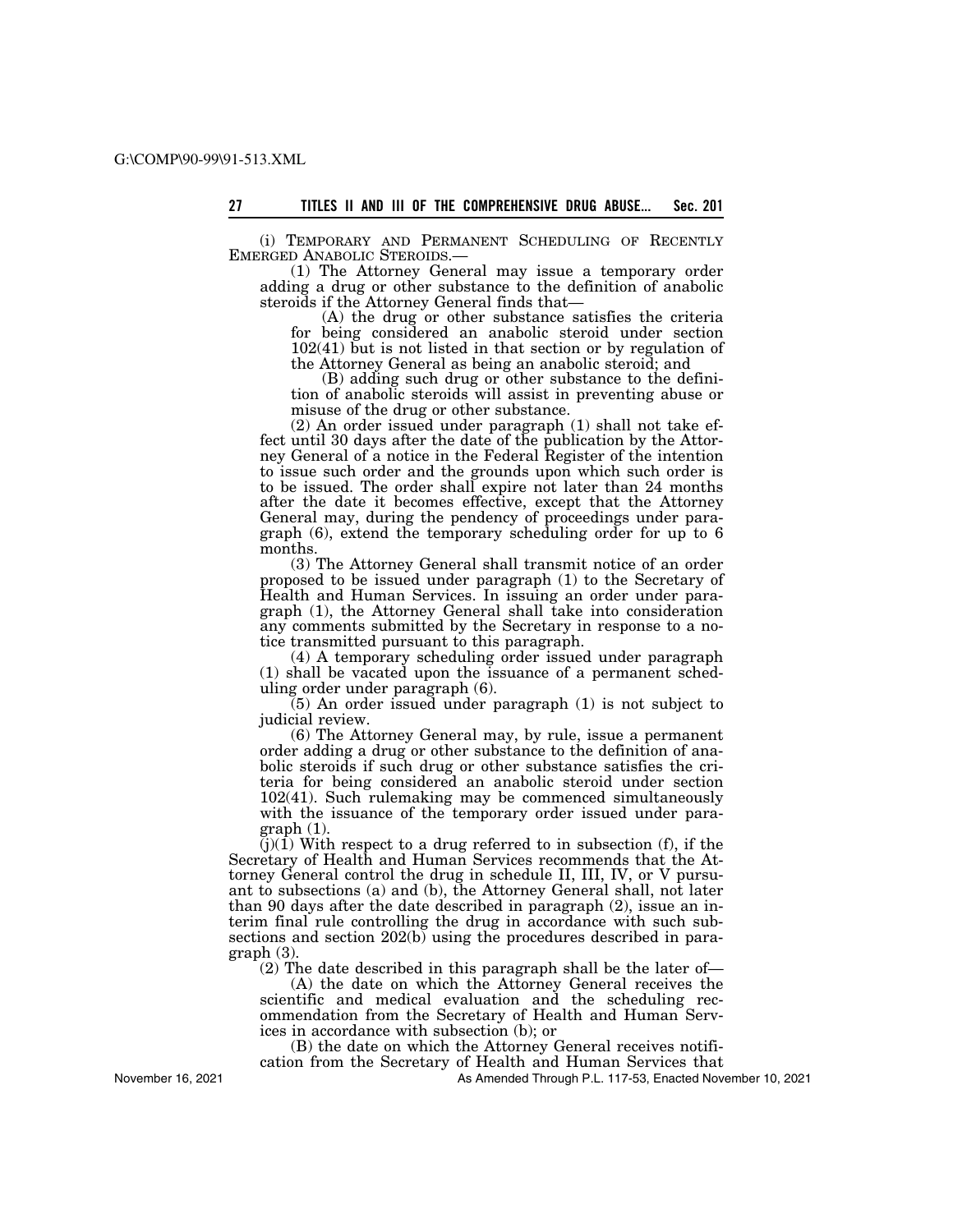the Secretary has approved an application under section 505(c), 512, or 571 of the Federal Food, Drug, and Cosmetic Act or section 351(a) of the Public Health Service Act, or indexed a drug under section 572 of the Federal Food, Drug, and Cosmetic Act, with respect to the drug described in paragraph (1).

(3) A rule issued by the Attorney General under paragraph (1) shall become immediately effective as an interim final rule without requiring the Attorney General to demonstrate good cause therefor. The interim final rule shall give interested persons the opportunity to comment and to request a hearing. After the conclusion of such proceedings, the Attorney General shall issue a final rule in accordance with the scheduling criteria of subsections (b), (c), and (d) of this section and section 202(b).

## SCHEDULES OF CONTROLLED SUBSTANCES

SEC. 202.  $[21 \text{ U.S.C. } 812]$  (a) There are established five schedules of controlled substances, to be known as schedules I, II, III, IV, and V. Such schedules shall initially consist of the substances listed in this section. The schedules established by this section shall be updated and republished on a semiannual basis during the two-year period beginning one year after the date of enactment of this title and shall be updated and republished on an annual basis thereafter.

(b) Except where control is required by United States obligations under an international treaty, convention, or protocol, in effect on the effective date of this part, and except in the case of an immediate precursor, a drug or other substance may not be placed in any schedule unless the findings required for such schedule are made with respect to such drug or other substance. The findings required for each of the schedules are as follows:

(1) SCHEDULE I.—

(A) The drug or other substance has a high potential for abuse.

(B) The drug or other substance has no currently accepted medical use in treatment in the United States.

(C) There is a lack of accepted safety for use of the drug or other substance under medical supervision.

(2) SCHEDULE II.—

(A) The drug or other substance has a high potential for abuse.

(B) The drug or other substance has a currently accepted medical use in treatment in the United States or a currently accepted medical use with severe restrictions.

 $\overline{C}(C)$  Abuse of the drug or other substances may lead to severe psychological or physical dependence.

(3) SCHEDULE III.—

(A) The drug or other substance has a potential for abuse less than the drugs or other substances in schedules I and II.

(B) The drug or other substance has a currently accepted medical use in treatment in the United States.

November 16, 2021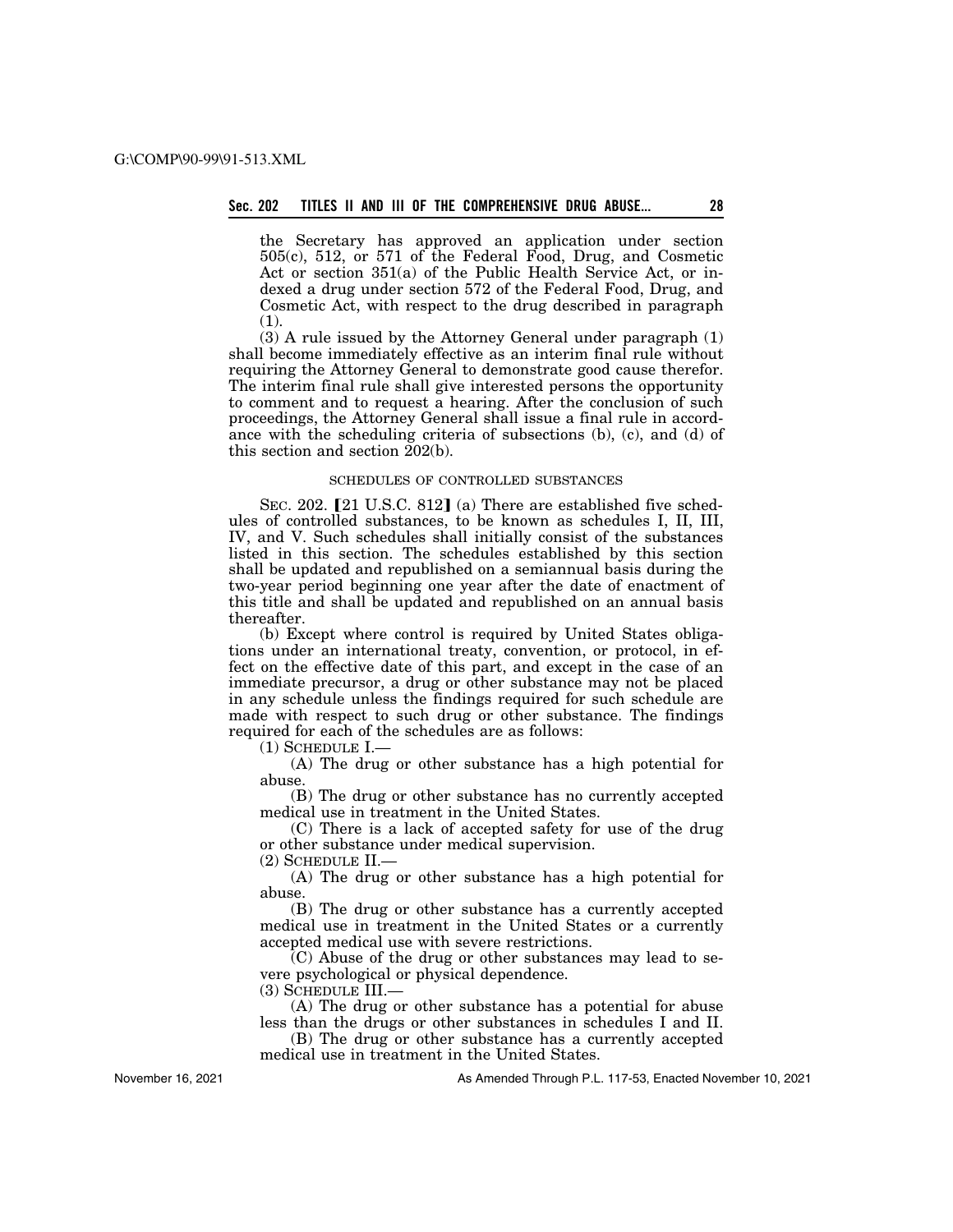(C) Abuse of the drug or other substance may lead to moderate or low physical dependence or high psychological dependence.

(4) SCHEDULE IV.—

(A) The drug or other substance has a low potential for abuse relative to the drugs or other substances in schedule III.

(B) The drug or other substance has a currently accepted medical use in treatment in the United States.

(C) Abuse of the drug or other substance may lead to limited physical dependence or psychological dependence relative to the drugs or other substances in schedule III.

(5) SCHEDULE V.—

(A) The drug or other substance has a low potential for abuse relative to the drugs or other substances in schedule IV.

(B) The drug or other substance has a currently accepted medical use in treatment in the United States.

(C) Abuse of the drug or other substance may lead to limited physical dependence or psychological dependence relative to the drugs or other substances in schedule IV.

(c) 25 Schedules I, II, III, IV, and V shall, unless and until amended pursuant to section 201, consist of the following drugs or other substances, by whatever official name, common or usual name, chemical name, or brand name designated:

# SCHEDULE I

(a) Unless specifically excepted or unless listed in another schedule, any of the following opiates, including their isomers, esters, ethers, salts, and salts of isomers, esters, and ethers, whenever the existence of such isomers, esters, ethers, and salts is possible within the specific chemical designation:

(1) Acetylmethadol.

(2) Allylprodine.

(3) Alphacetylmathadol. 26

(4) Alphameprodine.

(5) Alphamethadol.

(6) Benzethidine.

(7) Betacetylmethadol.

(8) Betameprodine.

(9) Betamethadol.

(10) Betaprodine.

(11) Clonitazene.

(12) Dextromoramide.

(13) Dextrorphan.

(14) Diampromide.

(15) Diethylthiambutene.

(16) Dimenoxadol.

(17) Dimepheptanol.

November 16, 2021

 $^{25}$  For current placement of substances in the schedules, see part 1308 of title 21, Code of Federal Regulations. Note that the schedules as they appear in section 202 may not show all controlled substances, and in som shown in section 202. This is because the Attorney General has rulemaking authority under section 201(a) to add substances to the schedules, to transfer substances from one schedule to an-<br>other, and to remove substances from the schedules. <sup>26</sup>So in law. Probably should be "Alphacetylmethadol."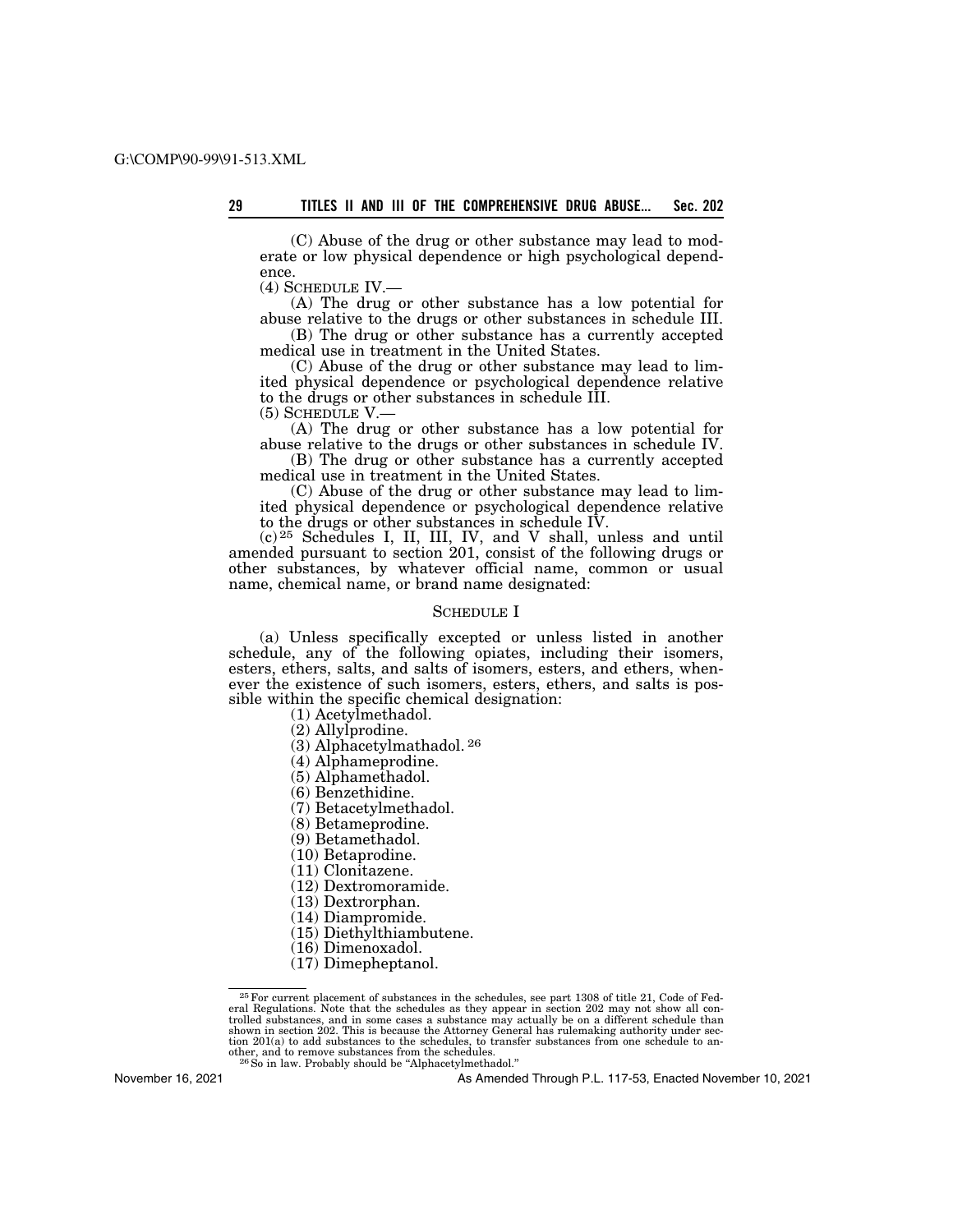(18) Dimethylthiambutene.

(19) Dioxaphetyl butyrate.

(20) Dipipanone.

(21) Ethylmethylthiambutene.

(22) Etonitazene.

(23) Etoxeridine.

(24) Furethidine.

(25) Hydroxypethidine.

(26) Ketobemidone.

(27) Levomoramide.

(28) Levophenacylmorphan.

(29) Morpheridine.

(30) Noracymethadol.

(31) Norlevorphanol.

(32) Normethadone.

(33) Norpipanone.

(34) Phenadoxone.

(35) Phenampromide.

(36) Phenomorphan.

(37) Phenoperidine.

(38) Piritramide.

(39) Proheptazine.

(40) Properidine.

(41) Racemoramide.

(42) Trimeperidine.

(b) Unless specifically excepted or unless listed in another schedule, any of the following opium derivatives, their salts, isomers, and salts of isomers whenever the existence of such salts, isomers, and salts of isomers is possible within the specific chemical designation:

(1) Acetorphine.

(2) Acetyldihydrocodeine.

(3) Benzylmorphine.

(4) Codeine methylbromide.

(5) Codeine-N-Oxide.

(6) Cyprenorphine.

(7) Desomorphine.

(8) Dihydromorphine.

(9) Etorphine.

(10) Heroin.

(11) Hydromorphinol.

(12) Methyldesorphine.

(13) Methylhydromorphine.

(14) Morphine methylbromide.

(15) Morphine methylsulfonate.

(16) Morphine-N-Oxide.

(17) Myrophine.

(18) Nicocodeine.

(19) Nicomorphine.

(20) Normorphine.

(21) Pholcodine.

(22) Thebacon.

(c) Unless specifically excepted or unless listed in another

schedule, any material, compound, mixture, or preparation, which

November 16, 2021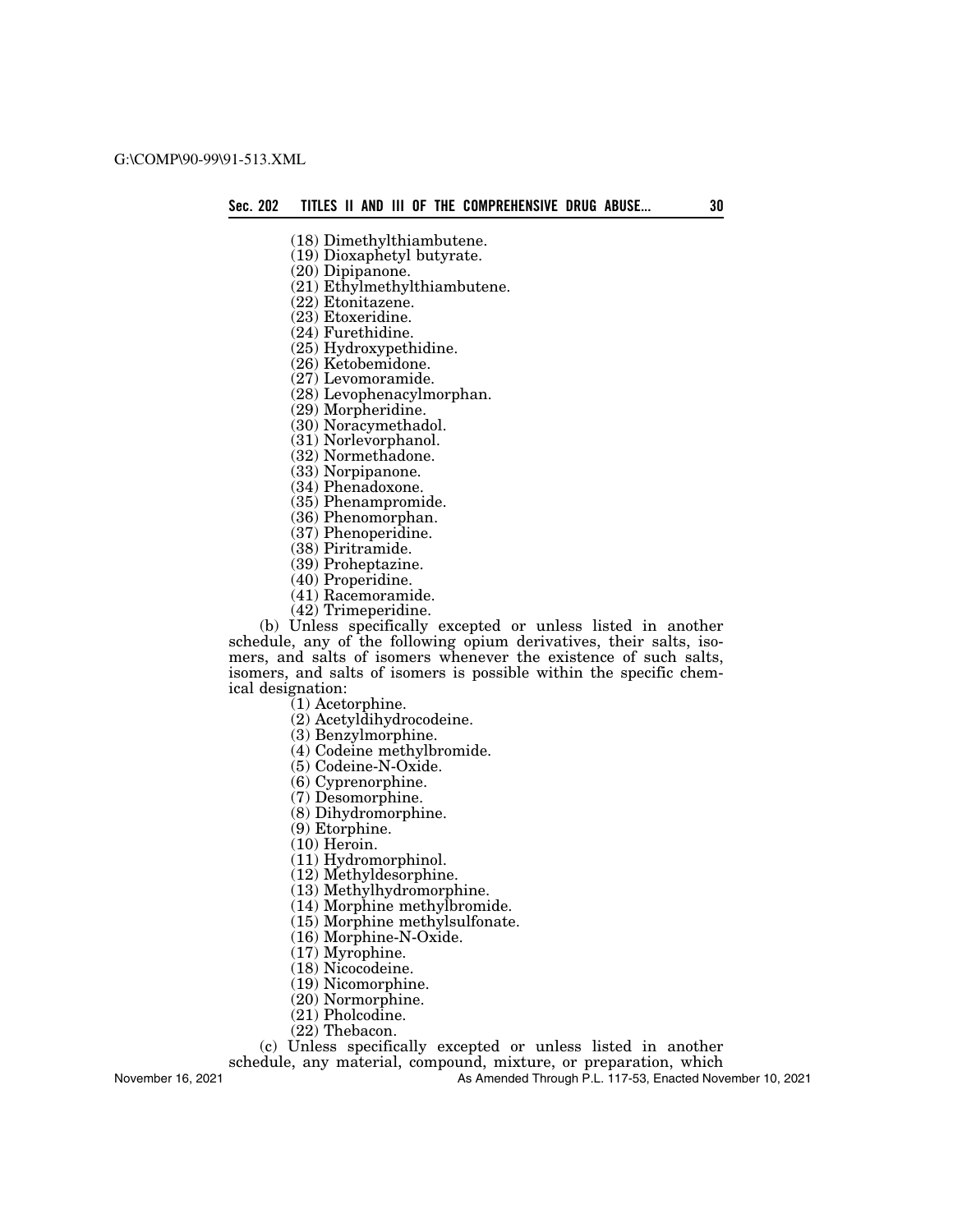contains any quantity of the following hallucinogenic substances, or which contains any of their salts, isomers, and salts of isomers whenever the existence of such salts, isomers, and salts of isomers is possible within the specific chemical designation:

(1) 3,4-methylenedioxy amphetamine.

(2) 5-methoxy-3,4-methylenedioxy amphetamine.

(3) 3,4,5-trimethoxy amphetamine.

(4) Bufotenine.

(5) Diethyltryptamine.

(6) Dimethyltryptamine.

(7) 4-methyl-2,5-dimethoxy amphetamine.

(8) Ibogaine.

(9) Lysergic acid diethylamide.

(10) Marihuana.

(11) Mescaline.

(12) Peyote.

(13) N-ethyl-3-piperidyl benzilate.

(14) N-methyl-3-piperidyl benzilate.

(15) Psilocybin.

 $(16)$  Psilocyn.<br> $(17)$  Te

Tetrahydrocannabinols, except for tetrahydrocannabinols in hemp (as defined under section 297A of the Agricultural Marketing Act of 1946).

(18) 4-methylmethcathinone (Mephedrone).

(19) 3,4-methylenedioxypyrovalerone (MDPV).

(20) 2-(2,5-Dimethoxy-4-ethylphenyl)ethanamine (2C–E).

(21) 2-(2,5-Dimethoxy-4-methylphenyl)ethanamine (2C–D).

(22) 2-(4-Chloro-2,5-dimethoxyphenyl)ethanamine (2C–C).

(23) 2-(4-Iodo-2,5-dimethoxyphenyl)ethanamine (2C–I).

(24) 2-[4-(Ethylthio)-2,5-dimethoxyphenyl]ethanamine (2C–  $T-2$ ).

(25) 2-[4-(Isopropylthio)-2,5-dimethoxyphenyl]ethanamine  $(2C-T-4)$ .

(26) 2-(2,5-Dimethoxyphenyl)ethanamine (2C–H).

(27) 2-(2,5-Dimethoxy-4-nitro-phenyl)ethanamine (2C–N).

(28) 2-(2,5-Dimethoxy-4-(n)-propylphenyl)ethanamine (2C– P).

(d)(1) Unless specifically exempted or unless listed in another schedule, any material, compound, mixture, or preparation which contains any quantity of cannabimimetic agents, or which contains their salts, isomers, and salts of isomers whenever the existence of such salts, isomers, and salts of isomers is possible within the specific chemical designation.

 $(2)$  In paragraph  $(1)$ :

(A) The term "cannabimimetic agents" means any substance that is a cannabinoid receptor type 1 (CB1 receptor) agonist as demonstrated by binding studies and functional assays within any of the following structural classes:

(i) 2-(3-hydroxycyclohexyl)phenol with substitution at the 5-position of the phenolic ring by alkyl or alkenyl, whether or not substituted on the cyclohexyl ring to any extent.

(ii) 3-(1-naphthoyl)indole or 3-(1-

naphthylmethane)indole by substitution at the nitrogen As Amended Through P.L. 117-53, Enacted November 10, 2021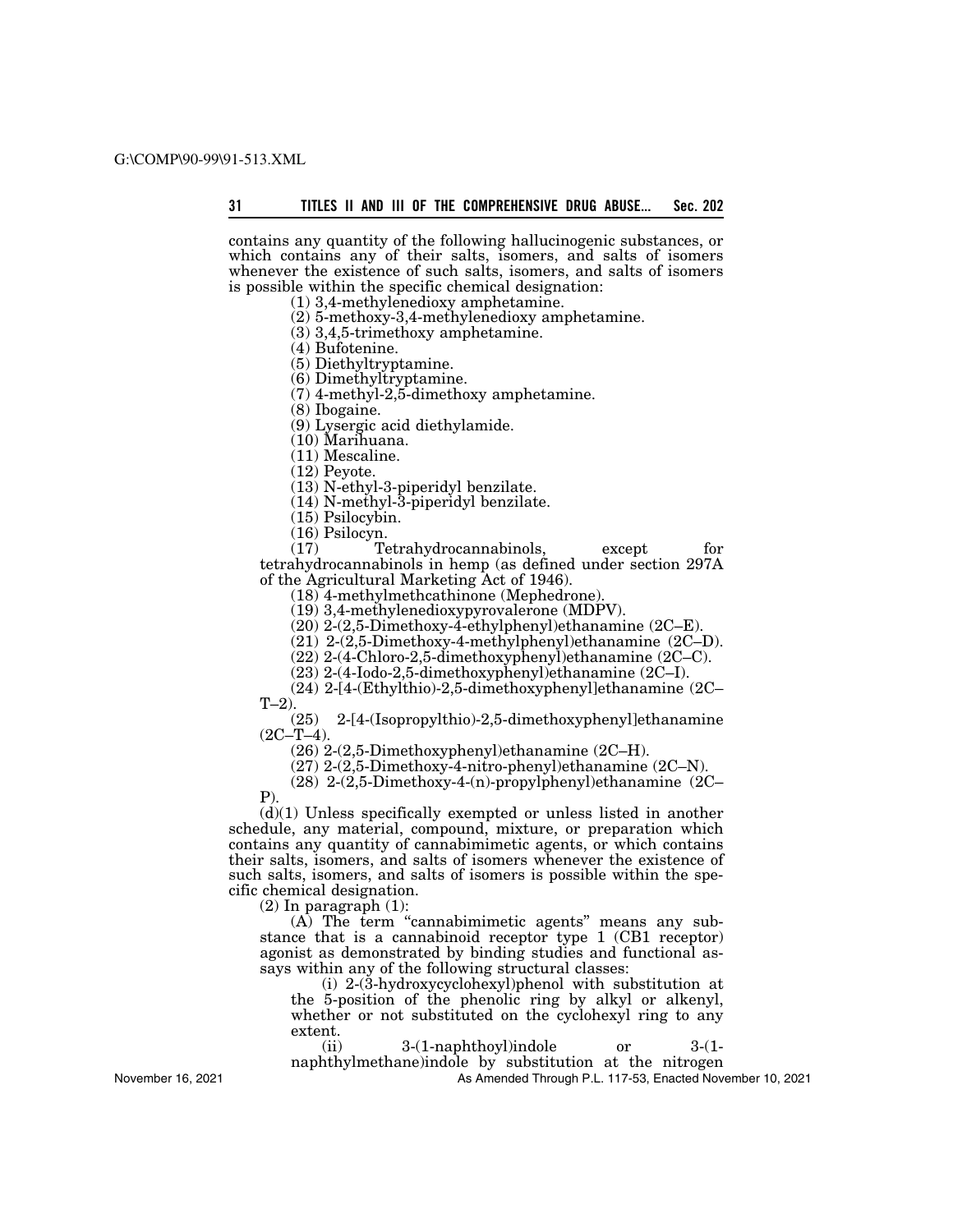atom of the indole ring, whether or not further substituted on the indole ring to any extent, whether or not substituted on the naphthoyl or naphthyl ring to any extent.

(iii) 3-(1-naphthoyl)pyrrole by substitution at the nitrogen atom of the pyrrole ring, whether or not further substituted in the pyrrole ring to any extent, whether or not substituted on the naphthoyl ring to any extent.

(iv) 1-(1-naphthylmethylene)indene by substitution of the 3-position of the indene ring, whether or not further substituted in the indene ring to any extent, whether or not substituted on the naphthyl ring to any extent.

(v) 3-phenylacetylindole or 3-benzoylindole by substitution at the nitrogen atom of the indole ring, whether or not further substituted in the indole ring to any extent, whether or not substituted on the phenyl ring to any extent.

(B) Such term includes—

(i)  $5-(1,1\textrm{-dimethylheptyl})-2-[(1R,3S)-3$ hydroxycyclohexyl] $\Box$ -phenol (CP–47,497);

(ii) 5-(1,1-dimethyloctyl)-2-[(1R,3S)-3 hydroxycyclohexyl]-phenol (cannabicyclohexanol or CP– 47,497 C8-homolog);

(iii) 1-pentyl-3-(1-naphthoyl)indole (JWH–018 and AM678);

(iv) 1-butyl-3-(1-naphthoyl)indole (JWH–073);

(v) 1-hexyl-3-(1-naphthoyl)indole (JWH–019);

(vi) 1-[2-(4-morpholinyl)ethyl]-3-(1-naphthoyl)indole (JWH–200);

(vii) 1-pentyl-3-(2-methoxyphenylacetyl)indole (JWH– 250);

(viii) 1-pentyl-3-[1-(4-methoxynaphthoyl)]indole (JWH– 081);

(ix) 1-pentyl-3-(4-methyl-1-naphthoyl)indole (JWH– 122);

(x) 1-pentyl-3-(4-chloro-1-naphthoyl)indole (JWH–398);

(xi) 1-(5-fluoropentyl)-3-(1-naphthoyl)indole (AM2201);

(xii) 1-(5-fluoropentyl)-3-(2-iodobenzoyl)indole (AM694);

(xiii) 1-pentyl-3-[(4-methoxy)-benzoyl]indole (SR–19 and RCS–4);

(xiv) 1-cyclohexylethyl-3-(2-

methoxyphenylacetyl)indole (SR–18 and RCS–8); and (xv) 1-pentyl-3-(2-chlorophenylacetyl)indole (JWH– 203).

## SCHEDULE II

(a) Unless specifically excepted or unless listed in another schedule, any of the following substances whether produced directly or indirectly by extraction from substances of vegetable origin, or independently by means of chemical synthesis, or by a combination of extraction and chemical synthesis:

(1) Opium and opiate, and any salt, compound, derivative,

or preparation of opium or opiate.

As Amended Through P.L. 117-53, Enacted November 10, 2021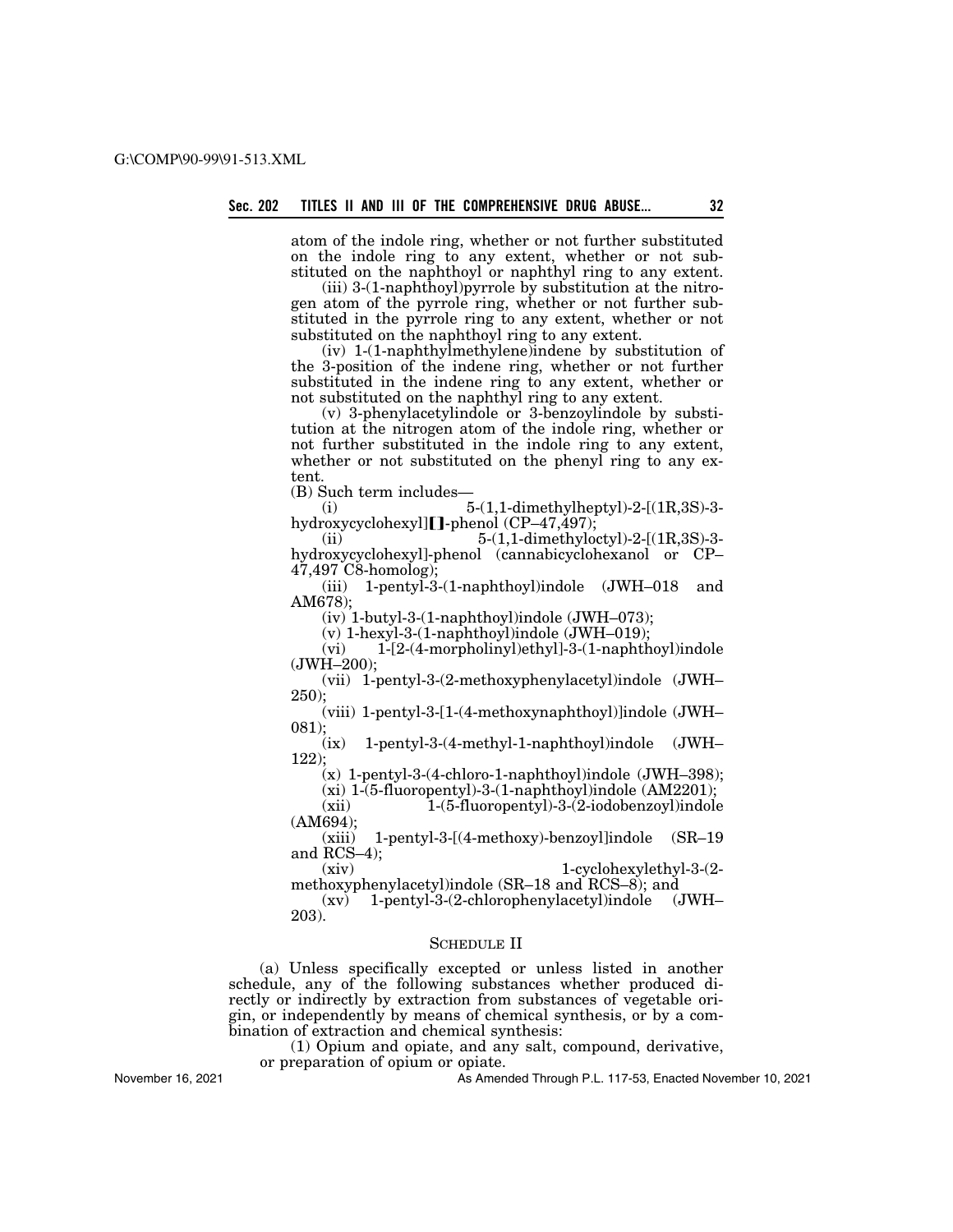(2) Any salt, compound, derivative, or preparation thereof which is chemically equivalent or identical with any of the substances referred to in clause (1), except that these substances shall not include the isoquinoline alkaloids of opium.

(3) Opium poppy and poppy straw.

(4) coca 27 leaves, except coca leaves and extracts of coca leaves from which cocaine, ecgonine, and derivatives of ecgonine or their salts have been removed; cocaine, its salts, optical and geometric isomers, and salts of isomers; ecgonine, its derivatives, their salts, isomers, and salts of isomers; or any compound, mixture, or preparation which contains any quantity of any of the substances referred to in this paragraph.

(b) Unless specifically excepted or unless listed in another schedule, any of the following opiates, including their isomers, esters, ethers, salts, and salts of isomers, esters and ethers, whenever the existence of such isomers, esters, ethers, and salts is possible within the specific chemical designation:

(1) Alphaprodine.

(2) Anileridine.

(3) Bezitramide.

(4) Dihydrocodeine.

(5) Diphenoxylate.

(6) Fentanyl.

(7) Isomethadone.

(8) Levomethorphan.

(9) Levorphanol.

(10) Metazocine.

(11) Methadone.

(12) Methadone-Intermediate, 4-cyano-2-dimethylamino-4,4-diphenyl butane.

(13) Moramide-Intermediate, 2-methyl-3 morpholino-1,1 diphenylpropane-carboxylic acid.

 $(14)$  Pethidine.<br> $(15)$  Pethid

Pethidine-Intermediate-A, 4-cyano-1-methyl-4phenylpiperidine.

(16) Pethidine-Intermediate-B, ethyl-4-phenylpiperidine-4 carboxylate.

(17) Pethidine-Intermediate-C, 1-methyl-4 phenylpiperidine-4-carboxylic acid.

 $(18)$  Phenazocine.

(19) Piminodine.

(20) Racemethorphan.

(21) Racemorphan.

(c) Unless specifically excepted or unless listed in another schedule, any injectable liquid which contains any quantity of methamphetamine, including its salts, isomers, and salts of isomers.

November 16, 2021

<sup>&</sup>lt;sup>27</sup> So in law. Probably should be "Coca".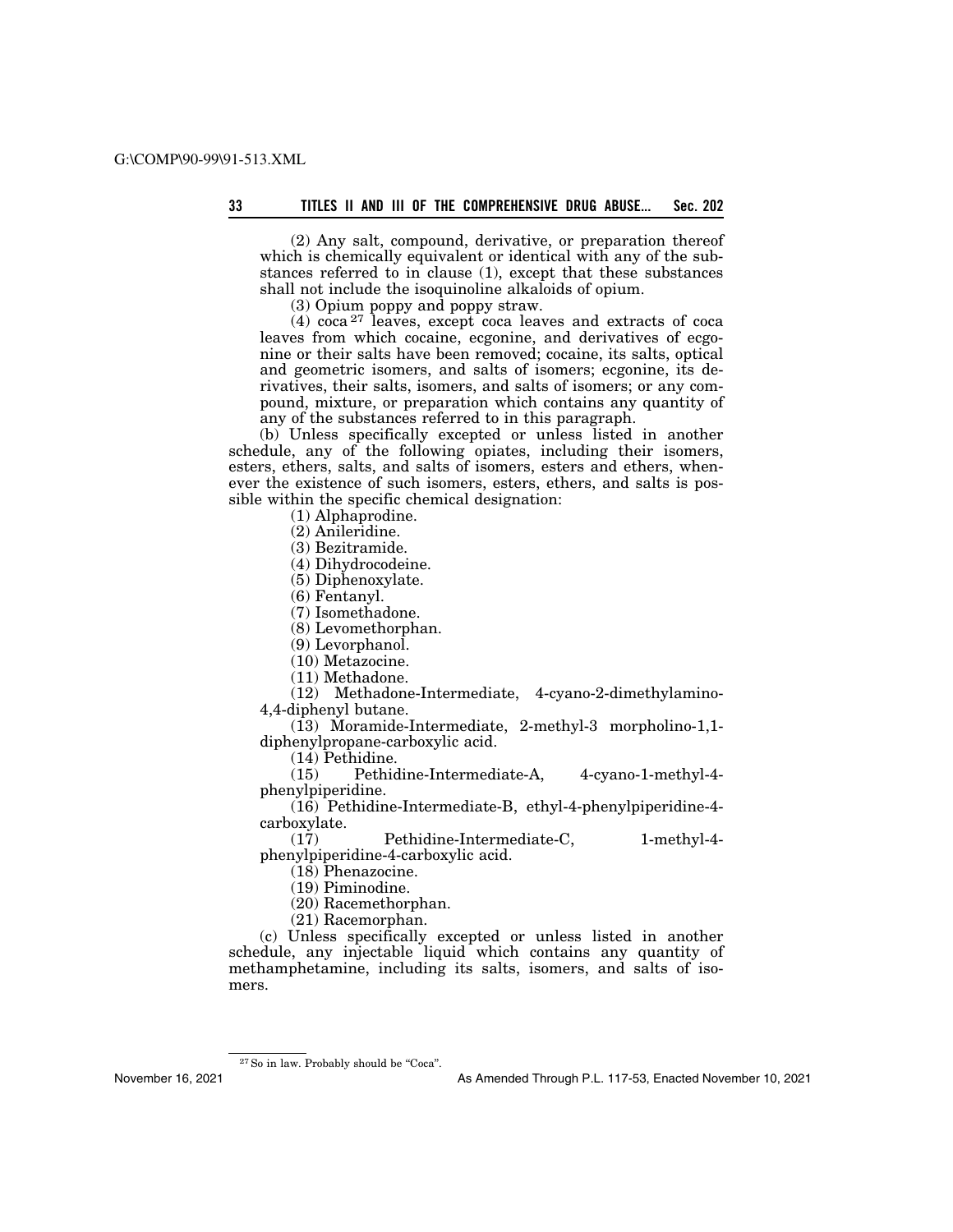## SCHEDULE III

(a) 28 Unless specifically excepted or unless listed in another schedule, any material, compound, mixture, or preparation which contains any quantity of the following substances having a stimulant effect on the central nervous system:

(1) Amphetamine, its salts, optical isomers, and salts of its optical isomers.

(2) Phenmetrazine and its salts.

(3) Any substance (except an injectable liquid) which contains any quantity of methamphetamine, including its salts, isomers, and salts of isomers.

(4) Methylphenidate.

(b) Unless specifically excepted or unless listed in another schedule, any material, compound, mixture, or preparation which contains any quantity of the following substances having a depressant effect on the central nervous system:

(1) Any substance which contains any quantity of a derivative of barbituric acid, or any salt of a derivative of barbituric acid.

(2) Chorexadol.

(3) Glutethimide.

(4) Lysergic acid.

(5) Lysergic acid amide.

(6) Methyprylon.

(7) Phencyclidine.

(8) Sulfondiethylmethane.

(9) Sulfonethylmethane.

(10) Sulfonmethane.

(c) Nalorphine.

(d) Unless specifically excepted or unless listed in another schedule, any material, compound, mixture, or preparation containing limited quantities of any of the following narcotic drugs, or any salts thereof:

(1) Not more than 1.8 grams of codeine per 100 milliliters or not more than 90 milligrams per dosage unit, with an equal or greater quantity of an isoquinoline alkaloid of opium.

(2) Not more than 1.8 grams of codeine per 100 milliliters or not more than 90 milligrams per dosage unit, with one or more active, nonnarcotic ingredients in recognized therapeutic amounts.

(3) Not more than 300 milligrams of dihydrocodeinone per 100 milliliters or not more than 15 milligrams per dosage unit, with a fourfold or greater quantity of an isoquinoline alkaloid of opium.

(4) Not more than 300 milligrams of dihydrocodeinone per 100 milliliters or not more than 15 milligrams per dosage unit, with one or more active, nonnarcotic ingredients in recognized therapeutic amounts.

(5) Not more than 1.8 grams of dihydrocodeine per 100 milliliters or not more than 90 milligrams per dosage unit,

28The substances referred to in schedule III(a) have been administratively moved to schedule

November 16, 2021

II.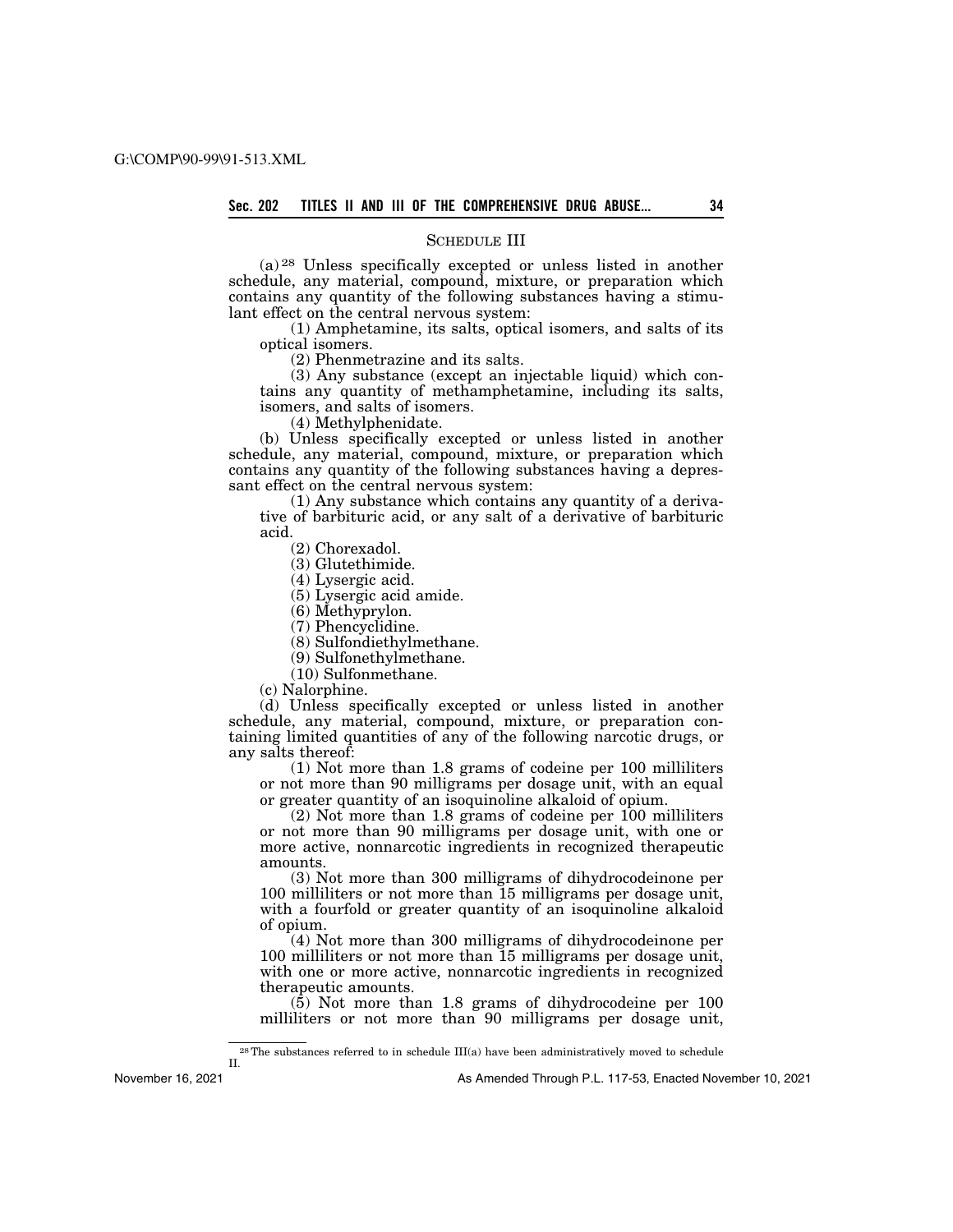with one or more active, nonnarcotic ingredients in recognized therapeutic amounts.

(6) Not more than 300 milligrams of ethylmorphine per 100 milliliters or not more than 15 milligrams per dosage unit, with one or more active, nonnarcotic ingredients in recognized therapeutic amounts.

 $(7)$  Not more than 500 milligrams of opium per 100 milliliters or per 100 grams, or not more than 25 milligrams per dosage unit, with one or more active, nonnarcotic ingredients in recognized therapeutic amounts.

(8) Not more than 50 milligrams of morphine per 100 milliliters or per 100 grams with one or more active, nonnarcotic ingredients in recognized therapeutic amounts. (e) Anabolic steroids.

SCHEDULE IV

(1) Barbital.

(2) Chloral betaine.

(3) Chloral hydrate.

(4) Ethchlorvynol.

(5) Ethinamate.

(6) Methohexital.

(7) Meprobamate.

(8) Methylphenobarbital.

(9) Paraldehyde.

(10) Petrichloral.

(11) Phenobarbital.

# SCHEDULE V

Any compound, mixture, or preparation containing any of the following limited quantities of narcotic drugs, which shall include one or more nonnarcotic active medicinal ingredients in sufficient proportion to confer upon the compound, mixture, or preparation valuable medicinal qualities other than those possessed by the narcotic drug alone:

(1) Not more than 200 milligrams of codeine per 100 milliliters or per 100 grams.

(2) Not more than 100 milligrams of dihydrocodeine per 100 milliliters or per 100 grams.

(3) Not more than 100 milligrams of ethylmorphine per 100 milliliters or per 100 grams.

(4) Not more than 2.5 milligrams of diphenoxylate and not less than 25 micrograms of atropine sulfate per dosage unit.

(5) Not more than 100 milligrams of opium per 100 milliliters or per 100 grams.

## TREATMENT OF CONTROLLED SUBSTANCE ANALOGUES

SEC. 203.  $[21 \text{ U.S.C. } 813]$  (a) In GENERAL.—A controlled substance analogue shall, to the extent intended for human consumption, be treated, for the purposes of any Federal law as a controlled substance in schedule I.

(b) DETERMINATION.—In determining whether a controlled sub-

stance analogue was intended for human consumption under sub-

November 16, 2021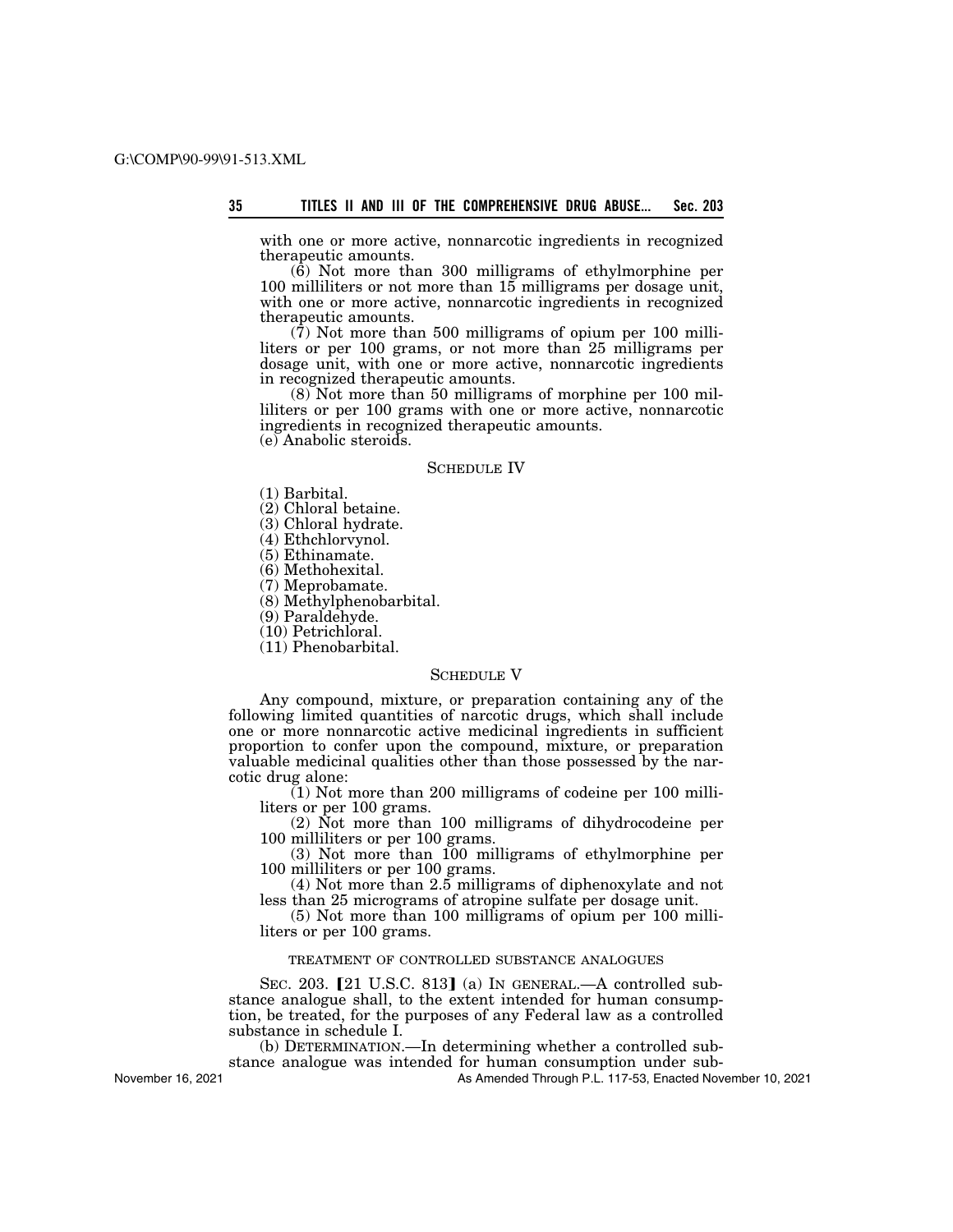section (a), the following factors may be considered, along with any other relevant factors:

(1) The marketing, advertising, and labeling of the substance.

(2) The known efficacy or usefulness of the substance for the marketed, advertised, or labeled purpose.

(3) The difference between the price at which the substance is sold and the price at which the substance it is purported to be or advertised as is normally sold.

(4) The diversion of the substance from legitimate channels and the clandestine importation, manufacture, or distribution of the substance.

(5) Whether the defendant knew or should have known the substance was intended to be consumed by injection, inhalation, ingestion, or any other immediate means.

(6) Any controlled substance analogue that is manufactured, formulated, sold, distributed, or marketed with the intent to avoid the provisions of existing drug laws.

(c) LIMITATION.—For purposes of this section, evidence that a substance was not marketed, advertised, or labeled for human consumption, by itself, shall not be sufficient to establish that the substance was not intended for human consumption.

# REMOVAL OF EXEMPTION OF CERTAIN DRUGS

SEC. 204. [21 U.S.C. 814] (a) REMOVAL OF EXEMPTION.—The Attorney General shall by regulation remove from exemption under section  $102(39)(A)(iv)$  a drug or group of drugs that the Attorney General finds is being diverted to obtain a listed chemical for use in the illicit production of a controlled substance.

(b) FACTORS TO BE CONSIDERED.—In removing a drug or group of drugs from exemption under subsection (a), the Attorney General shall consider, with respect to a drug or group of drugs that is proposed to be removed from exemption—

(1) the scope, duration, and significance of the diversion;

(2) whether the drug or group of drugs is formulated in such a way that it cannot be easily used in the illicit production of a controlled substance; and

(3) whether the listed chemical can be readily recovered from the drug or group of drugs.

(c) SPECIFICITY OF DESIGNATION.—The Attorney General shall limit the designation of a drug or a group of drugs removed from exemption under subsection (a) to the most particularly identifiable type of drug or group of drugs for which evidence of diversion exists unless there is evidence, based on the pattern of diversion and other relevant factors, that the diversion will not be limited to that particular drug or group of drugs.

(d) REINSTATEMENT OF EXEMPTION WITH RESPECT TO PAR-TICULAR DRUG PRODUCTS.—

(1) REINSTATEMENT.—On application by a manufacturer of a particular drug product that has been removed from exemption under subsection (a), the Attorney General shall by regulation reinstate the exemption with respect to that particular drug product if the Attorney General determines that the par-

As Amended Through P.L. 117-53, Enacted November 10, 2021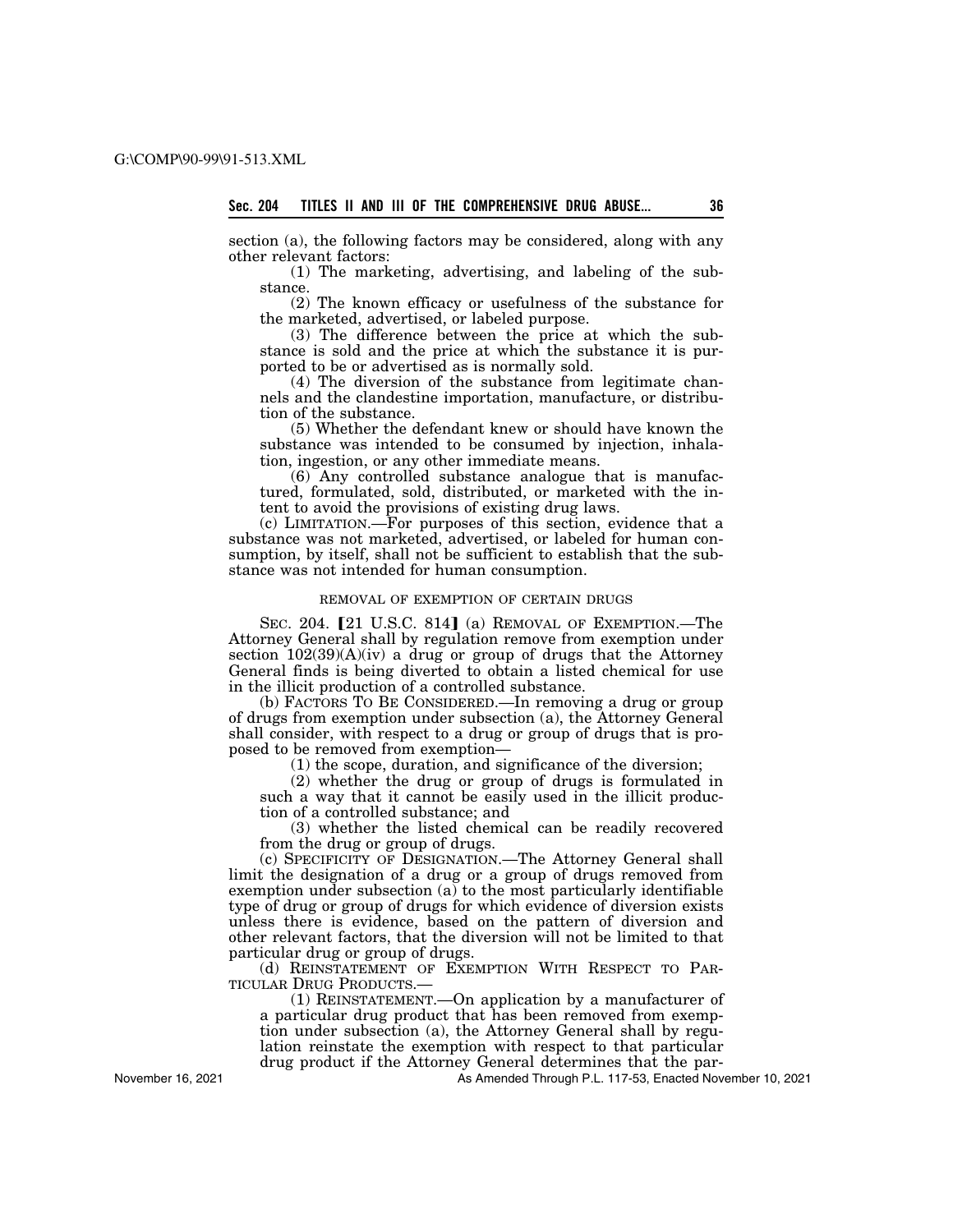ticular drug product is manufactured and distributed in a manner that prevents diversion.

(2) FACTORS TO BE CONSIDERED.—In deciding whether to reinstate the exemption with respect to a particular drug product under paragraph (1), the Attorney General shall consider—

(A) the package sizes and manner of packaging of the drug product;

 $(B)$  the manner of distribution and advertising of the drug product;

 $(\overline{C})$  evidence of diversion of the drug product;

(D) any actions taken by the manufacturer to prevent diversion of the drug product; and

(E) such other factors as are relevant to and consistent with the public health and safety, including the factors described in subsection (b) as applied to the drug product.

(3) STATUS PENDING APPLICATION FOR REINSTATEMENT.—A transaction involving a particular drug product that is the subject of a bona fide pending application for reinstatement of exemption filed with the Attorney General not later than 60 days after a regulation removing the exemption is issued pursuant to subsection (a) shall not be considered to be a regulated transaction if the transaction occurs during the pendency of the application and, if the Attorney General denies the application, during the period of 60 days following the date on which the Attorney General denies the application, unless—

(A) the Attorney General has evidence that, applying the factors described in subsection (b) to the drug product, the drug product is being diverted; and

(B) the Attorney General so notifies the applicant.

(4) AMENDMENT AND MODIFICATION.—A regulation reinstating an exemption under paragraph (1) may be modified or revoked with respect to a particular drug product upon a finding that—

(A) applying the factors described in subsection (b) to the drug product, the drug product is being diverted; or

(B) there is a significant change in the data that led to the issuance of the regulation.

PART C—REGISTRATION OF MANUFACTURERS, DISTRIBUTORS, AND DISPENSERS OF CONTROLLED SUBSTANCES; PIPERIDINE REPORTING 29

### RULES AND REGULATIONS

SEC. 301. [21 U.S.C. 821] The Attorney General is authorized to promulgate rules and regulations and to charge reasonable fees

As Amended Through P.L. 117-53, Enacted November 10, 2021

<sup>29</sup>Prior to the enactment of Public Law 100–690, section 310 of this title concerned reporting requirements regarding the distribution, sale, or import of piperidine. Section 6052 of such Pub-<br>lic Law (102 Stat. 4312) amended section 310 in its entirety, with the result that the section<br>now concerns reporting requir definitions in section 102 of this title, including establishing definitions for the terms ''listed chemical'' and ''listed precursor chemical''. Piperidine and its salts were included as listed precursor chemicals.

Section 2(a) of Public Law 103–200 (107 Stat. 2333) made amendments to the definitions in section 102 of this title, including replacing the term "listed precursor chemical" with the term Continued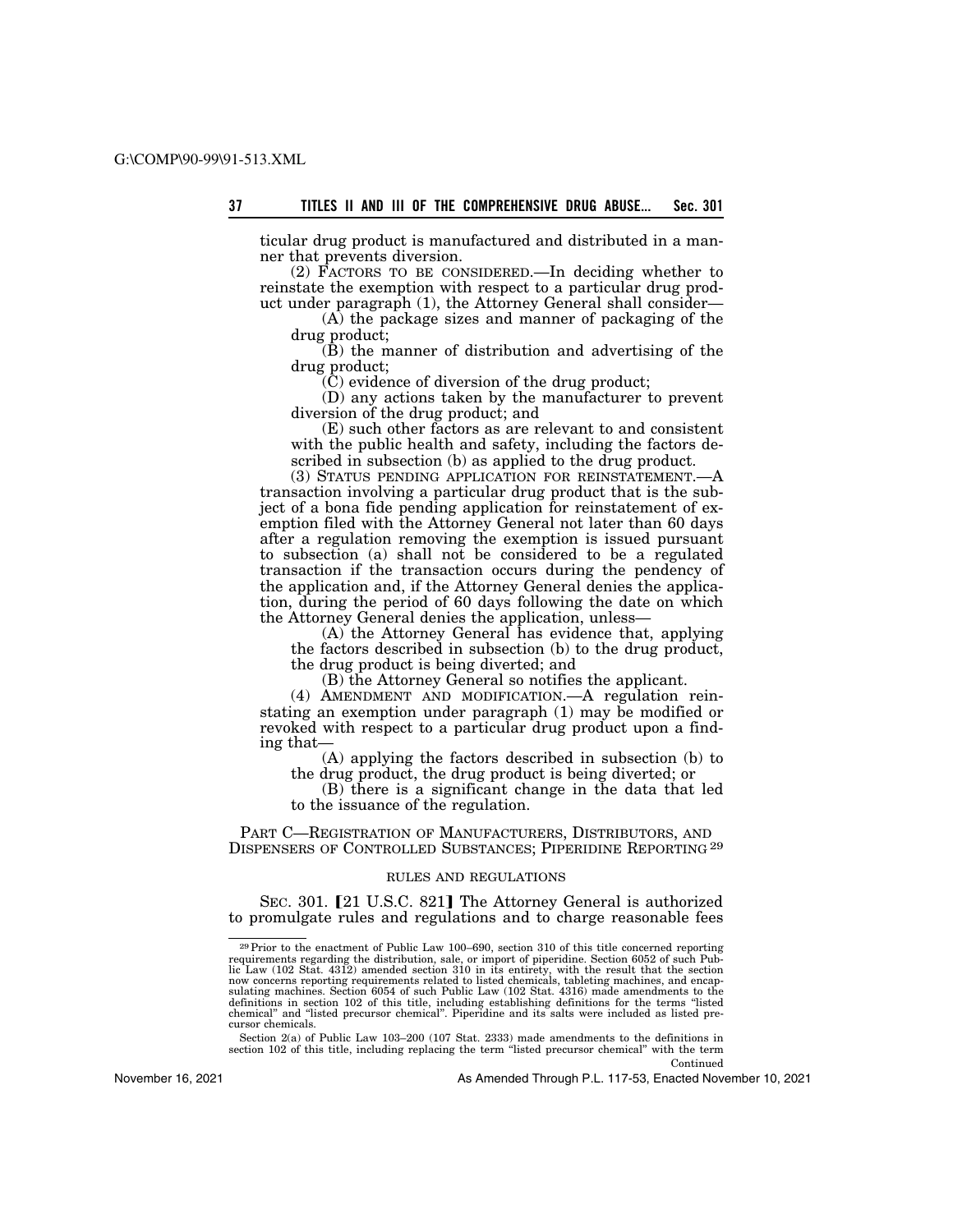relating to the registration and control of the manufacture, distribution, and dispensing of controlled substances and to listed chemicals.

#### PERSONS REQUIRED TO REGISTER

SEC. 302.  $[21 \text{ U.S.C. } 822]$  (a)(1) Every person who manufactures or distributes any controlled substance or list I chemical, or who proposes to engage in the manufacture or distribution of any controlled substance or list I chemical, shall obtain annually a registration issued by the Attorney General in accordance with the rules and regulations promulgated by him.

(2) Every person who dispenses, or who proposes to dispense, any controlled substance, shall obtain from the Attorney General a registration issued in accordance with the rules and regulations promulgated by him. The Attorney General shall, by regulation, determine the period of such registrations. In no event; however, shall such registrations be issued for less than one year nor for more than three years.

(3)(A) Except as provided in subparagraph (C), the registration of any registrant under this title to manufacture, distribute, or dispense controlled substances or list I chemicals terminates if and when such registrant—

(i) dies;

(ii) ceases legal existence;

(iii) discontinues business or professional practice; or

(iv) surrenders such registration.

(B) In the case of such a registrant who ceases legal existence or discontinues business or professional practice, such registrant shall promptly notify the Attorney General in writing of such fact.

(C) No registration under this title to manufacture, distribute, or dispense controlled substances or list I chemicals, and no authority conferred thereby, may be assigned or otherwise transferred except upon such conditions as the Attorney General may specify and then only pursuant to written consent. A registrant to whom a registration is assigned or transferred pursuant to the preceding sentence may not manufacture, distribute, or dispense controlled substances or list I chemicals pursuant to such registration until the Attorney General receives such written consent.

(D) In the case of a registrant under this title to manufacture, distribute, or dispense controlled substances or list I chemicals desiring to discontinue business or professional practice altogether or with respect to controlled substances and list I chemicals (without assigning or transferring such business or professional practice to another entity), such registrant shall return to the Attorney General for cancellation—

(i) the registrant's certificate of registration;

(ii) any unexecuted order forms in the registrant's possession; and

November 16, 2021

<sup>&#</sup>x27;'list I chemical''. Piperidine and its salts are currently included as list I chemicals. See section 102(34)(J).

Section 2(a) of such Public Law also replaced the term "listed essential chemical" with the term "list II chemical".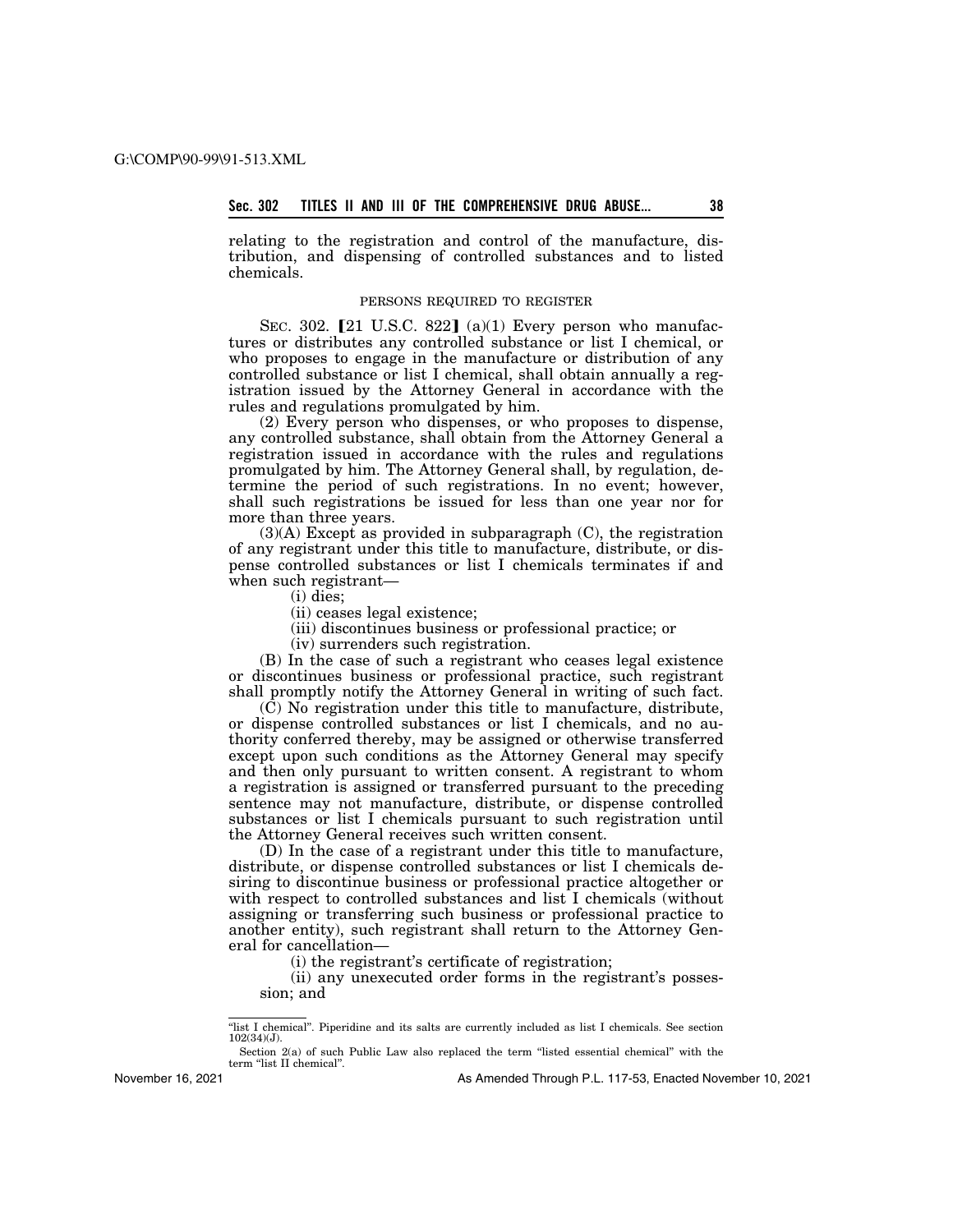(iii) any other documentation that the Attorney General may require.

(b) Persons registered by the Attorney General under this title to manufacture, distribute, or dispense controlled substances or list I chemicals are authorized to possess, manufacture, distribute, or dispense such substances or chemicals (including any such activity in the conduct of research) to the extent authorized by their registration and in conformity with the other provisions of this title.

(c) The following persons shall not be required to register and may lawfully possess any controlled substance or list  $\tilde{\Gamma}$  chemical under this title:

(1) An agent or employee of any registered manufacturer, distributor, or dispenser of any controlled substance or list I chemical if such agent or employee is acting in the usual course of his business or employment.

(2) A common or contract carrier or warehouseman, or an employee thereof, whose possession of the controlled substance or list I chemical is in the usual course of his business or employment.

(3) An ultimate user who possesses such substance for a purpose specified in section 102(25). 30

(d) The Attorney General may, by regulation, waive the requirement for registration of certain manufacturers, distributors, or dispensers if he finds it consistent with the public health and safety.

 $(e)(1)$  A separate registration shall be required at each principal place of business or professional practice where the applicant manufactures, distributes, or dispenses controlled substances or list I chemicals.

(2) Notwithstanding paragraph (1), a registrant who is a veterinarian shall not be required to have a separate registration in order to transport and dispense controlled substances in the usual course of veterinary practice at a site other than the registrant's registered principal place of business or professional practice, so long as the site of transporting and dispensing is located in a State where the veterinarian is licensed to practice veterinary medicine and is not a principal place of business or professional practice.

(f) The Attorney General is authorized to inspect the establishment of a registrant or applicant for registration in accordance with the rules and regulations promulgated by him.

 $(g)(1)$  An ultimate user who has lawfully obtained a controlled substance in accordance with this title may, without being registered, deliver the controlled substance to another person for the purpose of disposal of the controlled substance if—

(A) the person receiving the controlled substance is authorized under this title to engage in such activity; and

(B) the disposal takes place in accordance with regulations issued by the Attorney General to prevent diversion of controlled substances.

November 16, 2021

 $^{30}$ So in law. Probably should be "102(27)". Former paragraph (25) of section 102 was redesignated as paragraph (26) by section  $507(a)$  of Public Law 98-473 (98 Stat. 2071), and section  $1003(b)(2)$  of Public Law 99-570 ( (27).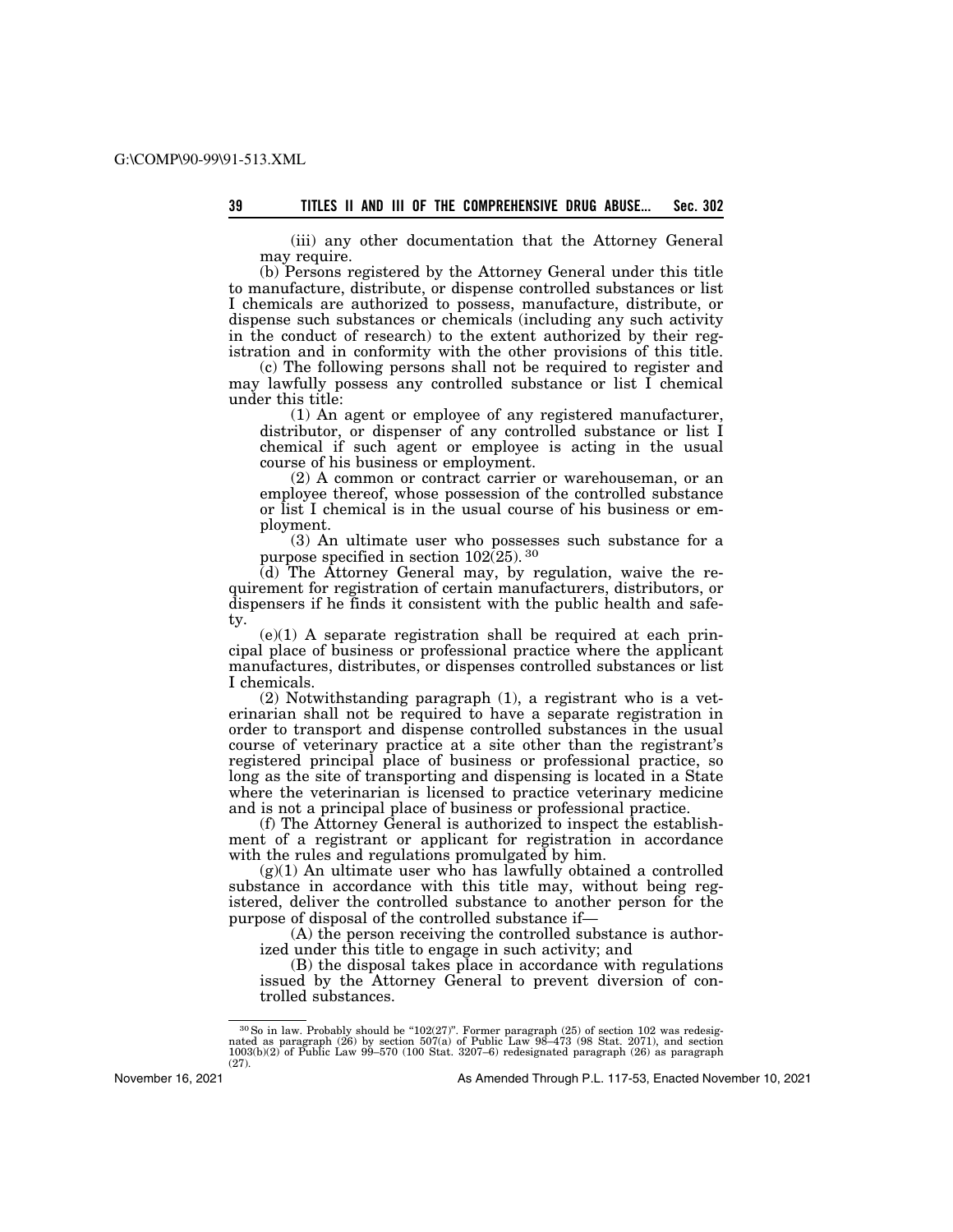### **Sec. 302 TITLES II AND III OF THE COMPREHENSIVE DRUG ABUSE... 40**

(2) In developing regulations under this subsection, the Attorney General shall take into consideration the public health and safety, as well as the ease and cost of program implementation and participation by various communities. Such regulations may not require any entity to establish or operate a delivery or disposal program.

(3) The Attorney General may, by regulation, authorize longterm care facilities, as defined by the Attorney General by regulation, to dispose of controlled substances on behalf of ultimate users who reside, or have resided, at such long-term care facilities in a manner that the Attorney General determines will provide effective controls against diversion and be consistent with the public health and safety.

(4) If a person dies while lawfully in possession of a controlled substance for personal use, any person lawfully entitled to dispose of the decedent's property may deliver the controlled substance to another person for the purpose of disposal under the same conditions as provided in paragraph (1) for an ultimate user.

 $(5)(\overline{A})$  In the case of a person receiving hospice care, an employee of a qualified hospice program, acting within the scope of employment, may handle, without being registered under this section, any controlled substance that was lawfully dispensed to the person receiving hospice care, for the purpose of disposal of the controlled substance so long as such disposal occurs onsite in accordance with all applicable Federal, State, Tribal, and local law and—

(i) the disposal occurs after the death of a person receiving hospice care;

(ii) the controlled substance is expired; or

 $(iii)(I)$  the employee is-

 $(aa)^{31}$  the physician of the person receiving hospice care; and

(bb)<sup>31</sup> registered under section 303(f); and

 $(II)$ <sup>31</sup> the hospice patient no longer requires the controlled substance because the plan of care of the hospice patient has been modified.

(B) For the purposes of this paragraph:

(i) The terms "hospice care" and "hospice program" have the meanings given to those terms in section  $186\overline{1}$ (dd) of the Social Security Act.

(ii) The term ''employee of a qualified hospice program'' means a physician, physician assistant, nurse, or other person who—

(I) is employed by, or pursuant to arrangements made by, a qualified hospice program;

 $(II)(aa)$  is licensed to perform medical or nursing services by the jurisdiction in which the person receiving hospice care was located; and

(bb) is acting within the scope of such employment in accordance with applicable State law; and

(III) has completed training through the qualified hospice program regarding the disposal of controlled sub-

31The margins for items (aa) and (bb) and subclause (II) are so in law.

November 16, 2021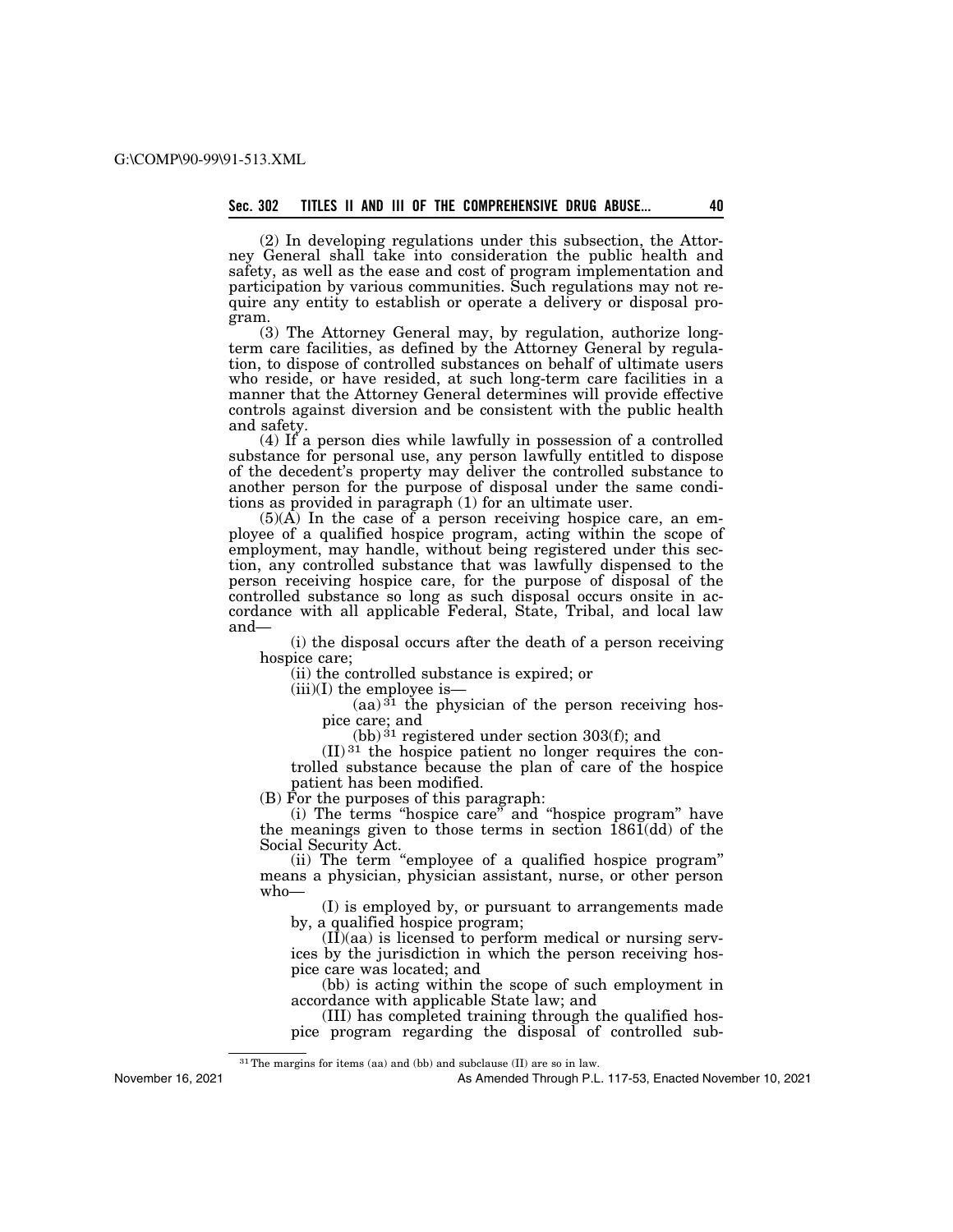stances in a secure and responsible manner so as to discourage abuse, misuse, or diversion.

(iii) The term ''qualified hospice program'' means a hospice program that—

(I) has written policies and procedures for assisting in the disposal of the controlled substances of a person receiving hospice care after the person's death;

(II) at the time when the controlled substances are first ordered—

(aa) provides a copy of the written policies and procedures to the patient or patient representative and family;

(bb) discusses the policies and procedures with the patient or representative and the family in a language and manner that they understand to ensure that these parties are educated regarding the safe disposal of controlled substances; and

(cc) documents in the patient's clinical record that the written policies and procedures were provided and discussed; and

(III) at the time following the disposal of the controlled substances—

(aa) documents in the patient's clinical record the type of controlled substance, dosage, route of administration, and quantity so disposed; and

(bb) the time, date, and manner in which that disposal occurred.

# REGISTRATION REQUIREMENTS

SEC. 303. [21 U.S.C. 823] (a) The Attorney General shall register an applicant to manufacture controlled substances in schedule I or II if he determines that such registration is consistent with the public interest and with United States obligations under international treaties, conventions, or protocols in effect on the effective date of this part. In determining the public interest, the following factors shall be considered:

(1) maintenance of effective controls against diversion of particular controlled substances and any controlled substance in schedule I or II compounded therefrom into other than legitimate medical, scientific, research, or industrial channels, by limiting the importation and bulk manufacture of such controlled substances to a number of establishments which can produce an adequate and uninterrupted supply of these substances under adequately competitive conditions for legitimate medical, scientific, research, and industrial purposes;

(2) compliance with applicable State and local law;

(3) promotion of technical advances in the art of manufacturing these substances and the development of new substances;

(4) prior conviction record of applicant under Federal and State laws relating to the manufacture, distribution, or dispensing of such substances;

November 16, 2021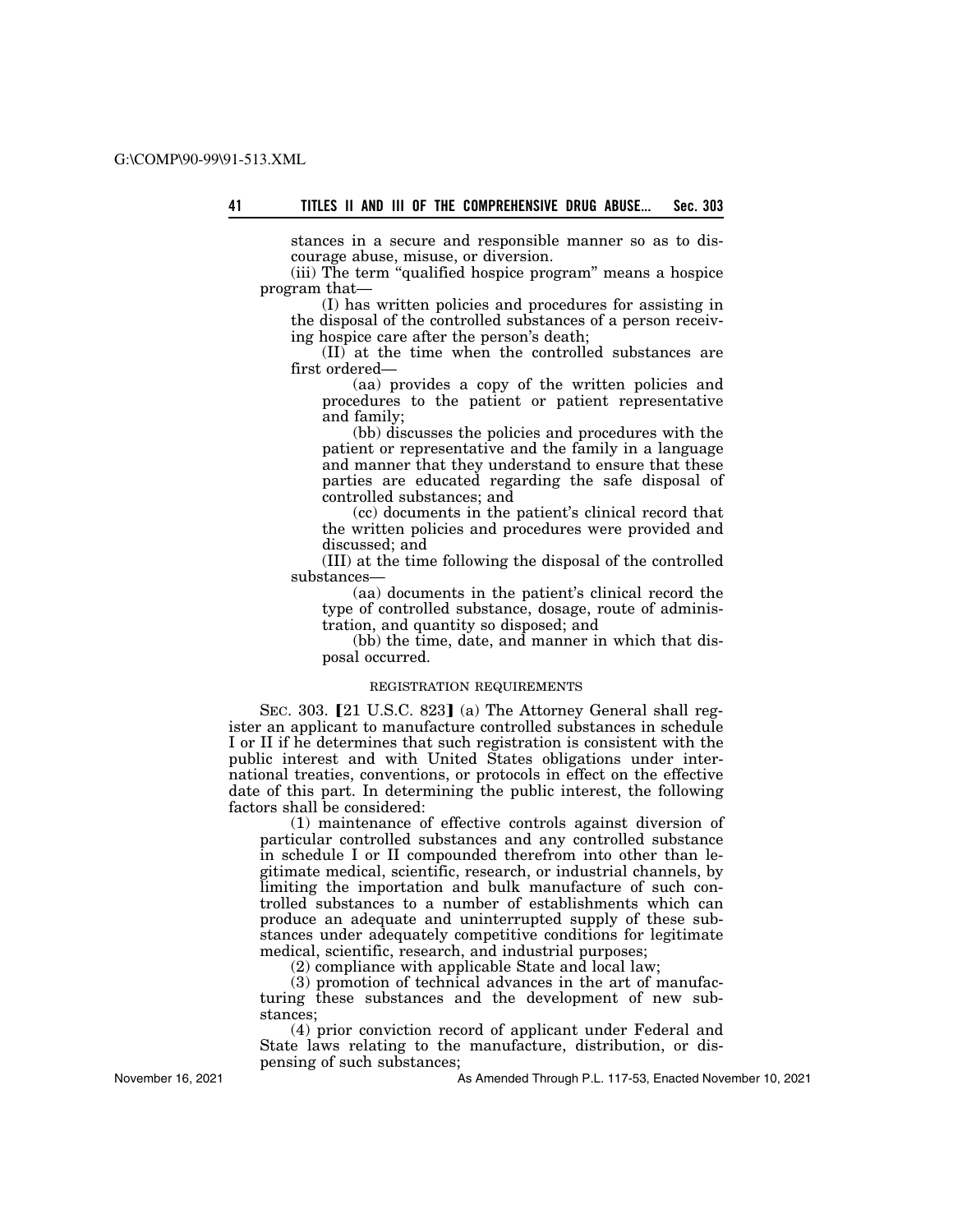(5) past experience in the manufacture of controlled substances, and the existence in the establishment of effective control against diversion; and

 $\left(\vec{6}\right)$  such other factors as may be relevant to and consistent with the public health and safety.

(b) The Attorney General shall register an applicant to distribute a controlled substance in schedule I or II unless he determines that the issuance of such registration is inconsistent with the public interest. In determining the public interest, the following factors shall be considered:

(1) maintenance of effective controls against diversion of particular controlled substances into other than legitimate medical, scientific, and industrial channels;

(2) compliance with applicable State and local law;

(3) prior conviction record of applicant under Federal or State laws relating to the manufacture, distribution, or dispensing of such substances;

(4) past experience in the distribution of controlled substances; and

(5) such other factors as may be relevant to and consistent with the public health and safety.

(c) Registration granted under subsections (a) and (b) of this section shall not entitle a registrant to (1) manufacture or distribute controlled substances in schedule I or II other than those specified in the registration, or (2) manufacture any quantity of those controlled substances in excess of the quota assigned pursuant to section 306.

(d) The Attorney General shall register an applicant to manufacture controlled substances in schedule III, IV, or V, unless he determines that the issuance of such registration is inconsistent with the public interest. In determining the public interest, the following factors shall be considered:

(1) maintenance of effective controls against diversion of particular controlled substances and any controlled substance in schedule III, IV, or V compounded therefrom into other than legitimate medical, scientific, or industrial channels;

(2) compliance with applicable State and local law;

(3) promotion of technical advances in the art of manufacturing these substances and the development of new substances;

(4) prior conviction record of applicant under Federal or State laws relating to the manufacture, distribution, or dispensing of such substances;

(5) past experience in the manufacture, distribution, and dispensing of controlled substances, and the existence in the establishment of effective controls against diversion; and

(6) such other factors as may be relevant to and consistent with the public health and safety.

(e) The Attorney General shall register an applicant to distribute controlled substances in schedule III, IV, or  $\tilde{V}$ , unless he determines that the issuance of such registration is inconsistent with the public interest. In determining the public interest, the following factors shall be considered:

November 16, 2021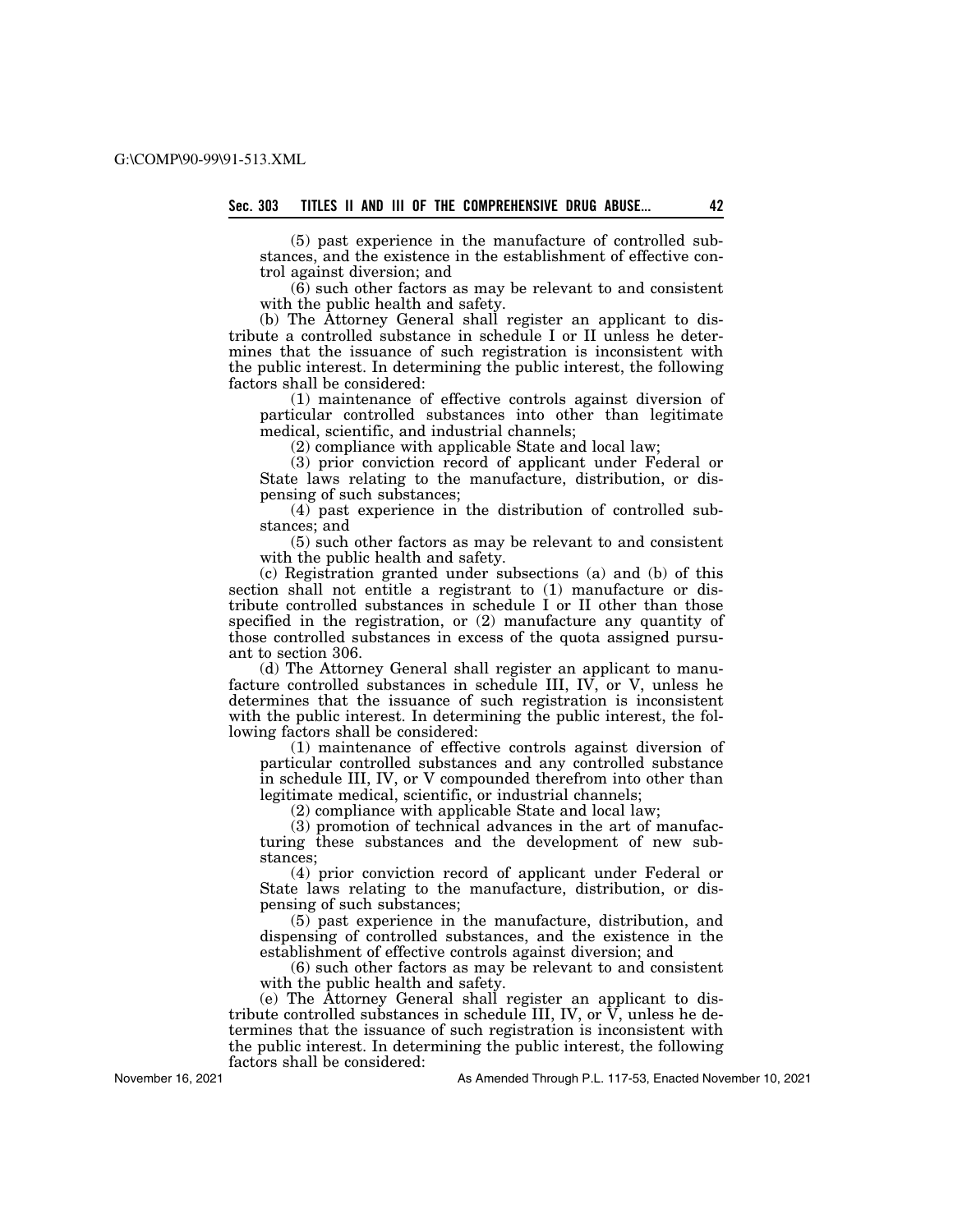(1) maintenance of effective controls against diversion of particular controlled substances into other than legitimate medical, scientific, and industrial channels;

(2) compliance with applicable State and local law;

(3) prior conviction record of applicant under Federal or State laws relating to the manufacture, distribution, or dispensing of such substances;

(4) past experience in the distribution of controlled substances; and

(5) such other factors as may be relevant to and consistent with the public health and safety.

(f) The Attorney General shall register practitioners (including pharmacies, as distinguished from pharmacists) to dispense, or conduct research with, controlled substances in schedule II, III, IV, or V and shall modify the registrations of pharmacies so registered to authorize them to dispense controlled substances by means of the Internet, if the applicant is authorized to dispense, or conduct research with respect to, controlled substances under the laws of the State in which he practices. The Attorney General may deny an application for such registration or such modification of registration if the Attorney General determines that the issuance of such registration or modification would be inconsistent with the public interest. In determining the public interest, the following factors shall be considered:

(1) The recommendation of the appropriate State licensing board or professional disciplinary authority.

(2) The applicant's experience in dispensing, or conducting research with respect to controlled substances.

(3) The applicant's conviction record under Federal or State laws relating to the manufacture, distribution, or dispensing of controlled substances.

(4) Compliance with applicable State, Federal, or local laws relating to controlled substances.

(5) Such other conduct which may threaten the public health and safety.

Separate registration under this part for practitioners engaging in research with controlled substances in schedule II, III, IV, or V, who are already registered under this part in another capacity, shall not be required. Registration applications by practitioners wishing to conduct research with controlled substances in schedule I shall be referred to the Secretary, who shall determine the qualifications and competency of each practitioner requesting registration, as well as the merits of the research protocol. The Secretary, in determining the merits of each research protocol, shall consult with the Attorney General as to effective procedures to adequately safeguard against diversion of such controlled substances from legitimate medical or scientific use. Registration for the purpose of bona fide research with controlled substances in schedule I by a practitioner deemed qualified by the Secretary may be denied by the Attorney General only on a ground specified in section 304(a). Article 7 of the Convention on Psychotrophic Substances shall not be construed to prohibit, or impose additional restrictions upon, research involving drugs or other substances scheduled under the

November 16, 2021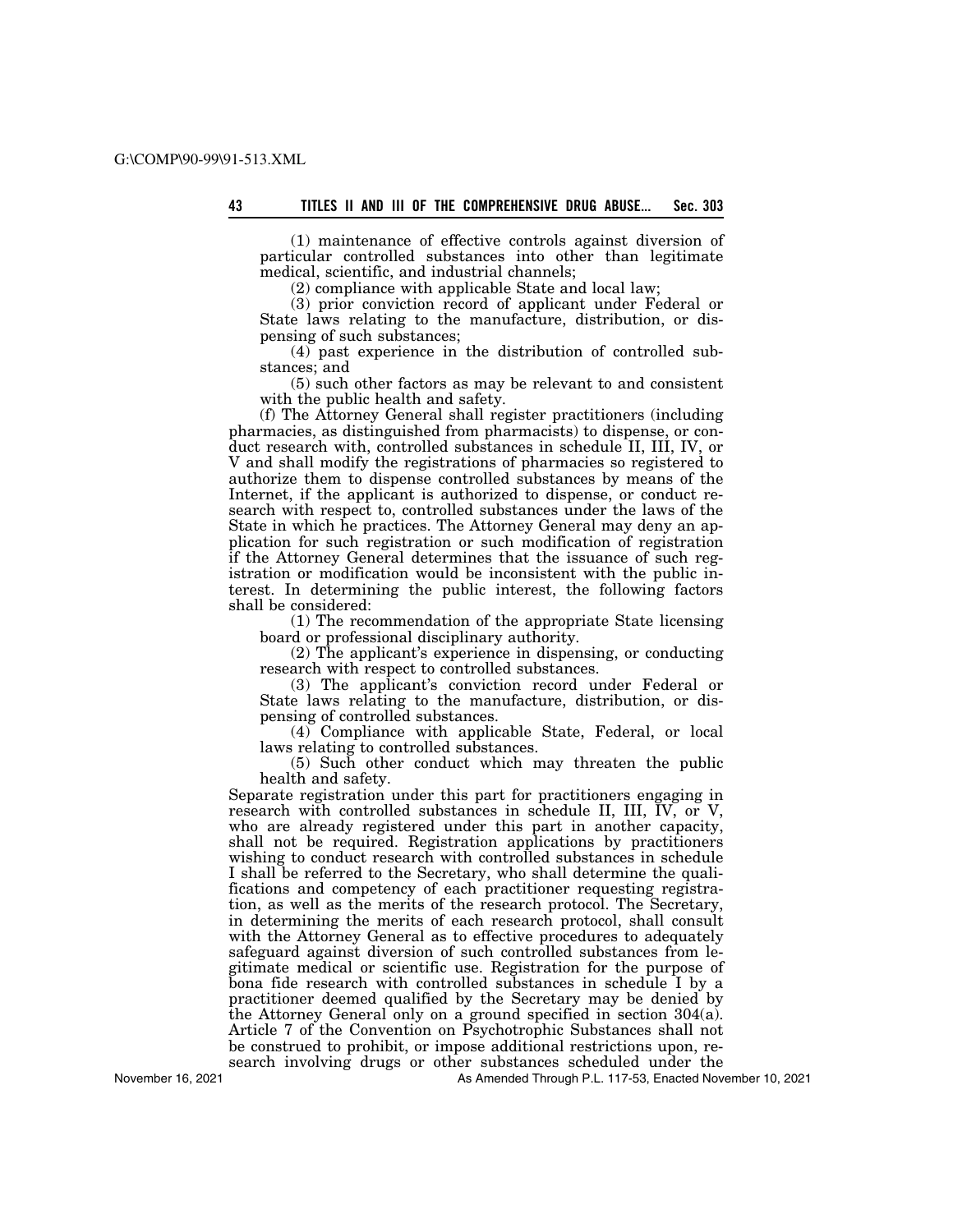convention which is conducted in conformity with this subsection and other applicable provisions of this title.

 $(g)(1)$  Except as provided in paragraph  $(2)$ , practitioners who dispense narcotic drugs to individuals for maintenance treatment or detoxification treatment shall obtain annually a separate registration for that purpose. The Attorney General shall register an applicant to dispense narcotic drugs to individuals for maintenance treatment or detoxification treatment (or both)—

(A) if the applicant is a practitioner who is determined by the Secretary to be qualified (under standards established by the Secretary) to engage in the treatment with respect to which registration is sought;

(B) if the Attorney General determines that the applicant will comply with standards established by the Attorney General respecting (i) security of stocks of narcotic drugs for such treatment, and (ii) the maintenance of records (in accordance with section 307) on such drugs; and

(C) if the Secretary determines that the applicant will comply with standards established by the Secretary (after consultation with the Attorney General) respecting the quantities of narcotic drugs which may be provided for unsupervised use by individuals in such treatment.

 $(2)(A)$  Subject to subparagraphs (D) and (J), the requirements of paragraph  $(1)$  are waived in the case of the dispensing (including the prescribing), by a practitioner, of narcotic drugs in schedule III, IV, or V or combinations of such drugs if the practitioner meets the conditions specified in subparagraph (B) and the narcotic drugs or combinations of such drugs meet the conditions specified in subparagraph (C).

(B) For purposes of subparagraph (A), the conditions specified in this subparagraph with respect to a practitioner are that, before the initial dispensing of narcotic drugs in schedule III, IV, or V or combinations of such drugs to patients for maintenance or detoxification treatment, the practitioner submit to the Secretary a notification of the intent of the practitioner to begin dispensing the drugs or combinations for such purpose, and that the notification contain the following certifications by the practitioner:

(i) The practitioner is a qualifying practitioner (as defined in subparagraph (G)).

(ii) With respect to patients to whom the practitioner will provide such drugs or combinations of drugs, the practitioner has the capacity to provide directly, by referral, or in such other manner as determined by the Secretary—

(I) all drugs approved by the Food and Drug Administration for the treatment of opioid use disorder, including for maintenance, detoxification, overdose reversal, and relapse prevention; and

 $(I$ ) appropriate counseling and other appropriate ancillary services.

 $(iii)(I)$  The total number of such patients of the practitioner at any one time will not exceed the applicable number. Except as provided in subclause (II), the applicable number is 30.

(II) The applicable number is—

As Amended Through P.L. 117-53, Enacted November 10, 2021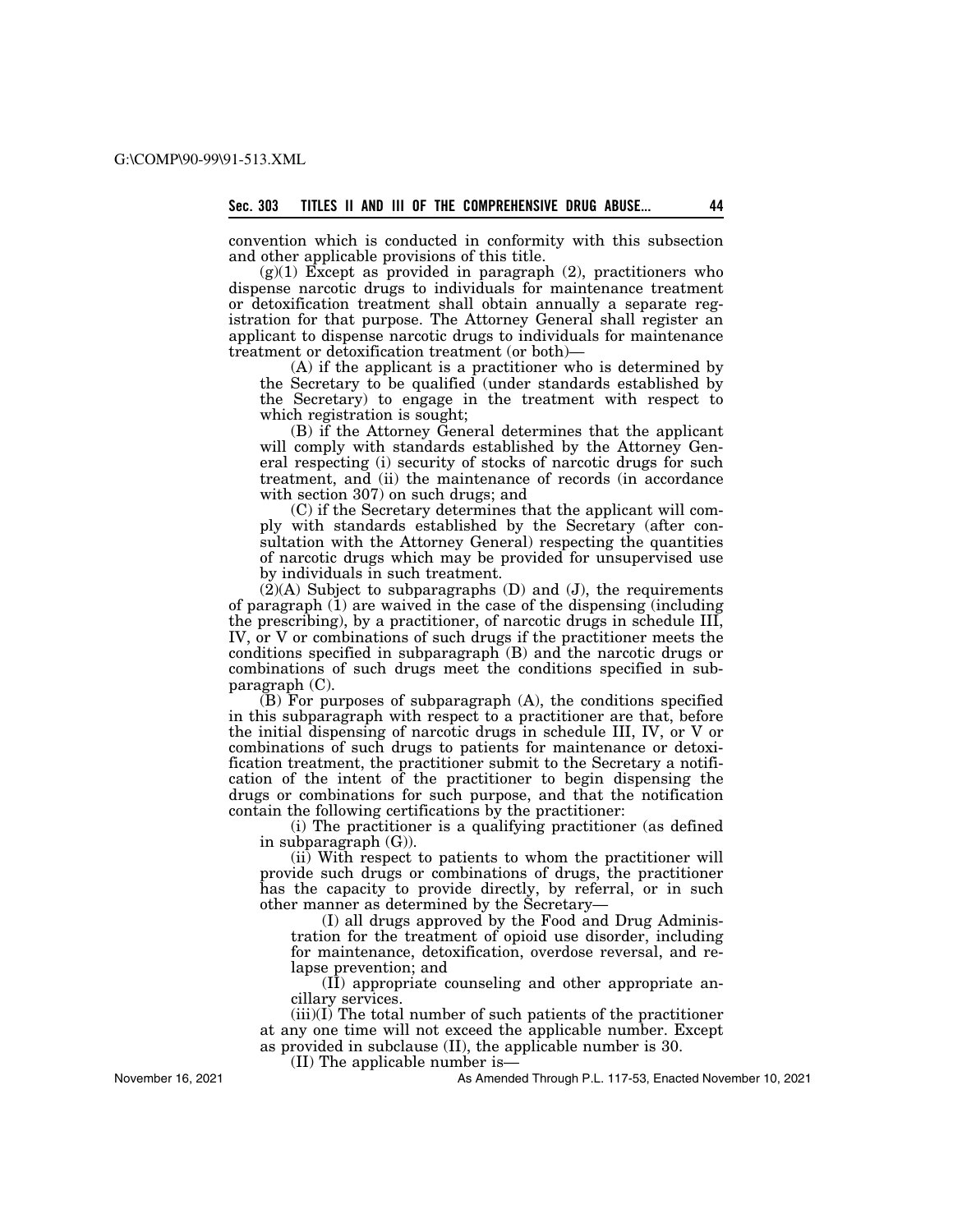(aa) 100 if, not sooner than 1 year after the date on which the practitioner submitted the initial notification, the practitioner submits a second notification to the Secretary of the need and intent of the practitioner to treat up to 100 patients;

(bb) 100 if the practitioner holds additional credentialing, as defined in section 8.2 of title 42, Code of Federal Regulations (or successor regulations);

(cc) 100 if the practitioner provides medication-assisted treatment (MAT) using covered medications (as such terms are defined in section 8.2 of title 42, Code of Federal Regulations (or successor regulations)) in a qualified practice setting (as described in section 8.615 of title 42, Code of Federal Regulations (or successor regulations)); or

(dd) 275 if the practitioner meets the requirements specified in sections 8.610 through 8.655 of title 42, Code of Federal Regulations (or successor regulations).

(III) The Secretary may by regulation change such applicable number.

(IV) The Secretary may exclude from the applicable number patients to whom such drugs or combinations of drugs are directly administered by the qualifying practitioner in the office setting.

(C) For purposes of subparagraph (A), the conditions specified in this subparagraph with respect to narcotic drugs in schedule III, IV, or V or combinations of such drugs are as follows:

(i) The drugs or combinations of drugs have, under the Federal Food, Drug, and Cosmetic Act or section 351 of the Public Health Service Act, been approved for use in maintenance or detoxification treatment.

(ii) The drugs or combinations of drugs have not been the subject of an adverse determination. For purposes of this clause, an adverse determination is a determination published in the Federal Register and made by the Secretary, after consultation with the Attorney General, that the use of the drugs or combinations of drugs for maintenance or detoxification treatment requires additional standards respecting the qualifications of practitioners to provide such treatment, or requires standards respecting the quantities of the drugs that may be provided for unsupervised use.

 $(D)(i)$  A waiver under subparagraph  $(A)$  with respect to a practitioner is not in effect unless (in addition to conditions under subparagraphs  $(B)$  and  $(C)$ ) the following conditions are met:

(I) The notification under subparagraph (B) is in writing and states the name of the practitioner.

(II) The notification identifies the registration issued for the practitioner pursuant to subsection (f).

(III) If the practitioner is a member of a group practice, the notification states the names of the other practitioners in the practice and identifies the registrations issued for the other practitioners pursuant to subsection (f).

(ii) Upon receiving a determination from the Secretary under clause (iii) finding that a practitioner meets all requirements for a waiver under subparagraph (B), the Attorney General shall assign

November 16, 2021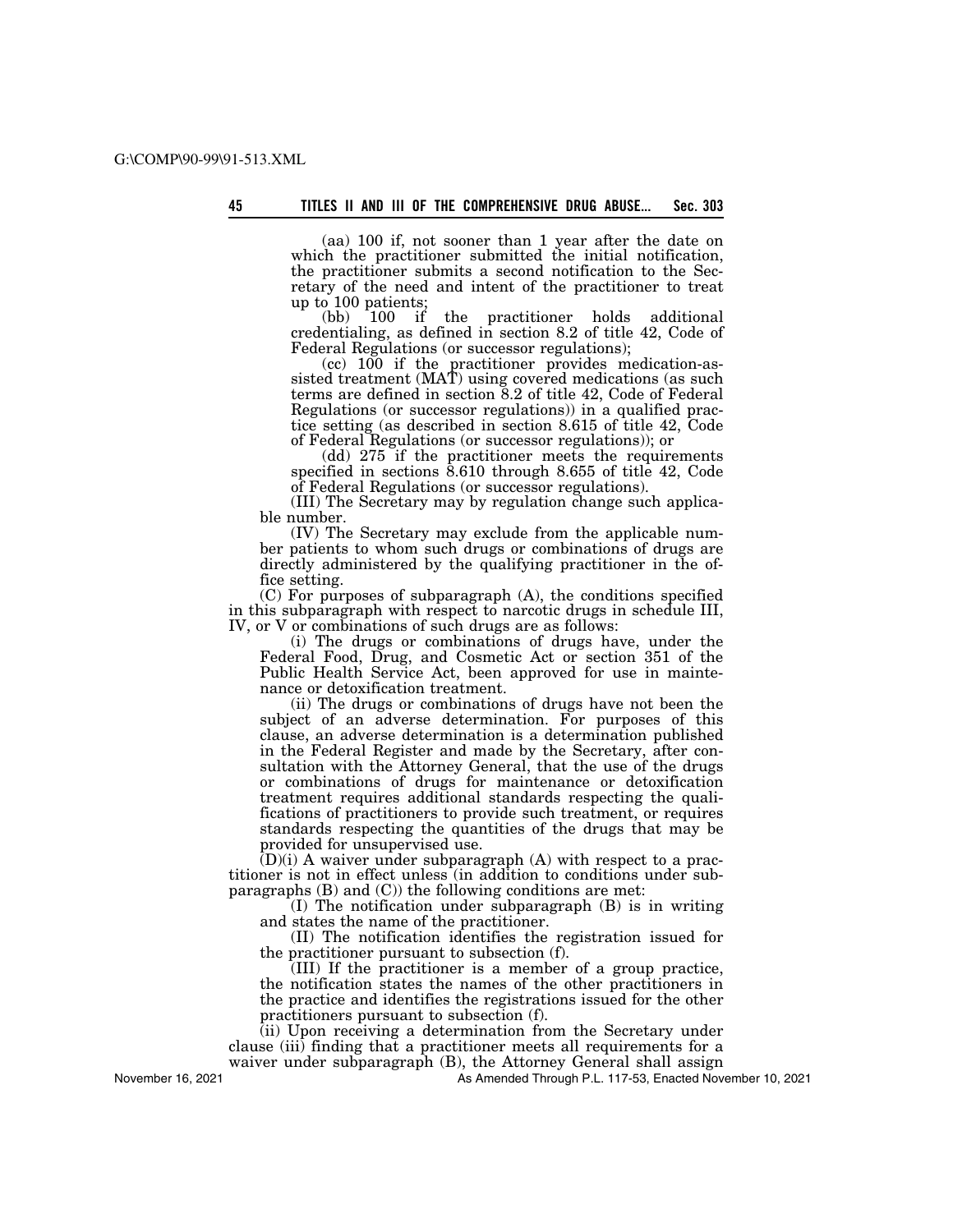the practitioner involved an identification number under this paragraph for inclusion with the registration issued for the practitioner pursuant to subsection (f). The identification number so assigned shall be appropriate to preserve the confidentiality of patients for whom the practitioner has dispensed narcotic drugs under a waiver under subparagraph (A).

(iii) Not later than 45 days after the date on which the Secretary receives a notification under subparagraph (B), the Secretary shall make a determination of whether the practitioner involved meets all requirements for a waiver under subparagraph (B) and shall forward such determination to the Attorney General. If the Secretary fails to make such determination by the end of the such 45-day period, the Attorney General shall assign the practitioner an identification number described in clause (ii) at the end of such period.

(E)(i) If a practitioner is not registered under paragraph (1) and, in violation of the conditions specified in subparagraphs (B) through (D), dispenses narcotic drugs in schedule III, IV, or V or combinations of such drugs for maintenance treatment or detoxification treatment, the Attorney General may, for purposes of section 304(a)(4), consider the practitioner to have committed an act that renders the registration of the practitioner pursuant to subsection (f) to be inconsistent with the public interest.

 $(ii)(I)$  Upon the expiration of 45 days from the date on which the Secretary receives a notification under subparagraph (B), a practitioner who in good faith submits a notification under subparagraph (B) and reasonably believes that the conditions specified in subparagraphs (B) through (D) have been met shall, in dispensing narcotic drugs in schedule III, IV, or V or combinations of such drugs for maintenance treatment or detoxification treatment, be considered to have a waiver under subparagraph (A) until notified otherwise by the Secretary, except that such a practitioner may commence to prescribe or dispense such narcotic drugs for such purposes prior to the expiration of such 45-day period if it facilitates the treatment of an individual patient and both the Secretary and the Attorney General are notified by the practitioner of the intent to commence prescribing or dispensing such narcotic drugs.

(II) For purposes of subclause (I), the publication in the Federal Register of an adverse determination by the Secretary pursuant to subparagraph  $(C)(ii)$  shall (with respect to the narcotic drug or combination involved) be considered to be a notification provided by the Secretary to practitioners, effective upon the expiration of the 30-day period beginning on the date on which the adverse determination is so published.

(F)(i) With respect to the dispensing of narcotic drugs in schedule III, IV, or V or combinations of such drugs to patients for maintenance or detoxification treatment, a practitioner may, in his or her discretion, dispense such drugs or combinations for such treatment under a registration under paragraph (1) or a waiver under subparagraph  $(A)$  (subject to meeting the applicable conditions).

(ii) This paragraph may not be construed as having any legal effect on the conditions for obtaining a registration under para-

November 16, 2021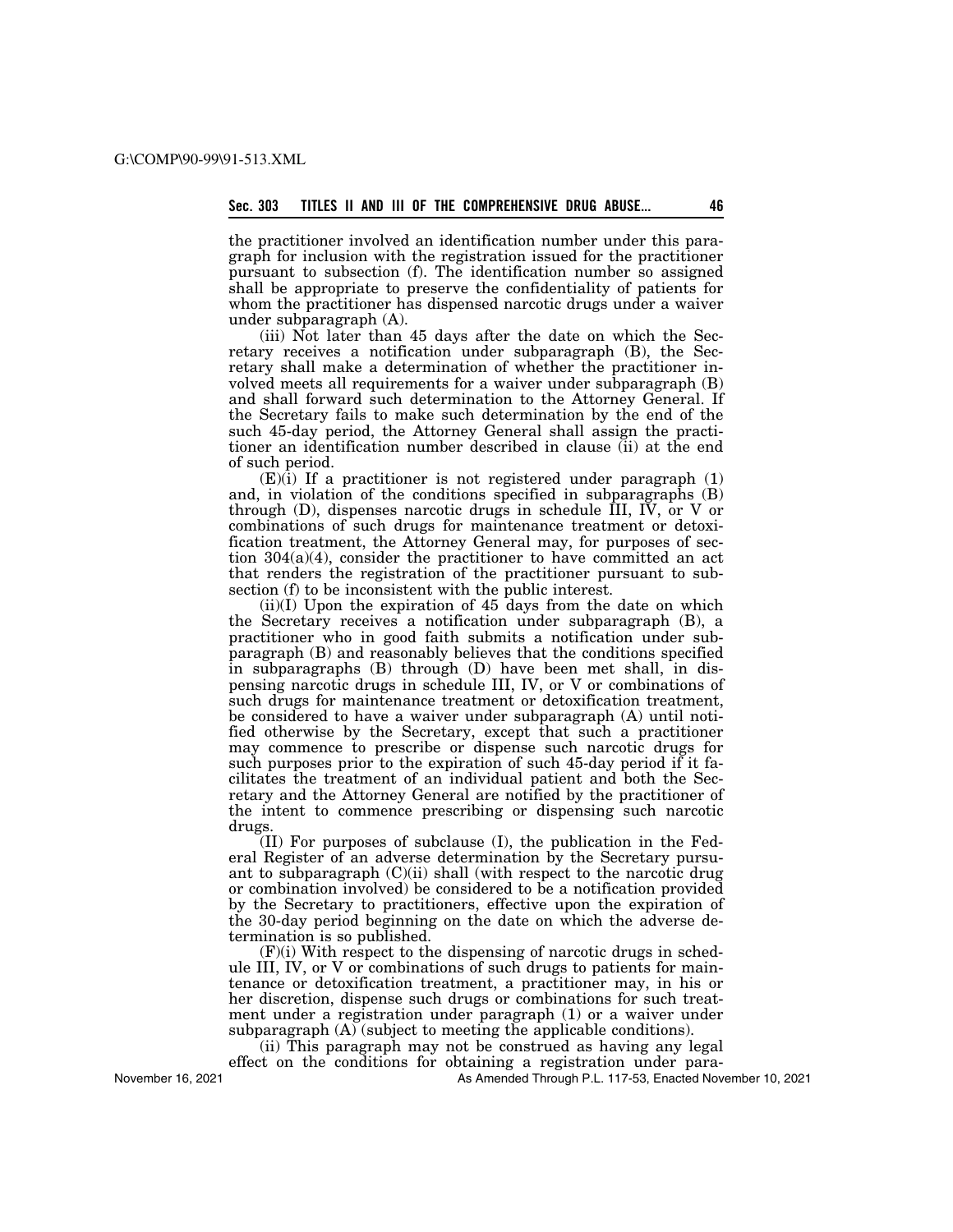graph (1), including with respect to the number of patients who may be served under such a registration.

(G) For purposes of this paragraph:

(i) The term ''group practice'' has the meaning given such term in section 1877(h)(4) of the Social Security Act.

(ii) The term "qualifying physician" means a physician who is licensed under State law and who meets one or more of the following conditions:

(I) 32 The physician holds a board certification in addiction psychiatry or addiction medicine from the American Board of Medical Specialties.

(II) 32 The physician holds an addiction certification or board certification from the American Society of Addiction Medicine or the American Board of Addiction Medicine.

(III) The physician holds a board certification in addiction medicine from the American Osteopathic Association.

(IV) The physician has, with respect to the treatment and management of opiate-dependent patients, completed not less than 8 hours of training (through classroom situations, seminars at professional society meetings, electronic communications, or otherwise) that is provided by the American Society of Addiction Medicine, the American Academy of Addiction Psychiatry, the American Medical Association, the American Osteopathic Association, the American Psychiatric Association, or any other organization that the Secretary determines is appropriate for purposes of this subclause. Such training shall include—

(aa) opioid maintenance and detoxification;

(bb) appropriate clinical use of all drugs approved by the Food and Drug Administration for the treatment of opioid use disorder;

(cc) initial and periodic patient assessments (including substance use monitoring);

(dd) individualized treatment planning, overdose reversal, and relapse prevention;

(ee) counseling and recovery support services;

(ff) staffing roles and considerations;

(gg) diversion control; and

(hh) other best practices, as identified by the Secretary.

(V) The physician has participated as an investigator in one or more clinical trials leading to the approval of a narcotic drug in schedule III, IV, or V for maintenance or detoxification treatment, as demonstrated by a statement submitted to the Secretary by the sponsor of such approved drug.

(VI) The physician has such other training or experience as the State medical licensing board (of the State in which the physician will provide maintenance or detoxification treatment) considers to demonstrate the ability of

32Margins for subclauses (I) and (II) are so in law.

November 16, 2021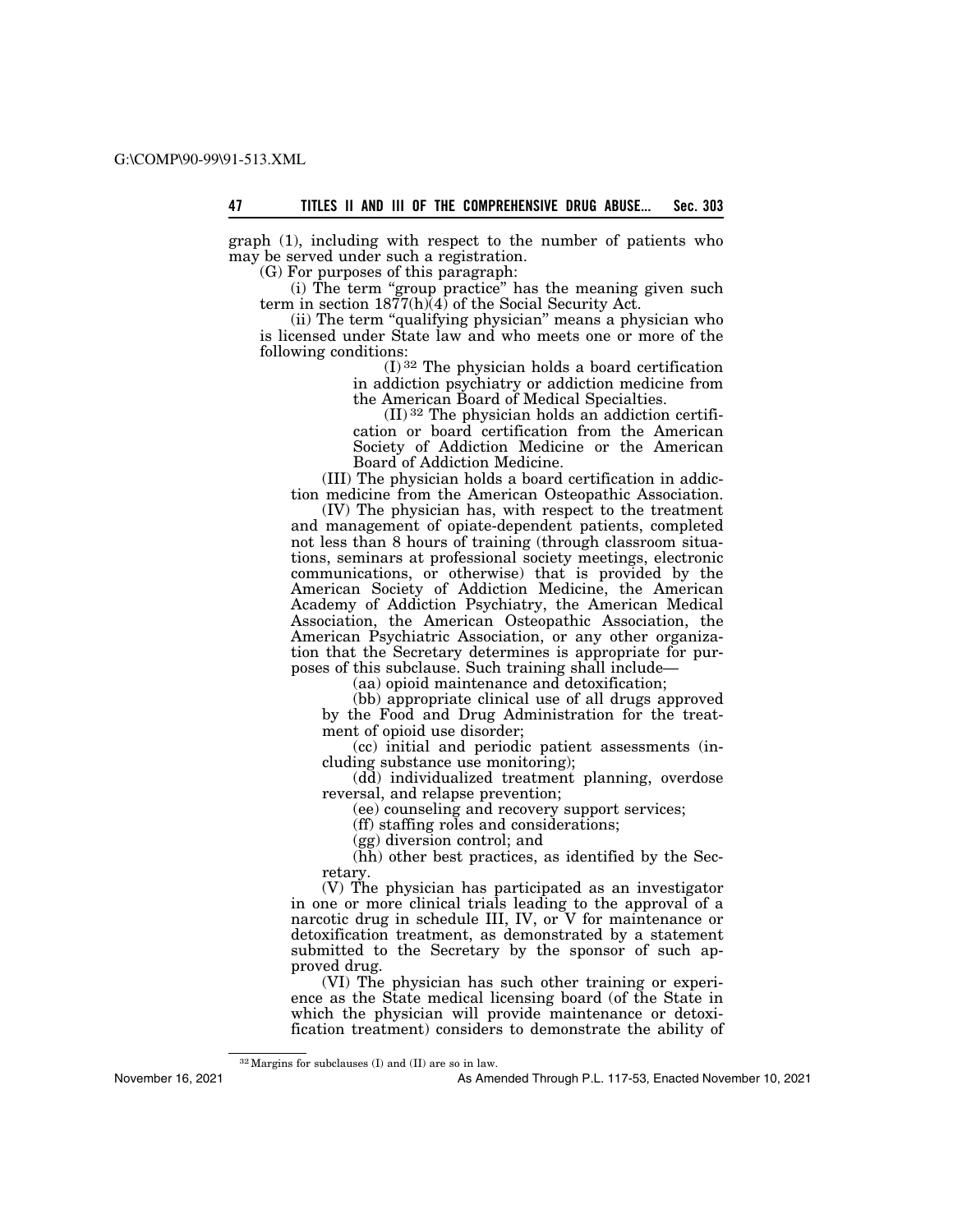the physician to treat and manage opiate-dependent patients.

(VII) The physician has such other training or experience as the Secretary considers to demonstrate the ability of the physician to treat and manage opiate-dependent patients. Any criteria of the Secretary under this subclause shall be established by regulation. Any such criteria are effective only for 3 years after the date on which the criteria are promulgated, but may be extended for such additional discrete 3-year periods as the Secretary considers appropriate for purposes of this subclause. Such an extension of criteria may only be effectuated through a statement published in the Federal Register by the Secretary during the 30-day period preceding the end of the 3-year period involved.

(VIII) 33 The physician graduated in good standing from an accredited school of allopathic medicine or osteopathic medicine in the United States during the 5-year period immediately preceding the date on which the physician submits to the Secretary a written notification under subparagraph (B) and successfully completed a comprehensive allopathic or osteopathic medicine curriculum or accredited medical residency that—

(aa) included not less than 8 hours of training on treating and managing opioid-dependent patients; and

(bb) included, at a minimum—

(AA) the training described in items (aa) through (gg) of subclause (IV); and

(BB) training with respect to any other best practice the Secretary determines should be included in the curriculum, which may include training on pain management, including assessment and appropriate use of opioid and non-opioid alternatives.

(iii) The term ''qualifying practitioner'' means—

(I) a qualifying physician, as defined in clause (ii);

(II) a qualifying other practitioner, as defined in clause (iv), who is a nurse practitioner or physician assistant; or

(III) for the period beginning on October 1, 2018, and ending on October 1, 2023, a qualifying other practitioner, as defined in clause (iv), who is a clinical nurse specialist, certified registered nurse anesthetist, or certified nurse midwife.

(iv) The term "qualifying other practitioner" means a nurse practitioner, clinical nurse specialist, certified registered nurse anesthetist, certified nurse midwife, or physician assistant who satisfies each of the following:

(I) The nurse practitioner, clinical nurse specialist, certified registered nurse anesthetist, certified nurse midwife, or physician assistant is licensed under State law to prescribe schedule III, IV, or V medications for the treatment of pain.

November 16, 2021

<sup>33</sup>Margin for subclause (VIII) is so in law.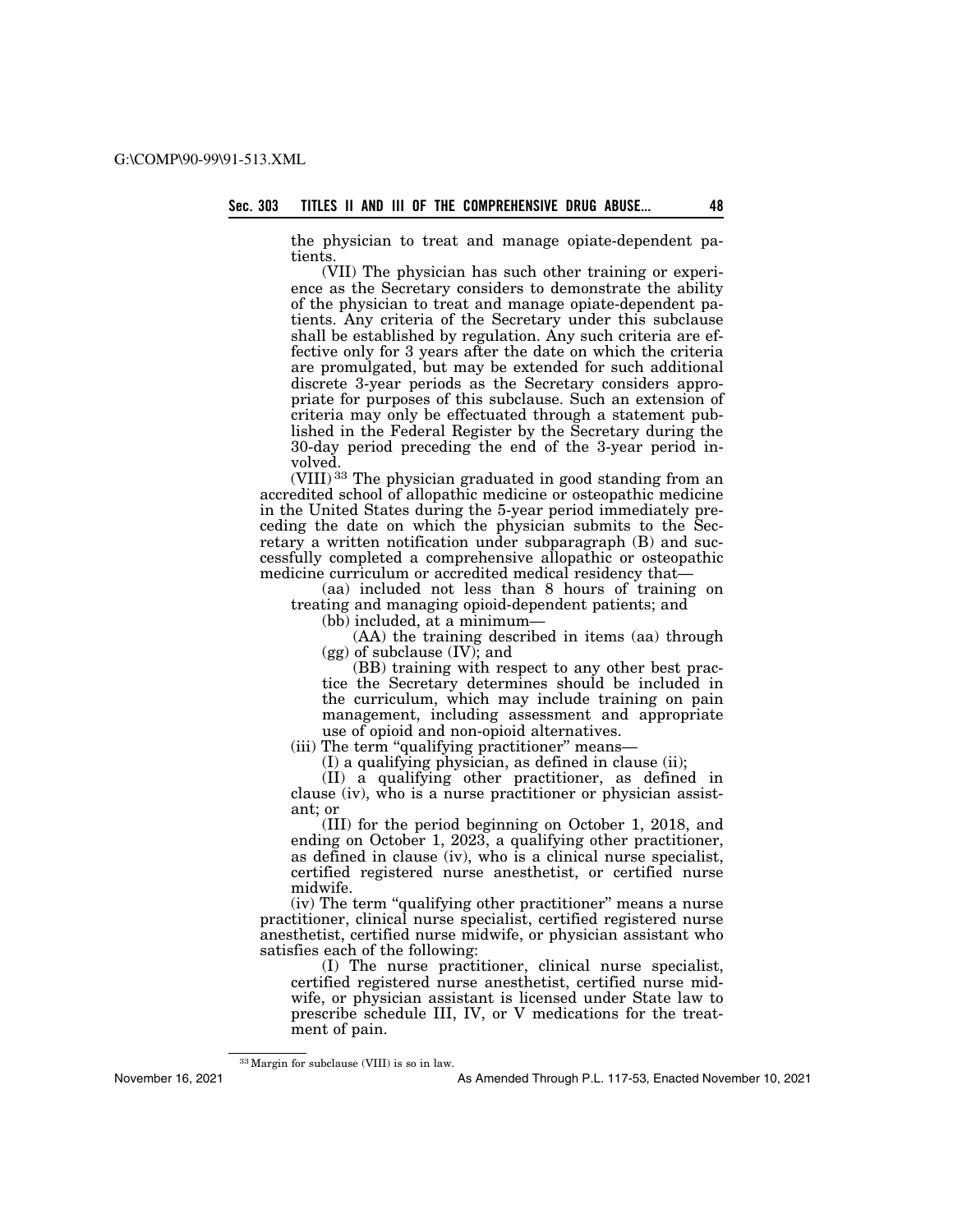(II) The nurse practitioner, clinical nurse specialist, certified registered nurse anesthetist, certified nurse midwife, or physician assistant has—

(aa) completed not fewer than 24 hours of initial training addressing each of the topics listed in clause  $(ii)(IV)$  (through classroom situations, seminars at professional society meetings, electronic communications, or otherwise) provided by the American Society of Addiction Medicine, the American Academy of Addiction Psychiatry, the American Medical Association, the American Osteopathic Association, the American Nurses Credentialing Center, the American Psychiatric Association, the American Association of Nurse Practitioners, the American Academy of Physician Assistants, or any other organization that the Secretary determines is appropriate for purposes of this subclause; or

(bb) has such other training or experience as the Secretary determines will demonstrate the ability of the nurse practitioner, clinical nurse specialist, certified registered nurse anesthetist, certified nurse midwife, or physician assistant to treat and manage opiate-dependent patients.

(III) The nurse practitioner, clinical nurse specialist, certified registered nurse anesthetist, certified nurse midwife, or physician assistant is supervised by, or works in collaboration with, a qualifying physician, if the nurse practitioner, clinical nurse specialist, certified registered nurse anesthetist, certified nurse midwife, or physician assistant is required by State law to prescribe medications for the treatment of opioid use disorder in collaboration with or under the supervision of a physician.

The Secretary may, by regulation, revise the requirements for being a qualifying other practitioner under this clause.

(H)(i) In consultation with the Administrator of the Drug Enforcement Administration, the Administrator of the Substance Abuse and Mental Health Services Administration, the Director of the National Institute on Drug Abuse, and the Commissioner of Food and Drugs, the Secretary shall issue regulations (through notice and comment rulemaking) or issue practice guidelines to address the following:

(I) Approval of additional credentialing bodies and the responsibilities of additional credentialing bodies.

(II) Additional exemptions from the requirements of this paragraph and any regulations under this paragraph.

(III) Such other elements of the requirements under this paragraph as the Secretary determines necessary for purposes of implementing such requirements.

Nothing in such regulations or practice guidelines may authorize any Federal official or employee to exercise supervision or control over the practice of medicine or the manner in which medical services are provided.

(ii) Not later than 18 months after the date of enactment of the

Opioid Use Disorder Treatment Expansion and Modernization

November 16, 2021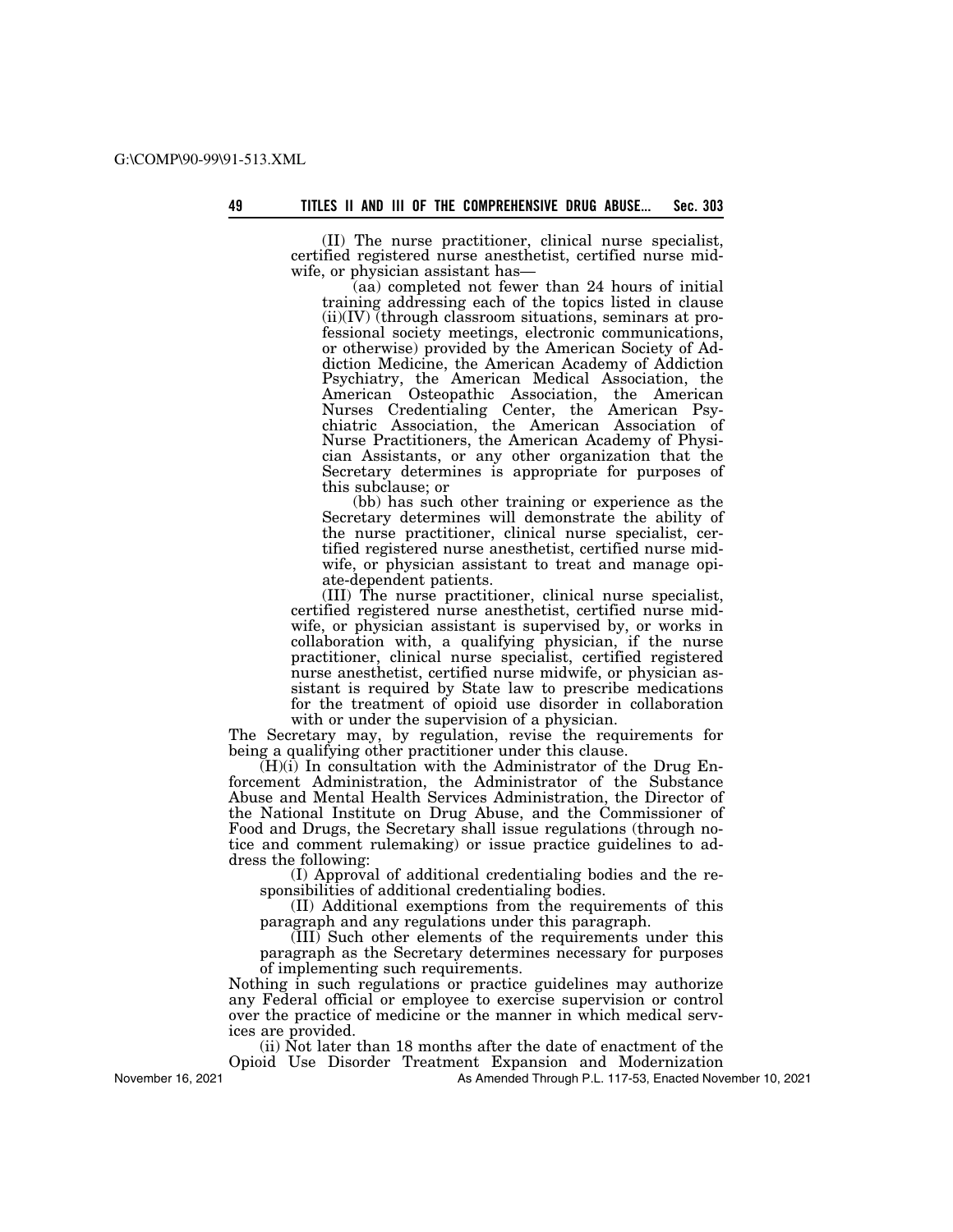Act 34, the Secretary shall update the treatment improvement protocol containing best practice guidelines for the treatment of opioiddependent patients in office-based settings. The Secretary shall update such protocol in consultation with experts in opioid use disorder research and treatment.

(I) Notwithstanding section 708, nothing in this paragraph shall be construed to preempt any State law that—

(i) permits a qualifying practitioner to dispense narcotic drugs in schedule III, IV, or V, or combinations of such drugs, for maintenance or detoxification treatment in accordance with this paragraph to a total number of patients that is more than 30 or less than the total number applicable to the qualifying practitioner under subparagraph (B)(iii)(II) if a State enacts a law modifying such total number and the Attorney General is notified by the State of such modification; or

(ii) requires a qualifying practitioner to comply with additional requirements relating to the dispensing of narcotic drugs in schedule III, IV, or V, or combinations of such drugs, including requirements relating to the practice setting in which the qualifying practitioner practices and education, training, and reporting requirements.

(h) The Attorney General shall register an applicant to distribute a list I chemical unless the Attorney General determines that registration of the applicant is inconsistent with the public interest. Registration under this subsection shall not be required for the distribution of a drug product that is exempted under clause (iv) or (v) of section  $102(\overline{3}9)(A)$ . In determining the public interest for the purposes of this subsection, the Attorney General shall consider—

(1) maintenance by the applicant of effective controls against diversion of listed chemicals into other than legitimate channels;

(2) compliance by the applicant with applicable Federal, State, and local law;

(3) any prior conviction record of the applicant under Federal or State laws relating to controlled substances or to chemicals controlled under Federal or State law;

(4) any past experience of the applicant in the manufacture and distribution of chemicals; and

(5) such other factors as are relevant to and consistent with the public health and safety.

 $(i)(1)$  For purposes of registration to manufacture a controlled substance under subsection (d) for use only in a clinical trial, the Attorney General shall register the applicant, or serve an order to show cause upon the applicant in accordance with section 304(c), not later than 180 days after the date on which the application is accepted for filing.

November 16, 2021

<sup>&</sup>lt;sup>34</sup>The date of enactment of the Opioid Use Disorder Treatment Expansion and Modernization Act, referred to in subsection  $(g)(2)(H)(ii)$ , probably means the date of enactment of Pub. L. 114–198, known as the Comprehensive Add incorporated into Pub. L. 114–198, but no such short title was enacted.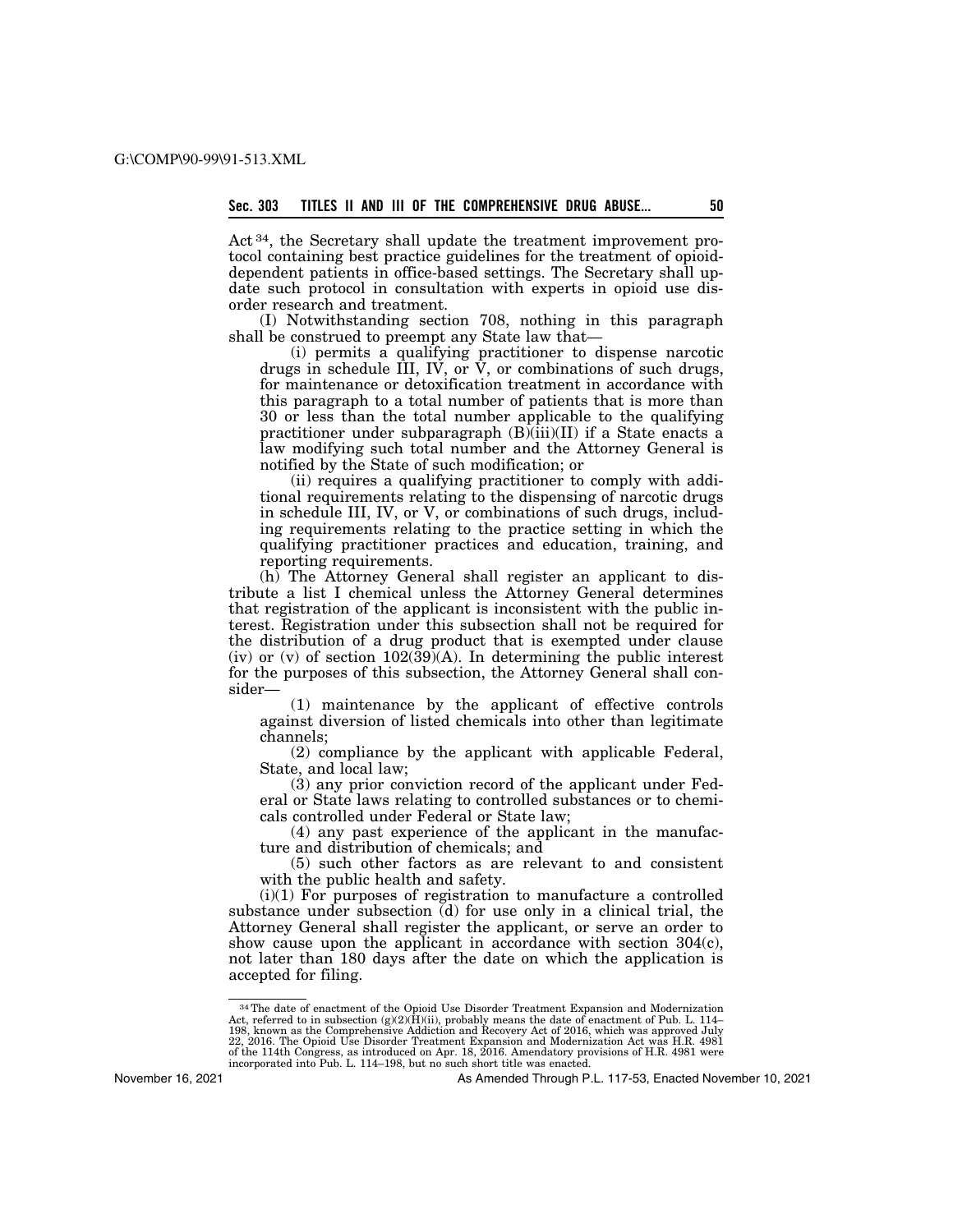# **51 TITLES II AND III OF THE COMPREHENSIVE DRUG ABUSE... Sec. 303**

(2) For purposes of registration to manufacture a controlled substance under subsection (a) for use only in a clinical trial, the Attorney General shall, in accordance with the regulations issued by the Attorney General, issue a notice of application not later than 90 days after the application is accepted for filing. Not later than 90 days after the date on which the period for comment pursuant to such notice ends, the Attorney General shall register the applicant, or serve an order to show cause upon the applicant in accordance with section 304(c), unless the Attorney General has granted a hearing on the application under section 1008(i) of the Controlled Substances Import and Export Act.

(j) EMERGENCY MEDICAL SERVICES THAT ADMINISTER CON- TROLLED SUBSTANCES.— (1) REGISTRATION.—For the purpose of enabling emergency

medical services professionals to administer controlled substances in schedule II, III, IV, or V to ultimate users receiving emergency medical services in accordance with the requirements of this subsection, the Attorney General—

(A) shall register an emergency medical services agency if the agency submits an application demonstrating it is authorized to conduct such activity under the laws of each State in which the agency practices; and

(B) may deny an application for such registration if the Attorney General determines that the issuance of such registration would be inconsistent with the requirements of this subsection or the public interest based on the factors listed in subsection (f).

(2) OPTION FOR SINGLE REGISTRATION.—In registering an emergency medical services agency pursuant to paragraph (1), the Attorney General shall allow such agency the option of a single registration in each State where the agency administers controlled substances in lieu of requiring a separate registration for each location of the emergency medical services agency.

(3) HOSPITAL-BASED AGENCY.—If a hospital-based emergency medical services agency is registered under subsection (f), the agency may use the registration of the hospital to administer controlled substances in accordance with this subsection without being registered under this subsection.

(4) ADMINISTRATION OUTSIDE PHYSICAL PRESENCE OF MED-ICAL DIRECTOR OR AUTHORIZING MEDICAL PROFESSIONAL.— Emergency medical services professionals of a registered emergency medical services agency may administer controlled substances in schedule II, III, IV, or V outside the physical presence of a medical director or authorizing medical professional in the course of providing emergency medical services if the administration is—

(A) authorized by the law of the State in which it occurs; and

(B) pursuant to—

(i) a standing order that is issued and adopted by one or more medical directors of the agency, including any such order that may be developed by a specific State authority; or

As Amended Through P.L. 117-53, Enacted November 10, 2021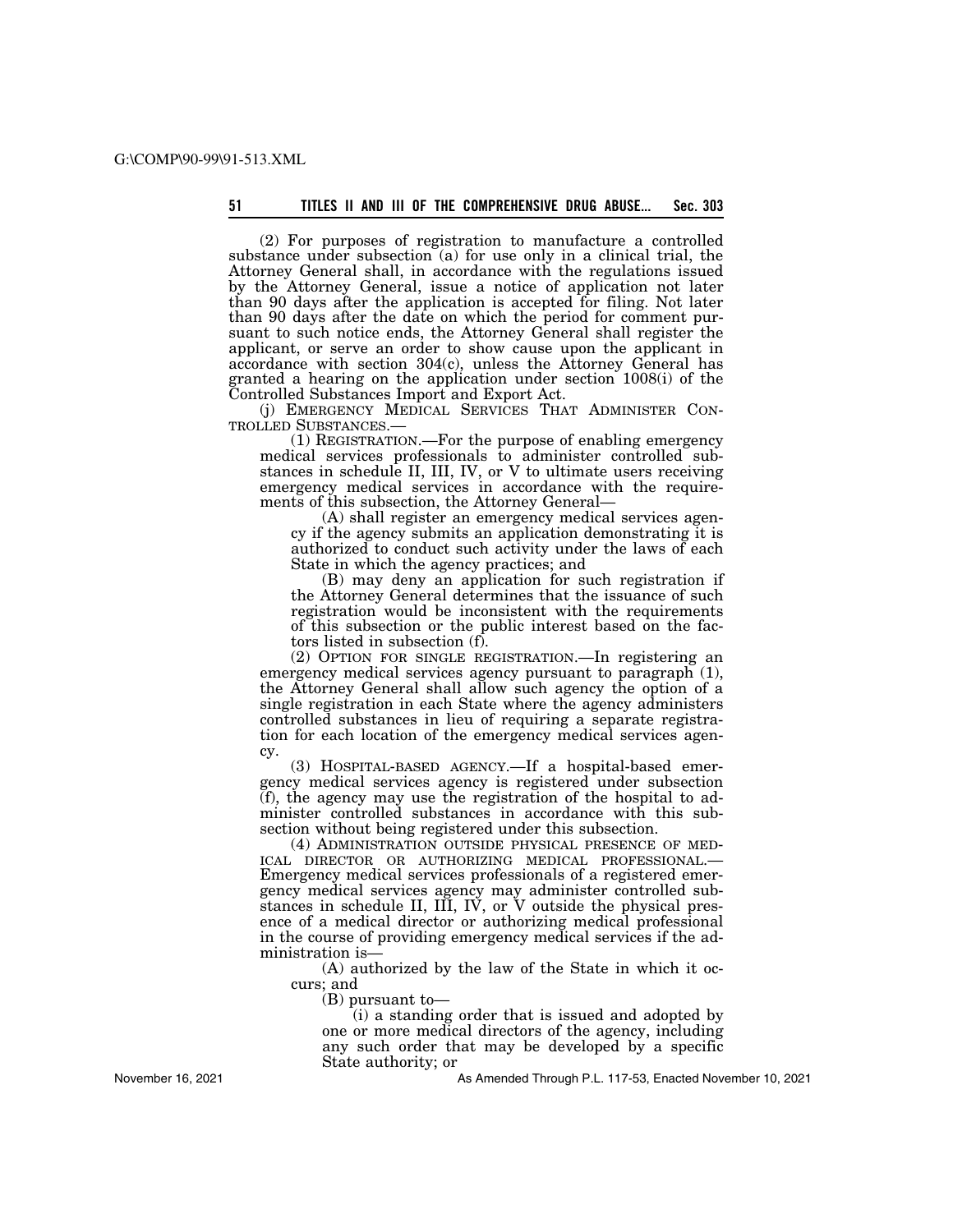(ii) a verbal order that is—

(I) issued in accordance with a policy of the agency; and

 $(\tilde{II})$  provided by a medical director or authorizing medical professional in response to a request by the emergency medical services professional with respect to a specific patient—

(aa) in the case of a mass casualty incident; or

(bb) to ensure the proper care and treatment of a specific patient.

(5) DELIVERY.—A registered emergency medical services agency may deliver controlled substances from a registered location of the agency to an unregistered location of the agency only if the agency—

(A) designates the unregistered location for such delivery; and

(B) notifies the Attorney General at least 30 days prior to first delivering controlled substances to the unregistered location.

(6) STORAGE.—A registered emergency medical services agency may store controlled substances—

(A) at a registered location of the agency;

(B) at any designated location of the agency or in an emergency services vehicle situated at a registered or designated location of the agency; or

(C) in an emergency medical services vehicle used by the agency that is—

(i) traveling from, or returning to, a registered or designated location of the agency in the course of responding to an emergency; or

(ii) otherwise actively in use by the agency under circumstances that provide for security of the controlled substances consistent with the requirements established by regulations of the Attorney General.

(7) NO TREATMENT AS DISTRIBUTION.—The delivery of controlled substances by a registered emergency medical services agency pursuant to this subsection shall not be treated as distribution for purposes of section 308.

(8) RESTOCKING OF EMERGENCY MEDICAL SERVICES VEHI-CLES AT A HOSPITAL.—Notwithstanding paragraph  $(13)(J)$ , a registered emergency medical services agency may receive controlled substances from a hospital for purposes of restocking an emergency medical services vehicle following an emergency response, and without being subject to the requirements of section 308, provided all of the following conditions are satisfied:

 $(A)$  The registered or designated location of the agency where the vehicle is primarily situated maintains a record of such receipt in accordance with paragraph (9).

(B) The hospital maintains a record of such delivery to the agency in accordance with section 307.

(C) If the vehicle is primarily situated at a designated location, such location notifies the registered location of

As Amended Through P.L. 117-53, Enacted November 10, 2021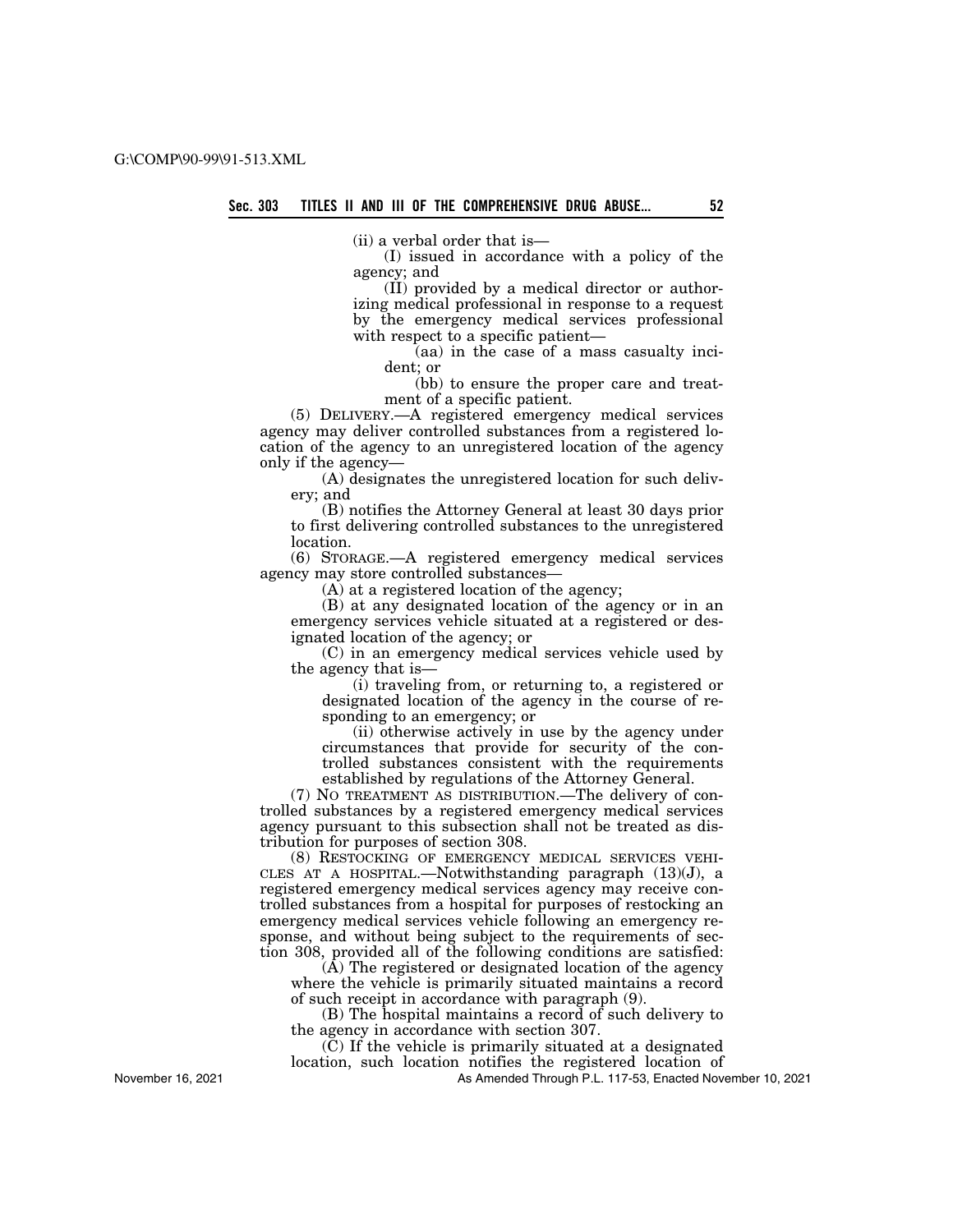the agency within 72 hours of the vehicle receiving the controlled substances.

(9) MAINTENANCE OF RECORDS.—

(A) IN GENERAL.—A registered emergency medical services agency shall maintain records in accordance with subsections (a) and (b) of section 307 of all controlled substances that are received, administered, or otherwise disposed of pursuant to the agency's registration, without regard to subsection  $307(c)(1)(B)$ .

(B) REQUIREMENTS.—Such records—

(i) shall include records of deliveries of controlled substances between all locations of the agency; and

(ii) shall be maintained, whether electronically or otherwise, at each registered and designated location of the agency where the controlled substances involved are received, administered, or otherwise disposed of.

(10) OTHER REQUIREMENTS.—A registered emergency medical services agency, under the supervision of a medical director, shall be responsible for ensuring that—

(A) all emergency medical services professionals who administer controlled substances using the agency's registration act in accordance with the requirements of this subsection;

(B) the recordkeeping requirements of paragraph (9) are met with respect to a registered location and each designated location of the agency;

(C) the applicable physical security requirements established by regulation of the Attorney General are complied with wherever controlled substances are stored by the agency in accordance with paragraph (6); and

(D) the agency maintains, at a registered location of the agency, a record of the standing orders issued or adopted in accordance with paragraph (9).

(11) REGULATIONS.—The Attorney General may issue regulations—

(A) specifying, with regard to delivery of controlled substances under paragraph (5)—

(i) the types of locations that may be designated under such paragraph; and

(ii) the manner in which a notification under para $graph (5)(B) must be made;$ 

(B) specifying, with regard to the storage of controlled substances under paragraph (6), the manner in which such substances must be stored at registered and designated locations, including in emergency medical service vehicles; and

(C) addressing the ability of hospitals, emergency medical services agencies, registered locations, and designated locations to deliver controlled substances to each other in the event of—

(i) shortages of such substances;

(ii) a public health emergency; or

(iii) a mass casualty event.

As Amended Through P.L. 117-53, Enacted November 10, 2021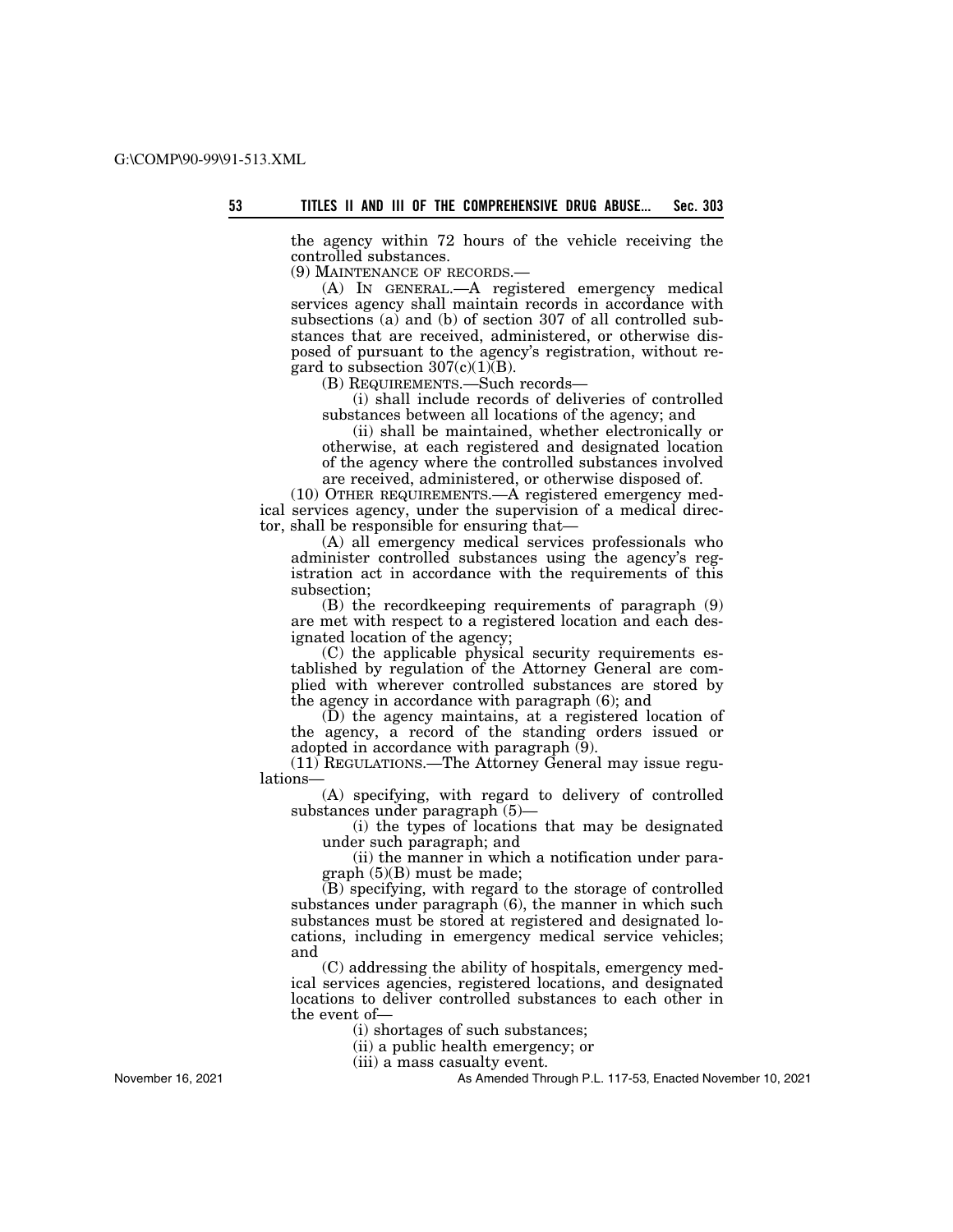(12) RULE OF CONSTRUCTION.—Nothing in this subsection shall be construed—

(A) to limit the authority vested in the Attorney General by other provisions of this title to take measures to prevent diversion of controlled substances; or

(B) to override the authority of any State to regulate the provision of emergency medical services consistent with this subsection.

(13) DEFINITIONS.—In this section:

(A) The term "authorizing medical professional" means an emergency or other physician, or another medical professional (including an advanced practice registered nurse or physician assistant)—

(i) who is registered under this Act;

(ii) who is acting within the scope of the registration; and

(iii) whose scope of practice under a State license or certification includes the ability to provide verbal orders.

(B) The term ''designated location'' means a location designated by an emergency medical services agency under paragraph (5).

(C) The term ''emergency medical services'' means emergency medical response and emergency mobile medical services provided outside of a fixed medical facility.

(D) The term "emergency medical services agency" means an organization providing emergency medical services, including such an organization that—

(i) is governmental (including fire-based and hospital-based agencies), nongovernmental (including hospital-based agencies), private, or volunteer-based;

(ii) provides emergency medical services by ground, air, or otherwise; and

(iii) is authorized by the State in which the organization is providing such services to provide emergency medical care, including the administering of controlled substances, to members of the general public on an emergency basis.

(E) The term ''emergency medical services professional'' means a health care professional (including a nurse, paramedic, or emergency medical technician) licensed or certified by the State in which the professional practices and credentialed by a medical director of the respective emergency medical services agency to provide emergency medical services within the scope of the professional's State license or certification.

(F) The term ''emergency medical services vehicle'' means an ambulance, fire apparatus, supervisor truck, or other vehicle used by an emergency medical services agency for the purpose of providing or facilitating emergency medical care and transport or transporting controlled substances to and from the registered and designated locations.

November 16, 2021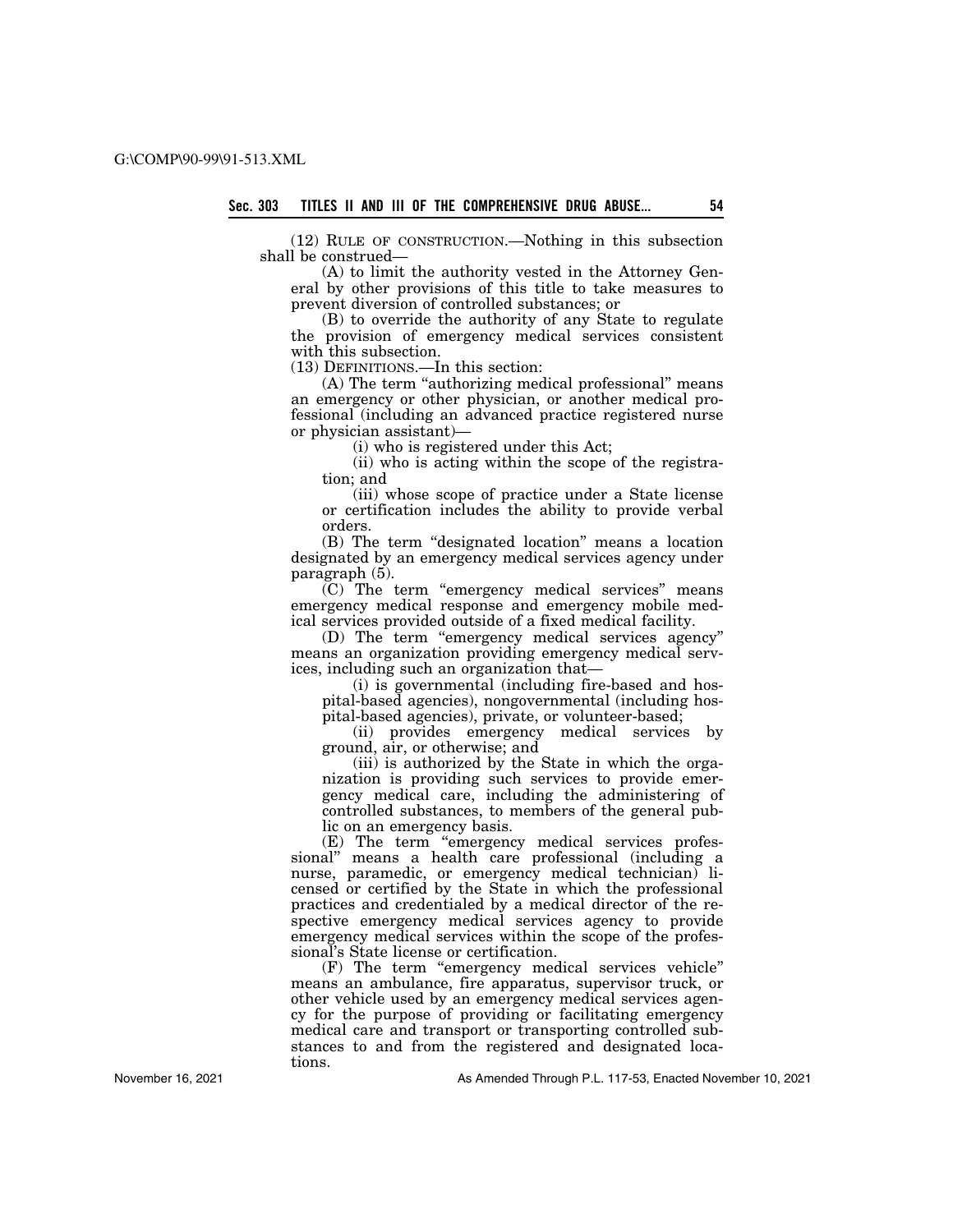(G) The term ''hospital-based'' means, with respect to an agency, owned or operated by a hospital.

(H) The term ''medical director'' means a physician who is registered under subsection (f) and provides medical oversight for an emergency medical services agency.

(I) The term ''medical oversight'' means supervision of the provision of medical care by an emergency medical services agency.

(J) The term ''registered emergency medical services agency'' means—

(i) an emergency medical services agency that is registered pursuant to this subsection; or

(ii) a hospital-based emergency medical services agency that is covered by the registration of the hospital under subsection (f).

(K) The term ''registered location'' means a location that appears on the certificate of registration issued to an emergency medical services agency under this subsection or subsection (f), which shall be where the agency receives controlled substances from distributors.

(L) The term ''specific State authority'' means a governmental agency or other such authority, including a regional oversight and coordinating body, that, pursuant to State law or regulation, develops clinical protocols regarding the delivery of emergency medical services in the geographic jurisdiction of such agency or authority within the State that may be adopted by medical directors.

(M) The term "standing order" means a written medical protocol in which a medical director determines in advance the medical criteria that must be met before administering controlled substances to individuals in need of emergency medical services.

(N) The term ''verbal order'' means an oral directive that is given through any method of communication including by radio or telephone, directly to an emergency medical services professional, to contemporaneously administer a controlled substance to individuals in need of emergency medical services outside the physical presence of the medical director or authorizing medical professional.

(k) In this section, the phrase ''factors as may be relevant to and consistent with the public health and safety'' means factors that are relevant to and consistent with the findings contained in section 101.

### DENIAL, REVOCATION, OR SUSPENSION OF REGISTRATION

SEC. 304. [21 U.S.C. 824] (a) A registration pursuant to section 303 to manufacture, distribute, or dispense a controlled substance or a list I chemical may be suspended or revoked by the Attorney General upon a finding that the registrant—

(1) has materially falsified any application filed pursuant to or required by this title or title III;

(2) has been convicted of a felony under this title or title III or any other law of the United States, or of any State, relat-

As Amended Through P.L. 117-53, Enacted November 10, 2021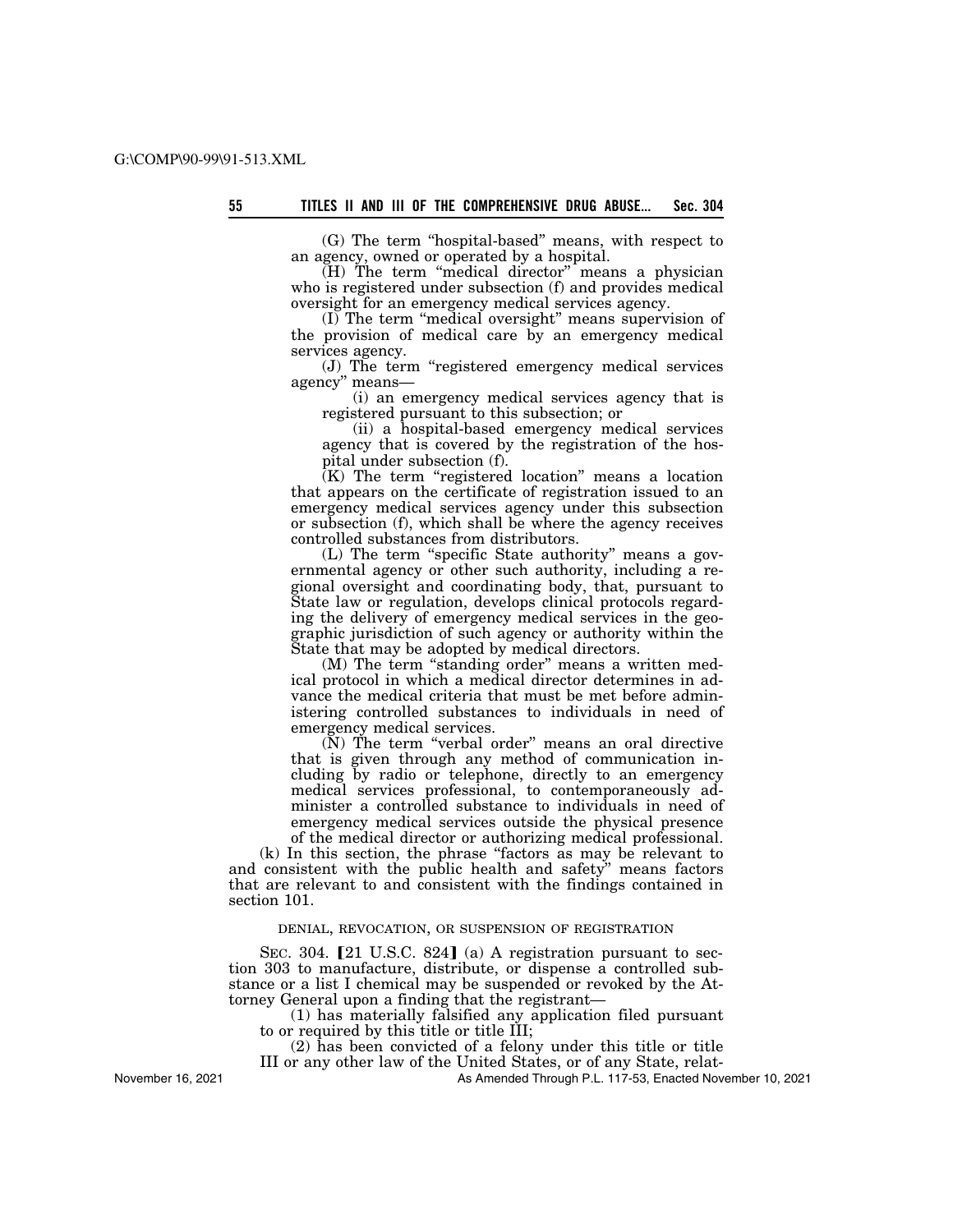ing to any substance defined in this title as a controlled substance or a list I chemical;

(3) has had his State license or registration suspended, revoked, or denied by competent State authority and is no longer authorized by State law to engage in the manufacturing, distribution, or dispensing of controlled substances or list I chemicals or has had the suspension, revocation, or denial of his registration recommended by competent State authority;

(4) has committed such acts as would render his registration under section 303 inconsistent with the public interest as determined under such section; or

(5) has been excluded (or directed to be excluded) from participation in a program pursuant to section 1128(a) of the Social Security Act.

A registration pursuant to section  $303(g)(1)$  to dispense a narcotic drug for maintenance treatment or detoxification treatment may be suspended or revoked by the Attorney General upon a finding that the registrant has failed to comply with any standard referred to in section  $303(g)(1)$ .

(b) The Attorney General may limit revocation or suspension of a registration to the particular controlled substance or list I chemical with respect to which grounds for revocation or suspension exist.

 $(c)(1)$  Before taking action pursuant to this section, or pursuant to a denial of registration under section 303, the Attorney General shall serve upon the applicant or registrant an order to show cause why registration should not be denied, revoked, or suspended.

(2) An order to show cause under paragraph (1) shall—

(A) contain a statement of the basis for the denial, revocation, or suspension, including specific citations to any laws or regulations alleged to be violated by the applicant or registrant;

(B) direct the applicant or registrant to appear before the Attorney General at a time and place stated in the order, but not less than 30 days after the date of receipt of the order; and

(C) notify the applicant or registrant of the opportunity to submit a corrective action plan on or before the date of appearance.

(3) Upon review of any corrective action plan submitted by an applicant or registrant pursuant to paragraph (2), the Attorney General shall determine whether denial, revocation, or suspension proceedings should be discontinued, or deferred for the purposes of modification, amendment, or clarification to such plan.

(4) Proceedings to deny, revoke, or suspend shall be conducted pursuant to this section in accordance with subchapter II of chapter 5 of title 5, United States Code. Such proceedings shall be independent of, and not in lieu of, criminal prosecutions or other proceedings under this title or any other law of the United States.

(5) The requirements of this subsection shall not apply to the issuance of an immediate suspension order under subsection (d).

(d)(1) The Attorney General may, in his discretion, suspend any registration simultaneously with the institution of proceedings

under this section, in cases where he finds that there is an immi-

As Amended Through P.L. 117-53, Enacted November 10, 2021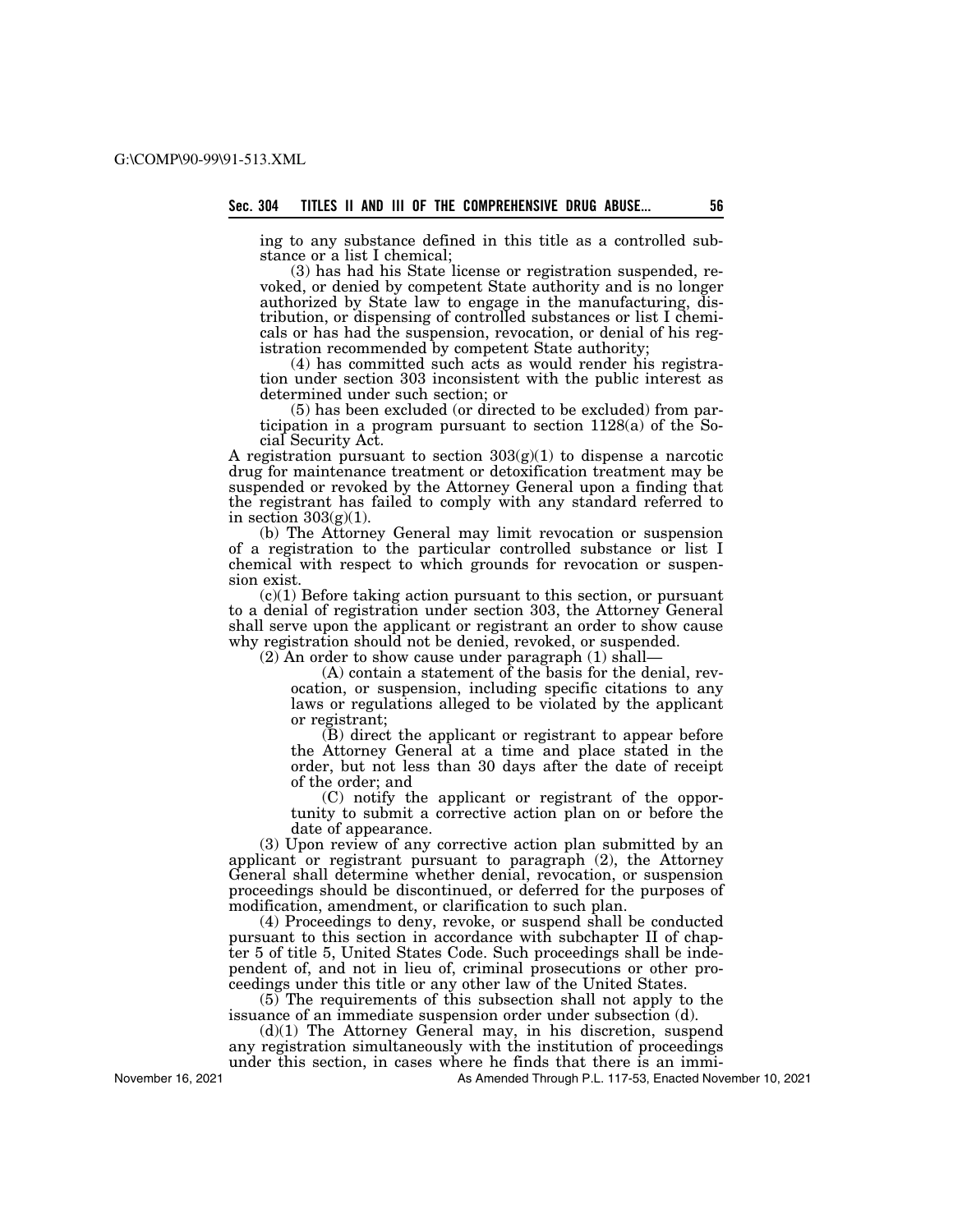nent danger to the public health or safety. A failure to comply with a standard referred to in section  $303(g)(1)$  may be treated under this subsection as grounds for immediate suspension of a registration granted under such section. A suspension under this subsection shall continue in effect until the conclusion of such proceedings, including judicial review thereof, unless sooner withdrawn by the Attorney General or dissolved by a court of competent jurisdiction.

 $(2)$  In this subsection, the phrase "imminent danger to the public health or safety'' means that, due to the failure of the registrant to maintain effective controls against diversion or otherwise comply with the obligations of a registrant under this title or title III, there is a substantial likelihood of an immediate threat that death, serious bodily harm, or abuse of a controlled substance will occur in the absence of an immediate suspension of the registration.

(e) The suspension or revocation of a registration under this section shall operate to suspend or revoke any quota applicable under section 306.

(f) In the event the Attorney General suspends or revokes a registration granted under section 303, all controlled substances or list I chemicals owned or possessed by the registrant pursuant to such registration at the time of suspension or the effective date of the revocation order, as the case may be, may, in the discretion of the Attorney General, be placed under seal. No disposition may be made of any controlled substances or list I chemicals under seal until the time for taking an appeal has elapsed or until all appeals have been concluded except that a court, upon application therefor, may at any time order the sale of perishable controlled substances or list I chemicals. Any such order shall require the deposit of the proceeds of the sale with the court. Upon a revocation order becoming final, all such controlled substances or list I chemicals (or proceeds of sale deposited in court) shall be forfeited to the United States; and the Attorney General shall dispose of such controlled substances or list I chemicals in accordance with section 511(e). All right, title, and interest in such controlled substances or list I chemicals shall vest in the United States upon a revocation order becoming final.

(g) The Attorney General may, in his discretion, seize or place under seal any controlled substances or list I chemicals owned or possesed by a registrant whose registration has expired or who has ceased to practice or do business in the manner contemplated by his registration. Such controlled substances or list I chemicals shall be held for the benefit of the registrant, or his successor in interest. The Attorney General shall notify a registrant, or his successor in interest, who has any controlled substances or list I chemicals seized or placed under seal of the procedures to be followed to secure the return of the controlled substance or list I chemical and the conditions under which it will be returned. The Attorney General may not dispose of any controlled substance or list I chemical seized or placed under seal under this subsection until the expiration of one hundred and eighty days from the date such substance or chemical was seized or placed under seal.

(h) The Attorney General may issue an order to prohibit, condi-

tionally or unconditionally, and permanently or for such period as

November 16, 2021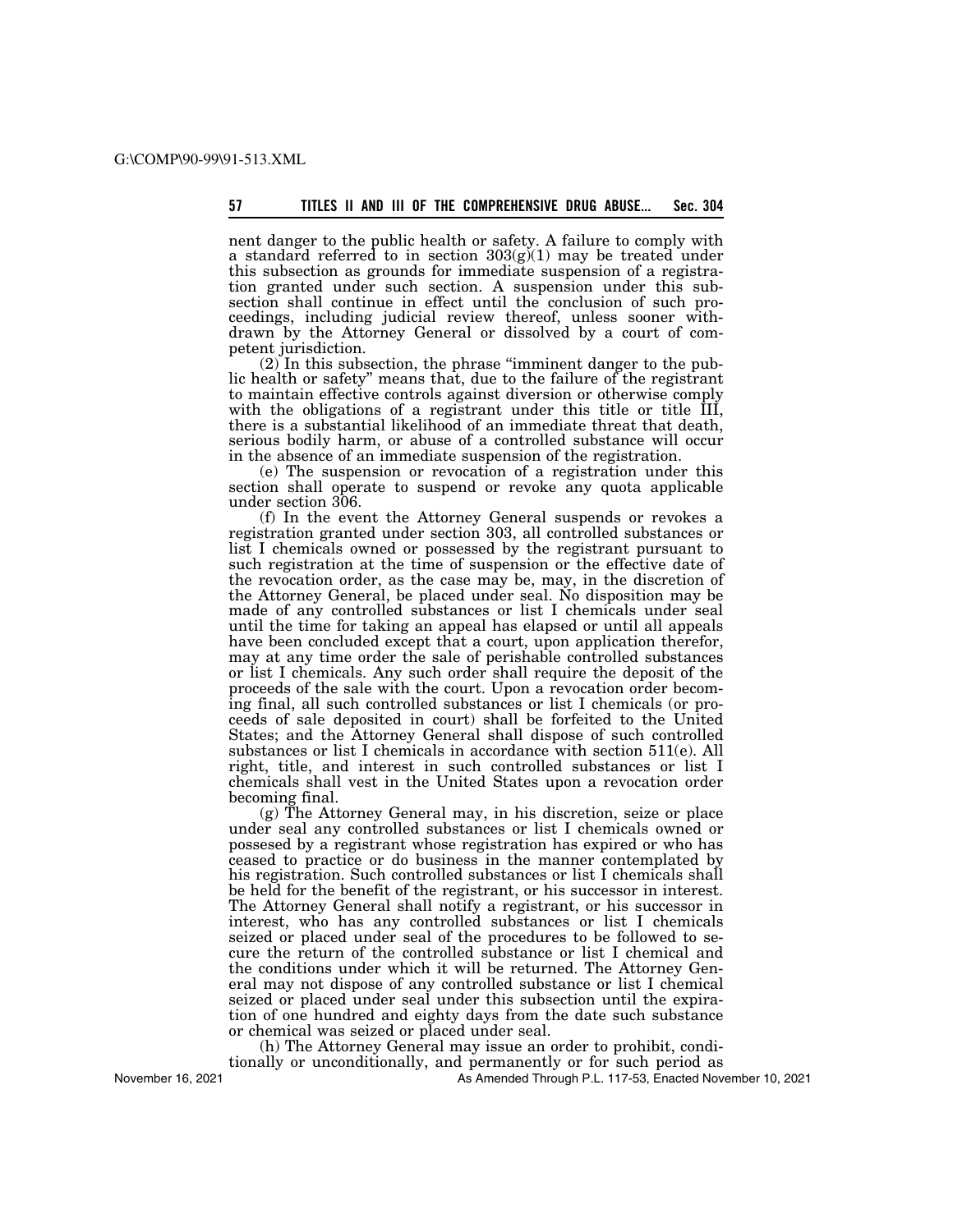the Attorney General may determine, any person from being registered under this title to manufacture, distribute, or dispense a controlled substance or a list I chemical, if the Attorney General finds that—

(1) such person meets or has met any of the conditions for suspension or revocation of registration under subsection (a); and

(2) such person has a history of prior suspensions or revocations of registration.

## LABELING AND PACKAGING REQUIREMENTS

SEC. 305.  $[21 \text{ U.S.C. } 825]$  (a) It shall be unlawful to distribute a controlled substance in a commercial container unless such container, when and as required by regulations of the Attorney General, bears a label (as defined in section 201(k) of the Federal Food, Drug, and Cosmetic Act) containing an identifying symbol for such substance in accordance with such regulations. A different symbol shall be required for each schedule of controlled substances.

(b) It shall be unlawful for the manufacturer of any controlled substance to distribute such substances unless the labeling (as defined in section 201(m) of the Federal Food, Drug, and Cosmetic Act) of such substance contains, when and as required by regulations of the Attorney General, the identifying symbol required under subsection (a).

(c) The Secretary shall prescribe regulations under section 503(b) of the Federal Food, Drug, and Cosmetic Act which shall provide that the label of a drug listed in schedule II, III, or IV shall, when dispensed to or for a patient, contain a clear, concise warning that it is a crime to transfer the drug to any person other than the patient.

(d) It shall be unlawful to distribute controlled substances in schedule I or II, and narcotic drugs in schedule III or IV, unless the bottle or other container, stopper, covering, or wrapper thereof is securely sealed as required by regulations of the Attorney General.

(e) FALSE LABELING OF ANABOLIC STEROIDS.—

(1) It shall be unlawful to import, export, manufacture, distribute, dispense, or possess with intent to manufacture, distribute, or dispense, an anabolic steroid or product containing an anabolic steroid, unless the steroid or product bears a label clearly identifying an anabolic steroid or product containing an anabolic steroid by the nomenclature used by the International Union of Pure and Applied Chemistry (IUPAC).

(2)(A) A product described in subparagraph (B) is exempt from the International Union of Pure and Applied Chemistry nomenclature requirement of this subsection if such product is labeled in the manner required under the Federal Food, Drug, and Cosmetic Act.

(B) A product is described in this subparagraph if the product—

(i) is the subject of an approved application as described in section 505(b) or (j) of the Federal Food, Drug,

and Cosmetic Act; or

As Amended Through P.L. 117-53, Enacted November 10, 2021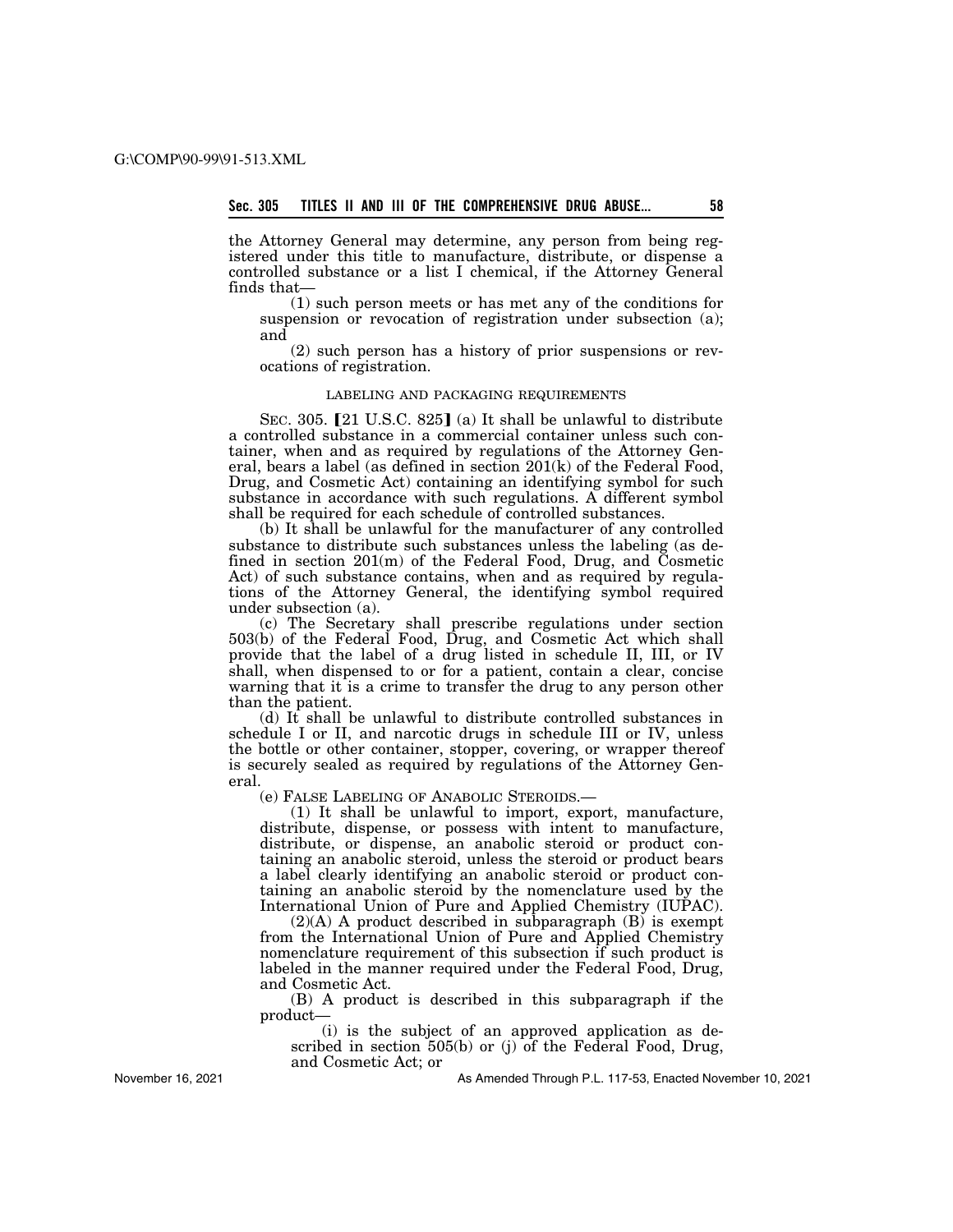(ii) is exempt from the provisions of section 505 of such Act relating to new drugs because—

(I) it is intended solely for investigational use as described in section 505(i) of such Act; and

(II) such product is being used exclusively for purposes of a clinical trial that is the subject of an effective investigational new drug application.

#### QUOTAS APPLICABLE TO CERTAIN SUBSTANCES

SEC. 306.  $[21 \text{ U.S.C. } 826]$  (a)(1) The Attorney General shall determine the total quantity and establish production quotas for each basic class of controlled substance in schedules I and II and for ephedrine, pseudoephedrine, and phenylpropanolamine to be manufactured each calendar year to provide for the estimated medical, scientific, research, and industrial needs of the United States, for lawful export requirements, and for the establishment and maintenance of reserve stocks. Except as provided in paragraph (2), production quotas shall be established in terms of quantities of each basic class of controlled substance and not in terms of individual pharmaceutical dosage forms prepared from or containing such a controlled substance.

(2) The Attorney General may, if the Attorney General determines it will assist in avoiding the overproduction, shortages, or diversion of a controlled substance, establish an aggregate or individual production quota under this subsection, or a procurement quota established by the Attorney General by regulation, in terms of pharmaceutical dosage forms prepared from or containing the controlled substance.

(b) The Attorney General shall limit or reduce individual manufacturing quotas to the extent necessary to prevent the aggregate of individual quotas from exceeding the amount determined necessary each year by the Attorney General under subsection (a). The quota of each registered manufacturer for each basic class of controlled substance in schedule I or II or for ephedrine, pseudoephedrine, or phenylpropanolamine shall be revised in the same proportion as the limitation or reduction of the aggregate of the quotas. However, if any registrant, before the issuance of a limitation or reduction in quota, has manufactured in excess of his revised quota, the amount of the excess shall be subtracted from his quota for the following year.

(c) On or before December 1 of each year, upon application therefor by a registered manufacturer, the Attorney General shall fix a manufacturing quota for the basic classes of controlled substances in schedules I and II and for ephedrine, pseudoephedrine, and phenylpropanolamine that the manufacturer seeks to produce. The quota shall be subject to the provisions of subsections (a) and (b) of this section. In fixing such quotas, the Attorney General shall determine the manufacturer's estimated disposal, inventory, and other requirements for the calendar year; and, in making his determination, the Attorney General shall consider the manufacturer's current rate of disposal, the trend of the national disposal rate during the preceding calendar year, the manufacturer's production cycle and inventory position, the economic availability of raw mate-

November 16, 2021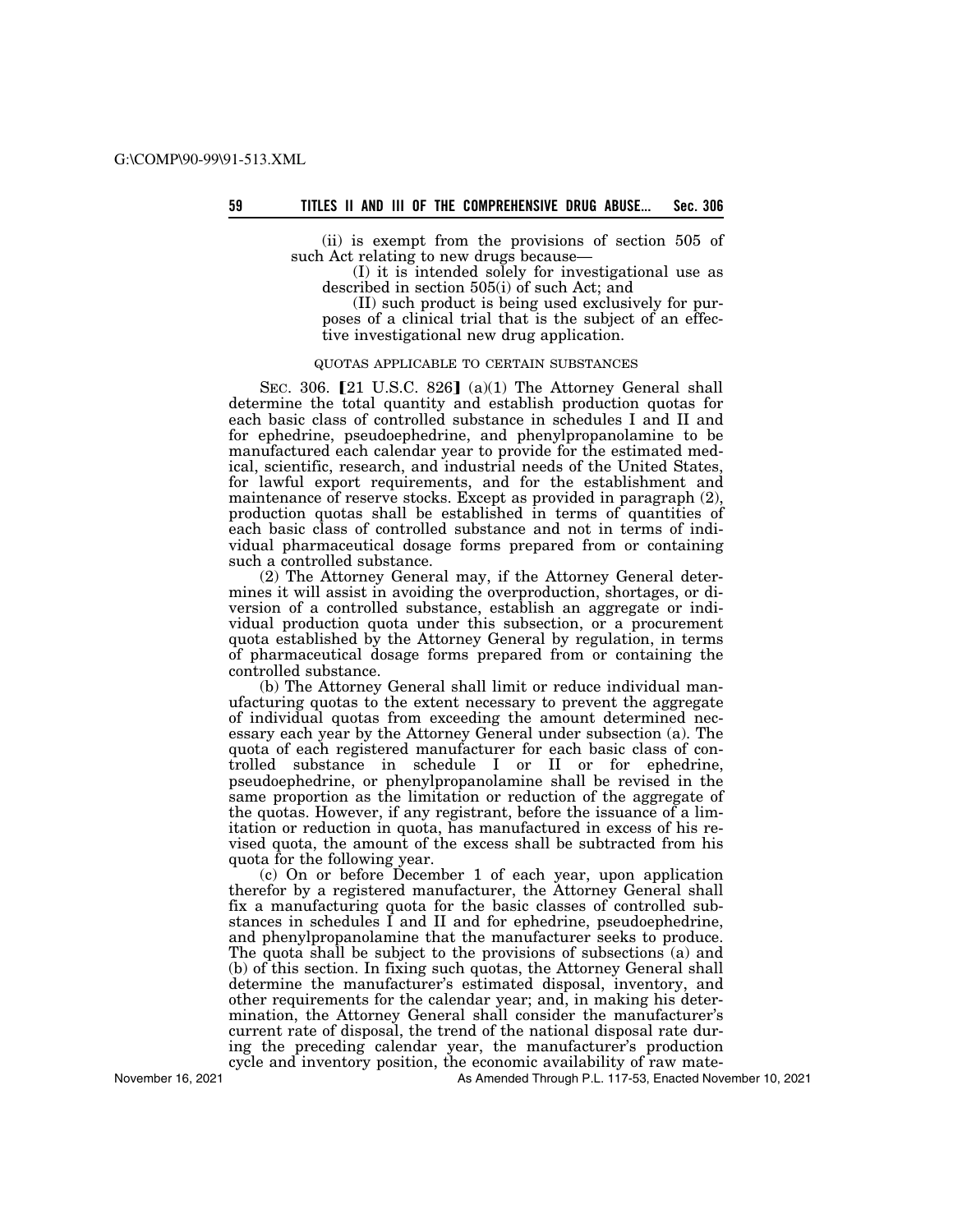rials, yield and stability problems, emergencies such as strikes and fires, and other factors.

(d) The Attorney General shall, upon application and subject to the provisions of subsections (a) and (b) of this section, fix a quota for a basic class of controlled substance in schedule I or II for any registrant who has not manufactured that basic class of controlled substance or ephedrine, pseudoephedrine, or phenylpropanolamine during one or more preceding calendar years. In fixing such quota, the Attorney General shall take into account the registrant's reasonably anticipated requirements for the current year; and, in making his determination of such requirements, he shall consider such factors specified in subsection (c) of this section as may be relevant.

(e) At any time during the year any registrant who has applied for or received a manufacturing quota for a basic class of controlled substance in schedule I or II or for ephedrine, pseudoephedrine, or phenylpropanolamine may apply for an increase in that quota to meet his estimated disposal, inventory, and other requirements during the remainder of that year. In passing upon the application the Attorney General shall take into consideration any occurrences since the filing of the registrant's initial quota application that may require an increased manufacturing rate by the registrant during the balance of the year. In passing upon the application the Attorney General may also take into account the amount, if any, by which the determination of the Attorney General under subsection (a) of this section exceeds the aggregate of the quotas of all registrants under this section.

(f) Notwithstanding any other provisions of this title, no registration or quota may be required for the manufacture of such quantities of controlled substances in schedules I and II or ephedrine, pseudoephedrine, or phenylpropanolamine as incidentally and necessarily result from the manufacturing process used for the manufacture of a controlled substance or of ephedrine, pseudoephedrine, or phenylpropanolamine with respect to which its manufacturer is duly registered under this title. The Attorney General may, by regulation, prescribe restrictions on the retention and disposal of such incidentally produced substances or chemicals.<br>(g) Each reference in this section to ephedrine,

reference in this section pseudoephedrine, or phenylpropanolamine includes each of the salts, optical isomers, and salts of optical isomers of such chemical.

(h)(1) Not later than 30 days after the receipt of a request described in paragraph (2), the Attorney General shall—

(A) complete review of such request; and

(B)(i) as necessary to address a shortage of a controlled substance, increase the aggregate and individual production quotas under this section applicable to such controlled substance and any ingredient therein to the level requested; or

(ii) if the Attorney General determines that the level requested is not necessary to address a shortage of a controlled substance, the Attorney General shall provide a written response detailing the basis for the Attorney General's determination.

The Secretary shall make the written response provided under subparagraph  $(B)(ii)$  available to the public on the Internet Web site of the Food and Drug Administration.

November 16, 2021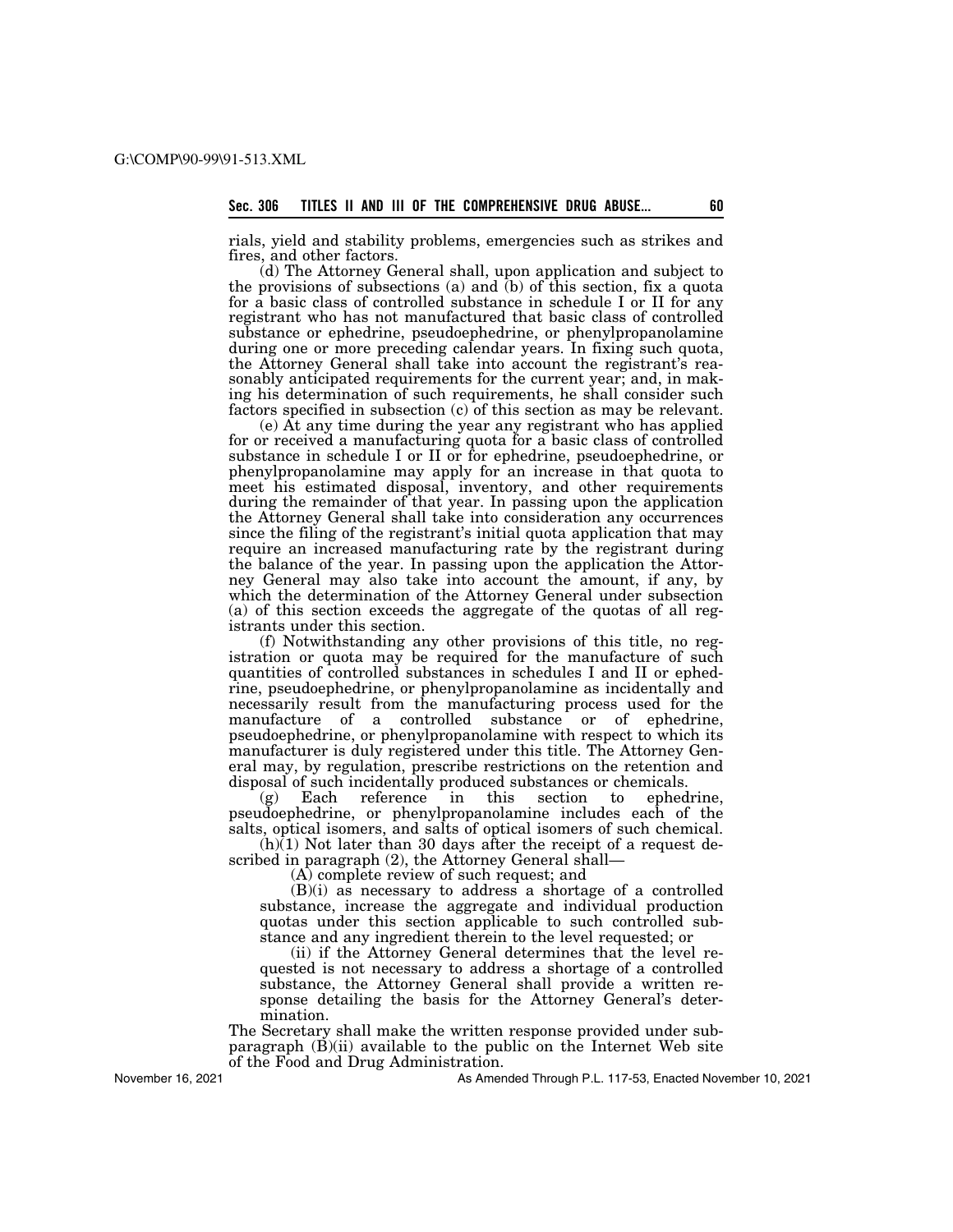(2) A request is described in this paragraph if—

(A) the request pertains to a controlled substance on the list of drugs in shortage maintained under section 506E of the Federal Food, Drug, and Cosmetic Act;

(B) the request is submitted by the manufacturer of the controlled substance; and

(C) the controlled substance is in schedule II.

 $(i)(1)(A)$  In establishing any quota under this section, or any procurement quota established by the Attorney General by regulation, for fentanyl, oxycodone, hydrocodone, oxymorphone, or hydromorphone (in this subsection referred to as a ''covered controlled substance''), the Attorney General shall estimate the amount of diversion of the covered controlled substance that occurs in the United States.

(B) In estimating diversion under this paragraph, the Attorney General—

(i) shall consider information the Attorney General, in consultation with the Secretary of Health and Human Services, determines reliable on rates of overdose deaths and abuse and overall public health impact related to the covered controlled substance in the United States; and

(ii) may take into consideration whatever other sources of information the Attorney General determines reliable.

(C) After estimating the amount of diversion of a covered controlled substance, the Attorney General shall make appropriate quota reductions, as determined by the Attorney General, from the quota the Attorney General would have otherwise established had such diversion not been considered.

(2)(A) For any year for which the approved aggregate production quota for a covered controlled substance is higher than the approved aggregate production quota for the covered controlled substance for the previous year, the Attorney General, in consultation with the Secretary of Health and Human Services, shall include in the final order an explanation of why the public health benefits of increasing the quota clearly outweigh the consequences of having an increased volume of the covered controlled substance available for sale, and potential diversion, in the United States.

(B) Not later than 1 year after the date of enactment of this subsection, and every year thereafter, the Attorney General shall submit to the Committee on the Judiciary, the Committee on Health, Education, Labor, and Pensions, and the Committee on Appropriations of the Senate and the Committee on the Judiciary, the Committee on Energy and Commerce, and the Committee on Appropriations of the House of Representatives the following information with regard to each covered controlled substance:

(i) An anonymized count of the total number of manufacturers issued individual manufacturing quotas that year for the covered controlled substance.

(ii) An anonymized count of how many such manufacturers were issued an approved manufacturing quota that was higher than the quota issued to that manufacturer for the covered controlled substance in the previous year.

(3) Not later than 1 year after the date of enactment of this subsection, the Attorney General shall submit to Congress a report

November 16, 2021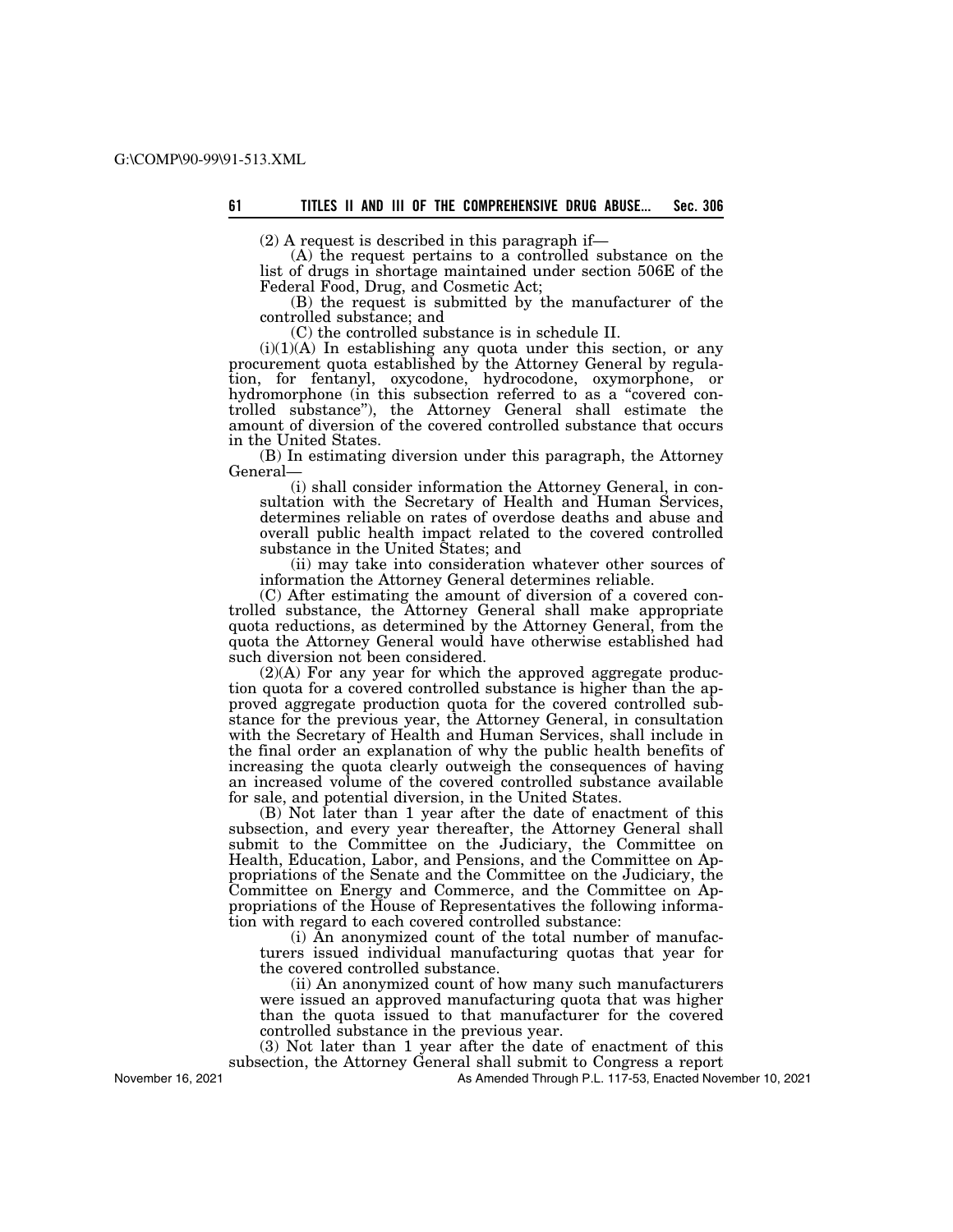on how the Attorney General, when fixing and adjusting production and manufacturing quotas under this section for covered controlled substances, will—

(A) take into consideration changes in the accepted medical use of the covered controlled substances; and

(B) work with the Secretary of Health and Human Services on methods to appropriately and anonymously estimate the type and amount of covered controlled substances that are submitted for collection from approved drug collection receptacles, mail-back programs, and take-back events.

### RECORDS AND REPORTS OF REGISTRANTS

SEC. 307.  $[21 \text{ U.S.C. } 827]$  (a) Except as provided in subsection  $(c)$ —

(1) every registrant under this title shall, on the effective date of this section, or as soon thereafter as such registrant first engages in the manufacture, distribution, or dispensing of controlled substances, and every second year thereafter, make a complete and accurate record of all stocks thereof on hand, except that the regulations prescribed under this section shall permit each such biennial inventory (following the initial inventory required by this paragraph) to be prepared on such registrant's regular general physical inventory date (if any) which is nearest to and does not vary by more than six months from the biennial date that would otherwise apply;

(2) on the effective date of each regulation of the Attorney General controlling a substance that immediately prior to such date was not a controlled substance, each registrant under this title manufacturing, distributing, or dispensing such substance shall make a complete and accurate record of all stocks thereof on hand; and

(3) on and after the effective date of this section, every registrant under this title manufacturing, distributing, or dispensing a controlled substance or substances shall maintain, on a current basis, a complete and accurate record of each such substance manufactured, received, sold, delivered, or otherwise disposed of by him, except that this paragraph shall not require the maintenance of a perpetual inventory.

(b) Every inventory or other record required under this section (1) shall be in accordance with, and contain such relevant information as may be required by, regulations of the Attorney General, (2) shall (A) be maintained separately from all other records of the registrant, or (B) alternatively, in the case of nonnarcotic controlled substances, be in such form that information required by the Attorney General is readily retrievable from the ordinary business records of the registrant, and (3) shall be kept and be available, for at least two years, for inspection and copying by officers or employees of the United States authorized by the Attorney General.

(c) The foregoing provisions of this section shall not apply—

(1)(A) to the prescribing of controlled substances in schedule II, III, IV, or V by practitioners acting in the lawful course

of their professional practice unless such substance is pre-

As Amended Through P.L. 117-53, Enacted November 10, 2021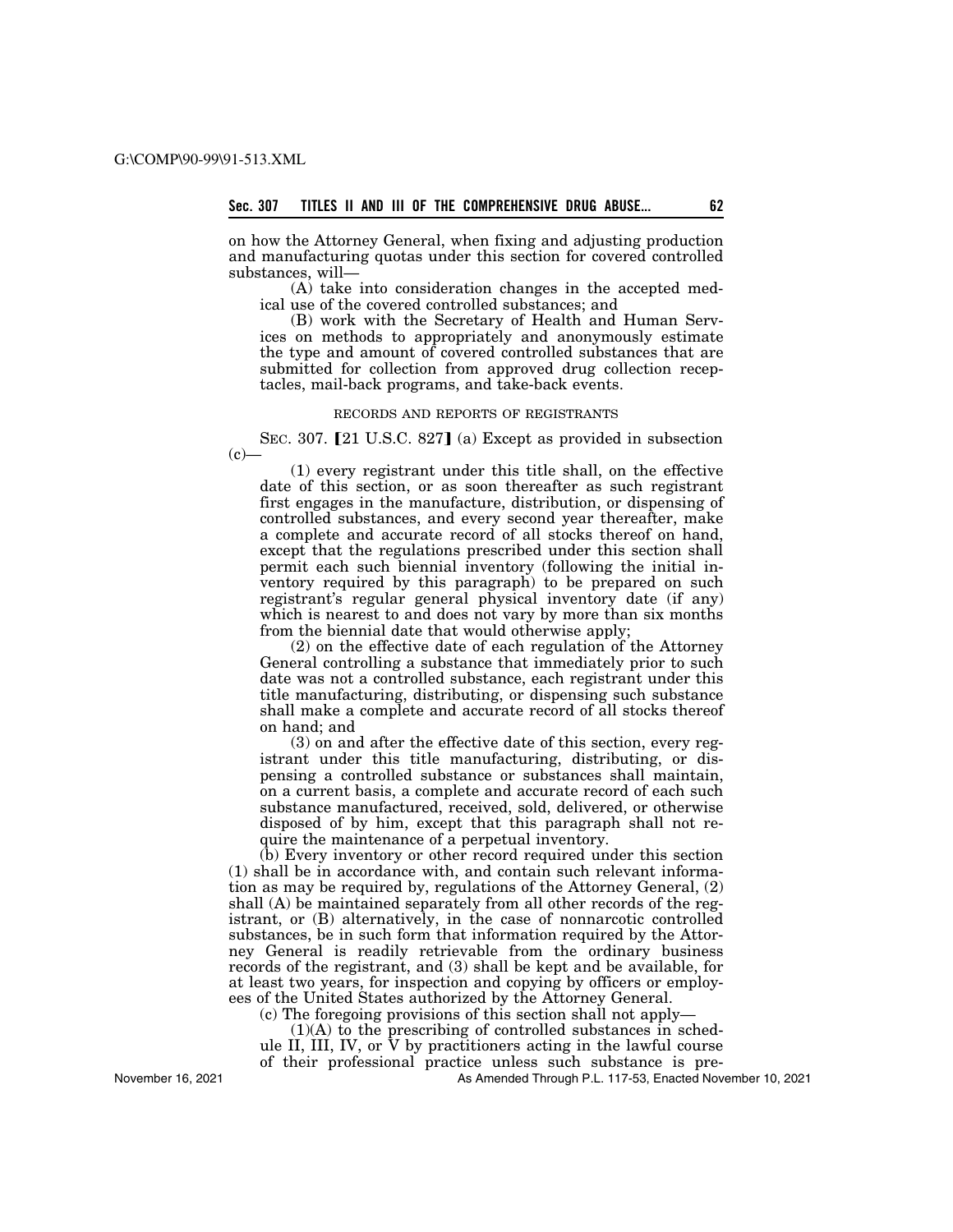scribed in the course of maintenance or detoxification treatment of an individual; or

(B) to the administering of a controlled substance in schedule II, III, IV, or V unless the practitioner regularly engages in the dispensing or administering of controlled substances and charges his patients, either separately or together with charges for other professional services, for substances so dispensed or administered or unless such substance is administered in the course of maintenance treatment or detoxification treatment of an individual;

(2)(A) to the use of controlled substances, at establishments registered under this title which keep records with respect to such substances, in research conducted in conformity with an exemption granted under section 505(i) or 512(j) of the Federal Food, Drug, and Cosmetic Act;

(B) to the use of controlled substances, at establishments registered under this title which keep records with respect to such substances, in preclinical research or in teaching; or

(3) to the extent of any exemption granted to any person, with respect to all or part of such provisions, by the Attorney General by or pursuant to regulation on the basis of a finding that the application of such provisions (or part thereof) to such person is not necessary for carrying out the purposes of this title.

Nothing in the Convention on Psychotropic Substances shall be construed as superseding or otherwise affecting the provisions of paragraph  $(1)(B)$ ,  $(2)$ , or  $(3)$  of this subsection. 35

 $(d)(1)$  Every manufacturer registered under section 303 shall, at such time or times and in such form as the Attorney General may require, make periodic reports to the Attorney General of every sale, delivery or other disposal by him of any controlled substance, and each distributor shall make such reports with respect to narcotic controlled substances, identifying by the registration number assigned under this title the person or establishment (unless exempt from registration under section 302(d) to whom such sale, delivery, or other disposal was made.

(2) Each pharmacy with a modified registration under section 303(f) that authorizes the dispensing of controlled substances by means of the Internet shall report to the Attorney General the controlled substances it dispenses, in the amount specified, and in such time and manner as the Attorney General by regulation shall require, except that the Attorney General, under this paragraph, may not require any pharmacy to report any information other than the total quantity of each controlled substance that the pharmacy has dispensed each month. For purposes of this paragraph, no reporting shall be required unless the pharmacy has met 1 of the following thresholds in the month for which the reporting is required:

(A) 100 or more prescriptions dispensed.

November 16, 2021

<sup>35</sup>Sentence at end of subsection (c), and subsection (e) in its entirety, were added by title I of Public Law 95–633. Section 112 of such Public Law provided as follows: "This title shall take<br>effect on the date the Convention on Psychotropic Substances, signed at Vienna, Austria on Feb-<br>ruary 21, 1971, enters into f force in respect to the United States on July 15, 1980.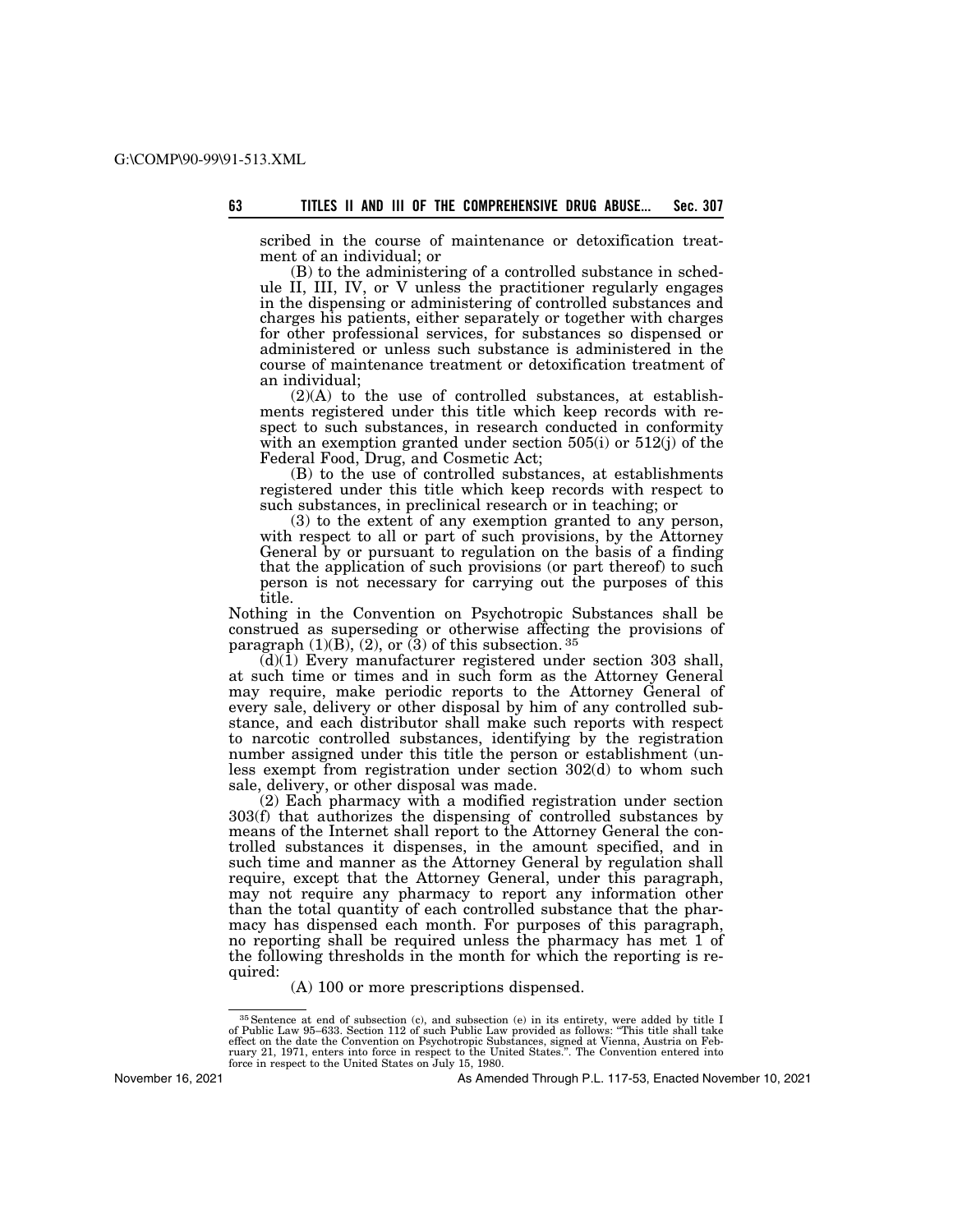(B) 5,000 or more dosage units of all controlled substances combined.

(e) 35 In addition to the reporting and recordkeeping requirements under any other provision of this title, each manufacturer registered under section 303 shall, with respect to narcotic and nonnarcotic controlled substances manufactured by it, make such reports to the Attorney General, and maintain such records, as the Attorney General may require to enable the United States to meet its obligations under articles 19 and 20 of the Single Convention on Narcotic Drugs and article 16 of the Convention on Psychotropic Substances. The Attorney General shall administer the requirements of this subsection in such a manner as to avoid the unnecessary imposition of duplicative requirements under this title on manufacturers subject to the requirements of this subsection.

(f)(1) The Attorney General shall, not less frequently than quarterly, make the following information available to manufacturer and distributor registrants through the Automated Reports and Consolidated Orders System, or any subsequent automated system developed by the Drug Enforcement Administration to monitor selected controlled substances:

(A) The total number of distributor registrants that distribute controlled substances to a pharmacy or practitioner registrant, aggregated by the name and address of each pharmacy and practitioner registrant.

(B) The total quantity and type of opioids distributed, listed by Administration Controlled Substances Code Number, to each pharmacy and practitioner registrant described in subparagraph (A).

(2) The information required to be made available under paragraph (1) shall be made available not later than the 30th day of the first month following the quarter to which the information relates.

(3)(A) All registered manufacturers and distributors shall be responsible for reviewing the information made available by the Attorney General under this subsection.

(B) In determining whether to initiate proceedings under this title against a registered manufacturer or distributor based on the failure of the registrant to maintain effective controls against diversion or otherwise comply with the requirements of this title or the regulations issued thereunder, the Attorney General may take into account that the information made available under this subsection was available to the registrant.

(g) Regulations under sections 505(i) and 512(j) of the Federal Food, Drug, and Cosmetic Act, relating to investigational use of drugs, shall include such procedures as the Secretary, after consultation with the Attorney General, determines are necessary to insure the security and accountability of controlled substances used in research to which such regulations apply.

(h) Every registrant under this title shall be required to report any change of professional or business address in such manner as the Attorney General shall by regulation require.

(i) In the case of a drug product containing gamma hydroxybutyric acid for which an application has been approved under sec-

tion 505 of the Federal Food, Drug, and Cosmetic Act, the Attorney

As Amended Through P.L. 117-53, Enacted November 10, 2021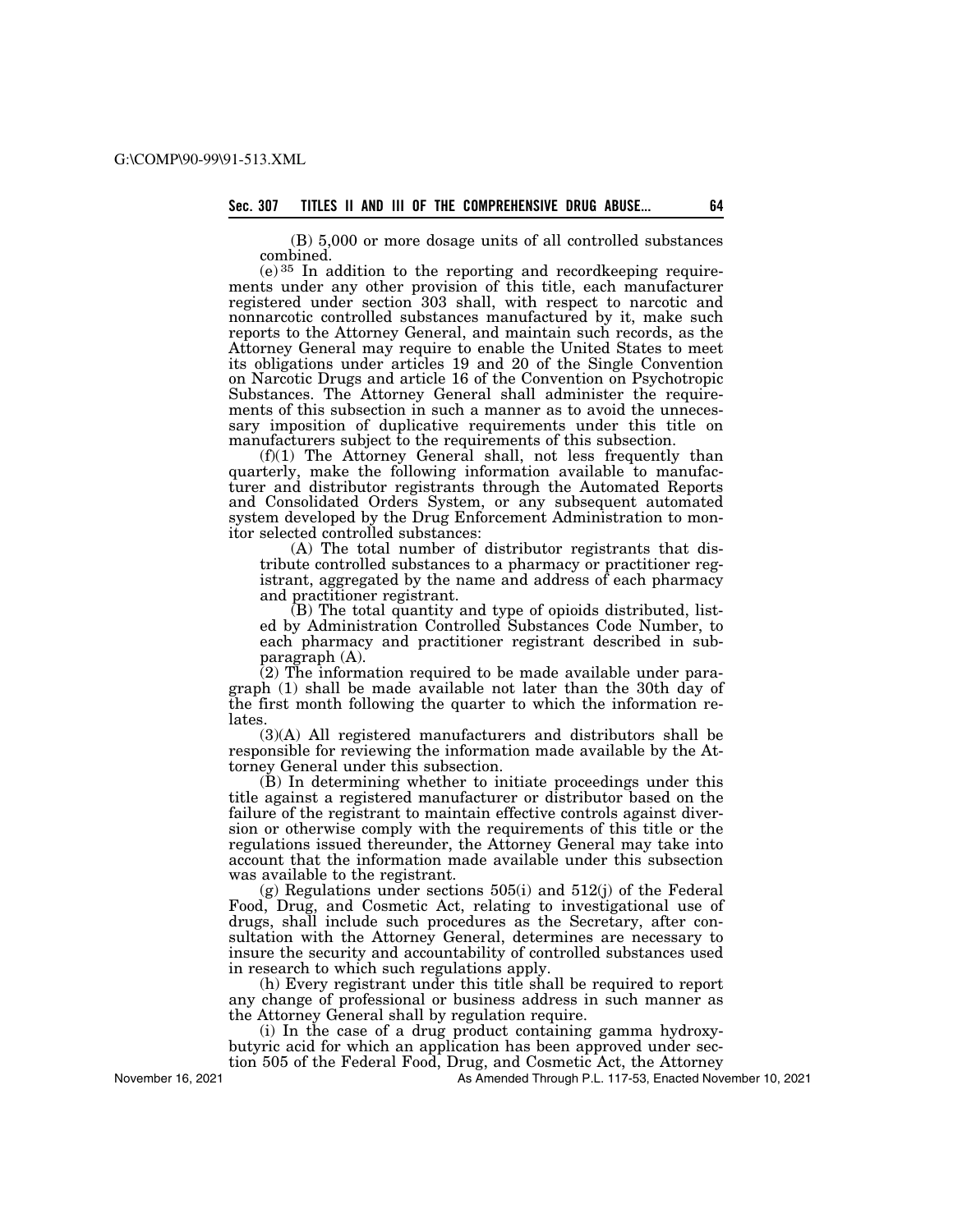General may, in addition to any other requirements that apply under this section with respect to such a drug product, establish any of the following as reporting requirements:

(1) That every person who is registered as a manufacturer of bulk or dosage form, as a packager, repackager, labeler, relabeler, or distributor shall report acquisition and distribution transactions quarterly, not later than the 15th day of the month succeeding the quarter for which the report is submitted, and annually report end-of-year inventories.

(2) That all annual inventory reports shall be filed no later than January 15 of the year following that for which the report is submitted and include data on the stocks of the drug product, drug substance, bulk drug, and dosage forms on hand as of the close of business December 31, indicating whether materials reported are in storage or in process of manufacturing.

(3) That every person who is registered as a manufacturer of bulk or dosage form shall report all manufacturing transactions both inventory increases, including purchases, transfers, and returns, and reductions from inventory, including sales, transfers, theft, destruction, and seizure, and shall provide data on material manufactured, manufactured from other material, use in manufacturing other material, and use in manufacturing dosage forms.

(4) That all reports under this section must include the registered person's registration number as well as the registration numbers, names, and other identifying information of vendors, suppliers, and customers, sufficient to allow the Attorney General to track the receipt and distribution of the drug.

(5) That each dispensing practitioner shall maintain for each prescription the name of the prescribing practitioner, the prescribing practitioner's Federal and State registration numbers, with the expiration dates of these registrations, verification that the prescribing practitioner possesses the appropriate registration to prescribe this controlled substance, the patient's name and address, the name of the patient's insurance provider and documentation by a medical practitioner licensed and registered to prescribe the drug of the patient's medical need for the drug. Such information shall be available for inspection and copying by the Attorney General.

 $(6)$  That section  $310(b)(3)$  (relating to mail order reporting) applies with respect to gamma hydroxybutyric acid to the same extent and in the same manner as such section applies with respect to the chemicals and drug products specified in subparagraph (A)(i) of such section.

(j) All of the reports required under this section shall be provided in an electronic format.

### ORDER FORMS

SEC. 308.  $[21 \text{ U.S.C. } 828]$  (a) It shall be unlawful for any person to distribute a controlled substance in schedule I or II to another except in pursuance of a written order of the person to whom such substance is distributed, made on a form to be issued by the

November 16, 2021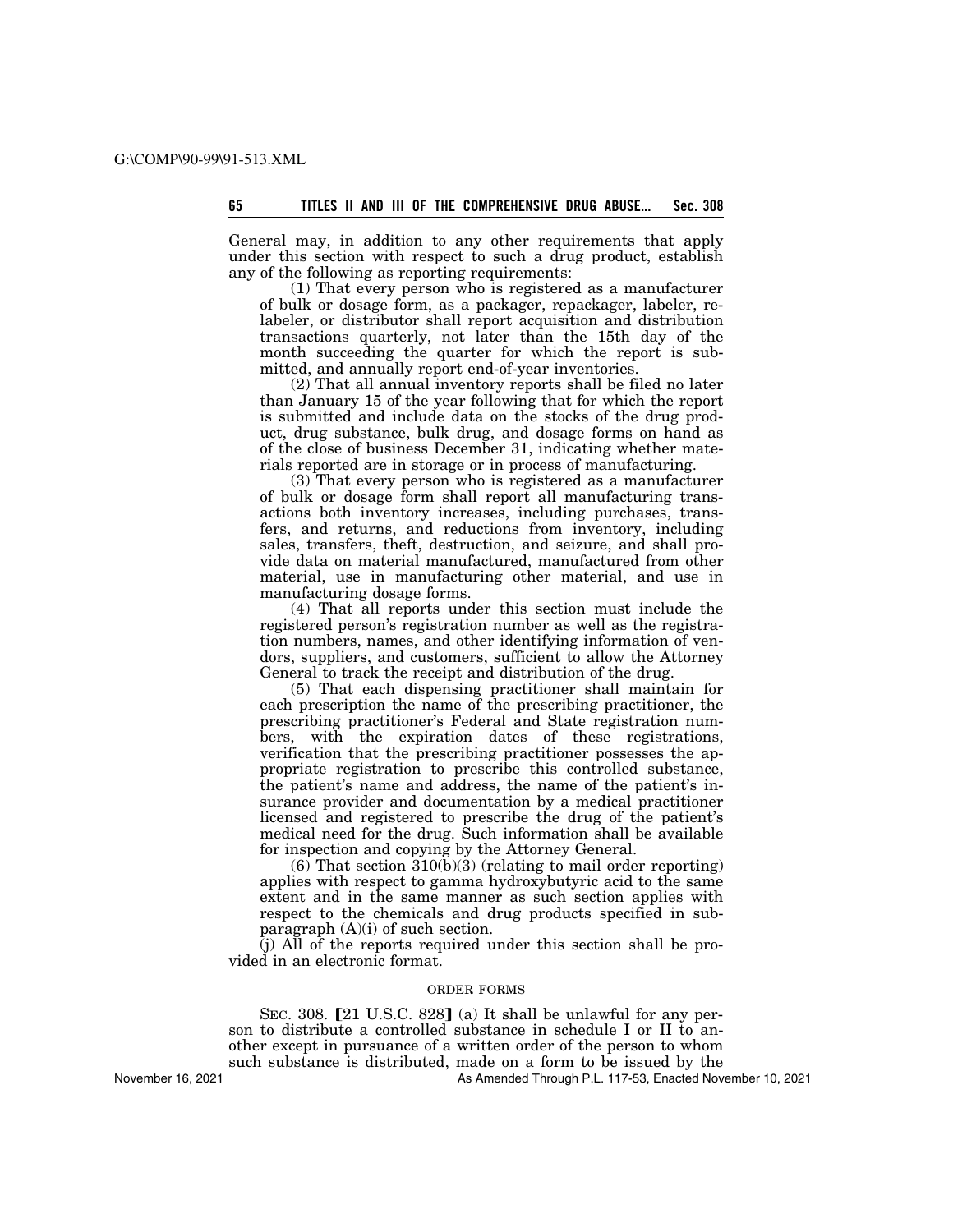Attorney General in blank in accordance with subsection (d) and regulations prescribed by him pursuant to this section.

(b) Nothing in subsection (a) shall apply to—

(1) the exportation of such substances from the United States in conformity with title III;

(2) the delivery of such a substance to or by a common or contract carrier for carriage in the lawful and usual course of its business, or to or by a warehouseman for storage in the lawful and usual course of its business; but where such carriage or storage is in connection with the distribution by the owner of the substance to a third person, this paragraph shall not relieve the distributor from compliance with subsection (a); or

(3) the delivery of such a substance for the purpose of disposal by an ultimate user, long-term care facility, or other person acting in accordance with section  $302(g)$ .

(c)(1) Every person who in pursuance of an order required under subsection (a) distributes a controlled substance shall preserve such order for a period of two years, and shall make such order available for inspection and copying by officers and employees of the United States duly authorized for that purpose by the Attorney General, and by officers or employees of States or their political subdivisions who are charged with the enforcement of State or local laws regulating the production, or regulating the distribution or dispensing, of controlled substances and who are authorized under such laws to inspect such orders.

(2) Every person who gives an order required under subsection (a) shall, at or before the time of giving such order, make or cause to be made a duplicate thereof on a form to be issued by the Attorney General in blank in accordance with subsection (d) and regulations prescribed by him pursuant to this section, and shall, if such order is accepted, preserve such duplicate for a period of two years and make it available for inspection and copying by the officers and employees mentioned in paragraph (1) of this subsection.

 $(d)(1)$  The Attorney General shall issue forms pursuant to subsections (a) and (c)(2) only to persons validly registered under section 303 (or exempted from registration under section 302(d)). Whenever any such form is issued to a person, the Attorney General shall, before delivery thereof, insert therein the name of such person, and it shall be unlawful for any other person (A) to use such form for the purpose of obtaining controlled substances or (B) to furnish such form to any person with intent thereby to procure the distribution of such substances.

(2) The Attorney General may charge reasonable fees for the issuance of such forms in such amounts as he may prescribe for the purpose of covering the cost to the United States of issuing such forms, and other necessary activities in connection therewith.

(e) It shall be unlawful for any person to obtain by means of order forms issued under this section controlled substances for any purpose other than their use, distribution, dispensing, or administration in the conduct of a lawful business in such substances or in the course of his professional practice or research.

November 16, 2021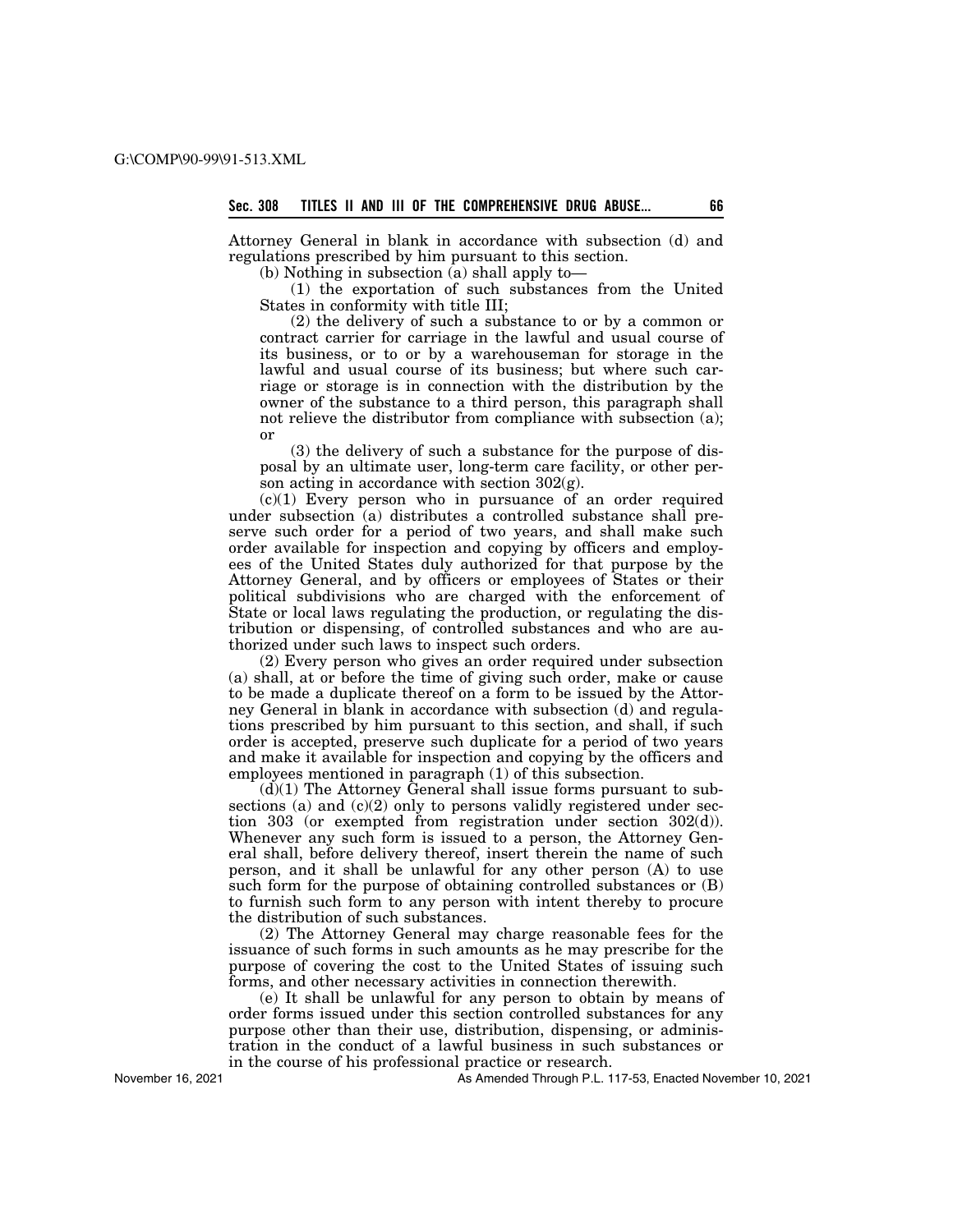## **67 TITLES II AND III OF THE COMPREHENSIVE DRUG ABUSE... Sec. 309**

### PRESCRIPTIONS

SEC. 309.  $[21 \text{ U.S.C. } 829]$  (a) Except when dispensed directly by a practitioner, other than a pharmacist, to an ultimate user, no controlled substance in schedule II, which is a prescription drug as determined under the Federal Food, Drug, and Cosmetic Act, may be dispensed without the written prescription of a practitioner, except that in emergency situations, as prescribed by the Secretary by regulation after consultation with the Attorney General, such drug may be dispensed upon oral prescription in accordance with section 503(b) of that Act. Prescriptions shall be retained in conformity with the requirements of section 307 of this title. No prescription for a controlled substance in schedule II may be refilled.

(b) Except when dispensed directly by a practitioner, other than a pharmacist, to an ultimate user, no controlled substance in schedule III or IV, which is a prescription drug as determined under the Federal Food, Drug, and Cosmetic Act, may be dispensed without a written or oral prescription in conformity with section 503(b) of that Act. Such prescriptions may not be filled or refilled more than six months after the date thereof or be refilled more than five times after the date of the prescription unless renewed by the practitioner.

(c) No controlled substance in schedule V which is a drug may be distributed or dispensed other than for a medical purpose.

(d) Whenever it appears to the Attorney General that a drug not considered to be a prescription drug under the Federal Food, Drug, and Cosmetic Act should be so considered because of its abuse potential, he shall so advise the Secretary and furnish to him all available data relevant thereto.

(e) CONTROLLED SUBSTANCES DISPENSED BY MEANS OF THE INTERNET.—

(1) No controlled substance that is a prescription drug as determined under the Federal Food, Drug, and Cosmetic Act may be delivered, distributed, or dispensed by means of the Internet without a valid prescription.

(2) As used in this subsection:

(A) The term ''valid prescription'' means a prescription that is issued for a legitimate medical purpose in the usual course of professional practice by—

 $(i)$  a practitioner who has conducted at least 1 inperson medical evaluation of the patient; or

(ii) a covering practitioner.

 $(B)(i)$  The term "in-person medical evaluation" means a medical evaluation that is conducted with the patient in the physical presence of the practitioner, without regard to whether portions of the evaluation are conducted by other health professionals.

(ii) Nothing in clause (i) shall be construed to imply that 1 in-person medical evaluation demonstrates that a prescription has been issued for a legitimate medical purpose within the usual course of professional practice.

(C) The term ''covering practitioner'' means, with respect to a patient, a practitioner who conducts a medical

As Amended Through P.L. 117-53, Enacted November 10, 2021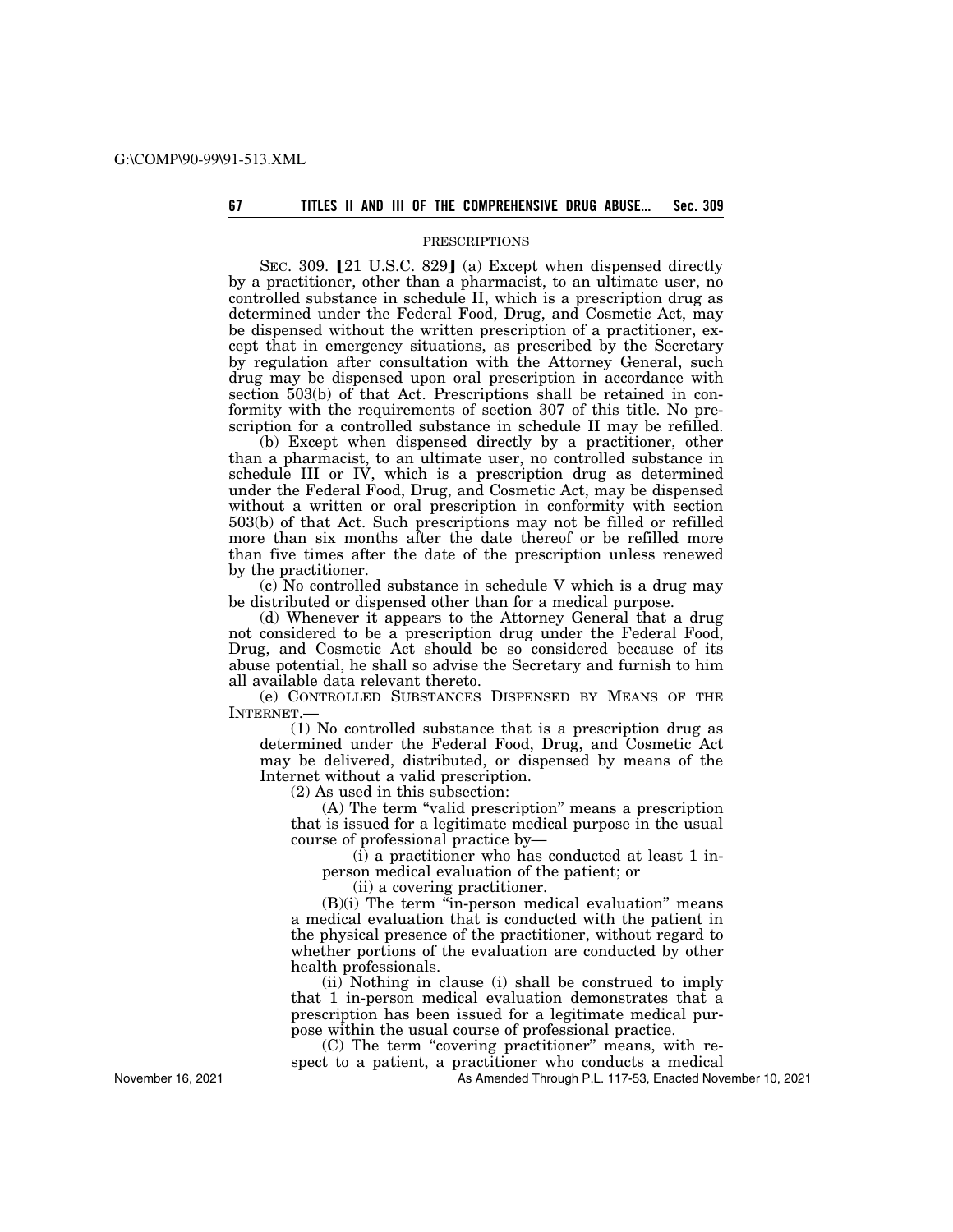evaluation (other than an in-person medical evaluation) at the request of a practitioner who—

(i) has conducted at least 1 in-person medical evaluation of the patient or an evaluation of the patient through the practice of telemedicine, within the previous 24 months; and

(ii) is temporarily unavailable to conduct the evaluation of the patient.

(3) Nothing in this subsection shall apply to—

(A) the delivery, distribution, or dispensing of a controlled substance by a practitioner engaged in the practice of telemedicine; or

(B) the dispensing or selling of a controlled substance pursuant to practices as determined by the Attorney General by regulation, which shall be consistent with effective controls against diversion.

(f) PARTIAL FILLS OF SCHEDULE II CONTROLLED SUBSTANCES.—

(1) PARTIAL FILLS.—A prescription for a controlled substance in schedule II may be partially filled if—

(A) it is not prohibited by State law;

(B) the prescription is written and filled in accordance with this title, regulations prescribed by the Attorney General, and State law;

(C) the partial fill is requested by the patient or the practitioner that wrote the prescription; and

(D) the total quantity dispensed in all partial fillings does not exceed the total quantity prescribed.

(2) REMAINING PORTIONS.—

(A) IN GENERAL.—Except as provided in subparagraph (B), remaining portions of a partially filled prescription for a controlled substance in schedule II—

(i) may be filled; and

(ii) shall be filled not later than 30 days after the date on which the prescription is written.

(B) EMERGENCY SITUATIONS.—In emergency situations, as described in subsection (a), the remaining portions of a partially filled prescription for a controlled substance in schedule II—

(i) may be filled; and

(ii) shall be filled not later than 72 hours after the prescription is issued.

(3) CURRENTLY LAWFUL PARTIAL FILLS.—Notwithstanding paragraph (1) or (2), in any circumstance in which, as of the day before the date of enactment of this subsection, a prescription for a controlled substance in schedule II may be lawfully partially filled, the Attorney General may allow such a prescription to be partially filled.

## DELIVERY OF A CONTROLLED SUBSTANCE BY A PHARMACY TO AN ADMINISTERING PRACTITIONER

SEC. 309A.  $[21 \text{ U.S.C. } 829a]$  (a) In General.—Notwithstanding section 102(10), a pharmacy may deliver a controlled substance to a practitioner in accordance with a prescription that

November 16, 2021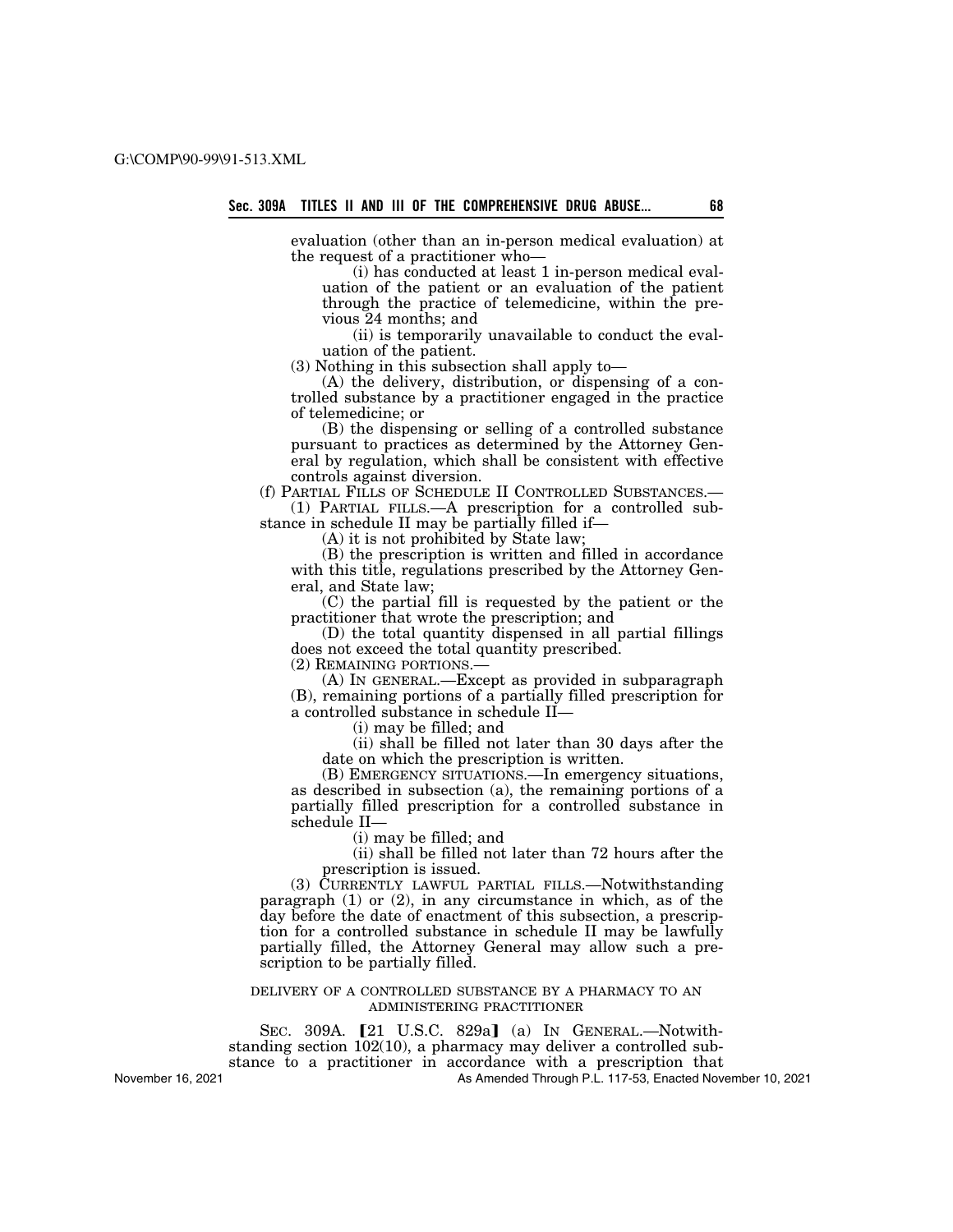meets the requirements of this title and the regulations issued by the Attorney General under this title, for the purpose of administering the controlled substance by the practitioner if—

(1) the controlled substance is delivered by the pharmacy to the prescribing practitioner or the practitioner administering the controlled substance, as applicable, at the location listed on the practitioner's certificate of registration issued under this title;

(2) the controlled substance is to be administered for the purpose of maintenance or detoxification treatment under section  $303(g)(2)$  and—

(A) the practitioner who issued the prescription is a qualifying practitioner authorized under, and acting within the scope of that section; and

(B) the controlled substance is to be administered by injection or implantation;

(3) the pharmacy and the practitioner are authorized to conduct the activities specified in this section under the law of the State in which such activities take place;

(4) the prescription is not issued to supply any practitioner with a stock of controlled substances for the purpose of general dispensing to patients;

(5) except as provided in subsection (b), the controlled substance is to be administered only to the patient named on the prescription not later than 14 days after the date of receipt of the controlled substance by the practitioner; and

(6) notwithstanding any exceptions under section 307, the prescribing practitioner, and the practitioner administering the controlled substance, as applicable, maintain complete and accurate records of all controlled substances delivered, received, administered, or otherwise disposed of under this section, including the persons to whom controlled substances were delivered and such other information as may be required by regulations of the Attorney General.

(b) MODIFICATION OF NUMBER OF DAYS BEFORE WHICH CON-TROLLED SUBSTANCE SHALL BE ADMINISTERED.—

(1) INITIAL 2-YEAR PERIOD.—During the 2-year period beginning on the date of enactment of this section, the Attorney General, in coordination with the Secretary, may reduce the number of days described in subsection  $(a)(5)$  if the Attorney General determines that such reduction will—

(A) reduce the risk of diversion; or

(B) protect the public health.

(2) MODIFICATIONS AFTER SUBMISSION OF REPORT.—After the date on which the report described in section 3204(b) of the SUPPORT for Patients and Communities Act is submitted, the Attorney General, in coordination with the Secretary, may modify the number of days described in subsection (a)(5).

(3) MINIMUM NUMBER OF DAYS.—Any modification under this subsection shall be for a period of not less than 7 days.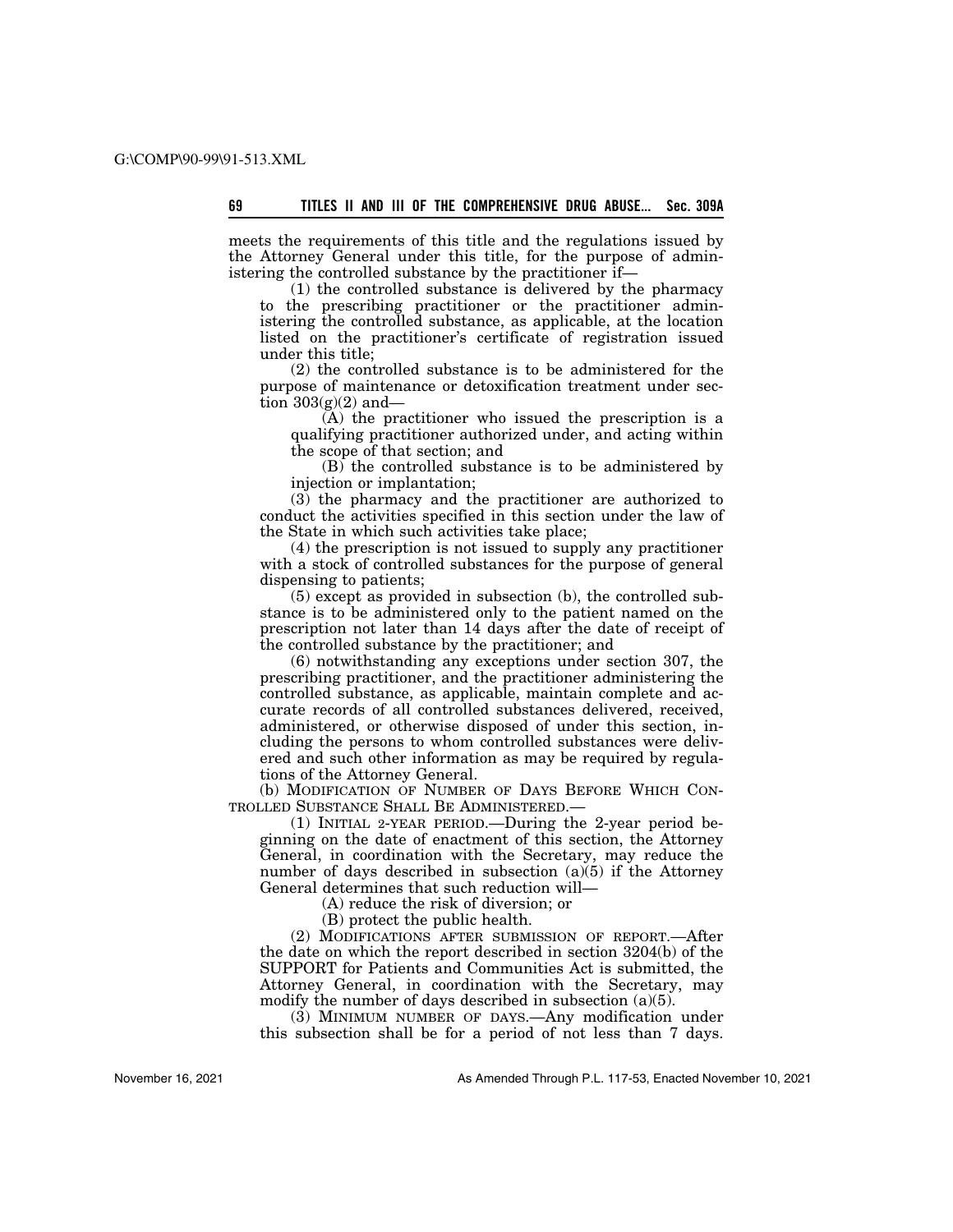## **Sec. 310 TITLES II AND III OF THE COMPREHENSIVE DRUG ABUSE... 70**

### REGULATION OF LISTED CHEMICALS AND CERTAIN MACHINES

SEC. 310.  $[21 \text{ U.S.C. } 830]$  (a)(1) Each regulated person who engages in a regulated transaction involving a listed chemical, a tableting machine, or an encapsulating machine shall keep a record of the transaction for two years after the date of the transaction.

(2) A record under this subsection shall be retrievable and shall include the date of the regulated transaction, the identity of each party to the regulated transaction, a statement of the quantity and form of the listed chemical, a description of the tableting machine or encapsulating machine, and a description of the method of transfer. Such record shall be available for inspection and copying by the Attorney General.

(3) It is the duty of each regulated person who engages in a regulated transaction to identify each other party to the transaction. It is the duty of such other party to present proof of identity to the regulated person. The Attorney General shall specify by regulation the types of documents and other evidence that constitute proof of identity for purposes of this paragraph.

(b)(1) Each regulated person shall report to the Attorney General, in such form and manner as the Attorney General shall prescribe by regulation—

(A) any regulated transaction involving an extraordinary quantity of a listed chemical, an uncommon method of payment or delivery, or any other circumstance that the regulated person believes may indicate that the listed chemical will be used in violation of this title;

(B) any proposed regulated transaction with a person whose description or other identifying characteristic the Attorney General furnishes in advance to the regulated person;

(C) any unusual or excessive loss or disappearance of a listed chemical under the control of the regulated person; and

(D) any regulated transaction in a tableting machine or an encapsulating machine.

Each report under subparagraph (A) shall be made at the earliest practicable opportunity after the regulated person becomes aware of the circumstance involved. A regulated person may not complete a transaction with a person whose description or identifying characteristic is furnished to the regulated person under subparagraph (B) unless the transaction is approved by the Attorney General. The Attorney General shall make available to regulated persons guidance documents describing transactions and circumstances for which reports are required under subparagraph (A) and subparagraph (C).

(2) A regulated person that manufactures a listed chemical shall report annually to the Attorney General, in such form and manner and containing such specific data as the Attorney General shall prescribe by regulation, information concerning listed chemicals manufactured by the person. The requirement of the preceding sentence shall not apply to the manufacture of a drug product that is exempted under section 102(39)(A)(iv).

(3) MAIL ORDER REPORTING.—

(A) As used in this paragraph:

As Amended Through P.L. 117-53, Enacted November 10, 2021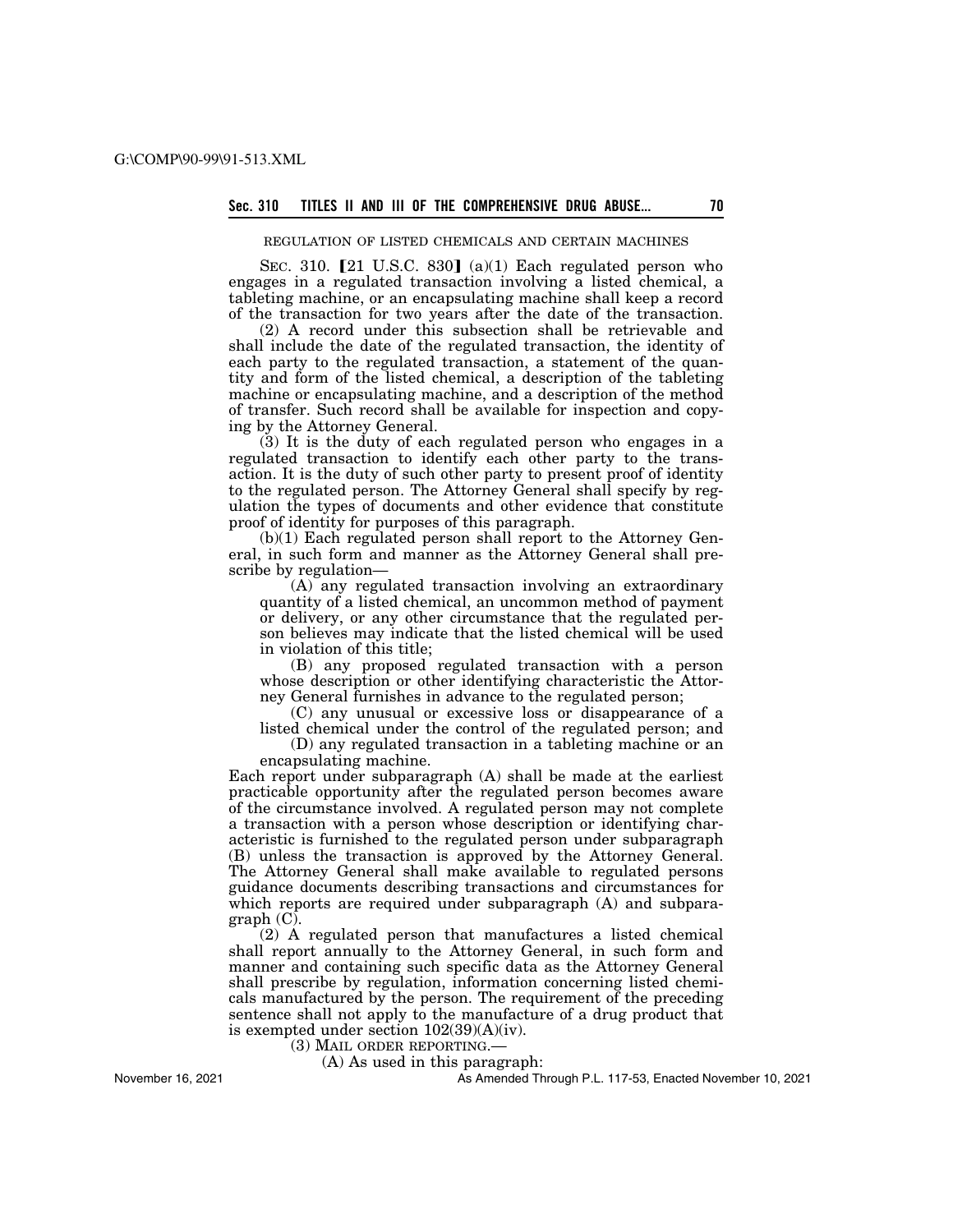(i) The term ''drug product'' means an active ingredient in dosage form that has been approved or otherwise may be lawfully marketed under the Food, Drug, and Cosmetic Act for distribution in the United States.

(ii) The term ''valid prescription'' means a prescription which is issued for a legitimate medical purpose by an individual practitioner licensed by law to administer and prescribe the drugs concerned and acting in the usual course of the practitioner's professional practice.

(B) Each regulated person who engages in a transaction with a nonregulated person or who engages in an export transaction which—

(i) involves ephedrine, pseudoephedrine, or phenylpropanolamine (including drug products containing these chemicals); and

(ii) uses or attempts to use the Postal Service or any private or commercial carrier;

shall, on a monthly basis, submit a report of each such transaction conducted during the previous month to the Attorney General in such form, containing such data, and at such times as the Attorney General shall establish by regulation.

(C) The data required for such reports shall include—

(i) the name of the purchaser;

(ii) the quantity and form of the ephedrine, pseudoephedrine, or phenylpropanolamine purchased; and

(iii) the address to which such ephedrine, pseudoephedrine, or phenylpropanolamine was sent.

 $(D)$  Except as provided in subparagraph  $(E)$ , the following distributions to a nonregulated person, and the following export transactions, shall not be subject to the reporting requirement in subparagraph (B):

(i) Distributions of sample packages of drug products when such packages contain not more than two solid dosage units or the equivalent of two dosage units in liquid form, not to exceed 10 milliliters of liquid per package, and not more than one package is distributed to an individual or residential address in any 30-day period.

(ii) Distributions of drug products by retail distributors that may not include face-to-face transactions to the extent that such distributions are consistent with the activities authorized for a retail distributor as specified in section 102(49), except that this clause does not apply to sales of scheduled listed chemical products at retail.

(iii) Distributions of drug products to a resident of a long term care facility (as that term is defined in regulations prescribed by the Attorney General) or distributions of drug products to a long term care facility

As Amended Through P.L. 117-53, Enacted November 10, 2021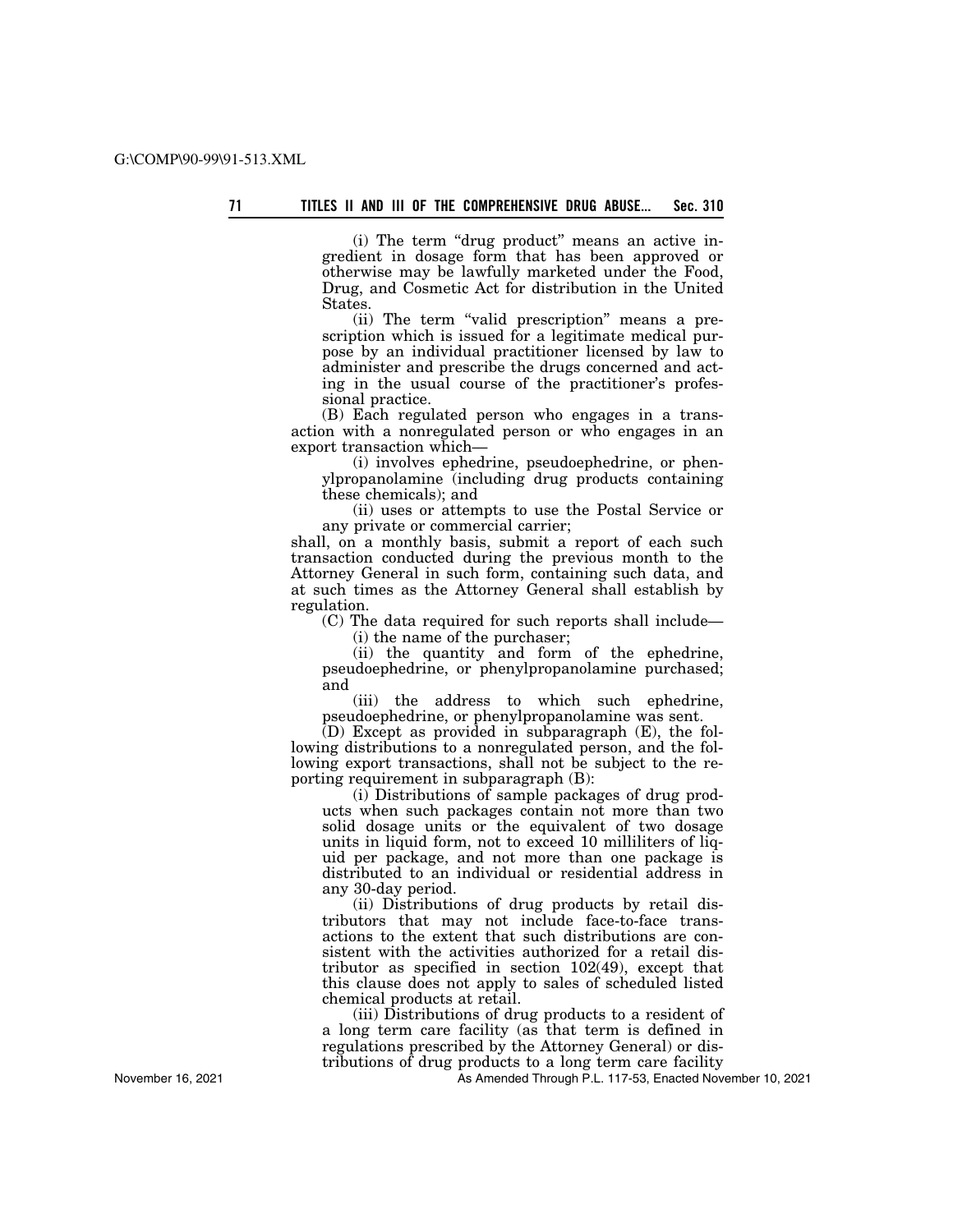for dispensing to or for use by a resident of that facility.

(iv) Distributions of drug products pursuant to a valid prescription.

 $(v)$  Exports which have been reported to the Attorney General pursuant to section 1004 or 1018 or which are subject to a waiver granted under section 1018(f)(2).

(vi) Any quantity, method, or type of distribution or any quantity, method, or type of distribution of a specific listed chemical (including specific formulations or drug products) or of a group of listed chemicals (including specific formulations or drug products) which the Attorney General has excluded by regulation from such reporting requirement on the basis that such reporting is not necessary for the enforcement of this title or title III.

(E) The Attorney General may revoke any or all of the exemptions listed in subparagraph (D) for an individual regulated person if he finds that drug products distributed by the regulated person are being used in violation of this title or title III. The regulated person shall be notified of the revocation, which will be effective upon receipt by the person of such notice, as provided in section  $1018(c)(1)$ , and shall have the right to an expedited hearing as provided in section  $1018(c)(2)$ .

 $(c)(1)$  Except as provided in paragraph  $(2)$ , any information obtained by the Attorney General under this section which is exempt from disclosure under section 552(a) of title 5, United States Code, by reason of section  $552(b)(4)$  of such title, is confidential and may not be disclosed to any person.

(2) Information referred to in paragraph (1) may be disclosed only—

(A) to an officer or employee of the United States engaged in carrying out this title, title III, or the customs laws;

(B) when relevant in any investigation or proceeding for the enforcement of this title, title III, or the customs laws;

(C) when necessary to comply with an obligation of the United States under a treaty or other international agreement; or

a State or local official or employee in conjunction with the enforcement of controlled substances laws or chemical control laws.

(3) The Attorney General shall—

(A) take such action as may be necessary to prevent unauthorized disclosure of information by any person to whom such information is disclosed under paragraph (2); and

(B) issue guidelines that limit, to the maximum extent feasible, the disclosure of proprietary business information, including the names or identities of United States exporters of listed chemicals, to any person to whom such information is disclosed under paragraph (2).

November 16, 2021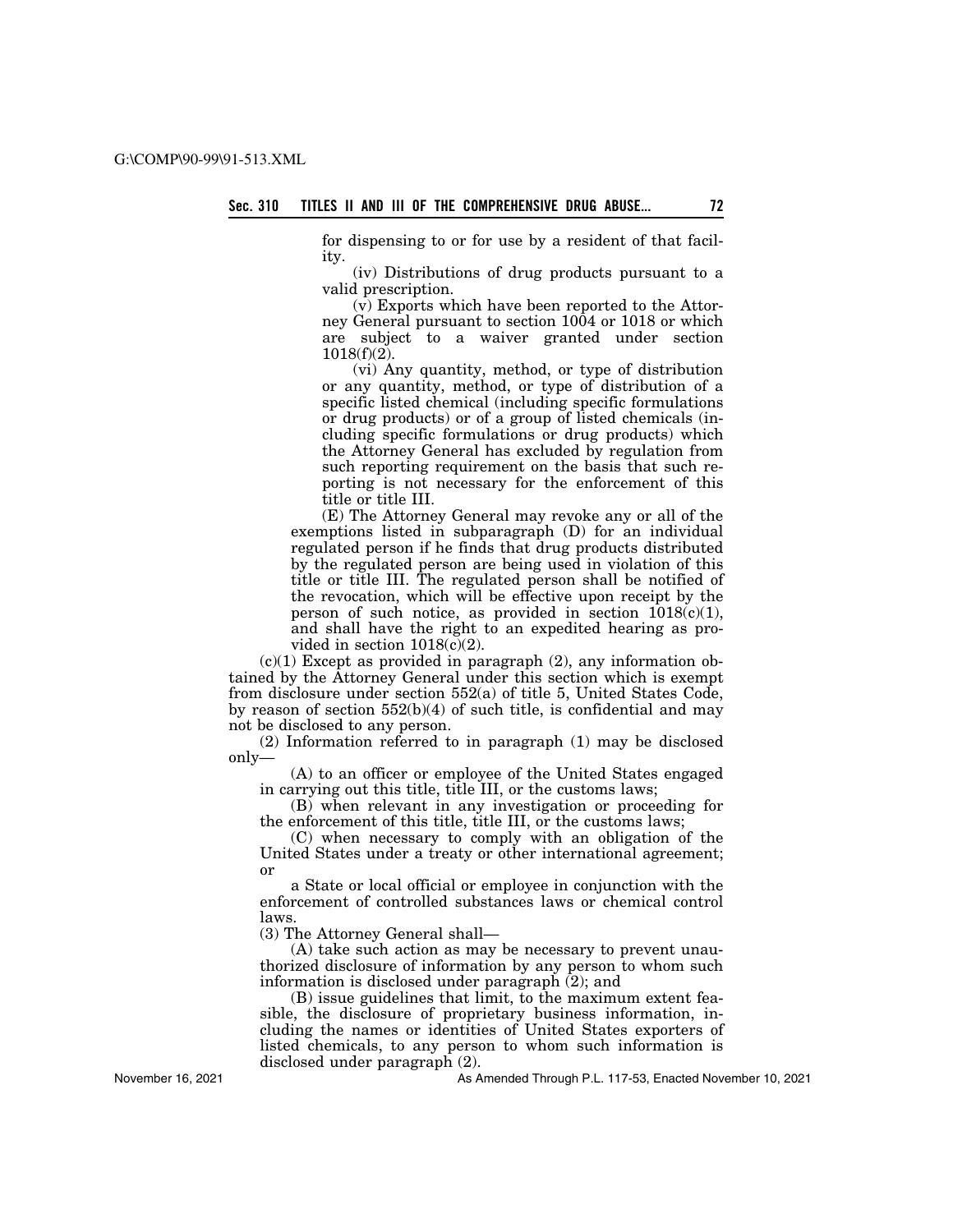(4) Any person who is aggrieved by a disclosure of information in violation of this section may bring a civil action against the violator for appropriate relief.

(5) Notwithstanding paragraph (4), a civil action may not be brought under such paragraph against investigative or law enforcement personnel of the Drug Enforcement Administration.

(d) SCHEDULED LISTED CHEMICALS; RESTRICTIONS ON SALES QUANTITY; REQUIREMENTS REGARDING NONLIQUID FORMS.—With respect to ephedrine base, pseudoephedrine base, or phenylpropanolamine base in a scheduled listed chemical product—

(1) the quantity of such base sold at retail in such a product by a regulated seller, or a distributor required to submit reports by subsection (b)(3) may not, for any purchaser, exceed a daily amount of 3.6 grams, without regard to the number of transactions; and

(2) such a seller or distributor may not sell such a product in nonliquid form (including gel caps) at retail unless the product is packaged in blister packs, each blister containing not more than 2 dosage units, or where the use of blister packs is technically infeasible, the product is packaged in unit dose

packets or pouches.<br>(e) SCHEDULED LISTED CHEMICALS; BEHIND-THE-COUNTER AC-CESS; LOGBOOK REQUIREMENT; TRAINING OF SALES PERSONNEL; PRIVACY PROTECTIONS.— (1) REQUIREMENTS REGARDING RETAIL TRANSACTIONS.— (A) IN GENERAL.—Each regulated seller shall ensure

that, subject to subparagraph (F), sales by such seller of a scheduled listed chemical product at retail are made in accordance with the following:

(i) In offering the product for sale, the seller places the product such that customers do not have direct access to the product before the sale is made (in this paragraph referred to as ''behind-the-counter'' placement). For purposes of this paragraph, a behindthe-counter placement of a product includes circumstances in which the product is stored in a locked cabinet that is located in an area of the facility involved to which customers do have direct access.

(ii) The seller delivers the product directly into the custody of the purchaser.

(iii) The seller maintains, in accordance with criteria issued by the Attorney General, a written or electronic list of such sales that identifies the products by name, the quantity sold, the names and addresses of purchasers, and the dates and times of the sales (which list is referred to in this subsection as the ''logbook''), except that such requirement does not apply to any purchase by an individual of a single sales package if that package contains not more than 60 milligrams of pseudoephedrine.

(iv) In the case of a sale to which the requirement of clause (iii) applies, the seller does not sell such a product unless the sale is made in accordance with the following:

As Amended Through P.L. 117-53, Enacted November 10, 2021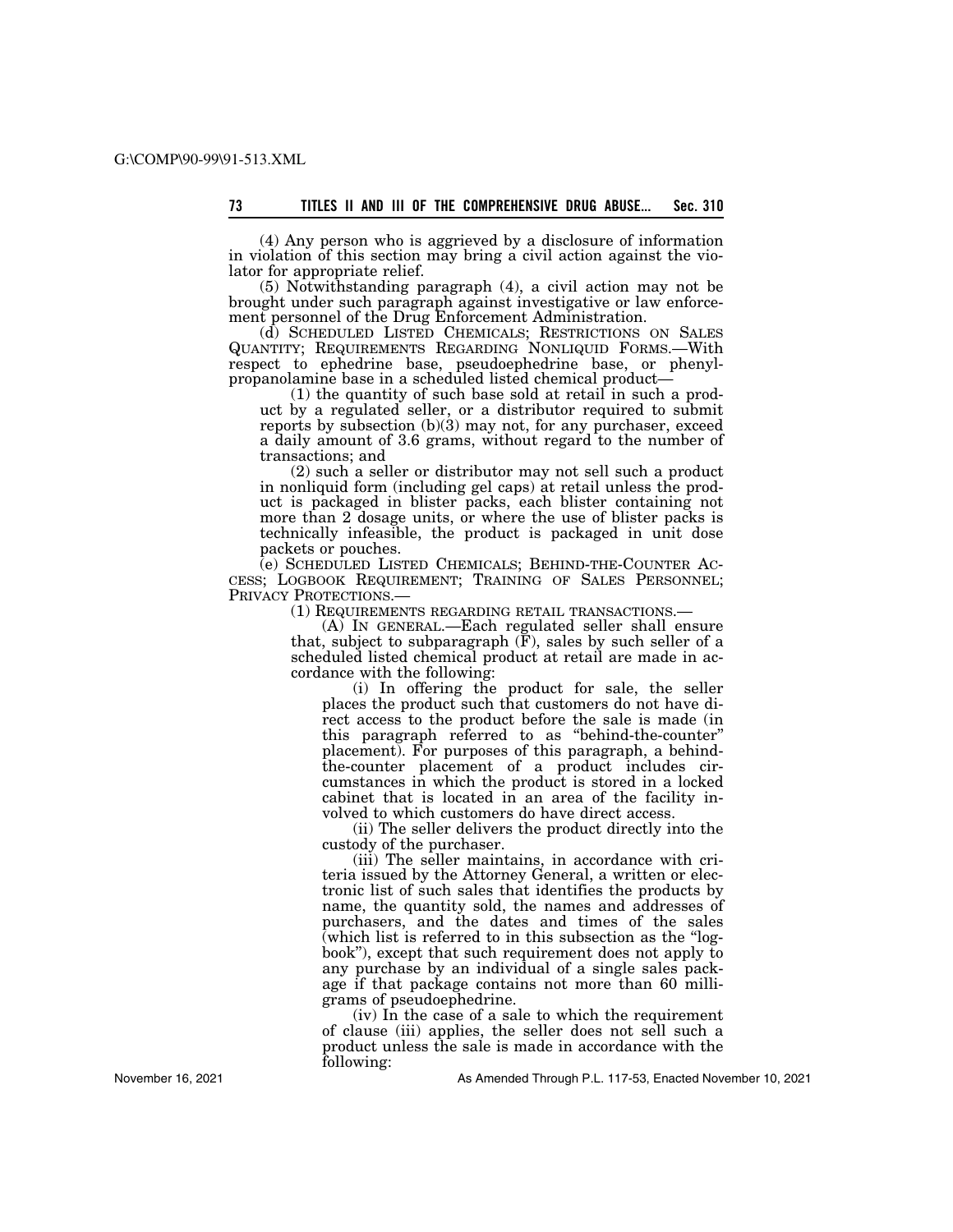(I) The prospective purchaser—

(aa) presents an identification card that provides a photograph and is issued by a State or the Federal Government, or a document that, with respect to identification, is considered acceptable for purposes of sections  $274a.2(b)(1)(v)(A)$  and  $274a.2(b)(1)(v)(B)$  of title 8, Code of Federal Regulations (as in effect on or after March 9, 2006); and

(bb) signs the written logbook and enters in the logbook his or her name, address, and the date and time of the sale, or for transactions involving an electronic logbook, the purchaser provides a signature using one of the following means:

(AA) Signing a device presented by the seller that captures signatures in an electronic format. Such device shall display the notice described in clause (v). Any device used shall preserve each signature in a manner that clearly links that signature to the other electronicallycaptured logbook information relating to the prospective purchaser providing that signature.

(BB) Signing a bound paper book. Such bound paper book shall include, for such purchaser, either (aaa) a printed sticker affixed to the bound paper book at the time of sale which either displays the name of each product sold, the quantity sold, the name and address of the purchaser, and the date and time of the sale, or a unique identifier which can be linked to that electronic information, or (bbb) a unique identifier which can be linked to that information and which is written into the book by the seller at the time of sale. The purchaser shall sign adjacent to the printed sticker or written unique identifier related to that sale. Such bound paper book shall display the notice described in clause (v).

(CC) Signing a printed document that includes, for such purchaser, the name of each product sold, the quantity sold, the name and address of the purchaser, and the date and time of the sale. Such document shall be printed by the seller at the time of the sale. Such document shall contain a clearly identified signature line for a purchaser to sign. Such printed document shall display the notice described in clause (v). Each signed document shall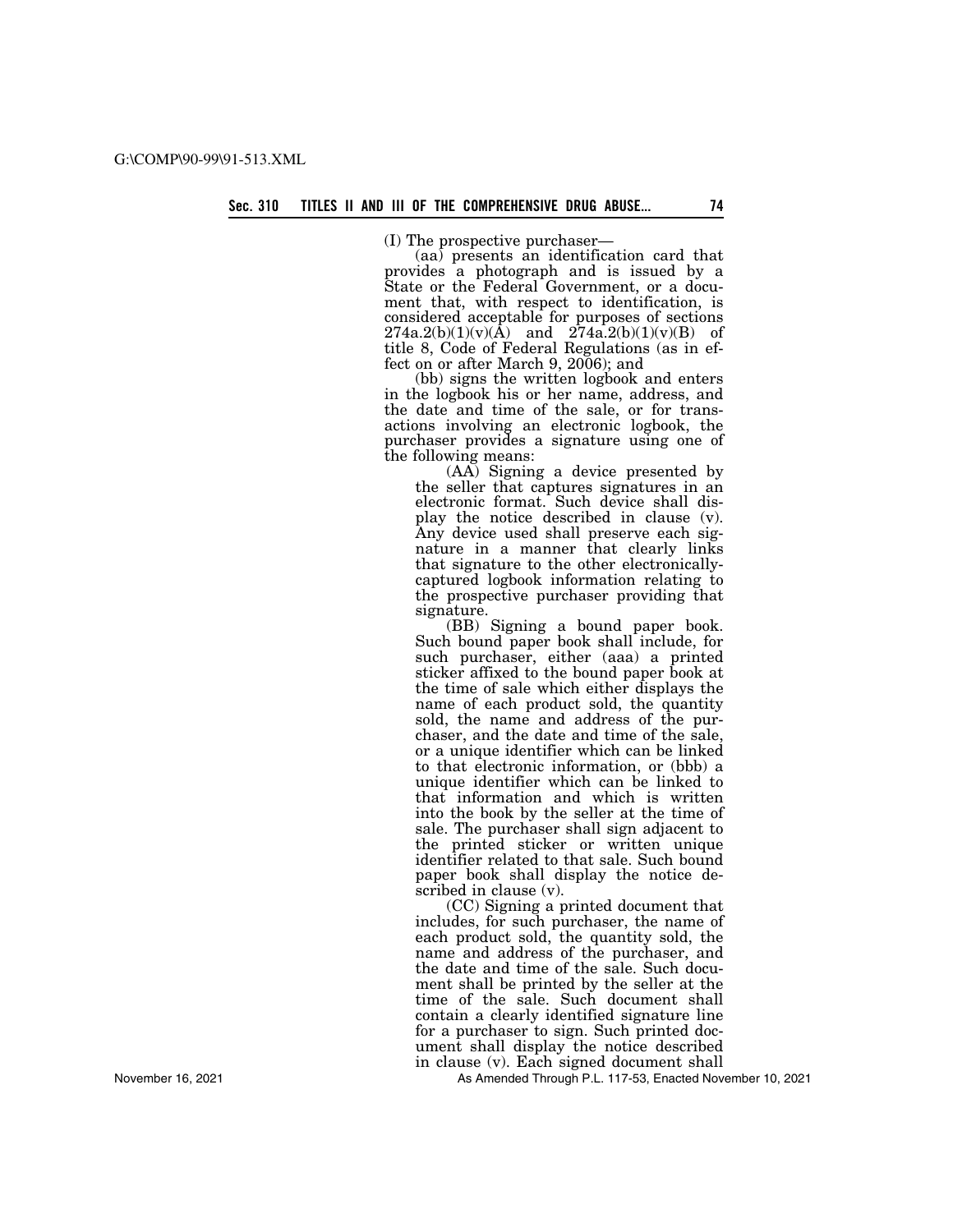be inserted into a binder or other secure means of document storage immediately after the purchaser signs the document.

(II) The seller enters in the logbook the name of the product and the quantity sold. Such information may be captured through electronic means, including through electronic data capture through bar code reader or similar technology.

(III) The logbook maintained by the seller includes the prospective purchaser's name, address, and the date and time of the sale, as follows:

(aa) If the purchaser enters the information, the seller must determine that the name entered in the logbook corresponds to the name provided on such identification and that the date and time entered are correct.

(bb) If the seller enters the information, the prospective purchaser must verify that the information is correct.

(cc) Such information may be captured through electronic means, including through electronic data capture through bar code reader or similar technology.

(v) The written or electronic logbook includes, in accordance with criteria of the Attorney General, a notice to purchasers that entering false statements or misrepresentations in the logbook, or supplying false information or identification that results in the entry of false statements or misrepresentations, may subject the purchasers to criminal penalties under section 1001 of title 18, United States Code, which notice specifies the maximum fine and term of imprisonment under such section.

(vi) Regardless of whether the logbook entry is written or electronic, the seller maintains each entry in the logbook for not fewer than 2 years after the date on which the entry is made.

(vii) In the case of individuals who are responsible for delivering such products into the custody of purchasers or who deal directly with purchasers by obtaining payments for the products, the seller has submitted to the Attorney General a self-certification that all such individuals have, in accordance with criteria under subparagraph (B)(ii), undergone training provided by the seller to ensure that the individuals understand the requirements that apply under this subsection and subsection (d).

(viii) The seller maintains a copy of such certification and records demonstrating that individuals referred to in clause (vii) have undergone the training.

(ix) If the seller is a mobile retail vendor:

(I) The seller complies with clause (i) by placing the product in a locked cabinet.

As Amended Through P.L. 117-53, Enacted November 10, 2021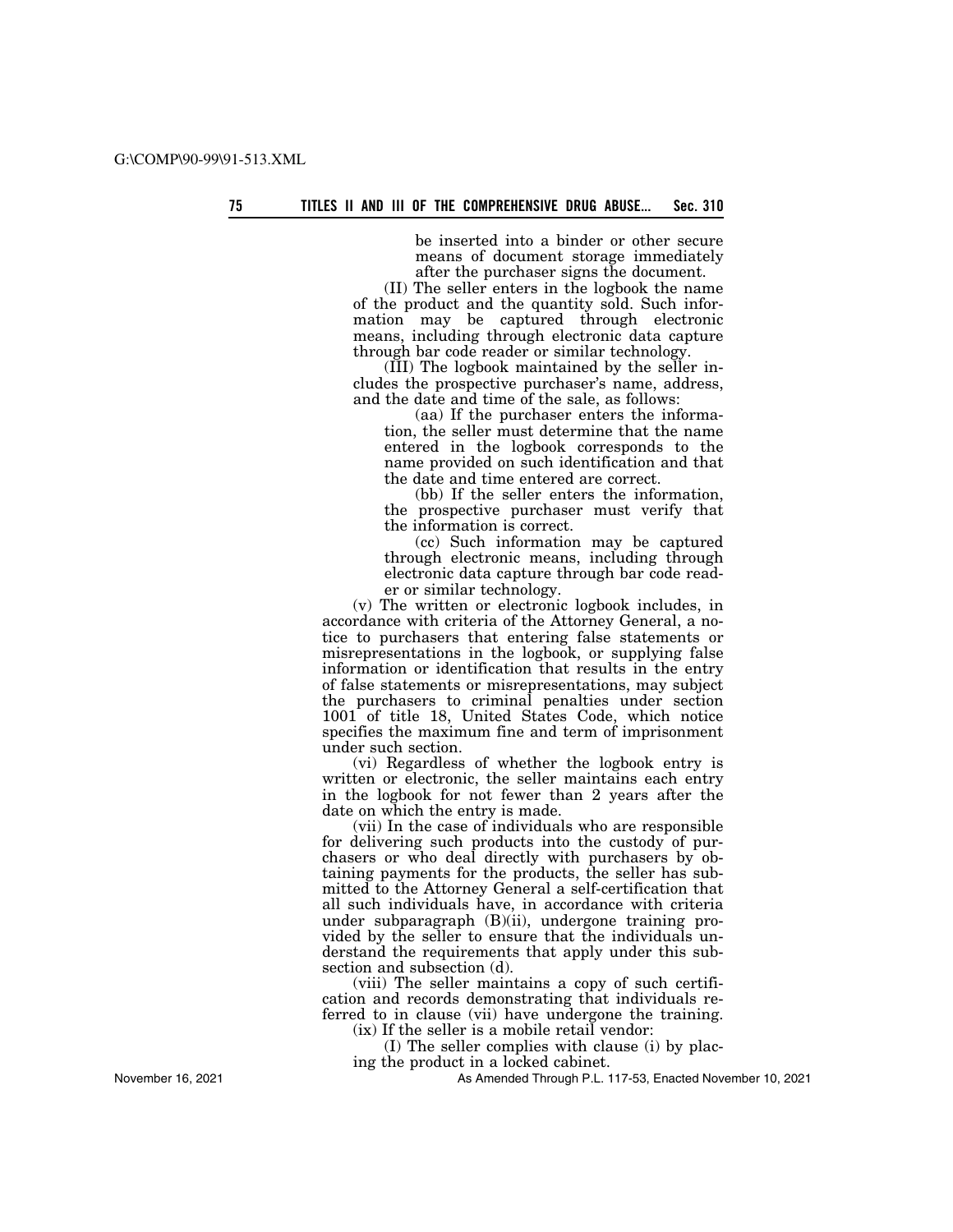(II) The seller does not sell more than 7.5 grams of ephedrine base, pseudoephedrine base, or phenylpropanolamine base in such products per customer during a 30-day period.<br>(B) ADDITIONAL PROVISIONS REGARDING CERTIFI-

CATIONS AND TRAINING.—<br>(i) IN GENERAL.—A regulated seller may not sell

any scheduled listed chemical product at retail unless the seller has submitted to the Attorney General the self-certification referred to in subparagraph (A)(vii). The certification is not effective for purposes of the preceding sentence unless, in addition to provisions regarding the training of individuals referred to in such subparagraph, the certification includes a statement that the seller understands each of the requirements that apply under this paragraph and under subsection (d) and agrees to comply with the requirements.<br>(ii) ISSUANCE OF CRITERIA; SELF-CERTIFICATION.—

The Attorney General shall by regulation establish criteria for certifications under this paragraph. The criteria shall—

(I) provide that the certifications are self-certifications provided through the program under clause (iii);

(II) provide that a separate certification is required for each place of business at which a regulated seller sells scheduled listed chemical products at retail; and

(III) include criteria for training under subparagraph (A)(vii).

(iii) PROGRAM FOR REGULATED SELLERS.—The Attorney General shall establish a program regarding such certifications and training in accordance with the following:

(I) The program shall be carried out through an Internet site of the Department of Justice and such other means as the Attorney General determines to be appropriate.

(II) The program shall inform regulated sellers that section 1001 of title 18, United States Code, applies to such certifications.

(III) The program shall make available to such sellers an explanation of the criteria under clause (ii).

(IV) The program shall be designed to permit the submission of the certifications through such Internet site.

(V) The program shall be designed to automatically provide the explanation referred to in subclause (III), and an acknowledgement that the Department has received a certification, without requiring direct interactions of regulated sellers with staff of the Department (other than the provision of technical assistance, as appropriate).

As Amended Through P.L. 117-53, Enacted November 10, 2021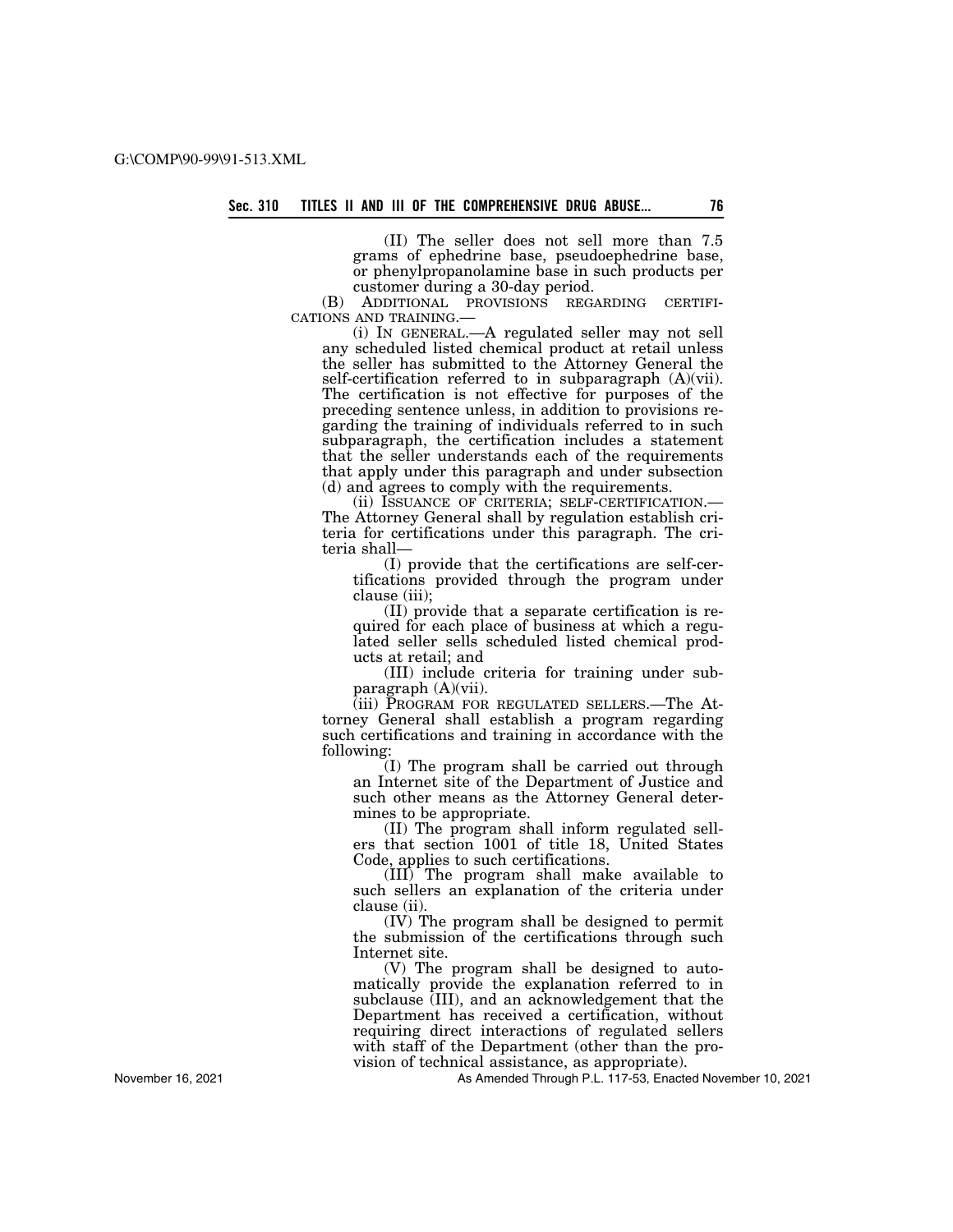(iv) AVAILABILITY OF CERTIFICATION TO STATE AND LOCAL OFFICIALS.—Promptly after receiving a certification under subparagraph (A)(vii), the Attorney General shall make available a copy of the certification to the appropriate State and local officials.

(v) PUBLICATION OF LIST OF SELF-CERTIFIED PER-SONS.—The Attorney General shall develop and make available a list of all persons who are currently selfcertified in accordance with this section. This list shall be made publicly available on the website of the Drug Enforcement Administration in an electronically downloadable format.

(C) PRIVACY PROTECTIONS.—In order to protect the privacy of individuals who purchase scheduled listed chemical products, the Attorney General shall by regulation establish restrictions on disclosure of information in logbooks under subparagraph (A)(iii). Such regulations shall—

(i) provide for the disclosure of the information as appropriate to the Attorney General and to State and local law enforcement agencies; and

(ii) prohibit accessing, using, or sharing information in the logbooks for any purpose other than to ensure compliance with this title or to facilitate a product recall to protect public health and safety.

(D) FALSE STATEMENTS OR MISREPRESENTATIONS BY PURCHASERS.—For purposes of section 1001 of title 18, United States Code, entering information in the logbook under subparagraph (A)(iii) shall be considered a matter within the jurisdiction of the executive, legislative, or judicial branch of the Government of the United States.

(E) GOOD FAITH PROTECTION.—A regulated seller who in good faith releases information in a logbook under subparagraph (A)(iii) to Federal, State, or local law enforcement authorities is immune from civil liability for such release unless the release constitutes gross negligence or intentional, wanton, or willful misconduct.

(F) INAPPLICABILITY OF REQUIREMENTS TO CERTAIN SALES.—Subparagraph (A) does not apply to the sale at retail of a scheduled listed chemical product if a report on the sales transaction is required to be submitted to the Attorney General under subsection (b)(3).

(G) CERTAIN MEASURES REGARDING THEFT AND DIVER-SION.—A regulated seller may take reasonable measures to guard against employing individuals who may present a risk with respect to the theft and diversion of scheduled listed chemical products, which may include, notwithstanding State law, asking applicants for employment whether they have been convicted of any crime involving or related to such products or controlled substances.

(2) MAIL-ORDER REPORTING; VERIFICATION OF IDENTITY OF PURCHASER; 30-DAY RESTRICTION ON QUANTITIES FOR INDI-VIDUAL PURCHASERS.—Each regulated person who makes a sale at retail of a scheduled listed chemical product and is required

As Amended Through P.L. 117-53, Enacted November 10, 2021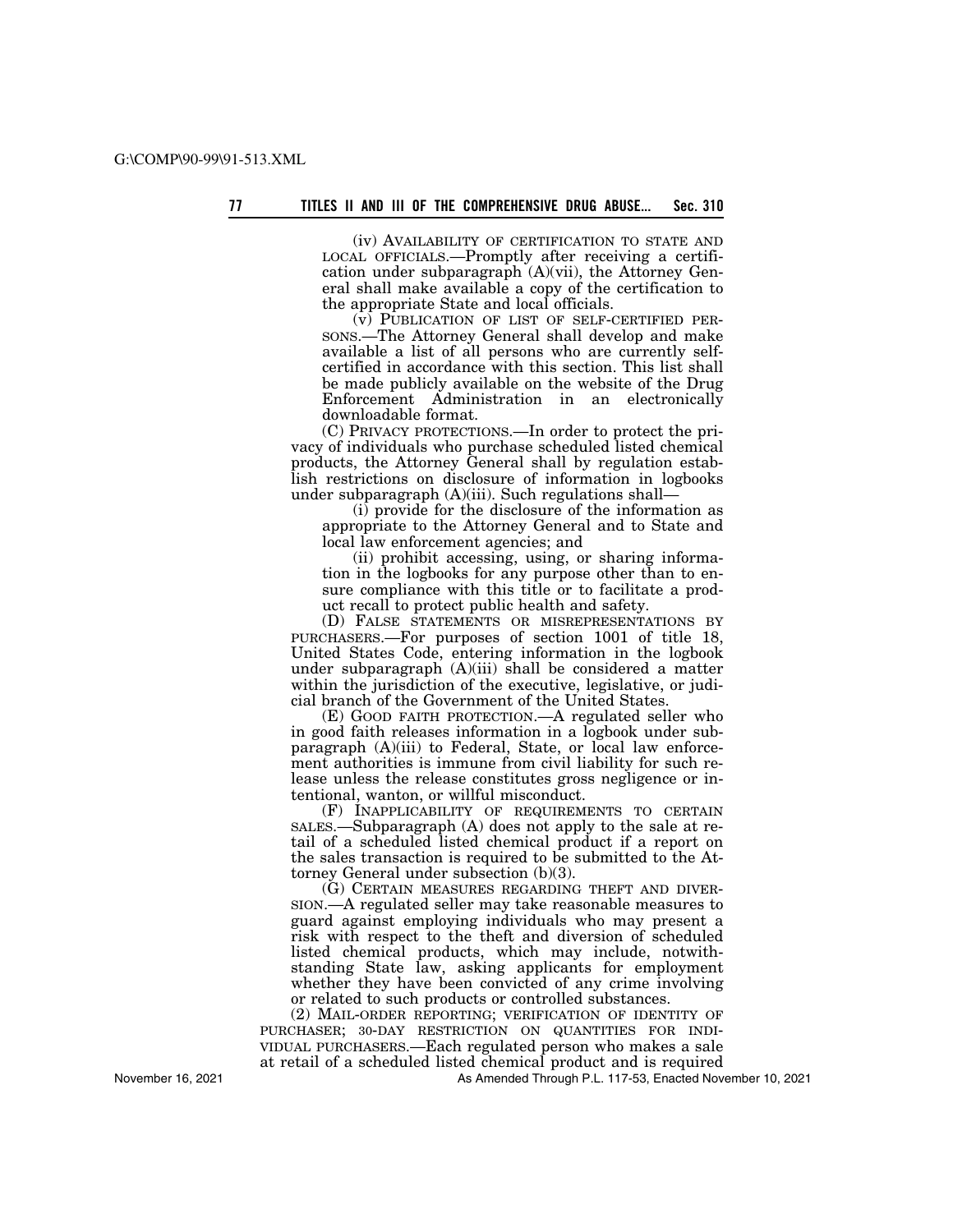under subsection  $(b)(3)$  to submit a report of the sales transaction to the Attorney General is subject to the following:

(A) The person shall, prior to shipping the product, confirm the identity of the purchaser in accordance with procedures established by the Attorney General. The Attorney General shall by regulation establish such procedures.

(B) The person may not sell more than 7.5 grams of ephedrine base, pseudoephedrine base, or phenylpropanolamine base in such products per customer during a 30-day period.

(C) Each regulated person who makes a sale at retail of a scheduled listed chemical product and is required under subsection  $(b)(3)$  to submit a report of the sales transaction to the Attorney General may not sell any scheduled listed chemical product at retail unless such regulated person has submitted to the Attorney General a self-certification including a statement that the seller understands each of the requirements that apply under this paragraph and under subsection (d) and agrees to comply with the requirements. The Attorney General shall by regulation establish criteria for certifications of mail-order distributors that are consistent with the criteria established for the certifications of regulated sellers under paragraph (1)(B).

(3) EXEMPTIONS FOR CERTAIN PRODUCTS.—Upon the application of a manufacturer of a scheduled listed chemical product, the Attorney General may by regulation provide that the product is exempt from the provisions of subsection (d) and paragraphs (1) and (2) of this subsection if the Attorney General determines that the product cannot be used in the illicit manufacture of methamphetamine.

# ADDITIONAL REQUIREMENTS RELATING TO ONLINE PHARMACIES AND TELEMEDICINE

SEC. 311. [21 U.S.C. 831] (a) IN GENERAL.—An online pharmacy shall display in a visible and clear manner on its homepage a statement that it complies with the requirements of this section with respect to the delivery or sale or offer for sale of controlled substances and shall at all times display on the homepage of its Internet site a declaration of compliance in accordance with this section.

(b) LICENSURE.—Each online pharmacy shall comply with the requirements of State law concerning the licensure of pharmacies in each State from which it, and in each State to which it, delivers, distributes, or dispenses or offers to deliver, distribute, or dispense controlled substances by means of the Internet, pursuant to applicable licensure requirements, as determined by each such State.

Each online pharmacy shall post in a visible and clear manner on the homepage of each Internet site it operates, or on a page directly linked thereto in which the hyperlink is also visible and clear on the homepage, the following information for each pharmacy that

As Amended Through P.L. 117-53, Enacted November 10, 2021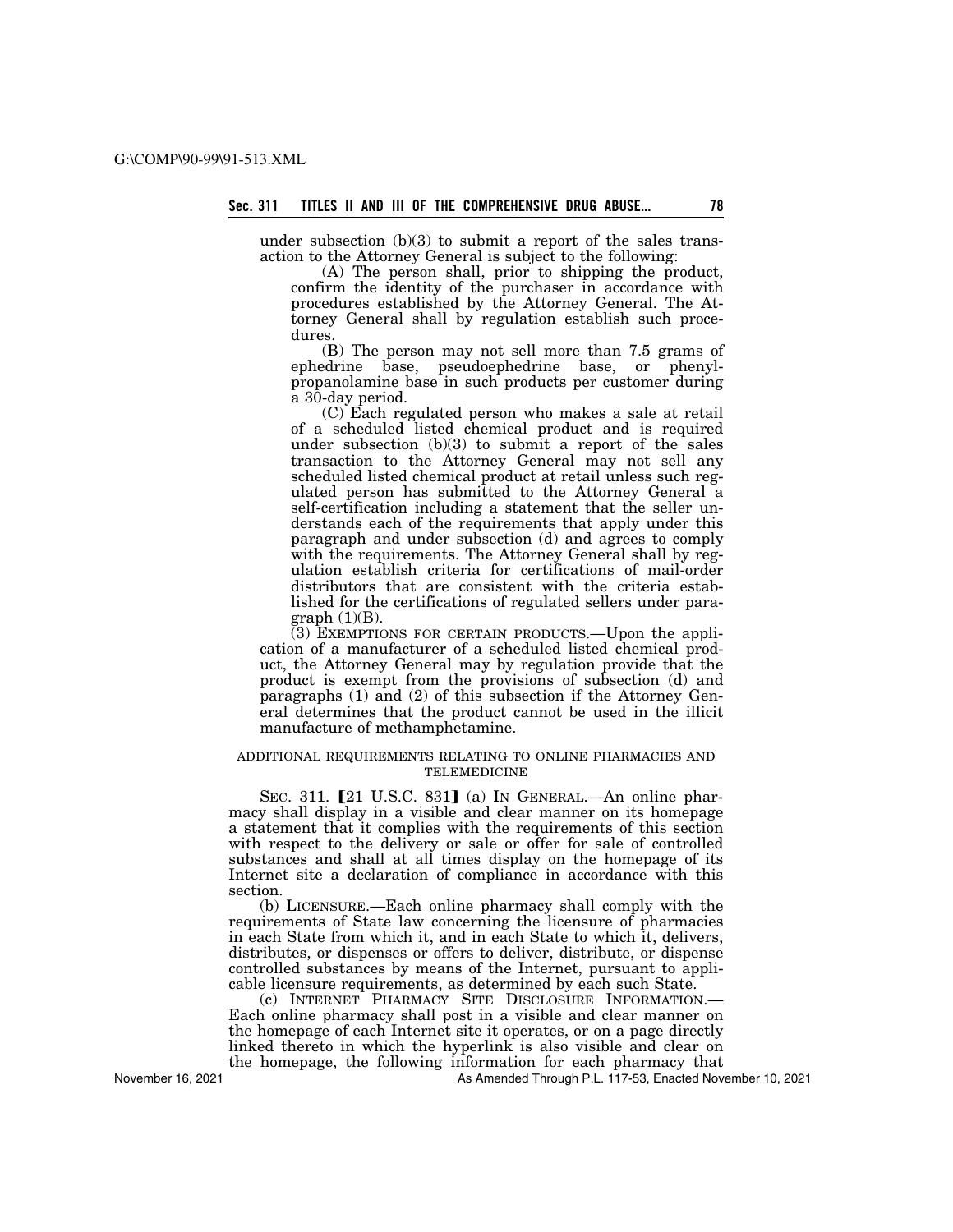delivers, distributes, or dispenses controlled substances pursuant to orders made on, through, or on behalf of, that website:

(1) The name and address of the pharmacy as it appears on the pharmacy's Drug Enforcement Administration certificate of registration.

(2) The pharmacy's telephone number and email address.

(3) The name, professional degree, and States of licensure of the pharmacist-in-charge, and a telephone number at which the pharmacist-in-charge can be contacted.

(4) A list of the States in which the pharmacy is licensed to dispense controlled substances.

(5) A certification that the pharmacy is registered under this part to deliver, distribute, or dispense by means of the Internet controlled substances.

(6) The name, address, telephone number, professional degree, and States of licensure of any practitioner who has a contractual relationship to provide medical evaluations or issue prescriptions for controlled substances, through referrals from the website or at the request of the owner or operator of the website, or any employee or agent thereof.

(7) The following statement, unless revised by the Attorney General by regulation: "This online pharmacy will only dispense a controlled substance to a person who has a valid prescription issued for a legitimate medical purpose based upon a medical relationship with a prescribing practitioner. This includes at least one prior in-person medical evaluation or medical evaluation via telemedicine in accordance with applicable requirements of section 309.''.

(d) NOTIFICATION.—

(1) IN GENERAL.—Thirty days prior to offering a controlled substance for sale, delivery, distribution, or dispensing, the online pharmacy shall notify the Attorney General, in such form and manner as the Attorney General shall determine, and the State boards of pharmacy in any States in which the online pharmacy offers to sell, deliver, distribute, or dispense controlled substances.

(2) CONTENTS.—The notification required under paragraph (1) shall include—

(A) the information required to be posted on the online pharmacy's Internet site under subsection (c) and shall notify the Attorney General and the applicable State boards of pharmacy, under penalty of perjury, that the information disclosed on its Internet site under subsection (c) is true and accurate;

(B) the online pharmacy's Internet site address and a certification that the online pharmacy shall notify the Attorney General of any change in the address at least 30 days in advance; and

(C) the Drug Enforcement Administration registration numbers of any pharmacies and practitioners referred to in subsection (c), as applicable.

(3) EXISTING ONLINE PHARMACIES.—An online pharmacy that is already operational as of the effective date of this section, shall notify the Attorney General and applicable State

As Amended Through P.L. 117-53, Enacted November 10, 2021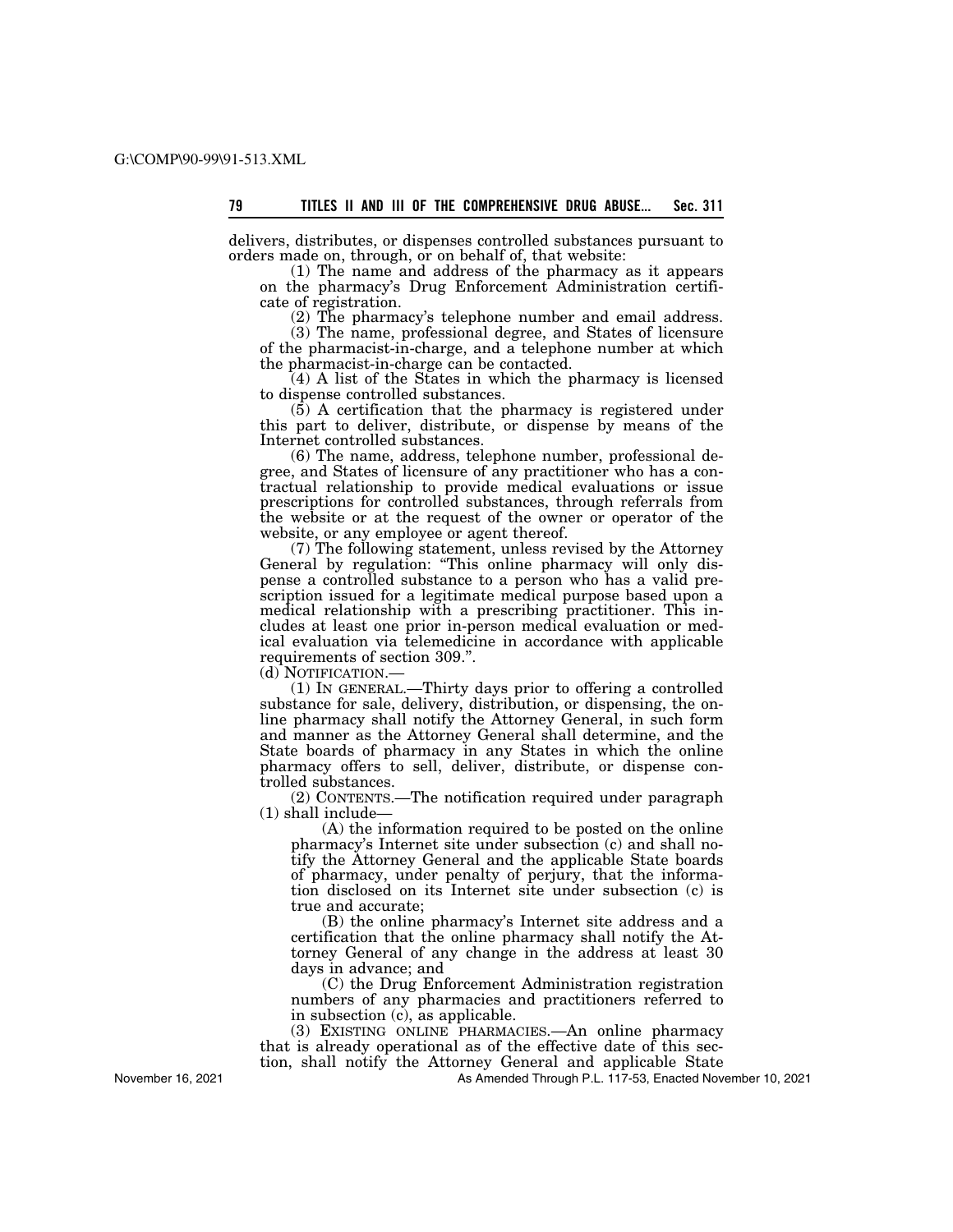boards of pharmacy in accordance with this subsection not later than 30 days after such date.

(e) DECLARATION OF COMPLIANCE.—On and after the date on which it makes the notification under subsection (d), each online pharmacy shall display on the homepage of its Internet site, in such form as the Attorney General shall by regulation require, a declaration that it has made such notification to the Attorney General.

(f) REPORTS.—Any statement, declaration, notification, or disclosure required under this section shall be considered a report required to be kept under this part.

(g) NOTICE AND DESIGNATIONS CONCERNING INDIAN TRIBES.—

(1) IN GENERAL.—For purposes of sections 102(52) and  $512(c)(6)(B)$ , the Secretary shall notify the Attorney General, at such times and in such manner as the Secretary and the Attorney General determine appropriate, of the Indian tribes or tribal organizations with which the Secretary has contracted or compacted under the Indian Self-Determination and Education Assistance Act for the tribes or tribal organizations to provide pharmacy services.

(2) DESIGNATIONS.—

(A) IN GENERAL.—The Secretary may designate a practitioner described in subparagraph (B) as an Internet Eligible Controlled Substances Provider. Such designations shall be made only in cases where the Secretary has found that there is a legitimate need for the practitioner to be so designated because the population served by the practitioner is in a sufficiently remote location that access to medical services is limited.

(B) PRACTITIONERS.—A practitioner described in this subparagraph is a practitioner who is an employee or contractor of the Indian Health Service, or is working for an Indian tribe or tribal organization under its contract or compact under the Indian Self-Determination and Education Assistance Act with the Indian Health Service.

(h) SPECIAL REGISTRATION FOR TELEMEDICINE.—

(1) IN GENERAL.—The Attorney General may issue to a practitioner a special registration to engage in the practice of telemedicine for purposes of section  $102(54)(E)$  if the practitioner, upon application for such special registration—

(A) demonstrates a legitimate need for the special registration; and

(B) is registered under section 303(f) in the State in which the patient will be located when receiving the telemedicine treatment, unless the practitioner—

(i) is exempted from such registration in all States under section 302(d); or

(ii) is an employee or contractor of the Department of Veterans Affairs who is acting in the scope of such employment or contract and is registered under section 303(f) in any State or is utilizing the registration of a hospital or clinic operated by the Department of Veterans Affairs registered under section 303(f).

As Amended Through P.L. 117-53, Enacted November 10, 2021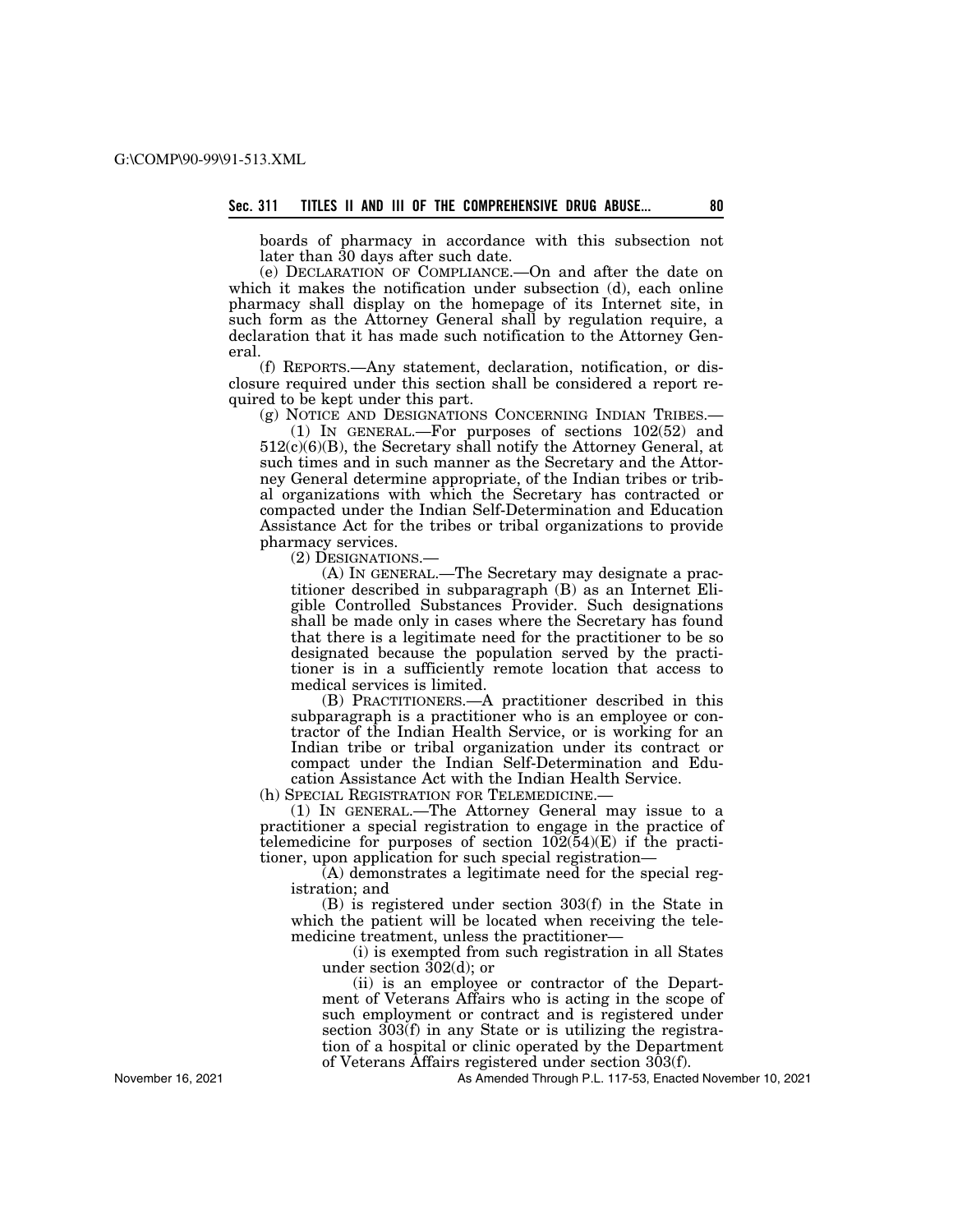(2) REGULATIONS.—Not later than 1 year after the date of enactment of the SUPPORT for Patients and Communities Act, in consultation with the Secretary, the Attorney General shall promulgate final regulations specifying—

(A) the limited circumstances in which a special registration under this subsection may be issued; and

(B) the procedure for obtaining a special registration under this subsection.

(3) DENIALS.—Proceedings to deny an application for registration under this subsection shall be conducted in accordance with section 304(c).

(i) REPORTING OF TELEMEDICINE BY VHA DURING MEDICAL EMERGENCY SITUATIONS.—

(1) IN GENERAL.—Any practitioner issuing a prescription for a controlled substance under the authorization to conduct telemedicine during a medical emergency situation described in section 102(54)(F) shall report to the Secretary of Veterans Affairs the authorization of that emergency prescription, in accordance with such requirements as the Secretary of Veterans Affairs shall, by regulation, establish.

(2) TO ATTORNEY GENERAL.—Not later than 30 days after the date that a prescription described in subparagraph (A) is issued, the Secretary of Veterans Affairs shall report to the Attorney General the authorization of that emergency prescription.

(j) CLARIFICATION CONCERNING PRESCRIPTION TRANSFERS.— Any transfer between pharmacies of information relating to a prescription for a controlled substance shall meet the applicable requirements under regulations promulgated by the Attorney General under this Act.

**SEC. 312. [21 U.S.C. 832] SUSPICIOUS ORDERS.** 

(a) REPORTING.—Each registrant shall—

(1) design and operate a system to identify suspicious orders for the registrant;

(2) ensure that the system designed and operated under paragraph (1) by the registrant complies with applicable Federal and State privacy laws; and

(3) upon discovering a suspicious order or series of orders, notify the Administrator of the Drug Enforcement Administration and the Special Agent in Charge of the Division Office of the Drug Enforcement Administration for the area in which the registrant is located or conducts business.

(b) SUSPICIOUS ORDER DATABASE.—

(1) IN GENERAL.—Not later than 1 year after the date of enactment of this section, the Attorney General shall establish a centralized database for collecting reports of suspicious orders.

(2) SATISFACTION OF REPORTING REQUIREMENTS.—If a registrant reports a suspicious order to the centralized database established under paragraph (1), the registrant shall be considered to have complied with the requirement under subsection (a)(3) to notify the Administrator of the Drug Enforcement Administration and the Special Agent in Charge of the Division

As Amended Through P.L. 117-53, Enacted November 10, 2021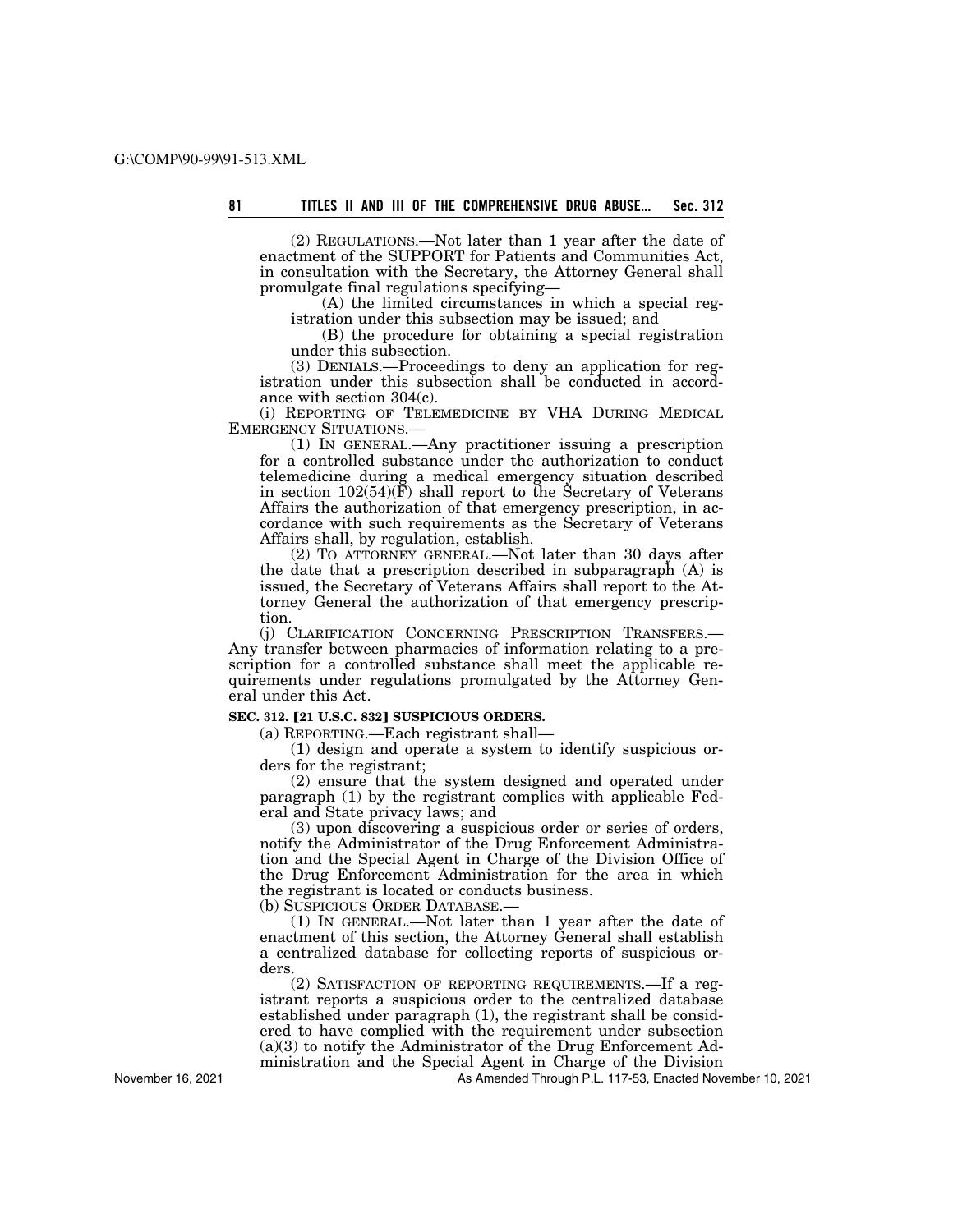Office of the Drug Enforcement Administration for the area in which the registrant is located or conducts business. (c) SHARING INFORMATION WITH THE STATES.—

(1) IN GENERAL.—The Attorney General shall prepare and make available information regarding suspicious orders in a State, including information in the database established under subsection  $(b)(1)$ , to the point of contact for purposes of administrative, civil, and criminal oversight relating to the diversion of controlled substances for the State, as designated by the Governor or chief executive officer of the State.

(2) TIMING.—The Attorney General shall provide information in accordance with paragraph (1) within a reasonable period of time after obtaining the information.

(3) COORDINATION.—In establishing the process for the provision of information under this subsection, the Attorney General shall coordinate with States to ensure that the Attorney General has access to information, as permitted under State law, possessed by the States relating to prescriptions for controlled substances that will assist in enforcing Federal law.

#### PART D—OFFENSES AND PENALTIES

## PROHIBITED ACTS A—PENALTIES

SEC. 401.  $[21 \text{ U.S.C. } 841]$  (a) Except as authorized by this title, it shall be unlawful for any person knowingly or intentionally—

(1) to manufacture, distribute, or dispense, or possess with intent to manufacture, distribute, or dispense, a controlled substance; or

(2) to create, distribute, or dispense, or possess with intent to distribute or dispense, a counterfeit substance.

(b) Except as otherwise provided in section 409, 418, 419, or 420 any person who violates subsection (a) of this section shall be sentenced as follows:

(1)(A) In the case of a violation of subsection (a) of this section involving—

(i) 1 kilogram or more of a mixture or substance containing a detectable amount of heroin;

(ii) 5 kilograms or more of a mixture or substance containing a detectable amount of—

(I) coca leaves, except coca leaves and extracts of coca leaves from which cocaine, ecgonine, and derivatives of ecgonine or their salts have been removed;

(II) cocaine, its salts, optical and geometric isomers, and salts of isomers;

(III) ecgonine, its derivatives, their salts, isomers, and salts of isomers; or

(IV) any compound, mixture, or preparation which contains any quantity of any of the substances referred to in subclauses (I) through (III);

(iii) 280 grams or more of a mixture or substance described in clause (ii) which contains cocaine base;

November 16, 2021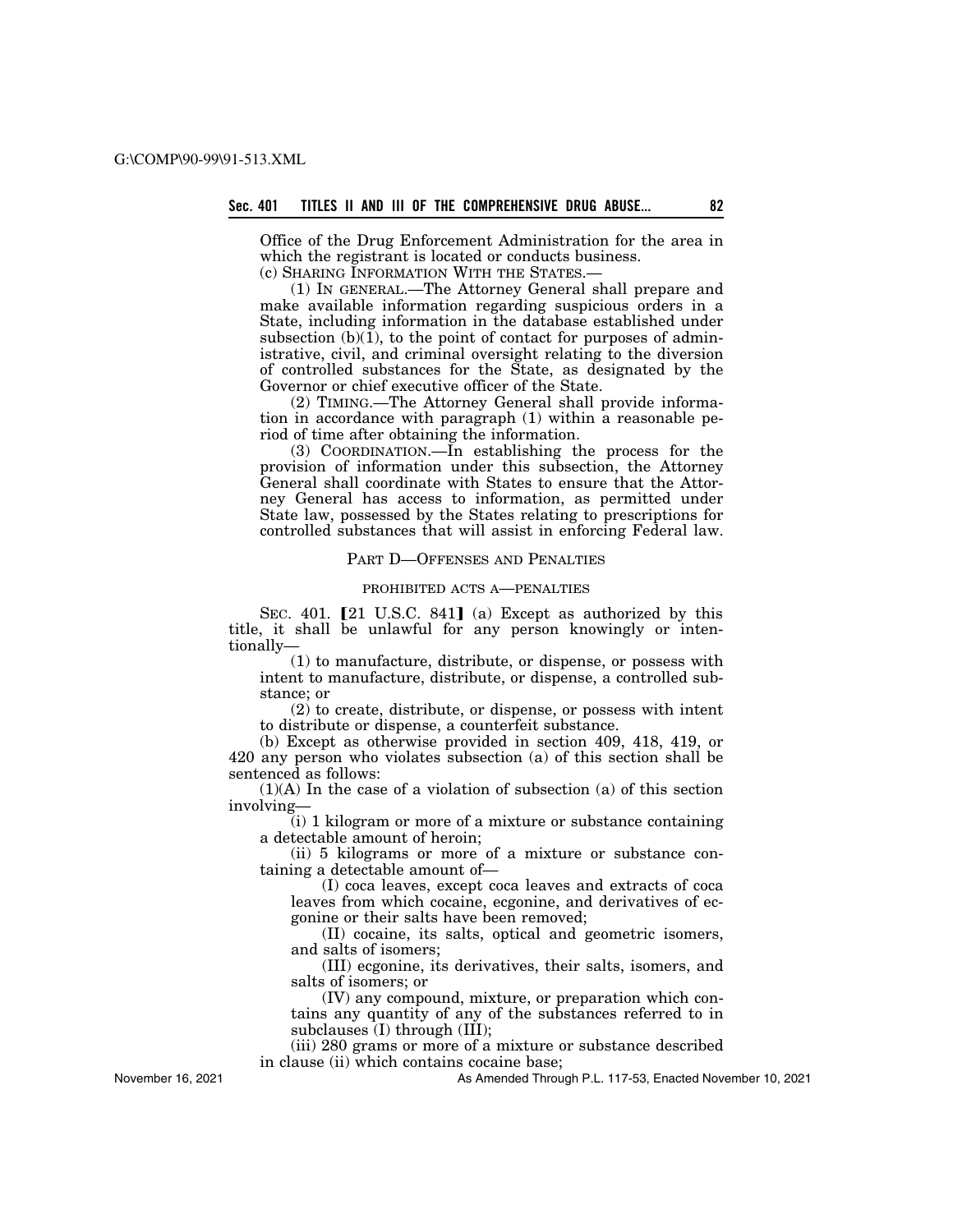(iv) 100 grams or more of phencyclidine (PCP) or 1 kilogram or more of a mixture or substance containing a detectable amount of phencyclidine (PCP);

(v) 10 grams or more of a mixture or substance containing a detectable amount of lysergic acid diethylamide (LSD);

(vi) 400 grams or more of a mixture or substance containing a detectable amount of N-phenyl-N-[1-(2-phenylethyl)- 4-piperidinyl] propanamide or 100 grams or more of a mixture or substance containing a detectable amount of any analogue of N-phenyl-N-[1-(2-phenylethyl)-4-piperidinyl] propanamide;

(vii) 1000 kilograms or more of a mixture or substance containing a detectable amount of marihuana, or 1,000 or more marihuana plants regardless of weight; or

(viii) 50 grams or more of methamphetamine, its salts, isomers, and salts of its isomers or 500 grams or more of a mixture or substance containing a detectable amount of methamphetamine, its salts, isomers, or salts of its isomers;

such person shall be sentenced to a term of imprisonment which may not be less than 10 years or more than life and if death or serious bodily injury results from the use of such substance shall be not less than 20 years or more than life, a fine not to exceed the greater of that authorized in accordance with the provisions of title 18, United States Code, or \$10,000,000 if the defendant is an individual or \$50,000,000 if the defendant is other than an individual, or both. If any person commits such a violation after a prior conviction for a serious drug felony or serious violent felony has become final, such person shall be sentenced to a term of imprisonment of not less than 15 years and not more than life imprisonment and if death or serious bodily injury results from the use of such substance shall be sentenced to life imprisonment, a fine not to exceed the greater of twice that authorized in accordance with the provisions of title 18, United States Code, or \$20,000,000 if the defendant is an individual or \$75,000,000 if the defendant is other than an individual, or both. If any person commits a violation of this subparagraph or of section 409, 418, 419, or 420 after 2 or more prior convictions for a serious drug felony or serious violent felony have become final, such person shall be sentenced to a term of imprisonment of not less than 25 years and fined in accordance with the preceding sentence. Notwithstanding section 3583 of title 18 36, any sentence under this subparagraph shall, in the absence of such a prior conviction, impose a term of supervised release of at least 5 years in addition to such term of imprisonment and shall, if there was such a prior conviction, impose a term of supervised release of at least 10 years in addition to such term of imprisonment. Notwithstanding any other provision of law, the court shall not place on probation or suspend the sentence of any person sentenced under this subparagraph. No person sentenced under this subparagraph shall be eligible for parole during the term of imprisonment imposed therein.

(B) In the case of a violation of subsection (a) of this section involving—

36So in law. Probably should be ''title 18, United States Code''. This Act does not contain a title 18.

November 16, 2021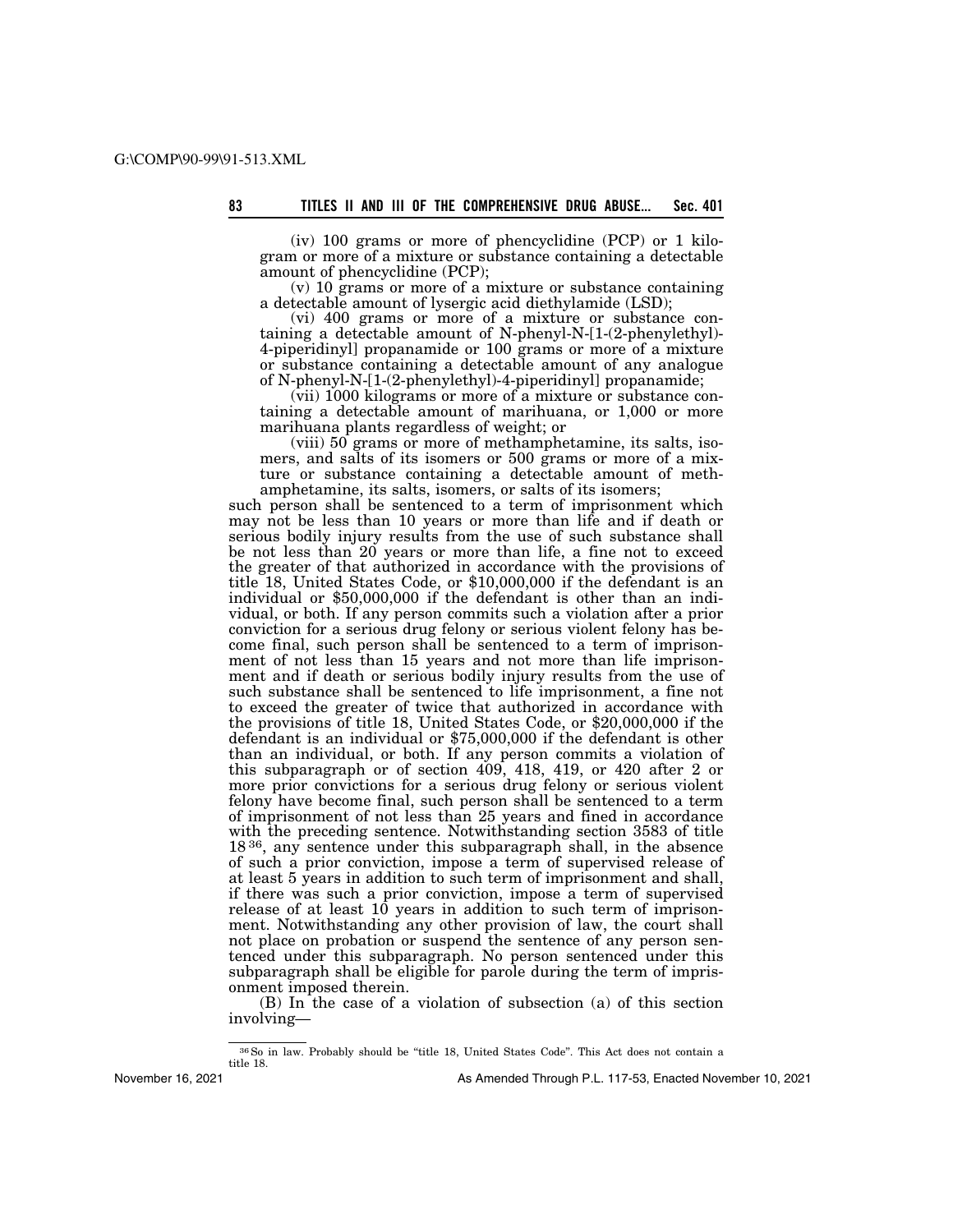(i) 100 grams or more of a mixture or substance containing a detectable amount of heroin;

(ii) 500 grams or more of a mixture or substance containing a detectable amount of—

(I) coca leaves, except coca leaves and extracts of coca leaves from which cocaine, ecgonine, and derivatives of ecgonine or their salts have been removed;

(II) cocaine, its salts, optical and geometric isomers, and salts of isomers;

(III) ecgonine, its derivatives, their salts, isomers, and salts of isomers; or

(IV) any compound, mixture, or preparation which contains any quantity of any of the substances referred to in subclauses (I) through (III);

(iii) 28 grams or more of a mixture or substance described in clause (ii) which contains cocaine base;

(iv) 10 grams or more of phencyclidine (PCP) or 100 grams or more of a mixture or substance containing a detectable amount of phencyclidine (PCP);

(v) 1 gram or more of a mixture or substance containing a detectable amount of lysergic acid diethylamide (LSD);

(vi) 40 grams or more of a mixture or substance containing a detectable amount of N-phenyl-N-[1-(2-phenylethyl)-4 piperidinyl] propanamide or 10 grams or more of a mixture or substance containing a detectable amount of any analogue of N-phenyl-N-[1-(2-phenylethyl)-4-piperidinyl] propanamide;

(vii) 100 kilograms or more of a mixture or substance containing a detectable amount of marihuana, or 100 or more marihuana plants regardless of weight; or

(viii) 5 grams or more of methamphetamine, its salts, isomers, and salts of its isomers or 50 grams or more of a mixture or substance containing a detectable amount of methamphetamine, its salts, isomers, or salts of its isomers;

such person shall be sentenced to a term of imprisonment which may not be less than 5 years and not more than 40 years and if death or serious bodily injury results from the use of such substance shall be not less than 20 years or more than life, a fine not to exceed the greater of that authorized in accordance with the provisions of title 18, United States Code, or \$5,000,000 if the defendant is an individual or \$25,000,000 if the defendant is other than an individual, or both. If any person commits such a violation after a prior conviction for a serious drug felony or serious violent felony has become final, such person shall be sentenced to a term of imprisonment which may not be less than 10 years and not more than life imprisonment and if death or serious bodily injury results from the use of such substance shall be sentenced to life imprisonment, a fine not to exceed the greater of twice that authorized in accordance with the provisions of title 18, United States Code, or \$8,000,000 if the defendant is an individual or \$50,000,000 if the defendant is other than an individual, or both. Notwithstanding section 3583 of title  $18^{37}$ , any sentence under this subparagraph

November 16, 2021

<sup>&</sup>lt;sup>37</sup>So in law. Probably should be "title 18, United States Code". This Act does not contain a title 18.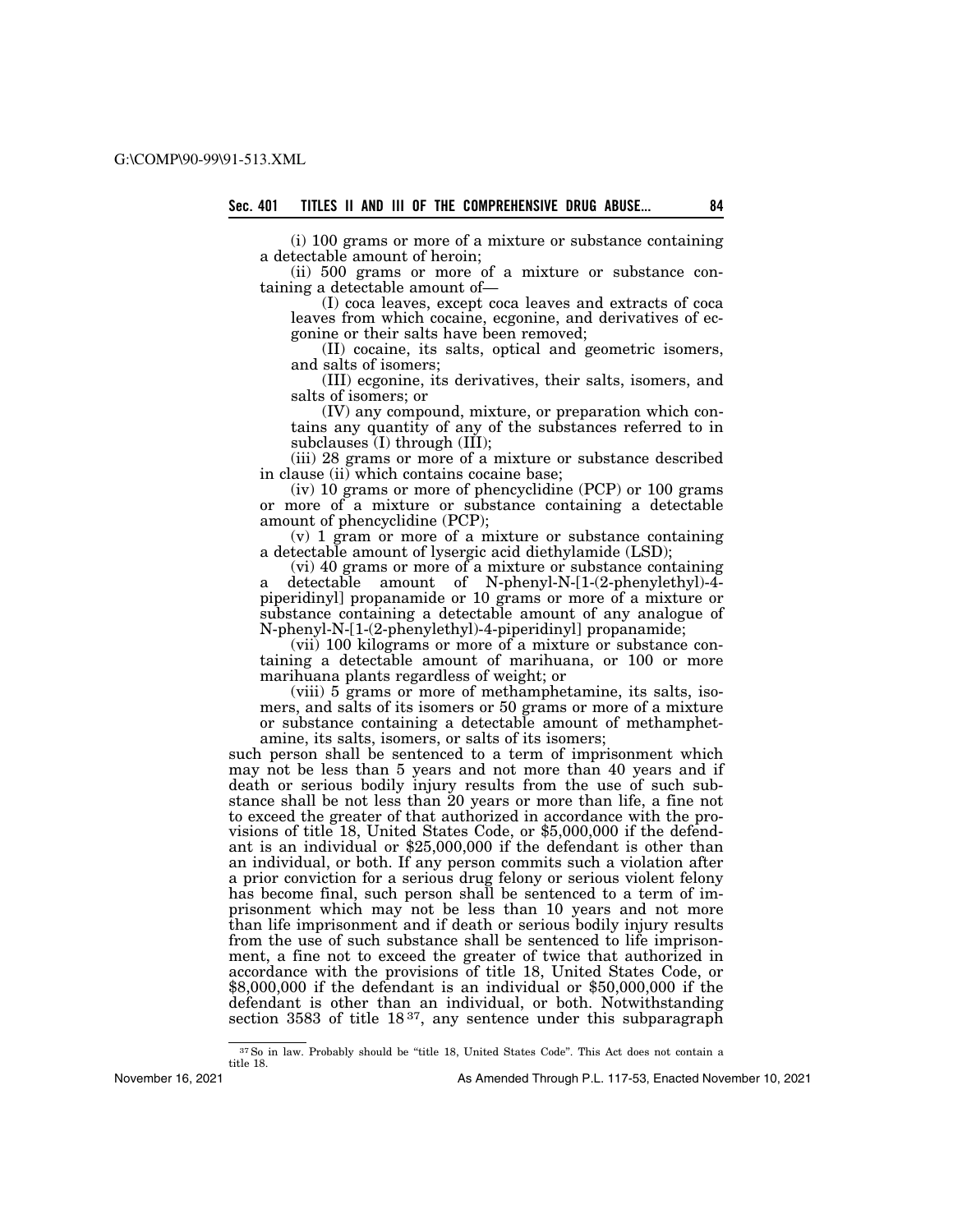shall, in the absence of such a prior conviction, include a term of supervised release of at least 4 years in addition to such term of imprisonment and shall, if there was such a prior conviction, include a term of supervised release of at least 8 years in addition to such term of imprisonment. Notwithstanding any other provision of law, the court shall not place on probation or suspend the sentence of any person sentenced under this subparagraph. No person sentenced under this subparagraph shall be eligible for parole during the term of imprisonment imposed therein.

(C) In the case of a controlled substance in schedule I or II, gamma hydroxybutyric acid (including when scheduled as an approved drug product for purposes of section  $3(a)(1)(B)$  of the Hillory J. Farias and Samantha Reid Date-Rape Drug Prohibition Act of 2000), or 1 gram of flunitrazepam, except as provided in subparagraphs (A), (B), and (D), such person shall be sentenced to a term of imprisonment of not more than 20 years and if death or serious bodily injury results from the use of such substance shall be sentenced to a term of imprisonment of not less than twenty years or more than life, a fine not to exceed the greater of that authorized in accordance with the provisions of title 18, United States Code, or \$1,000,000 if the defendant is an individual or \$5,000,000 if the defendant is other than an individual, or both. If any person commits such a violation after a prior conviction for a felony drug offense has become final, such person shall be sentenced to a term of imprisonment of not more than 30 years and if death or serious bodily injury results from the use of such substance shall be sentenced to life imprisonment, a fine not to exceed the greater of twice that authorized in accordance with the provisions of title 18, United States Code, or \$2,000,000 if the defendant is an individual or \$10,000,000 if the defendant is other than an individual, or both. Notwithstanding section 3583 of title 18 38, any sentence imposing a term of imprisonment under this paragraph shall, in the absence of such a prior conviction, impose a term of supervised release of at least 3 years in addition to such term of imprisonment and shall, if there was such a prior conviction, impose a term of supervised release of at least 6 years in addition to such term of imprisonment. Notwithstanding any other provision of law, the court shall not place on probation or suspend the sentence of any person sentenced under the provisions of this subparagraph which provide for a mandatory term of imprisonment if death or serious bodily injury results, nor shall a person so sentenced be eligible for parole during the term of such a sentence.

(D) In the case of less than 50 kilograms of marihuana, except in the case of 50 or more marihuana plants regardless of weight, 10 kilograms of hashish, or one kilogram of hashish oil, such person shall, except as provided in paragraphs (4) and (5) of this subsection, be sentenced to a term of imprisonment of not more than 5 years, a fine not to exceed the greater of that authorized in accordance with the provisions of title 18, United States Code, or \$250,000 if the defendant is an individual or \$1,000,000 if the defendant is other than an individual, or both. If any person commits

38So in law. Probably should be ''title 18, United States Code''. This Act does not contain a title 18.

November 16, 2021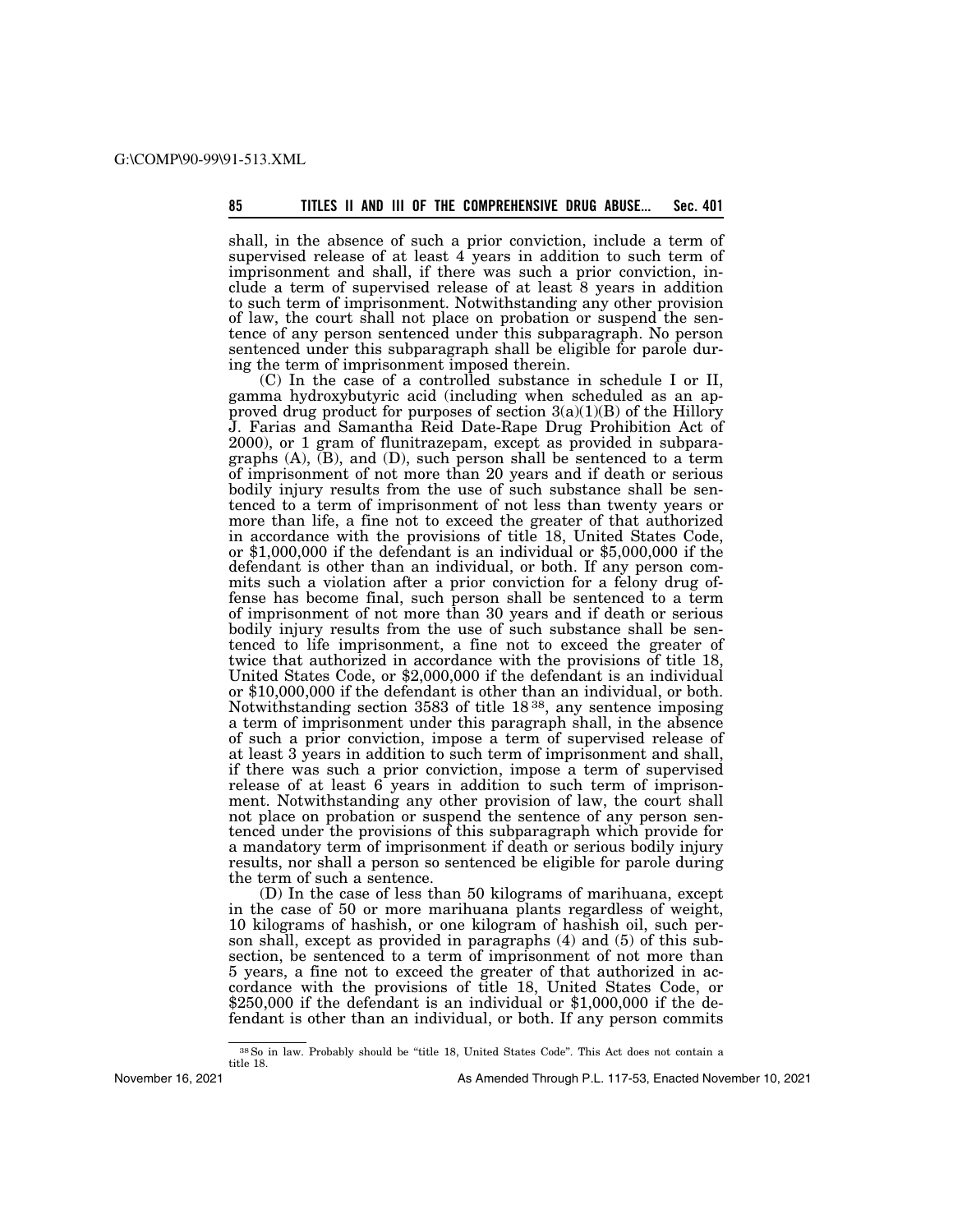such a violation after a prior conviction for a felony drug offense has become final, such person shall be sentenced to a term of imprisonment of not more than 10 years, a fine not to exceed the greater of twice that authorized in accordance with the provisions of title 18, United State Code, or \$500,000 if the defendant is an individual or \$2,000,000 if the defendant is other than an individual, or both. Notwithstanding section 3583 of title 18 38, any sentence imposing a term of imprisonment under this paragraph shall, in the absence of such a prior conviction, impose a special parole term of at least 2 years in addition to such term of imprisonment and shall, if there was such a prior conviction, impose a term of supervised release of at least 4 years in addition to such term of imprisonment.

 $(E)(i)$  Except as provided in subparagraphs  $(C)$  and  $(D)$ , in the case of any controlled substance in schedule III, such person shall be sentenced to a term of imprisonment of not more than 10 years and if death or serious bodily injury results from the use of such substance shall be sentenced to a term of imprisonment of not more than 15 years, a fine not to exceed the greater of that authorized in accordance with the provisions of title 18, United States Code, or \$500,000 if the defendant is an individual or \$2,500,000 if the defendant is other than an individual, or both.

(ii) If any person commits such a violation after a prior conviction for a felony drug offense has become final, such person shall be sentenced to a term of imprisonment of not more than 20 years and if death or serious bodily injury results from the use of such substance shall be sentenced to a term of imprisonment of not more than 30 years, a fine not to exceed the greater of twice that authorized in accordance with the provisions of title 18, United States Code, or \$1,000,000 if the defendant is an individual or \$5,000,000 if the defendant is other than an individual, or both.

(iii) Any sentence imposing a term of imprisonment under this subparagraph shall, in the absence of such a prior conviction, impose a term of supervised release of at least 2 years in addition to such term of imprisonment and shall, if there was such a prior conviction, impose a term of supervised release of at least 4 years in addition to such term of imprisonment.

(2) In the case of a controlled substance in schedule IV, such person shall be sentenced to a term of imprisonment of not more than 5 years, a fine not to exceed the greater of that authorized in accordance with the provisions of title 18, United States Code, or \$250,000 if the defendant is an individual or \$1,000,000 if the defendant is other than an individual, or both. If any person commits such a violation after a prior conviction for a felony drug offense has become final, such person shall be sentenced to a term of imprisonment of not more than 10 years, a fine not to exceed the greater of twice the authorized in accordance with the provisions of title 18, United States Code, or \$500,000 if the defendant is an individual or \$2,000,000 if the defendant is other than an individual, or both. Any sentence imposing a term of imprisonment under this paragraph shall, in the absence of such a prior conviction, impose a term of supervised release of at least one year in addition to such term of imprisonment and shall, if there was such

November 16, 2021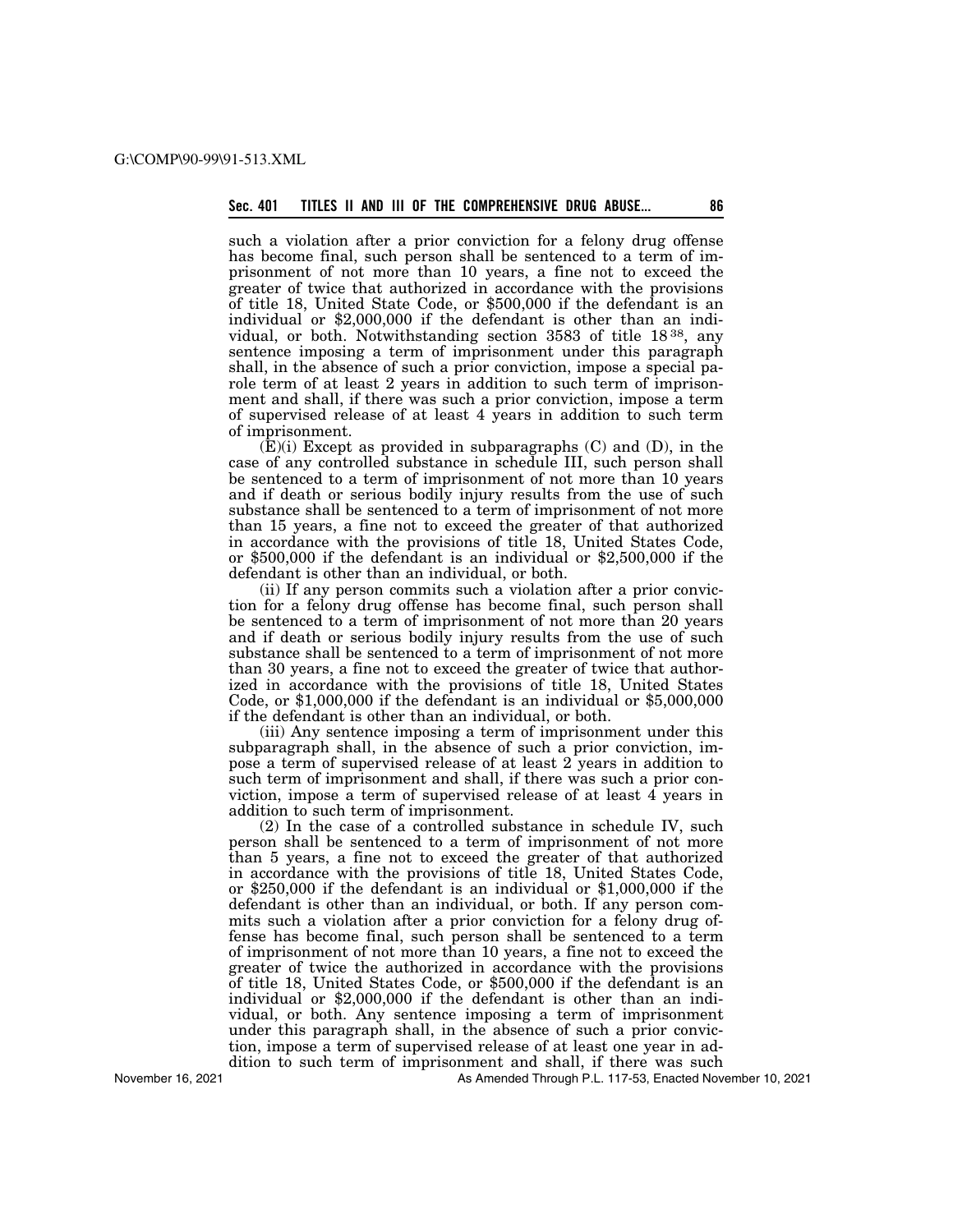a prior conviction, impose a term of supervised release of at least 2 years in addition to such term of imprisonment.

(3) In the case of a controlled substance in schedule V, such person shall be sentenced to a term of imprisonment of not more than 1 year, a fine not to exceed the greater of that authorized in accordance with the provisions of title 18, United States Code, or \$100,000 if the defendant is an individual or \$250,000 if the defendant is other than an individual, or both. If any person commits such a violation after a prior conviction for a felony drug offense has become final, such person shall be sentenced to a term of imprisonment of not more than 4 years, a fine not to exceed the provisions of title 18, United States Code, or \$200,000 if the defendant is an individual or \$500,000 if the defendant is other than an individual, or both. Any sentence imposing a term of imprisonment under this paragraph may, if there was a prior conviction, impose a term of supervised release of not more than 1 year, in addition to such term of imprisonment.

(4) Notwithstanding paragraph (1)(D) of this subsection, any person who violates subsection (a) of this section by distributing a small amount of marihuana for no remuneration shall be treated as provided in section 404 and section 3607 of title 18, United States Code.

(5) Any person who violates subsection (a) of this section by cultivating or manufacturing a controlled substance on Federal property shall be imprisoned as provided in this subsection and shall be fined any amount not to exceed—

(A) the amount authorized in accordance with this section;

(B) the amount authorized in accordance with the provisions of title 18, United States Code;

(C) \$500,000 if the defendant is an individual; or

(D) \$1,000,000 if the defendant is other than an individual; or both.

(6) Any person who violates subsection (a), or attempts to do so, and knowingly or intentionally uses a poison, chemical, or other hazardous substance on Federal land, and, by such use—

(A) creates a serious hazard to humans, wildlife, or domestic animals,

(B) degrades or harms the environment or natural resources, or

(C) pollutes an aquifer, spring, stream, river, or body of water,

shall be fined in accordance with title 18, United States Code, or imprisoned not more than five years, or both.

(7) PENALTIES FOR DISTRIBUTION.—

(A) IN GENERAL.—Whoever, with intent to commit a crime of violence, as defined in section 16 of title 18, United States Code (including rape), against an individual, violates subsection (a) by distributing a controlled substance or controlled substance analogue to that individual without that individual's knowledge, shall be imprisoned not more than 20 years and fined in accordance with title 18, United States Code.

(B) DEFINITION.—For purposes of this paragraph, the term "without that individual's knowledge" means that the individual is unaware that a substance with the ability to alter

As Amended Through P.L. 117-53, Enacted November 10, 2021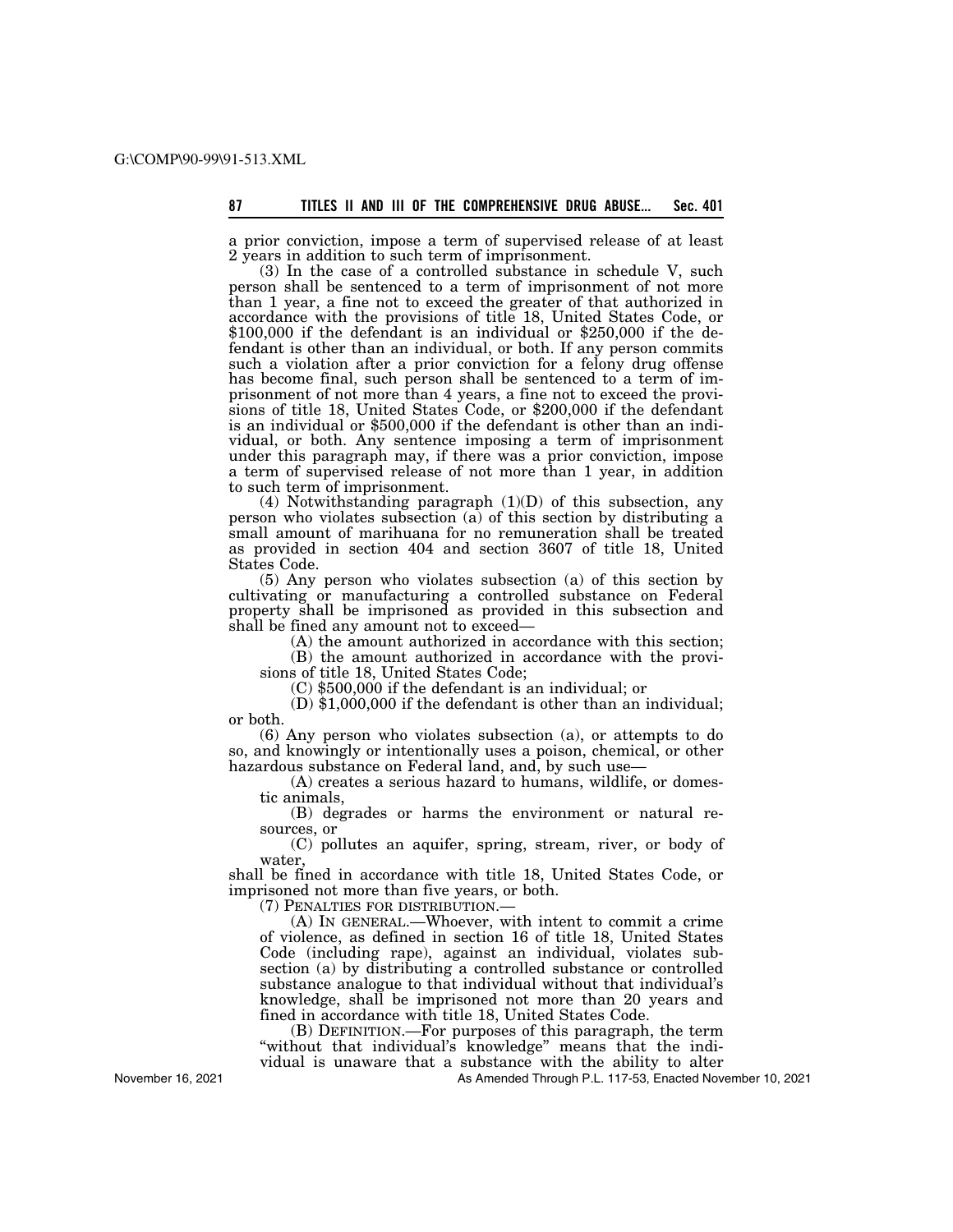that individual's ability to appraise conduct or to decline participation in or communicate unwillingness to participate in conduct is administered to the individual.

(c) Any person who knowingly or intentionally—

(1) possesses a listed chemical with intent to manufacture a controlled substance except as authorized by this title;

(2) possesses or distributes, a listed chemical knowing, or having reasonable cause to believe, that the listed chemical will be used to manufacture a controlled substance except as authorized by this title; or

(3) with the intent of causing the evasion of the recordkeeping or reporting requirements of section 310, or the regulations issued under that section, receives or distributes a reportable amount of any listed chemical in units small enough so that the making of records or filing of reports under that section is not required;

shall be fined in accordance with title 18, United States Code, or imprisoned not more than 20 years in the case of a violation of paragraph (1) or (2) involving a list I chemical or not more than 10 years in the case of a violation of this subsection other than a violation of paragraph (1) or (2) involving a list I chemical, or both.

(d)(1) Any person who assembles, maintains, places, or causes to be placed a boobytrap on Federal property where a controlled substance is being manufactured, distributed, or dispensed shall be sentenced to a term of imprisonment for not more than 10 years or fined under title 18, United States Code, or both.

(2) If any person commits such a violation after 1 or more prior convictions for an offense punishable under this subsection, such person shall be sentenced to a term of imprisonment of not more than 20 years or fined under title 18, United States Code, or both.

(3) For the purposes of this subsection, the term ''boobytrap'' means any concealed or camouflaged device designed to cause bodily injury when triggered by any action of any unsuspecting person making contact with the device. Such term includes guns, ammunition, or explosive devices attached to trip wires or other triggering mechanisms, sharpened stakes, and lines or wires with hooks attached.

(e) In addition to any other applicable penalty, any person convicted of a felony violation of this section relating to the receipt, distribution, manufacture, exportation, or importation of a listed chemical may be enjoined from engaging in any transaction involving a listed chemical for not more than ten years.

(f)(1) Whoever knowingly distributes a listed chemical in violation of this title (other than in violation of a recordkeeping or reporting requirement of section 310) shall, except to the extent that paragraph  $(12)$ ,  $(13)$ , or  $(14)$  of section  $402(a)$  applies, be fined under title 18, United States Code, or imprisoned not more than 5 years, or both.

(2) Whoever possesses any listed chemical, with knowledge that the recordkeeping or reporting requirements of section 310 have not been adhered to, if, after such knowledge is acquired, such person does not take immediate steps to remedy the violation shall be fined under title 18, United States Code, or imprisoned not more than one year, or both.

November 16, 2021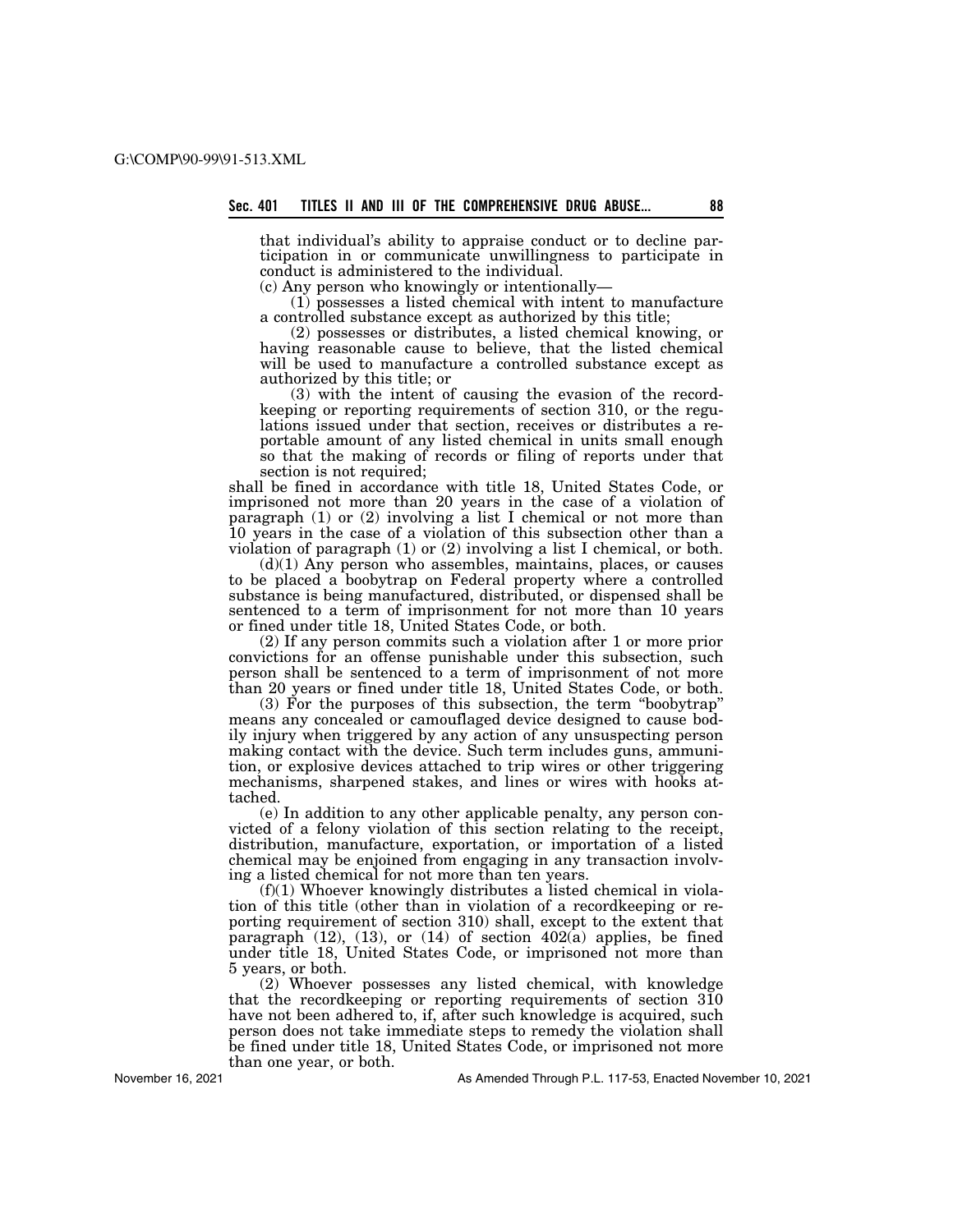(g) INTERNET SALES OF DATE RAPE DRUGS.— (1) Whoever knowingly uses the Internet to distribute a date rape drug to any person, knowing or with reasonable cause to believe that—

(A) the drug would be used in the commission of criminal sexual conduct; or

(B) the person is not an authorized purchaser;

shall be fined under this title or imprisoned not more than 20 years, or both.

(2) As used in this subsection:

(A) The term "date rape drug" means-

(i) gamma hydroxybutyric acid (GHB) or any controlled substance analogue of GHB, including gamma butyrolactone (GBL) or  $\check{1},$ 4-butanediol;

(ii) ketamine;

(iii) flunitrazepam; or

(iv) any substance which the Attorney General designates, pursuant to the rulemaking procedures prescribed by section 553 of title 5, United States

Code, to be used in committing rape or sexual assault. The Attorney General is authorized to remove any substance from the list of date rape drugs pursuant to the same rulemaking authority.

(B) The term ''authorized purchaser'' means any of the following persons, provided such person has acquired the controlled substance in accordance with this Act:

(i) A person with a valid prescription that is issued for a legitimate medical purpose in the usual course of professional practice that is based upon a qualifying medical relationship by a practitioner registered by the Attorney General. A ''qualifying medical relationship'' means a medical relationship that exists when the practitioner has conducted at least 1 medical evaluation with the authorized purchaser in the physical presence of the practitioner, without regard to whether portions of the evaluation are conducted by other heath professionals. The preceding sentence shall not be construed to imply that 1 medical evaluation demonstrates that a prescription has been issued for a legitimate medical purpose within the usual course of professional practice.

(ii) Any practitioner or other registrant who is otherwise authorized by their registration to dispense, procure, purchase, manufacture, transfer, distribute, import, or export the substance under this Act.

(iii) A person or entity providing documentation that establishes the name, address, and business of the person or entity and which provides a legitimate purpose for using any ''date rape drug'' for which a prescription is not required.

(3) The Attorney General is authorized to promulgate regulations for record-keeping and reporting by persons handling 1,4–butanediol in order to implement and enforce the provisions of this section. Any record or report required by such reg-

As Amended Through P.L. 117-53, Enacted November 10, 2021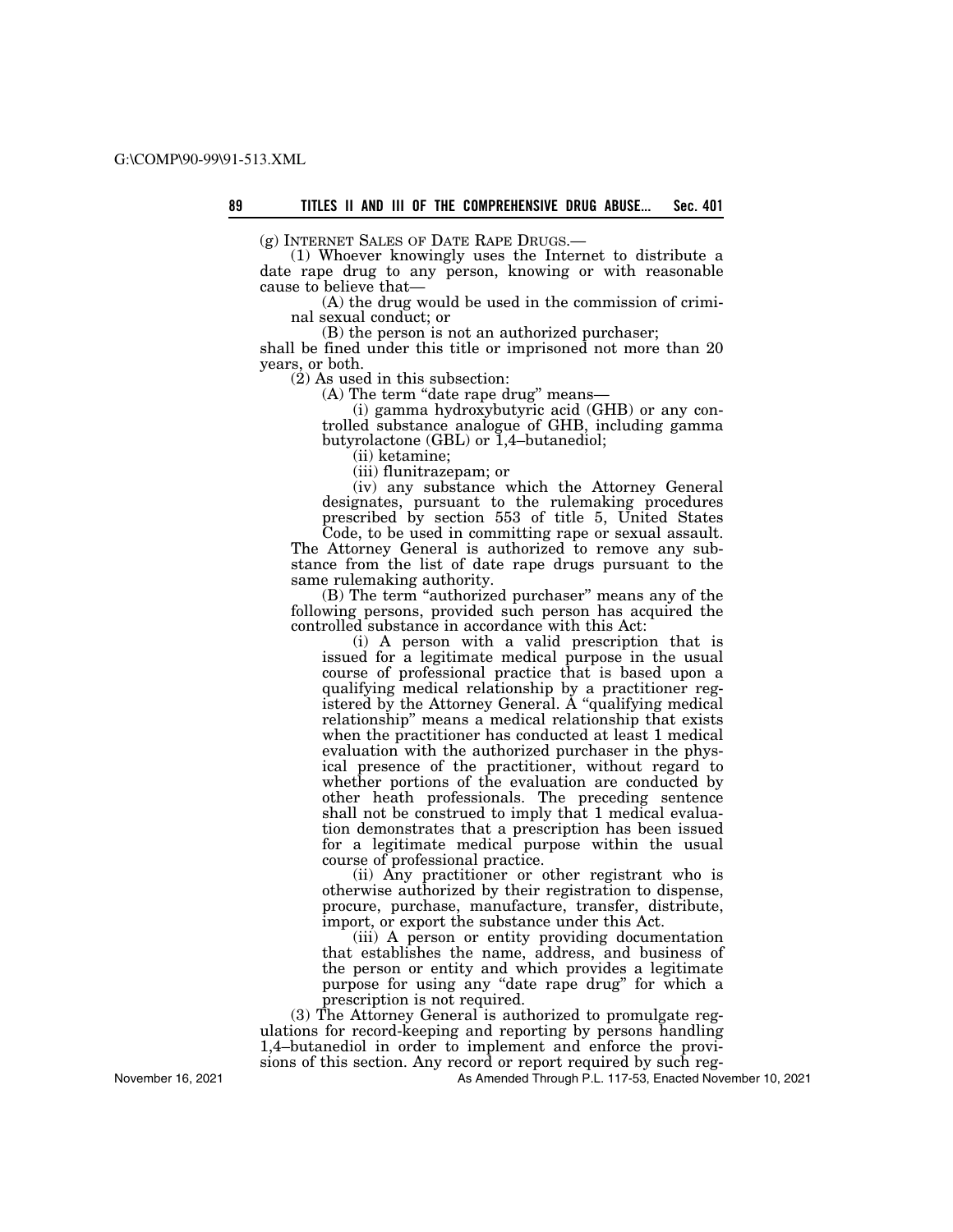ulations shall be considered a record or report required under this Act.

(h) OFFENSES INVOLVING DISPENSING OF CONTROLLED SUB- STANCES BY MEANS OF THE INTERNET.— (1) IN GENERAL.—It shall be unlawful for any person to

knowingly or intentionally—

(A) deliver, distribute, or dispense a controlled substance by means of the Internet, except as authorized by this title; or

(B) aid or abet (as such terms are used in section 2 of title 18, United States Code) any activity described in subparagraph (A) that is not authorized by this title.

(2) EXAMPLES.—Examples of activities that violate paragraph (1) include, but are not limited to, knowingly or intentionally—

(A) delivering, distributing, or dispensing a controlled substance by means of the Internet by an online pharmacy that is not validly registered with a modification authorizing such activity as required by section 303(f) (unless exempt from such registration);

(B) writing a prescription for a controlled substance for the purpose of delivery, distribution, or dispensation by means of the Internet in violation of section 309(e);

(C) serving as an agent, intermediary, or other entity that causes the Internet to be used to bring together a buyer and seller to engage in the dispensing of a controlled substance in a manner not authorized by sections 303(f) or 309(e);

(D) offering to fill a prescription for a controlled substance based solely on a consumer's completion of an online medical questionnaire; and

(E) making a material false, fictitious, or fraudulent statement or representation in a notification or declaration under subsection (d) or (e), respectively, of section 311. (3) INAPPLICABILITY.—

(A) This subsection does not apply to—

(i) the delivery, distribution, or dispensation of controlled substances by nonpractitioners to the extent authorized by their registration under this title;

(ii) the placement on the Internet of material that merely advocates the use of a controlled substance or includes pricing information without attempting to propose or facilitate an actual transaction involving a controlled substance; or

(iii) except as provided in subparagraph (B), any activity that is limited to—

(I) the provision of a telecommunications service, or of an Internet access service or Internet information location tool (as those terms are defined in section 231 of the Communications Act of 1934); or  $(II)$ 

the transmission, storage, retrieval, hosting, formatting, or translation (or any com-

bination thereof) of a communication, without se-

As Amended Through P.L. 117-53, Enacted November 10, 2021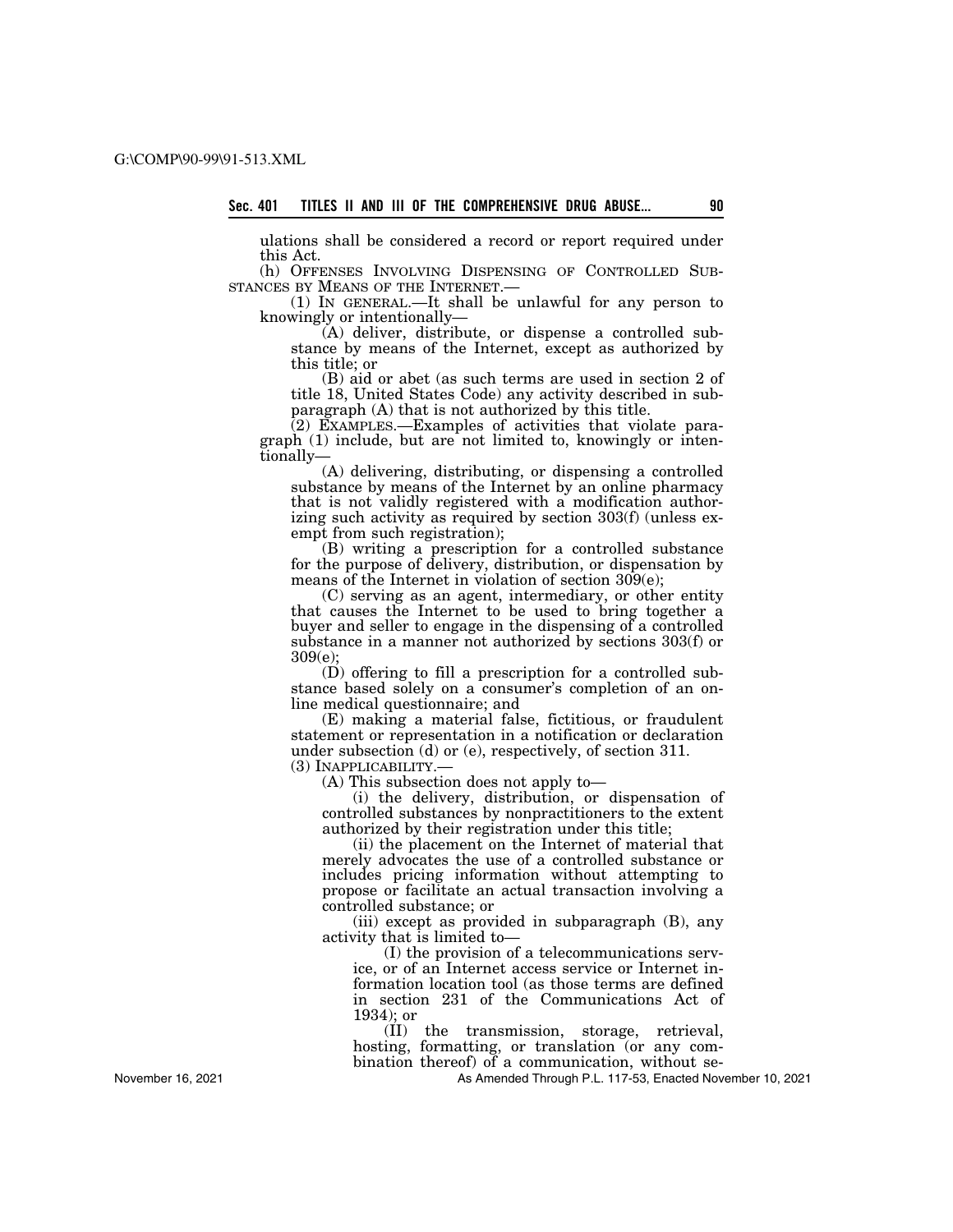# **91 TITLES II AND III OF THE COMPREHENSIVE DRUG ABUSE... Sec. 402**

lection or alteration of the content of the communication, except that deletion of a particular communication or material made by another person in a manner consistent with section 230(c) of the Communications Act of 1934 shall not constitute such selection or alteration of the content of the communication.

(B) The exceptions under subclauses (I) and (II) of subparagraph (A)(iii) shall not apply to a person acting in concert with a person who violates paragraph (1).

(4) KNOWING OR INTENTIONAL VIOLATION.—Any person who knowingly or intentionally violates this subsection shall be sentenced in accordance with subsection (b).

# PROHIBITED ACTS B—PENALTIES

SEC. 402.  $[21 \text{ U.S.C. } 842]$  (a) It shall be unlawful for any person—

(1) who is subject to the requirements of part C to distribute or dispense a controlled substance in violation of section 309;

(2) who is a registrant to distribute or dispense a controlled substance not authorized by his registration to another registrant or other authorized person or to manufacture a controlled substance not authorized by his registration;

(3) who is a registrant to distribute a controlled substance in violation of section 305 of this title;

(4) to remove, alter, or obliterate a symbol or label required by section 305 of this title;

(5) to refuse or negligently fail to make, keep, or furnish any record, report, notification, declaration, order or order form, statement, invoice, or information required under this title or title III;

(6) to refuse any entry into any premises or inspection authorized by this title or title III;

(7) to remove, break, injure, or deface a seal placed upon controlled substances pursuant to section 304(f) or 511 or to remove or dispose of substances so placed under seal;

(8) to use, to his own advantage, or to reveal, other than to duly authorized officers or employees of the United States, or to the courts when relevant in any judicial proceeding under this title or title III, any information acquired in the course of an inspection authorized by this title concerning any method or process which as a trade secret is entitled to protection, or to use to his own advantage or reveal (other than as authorized by section 310) any information that is confidential under such section;

(9) who is a regulated person to engage in a regulated transaction without obtaining the identification required by  $310(a)(3);$ 

(10) negligently to fail to keep a record or make a report under section 310 or negligently to fail to self-certify as required under section 310;

As Amended Through P.L. 117-53, Enacted November 10, 2021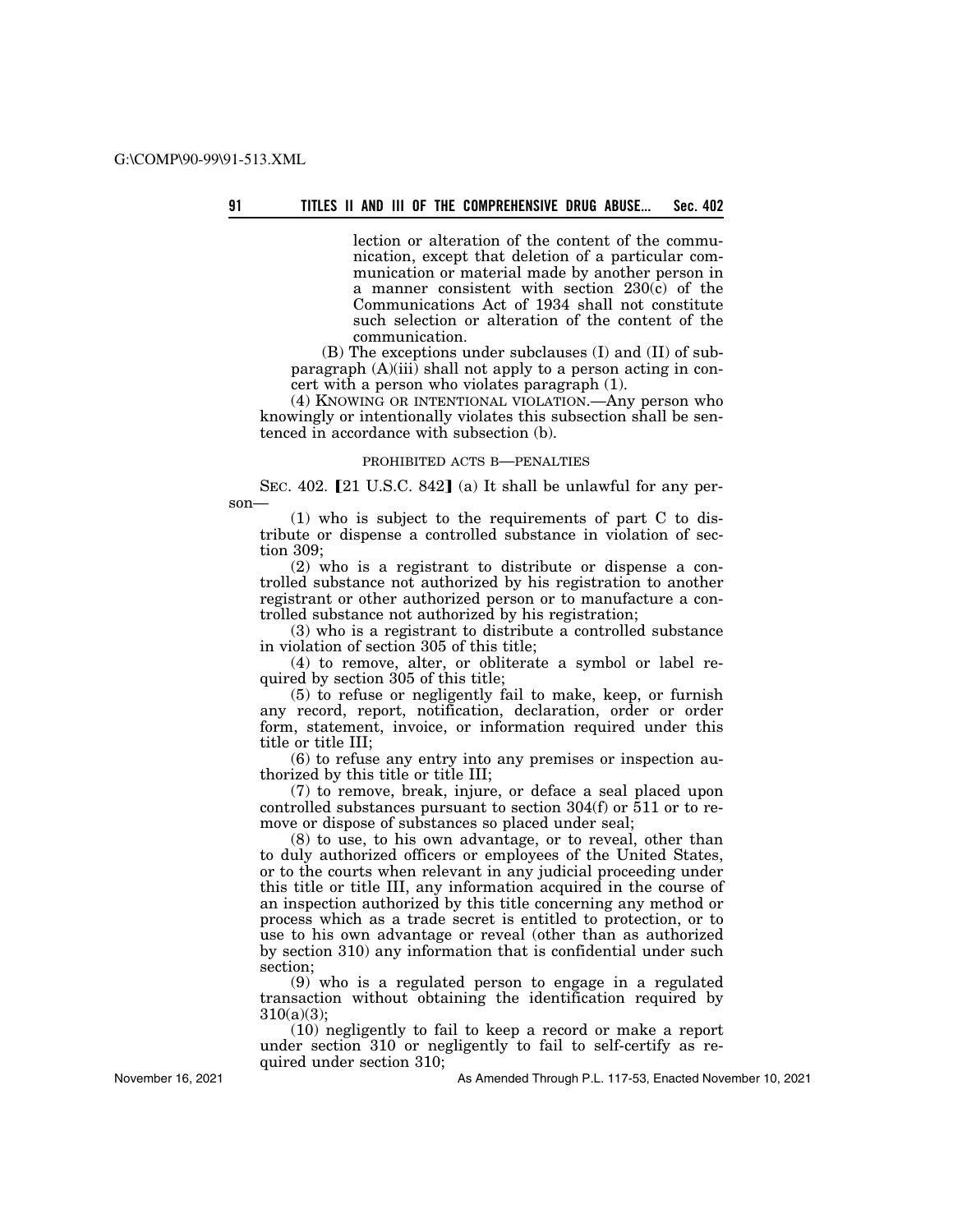(11) to distribute a laboratory supply to a person who uses, or attempts to use, that laboratory supply to manufacture a controlled substance or a listed chemical, in violation of this title or title III, with reckless disregard for the illegal uses to which such a laboratory supply will be put;

(12) who is a regulated seller, or a distributor required to submit reports under subsection  $(b)(3)$  of section 310–

(A) to sell at retail a scheduled listed chemical product in violation of paragraph (1) of subsection (d) of such section, knowing at the time of the transaction involved (independent of consulting the logbook under subsection  $\bar{e}(e)(1)(A)(iii)$  of such section) that the transaction is a violation; or

(B) to knowingly or recklessly sell at retail such a product in violation of paragraph  $(\tilde{2})$  of such subsection (d);

(13) who is a regulated seller to knowingly or recklessly sell at retail a scheduled listed chemical product in violation of subsection (e) of such section;

(14) who is a regulated seller or an employee or agent of such seller to disclose, in violation of regulations under subparagraph  $(C)$  of section  $310(e)(1)$ , information in logbooks under subparagraph (A)(iii) of such section, or to refuse to provide such a logbook to Federal, State, or local law enforcement authorities;

(15) to distribute a scheduled listed chemical product to a regulated seller, or to a regulated person referred to in section 310(b)(3)(B), unless such regulated seller or regulated person is, at the time of such distribution, currently registered with the Drug Enforcement Administration, or on the list of persons referred to under section  $310(e)(1)(B)(v)$ ;

(16) to violate subsection (e) of section 825 of this title; or

(17) in the case of a registered manufacturer or distributor of opioids, to fail to review the most recent information, directly related to the customers of the manufacturer or distributor, made available by the Attorney General in accordance with section 307(f).

As used in paragraph (11), the term ''laboratory supply'' means a listed chemical or any chemical, substance, or item on a special surveillance list published by the Attorney General, which contains chemicals, products, materials, or equipment used in the manufacture of controlled substances and listed chemicals. For purposes of paragraph (11), there is a rebuttable presumption of reckless disregard at trial if the Attorney General notifies a firm in writing that a laboratory supply sold by the firm, or any other person or firm, has been used by a customer of the notified firm, or distributed further by that customer, for the unlawful production of controlled substances or listed chemicals a firm distributes and 2 weeks or more after the notification the notified firm distributes a laboratory supply to the customer. For purposes of paragraph (15), if the distributor is temporarily unable to access the list of persons referred to under section  $310(e)(1)(B)(v)$ , the distributor may rely on a written, faxed, or electronic copy of a certificate of self-certification submitted by the regulated seller or regulated person, provided the distributor confirms within 7 business days of the dis-

November 16, 2021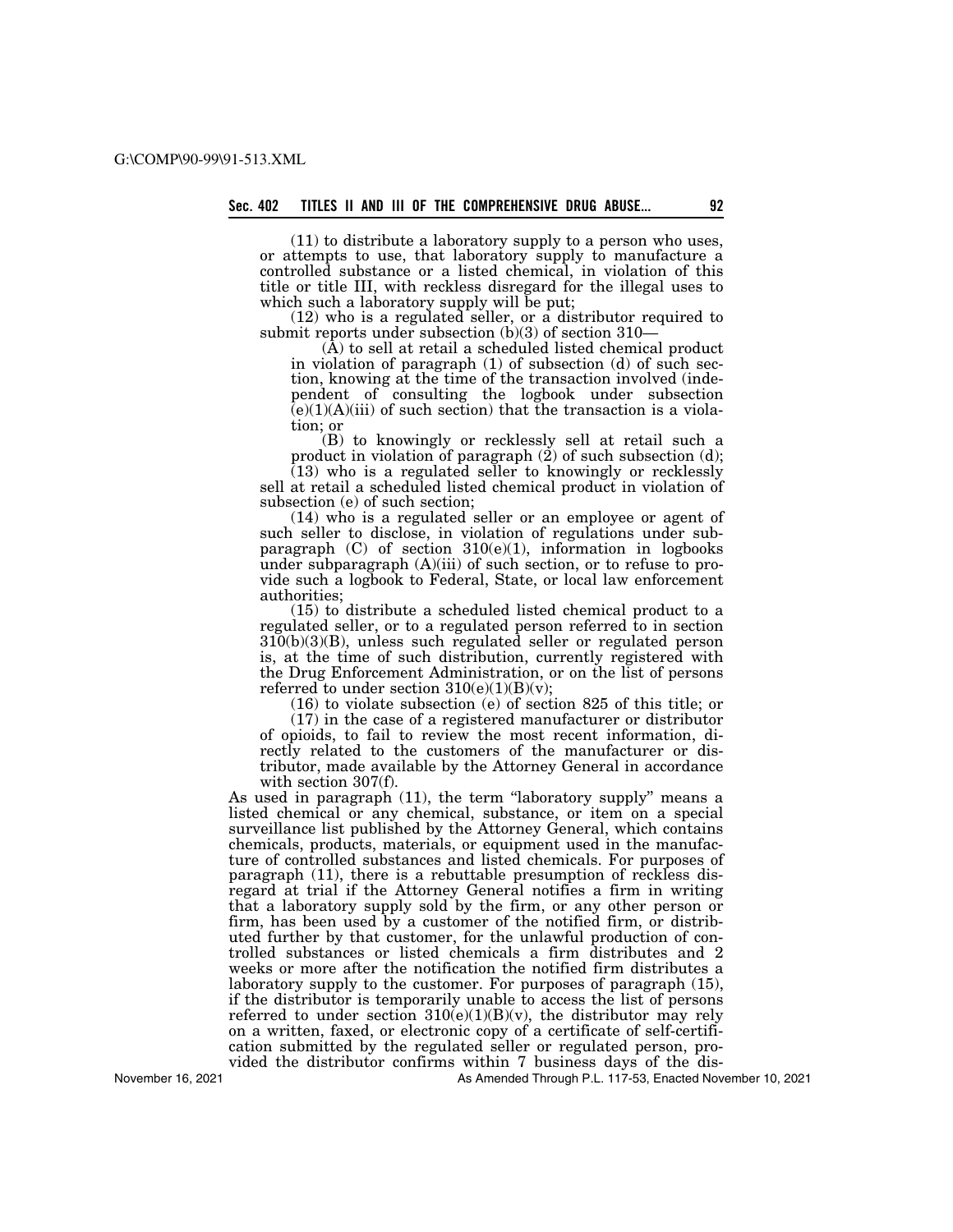tribution that such regulated seller or regulated person is on the list referred to under section  $310(e)(1)(B)(v)$ .

(b) It shall be unlawful for any person who is a registrant to manufacture a controlled substance in schedule I or II, or ephedrine, pseudoephedrine, or phenylpropanolamine or any of the salts, optical isomers, or salts of optical isomers of such chemical, which is—

(1) not expressly authorized by his registration and by a quota assigned to him pursuant to section 306; or

(2) in excess of a quota assigned to him pursuant to section 306.

 $(c)(1)(A)$  Except as provided in subparagraph  $(B)$ ,  $(C)$ , or  $(D)$  of this paragraph and paragraph (2), any person who violates this section shall, with respect to any such violation, be subject to a civil penalty of not more than \$25,000. The district courts of the United States (or, where there is no such court in the case of any territory or possession of the United States, then the court in such territory or possession having the jurisdiction of a district court of the United States in cases arising under the Constitution and laws of the United States) shall have jurisdiction in accordance with section 1355 of title 28 of the United States Code to enforce this paragraph.

(B)(i) Except as provided in clause (ii), in the case of a violation of paragraph  $(5)$ ,  $(10)$ , or  $(17)$  of subsection  $(a)$ , the civil penalty shall not exceed \$10,000.

(ii) In the case of a violation described in clause (i) committed by a registered manufacturer or distributor of opioids and related to the reporting of suspicious orders for opioids, failing to maintain effective controls against diversion of opioids, or failing to review the most recent information made available by the Attorney General in accordance with section 307(f), the penalty shall not exceed \$100,000.

(C) In the case of a violation of paragraph (16) of subsection (a) of this section by an importer, exporter, manufacturer, or distributor (other than as provided in subparagraph (D)), up to \$500,000 per violation. For purposes of this subparagraph, a violation is defined as each instance of importation, exportation, manufacturing, distribution, or possession with intent to manufacture or distribute, in violation of paragraph (16) of subsection (a).

(D) In the case of a distribution, dispensing, or possession with intent to distribute or dispense in violation of paragraph (16) of subsection (a) of this section at the retail level, up to \$1000 per violation. For purposes of this paragraph, the term <sup>"at</sup> the retail level" refers to products sold, or held for sale, directly to the consumer for personal use. Each package, container or other separate unit containing an anabolic steroid that is distributed, dispensed, or possessed with intent to distribute or dispense at the retail level in violation of such paragraph (16) of subsection (a) shall be considered a separate violation.

 $(2)(A)$  If a violation of this section is prosecuted by an information or indictment which alleges that the violation was committed knowingly and the trier of fact specifically finds that the violation was so committed, such person shall, except as otherwise provided in subparagraph (B) or (D) of this paragraph, be sentenced to im-

November 16, 2021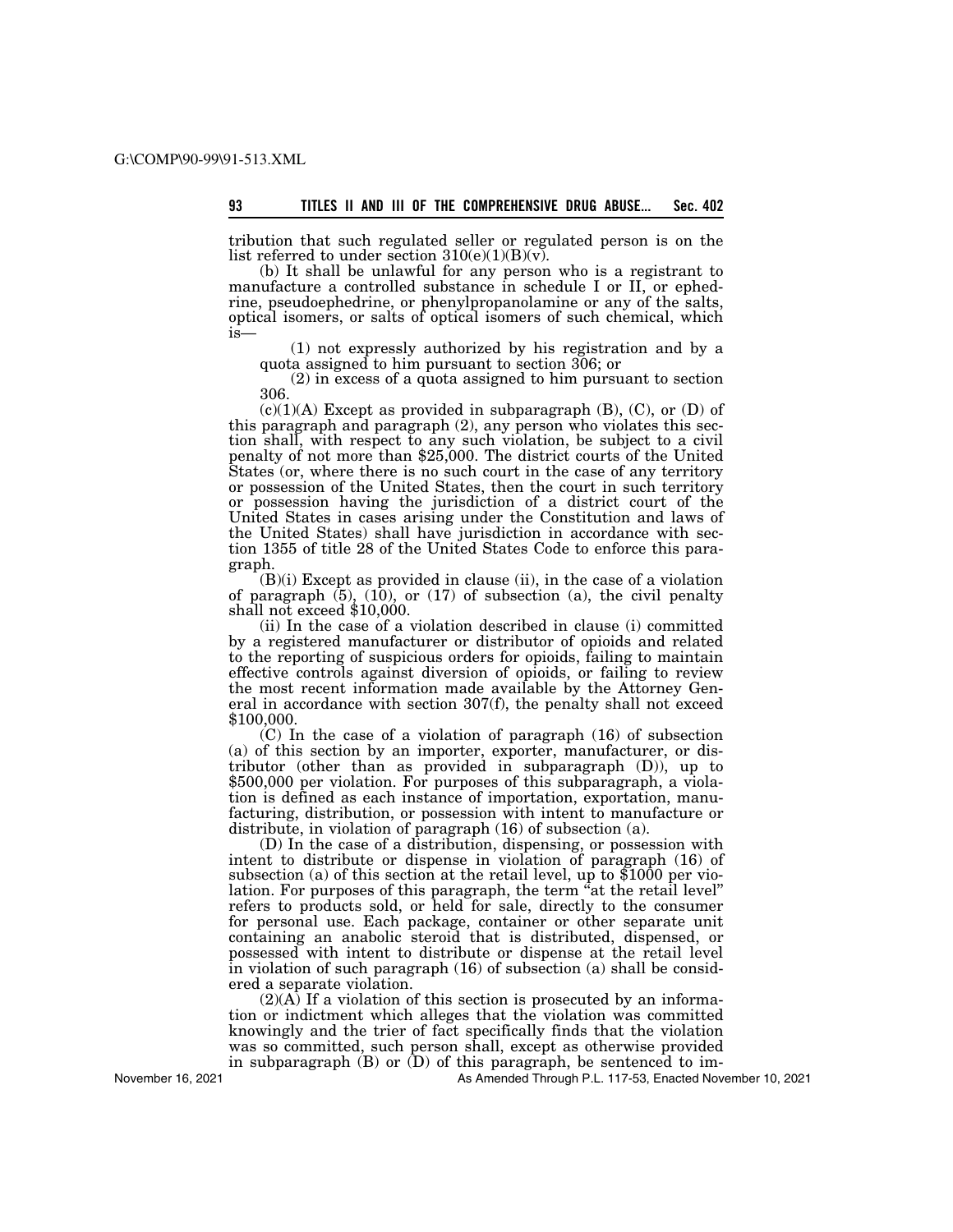prisonment of not more than one year or a fine under title 18, United States Code, or both.

(B) If a violation referred to in subparagraph (A) was committed after one or more prior convictions of the offender for an offense punishable under this paragraph (2), or for a crime under any other provision of this title or title III or other law of the United States relating to narcotic drugs, marihuana, or depressant or stimulant substances, have become final, such person shall be sentenced to a term of imprisonment of not more than 2 years, a fine under title 18, United States Code, or both.

(C) In addition to the penalties set forth elsewhere in this title or title III, any business that violates paragraph (11) of subsection (a) shall, with respect to the first such violation, be subject to a civil penalty of not more than \$250,000, but shall not be subject to criminal penalties under this section, and shall, for any succeeding violation, be subject to a civil fine of not more than \$250,000 or double the last previously imposed penalty, whichever is greater.

(D) In the case of a violation described in subparagraph (A) that was a violation of paragraph  $(5)$ ,  $(10)$ , or  $(17)$  of subsection  $(a)$ committed by a registered manufacturer or distributor of opioids that relates to the reporting of suspicious orders for opioids, failing to maintain effective controls against diversion of opioids, or failing to review the most recent information made available by the Attorney General in accordance with section 307(f), the criminal fine under title 18, United States Code, shall not exceed \$500,000.

(3) Except under the conditions specified in paragraph (2) of this subsection, a violation of this section does not constitute a crime, and a judgment for the United States and imposition of a civil penalty pursuant to paragraph (1) shall not give rise to any disability or legal disadvantage based on conviction for a criminal offense.

(4)(A) If a regulated seller, or a distributor required to submit reports under section 310(b)(3), violates paragraph (12) of subsection (a) of this section, or if a regulated seller violates paragraph (13) of such subsection, the Attorney General may by order prohibit such seller or distributor (as the case may be) from selling any scheduled listed chemical product. Any sale of such a product in violation of such an order is subject to the same penalties as apply under paragraph (2).

(B) An order under subparagraph (A) may be imposed only through the same procedures as apply under section 304(c) for an order to show cause.

# PROHIBITED ACTS C—PENALTIES

SEC. 403.  $[21 \text{ U.S.C. } 843]$  (a) It shall be unlawful for any person knowingly or intentionally—

(1) who is a registrant to distribute a controlled substance classified in schedule I or II, in the course of his legitimate business, except pursuant to an order or an order form as required by section 308 of this title;

(2) to use in the course of the manufacture, distribution, or dispensing of a controlled substance, or to use for the purpose of acquiring or obtaining a controlled substance, a reg-

As Amended Through P.L. 117-53, Enacted November 10, 2021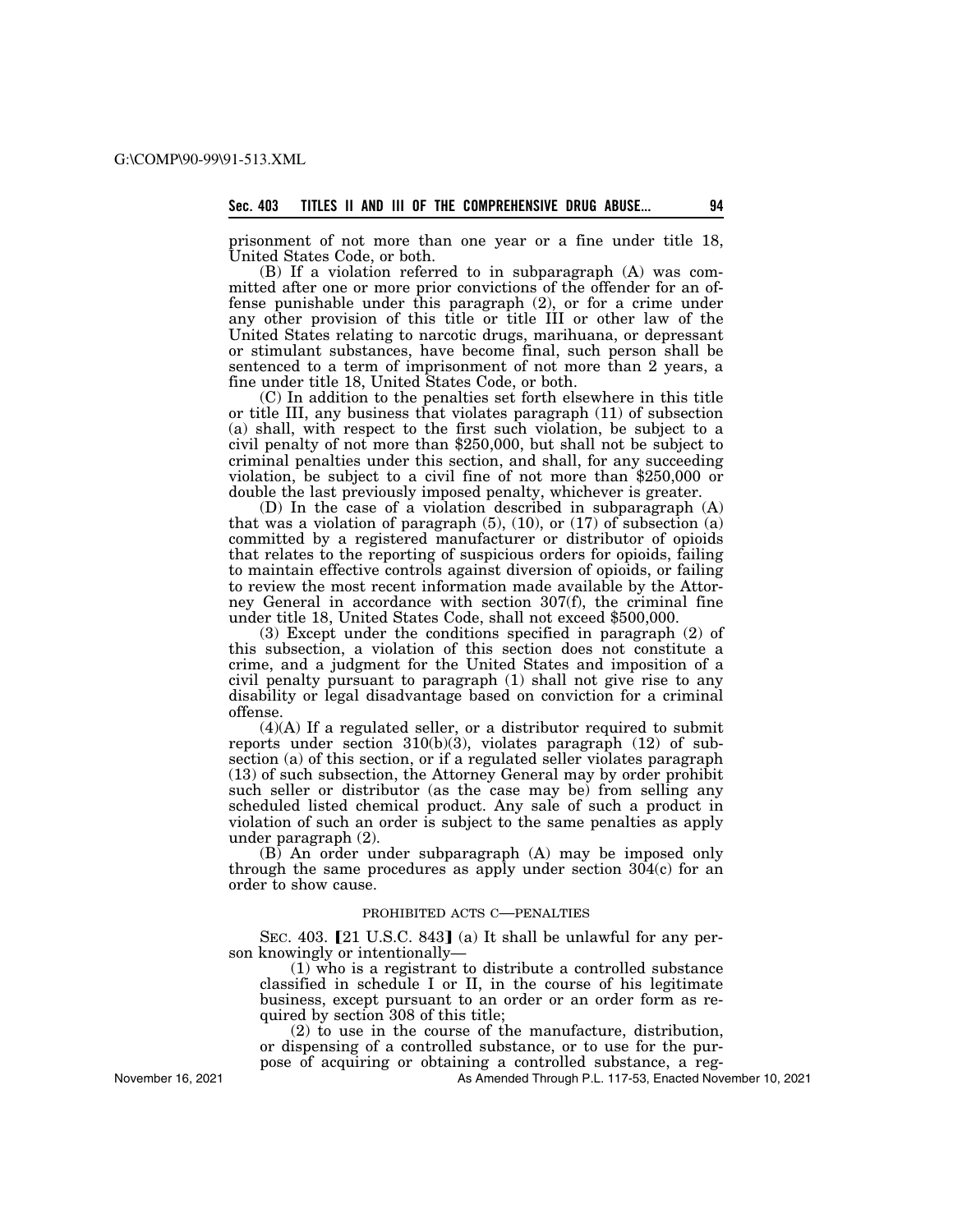istration number which is fictitious, revoked, suspended, expired, or issued to another person;

(3) to acquire or obtain possession of a controlled substance by misrepresentation, fraud, forgery, deception, or subterfuge;

(4)(A) to furnish false or fraudulent material information in, or omit any material information from, any application, report, record, or other document required to be made, kept, or filed under this title or title III, or (B) to present false or fraudulent identification where the person is receiving or purchasing a listed chemical and the person is required to present identification under section 310(a);

(5) to make, distribute, or possess any punch, die, plate, stone, or other thing designed to print, imprint, or reproduce the trademark, trade name, or other identifying mark, imprint, or device of another or any likeness of any of the foregoing upon any drug or container or labeling thereof so as to render such drug a counterfeit substance;

(6) to possess any three-neck round-bottom flask, tableting machine, encapsulating machine, or gelatin capsule, or any equipment, chemical, product, or material which may be used to manufacture a controlled substance or listed chemical, knowing, intending, or having reasonable cause to believe, that it will be used to manufacture a controlled substance or listed chemical in violation of this title or title III;

(7) to manufacture, distribute, export, or import any threeneck round-bottom flask, tableting machine, encapsulating machine, or gelatin capsule, or any equipment, chemical, product, or material which may be used to manufacture a controlled substance or listed chemical, knowing, intending, or having reasonable cause to believe, that it will be used to manufacture a controlled substance or listed chemical in violation of this title or title III or, in the case of an exportation, in violation of this title or title III or of the laws of the country to which it is exported;

(8) to create a chemical mixture for the purpose of evading a requirement of section 310 or to receive a chemical mixture created for that purpose; or

(9) to distribute, import, or export a list I chemical without the registration required by this title or title III.

(b) It shall be unlawful for any person knowingly or intentionally to use any communication facility in committing or in causing or facilitating the commission of any act or acts constituting a felony under any provision of this title or title III. Each separate use of a communication facility shall be a separate offense under this subsection. For purposes of this subsection, the term ''communication facility'' means any and all public and private instrumentalities used or useful in the transmission of writing, signs, signals, pictures, or sounds of all kinds and includes mail, telephone, wire, radio, and all other means of communication.

 $(c)(1)$ <sup>39</sup> It shall be unlawful for any person to place in any newspaper, magazine, handbill, or other publications, any written advertisement knowing that it has the purpose of seeking or offer-

 $39$  References in subsection (c)(1) to "Schedule I" probably should be "schedule I".

November 16, 2021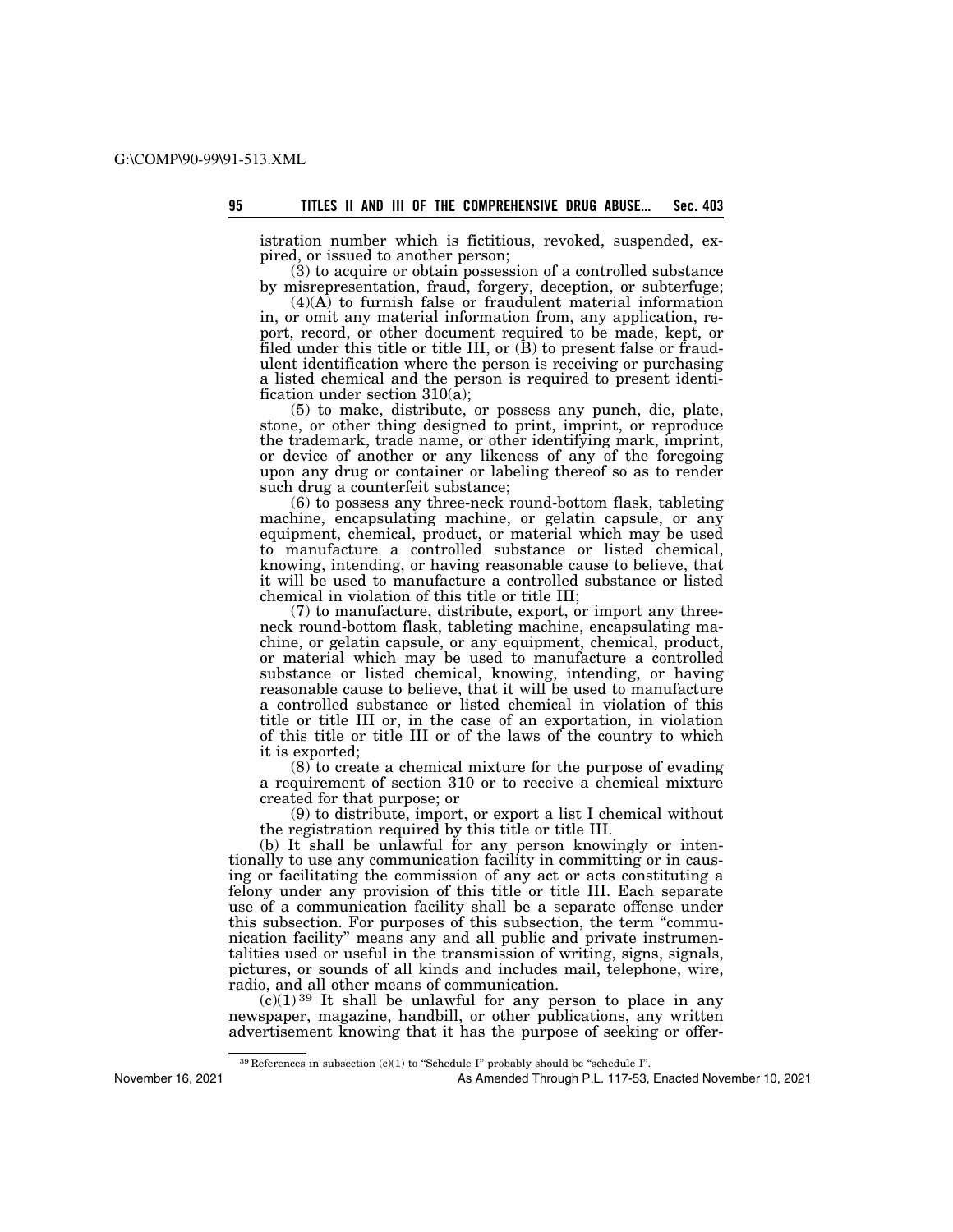ing illegally to receive, buy, or distribute a Schedule I controlled substance. As used in this section the term "advertisement" includes, in addition to its ordinary meaning, such advertisements as those for a catalog of Schedule I controlled substances and any similar written advertisement that has the purpose of seeking or offering illegally to receive, buy, or distribute a Schedule I controlled substance. The term ''advertisement'' does not include material which merely advocates the use of a similar material, which advocates a position or practice, and does not attempt to propose or facilitate an actual transaction in a Schedule I controlled substance.

(2)(A) It shall be unlawful for any person to knowingly or intentionally use the Internet, or cause the Internet to be used, to advertise the sale of, or to offer to sell, distribute, or dispense, a controlled substance where such sale, distribution, or dispensing is not authorized by this title or by the Controlled Substances Import and Export Act.

(B) Examples of activities that violate subparagraph (A) include, but are not limited to, knowingly or intentionally causing the placement on the Internet of an advertisement that refers to or directs prospective buyers to Internet sellers of controlled substances who are not registered with a modification under section 303(f).

(C) Subparagraph (A) does not apply to material that either—

(i) merely advertises the distribution of controlled substances by nonpractitioners to the extent authorized by their registration under this title; or

(ii) merely advocates the use of a controlled substance or includes pricing information without attempting to facilitate an actual transaction involving a controlled substance.

 $(d)(1)$  Except as provided in paragraph  $(2)$ , any person who violates this section shall be sentenced to a term of imprisonment of not more than 4 years, a fine under title 18, United States Code, or both; except that if any person commits such a violation after one or more prior convictions of him for violation of this section, or for a felony under any other provision of this title or title III or other law of the United States relating to narcotic drugs, marihuana, or depressant or stimulant substances, have become final, such person shall be sentenced to a term of imprisonment of not more than 8 years, a fine under title 18, United States Code, or both.

(2) Any person who, with the intent to manufacture or to facilitate the manufacture of methamphetamine, violates paragraph (6) or (7) of subsection (a), shall be sentenced to a term of imprisonment of not more than 10 years, a fine under title 18, United States Code, or both; except that if any person commits such a violation after one or more prior convictions of that person—

(A) for a violation of paragraph  $(6)$  or  $(7)$  of subsection  $(a)$ ; (B) for a felony under any other provision of this sub-

chapter or subchapter II of this chapter;  $^{40}$  or

November 16, 2021

 $40$  So in law. See section 203(a) of Public Law 104–237 (110 Stat. 3102). The reference to "this subchapter or subchapter II of this chapter" probably should be a reference to "this title or title III''. The Controlled Substances Act does not contain any chapters or subchapters. (The Con-trolled Substances Act is title II of Public Law 91–513, and the Controlled Substances Import and Export Act is title III of such Public Law.)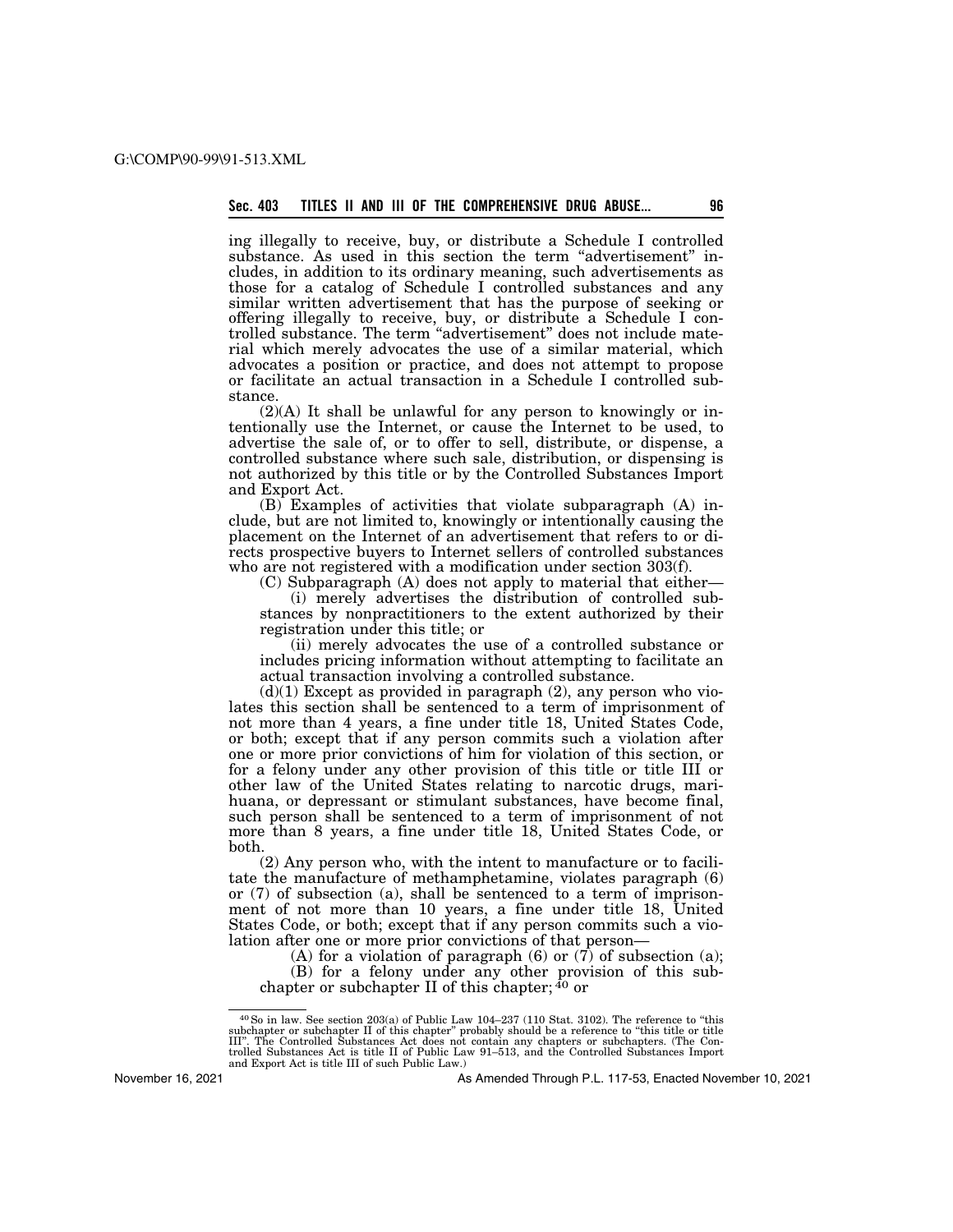| TITLES II AND III OF THE COMPREHENSIVE DRUG ABUSE | 97 |  |  |  |  | Sec. 404 |
|---------------------------------------------------|----|--|--|--|--|----------|
|---------------------------------------------------|----|--|--|--|--|----------|

(C) under any other law of the United States or any State relating to controlled substances or listed chemicals,

has become final, such person shall be sentenced to a term of imprisonment of not more than 20 years, a fine under title 18, United States Code, or both.

(e) In addition to any other applicable penalty, any person convicted of a felony violation of this section relating to the receipt, distribution, manufacture, exportation, or importation of a listed chemical may be enjoined from engaging in any transaction involving a listed chemical for not more than ten years.

(f) INJUNCTIONS.—(1) In addition to any penalty provided in this section, the Attorney General is authorized to commence a civil action for appropriate declaratory or injunctive relief relating to violations of this section, section  $402$ , or  $416<sup>41</sup>$ .

 $(2)$  Any action under this subsection may be brought in the district court of the United States for the district in which the defendant is located or resides or is doing business.

(3) Any order or judgment issued by the court pursuant to this subsection shall be tailored to restrain violations of this section or section 402.

(4) The court shall proceed as soon as practicable to the hearing and determination of such an action. An action under this subsection is governed by the Federal Rules of Civil Procedure except that, if an indictment has been returned against the respondent, discovery is governed by the Federal Rules of Criminal Procedure.

#### PENALTY FOR SIMPLE POSSESSION

SEC. 404. [21 U.S.C. 844] (a) It shall be unlawful for any person knowingly or intentionally to possess a controlled substance unless such substance was obtained directly, or pursuant to a valid prescription or order, from a practitioner, while acting in the course of his professional practice, or except as otherwise authorized by this title or title III. It shall be unlawful for any person knowingly or intentionally to possess any list I chemical obtained pursuant to or under authority of a registration issued to that person under section 303 of this title or section 1008 of title III if that registration has been revoked or suspended, if that registration has expired, or if the registrant has ceased to do business in the manner contemplated by his registration. It shall be unlawful for any person to knowingly or intentionally purchase at retail during a 30 day period more than 9 grams of ephedrine base, pseudoephedrine base, or phenylpropanolamine base in a scheduled listed chemical product, except that, of such 9 grams, not more than 7.5 grams may be imported by means of shipping through any private or commercial carrier or the Postal Service. Any person who violates this subsection shall be sentenced to a term of imprisonment of not more than 1 year, and be fined a minimum of \$1,000, or both, except that if he commits such offense after a prior conviction under this title or title III, or a prior conviction for any drug, narcotic, or chemical offense chargeable under the law of any State, has become final, he shall be sentenced to a term of imprisonment for not

November 16, 2021

 $41$ So in law. Probably should be "section  $416$ ". See section  $608(d)$  of Public Law  $108-21$  (117 Stat. 691).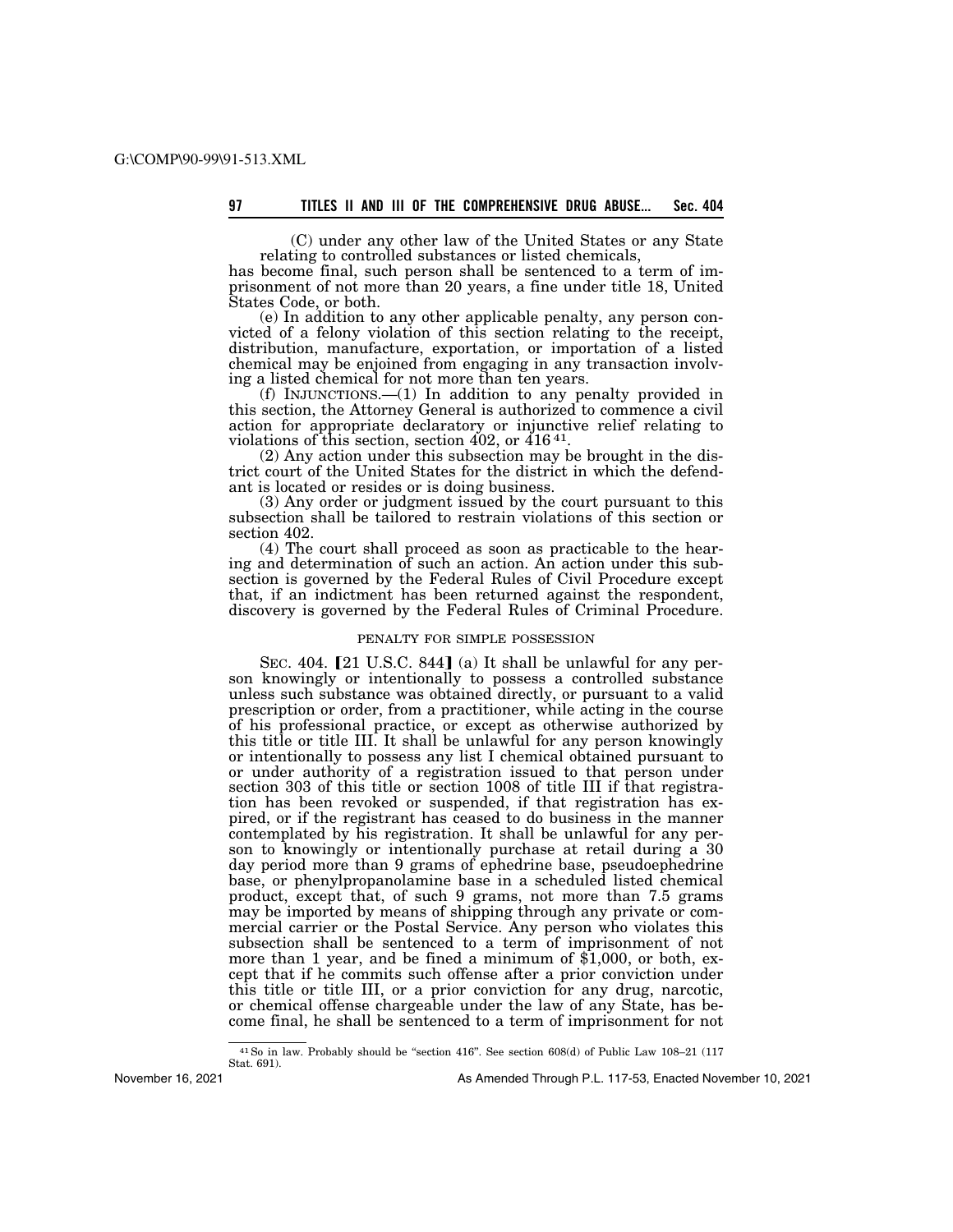## **Sec. 405 TITLES II AND III OF THE COMPREHENSIVE DRUG ABUSE... 98**

less than 15 days but not more than 2 years, and shall be fined a minimum of \$2,500, except, further, that if he commits such offense after two or more prior convictions under this title or title III, or two or more prior convictions for any drug, narcotic, or chemical offense chargeable under the law of any State, or a combination of two or more such offenses have become final, he shall be sentenced to a term of imprisonment for not less than 90 days but not more than 3 years, and shall be fined a minimum of \$5,000. Notwithstanding any penalty provided in this subsection, any person convicted under this subsection for the possession of flunitrazepam shall be imprisoned for not more than 3 years, shall be fined as otherwise provided in this section, or both. The imposition or execution of a minimum sentence required to be imposed under this subsection shall not be suspended or deferred. Further, upon conviction, a person who violates this subsection shall be fined the reasonable costs of the investigation and prosecution of the offense, including the costs of prosecution of an offense as defined in sections 1918 and 1920 of title 28, United States Code, except that this sentence shall not apply and a fine under this section need not be imposed if the court determines under the provision of title 18 that the defendant lacks the ability to pay.

 $(c)$ <sup>42</sup> As used in this section, the term "drug, narcotic, or chemical offense'' means any offense which proscribes the possession, distribution, manufacture, cultivation, sale, transfer, or the attempt or conspiracy to possess, distribute, manufacture, cultivate, sell or transfer any substance the possession of which is prohibited under this title.

#### **SEC. 405. [21 U.S.C. 844a] CIVIL PENALTY FOR POSSESSION OF SMALL AMOUNTS OF CERTAIN CONTROLLED SUBSTANCES.**

(a) IN GENERAL.—Any individual who knowingly possesses a controlled substance that is listed in section  $401(b)(\tilde{1})(\tilde{A})$  in violation of section 404 in an amount that, as specified by regulation of the Attorney General, is a personal use amount shall be liable to the United States for a civil penalty in an amount not to exceed \$10,000 for each such violation.

(b) INCOME AND NET ASSETS.—The income and net assets of an individual shall not be relevant to the determination whether to assess a civil penalty under this section or to prosecute the individual criminally. However, in determining the amount of a penalty under this section, the income and net assets of an individual shall be considered.

(c) PRIOR CONVICTION.—A civil penalty may not be assessed under this section if the individual previously was convicted of a Federal or State offense relating to a controlled substance.

(d) LIMITATION ON NUMBER OF ASSESSMENTS.—A civil penalty may not be assessed on an individual under this section on more than two separate occasions.

(e) ASSESSMENT.—A civil penalty under this section may be assessed by the Attorney General only by an order made on the record after opportunity for a hearing in accordance with section 554 of title 5, United States Code. The Attorney General shall pro-

November 16, 2021

<sup>42</sup>So in law. Section 404 does not contain a subsection (b). See sections 219 and 235 of Public

Law 98–473 (98 Stat. 2027, 2031) and section 1052 of Public Law 99–570 (100 Stat. 3207–8).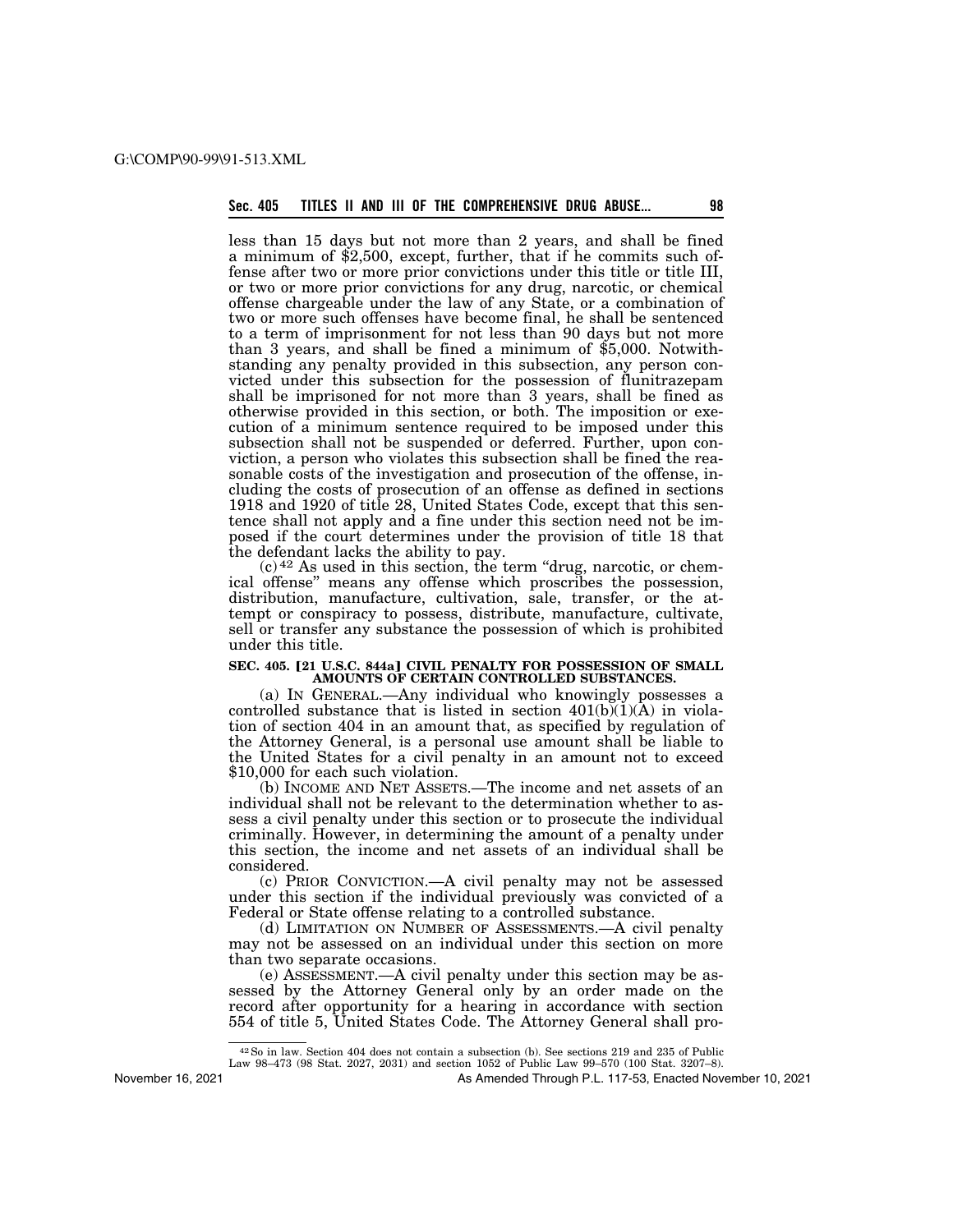vide written notice to the individual who is the subject of the proposed order informing the individual of the opportunity to receive such a hearing with respect to the proposed order. The hearing may be held only if the individual makes a request for the hearing before the expiration of the 30-day period beginning on the date such notice is issued.

(f) COMPROMISE.—The Attorney General may compromise, modify, or remit, with or without conditions, any civil penalty imposed under this section.

(g) JUDICIAL REVIEW.—If the Attorney General issues an order pursuant to subsection (e) after a hearing described in such subsection, the individual who is the subject of the order may, before the expiration of the 30-day period beginning on the date the order is issued, bring a civil action in the appropriate district court of the United States. In such action, the law and the facts of the violation and the assessment of the civil penalty shall be determined de novo, and shall include the right of a trial by jury, the right to counsel, and the right to confront witnesses. The facts of the violation shall be proved beyond a reasonable doubt.

(h) CIVIL ACTION.—If an individual does not request a hearing pursuant to subsection (e) and the Attorney General issues an order pursuant to such subsection, or if an individual does not under subsection (g) seek judicial review of such an order, the Attorney General may commence a civil action in any appropriate district court of the United States for the purpose of recovering the amount assessed and an amount representing interest at a rate computed in accordance with section 1961 of title 28, United States Code. Such interest shall accrue from the expiration of the 30-day period described in subsection  $(g)$ . In such an action, the decision of the Attorney General to issue the order, and the amount of the penalty assessed by the Attorney General, shall not be subject to review.

(i) LIMITATION.—The Attorney General may not under this subsection <sup>43</sup> commence proceeding against an individual after the expiration of the 5-year period beginning on the date on which the individual allegedly violated subsection (a).

(j) EXPUNGEMENT PROCEDURES.—The Attorney General shall dismiss the proceedings under this section against an individual upon application of such individual at any time after the expiration of 3 years if—

(1) the individual has not previously been assessed a civil penalty under this section;

(2) the individual has paid the assessment;

(3) the individual has complied with any conditions imposed by the Attorney General;

(4) the individual has not been convicted of a Federal or State offense relating to a controlled substance; and

(5) the individual agrees to submit to a drug test, and such test shows the individual to be drug free.

A nonpublic record of a disposition under this subsection shall be retained by the Department of Justice solely for the purpose of de-

November 16, 2021

 $^{43}$  So in law. See section 6486(i) of Public Law 100–690 (102 Stat. 4384). Probably should be "section". (Section 6486(i) of such Public Law was transferred to this Act and redesignated as section 405 by section  $1002(g$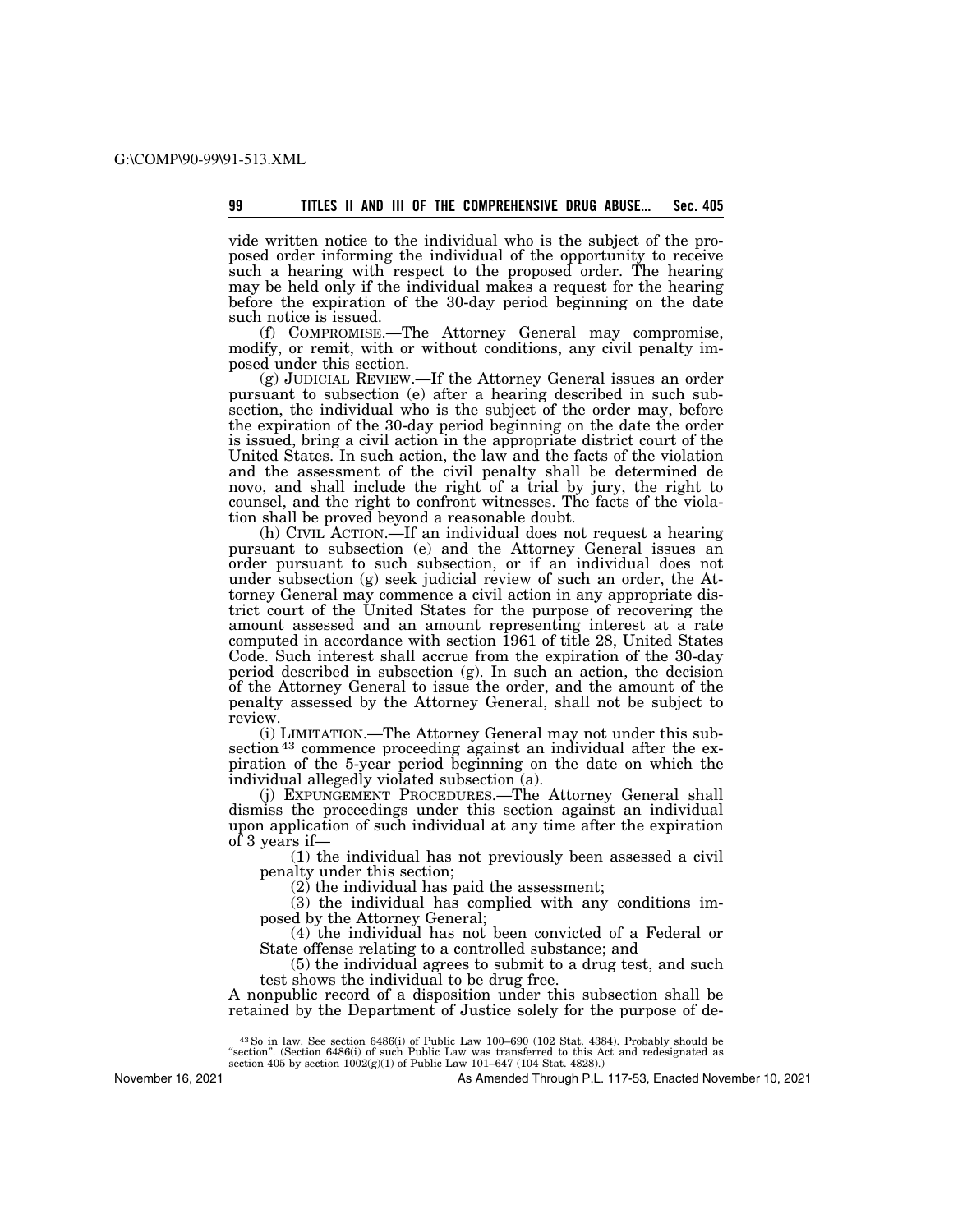#### **Sec. 406 TITLES II AND III OF THE COMPREHENSIVE DRUG ABUSE... 100**

termining in any subsequent proceeding whether the person qualified for a civil penalty or expungement under this section. If a record is expunged under this subsection, an individual concerning whom such an expungement has been made shall not be held thereafter under any provision of law to be guilty of perjury, false swearing, or making a false statement by reason of his failure to recite or acknowledge a proceeding under this section or the results thereof in response to an inquiry made of him for any purpose.

#### ATTEMPT AND CONSPIRACY

SEC. 406. [21 U.S.C. 846] Any person who attempts or conspires to commit any offense defined in this title shall be subject to the same penalties as those prescribed for the offense, the commission of which was the object of the attempt or conspiracy.

#### ADDITIONAL PENALTIES

SEC. 407. [21 U.S.C. 847] Any penalty imposed for violation of this title shall be in addition to, and not in lieu of, any civil or administrative penalty or sanction authorized by law.

#### CONTINUING CRIMINAL ENTERPRISE

SEC.  $408.$  [21 U.S.C.  $848$ ] (a) Any person who engages in a continuing criminal enterprise shall be sentenced to a term of imprisonment which may not be less than 20 years and which may be up to life imprisonment, to a fine not to exceed the greater of that authorized in accordance with the provisions of title 18, United States Code, or \$2,000,000 if the defendant is an individual or \$5,000,000 if the defendant is other than an individual, and to the forfeiture prescribed in section 413 of this title; except that if any person engages in such activity after one or more prior convictions of him under this section have become final, he shall be sentenced to a term of imprisonment which may not be less than 30 years and which may be up to life imprisonment, to a fine not to exceed the greater of twice the amount authorized in accordance with the provisions of title 18, United States Code, or \$4,000,000 if the defendant is an individual or \$10,000,000 if the defendant is other than an individual, and to the forfeiture prescribed in section 413 of this title.

(b) Any person who engages in a continuing criminal enterprise shall be imprisoned for life and fined in accordance with subsection  $(a)$ , if-

(1) such person is the principal administrator, organizer, or leader of the enterprise or is one of several such principal administrators, organizers, or leaders; and

 $(2)(A)$  the violation referred to in subsection  $(c)(1)$  involved at least 300 times the quantity of a substance described in subsection  $401(b)(1)(B)$  of this Act, or

(B) the enterprise, or any other enterprise in which the defendant was the principal or one of several principal administrators, organizers, or leaders, received \$10 million dollars in gross receipts during any twelve-month period of its existence for the manufacture, importation, or distribution of a substance described in section  $401(b)(1)(B)$  of this Act.

November 16, 2021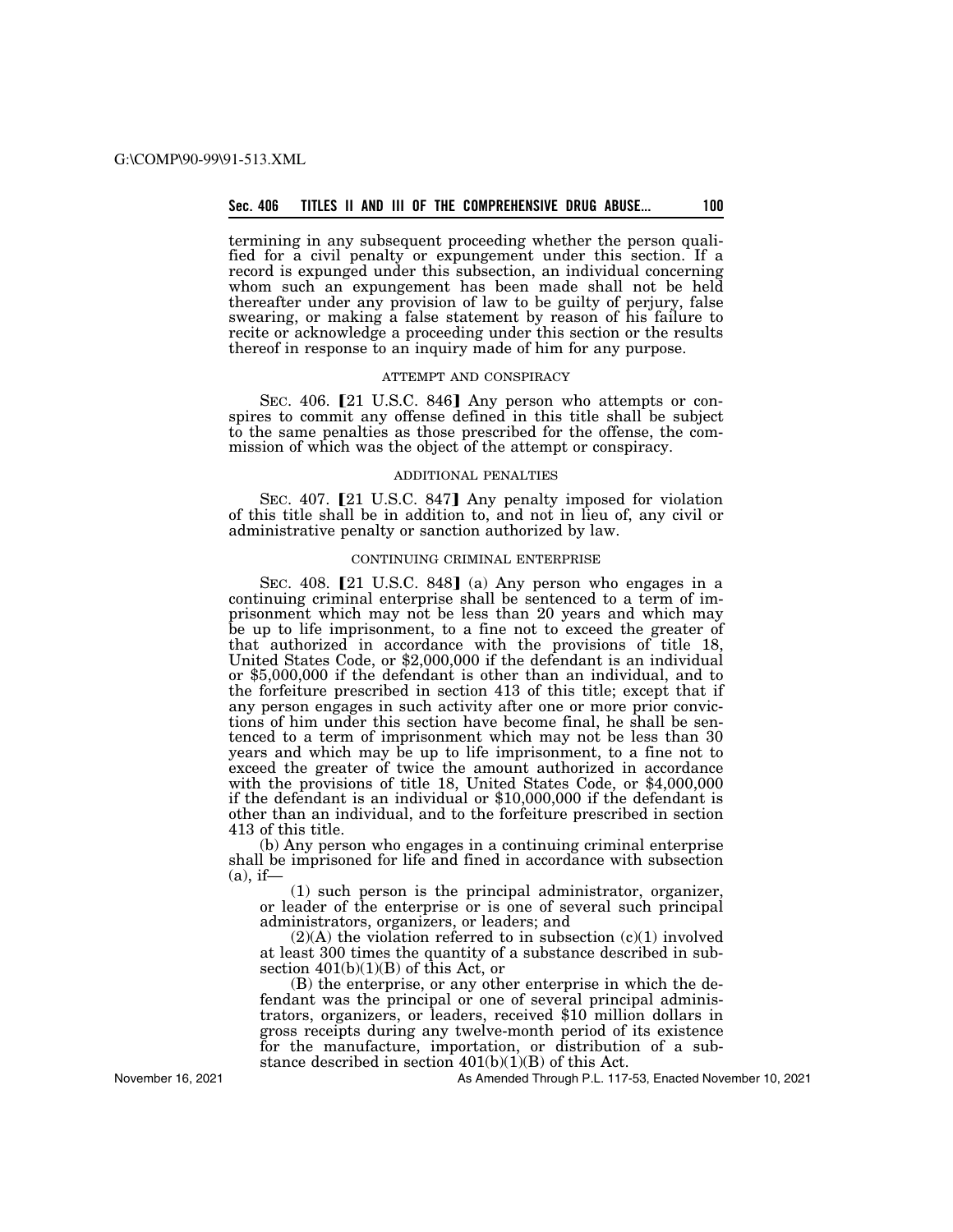(c) For purposes of subsection (a), a person is engaged in a continuing criminal enterprise if—

(1) he violates any provision of this title or title III the punishment for which is a felony, and

(2) such violation is a part of a continuing series of violations of this title or title III—

(A) which are undertaken by such person in concert with five or more other persons with respect to whom such person occupies a position of organizer, a supervisory position, or any other position of management, and

(B) from which such person obtains substantial income or resources.

(d) In the case of any sentence imposed under this section, imposition or execution of such sentence shall not be suspended, probation shall not be granted, and the Act of July 15, 1932 (D.C. Code, secs.  $24-203-24-207$ , shall not apply.

## Death Penalty

 $(e)(1)$  In addition to the other penalties set forth in this section—

(A) any person engaging in or working in furtherance of a continuing criminal enterprise, or any person engaging in an offense punishable under section 841(b)(1)(A) or section  $960(b)(1)$  who intentionally kills or counsels, commands, induces, procures, or causes the intentional killing of an individual and such killing results, shall be sentenced to any term of imprisonment, which shall not be less than 20 years, and which may be up to life imprisonment, or may be sentenced to death; and

(B) any person, during the commission of, in furtherance of, or while attempting to avoid apprehension, prosecution or service of a prison sentence for, a felony violation of this title or title III who intentionally kills or counsels, commands, induces, procures, or causes the intentional killing of any Federal, State, or local law enforcement officer engaged in, or on account of, the performance of such officer's official duties and such killing results, shall be sentenced to any term of imprisonment, which shall not be less than 20 years, and which may be up to life imprisonment, or may be sentenced to death; and

 $(2)$  As used in paragraph  $(1)(B)$ , the term "law enforcement officer'' means a public servant authorized by law or by a Government agency or Congress to conduct or engage in the prevention, investigation, prosecution or adjudication of an offense, and includes those engaged in corrections, probation, or parole functions.

# Appeal in Capital Cases; Counsel for Financially Unable Defendants

 $(q)$ <sup>44</sup>

44So in law. See amendments made by sections 221(4) and 222(c) of Public Law 109–177 (120 Stat. 231).

November 16, 2021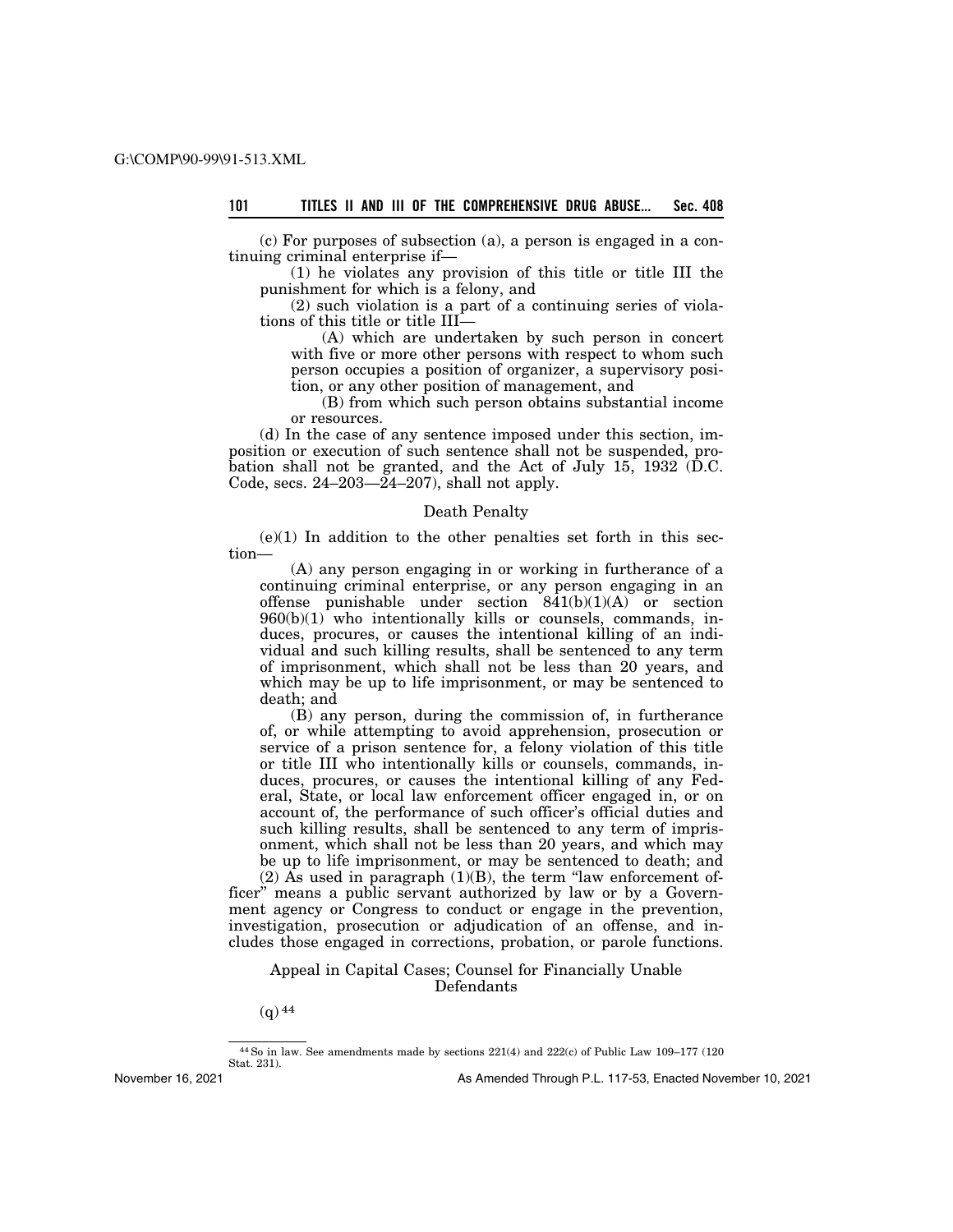## Sec. 409 TITLES II AND III OF THE COMPREHENSIVE DRUG ABUSE... **102**

(s) 45 SPECIAL PROVISION FOR METHAMPHETAMINE.—For the purposes of subsection (b), in the case of continuing criminal enterprise involving methamphetamine or its salts, isomers, or salts of isomers, paragraph  $(2)(\overline{A})$  shall be applied by substituting "200" for " $300$ ", and paragraph  $(2)(B)$  shall be applied by substituting ''\$5,000,000'' for ''\$10 million dollars''.

# TRANSPORTATION SAFETY OFFENSES

SEC. 409.  $[21 \text{ U.S.C. } 849]$  (a) DEFINITIONS.—In this section— "safety rest area" means a roadside facility with parking facilities for the rest or other needs of motorists.

"truck stop" means a facility (including any parking lot appurtenant thereto) that—

(A) has the capacity to provide fuel or service, or both, to any commercial motor vehicle (as defined in section 31301 of title 49, United States Code), operating in commerce (as defined in that section); and

(B) is located within 2,500 feet of the National System of Interstate and Defense Highways or the Federal-Aid Primary System.

(b) FIRST OFFENSE.—A person who violates section  $401(a)(1)$  or section 416 by distributing or possessing with intent to distribute a controlled substance in or on, or within 1,000 feet of, a truck stop or safety rest area is (except as provided in subsection  $(b)$ <sup>46</sup>) subject to—

(1) twice the maximum punishment authorized by section 401(b); and

(2) twice any term of supervised release authorized by section 401(b) for a first offense.

(c) SUBSEQUENT OFFENSE.—A person who violates section  $401(a)(1)$  or section 416 by distributing or possessing with intent to distribute a controlled substance in or on, or within 1,000 feet of, a truck stop or a safety rest area after a prior conviction or convictions under subsection  $(a)$ <sup>47</sup> have become final is subject to—

(1) 3 times the maximum punishment authorized by section 401(b); and

(2) 3 times any term of supervised release authorized by section 401(b) for a first offense.

#### INFORMATION FOR SENTENCING

SEC. 410. [21 U.S.C. 850] Except as otherwise provided in this title or section  $303(a)$  of the Public Health Service Act<sup>48</sup>, no limitation shall be placed on the information concerning the background, character, and conduct of a person convicted of an offense which a court of the United States may receive and consider for the purpose of imposing an appropriate sentence under this title or title III.

November 16, 2021

 $^{45}$  So in law. There are no subsections (f) through (q) and (r) in section 408.<br> $^{46}$  So in law. Probably should be "subsection (c)".<br> $^{47}$  So in law. Probably should be "subsection (b)".<br> $^{47}$  So in law. Probably s

Law 106–310 (114 Stat. 1190).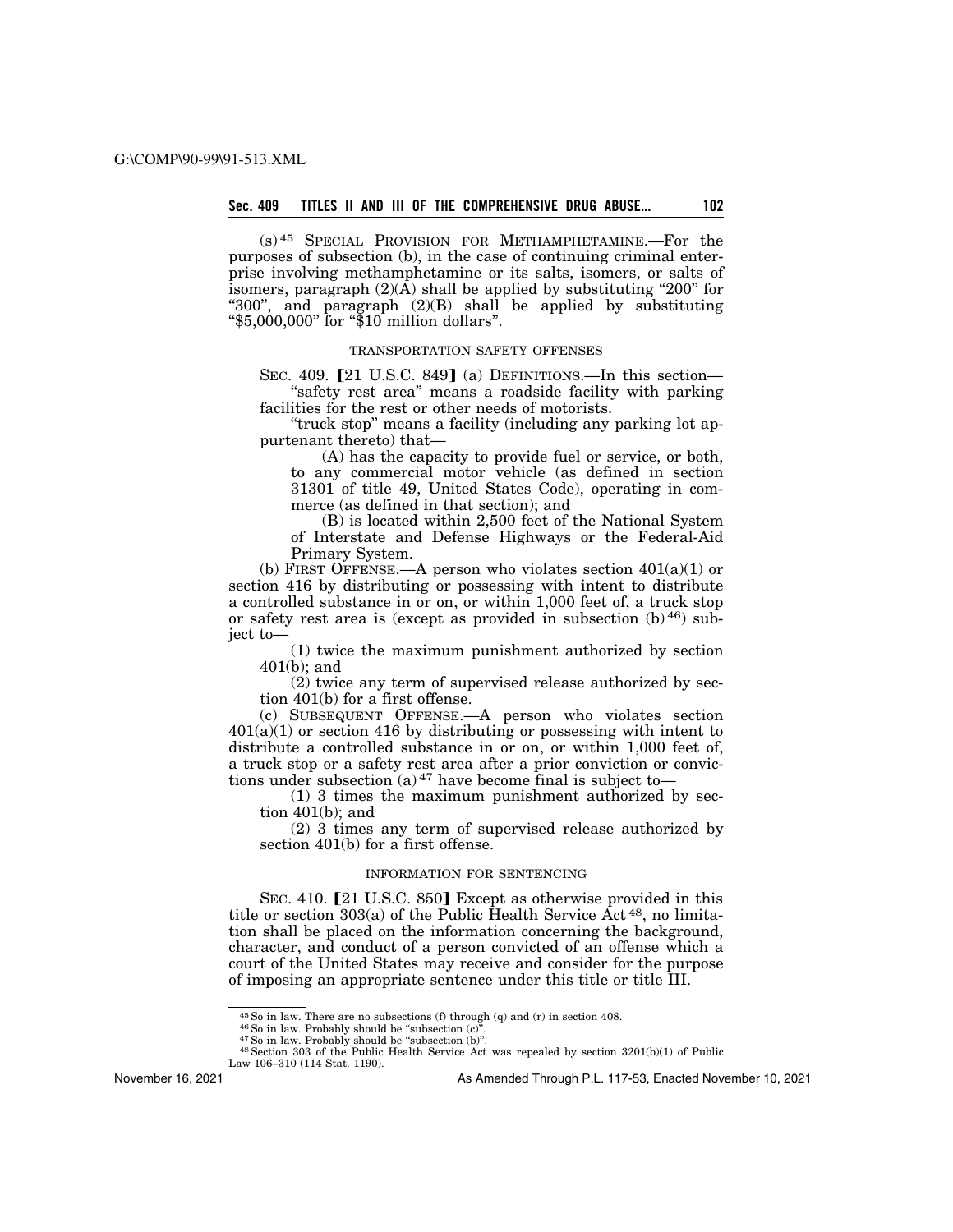# **103 TITLES II AND III OF THE COMPREHENSIVE DRUG ABUSE... Sec. 411**

#### PROCEEDINGS TO ESTABLISH PRIOR CONVICTIONS

SEC. 411.  $[21 \text{ U.S.C. } 851]$  (a)(1) No person who stands convicted of an offense under this part shall be sentenced to increased punishment by reason of one or more prior convictions, unless before trial, or before entry of a plea of guilty, the United States attorney files an information with the court (and serves a copy of such information on the person or counsel for the person) stating in writing the previous convictions to be relied upon. Upon a showing by the United States attorney that facts regarding prior convictions could not with due diligence be obtained prior to trial or before entry of a plea of guilty, the court may postpone the trial or the taking of the plea of guilty for a reasonable period for the purpose of obtaining such facts. Clerical mistakes in the information may be amended at any time prior to the pronouncement of sentence.

(2) An information may not be filed under this section if the increased punishment which may be imposed is imprisonment for a term in excess of three years unless the person either waived or was afforded prosecution by indictment for the offense for which such increased punishment may be imposed.

(b) If the United States attorney files an information under this section, the court shall after conviction but before pronouncement of sentence inquire of the person with respect to whom the information was filed whether he affirms or denies that he has been previously convicted as alleged in the information, and shall inform him that any challenge to a prior conviction which is not made before sentence is imposed may not thereafter be raised to attack the sentence.

 $(c)(1)$  If the person denies any allegation of the information of prior conviction, or claims that any conviction alleged is invalid, he shall file a written response to the information. A copy of the response shall be served upon the United States attorney. The court shall hold a hearing to determine any issues raised by the response which would except the person from increased punishment. The failure of the United States attorney to include in the information the complete criminal record of the person or any facts in addition to the convictions to be relied upon shall not constitute grounds for invalidating the notice given in the information required by subsection  $(a)(1)$ . The hearing shall be before the court without a jury and either party may introduce evidence. Except as otherwise provided in paragraph (2) of this subsection, the United States attorney shall have the burden of proof beyond a reasonable doubt on any issue of fact. At the request of either party, the court shall enter findings of fact and conclusions of law.

(2) A person claiming that a conviction alleged in the information was obtained in violation of the Constitution of the United States shall set forth his claim, and the factual basis therefor, with particularity in his response to the information. The person shall have the burden of proof by a preponderance of the evidence on any issue of fact raised by the response. Any challenge to a prior conviction, not raised by response to the information before an increased sentence is imposed in reliance thereon, shall be waived unless good cause be shown for failure to make a timely challenge.

November 16, 2021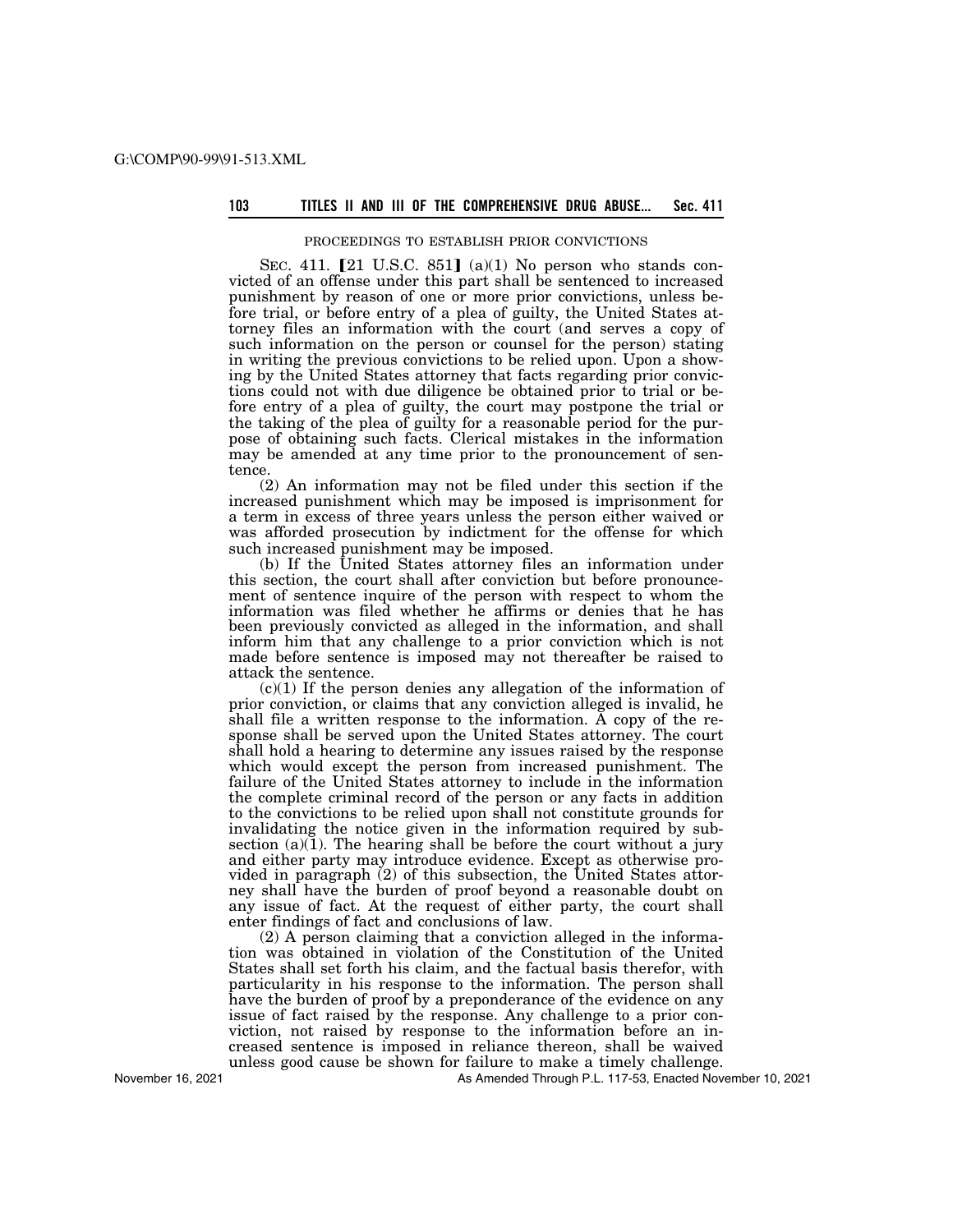## Sec. 412 TITLES II AND III OF THE COMPREHENSIVE DRUG ABUSE... **104**

 $(d)(1)$  If the person files no response to the information, or if the court determines, after hearing, that the person is subject to increased punishment by reason of prior convictions, the court shall proceed to impose sentence upon him as provided by this part.

(2) If the court determines that the person has not been convicted as alleged in the information, that a conviction alleged in the information is invalid, or that the person is otherwise not subject to an increased sentence as a matter of law, the court shall, at the request of the United States attorney, postpone sentence to allow an appeal from that determination. If no such request is made, the court shall impose sentence as provided by this part. The person may appeal from an order postponing sentence as if sentence had been pronounced and a final judgment of conviction entered.

(e) No person who stands convicted of an offense under this part may challenge the validity of any prior conviction alleged under this section which occurred more than five years before the date of the information alleging such prior conviction.

### APPLICATION OF TREATIES AND OTHER INTERNATIONAL AGREEMENTS

SEC. 412. [21 U.S.C. 852] Nothing in the Single Convention on Narcotic Drugs, the Convention on Psychotropic Substances, or other treaties or international agreements shall be construed to limit the provision of treatment, education, or rehabilitation as alternatives to conviction or criminal penalty for offenses involving any drug or other substance subject to control under any such treaty or agreement.

## CRIMINAL FORFEITURES

# PROPERTY SUBJECT TO CRIMINAL FORFEITURE

SEC. 413.  $[21 \text{ U.S.C. } 853]$  (a) Any person convicted of a violation of this title or title III punishable by imprisonment for more than one year shall forfeit to the United States, irrespective of any provision of State law—

(1) any property constituting, or derived from, any proceeds the person obtained, directly or indirectly, as the result of such violation;

(2) any of the person's property used, or intended to be used, in any manner or part, to commit, or to facilitate the commission of, such violation; and

(3) in the case of a person convicted of engaging in a continuing criminal enterprise in violation of section 408 of this title (21 U.S.C. 848), the person shall forfeit, in addition to any property described in paragraph (1) or (2), any of his interest in, claims against, and property or contractual rights affording a source of control over, the continuing criminal enterprise.

The court, in imposing sentence on such person, shall order, in addition to any other sentence imposed pursuant to this title or title III, that the person forfeit to the United States all property described in this subsection. In lieu of a fine otherwise authorized by this part, a defendant who derives profits or other proceeds from an offense may be fined not more than twice the gross profits or other proceeds.

November 16, 2021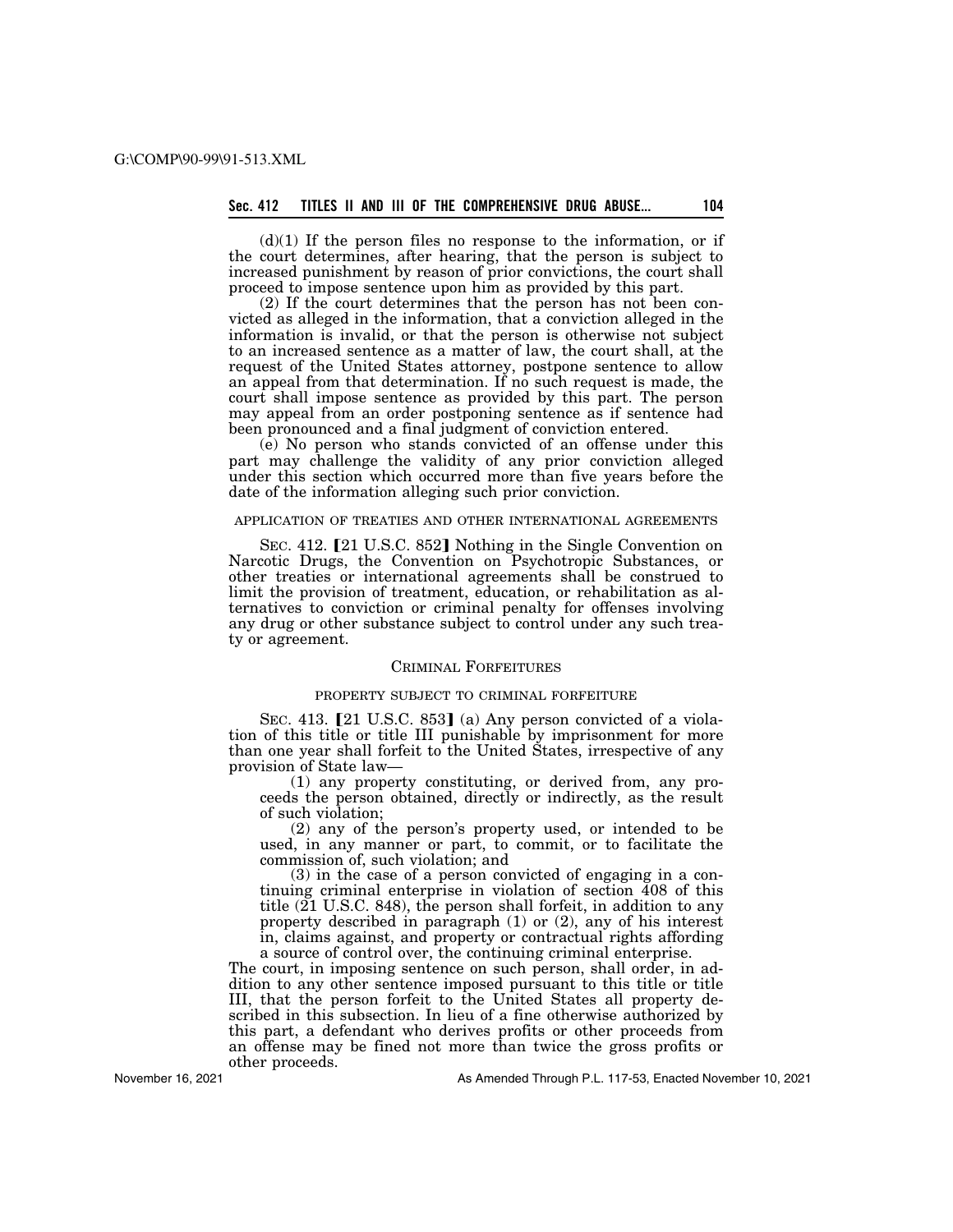# **105 TITLES II AND III OF THE COMPREHENSIVE DRUG ABUSE... Sec. 413**

## MEANING OF TERM ''PROPERTY''

(b) Property subject to criminal forfeiture under this section includes—

(1) real property, including things growing on, affixed to, and found in land; and

(2) tangible and intangible personal property, including rights, privileges, interests, claims, and securities.

## THIRD PARTY TRANSFERS

(c) All right, title, and interest in property described in subsection (a) vests in the United States upon the commission of the act giving rise to forfeiture under this section. Any such property that is subsequently transferred to a person other than the defendant may be the subject of a special verdict of forfeiture and thereafter shall be ordered forfeited to the United States, unless the transferee establishes in a hearing pursuant to subsection (n) that he is a bona fide purchaser for value of such property who at the time of purchase was reasonably without cause to believe that the property was subject to forfeiture under this section.

## REBUTTABLE PRESUMPTION

(d) There is a rebuttable presumption at trial that any property of a person convicted of a felony under this title or title III is subject to forfeiture under this section if the United States establishes by a preponderance of the evidence that—

(1) such property was acquired by such person during the period of the violation of this title or title III or within a reasonable time after such period; and

(2) there was no likely source for such property other than the violation of this title or title III.

#### PROTECTIVE ORDERS

(e)(1) Upon application of the United States, the court may enter a restraining order or injunction, require the execution of a satisfactory performance bond, or take any other action to preserve the availability of property described in subsection (a) for forfeiture under this section—

(A) upon the filing of an indictment or information charging a violation of this title or title III for which criminal forfeiture may be ordered under this section and alleging that the property with respect to which the order is sought would, in the event of conviction, be subject to forfeiture under this section; or

(B) prior to the filing of such an indictment or information, if, after notice to persons appearing to have an interest in the property and opportunity for a hearing, the court determines that—

(i) there is a substantial probability that the United States will prevail on the issue of forfeiture and that failure to enter the order will result in the property being destroyed, removed from the jurisdiction of the court, or otherwise made unavailable for forfeiture; and

November 16, 2021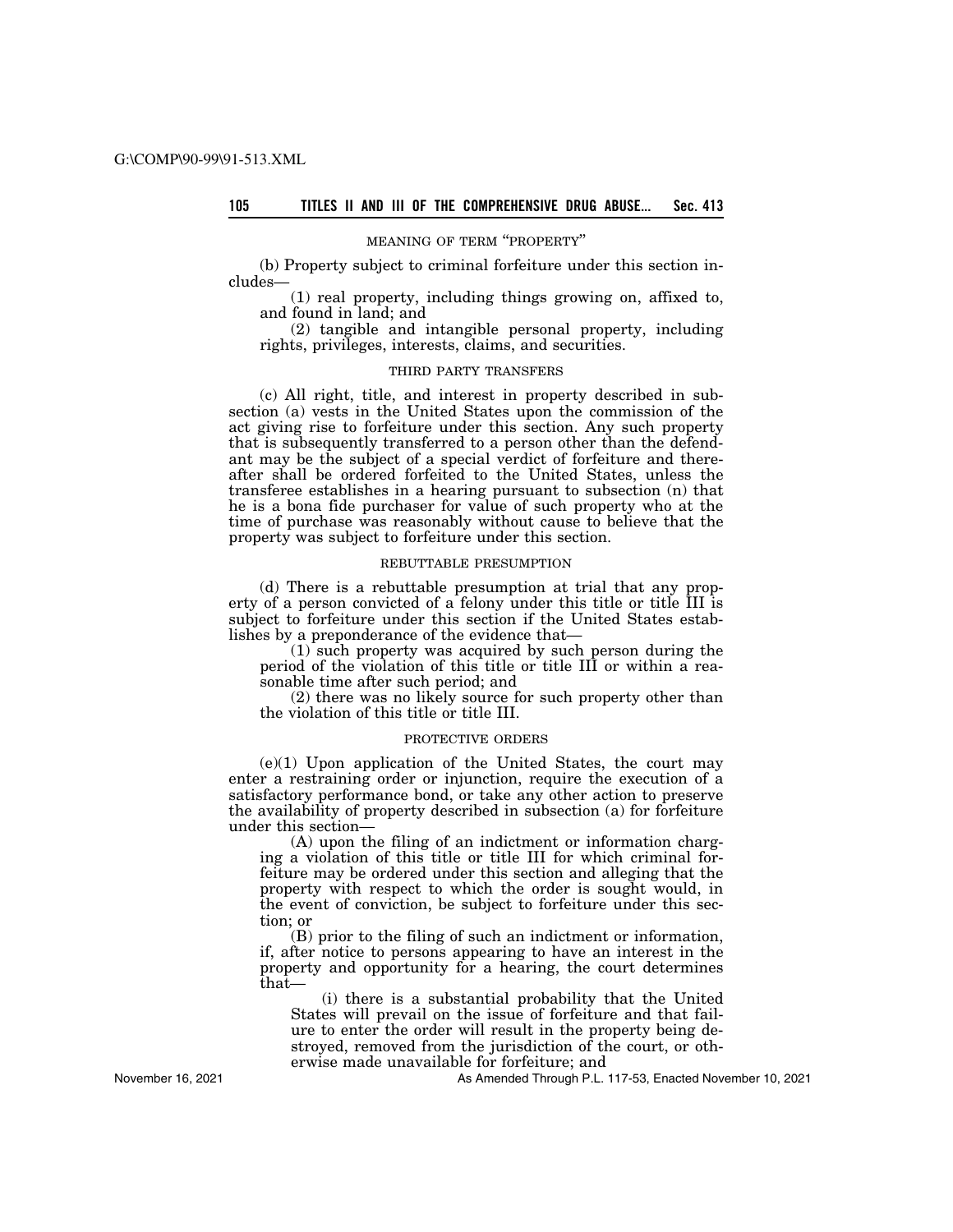(ii) the need to preserve the availability of the property through the entry of the requested order outweighs the hardship on any party against whom the order is to be entered:

*Provided, however,* That an order entered pursuant to subparagraph (B) shall be effective for not more than ninety days, unless extended by the court for good cause shown or unless an indictment or information described in subparagraph (A) has been filed.

(2) A temporary restraining order under this subsection may be entered upon application of the United States without notice or opportunity for a hearing when an information or indictment has not yet been filed with respect to the property, if the United States demonstrates that there is probable cause to believe that the property with respect to which the order is sought would, in the event of conviction, be subject to forfeiture under this section and that provision of notice will jeopardize the availability of the property for forfeiture. Such a temporary order shall expire not more than fourteen days after the date on which it is entered, unless extended for good cause shown or unless the party against whom it is entered consents to an extension for a longer period. A hearing requested concerning an order entered under this paragraph shall be held at the earliest possible time and prior to the expiration of the temporary order.

(3) The court may receive and consider, at a hearing held pursuant to this subsection, evidence and information that would be inadmissible under the Federal Rules of Evidence.<br>(4)<sup>49</sup> ORDER TO REPATRIATE AND DEPOSIT.

 $(A)$  In GENERAL.—Pursuant to its authority to enter a pretrial restraining order under this section, the court may order a defendant to repatriate any property that may be seized and forfeited, and to deposit that property pending trial in the registry of the court, or with the United States Marshals Service or the Secretary of the Treasury, in an interest-bearing account, if appropriate.

(B) FAILURE TO COMPLY.—Failure to comply with an order under this subsection, or an order to repatriate property under subsection (p), shall be punishable as a civil or criminal contempt of court, and may also result in an enhancement of the sentence of the defendant under the obstruction of justice provision of the Federal Sentencing Guidelines.

### WARRANT OF SEIZURE

(f) The Government may request the issuance of a warrant authorizing the seizure of property subject to forfeiture under this section in the same manner as provided for a search warrant. If the court determines that there is probable cause to believe that the property to be seized would, in the event of conviction, be subject to forfeiture and that an order under subsection (e) may not be sufficient to assure the availability of the property for forfeiture, the court shall issue a warrant authorizing the seizure of such property.

 $49$  Indentation is so in law. See section  $319(d)(2)$  of Public Law  $107-56$  (115 Stat. 314). As Amended Through P.L. 117-53, Enacted November 10, 2021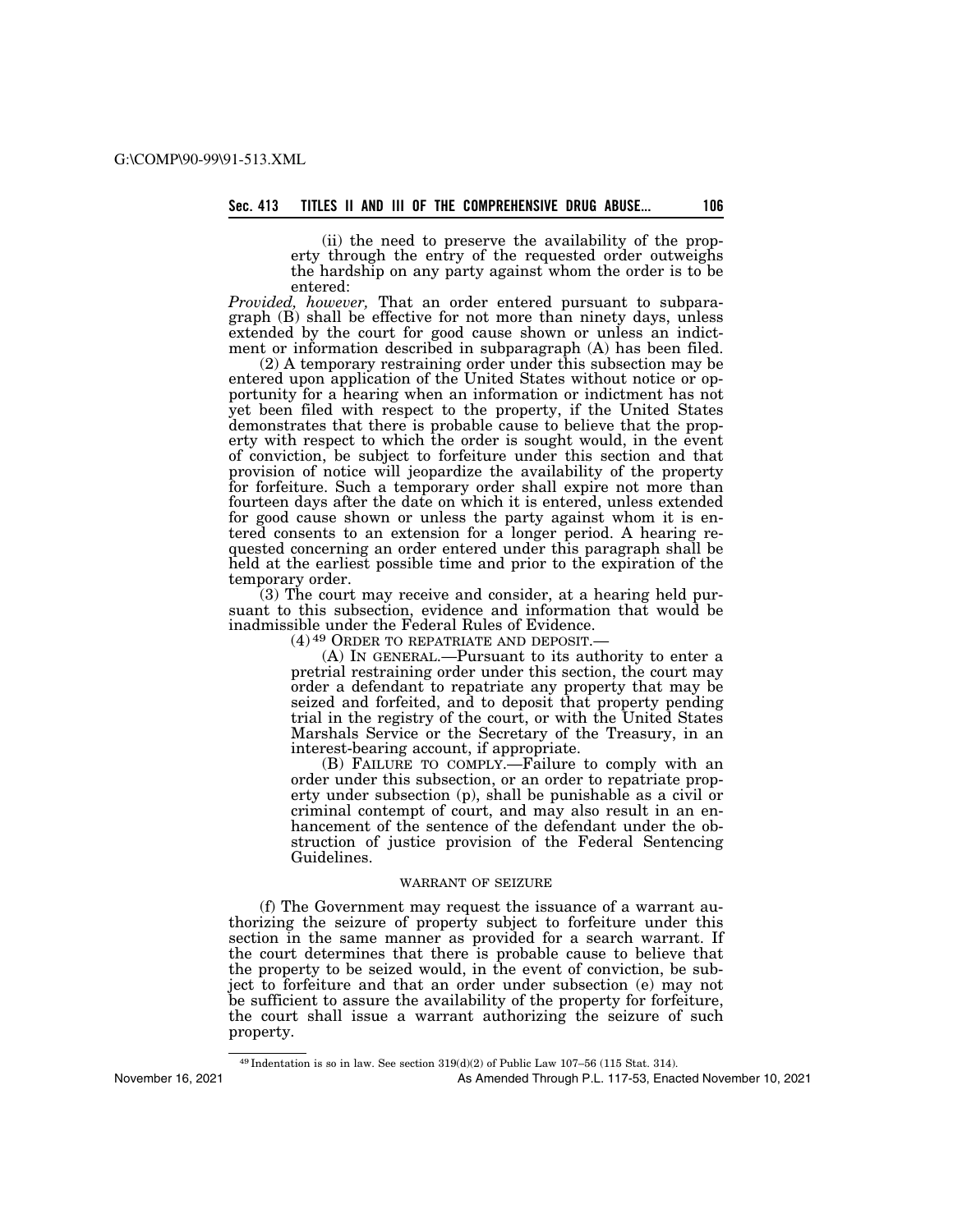# **107 TITLES II AND III OF THE COMPREHENSIVE DRUG ABUSE... Sec. 413**

#### EXECUTION

(g) Upon entry of an order of forfeiture under this section, the court shall authorize the Attorney General to seize all property ordered forfeited upon such terms and conditions as the court shall deem proper. Following entry of an order declaring the property forfeited, the court may, upon application of the United States, enter such appropriate restraining orders or injunctions, require the execution of satisfactory performance bonds, appoint receivers, conservators, appraisers, accountants, or trustees, or take any other action to protect the interest of the United States in the property ordered forfeited. Any income accuring to or derived from property ordered forfeited under this section may be used to offset ordinary and necessary expenses to the property which are required by law, or which are necessary to protect the interests of the United States or third parties.

## DISPOSITION OF PROPERTY

(h) Following the seizure of property ordered forfeited under this section, the Attorney General shall direct the disposition of the property by sale of any other any other commercially feasible means, making due provision for the rights of any innocent persons. Any property right or interest not exercisable by, or transferable for value to, the United States shall expire and shall not revert to the defendant, nor shall the defendant or any person acting in concert with him or on his behalf be eligible to purchase forfeited property at any sale held by the United States. Upon application of a person, other than the defendant or a person acting in concert with him or on his behalf, the court may restrain or stay the sale or disposition of the property pending the conclusion of any appeal of the criminal case giving rise to the forefeiture, if the applicant demonstrates that proceeding with the sale or disposition of the property will result in irreparable injury, harm, or loss to him.

# AUTHORITY OF THE ATTORNEY GENERAL

(i) With respect to property ordered forfeited under this section, the Attorney General is authorized to—

(1) grant petitions for mitigation or remission of forfeiture, restore forfeited property to victims of a violation of this title, or take any other action to protect the rights of innocent persons which is in the interest of justice and which is not inconsistent with the provisions of this section;

(2) compromise claims arising under this section;

(3) award compensation to persons providing information resulting in a forfeiture under this section;

(4) direct the disposition by the United States, in accordance with the provisions of section 511(e) of this title (21 U.S.C. 881(e)), of all property ordered forfeited under this section by public sale or any other commerically feasible means, making due provision for the rights of innocent persons; and

(5) take appropriate measures necessary to safeguard and maintain property ordered forfeited under this section pending its disposition.

As Amended Through P.L. 117-53, Enacted November 10, 2021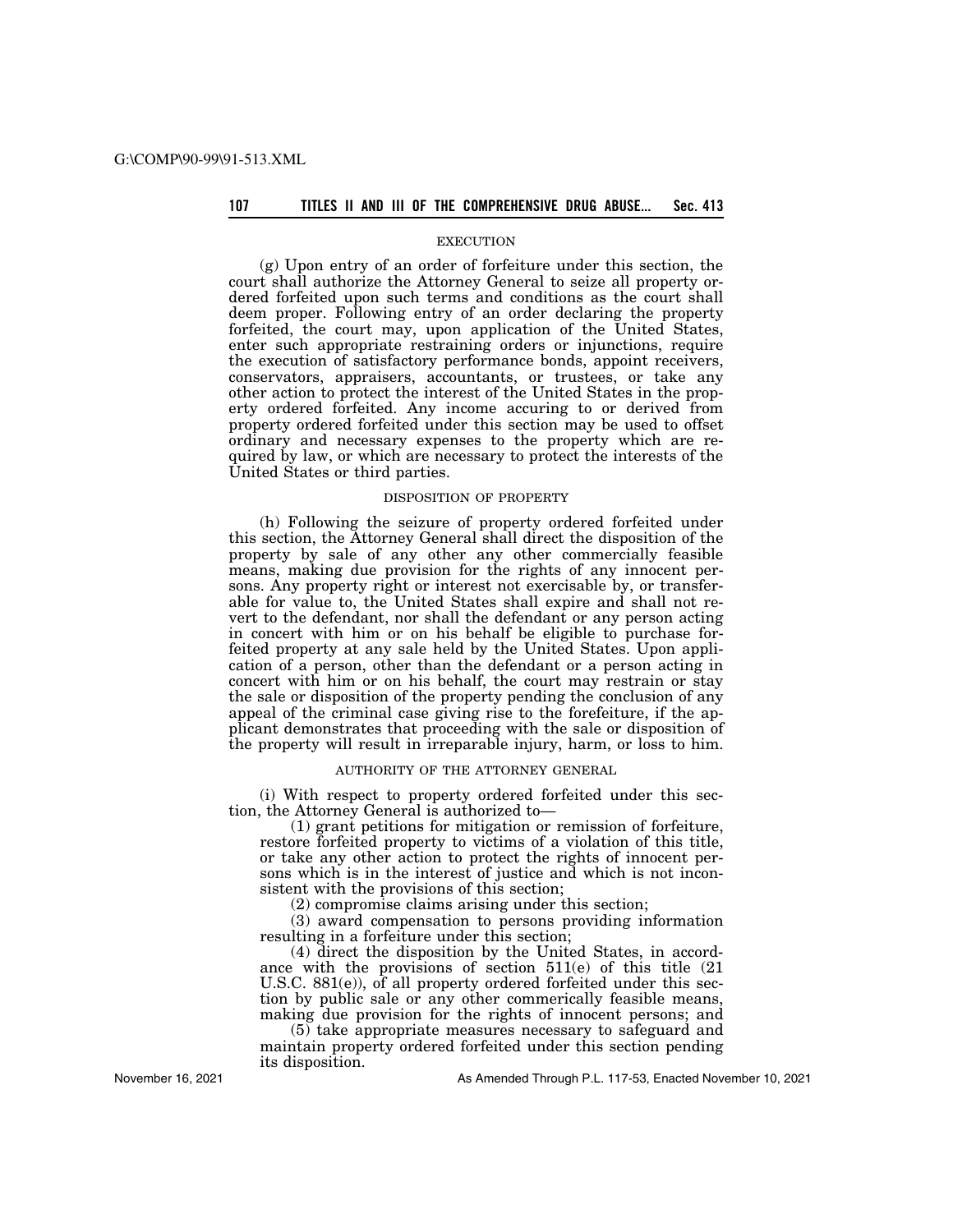## Sec. 413 TITLES II AND III OF THE COMPREHENSIVE DRUG ABUSE... **108**

#### APPLICABILITY OF CIVIL FORFEITURE PROVISIONS

(j) Except to the extent that they are inconsistent with the provisions of this section, the provisions of section 511(d) of this title (21 U.S.C. 881(d)) shall apply to a criminal forfeiture under this section.

#### BAR ON INTERVENTION

(k) Except as provided in subsection (n), no party claiming an interest in property subject to forfeiture under this section may— (1) intervene in a trial or appeal of a criminal case involv-

ing the forfeiture of such property under this section; or

(2) commence an action at law or equity against the United States concerning the validity of his alleged interest in the property subsequent to the filing of an indictment or information alleging that the property in subject to forfeiture under this section.

# JURISDICTION TO ENTER ORDERS

(l) The district courts of the United States shall have jurisdiction to enter orders as provided in this section without regard to the location of any property which may be subject to forfeiture under this section or which has been ordered forfeited under this section.

## DEPOSITIONS

(m) In order to facilitate the identification and location of property declared forfeited and to facilitate the disposition of petitions for remission or mitigation of forfeiture, after the entry of an order declaring property forfeited to the United States, the court may, upon application of the United States, order that the testimony of any witness relating to the property forfeited be taken by deposition and that any designated book, paper, document, record, recording, or other material not privileged be produced at the same time any place, in the same manner as provided for the taking of depositions under Rule 15 of the Federal Rules of Criminal Procedure.

#### THIRD PARTY INTERESTS

 $(n)(1)$  Following the entry of an order of forfeiture under this section, the United States shall publish notice of the order and of its intent to dispose of the property in such manner as the Attorney General may direct. The Government may also, to the extent practicable, provide direct written notice to any person known to have alleged an interest in the property that is the subject of the order of forfeiture as a substitute for published notice as to those persons so notified.

(2) Any person, other than the defendant, asserting a legal interest in property which has been ordered forfeited to the United States pursuant to this section may, within thirty days of the final publication of notice or his receipt of notice under paragraph (1), whichever is earlier, petition the court for a hearing to adjudicate the validity of his alleged interest in the property. The hearing shall be held before the court alone, without a jury.

November 16, 2021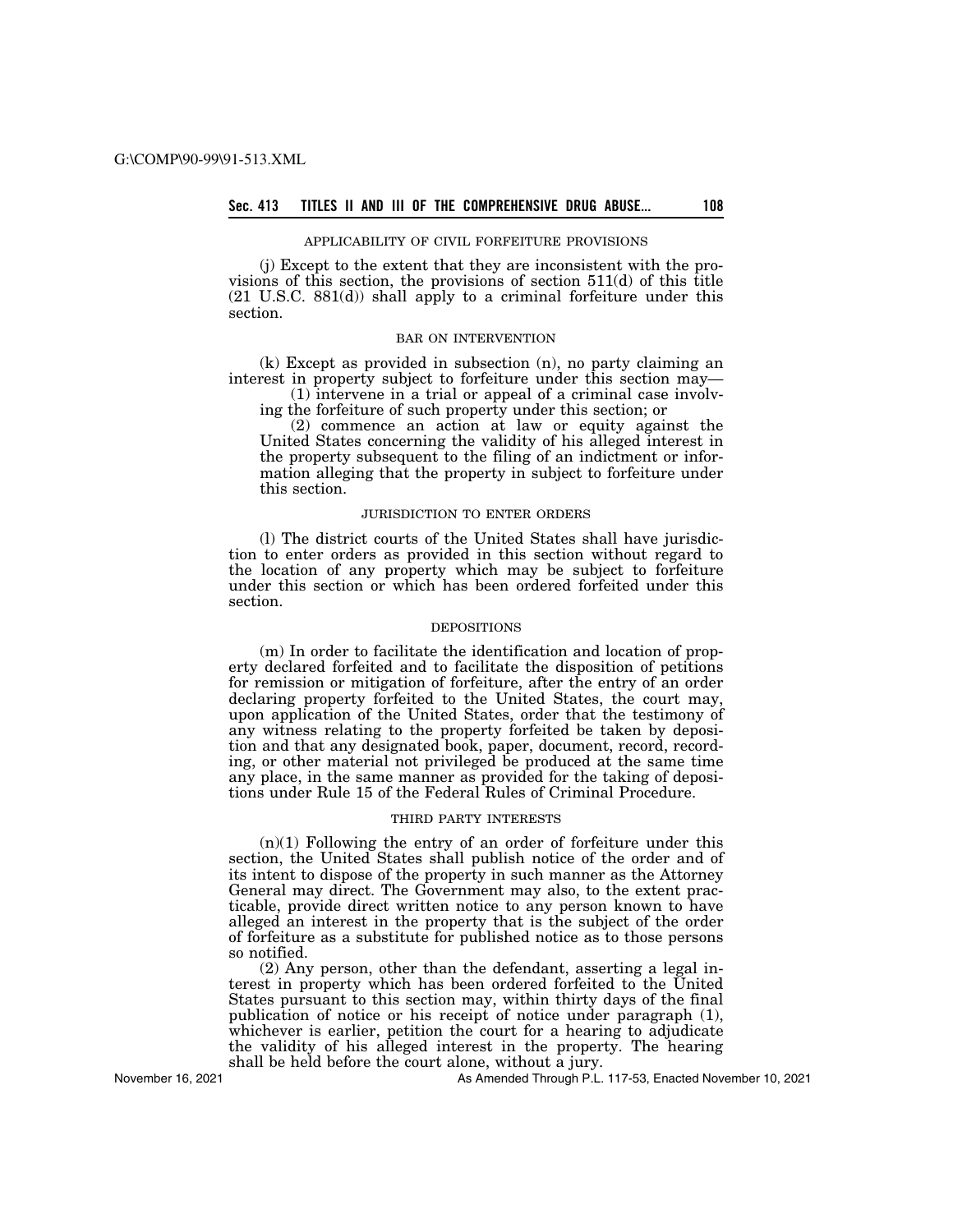(3) The petition shall be signed by the petitioner under penalty of perjury and shall set forth the nature and extent of the petitioner's right, title, or interest in the property, the time and circumstances of the petitioner's acquisition of the right, title, or interest in the property, and additional facts supporting the petitioner's claim, and the relief sought.

(4) The hearing on the petition shall, to the extent practicable and consistent with the interests of justice, be held within thirty days of the filing of the petition. The court may consolidate the hearing on the petition with a hearing on any other petition filed by a person other than the defendant under this subsection.

(5) At the hearing, the petitioner may testify and present evidence and witnesses on his own behalf, and cross-examine witnesses who appear at the hearing. The United States may present evidence and witnesses in rebuttal and in defense of this claim to the property and cross-examine witnesses who appear at the hearing, the court shall consider the relevant portions of the record of the criminal case which resulted in the order of forfeiture.

(6) If, after the hearing, the court determines that the petitioner has established by a preponderance of the evidence that—

(A) the petitioner has a legal right, title, or interest in the property, and such right, title, or interest renders the order of forfeiture invalid in whole or in part because the right, title, or interest was vested in the petitioner rather than the defendant or was superior to any right, title, or interest of the defendant at the time of the commission of the acts which gave rise to the forfeiture of the property under the section; or

(B) the petitioner is a bona fide purchaser for value of the right, title, or interest in the property and was at the time of purchase reasonably without cause to believe that the property was subject to forfeiture under this section;

the court shall amend the order of forfeiture in accordance with its determination.

(7) Following the court's disposition of all petitions filed under this subsection, or if no such petitions are filed following the expiration of the period provided in paragraph (2) for the filing of such petitions, the United States shall have clear title to property that is the subject of the order of forfeiture and may warrant good title to any subsequent purchaser or transferee.

(o) The provisions of this section shall be liberally construed to effectuate its remedial purposes.

(p) FORFEITURE OF SUBSTITUTE PROPERTY.—

(1) IN GENERAL.—Paragraph (2) of this subsection shall apply, if any property described in subsection (a), as a result of any act or omission of the defendant—

(A) cannot be located upon the exercise of due diligence;

(B) has been transferred or sold to, or deposited with, a third party;

 $(C)$  has been placed beyond the jurisdiction of the court;

(D) has been substantially diminished in value; or

(E) has been commingled with other property which cannot be divided without difficulty.

As Amended Through P.L. 117-53, Enacted November 10, 2021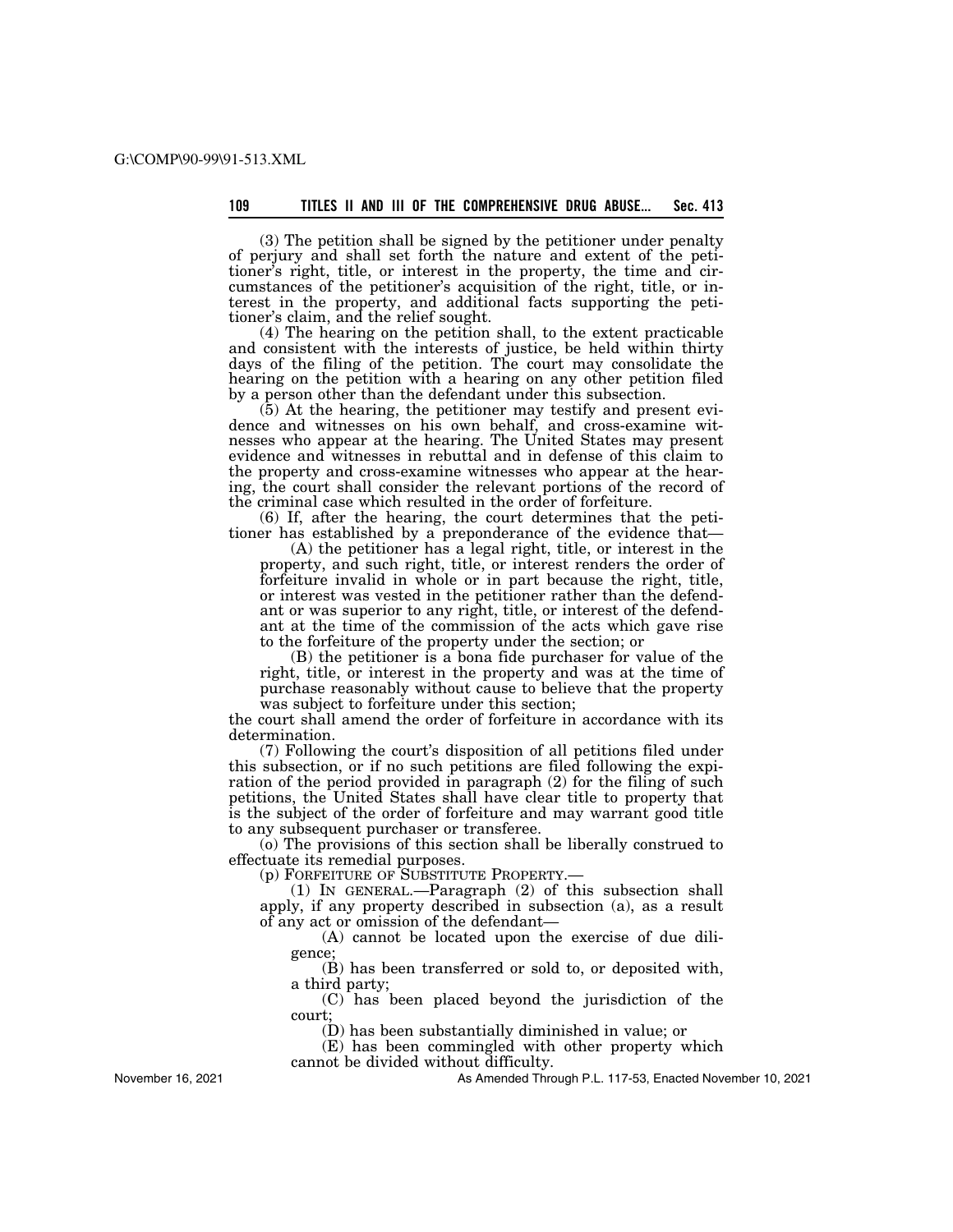## Sec. 414 **TITLES II AND III OF THE COMPREHENSIVE DRUG ABUSE...** 110

(2) SUBSTITUTE PROPERTY.—In any case described in any of subparagraphs  $(A)$  through  $(E)$  of paragraph  $(1)$ , the court shall order the forfeiture of any other property of the defendant, up to the value of any property described in subparagraphs (A) through  $(E)$  of paragraph  $(1)$ , as applicable.

(3) RETURN OF PROPERTY TO JURISDICTION.—In the case of property described in paragraph  $(1)(C)$ , the court may, in addition to any other action authorized by this subsection, order the defendant to return the property to the jurisdiction of the court so that the property may be seized and forfeited.

(q) The court, when sentencing a defendant convicted of an offense under this title or title III involving the manufacture, the possession, or the possession with intent to distribute, of amphetamine or methamphetamine, shall—

(1) order restitution as provided in sections 3612 and 3664 of title 18, United States Code;

(2) order the defendant to reimburse the United States, the State or local government concerned, or both the United States and the State or local government concerned for the costs incurred by the United States or the State or local government concerned, as the case may be, for the cleanup associated with the manufacture of amphetamine or methamphetamine by the defendant, or on premises or in property that the defendant owns, resides, or does business in; and

(3) order restitution to any person injured as a result of the offense as provided in section 3663A of title 18, United States Code.

# INVESTMENT OF ILLICIT DRUG PROFITS

SEC. 414.  $[21 \text{ U.S.C. } 854]$  (a) It shall be unlawful for any person who has received any income derived, directly or indirectly, from a violation of this title of title III punishable by imprisonment for more than one year in which such person has participated as a principal within the meaning of section 2 of title 18, United States Code, to use or invest, directly or indirectly, any part of such income, or the proceeds of such income, in acquistion of any interest in, or the establishment or operation of, any enterprise which is engaged in, or the activities of which affect interstate or foreign commerce. A purchase of securities on the open market for purposes of investment, and without the intention of controlling or participating in the control of the issuer, or of assisting another to do so, shall not be unlawful under this section if the securities of the issuer held by the purchaser, the members of his immediate family, and his or their accomplices in any violation of this title or title III after such purchases do not amount in the aggregate to 1 per centum of the outstanding securities of any one class, and do not confer, either in law or in fact, the power to elect one or more directors of this issuer.

(b) Whoever violates this section shall be fined not more than \$50,000 or imprisoned not more than ten years, or both.

(c) As used in this section, the term ''enterprise'' includes any individual, partnership, corporation, association, or other legal enti-

November 16, 2021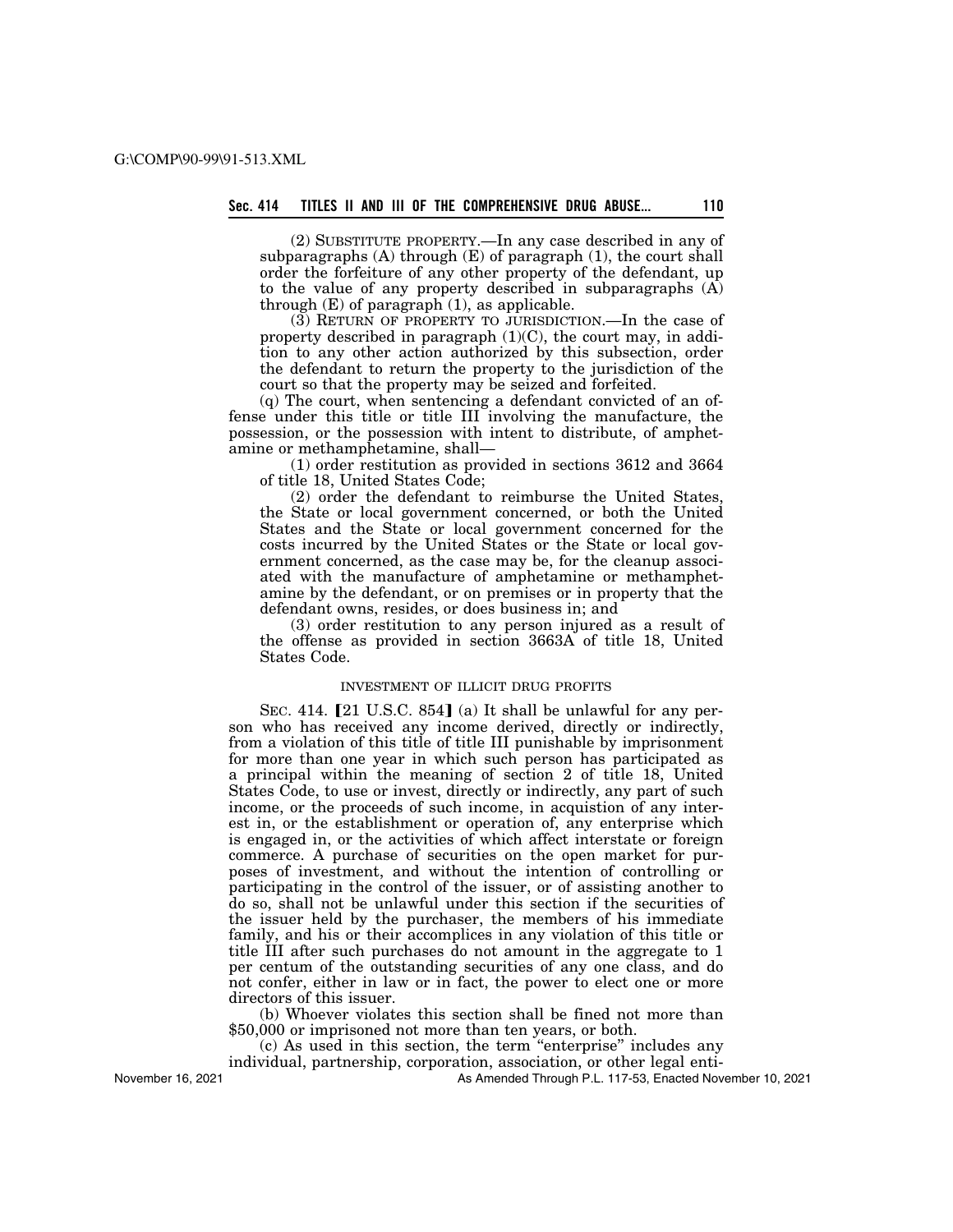ty, and any union or group of individuals associated in fact although not a legal entity.

(d) The provisions of this section shall be liberally construed to effectuate its remedial purposes.

### ALTERNATIVE FINE

SEC. 415.  $[21 \text{ U.S.C. } 855]$  In lieu of a fine otherwise authorized by this part, a defendant who derives profits or other proceeds from an offense may be fined not more than twice the gross profits or other proceeds.

**SEC. 416.** ø**21 U.S.C. 856**¿ **MAINTAINING DRUG-INVOLVED PREMISES.** 

(a) Except as authorized by this title, it shall be unlawful to—

(1) knowingly open, lease, rent, use, or maintain any place, whether permanently or temporarily, for the purpose of manufacturing, distributing, or using any controlled substance;

(2) manage or control any place, whether permanently or temporarily, either as an owner, lessee, agent, employee, occupant, or mortgagee, and knowingly and intentionally rent, lease, profit from, or make available for use, with or without compensation, the place for the purpose of unlawfully manufacturing, storing, distributing, or using a controlled substance.

(b) Any person who violates subsection (a) of this section shall be sentenced to a term of imprisonment of not more than 20 years or a fine of not more than \$500,000, or both, or a fine of \$2,000,000 for a person other than an individual.

(c) A violation of subsection (a) shall be considered an offense against property for purposes of section  $3663A(c)(1)(A)(ii)$  of title 18, United States Code.

 $(d)(1)$  Any person who violates subsection (a) shall be subject to a civil penalty of not more than the greater of—

(A) \$250,000; or

(B) 2 times the gross receipts, either known or estimated, that were derived from each violation that is attributable to the person.

(2) If a civil penalty is calculated under paragraph  $(1)(B)$ , and there is more than 1 defendant, the court may apportion the penalty between multiple violators, but each violator shall be jointly and severally liable for the civil penalty under this subsection.

(e) Any person who violates subsection (a) shall be subject to declaratory and injunctive remedies as set forth in section 403(f).

## ENDANGERING HUMAN LIFE WHILE ILLEGALLY MANUFACTURING A CONTROLLED SUBSTANCE

SEC. 417. [21 U.S.C. 858] Whoever, while manufacturing a controlled substance in violation of this title, or attempting to do so, or transporting or causing to be transported materials, including chemicals, to do so, creates a substantial risk of harm to human life shall be fined in accordance with title 18, United States Code, or imprisoned not more than 10 years, or both.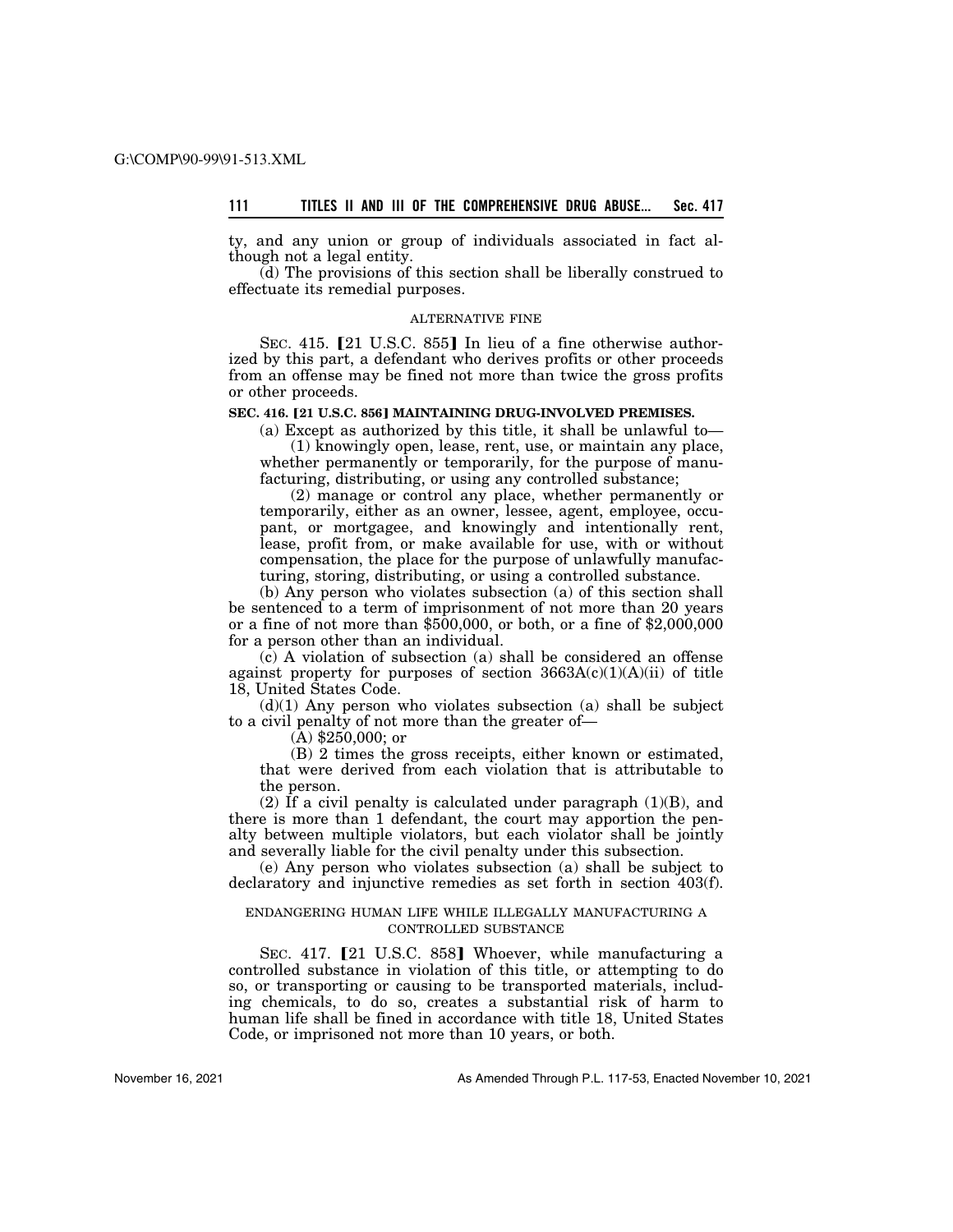## Sec. 418 TITLES II AND III OF THE COMPREHENSIVE DRUG ABUSE... **112**

#### DISTRIBUTION TO PERSONS UNDER AGE TWENTY-ONE

SEC. 418.  $[21 \text{ U.S.C. } 859]$  (a) Except as provided in section 419, any person at least eighteen years of age who violates section  $401(a)(1)$  by distributing a controlled substance to a person under twenty-one years of age is (except as provided in subsection (b)) subject to (1) twice the maximum punishment authorized by section 401(b), and (2) at least twice any term of supervised release authorized by section 401(b), for a first offense involving the same controlled substance and schedule. Except to the extent a greater minimum sentence is otherwise provided by section 401(b), a term of imprisonment under this subsection shall be not less than one year. The mandatory minimum sentencing provisions of this subsection shall not apply to offenses involving 5 grams or less of marihuana.

(b) Except as provided in section 419, any person at least eighteen years of age who violates section  $401(a)(1)$  by distributing a controlled substance to a person under twenty-one years of age after a prior conviction under subsection (a) of this section (or under section 303(b)(2) of the Federal Food, Drug, and Cosmetic Act as in effect prior to the effective date of section 701(b) of this Act) has become final, is subject to (1) three times the maximum punishment authorized by section 401(b), and (2) at least three times any term of supervised release authorized by section 401(b), for a second offense or subsequent offense involving the same controlled substance and schedule. Except to the extent a greater minimum sentence is otherwise provided by section 401(b), a term of imprisonment under this subsection shall be not less than one year. Penalties for third and subsequent convictions shall be governed by section  $401(b)(1)(A)$ .

SEC. 419. [21 U.S.C. 860] DISTRIBUTION IN OR NEAR SCHOOLS<sup>50</sup> (a) Any person who violates section  $401(a)(1)$  or section 416 by distributing, possessing with intent to distribute, or manufacturing a controlled substance in or on, or within one thousand feet of, the real property comprising a public or private elementary, vocational, or secondary school or a public or private college, junior college, or university, or a playground, or housing facility owned by a public housing authority, or within 100 feet of a public or private youth center, public swimming pool, or video arcade facility, is (except as provided in subsection (b)) subject to (1) twice the maximum punishment authorized by section 401(b) of this title; and (2) at least twice any term of supervised release authorized by section 401(b) for a first offense. A fine up to twice that authorized by section 401(b) may be imposed in addition to any term of imprisonment authorized by this subsection. Except to the extent a greater minimum sentence is otherwise provided by section 401(b), a person shall be sentenced under this subsection to a term of imprisonment of not less than one year. The mandatory minimum sentencing provisions of this paragraph shall not apply to offenses involving 5 grams or less of marihuana.

(b) Any person who violates section  $401(a)(1)$  or section 416 by distributing, possessing with intent to distribute, or manufacturing

November 16, 2021

<sup>50</sup>So in law. Probably should be ''DISTRIBUTION OR MANUFACTURING IN OR NEAR SCHOOLS AND COLLEGES''. Public Law 99–570 added references to manufacturing and to colleges.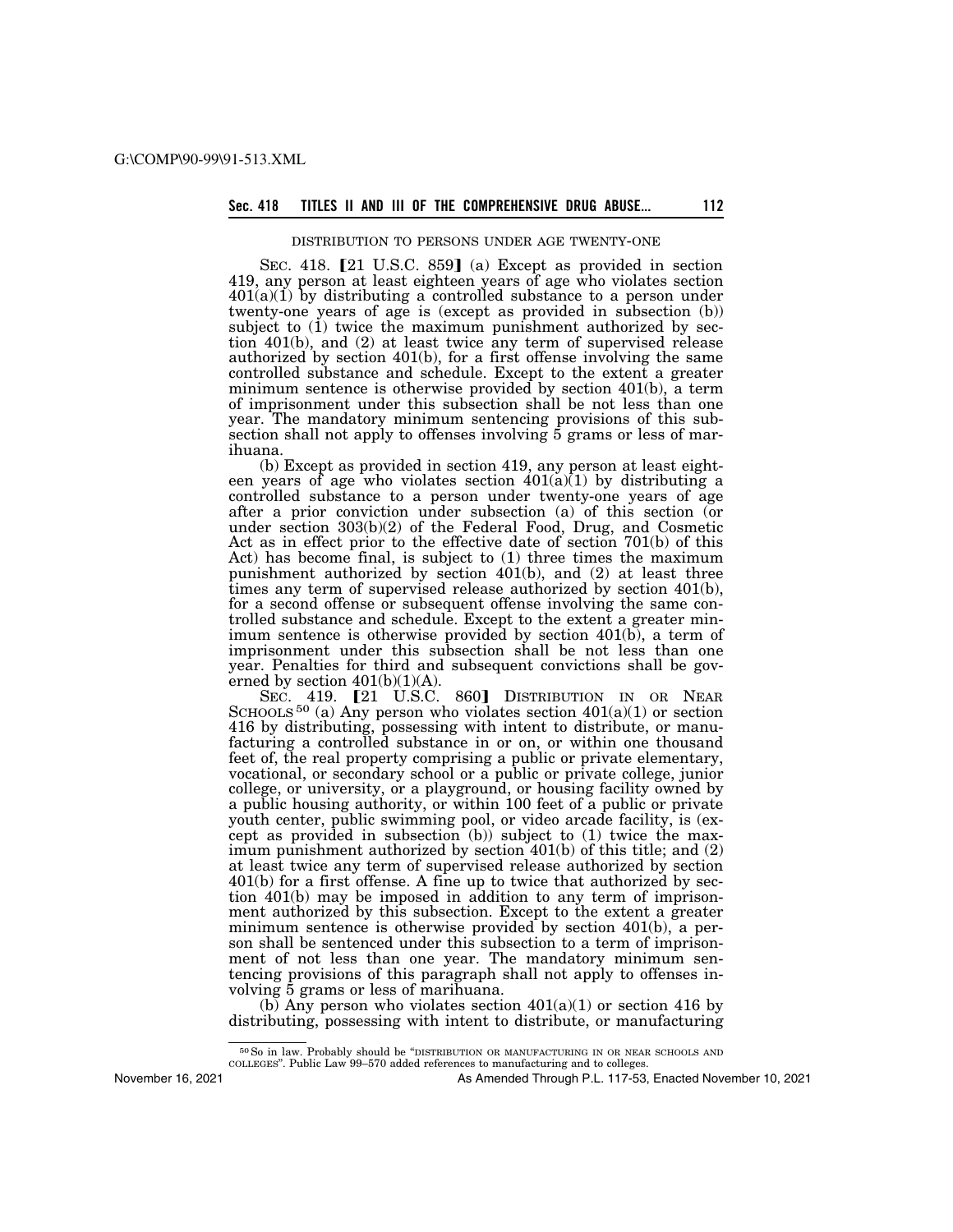# **113 TITLES II AND III OF THE COMPREHENSIVE DRUG ABUSE... Sec. 419**

a controlled substance in or on, or within one thousand feet of, the real property comprising a public or private elementary, vocational, or secondary school or a public or private college, junior college, or university, or a playground, or housing facility owned by a public housing authority, or within 100 feet of a public or private youth center, public swimming pool, or video arcade facility, after a prior conviction under subsection (a) has become final is punishable (1) by the greater of (A) a term of imprisonment of not less than three years and not more than life imprisonment or (B) three times the maximum punishment authorized by section 401(b) for a first offense, and  $(2)$  at least three times any term of supervised release authorized by section 401(b) of this title for a first offense. A fine up to three times that authorized by section 401(b) may be imposed in addition to any term of imprisonment authorized by this subsection. Except to the extent a greater minimum sentence is otherwise provided by section  $401(b)$ , a person shall be sentenced under this subsection to a term of imprisonment of not less than three years. Penalties for third and subsequent convictions shall be governed by section  $401(b)(1)(A)$ .

(c) Notwithstanding any other law, any person at least 21 years of age who knowingly and intentionally—

(1) employs, hires, uses, persuades, induces, entices, or coerces a person under 18 years of age to violate this section; or

(2) employs, hires, uses, persuades, induces, entices, or coerces a person under 18 years of age to assist in avoiding detection or apprehension for any offense under this section by any Federal, State, or local law enforcement official,

is punishable by a term of imprisonment, a fine, or both, up to triple those authorized by section 401.

(d) In the case of any mandatory minimum sentence imposed under subsection (b) 51, imposition or execution of such sentence shall not be suspended and probation shall not be granted. An individual convicted under this section shall not be eligible for parole until the individual has served the mandatory minimum term of imprisonment as provided by this section.

(e) For the purposes of this section—

(1) The term ''playground'' means any outdoor facility (including any parking lot appurtenant thereto) intended for recreation, open to the public, and with any portion thereof containing three or more separate apparatus intended for the recreation of children including, but not limited to, sliding boards, swingsets, and teeterboards.

(2) The term "youth center" means any recreational facility and/or gymnasium (including any parking lot appurtenant thereto), intended primarily for use by persons under 18 years

November 16, 2021

 $51$  Section 1214(3)(B) of Public Law 101–647 (104 Stat. 4833) attempted to strike "subsection" b) of", with the apparent intent for the language to read "under this section" rather than "under subsection (b)", but the amendment cannot be executed because the phrase "subsection (b) of"<br>does not appear. See section 503(a) of Public Law 98–473 (98 Stat. 2069), which added section<br>419. (The section was added as sec 322 (108 Stat. 2032).)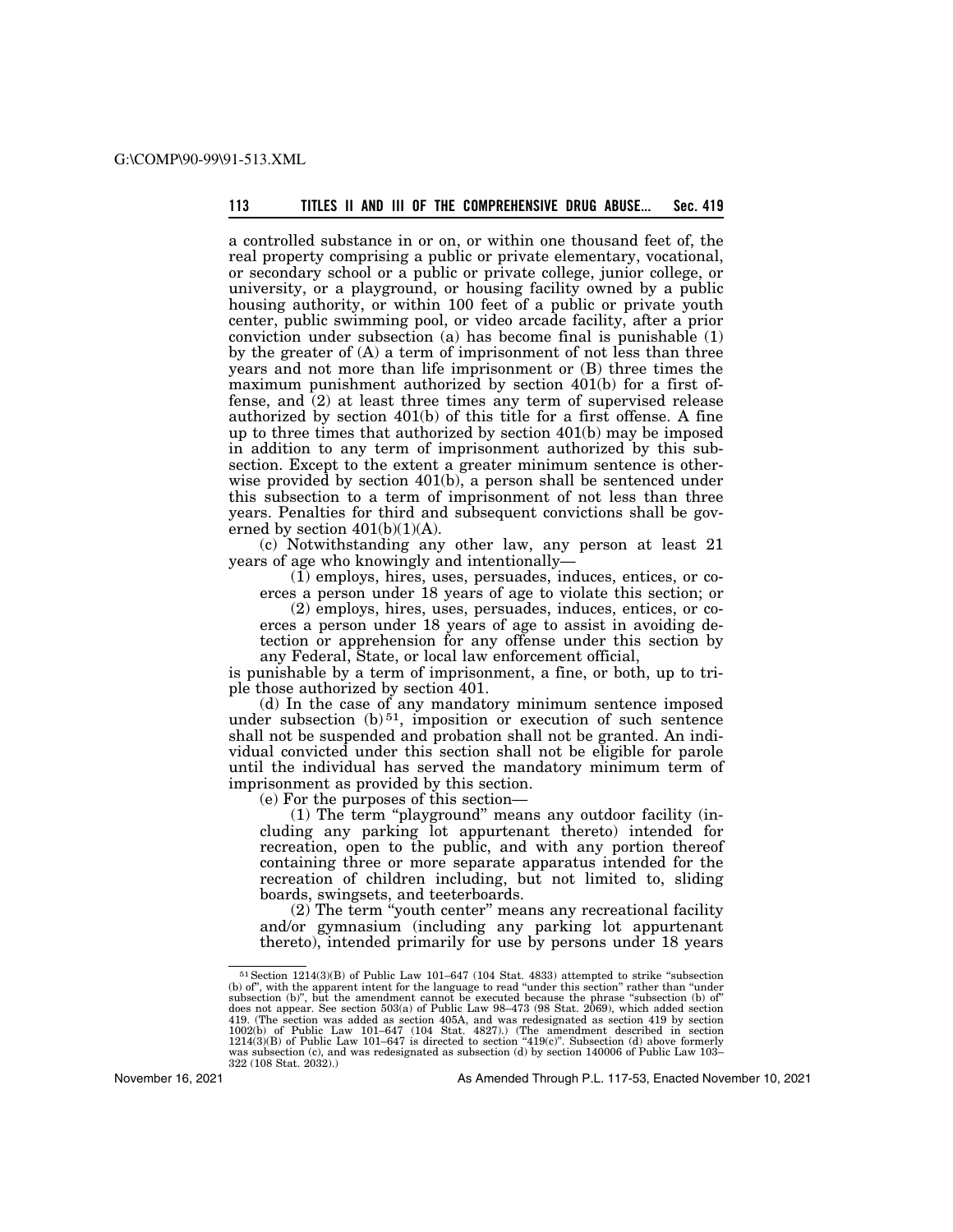### Sec. 419a TITLES II AND III OF THE COMPREHENSIVE DRUG ABUSE... **114**

of age, which regularly provides athletic, civic, or cultural activities.

(3) The term ''video arcade facility'' means any facility, legally accessible to persons under 18 years of age, intended primarily for the use of pinball and video machines for amusement containing a minimum of ten pinball and/or video machines.

(4) The term ''swimming pool'' includes any parking lot appurtenant thereto.

CONSECUTIVE SENTENCE FOR MANUFACTURING OR DISTRIBUTING, OR POSSESSING WITH INTENT TO MANUFACTURE OR DISTRIBUTE, METH-AMPHETAMINE ON PREMISES WHERE CHILDREN ARE PRESENT OR RESIDE

SEC. 419a.  $[21 \text{ U.S.C. } 860a]$  Whoever violates section  $401(a)(1)$ by manufacturing or distributing, or possessing with intent to manufacture or distribute, methamphetamine or its salts, isomers or salts of isomers on premises in which an individual who is under the age of 18 years is present or resides, shall, in addition to any other sentence imposed, be imprisoned for a period of any term of years but not more than 20 years, subject to a fine, or both.

## EMPLOYMENT OR USE OF PERSONS UNDER 18 YEARS OF AGE IN DRUG OPERATIONS

SEC. 420.  $[21 \text{ U.S.C. } 861]$  (a) It shall be unlawful for any person at least eighteen years of age to knowingly and intentionally—

(1) employ, hire, use, persuade, induce, entice, or coerce, a person under eighteen years of age to violate any provision of this title or title III;

(2) employ, hire, use persuade, induce, entice, or coerce, a person under eighteen years of age to assist in avoiding detection or apprehension for any offense of this title or title III by any Federal, State, or local law enforcement official; or

(3) receive a controlled substance from a person under 18 years of age, other than an immediate family member, in violation of this title or title III.

(b) Any person who violates subsection (a) is punishable by a term of imprisonment up to twice that otherwise authorized, or up to twice the fine otherwise authorized, or both 52, and at least twice any term of supervised release otherwise authorized for a first offense. Except to the extent a greater minimum sentence is otherwise provided, a term of imprisonment under this subsection shall not be less than one year.

November 16, 2021

<sup>52</sup>Section 1003(c) of Public Law 101–647 (104 Stat. 4829) attempted in each of subsections (b) and (c) above to strike a certain phrase and insert another, but the amendments cannot be executed because the phrase to be struck did not appear.

In subsection (b), the phrase to be struck was "is punishable by a term of imprisonment up<br>to twice that authorized, or up to twice the fine authorized, or both,", which does not appear.<br>The language to be inserted was "is thorized''.

In subsection (c), the phrase to be struck was "is punishable by a term of imprisonment up to three times that authorized, or up to three times the fine authorized, or both,", which does<br>not appear. The language to be inse ment otherwise authorized''.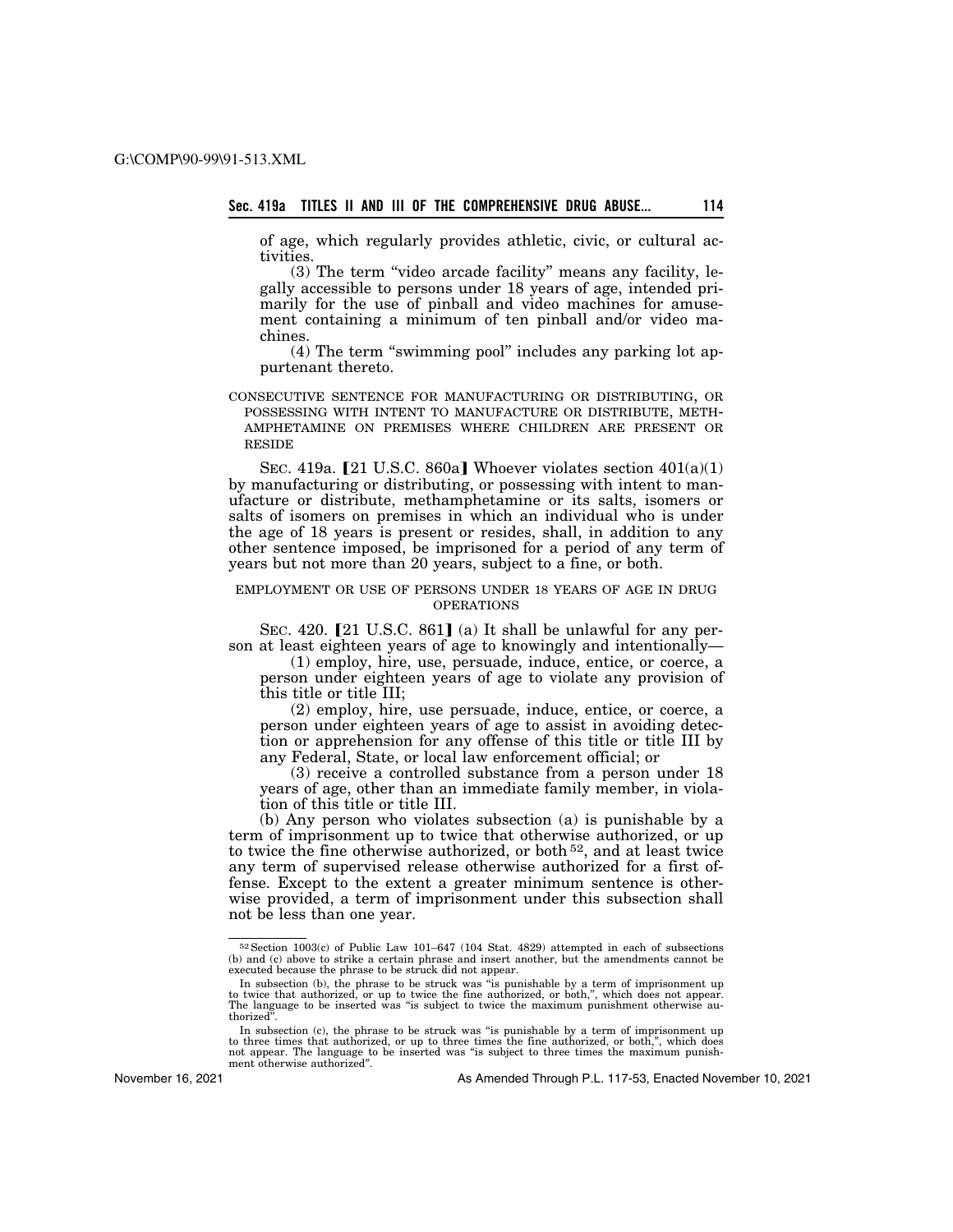# **115 TITLES II AND III OF THE COMPREHENSIVE DRUG ABUSE... Sec. 421**

(c) Any person who violates subsection (a) after a prior conviction under subsection (a) of this section has become final, is punishable by a term of imprisonment up to three times that otherwise authorized, or both <sup>52</sup>, and at least three times any term of supervised release otherwise authorized for a first offense. Except to the extent a greater minimum sentence is otherwise provided, a term of imprisonment under this subsection shall not be less than one year. Penalties for third and subsequent convictions shall be governed by section  $401(b)(1)(A)$ .

(d) Any person who violates section  $405B(a)$  (1) or (2)<sup>53</sup>

(1) by knowingly providing or distributing a controlled substance or a controlled substance analogue to any person under eighteen years of age; or

(2) if the person employed, hired, or used is fourteen years of age or younger.

shall be subject to a term of imprisonment for not more than five years or a fine of not more than \$50,000, or both, in addition to any other punishment authorized by this section.

(e) In any case of any sentence imposed under this section, imposition or execution of such sentence shall not be suspended and probation shall not be granted. An individual convicted under this section of an offense for which a mandatory minimum term of imprisonment is applicable shall not be eligible for parole under section 4202 of title 18, United States Code, <sup>54</sup> until the individual has served the mandatory term of imprisonment as enhanced by this section.

(f) Except as authorized by this title, it shall be unlawful for any person to knowingly or intentionally provide or distribute any controlled substance to a pregnant individual in violation of any provision of this title. Any person who violates this subsection shall be subject to the provisions of subsections (b), (c), and (e).

### SEC. 421. [21 U.S.C. 862] DENIAL OF FEDERAL BENEFITS TO DRUG **TRAFFICKERS AND POSSESSORS.**

(a) DRUG TRAFFICKERS.—(1) Any individual who is convicted of any Federal or State offense consisting of the distribution of controlled substances shall—

(A) at the discretion of the court, upon the first conviction for such an offense be ineligible for any or all Federal benefits for up to 5 years after such conviction;

(B) at the discretion of the court, upon a second conviction for such an offense be ineligible for any or all Federal benefits for up to 10 years after such conviction; and

(C) upon a third or subsequent conviction for such an offense be permanently ineligible for all Federal benefits.

(2) The benefits which are denied under this subsection shall not include benefits relating to long-term drug treatment programs for addiction for any person who, if there is a reasonable body of evidence to substantiate such declaration, declares himself to be an addict and submits himself to a long-term treatment program for

November 16, 2021

 $^{53}$  So in law. Probably should be followed by a dash.<br> $^{54}$  Section 4202 of title 18, United States Code, was repealed by section 218(a)(5) of Public Law<br> $^{98}$ –473 (98 Stat. 2027). For information on effective dates ter 311).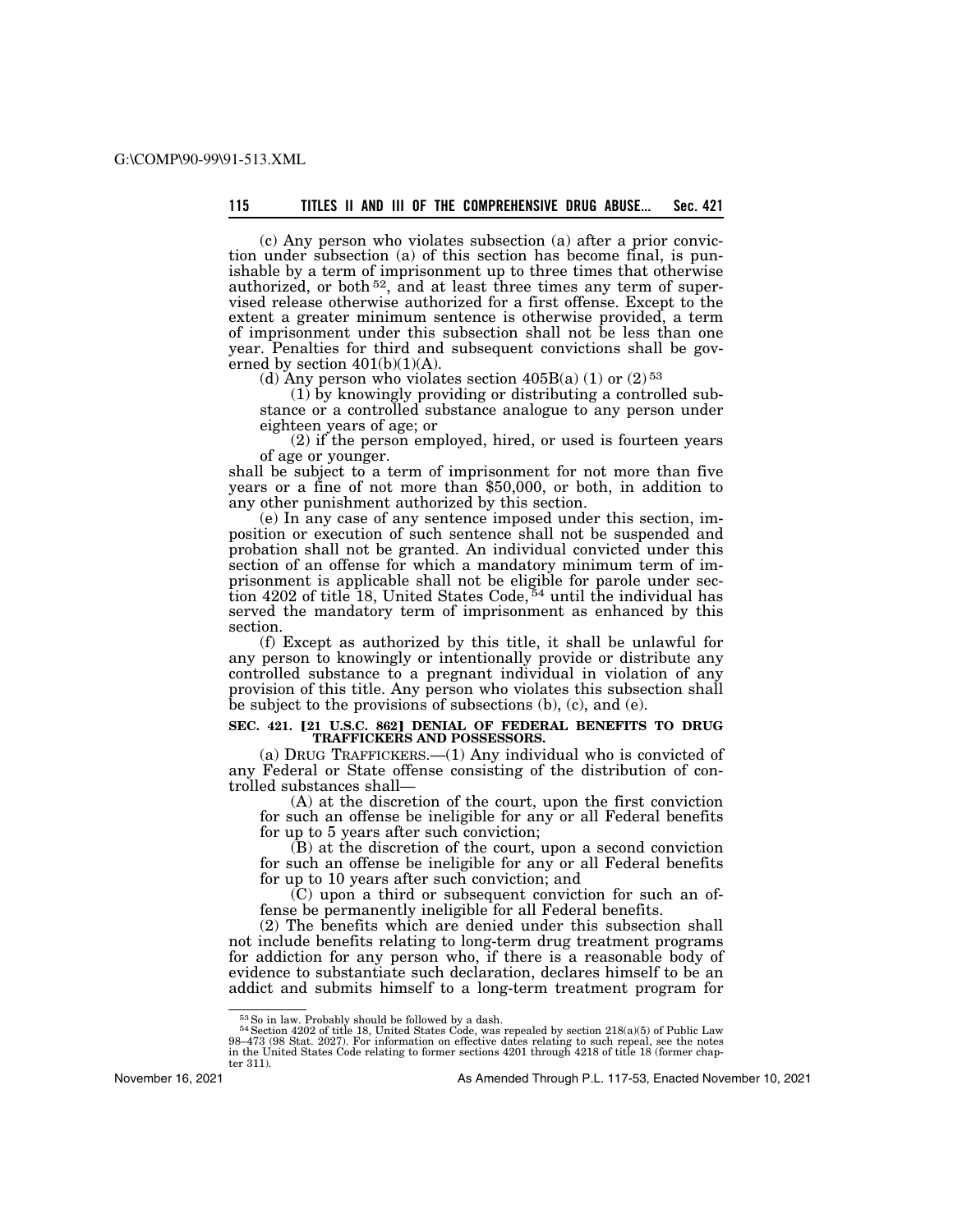addiction, or is deemed to be rehabilitated pursuant to rules established by the Secretary of Health and Human Services.

(b) DRUG POSSESSORS.—(1) Any individual who is convicted of any Federal or State offense involving the possession of a controlled substance (as such term is defined for purposes of the Controlled Substances Act) shall—

(A) upon the first conviction for such an offense and at the discretion of the court—

(i) be ineligible for any or all Federal benefits for up to one year;

(ii) be required to successfully complete an approved drug treatment program which includes periodic testing to insure that the individual remains drug free;

(iii) be required to perform appropriate community service; or

(iv) any combination of clauses (i), (ii), or (iii); and

(B) upon a second or subsequent conviction for such an offense be ineligible for all Federal benefits for up to 5 years after such conviction as determined by the court. The court shall continue to have the discretion in subparagraph (A) above. In imposing penalties and conditions under subparagraph (A), the court may require that the completion of the conditions imposed by clause (ii) and (iii) be a requirement for the reinstatement of benefits under clause (i).

(2) The penalties and conditions which may be imposed under this subsection shall be waived in the case of a person who, if there is a reasonable body of evidence of substantiate such declaration, declares himself to be an addict and submits himself to a long-term treatment program for addiction, or is deemed to be rehabilitated pursuant to rules established by the Secretary of Health and Human Services.

(c) SUSPENSION OF PERIOD OF INELIGIBILITY.—The period of ineligibility referred to in subsections (a) and (b) shall be suspended if the individual—

(A) completes a supervised drug rehabilitation program after becoming ineligible under this section;

(B) has otherwise been rehabilitated; or

(C) has made a good faith effort to gain admission to a supervised drug rehabilitation program, but is unable to do so because of inaccessibility or unavailability of such a program, or the inability of the individual to pay for such a program.

(d) DEFINITIONS.—As used in this section—

 $(1)$  the term "Federal benefit"-

(A) means the issuance of any grant, contract, loan, professional license, or commercial license provided by an agency of the United States or by appropriated funds of the United States; and

(B) does not include any retirement, welfare, Social Security, health, disability, veterans benefit, public housing, or other similar benefit, or any other benefit for which payments or services are required for eligibility; and

As Amended Through P.L. 117-53, Enacted November 10, 2021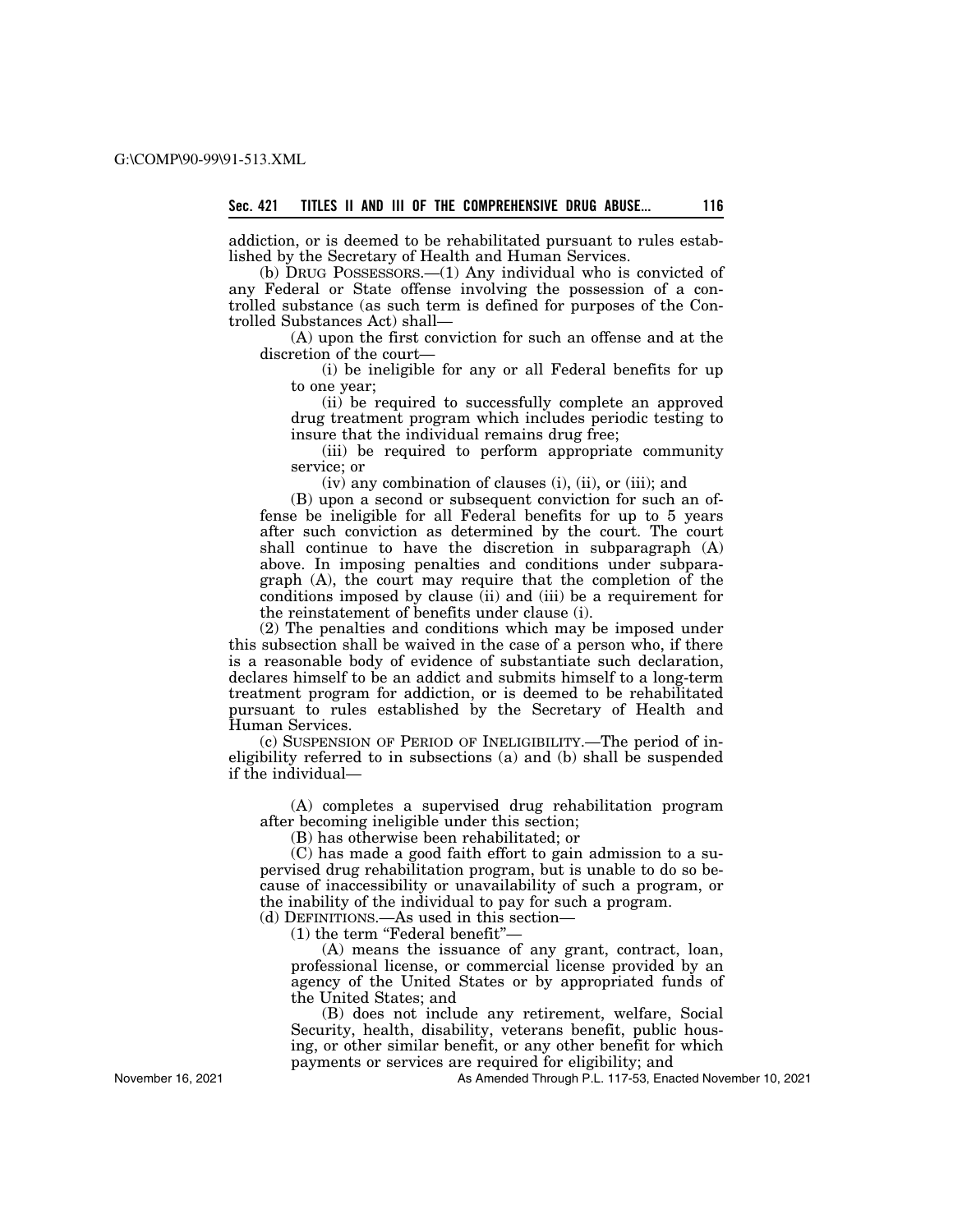(2) the term ''veterans benefit'' means all benefits provided to veterans, their families, or survivors by virtue of the service of a veteran in the Armed Forces of the United States.

(e) INAPPLICABILITY OF THIS SECTION TO GOVERNMENT WIT-NESSES.—The penalties provided by this section shall not apply to any individual who cooperates or testifies with the Government in the prosecution of a Federal or State offense or who is in a Government witness protection program.

(f) INDIAN PROVISION.—Nothing in this section shall be construed to affect the obligation of the United States to any Indian or Indian tribe arising out of any treaty, statute, Executive order, or the trust responsibility of the United States owing to such Indian or Indian tribe. Nothing in this subsection shall exempt any individual Indian from the sanctions provided for in this section, provided that no individual Indian shall be denied any benefit under Federal Indian programs comparable to those described in subsection  $(d)(1)(B)$  or  $(d)(2)$  above.

 $(g)$  PRESIDENTIAL REPORT.— $(1)$  On or before May 1, 1989, the President shall transmit to the Congress a report—

(A) delineating the role of State courts in implementing this section;

(B) describing the manner in which Federal agencies will implement and enforce the requirements of this section;

(C) detailing the means by which Federal and State agencies, courts, and law enforcement agencies will exchange and share the data and information necessary to implement and enforce the withholding of Federal benefits; and

(D) recommending any modifications to improve the administration of this section or otherwise achieve the goal of discouraging the trafficking and possession of controlled substances.

(2) No later than September 1, 1989, the Congress shall consider the report of the President and enact such changes as it deems appropriate to further the goals of this section.

(h) EFFECTIVE DATE.—The denial of Federal benefits set forth in this section shall take effect for convictions occurring after September 1, 1989.

# DRUG PARAPHERNALIA

SEC. 422.  $[21 \text{ U.S.C. } 863]$  (a) It is unlawful for any person-(1) to sell or offer for sale drug paraphernalia;

(2) to use the mails or any other facility of interstate commerce to transport drug paraphernalia; or

(3) to import or export drug paraphernalia.

(b) Anyone convicted of an offense under subsection (a) of this section shall be imprisoned for not more than three years and fined under title 18, United States Code.

(c) Any drug paraphernalia involved in any violation of subsection (a) of this section shall be subject to seizure and forfeiture upon the conviction of a person for such violation. Any such paraphernalia shall be delivered to the Administrator of General Services, General Services Administration, who may order such para-

November 16, 2021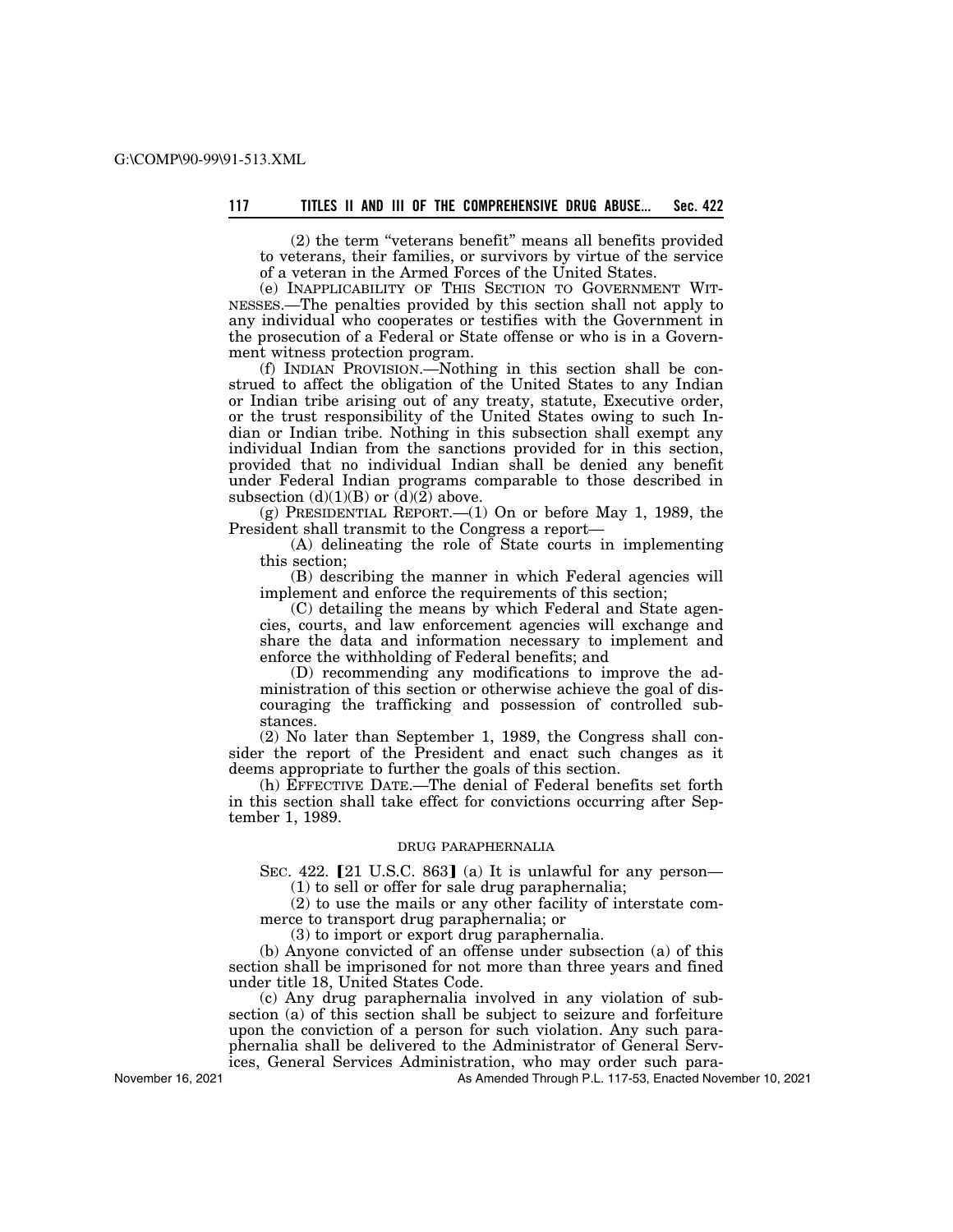## Sec. 422 TITLES II AND III OF THE COMPREHENSIVE DRUG ABUSE... **118**

phernalia destroyed or may authorize its use for law enforcement or educational purposes by Federal, State, or local authorities.

(d) The term ''drug paraphernalia'' means any equipment, product, or material of any kind which is primarily intended or designed for use in manufacturing, compounding, converting, concealing, producing, processing, preparing, injecting, ingesting, inhaling, or otherwise introducing into the human body a controlled substance, possession of which is unlawful under the Controlled Substances Act (title II of Public Law 91–513). It includes items primarily intended or designed for use in ingesting, inhaling, or otherwise introducing marijuana<sup>55</sup>, cocaine, hashish, hashish oil, PCP, methamphetamine, or amphetamines into the human body, such as—

(1) metal, wooden, acrylic, glass, stone, plastic, or ceramic pipes with or without screens, permanent screens, hashish heads, or punctured metal bowls;

(2) water pipes;

(3) carburetion tubes and devices;

(4) smoking and carburetion masks;

(5) roach clips: meaning objects used to hold burning material, such as a marihuana cigarette, that has become too small or too short to be held in the hand;

(6) miniature spoons with level capacities of one-tenth cubic centimeter or less;

(7) chamber pipes;

(8) carburetor pipes;

(9) electric pipes;

(10) air-driven pipes;

(11) chillums;

(12) bongs;

(13) ice pipes or chillers;

(14) wired cigarette papers; or

(15) cocaine freebase kits.

(e) In determining whether an item constitutes drug paraphernalia, in addition to all other logically relevant factors, the following may be considered:

(1) instructions, oral or written, provided with the item concerning its use;

(2) descriptive materials accompanying the item which explain or depict its use;

(3) national and local advertising concerning its use;

(4) the manner in which the item is displayed for sale;

(5) whether the owner, or anyone in control of the item, is a legitimate supplier of like or related items to the community, such as a licensed distributor or dealer of tobacco products;

(6) direct or circumstantial evidence of the radio of sales of the item(s) to the total sales of the business enterprise;

(7) the existence and scope of legitimate uses of the item in the community; and

(8) expert testimony concerning its use.

(f) This section shall not apply to—

55So in law. Probably should be ''marihuana''. See the list of substances in schedule I under section 202(c).

November 16, 2021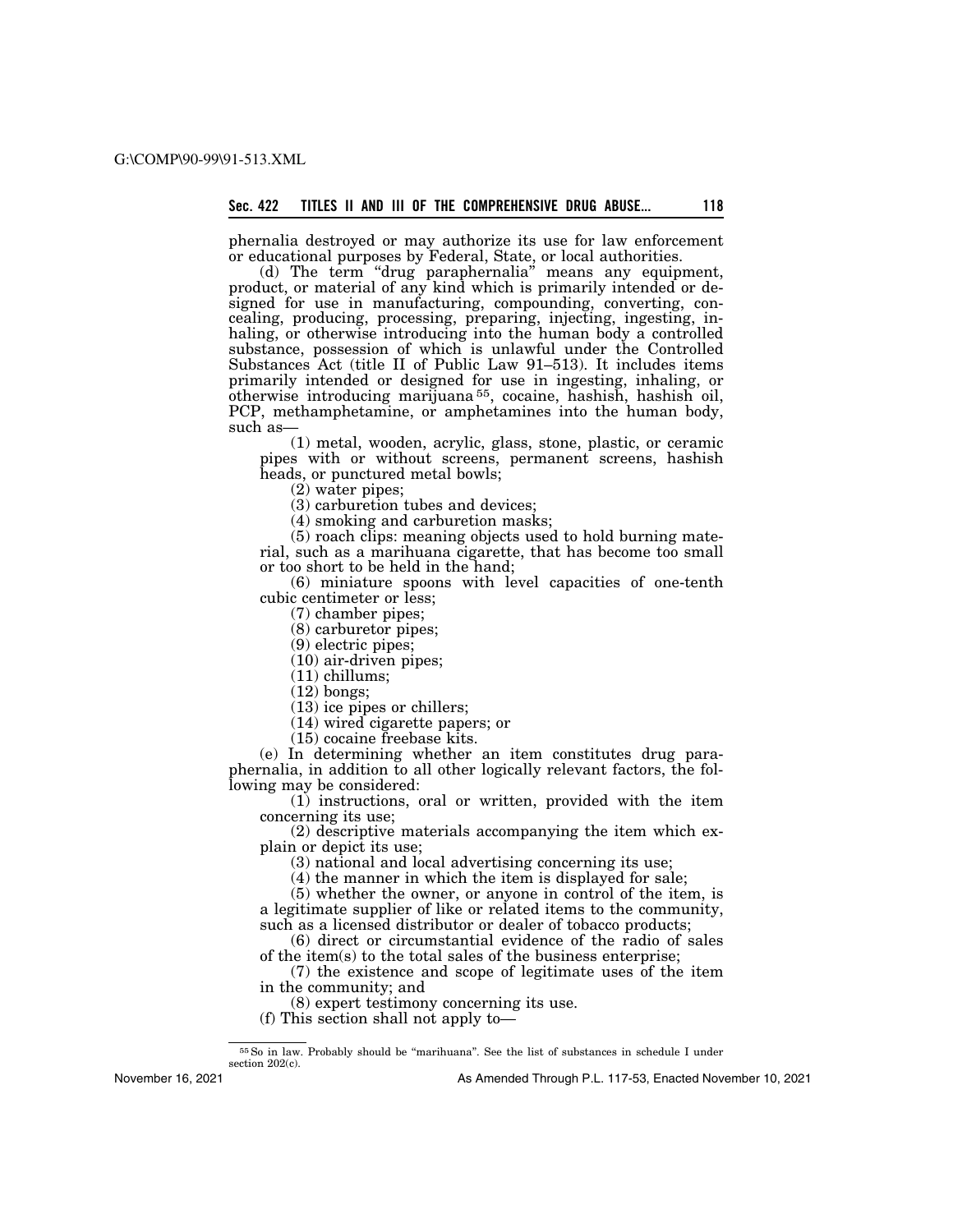(1) any person authorized by local, State, or Federal law to manufacture, possess, or distribute such items; or

(2) any item that, in the normal lawful course of business, is imported, exported, transported, or sold through the mail or by any other means, and traditionally intended for use with tobacco products, including any pipe, paper, or accessory.

# ANHYDROUS AMMONIA

SEC. 423.  $[21 \text{ U.S.C. } 864]$  (a) It is unlawful for any person— (1) to steal anhydrous ammonia, or

(2) to transport stolen anhydrous ammonia across State lines,

knowing, intending, or having reasonable cause to believe that such anhydrous ammonia will be used to manufacture a controlled substance in violation of this part.

(b) Any person who violates subsection (a) shall be imprisoned or fined, or both, in accordance with section 403(d) as if such violation were a violation of a provision of section 403.

### PART E—ADMINISTRATIVE AND ENFORCEMENT PROVISIONS

# PROCEDURES

SEC. 501. [21 U.S.C. 871] (a) The Attorney General may delegate any of his functions under this title to any officer or employee of the Department of Justice.

(b) The Attorney General may promulgate and enforce any rules, regulations, and procedures which he may deem necessary and appropriate for the efficient execution of his functions under this title.

(c) The Attorney General may accept in the name of the Department of Justice any form of devise, bequest, gift, or donation where the donor intends to donate property for the purpose of preventing or controlling the abuse of controlled substances. He may take all appropriate steps to secure possession of such property and may sell, assign, transfer, or convey any such property other than moneys.

## EDUCATION AND RESEARCH PROGRAMS OF THE ATTORNEY GENERAL

SEC. 502. [21 U.S.C. 872] (a) The Attorney General is authorized to carry out educational and research programs directly related to enforcement of the laws under his jurisdiction concerning drugs or other substances which are or may be subject to control under this title. Such programs may include—

(1) educational and training programs on drug abuse and controlled substances law enforcement for local, State, tribal, and Federal personnel;

(2) studies or special projects designed to compare the deterrent effects of various enforcement strategies on drug use and abuse;

(3) studies or special projects designed to assess and detect accurately the presence in the human body of drugs or other substances which are or may be subject to control under this title, including the development of rapid field identification

As Amended Through P.L. 117-53, Enacted November 10, 2021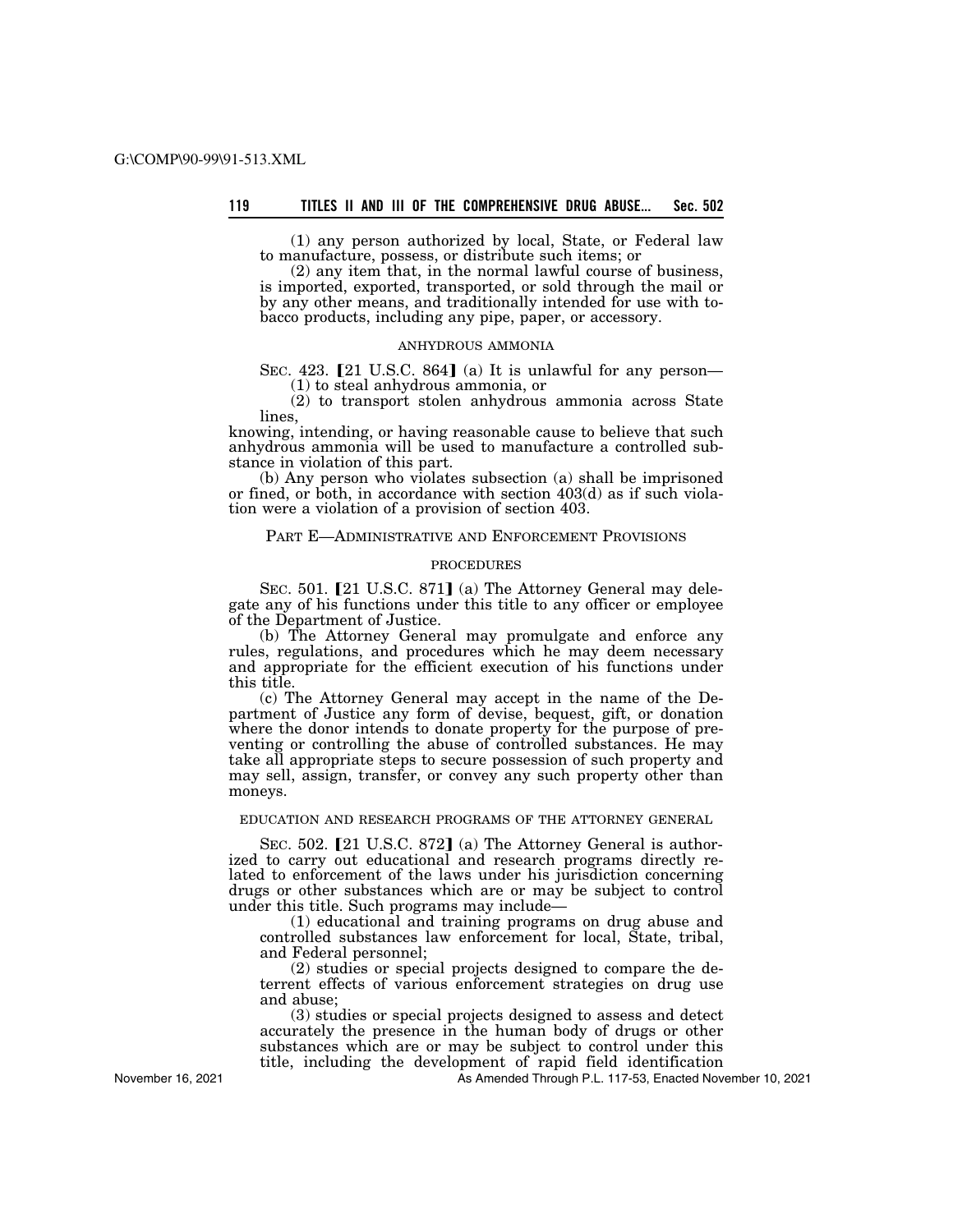methods which would enable agents to detect microquantities of such drugs or other substances;

(4) studies or special projects designed to evaluate the nature and sources of the supply of illegal drugs throughout the country;

(5) studies or special projects to develop more effective methods to prevent diversion of controlled substances into illegal channels; and

(6) studies or special projects to develop information necessary to carry out his functions under section 201 of this title.

(b) The Attorney General may enter into contracts for such educational and research activities without performance bonds and without regard to section 3709 of the Revised Statutes (41 U.S.C. 5).

(c) The Attorney General may authorize persons engaged in research to withhold the names and other identifying characteristics of persons who are the subjects of such research. Persons who obtain this authorization may not be compelled in any Federal, State, tribal, or local civil, criminal, administrative, legislative, or other proceeding to identify the subjects of research for which such authorization was obtained.

(d) 56 Nothing in the Single Convention on Narcotic Drugs, the Convention on Psychotropic Substances, or other treaties or international agreements shall be construed to limit, modify, or prevent the protection of the confidentiality of patient records or of the names and other identifying characteristics of research subjects as provided by any Federal, State, or local law or regulation.

(e) The Attorney General, on his own motion or at the request of the Secretary, may authorize the possession, distribution, and dispensing of controlled substances by persons engaged in research. Persons who obtain this authorization shall be exempt from State or Federal prosecution for possession, distribution, and dispensing of controlled substances to the extent authorized by the Attorney General.

(f) The Attorney General shall maintain an active program, both domestic and international, to curtail the diversion of precursor chemicals and essential chemicals used in the illicit manufacture of controlled substances.

### COOPERATIVE ARRANGEMENTS

SEC. 503. [21 U.S.C. 873] (a) The Attorney General shall cooperate with local, State, tribal, and Federal agencies concerning traffic in controlled substances and in suppressing the abuse of controlled substances. To this end, he is authorized to—

(1) arrange for the exchange of information between governmental officials concerning the use and abuse of controlled substances;

November 16, 2021

<sup>56</sup>Subsection (d) was added by title I of Public Law 95–633. Section 112 of such Public Law provided as follows: "This title shall take effect on the date the Convention on Psychotropic Sub-<br>stances, signed at Vienna, Austria on February 21, 1971, enters into force in respect to the<br>United States.". The Conventio 1980.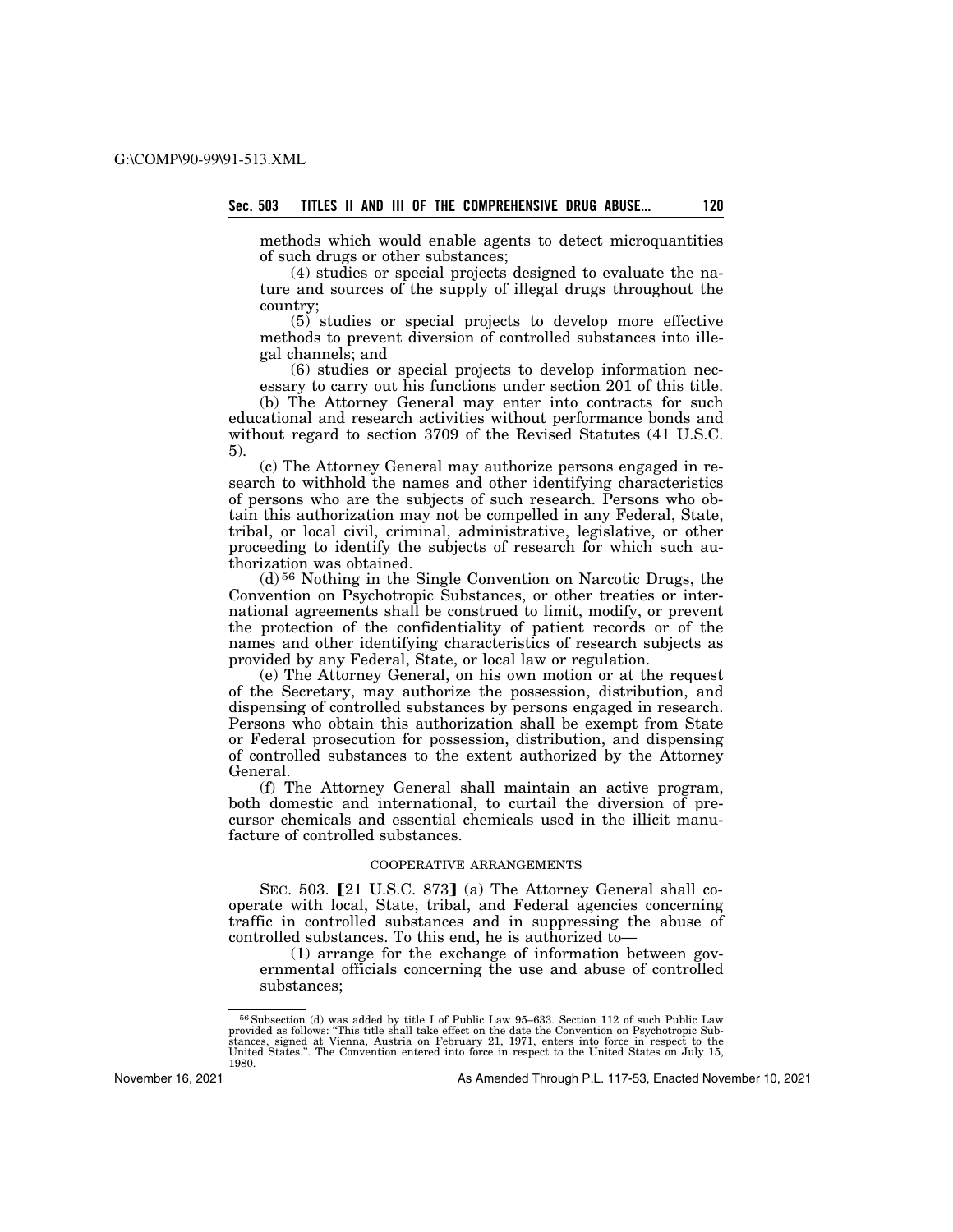(2) cooperate in the institution and prosecution of cases in the courts of the United States and before the licensing boards and courts of the several States;

(3) conduct training programs on controlled substance law enforcement for local, State, tribal, and Federal personnel;

(4) maintain in the Department of Justice a unit which will accept, catalog, file, and otherwise utilize all information and statistics, including records of controlled substance abusers and other controlled substance law offenders, which may be received from Federal, State, tribal, and local agencies, and make such information available for Federal, State, tribal, and local law enforcement purposes;

(5) conduct programs of eradication aimed at destroying wild or illicit growth of plant species from which controlled substances may be extracted;

(6) assist State, tribal, and local governments in suppressing the diversion of controlled substances from legitimate medical, scientific, and commercial channels by—

(A) making periodic assessments of the capabilities of State, tribal, and local governments to adequately control the diversion of controlled substances;

(B) providing advice and counsel to State, tribal, and local governments on the methods by which such governments may strengthen their controls against diversion; and

(C) establishing cooperative investigative efforts to control diversion; and

(7) notwithstanding any other provision of law, enter into contractual agreements with State, tribal, and local law enforcement agencies to provide for cooperative enforcement and regulatory activities under this Act.

(b) When requested by the Attorney General, it shall be the duty of any agency or instrumentality of the Federal Government to furnish assistance, including technical advice, to him for carrying out his functions under this title; except that no such agency or instrumentality shall be required to furnish the name of, or other identifying information about, a patient or research subject whose identity it has undertaken to keep confidential.

(c)(1) The Attorney General shall, once every 6 months, prepare and make available to regulatory, licensing, attorneys general, and law enforcement agencies of States a standardized report containing descriptive and analytic information on the actual distribution patterns, as gathered through the Automated Reports and Consolidated Orders System, or any subsequent automated system, pursuant to section 307 and which includes detailed amounts, outliers, and trends of distributor and pharmacy registrants, in such States for the controlled substances contained in schedule II, which, in the discretion of the Attorney General, are determined to have the highest abuse.

(2) If the Attorney General publishes the report described in paragraph (1) once every 6 months as required under paragraph (1), nothing in this subsection shall be construed to bring an action

in any court to challenge the sufficiency of the information or to

As Amended Through P.L. 117-53, Enacted November 10, 2021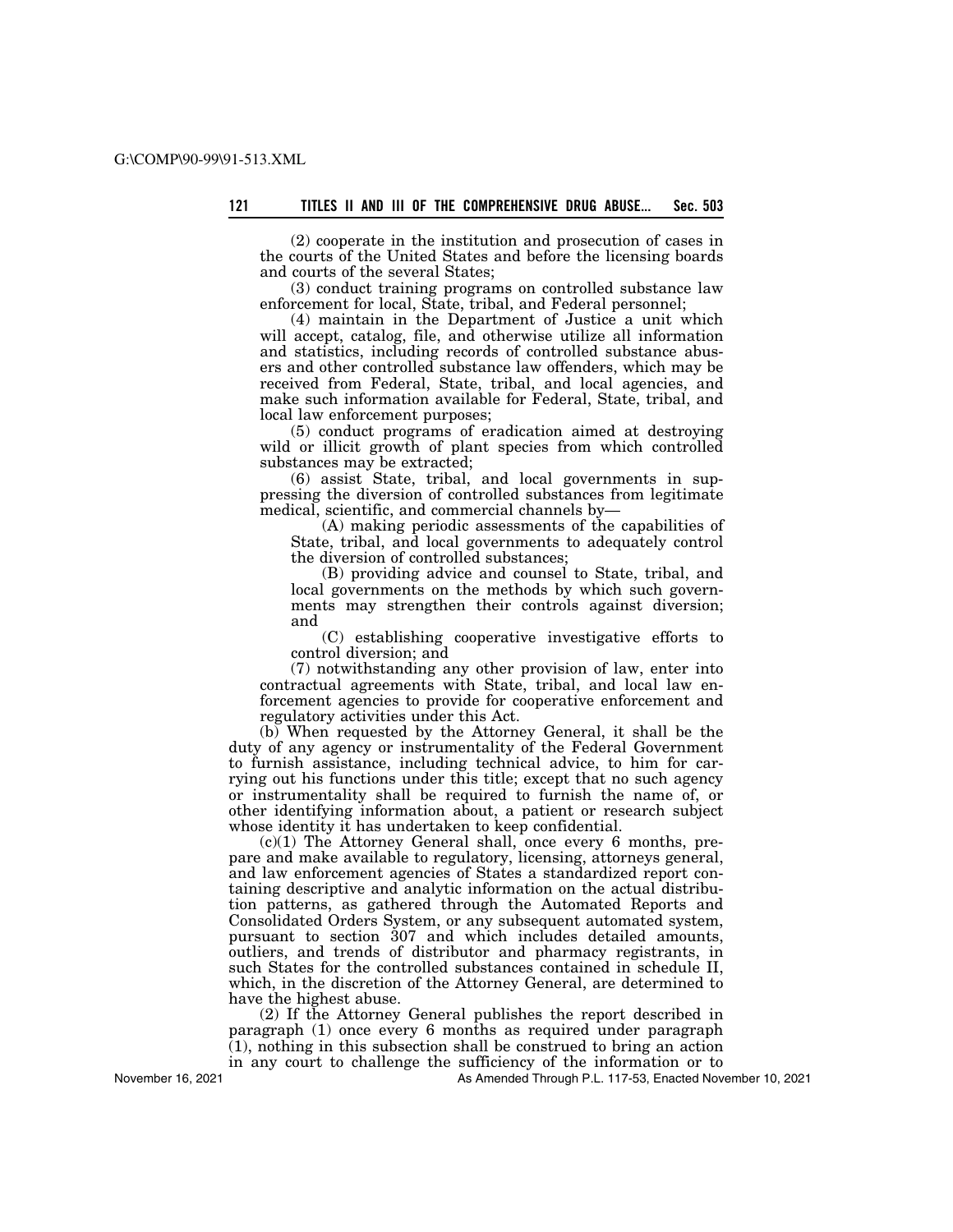compel the Attorney General to produce any documents or reports referred to in this subsection.

(d)(1) The Attorney General may make grants, in accordance with paragraph (2), to State, tribal, and local governments to assist in meeting the costs of—

(A) collecting and analyzing data on the diversion of controlled substances,

(B) conducting investigations and prosecutions of such diversions,

(C) improving regulatory controls and other authorities to control such diversions,

(D) programs to prevent such diversions,

(E) preventing and detecting forged prescriptions, and

(F) training law enforcement and regulatory personnel to improve the control of such diversions.

 $(2)$  No grant may be made under paragraph  $(1)$  unless an application therefor is submitted to the Attorney General in such form and manner as the Attorney General may prescribe. No grant may exceed 80 per centum of the costs for which the grant is made, and no grant may be made unless the recipient of the grant provides assurances satisfactory to the Attorney General that it will obligate funds to meet the remaining 20 per centum of such costs. The Attorney General shall review the activities carried out with grants under paragraph (1) and shall report annually to Congress on such activities.<br>(3) To carry out this subsection there is authorized to be appro-

priated  $$6,000,000$  for fiscal year 1985 and  $$6,000,000$  for fiscal year 1986.

# ADVISORY COMMITTEES

SEC. 504. [21 U.S.C. 874] The Attorney General may from time to time appoint committees to advise him with respect to preventing and controlling the abuse of controlled substances. Members of the committees may be entitled to receive compensation at the rate of \$100 for each day (including traveltime) during which they are engaged in the actual performance of duties. While traveling on official business in the performance of duties for the committees, members of the committees shall be allowed expenses of travel, including per diem instead of subsistence, in accordance with subchapter I of chapter 57 of title 5, United States Code.

## ADMINISTRATIVE HEARINGS

SEC.  $505.$  [21 U.S.C.  $875$ ] (a) In carrying out his functions under this title, the Attorney General may hold hearings, sign and issue subpenas, administer oaths, examine witnesses, and receive evidence at any place in the United States.

(b) Except as otherwise provided in this title, notice shall be given and hearings shall be conducted under appropriate procedures of subchapter II of chapter 5, title 5, United States Code.

### SUBPENAS

SEC. 506.  $[21 \text{ U.S.C. } 876]$  (a) In any investigation relating to his functions under this title with respect to controlled substances, As Amended Through P.L. 117-53, Enacted November 10, 2021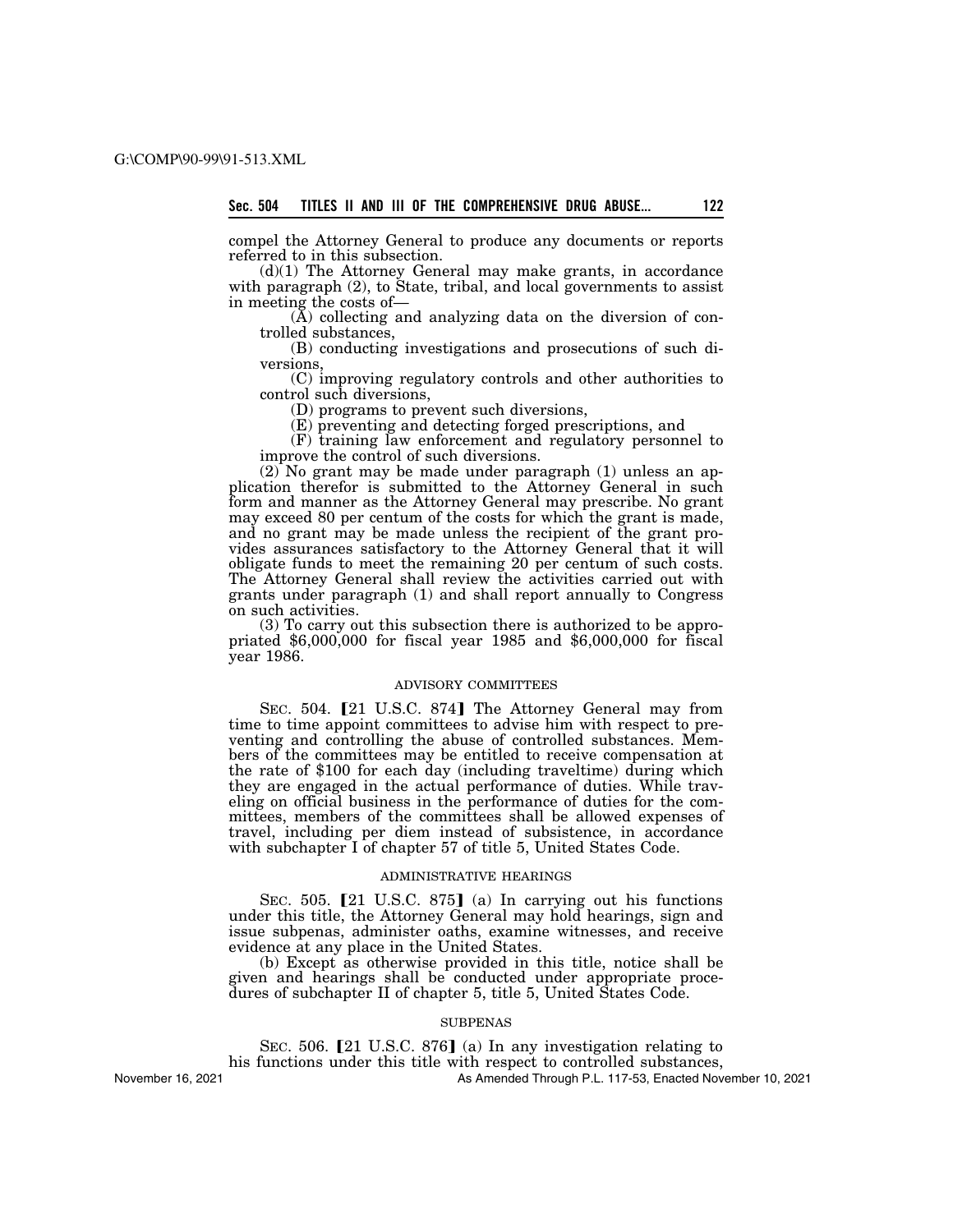# **123 TITLES II AND III OF THE COMPREHENSIVE DRUG ABUSE... Sec. 507**

listed chemicals, tableting machines, or encapsulating machines, the Attorney General may subpena witnesses, compel the attendance and testimony of witnesses, and require the production of any records (including books, papers, documents, and other tangible things which constitute or contain evidence) which the Attorney General finds relevant or material to the investigation. The attendance of witnesses and the production of records may be required from any place in any State or in any territory or other place subject to the jurisdiction of the United States at any designated place of hearing; except that a witness shall not be required to appear at any hearing more than 500 miles distant from the place where he was served with a subpena. Witnesses summoned under this section shall be paid the same fees and mileage that are paid witnesses in the courts of the United States.

(b) A subpena issued under this section may be served by any person designated in the subpena to serve it. Service upon a natural person may be made by personal delivery of the subpena to him. Service may be made upon a domestic or foreign corporation or upon a partnership or other unincorporated association which is subject to suit under a common name, by delivering the subpena to an officer, to a managing or general agent, or to any other agent authorized by appointment or by law to receive service of process. The affidavit of the person serving the subpena entered on a true copy thereof by the person serving it shall be proof of service.

(c) In the case of contumacy by or refusal to obey a subpena issued to any person, the Attorney General may invoke the aid of any court of the United States within the jurisdiction of which the investigation is carried on or of which the subpenaed person is an inhabitant, or in which he carries on business or may be found, to compel compliance with the subpena. The court may issue an order requiring the subpenaed person to appear before the Attorney General to produce records, if so ordered, or to give testimony touching the matter under investigation. Any failure to obey the order of the court may be punished by the court as a contempt thereof. All process in any such case may be served in any judicial district in which such person may be found.

# JUDICIAL REVIEW

SEC. 507. [21 U.S.C. 877] All final determinations, findings, and conclusions of the Attorney General under this title shall be final and conclusive decisions of the matters involved, except that any person aggrieved by a final decision of the Attorney General may obtain review of the decision in the United States Court of Appeals for the District of Columbia or for the circuit in which his principal place of business is located upon petition filed with the court and delivered to the Attorney General within thirty days after notice of the decision. Findings of fact by the Attorney General, if supported by substantial evidence, shall be conclusive.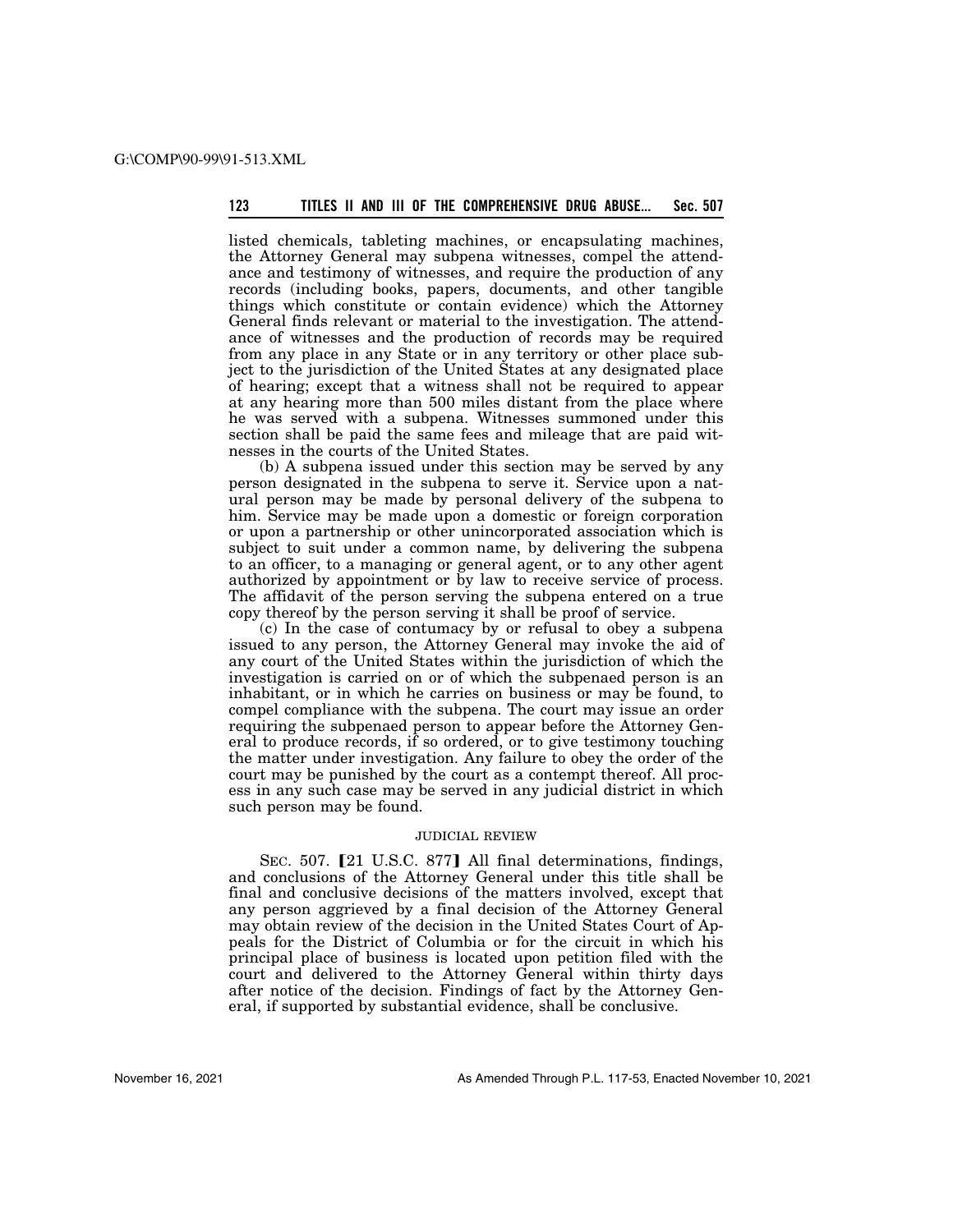## Sec. 508 TITLES II AND III OF THE COMPREHENSIVE DRUG ABUSE... 124

#### POWERS OF ENFORCEMENT PERSONNEL

SEC. 508. (a)(a)  $57$  Any officer or employee of the Drug Enforcement Administration or any State, tribal, <sup>58</sup> or local law enforcement officer or (with respect to offenses under this title or title III) any State, tribal, 58 or local law enforcement officer 57 designated by the Attorney General may—

(1) carry firearms;

(2) execute and serve search warrants, arrest warrants, administrative inspection warrants, subpenas, and summonses issued under the authority of the United States;

(3) make arrests without warrant (A) for any offense against the United States committed in his presence, or (B) for any felony, cognizable under the laws of the United States, if he has probable cause to believe that the person to be arrested has committed or is committing a felony;

(4) make seizures of property pursuant to the provisions of this title; and

(5) perform such other law enforcement duties as the Attorney General may designate.

(b) State and local law enforcement officers performing functions under this section shall not be deemed Federal employees and shall not be subject to provisions of law relating to Federal employees, except that such officers shall be subject to section 3374(c) of title 5, United States Code.

(b) 57 State and local law enforcement officers performing functions under this section shall not be deemed Federal employees and shall not be subject to provisions of law relating to Federal employees, except that such officers shall be subject to section 3374(c) of title 5, United States Code.

#### SEARCH WARRANTS

SEC. 509.  $[21 \text{ U.S.C. } 879]$  A search warrant relating to offenses involving controlled substances may be served at any time of the day or night if the judge or United States magistrate issuing the warrant is satisfied that there is probable cause to believe that grounds exist for the warrant and for its service at such time.

November 16, 2021

<sup>57</sup>Two Public Laws in the 99th Congress amended section 508, and the amendments made by the two were substantially similar. The first set of amendments was made by section 1869 of Public Law 99-570 (100 Stat. 3207–55) and the second by section 86 of Public Law 99–646 (100 Stat. 3620).

Both added a subsection (b), and the two subsections are identical. In adding a subsection (b), both designated the pre-existing text of section 508 as subsection (a).

In the matter preceding paragraph (1) of subsection (a), both inserted a reference to "any State or local law enforcement officer". There was one difference between the two: section 1869 inserted the phrase ''(with respect to offenses under this title or title III)'', while section 86 did not.

The second set of amendments (section 86) was executed to section 508 as such section ap-

peared after the execution of the first set (section 1869).<br><sup>58</sup> Section 232(d) of Public Law 111–211 (124 Stat. 2278) provides for an amendment in the<br>matter preceding paragraph (1) by inserting ", tribal," after "State". such term appears.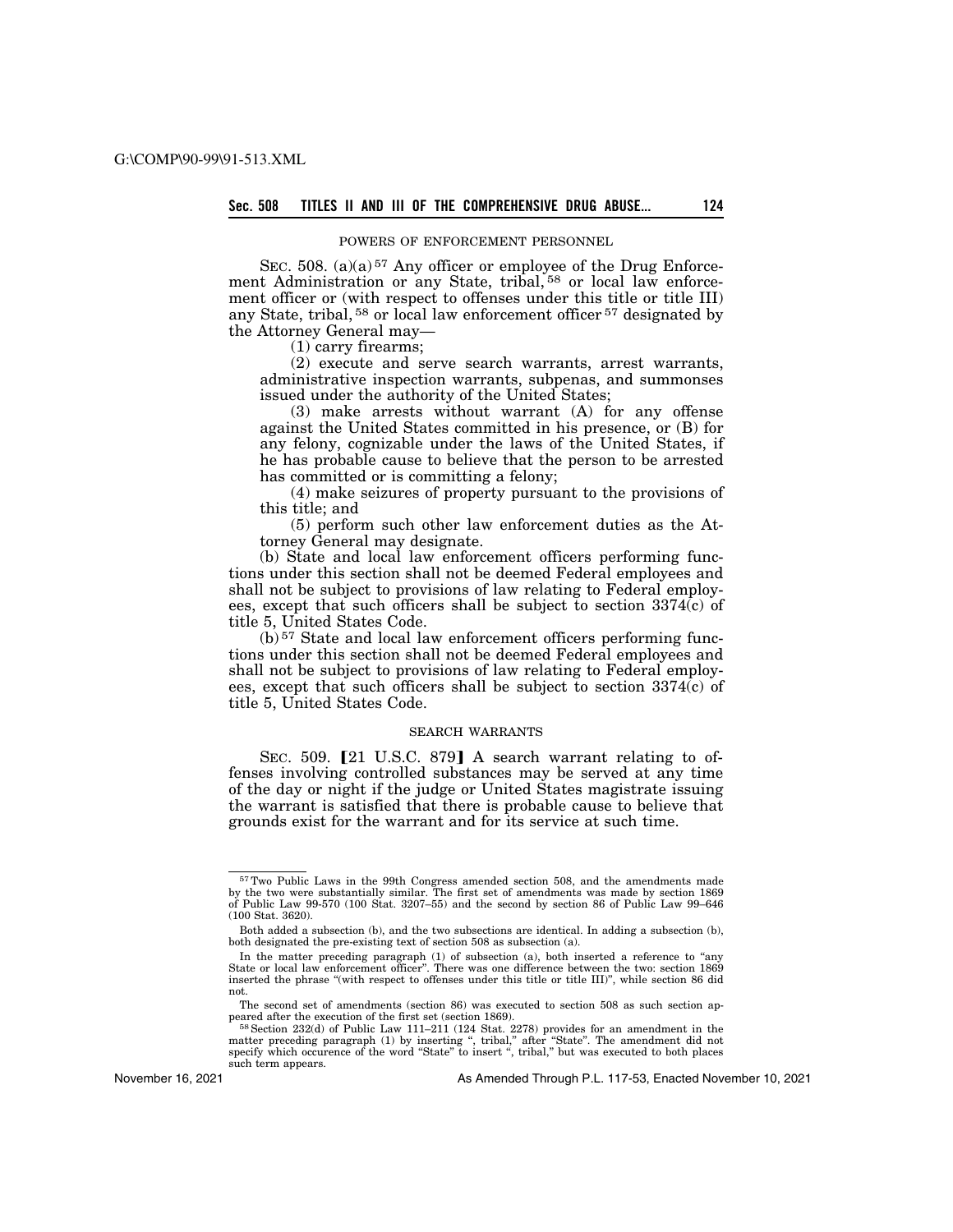### ADMINISTRATIVE INSPECTIONS AND WARRANTS

SEC. 510.  $[21 \text{ U.S.C. } 880]$  (a) As used in this section, the term ''controlled premises'' means—

(1) places where original or other records or documents required under this title are kept or required to be kept, and

(2) places, including factories, warehouses, and other establishments, and conveyances, where persons registered under section 303 (or exempt from registration under section 302(d) or by regulation of the Attorney General) or regulated persons may lawfully hold, manufacture, distribute, dispense, administer, or otherwise dispose of controlled substances or listed chemicals or where records relating to those activities are maintained.

(b)(1) For the purpose of inspecting, copying, and verifying the correctness of records, reports, or other documents required to be kept or made under this title and otherwise facilitating the carrying out of his functions under this title, the Attorney General is authorized, in accordance with this section, to enter controlled premises and to conduct administrative inspections thereof, and of the things specified in this section, relevant to those functions.

(2) Such entries and inspections shall be carried out through officers or employees (hereinafter referred to as ''inspectors'') designated by the Attorney General. Any such inspector, upon stating his purpose and presenting to the owner, operator, or agent in charge of such premises (A) appropriate credentials and (B) a written notice of his inspection authority (which notice in the case of an inspection requiring, or in fact supported by, an administrative inspection warrant shall consist of such warrant), shall have the right to enter such premises and conduct such inspection at reasonable times.

(3) Except as may otherwise be indicated in an applicable inspection warrant, the inspector shall have the right—

(A) to inspect and copy records, reports, and other documents required to be kept or made under this title;

(B) to inspect, within reasonable limits and in a reasonable manner, controlled premises and all pertinent equipment, finished and unfinished drugs, listed chemicals, and other substances or materials, containers, and labeling found therein, and, except as provided in paragraph (4) of this subsection, all other things therein (including records, files, papers, processes, controls, and facilities) appropriate for verification of the records, reports, and documents referred to in clause (A) or otherwise bearing on the provisions of this title; and

(C) to inventory any stock of any controlled substance or listed chemical therein and obtain samples of any such substance or chemical.

(4) Except when the owner, operator, or agent in charge of the controlled premises so consents in writing, no inspection authorized by this section shall extend to—

(A) financial data;

(B) sales data other than shipment data; or

(C) pricing data.

November 16, 2021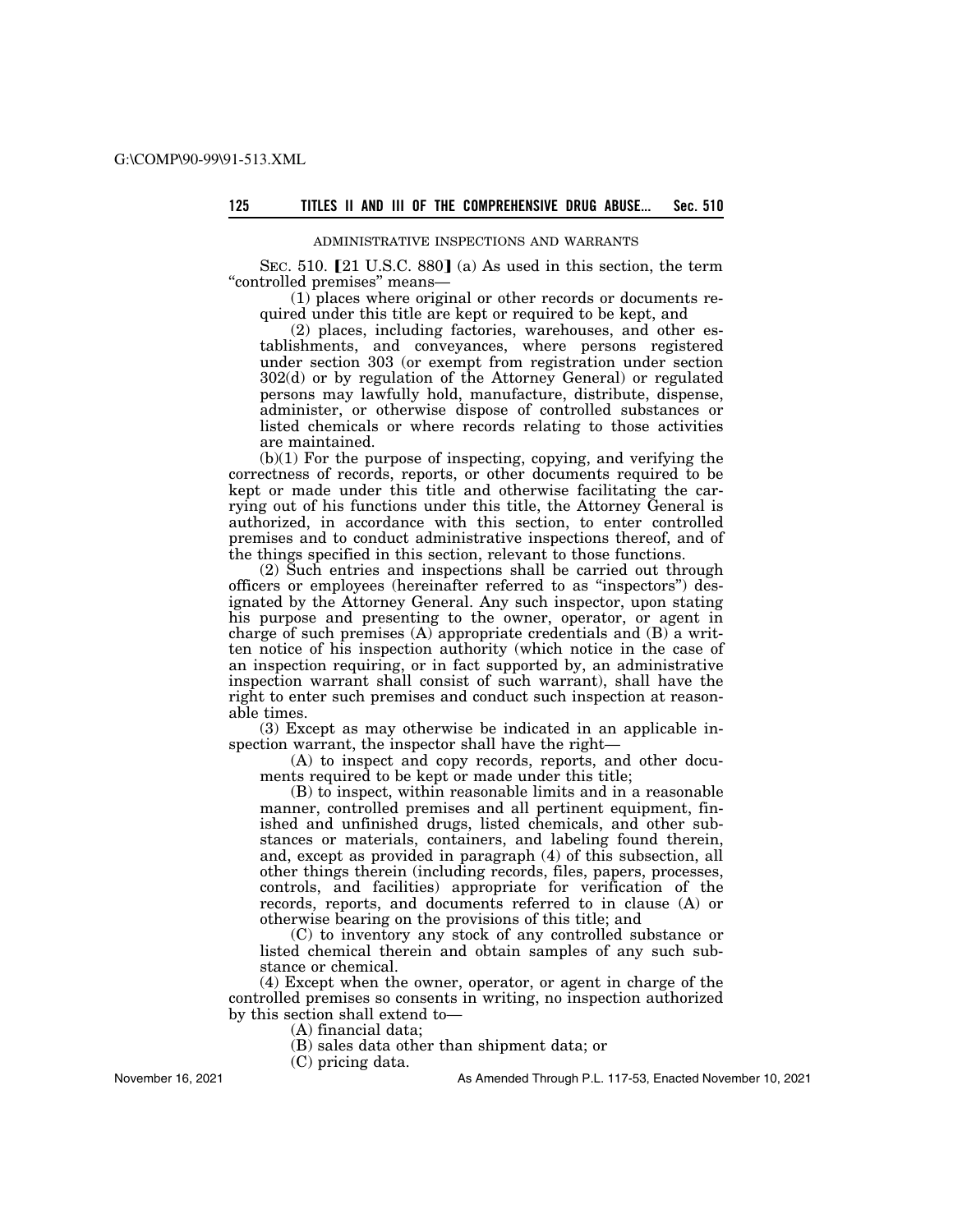(c) A warrant under this section shall not be required for the inspection of books and records pursuant to an administrative subpena issued in accordance with section 506, nor for entries and administrative inspections (including seizures of property)—

 $(1)$  with the consent of the owner, operator, or agent in charge of the controlled premises;

 $(2)$  in situations presenting imminent danger to health or safety;

(3) in situations involving inspection of conveyances where there is reasonable cause to believe that the mobility of the conveyance makes it impracticable to obtain a warrant;

(4) in any other exceptional or emergency circumstances where time or opportunity to apply for a warrant is lacking; or

(5) in any other situations where a warrant is not constitutionally required.

(d) Issuance and execution of administrative inspection warrants shall be as follows:

(1) Any judge of the United States or of a State court of record, or any United States magistrate, may, within his territorial jurisdiction, and upon proper oath or affirmation showing probable cause, issue warrants for the purpose of conducting administrative inspections authorized by this title or regulations thereunder, and seizures of property appropriate to such inspections. For the purposes of this section, the term ''probable cause'' means a valid public interest in the effective enforcement of this title or regulations thereunder sufficient to justify administrative inspections of the area, premises, building, or conveyance, or contents thereof, in the circumstances specified in the application for the warrant.

(2) A warrant shall issue only upon an affidavit of an officer or employee having knowledge of the facts alleged, sworn to before the judge or magistrate and establishing the grounds for issuing the warrant. If the judge or magistrate is satisfied that grounds for the application exist or that there is probable cause to believe they exist, he shall issue a warrant identifying the area, premises, building, or conveyance to be inspected, the purpose of such inspection, and, where appropriate, the type of property to be inspected, if any. The warrant shall identify the items or types of property to be seized, if any. The warrant shall be directed to a person authorized under subsection (b)(2) to execute it. The warrant shall state the grounds for its issuance and the name of the person or persons whose affidavit has been taken in support thereof. It shall command the person to whom it is directed to inspect the area, premises, building, or conveyance identified for the purpose specified, and, where appropriate, shall direct the seizure of the property specified. The warrant shall direct that it be served during normal business hours. It shall designate the judge or magistrate to whom it shall be returned.

(3) A warrant issued pursuant to this section must be executed and returned within ten days of its date unless, upon a showing by the United States of a need therefor, the judge or magistrate allows additional time in the warrant. If property is seized pursuant to a warrant, the person executing the warrant shall give to the person from whom or from whose premises the property was taken a copy of the warrant and a receipt for the property taken or shall

November 16, 2021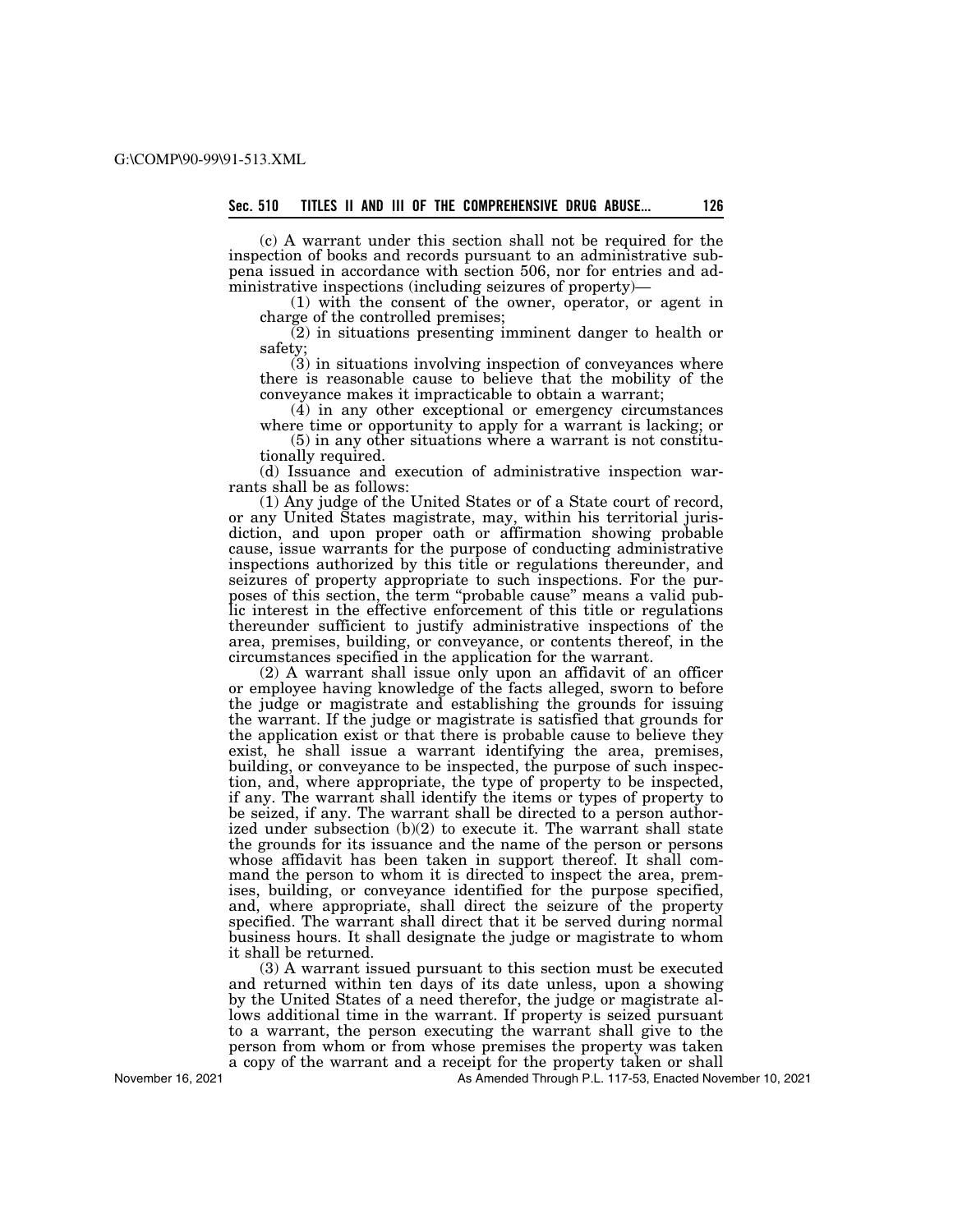# **127 TITLES II AND III OF THE COMPREHENSIVE DRUG ABUSE... Sec. 511**

leave the copy and receipt at the place from which the property was taken. The return of the warrant shall be made promptly and shall be accompanied by a written inventory of any property taken. The inventory shall be made in the presence of the person executing the warrant and of the person from whose possession or premises the property was taken, if they are present, or in the presence of at least one credible person other than the person making such inventory, and shall be verified by the person executing the warrant. The judge or magistrate, upon request, shall deliver a copy of the inventory to the person from whom or from whose premises the property was taken and to the applicant for the warrant.

(4) The judge or magistrate who has issued a warrant under this section shall attach to the warrant a copy of the return and all papers filed in connection therewith and shall file them with the clerk of the district court of the United States for the judicial district in which the inspection was made.

## FORFEITURES

SEC. 511.  $[21 \text{ U.S.C. } 881]$  (a) The following shall be subject to forfeiture to the United States and no property right shall exist in them:

(1) All controlled substances which have been manufactured, distributed, dispensed, or acquired in violation of this title.

(2) All raw materials, products, and equipment of any kind which are used, or intended for use, in manufacturing, compounding, processing, delivering, importing, or exporting any controlled substance or listed chemical in violation of this title.

(3) All property which is used, or intended for use, as a container for property described in paragraph  $(1)$ ,  $(2)$ , or  $(9)$ .

(4) All conveyances, including aircraft, vehicles, or vessels, which are used, or are intended for use, to transport, or in any manner to facilitate the transportation, sale, receipt, possession, or concealment of property described in paragraph  $(1)$ ,  $(2)$ , or  $(9)$ 

(5) All books, records, and research, including formulas, microfilm, tapes, and data which are used, or intended for use, in violation of this title.

(6) All moneys, negotiable instruments, securities, or other things of value furnished or intended to be furnished by any person in exchange for a controlled substance or listed chemical in violation of this title, all proceeds traceable to such an exchange, and all moneys, negotiable instruments, and securities used or intended to be used to facilitate any violation of this title.

(7) All real property, including any right, title, and interest (including any leasehold interest) in the whole of any lot or tract of land and any appurtenances or improvements, which is used, or intended to be used, in any manner or part, to commit, or to facilitate the commission of, a violation of this title punishable by more than one year's imprisonment.

As Amended Through P.L. 117-53, Enacted November 10, 2021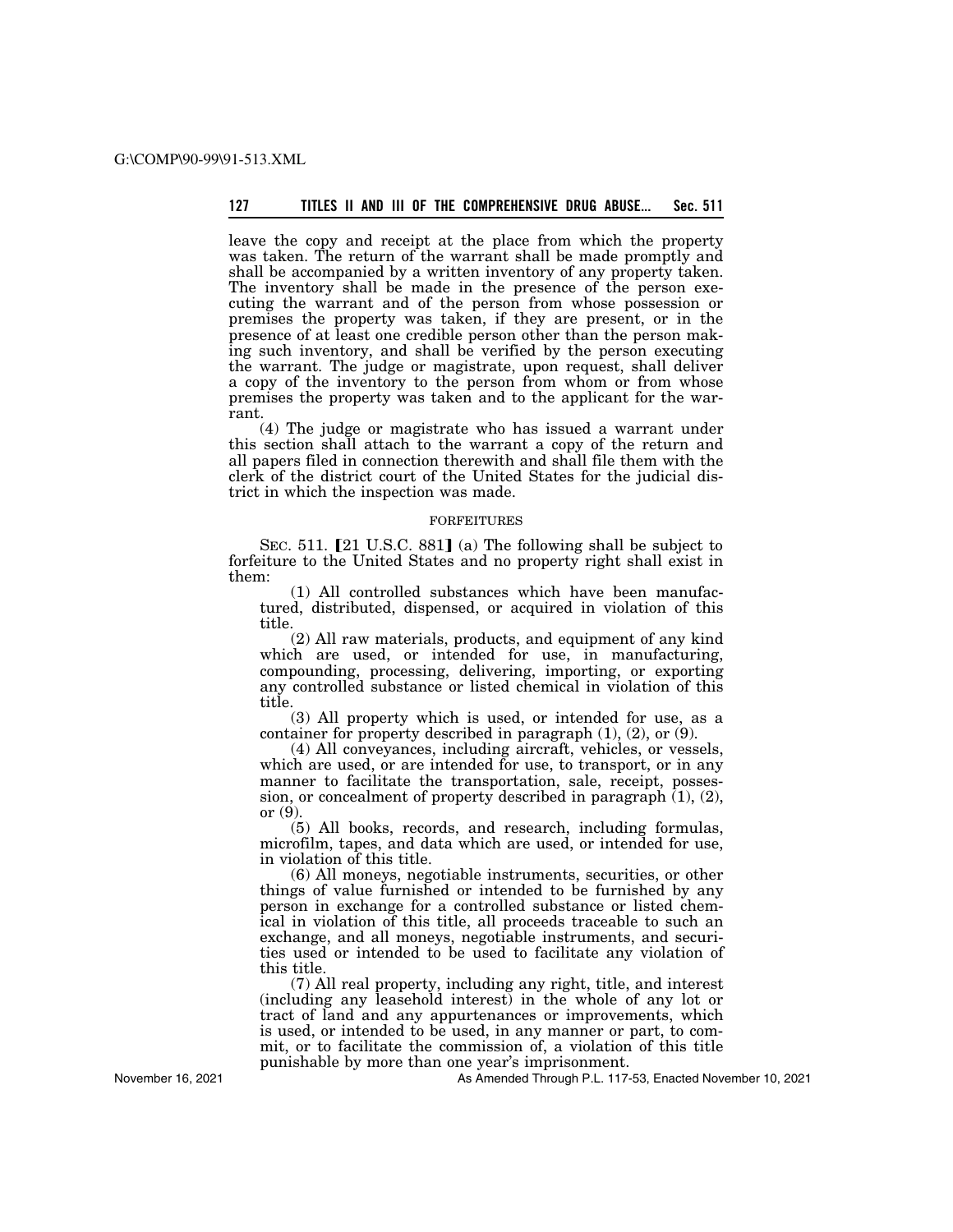(8) All controlled substances which have been possessed in violation of this title.

(9) All listed chemicals, all drug manufacturing equipment, all tableting machines, all encapsulating machines, and all gelatin capsules, which have been imported, exported, manufactured, possessed, distributed, dispensed, acquired,or intended to be distributed, dispensed, acquired, imported, or exported, in violation of this title or title III.

(10) Any drug paraphernalia (as defined in section 422).

(11) Any firearm (as defined in section 921 of title 18, United States Code) used or intended to be used to facilitate the transportation, sale, receipt, possession, or concealment of property described in paragraph (1) or (2) and any proceeds traceable to such property.

(b) SEIZURE PROCEDURES.—Any property subject to forfeiture to the United States under this section may be seized by the Attorney General in the manner set forth in section 981(b) of title 18, United States Code.

(c) Property taken or detained under this section shall not be repleviable, but shall be deemed to be in the custody of the Attorney General, subject only to the orders and decrees of the court or the official having jurisdiction thereof. Whenever property is seized under any of the provisions of this title, the Attorney General may—

(1) place the property under seal;

(2) remove the property to a place designated by him; or

(3) require that the General Services Administration take custody of the property and remove it, if practicable, to an appropriate location for disposition in accordance with law.

(d) The provisions of law relating to the seizure, summary and judicial forfeiture, and condemnation of property for violation of the customs laws; the disposition of such property or the proceeds from the sale thereof; the remission or mitigation of such forfeitures; and the compromise of claims shall apply to seizures and forfeitures incurred, or alleged to have been incurred, under any of the provisions of this title, insofar as applicable and not inconsistent with the provisions hereof; except that such duties as are imposed upon the customs officer or any other person with respect to the seizure and forfeiture of property under the customs laws shall be performed with respect to seizures and forfeitures of property under this title by such officers, agents, or other persons as may be authorized or designated for that purpose by the Attorney General, except to the extent that such duties arise from seizures and forfeitures effected by any customs officer.

(e)(1) Whenever property is civily or criminally forfeited under this title the Attorney General may—

(A) retain the property for official use or, in the manner provided with respect to transfers under section 616 of the Tariff Act of 1930, transfer the property to any Federal agency or to any State or local law enforcement agency which participated directly in the seizure or forfeiture of the property;

(B) except as provided in paragraph (4), sell, by public sale

or any other commercially feasible means, any forfeited prop-

As Amended Through P.L. 117-53, Enacted November 10, 2021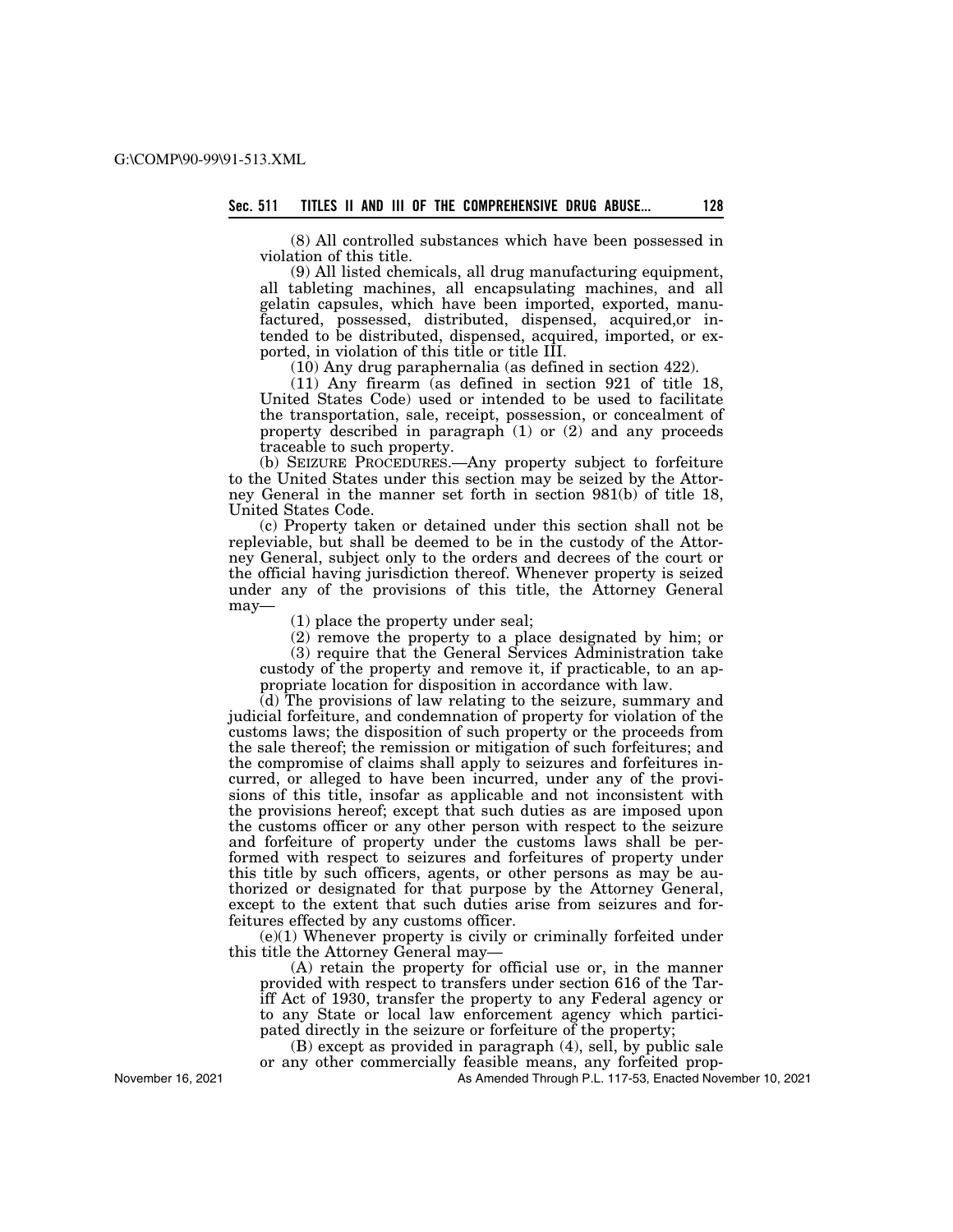erty which is not required to be destroyed by law and which is not harmful to the public;

(C) require that the General Services Administration take custody of the property and dispose of it in accordance with law;

(D) forward it to the Bureau of Narcotics and Dangerous Drugs for disposition (including delivery for medical or scientific use to any Federal or State agency under regulations of the Attorney General); or

(E) transfer the forfeited personal property or the proceeds of the sale of any forfeited personal or real property to any foreign country which participated directly or indirectly in the seizure or forfeiture of the property, if such a transfer—

(i) has been agreed to by the Secretary of State;

(ii) is authorized in an international agreement between the United States and the foreign country; and

(iii) is made to a country which, if applicable, has been certified under section 490(b) of the Foreign Assistance Act of 1961.

(2)(A) The proceeds from any sale under subparagraph (B) of paragraph (1) and any moneys forfeited under this title shall be used to pay—

(i) all proper expenses of the proceedings for forfeiture and sale including expenses of seizure, maintenance of custody, advertising, and court costs; and

(ii) awards of up to \$100,000 to any individual who provides original information which leads to the arrest and conviction of a person who kills or kidnaps a Federal drug law enforcement agent.

Any award paid for information concerning the killing or kidnapping of a Federal drug law enforcement agent, as provided in clause (ii), shall be paid at the discretion of the Attorney General.

(B) The Attorney General shall forward to the Treasurer of the United States for deposit in accordance with section 524(c) of title 28, United States Code, any amounts of such moneys and proceeds remaining after payment of the expenses provided in subparagraph (A), except that, with respect to forfeitures conducted by the Postal Service, the Postal Service shall deposit in the Postal Service Fund, under section 2003(b)(7) of title 39, United States Code, such moneys and proceeds.

(3) The Attorney General shall assure that any property transferred to a State or local law enforcement agency under paragraph  $(1)(A)$ 

(A) has a value that bears a reasonable relationship to the degree of direct participation of the State or local agency in the law enforcement effort resulting in the forfeiture, taking into account the total value of all property forfeited and the total law enforcement effort with respect to the violation of law on which the forfeiture is based; and

(B) will serve to encourage further cooperation between the recipient State or local agency and Federal law enforcement agencies.

(4)(A) With respect to real property described in subparagraph (B), if the chief executive officer of the State involved submits to

November 16, 2021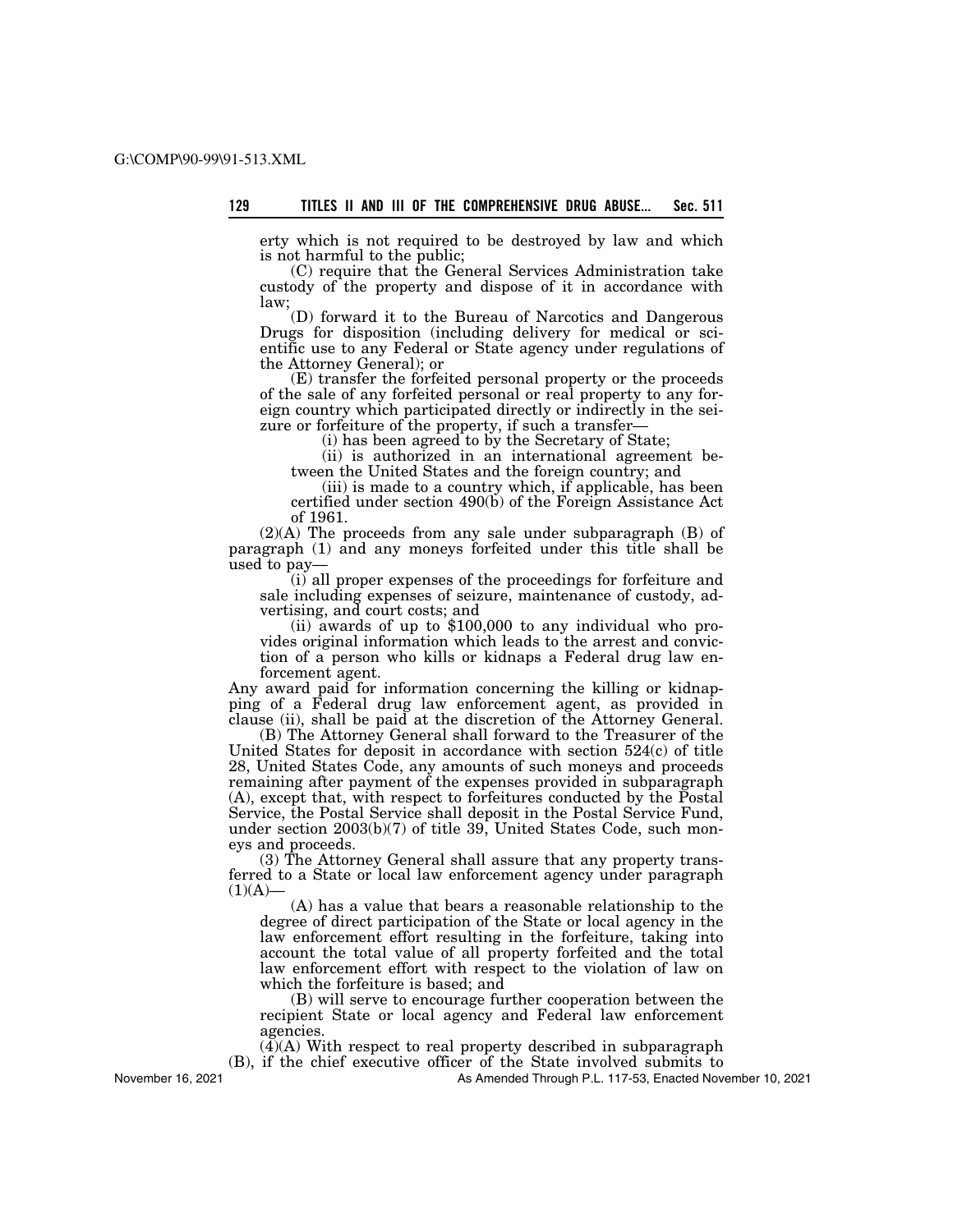the Attorney General a request for purposes of such subparagraph, the authority established in such subparagraph is in lieu of the authority established in paragraph  $(1)(\overline{B})$ .

(B) In the case of property described in paragraph (1)(B) that is civilly or criminally forfeited under this title, if the property is real property that is appropriate for use as a public area reserved for recreational or historic purposes or for the preservation of natural conditions, the Attorney General, upon the request of the chief executive officer of the State in which the property is located, may transfer title to the property to the State, either without charge or for a nominal charge, through a legal instrument providing that—

(i) such use will be the principal use of the property; and

(ii) title to the property reverts to the United States in the event that the property is used otherwise.

 $(f)(1)$  All controlled substances in schedule I or II that are possessed, transferred, sold, or offered for sale in violation of the provisions of this title; all dangerous, toxic, or hazardous raw materials or products subject to forfeiture under subsection  $(a)(2)$  of this section; and any equipment or container subject to forfeiture under subsection  $(a)(2)$  or  $(3)$  which cannot be separated safely from such raw materials or products shall be deemed contraband and seized and summarily forfeited to the United States. Similarly, all substances in schedule I or II, which are seized or come into the possession of the United States, the owners of which are unknown, shall be deemed contraband and summarily forfeited to the United **States** 

(2) The Attorney General may direct the destruction of all controlled substances in schedule I or II seized for violation of this title; all dangerous, toxic, or hazardous raw materials or products subject to forfeiture under subsection  $(a)(2)$  of this section; and any equipment or container subject to forfeiture under subsection (a)(2) or (3) which cannot be separated safely from such raw materials or products under such circumstances as the Attorney General may deem necessary.

 $(g)(1)$  All species of plants from which controlled substances in schedules I and II may be derived which have been planted or cultivated in violation of this title, or of which the owners or cultivators are unknown, or which are wild growths, may be seized and summarily forfeited to the United States.

(2) The failure, upon demand by the Attorney General or his duly authorized agent, of the person in occupancy or in control of land or premises upon which such species of plants are growing or being stored, to produce an appropriate registration, or proof that he is the holder thereof, shall constitute authority for the seizure and forfeiture.

(3) The Attorney General, or his duly authorized agent, shall have authority to enter upon any lands, or into any dwelling pursuant to a search warrant, to cut, harvest, carry off, or destroy such plants.

(h) All right, title, and interest in property described in subsection (a) shall vest in the United States upon commission of the act giving rise to forfeiture under this section.

November 16, 2021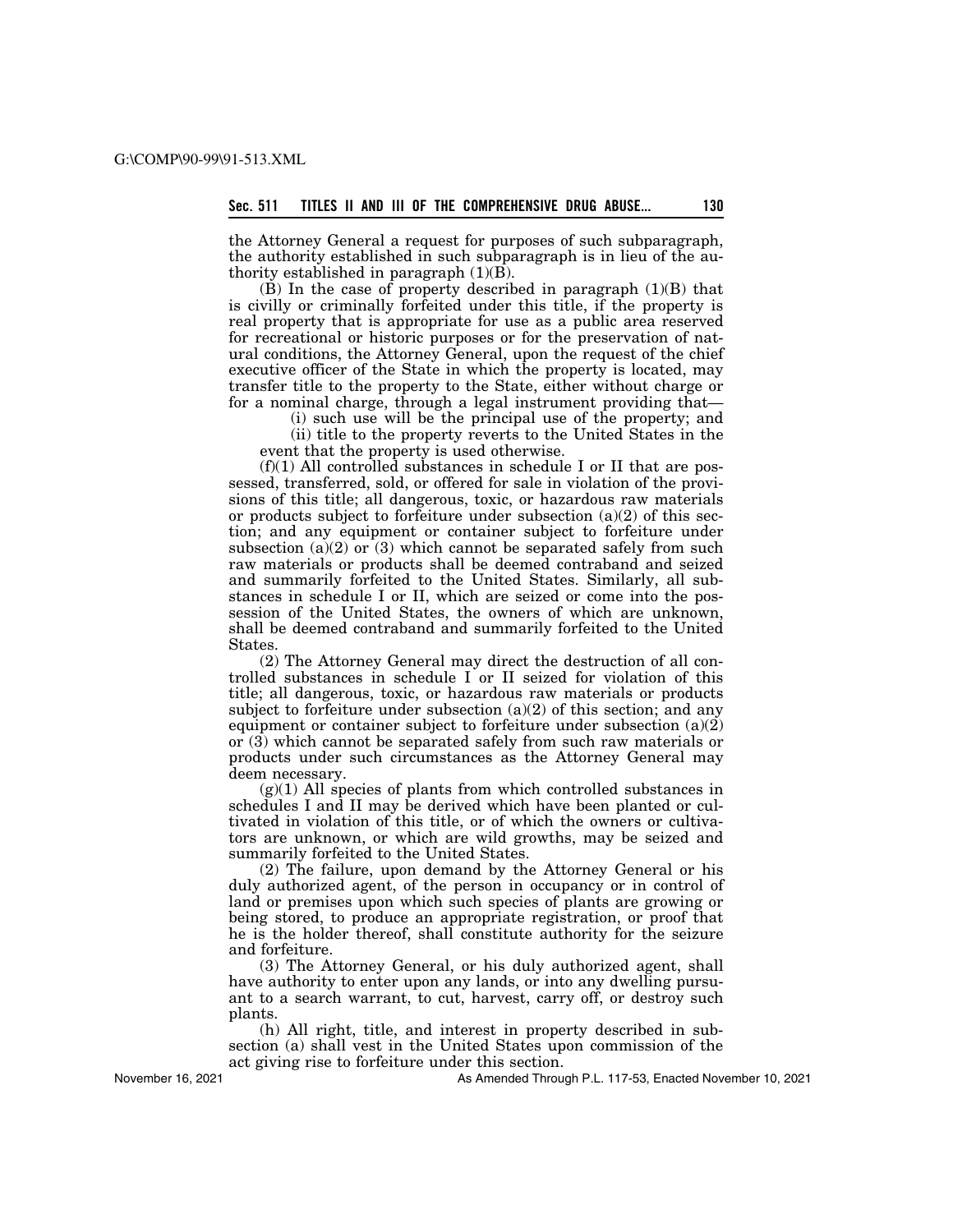(i) The provisions of section  $981(g)$  of title 18, United States Code, regarding the stay of a civil forfeiture proceeding shall apply to forfeitures under this section.

(i) In addition to the venue provided for in section 1395 of title 28, United States Code, or any other provision of law, in the case of property of a defendant charged with a violation that is the basis for forfeiture of the property under this section, a proceeding for forfeiture under this section may be brought in the judicial district in which the defendant owning such property is found or in the judicial district in which the criminal prosecution is brought.

(l) 59 The functions of the Attorney General under this section shall be carried out by the Postal Service pursuant to such agreement as may be entered into between the Attorney General and the Postal Service.

#### INJUNCTIONS

SEC. 512.  $[21 \text{ U.S.C. } 882]$  (a) The district courts of the United States and all courts exercising general jurisdiction in the territories and possessions of the United States shall have jurisdiction in proceedings in accordance with the Federal Rules of Civil Procedure to enjoin violations of this title.

(b) In case of an alleged violation of an injunction or restraining order issued under this section, trial shall, upon demand of the accused, be by a jury in accordance with the Federal Rules of Civil Procedure.

(c) STATE CAUSE OF ACTION PERTAINING TO ONLINE PHAR-MACIES.—

(1) IN GENERAL.—In any case in which the State has reason to believe that an interest of the residents of that State has been or is being threatened or adversely affected by the action of a person, entity, or Internet site that violates the provisions of section 303(f), 309(e), or 311, the State may bring a civil action on behalf of such residents in a district court of the United States with appropriate jurisdiction—

(A) to enjoin the conduct which violates this section;

(B) to enforce compliance with this section;

(C) to obtain damages, restitution, or other compensation, including civil penalties under section 402(b); and

(D) to obtain such other legal or equitable relief as the court may find appropriate.

(2) SERVICE; INTERVENTION.—

(A) Prior to filing a complaint under paragraph (1), the State shall serve a copy of the complaint upon the Attorney General and upon the United States Attorney for the judicial district in which the complaint is to be filed. In any case where such prior service is not feasible, the State shall serve the complaint on the Attorney General and the appropriate United States Attorney on the same day that the State's complaint is filed in Federal district court of

 $59$  So in law. Probably should be "(k)". See section 6253(a) of Public Law 100–690 (102 Stat. 4363).

November 16, 2021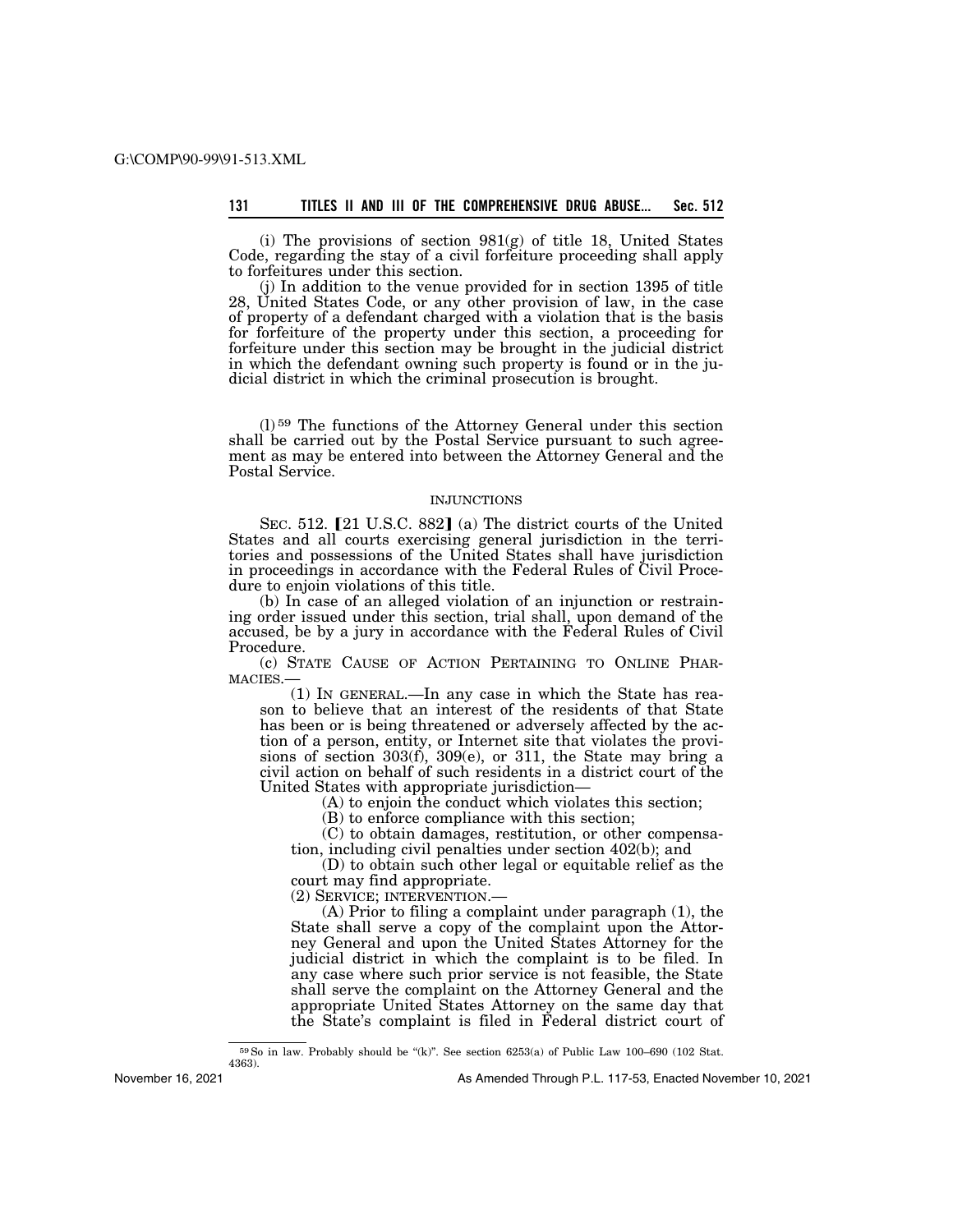the United States. Such proceedings shall be independent of, and not in lieu of, criminal prosecutions or any other proceedings under this title or any other laws of the United States.

(B) Upon receiving notice respecting a civil action pursuant to this section, the United States shall have the right to intervene in such action and, upon so intervening, to be heard on all matters arising therein, and to file petitions for appeal.

(C) Service of a State's complaint on the United States as required in this paragraph shall be made in accord with the requirements of rule  $4(i)(1)$  of the Federal Rule of Civil Procedure.

(3) POWERS CONFERRED BY STATE LAW.—For purposes of bringing any civil action under paragraph (1), nothing in this Act shall prevent an attorney general of a State from exercising the powers conferred on the attorney general of a State by the laws of such State to conduct investigations or to administer oaths or affirmations or to compel the attendance of witnesses of or the production of documentary or other evidence.

(4) VENUE.—Any civil action brought under paragraph (1) in a district court of the United States may be brought in the district in which the defendant is found, is an inhabitant, or transacts business or wherever venue is proper under section 1391 of title 28, United States Code. Process in such action may be served in any district in which the defendant is an inhabitant or in which the defendant may be found.

(5) NO PRIVATE RIGHT OF ACTION.—No private right of action is created under this subsection.

(6) LIMITATION.—No civil action may be brought under paragraph (1) against—

(A) the United States;

(B) an Indian Tribe or tribal organization, to the extent such tribe or tribal organization is lawfully carrying out a contract or compact under the Indian Self-Determination and Education Assistance Act; or

(C) any employee of the United States or such Indian tribe or tribal organization, provided such agent or employee is acting in the usual course of business or employment, and within the scope of the official duties of such agent or employee therewith.

## ENFORCEMENT PROCEEDINGS

SEC. 513. [21 U.S.C. 883] Before any violation of this title is reported by the Administrator of the Drug Enforcement Administration to any United States attorney for institution of a criminal proceeding, the Administrator may require that the person against whom such proceeding is contemplated be given appropriate notice and an opportunity to present his views, either orally or in writing, with regard to such contemplated proceeding.

November 16, 2021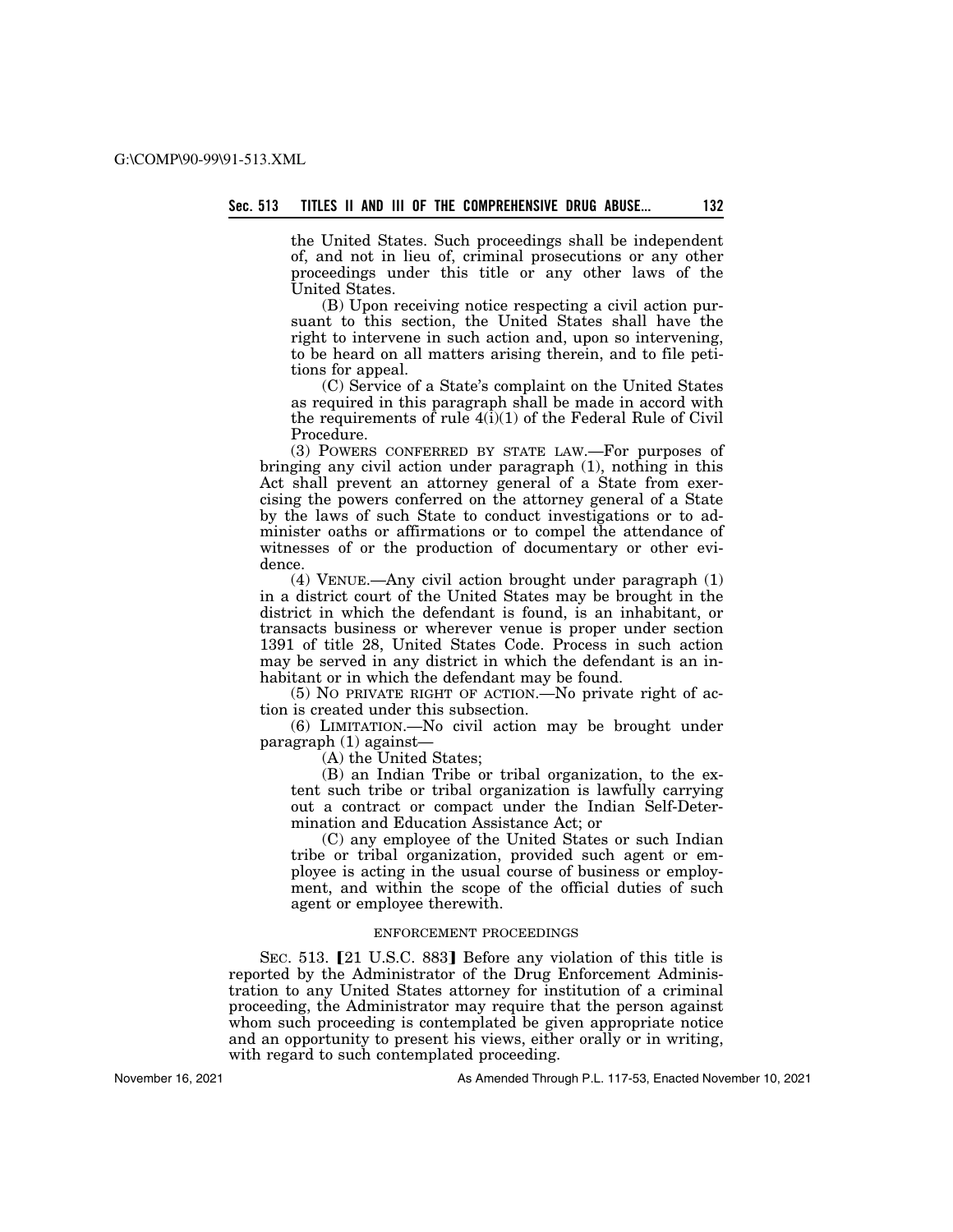## **133 TITLES II AND III OF THE COMPREHENSIVE DRUG ABUSE... Sec. 515**

#### IMMUNITY AND PRIVILEGE

SEC. 514.  $[21 \text{ U.S.C. } 884]$  (a) Whenever a witness refuses, on the basis of his privilege against self-incrimination, to testify or provide other information in a proceeding before a court or grand jury of the United States, involving a violation of this title, and the person presiding over the proceeding communicates to the witness an order issued under this section, the witness may not refuse to comply with the order on the basis of his privilege against self-incrimination. But no testimony or other information compelled under the order issued under subsection (b) of this section or any information obtained by the exploitation of such testimony or other information, may be used against the witness in any criminal case, including any criminal case brought in a court of a State, except a prosecution for perjury, giving a false statement, or otherwise failing to comply with the order.

(b) In the case of any individual who has been or may be called to testify or provide other information at any proceeding before a court or grand jury of the United States, the United States district court for the judicial district in which the proceeding is or may be held shall issue, upon the request of the United States attorney for such district, an order requiring such individual to give any testimony or provide any other information which he refuses to give or provide on the basis of his privilege against self-incrimination.

(c) A United States attorney may, with the approval of the Attorney General or the Deputy Attorney General, the Associate Attorney General, or any Assistant Attorney General designated by the Attorney General, request an order under subsection (b) when in his judgment—

 $(1)$  the testimony or other information from such individual may be necessary to the public interest; and

(2) such individual has refused or is likely to refuse to testify or provide other information on the basis of his privilege against self-incrimination.

## BURDEN OF PROOF; LIABILITIES

SEC. 515.  $[21 \text{ U.S.C. } 885]$  (a)(1) It shall not be necessary for the United States to negative any exemption or exception set forth in this title in any complaint, information, indictment, or other pleading or in any trial, hearing, or other proceeding under this title, and the burden of going forward with the evidence with respect to any such exemption or exception shall be upon the person claiming its benefit.

 $(2)$  In the case of a person charged under section 404(a) with the possession of a controlled substance, any label identifying such substance for purposes of section 503(b)(2) of the Federal Food, Drug, and Cosmetic Act shall be admissible in evidence and shall be prima facie evidence that such substance was obtained pursuant to a valid prescription from a practitioner while acting in the course of his professional practice.

(b) In the absence of proof that a person is the duly authorized holder of an appropriate registration or order form issued under

this title, he shall be presumed not to be the holder of such reg-

November 16, 2021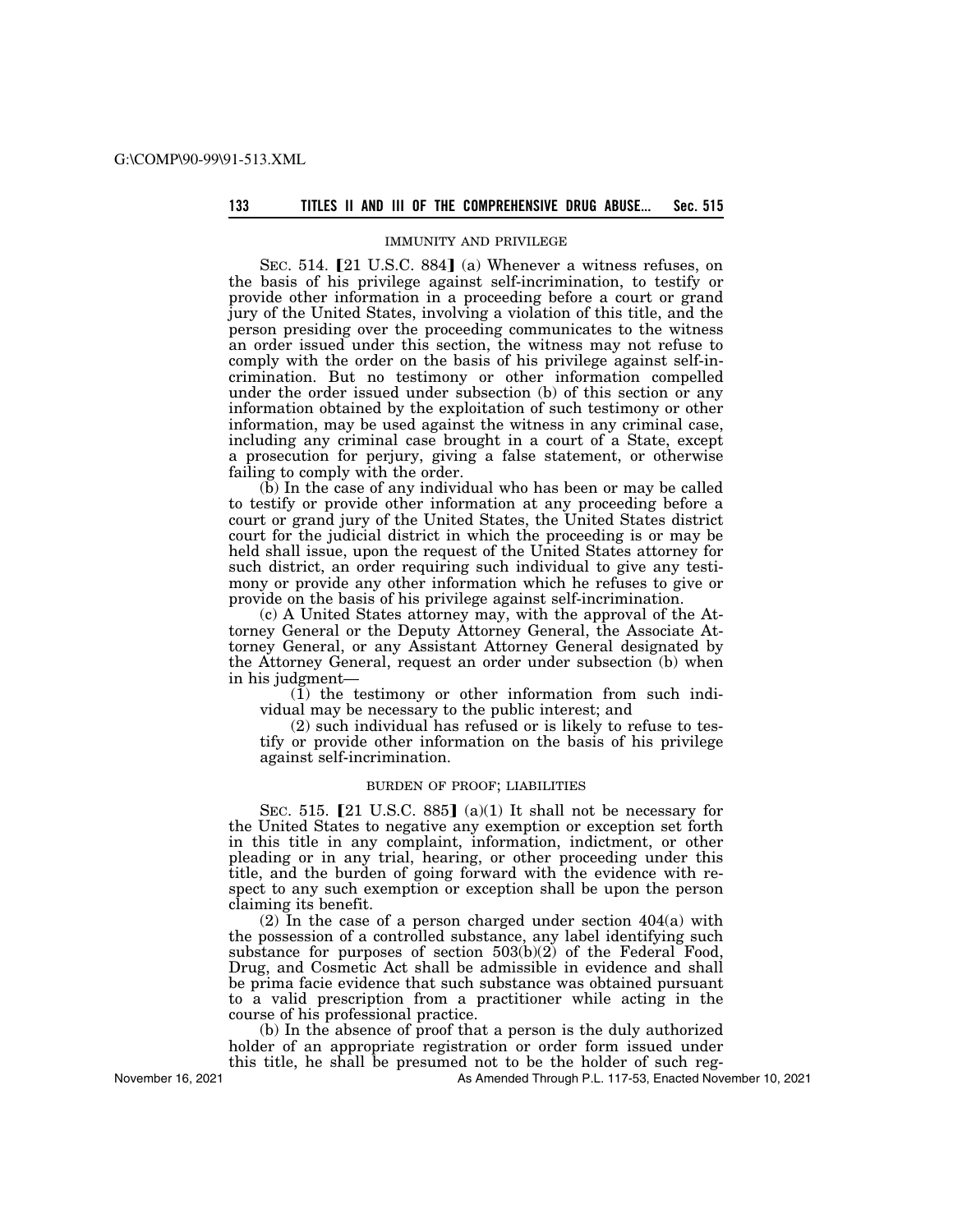istration or form, and the burden of going forward with the evidence with respect to such registration or form shall be upon him.

(c) The burden of going forward with the evidence to establish that a vehicle, vessel, or aircraft used in connection with controlled substances in schedule I was used in accordance with the provisions of this title shall be on the persons engaged in such use.

(d) Except as provided in sections 2234 and 2235 of title 18, United States Code, no civil or criminal liability shall be imposed by virtue of this title upon any duly authorized Federal officer lawfully engaged in the enforcement of this title, or upon any duly authorized officer of any State, territory, political subdivision thereof, the District of Columbia, or any possession of the United States, who shall be lawfully engaged in the enforcement of any law or municipal ordinance relating to controlled substances.

### PAYMENTS AND ADVANCES

SEC. 516.  $[21 \text{ U.S.C. } 886]$  (a) The Attorney General is authorized to pay any person, from funds appropriated for the Drug Enforcement Administration, for information concerning a violation of this title, such sum or sums of money as he may deem appropriate, without reference to any moieties or rewards to which such person may otherwise be entitled by law.

(b) Moneys expended from appropriations of the Drug Enforcement Administration for purchase of controlled substances and subsequently recovered shall be reimbursed to the current appropriation for the Bureau 60.

(c) The Attorney General is authorized to direct the advance of funds by the Treasury Department in connection with the enforcement of this title. Section 16 of Public Law 96–132 (93 Stat. 1049) amended this title in several other places by striking references to the Bureau of Narcotics and Dangerous Drugs and inserting references to the Drug Enforcement Administration.

 $(d)(1)$  There is established in the Treasury a trust fund to be known as the "Drug Pollution Fund" (hereinafter referred to in this subsection as the  $\mathrm{Fund}$ ", consisting of amounts appropriated or credited to such Fund under section 401(b)(6).

(2) There are hereby appropriated to the Fund amounts equivalent to the fines imposed under section 401(b)(6).

(3) Amounts in the Fund shall be available, as provided in appropriations Acts, for the purpose of making payments in accordance with paragraph (4) for the clean up of certain pollution resulting from the actions referred to in section 401(b)(6).

(4)(A) The Secretary of the Treasury, after consultation with the Attorney General, shall make payments under paragraph (3), in such amounts as the Secretary determines appropriate, to the heads of executive agencies or departments that meet the requirements of subparagraph (B).

(B) In order to receive a payment under paragraph (3), the head of an executive agency or department shall submit an application in such form and containing such information as the Secretary

November 16, 2021

 $^{60}$  So in law. Probably should be "Administration". Section 16 of Public Law 96–132 (93 Stat. 1049) amended this title in several other places by striking references to the Bureau of Narcotics and Dangerous Drugs and i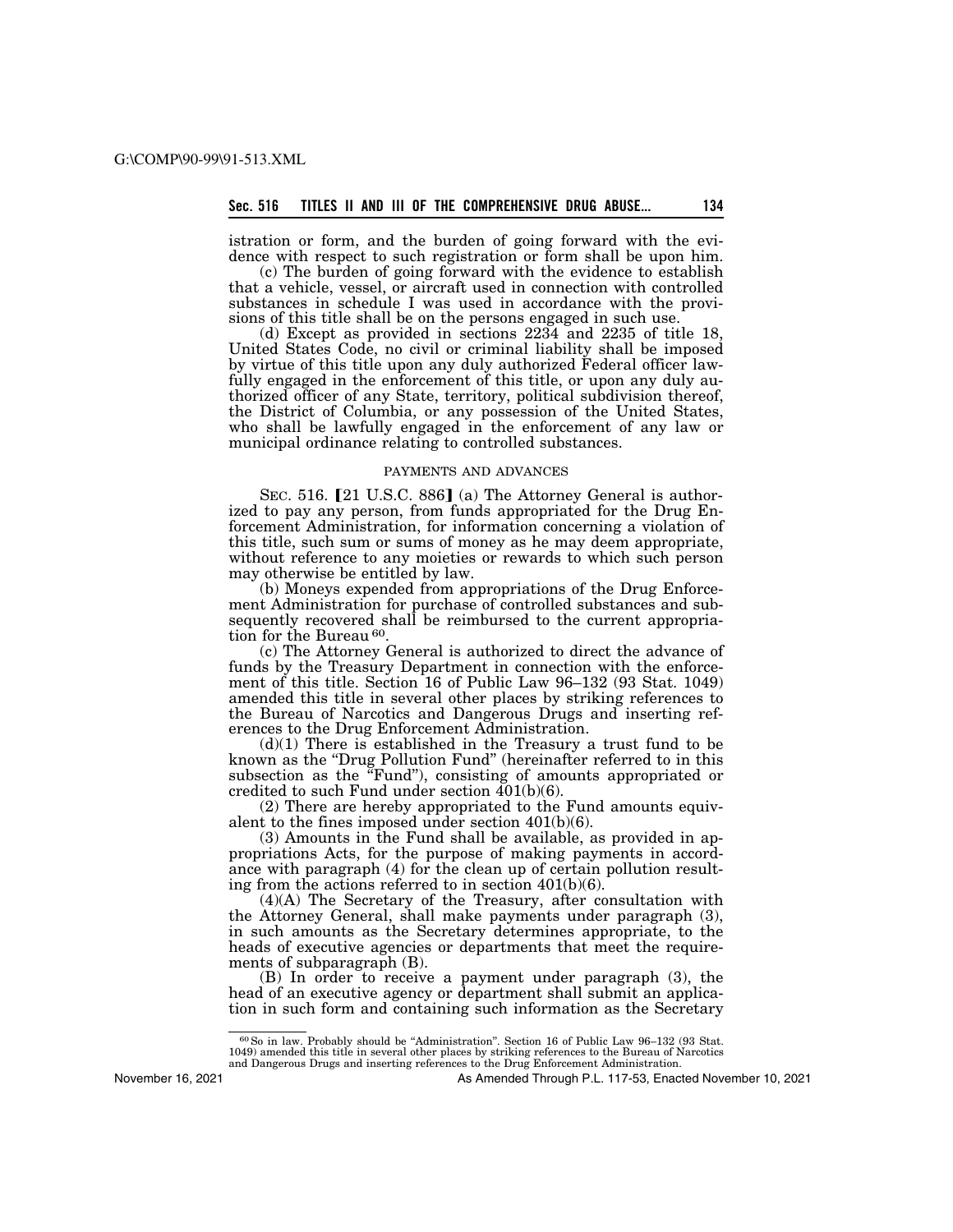of the Treasury shall by regulation require. Such application shall contain a description of the fine imposed under section 401(b)(6), the circumstances surrounding the imposition of such fine, and the type and severity of pollution that resulted from the actions to which such fine applies.

(5) For purposes of subchapter B of chapter 98 of the Internal Revenue Code of 1986, the Fund established under this paragraph shall be treated in the same manner as a trust fund established under subchapter A of such chapter.

## COORDINATION AND CONSOLIDATION OF POST-SEIZURE ADMINISTRATION

SEC. 517. [21 U.S.C. 887] The Attorney General and the Secretary of the Treasury shall take such action as may be necessary to develop and maintain a joint plan to coordinate and consolidate post-seizure administration of property seized under this title, title III or provisions of the customs laws relating to controlled substances.

### CONTROLLED SUBSTANCES PRODUCTION CONTROL

SEC. 519.<sup>61</sup> [21 U.S.C. 889] (a) As used in this section:

(1) The term ''controlled substance'' has the same meaning given such term in section 102(6) of the Controlled Substances Act (21 U.S.C. 801(6)).

(2) The term ''Secretary'' means the Secretary of Agriculture.

(3) The term ''State'' means each of the fifty States, the District of Columbia, the Commonwealth of Puerto Rico, Guam, the Virgin Islands of the United States, American Samoa, the Commonwealth of the Northern Mariana Islands, or the Trust Territory of the Pacific Islands.

(b) Notwithstanding any other provision of law, following the date of enactment of this Act, any person who is convicted under Federal or State law of planting, cultivation, growing, producing, harvesting, or storing a controlled substance in any crop year shall be ineligible for—

(1) as to any commodity produced during that crop year, and the four succeeding crop years, by such person—

(A) any price support or payment made available under the Agricultural Act of 1949 (7 U.S.C. 1421 et seq.), the Commodity Credit Corporation Charter Act (15 U.S.C. 714 et seq.), or any other Act;

(B) a farm storage facility loan made under section 4(h) of the Commodity Credit Corporation Charter Act (15 U.S.C. 714b(h));

(C) crop insurance under the Federal Crop Insurance Act (7 U.S.C. 1501 et seq.);

(D) a disaster payment made under the Agricultural Act of 1949 (7 U.S.C. 1421 et seq.); or

(E) a loan made, insured or guaranteed under the Consolidated Farm and Rural Development Act (7 U.S.C.

 $61$  Section 518 was repealed by section  $2(c)(3)$  of Public Law 106-185 (114 Stat. 210).

November 16, 2021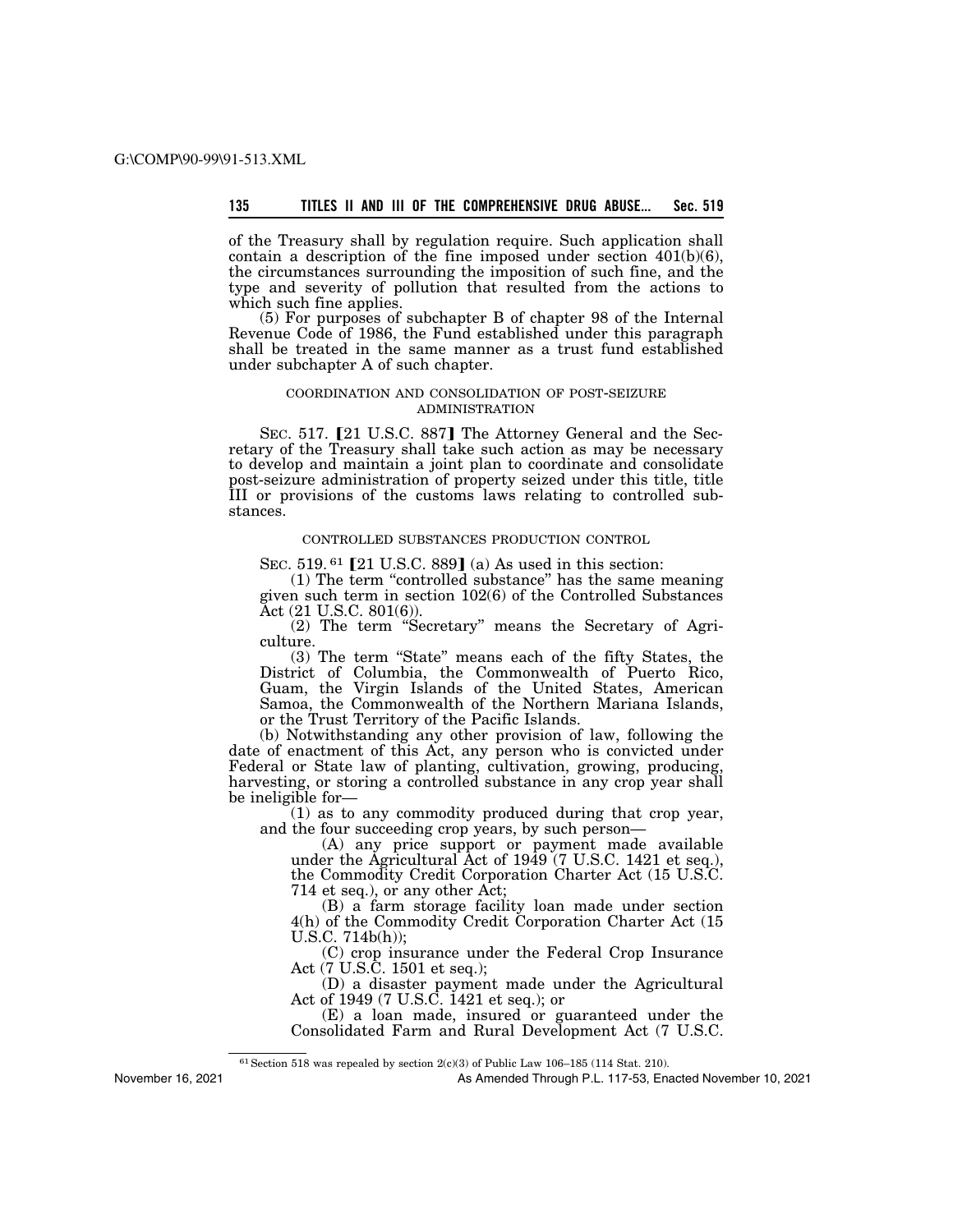1921 et seq.) or any other provision of law administered by the Farmers Home Administration; or

(2) a payment made under section 4 or 5 of the Commodity Credit Corporation Charter Act (15 U.S.C. 714b or 714c) for the storage of an agricultural commodity that is—

(A) produced during that crop year, or any of the four succeeding crop years, by such person; and

(B) acquired by the Commodity Credit Corporation.

(c) Not later than 180 days after the date of enactment of this Act, the Secretary shall issue such regulations as the Secretary determines are necessary to carry out this section, including regulations that—

(1) define the term ''person'';

(2) govern the determination of persons who shall be ineligible for program benefits under this section; and

(3) protect the interests of tenants and sharecroppers.

### **SEC. 520. [21 U.S.C. 890] REVIEW OF FEDERAL SALES OF CHEMICALS USABLE TO MANUFACTURE CONTROLLED SUBSTANCES.**

A Federal department or agency may not sell from the stocks of the department or agency any chemical which, as determined by the Administrator of the Drug Enforcement Administration, could be used in the manufacture of a controlled substance unless the Administrator certifies in writing to the head of the department or agency that there is no reasonable cause to believe that the sale of the chemical would result in the illegal manufacture of a controlled substance.

## PART F—ADVISORY COMMISSION

### ESTABLISHMENT OF COMMISSION ON MARIHUANA AND DRUG ABUSE

SEC. 601.  $[21 \text{ U.S.C. } 801 \text{ n}]$  (a) There is established a commission to be known as the Commission on Marihuana and Drug Abuse (hereafter in this section referred to as the ''Commission''). The Commission shall be composed of—

(1) two Members of the Senate appointed by the President of the Senate;

(2) two Members of the House of Representatives appointed by the Speaker of the House of Representatives; and

(3) nine members appointed by the President of the United States.

At no time shall more than one of the members appointed under paragraph (1), or more than one of the members appointed under paragraph (2), or more than five of the members appointed under paragraph (3) be members of the same political party.

 $(b)(1)$  The President shall designate one of the members of the Commission as Chairman, and one as Vice Chairman. Seven members of the Commission shall constitute a quorum, but a lesser number may conduct hearings.

(2) Members of the Commission who are Members of Congress or full-time officers or employees of the United States shall serve without additional compensation but shall be reimbursed for travel, subsistence, and other necessary expenses incurred in the performance of the duties vested in the Commission. Members of the Com-

November 16, 2021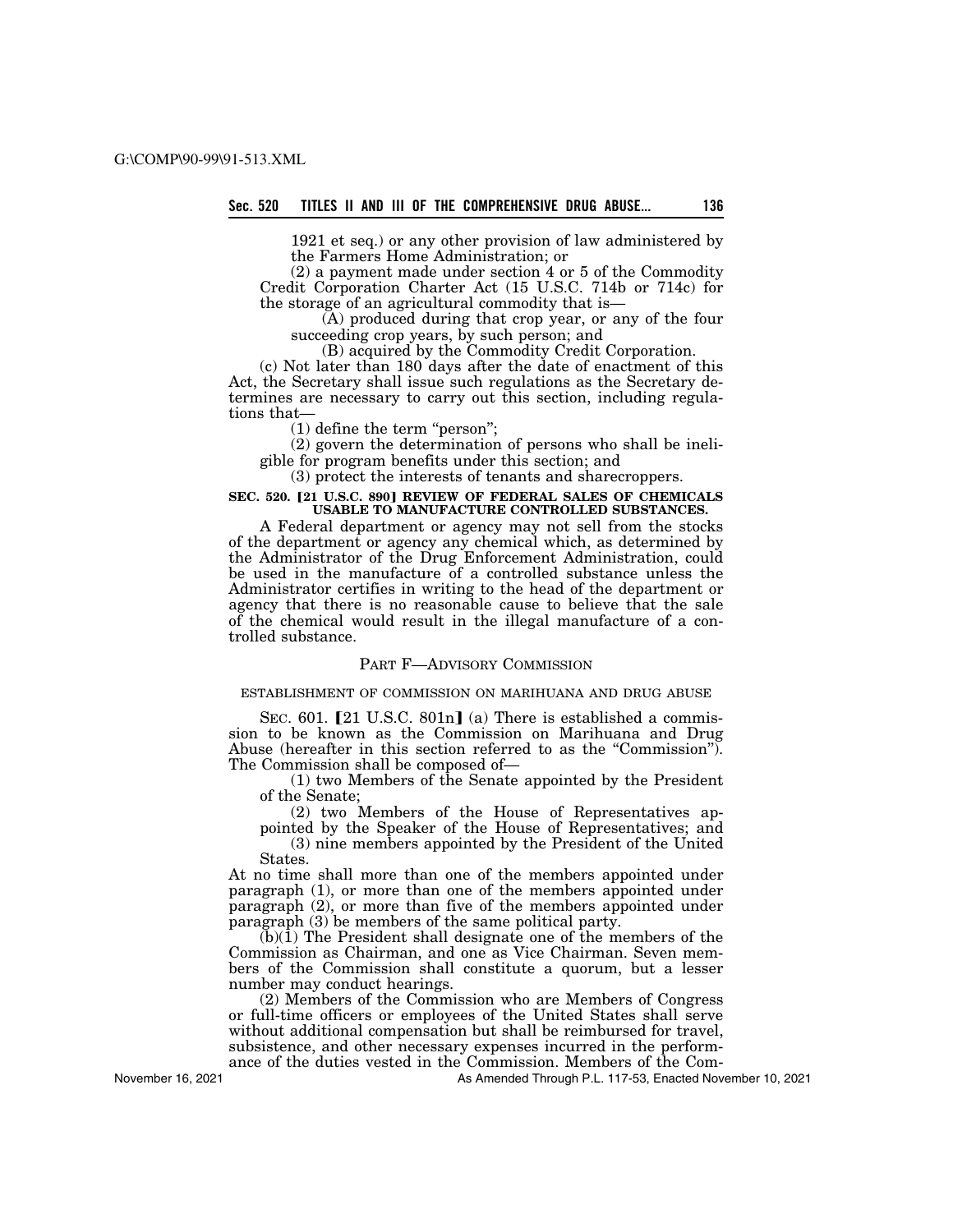mission from private life shall receive \$100 per diem while engaged in the actual performance of the duties vested in the Commission, plus reimbursement for travel, subsistence, and other necessary expenses incurred in the performance of such duties.

(3) The Commission shall meet at the call of the Chairman or at the call of a majority of the members thereof.

 $(c)(1)$  The Commission shall have the power to appoint and fix the compensation of such personnel as it deems advisable, without regard to the provisions of title 5, United States Code, governing appointments in the competitive service, and the provisions of chapter 51 and subchapter III of chapter 53 of such title, relating to classification and General Schedule pay rates.

(2) The Commission may procure, in accordance with the provisions of section 3109 of title 5, United States Code, the temporary or intermittent services of experts or consultants. Persons so employed shall receive compensation at a rate to be fixed by the Commission, but not in excess of \$75 per diem, including travel time. While away from his home or regular place of business in the performance of services for the Commission, any such person may be allowed travel expenses, including per diem in lieu of subsistence, as authorized by section 5703(b) of title 5, United States Code, for persons in the Government service employed intermittently.

(3) The Commission may secure directly from any department or agency of the United States information necessary to enable it to carry out its duties under this section. Upon request of the Chairman of the Commission, such department or agency shall furnish such information to the Commission.

(d)(1) The Commission shall conduct a study of marihuana including, but not limited to, the following areas:

(A) the extent of use of marihuana in the United States to include its various sources, the number of users, number of arrests, number of convictions, amount of marihuana seized, type of user, nature of use;

(B) an evaluation of the efficacy of existing marihuana laws;

(C) a study of the pharmacology of marihuana and its immediate and long-term effects, both physiological and psychological;

(D) the relationship of marihuana use to aggressive behavior and crime;

(E) the relationship between marihuana and the use of other drugs; and

(F) the international control of marihuana.

(2) Within one year after the date on which funds first become available to carry out this section, the Commission shall submit to the President and the Congress a comprehensive report on its study and investigation under this subsection which shall include its recommendations and such proposals for legislation and administrative action as may be necessary to carry out its recommendations.

(e) The Commission shall conduct a comprehensive study and investigation of the causes of drug abuse and their relative significance. The Commission shall submit to the President and the Congress such interim reports as it deems advisable and shall within

November 16, 2021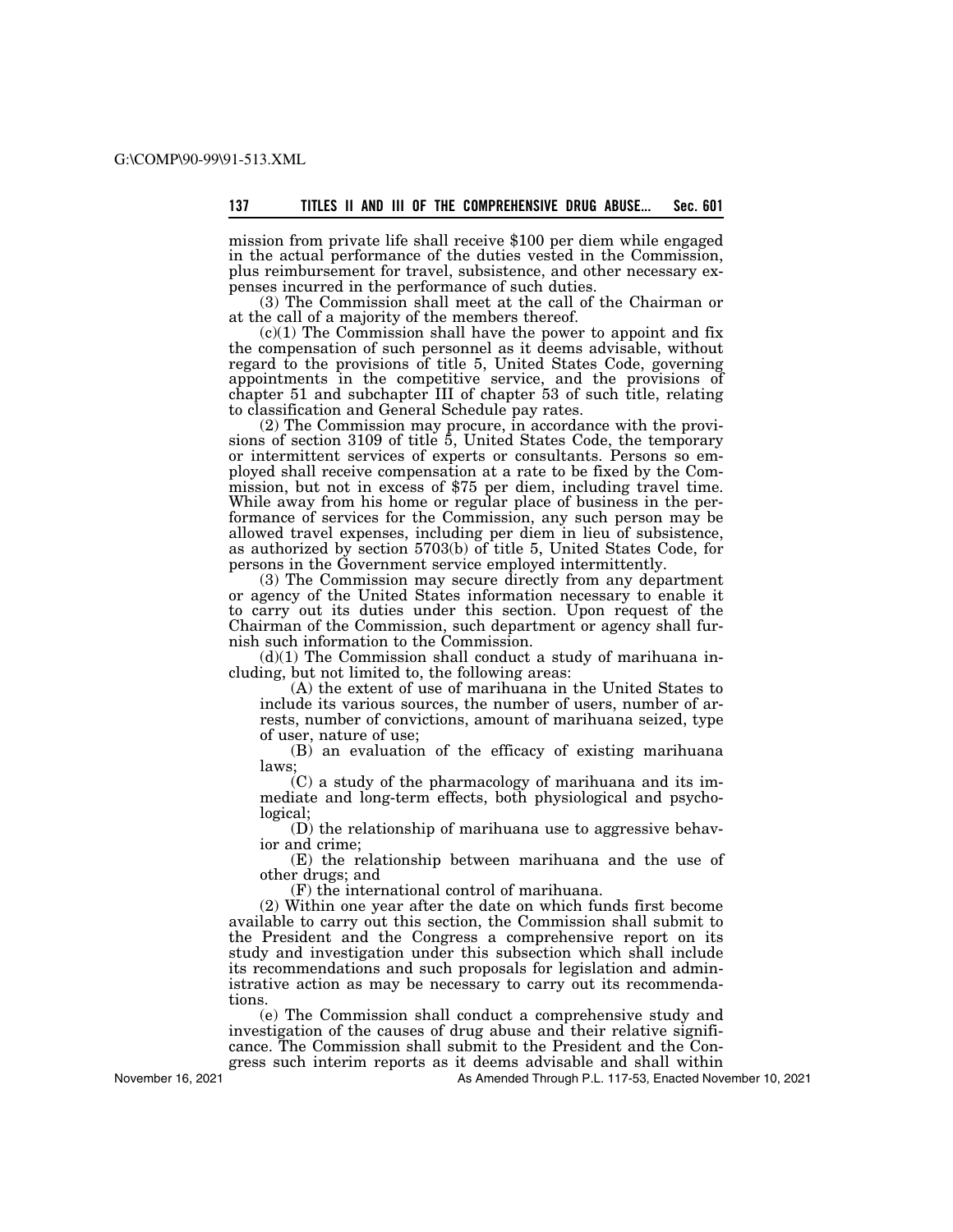two years after the date on which funds first become available to carry out this section submit to the President and the Congress a final report which shall contain a detailed statement of its findings and conclusions and also such recommendations for legislation and administrative actions as it deems appropriate. The Commission shall cease to exist sixty days after the final report is submitted under this subsection.

(f) Total expenditures of the Commission shall not exceed \$1,000,000.

## PART G—CONFORMING, TRANSITIONAL AND EFFECTIVE DATE, AND GENERAL PROVISIONS

### REPEALS AND CONFORMING AMENDMENTS

SEC. 701. (a) Sections  $201(v)$ ,  $301(q)$ , and  $511$  of the Federal Food, Drug, and Cosmetic Act  $(21 \text{ U.S. C. } 321(\text{v}), 331(\text{q}), 360(\text{a}))$  are repealed.

(b) Subsections (a) and (b) of section 303 of the Federal Food, Drug, and Cosmetic Act (21 U.S.C. 333) are amended to read as follows:

''SEC. 303. (a) Any person who violates a provision of section 301 shall be imprisoned for not more than one year or fined not more than \$1,000, or both.

''(b) Notwithstanding the provisions of subsection (a) of this section, if any person commits such a violation after a conviction of him under this section has become final, or commits such a violation with the intent to defraud or mislead, such person shall be imprisoned for not more than three years or fined not more than \$10,000 or both.''

(c) Section 304(a)(2) of the Federal Food, Drug, and Cosmetic Act  $(21 \text{ U.S.C. } 334(a)(2))$  is amended  $(1)$  by striking out clauses  $(A)$ and (D), (2) by striking out "of such depressant or stimulant drug or" in clause  $(C)$ ,  $(3)$  by adding "and" after the comma at the end of clause  $(C)$ , and  $(4)$  by redesignating clauses  $(B)$ ,  $(C)$ , and  $(E)$  as clauses (A), (B), and (C), respectively.

(d) Section 304(d)(3)(iii) of the Federal Food, Drug, and Cosmetic Act (21 U.S.C. 334(d)(3)(iii)) is amended by striking out "depressant or stimulant drugs or''.

(e) Section 510 of the Federal Food, Drug, and Cosmetic Act (21 U.S.C. 360) is amended (1) in subsection (a) by striking out paragraph (2), by inserting "and" at the end of paragraph (1), and by redesignating paragraph (3) as paragraph (2); (2) by striking out "or in the wholesaling, jobbing, or distributing of any depressant or stimulant drug" in the first sentence of subsection  $(b)$ ;  $(\hat{3})$  by striking out the last sentence of subsection (b); (4) by striking out ''or in the wholesaling, jobbing, or distributing of any depressant or stimulant drug" in the first sentence of subsection  $(c)$ ; (5) by striking out the last sentence of subsection (c); (6) by striking out " $(1)$ " in subsection (d) and by inserting a period after ''drug or drugs'' in that subsection and deleting the remainder of that subsection; and (7) by striking out ''AND CERTAIN WHOLESALERS'' in the section heading.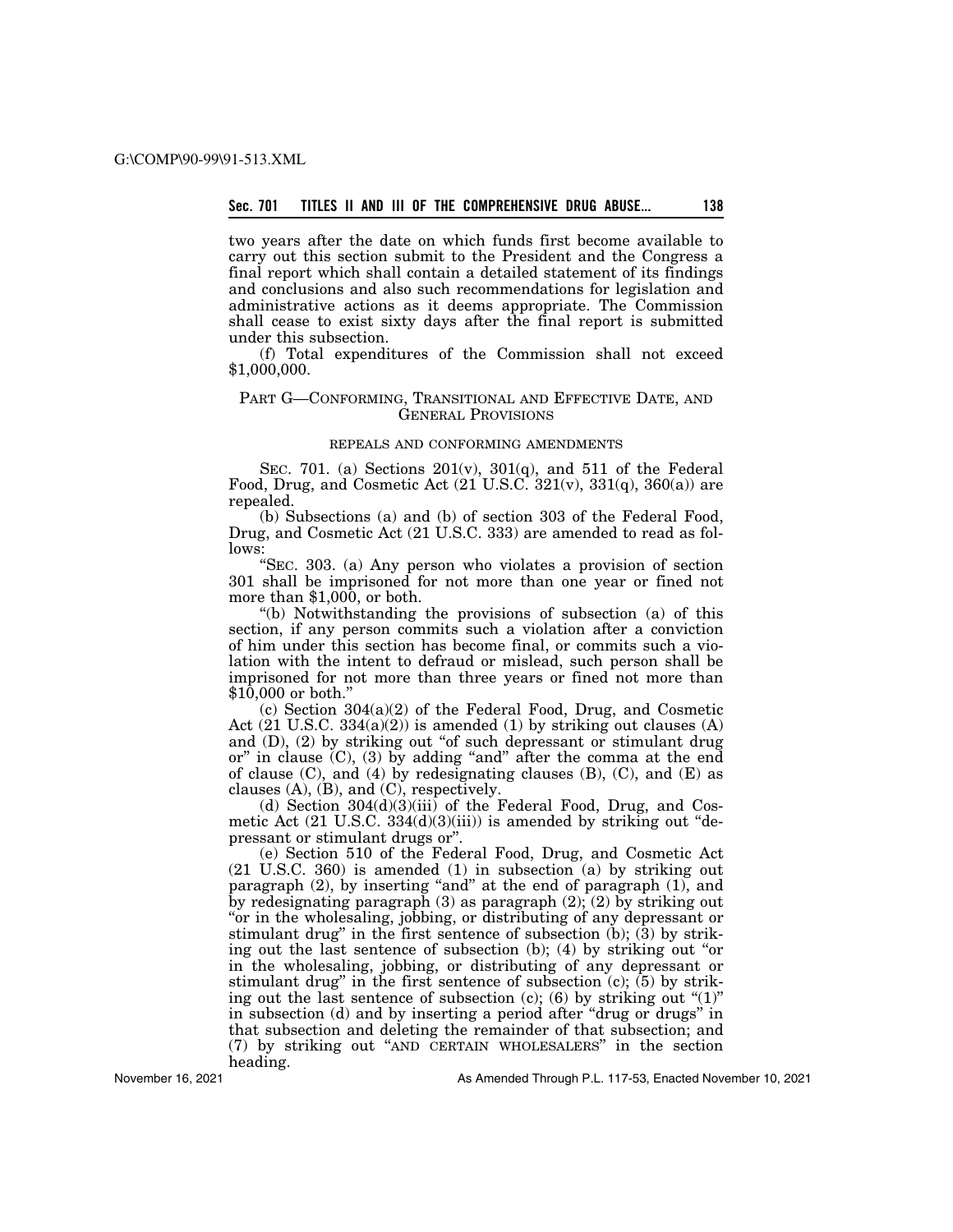(f) Section 702 of the Federal Food, Drug, and Cosmetic Act (21 U.S.C. 372) is amended by striking out ''to depressant or stimulant drugs or" in subsection (e).

(g) Section 201(a)(2) of the Federal Food, Drug, and Cosmetic Act (21 U.S.C. 321(a)(2)) is amended by inserting a period after "Canal Zone" the first time these words appear and deleting all thereafter in such section  $201(a)(2)$ .

(h) The last sentence of section 801(a) of the Federal Food, Drug, and Cosmetic Act (21 U.S.C. 381(a)) is amended (1) by striking out ''This paragraph'' and inserting in lieu thereof ''Clause (2) of the third sentence of this paragraph,'', and (2) by striking out "section 2 of the Act of May 26, 1922, as amended (U.S.C. 1934, edition, title 21, sec. 173)'' and inserting in lieu thereof ''the Controlled Substances Import and Export Act''.

(i)(1) Section 1114 of title 18, United States Code, is amended by striking out ''the Bureau of Narcotics'' and inserting in lieu thereof ''the Bureau of Narcotics and Dangerous Drugs''.

(2) Section 1952 of such title is amended—

(A) by inserting in subsection  $(b)(1)$  "or controlled substances (as defined in section 102(6) of the Controlled Substances Act)" immediately following "narcotics"; and

(B) by striking out ''or narcotics'' in subsection (c).

(j) Subsection (a) of section 302 of the Public Health Service Act  $(42 \text{ U.S.C. } 242(a))$  is amended to read as follows:

''SEC. 302. (a) In carrying out the purposes of section 301 with respect to drugs the use or misuse of which might result in drug abuse or dependency, the studies and investigations authorized therein shall include the use and misuse of narcotic drugs and other drugs. Such studies and investigations shall further include the quantities of crude opium, coca leaves, and their salts, derivatives, and preparations, and other drugs subject to control under the Controlled Substances Act and Controlled Substances Import and Export Act, together with reserves thereof, necessary to supply the normal and emergency medicinal and scientific requirements of the United States. The results of studies and investigations of the quantities of narcotic drugs or other drugs subject to control under such Acts, together with reserves of such drugs, that are necessary to supply the normal and emergency medicinal and scientific requirements of the United States, shall be reported not later than the first day of April of each year to the Attorney General, to be used at his discretion in determining manufacturing quotas or importation requirements under such Acts.''

#### PENDING PROCEEDINGS

SEC. 702.  $[21 \text{ U.S.C. } 321 \text{ note}]$  (a) Prosecutions for any violation of law occurring prior to the effective date of section 701 shall not be affected by the repeals or amendments made by such section, or abated by reason thereof.

(b) Civil seizures or forfeitures and injunctive proceedings commenced prior to the effective date of section 701 shall not be affected by the repeals or amendments made by such section, or abated by reason thereof.

November 16, 2021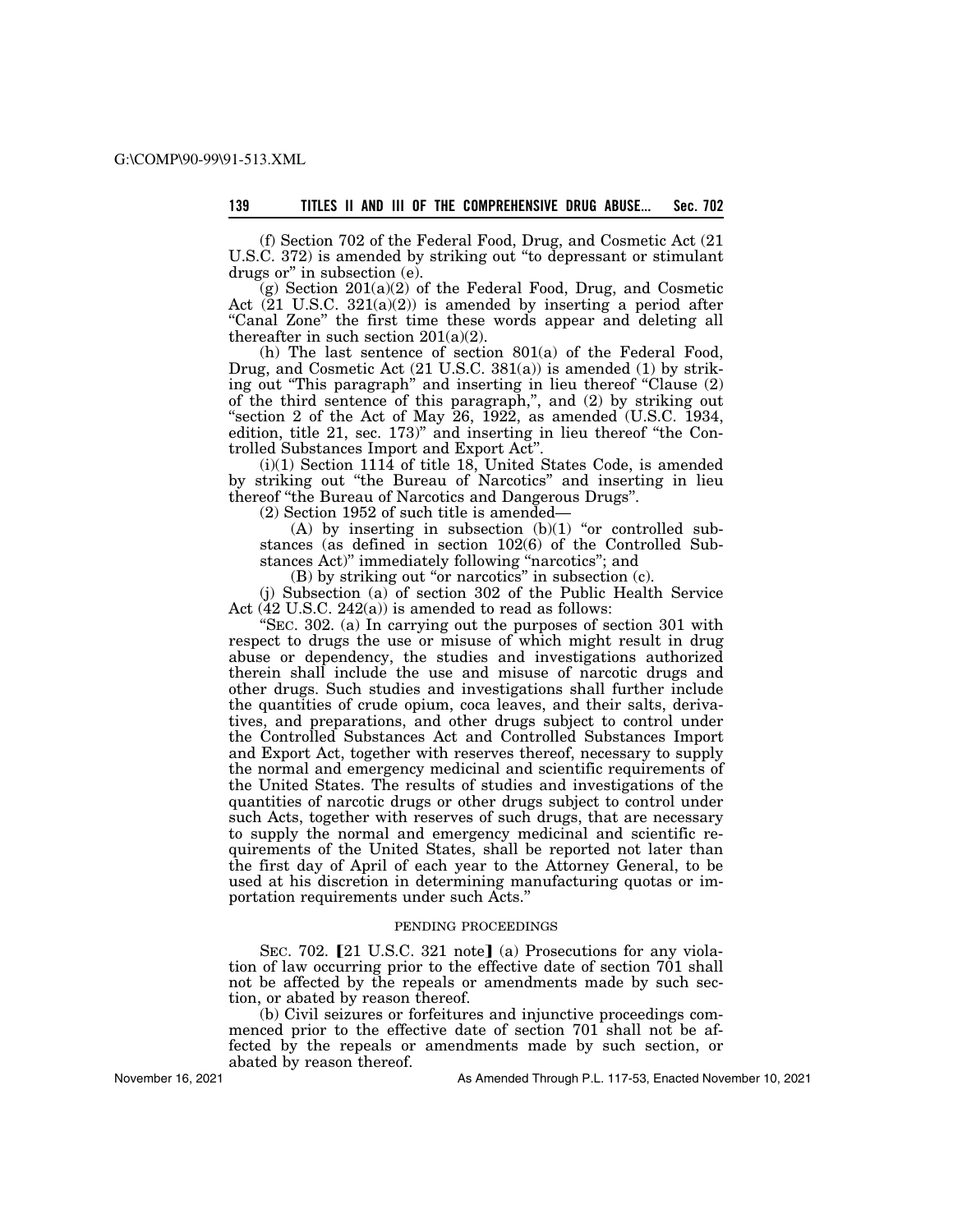## **Sec. 703 TITLES II AND III OF THE COMPREHENSIVE DRUG ABUSE... 140**

(c) All administrative proceedings pending before the Bureau of Narcotics and Dangerous Drugs on the date of enactment of this Act shall be continued and brought to final determination in accord with laws and regulations in effect prior to such date of enactment. Where a drug is finally determined under such proceedings to be a depressant or stimulant drug, as defined in section  $201(v)$  of the Federal Food, Drug, and Cosmetic Act, such drug shall automatically be controlled under this title by the Attorney General without further proceedings and listed in the appropriate schedule after he has obtained the recommendation of the Secretary. Any drug with respect to which such a final determination has been made prior to the date of enactment of this Act which is not listed in section 202 within schedules I through V shall automatically be controlled under this title by the Attorney General without further proceedings, and be listed in the appropriate schedule, after he has obtained the recommendations of the Secretary.

(d) Notwithstanding subsection (a) of this section or section 1103, section 4202 of title 18, United States Code, shall apply to any individual convicted under any of the laws repealed by this title or title III without regard to the terms of any sentence imposed on such individual under such law.

#### PROVISIONAL REGISTRATION

SEC. 703.  $[21 \text{ U.S.C. } 822 \text{ note}]$  (a)(1) Any person who-

(A) is engaged in manufacturing, distributing, or dispensing any controlled substance on the day before the effective date of section 302, and

(B) is registered on such day under section 510 of the Federal Food, Drug, and Cosmetic Act or under section 4722 of the Internal Revenue Code of 1954,

shall, with respect to each establishment for which such registration is in effect under any such section, be deemed to have a provisional registration under section 303 for the manufacture, distribution, or dispensing (as the case may be) of controlled substances.

(2) During the period his provisional registration is in effect under this section, the registration number assigned such person under such section 510 or under such section 4722 (as the case may be) shall be his registration number for purposes of section 303 of this title.

(b) The provisions of section 304, relating to suspension and revocation of registration, shall apply to a provisional registration under this section.

(c) Unless sooner suspended or revoked under subsection (b), a provisional registration of a person under subsection  $(a)(1)$  of this section shall be in effect until—

(1) the date on which such person has registered with the Attorney General under section 303 or has had his registration denied under such section, or

(2) such date as may be prescribed by the Attorney General for registration of manufacturers, distributors, or dispensers, as the case may be,

whichever occurs first.

November 16, 2021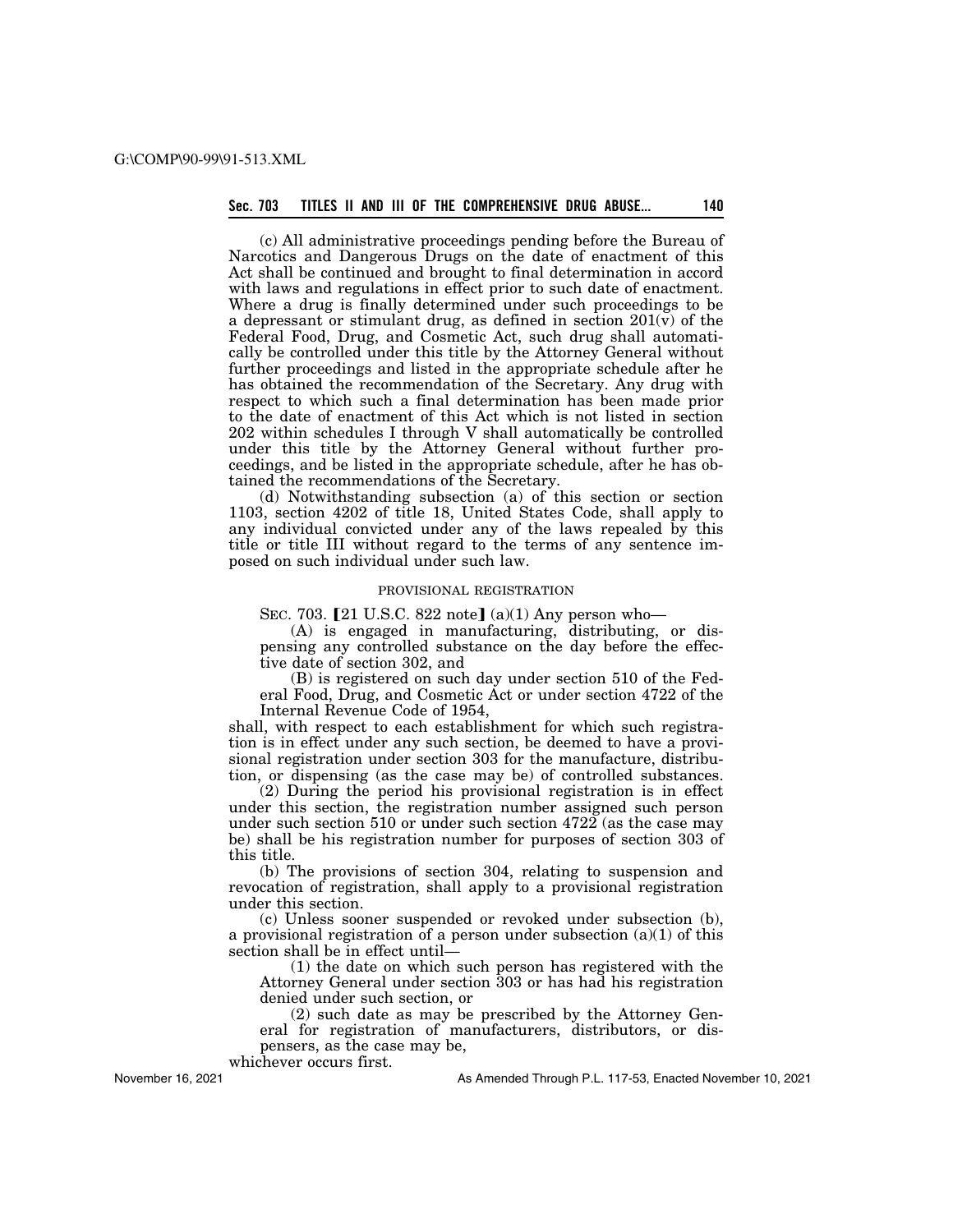# **141 TITLES II AND III OF THE COMPREHENSIVE DRUG ABUSE... Sec. 709**

#### EFFECTIVE DATES AND OTHER TRANSITIONAL PROVISIONS

SEC. 704.  $[21 \text{ U.S.C. } 801 \text{ note}]$  (a) Except as otherwise provided in this section, this title shall become effective on the first day of the seventh calendar month that begins after the day immediately preceding the date of enactment.

(b) Parts A, B, E, and F of this title, section 702, this section, and sections 705 through 709, shall become effective upon enactment.

(c) Sections 305 (relating to labels and labeling), and 306 (relating to manufacturing quotas) shall become effective on the date specified in subsection  $(a)$  of this section, except that the Attorney General may by order published in the Federal Register postpone the effective date of either or both of these sections for such period as he may determine to be necessary for the efficient administration of this title.

### CONTINUATION OF REGULATIONS

SEC. 705. [21 U.S.C. 801 note] Any orders, rules, and regulations which have been promulgated under any law affected by this title and which are in effect on the day preceding enactment of this title shall continue in effect until modified, superseded, or repealed.

#### **SEVERABILITY**

SEC. 706.  $[21 \text{ U.S.C. } 901]$  If a provision of this Act is held invalid, all valid provisions that are severable shall remain in effect. If a provision of this Act is held invalid in one or more of its applications, the provision shall remain in effect in all its valid applications that are severable.

#### SAVING PROVISION

SEC. 707. [21 U.S.C. 902] Nothing in this Act, except this part and, to the extent of any inconsistency, sections 307(e) and 309 of this title, shall be construed as in any way affecting, modifying, repealing, or superseding the provisions of the Federal Food, Drug, and Cosmetic Act.

### APPLICATION OF STATE LAW

SEC. 708. [21 U.S.C. 903] No provision of this title shall be construed as indicating an intent on the part of the Congress to occupy the field in which that provision operates, including criminal penalties, to the exclusion of any State law on the same subject matter which would otherwise be within the authority of the State, unless there is a positive conflict between that provision of this title and that State law so that the two cannot consistently stand together.

## PAYMENT OF TORT CLAIMS

SEC. 709.  $[21 \text{ U.S.C. } 904]$  Notwithstanding section 2680(k) of title 28, United States Code, the Attorney General, in carrying out the functions of the Department of Justice under this title, is authorized to pay tort claims in the manner authorized by section

November 16, 2021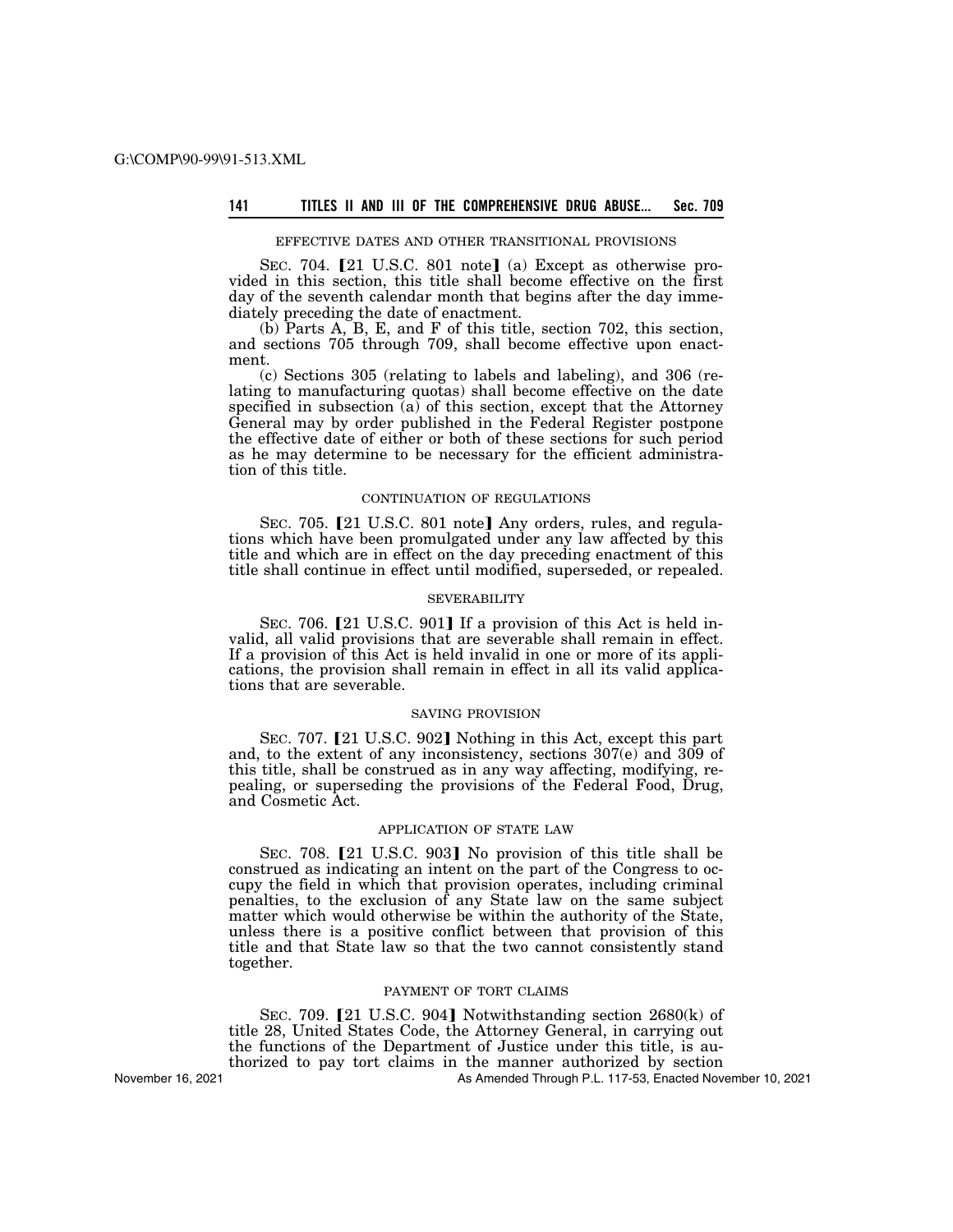## Sec. 1000 TITLES II AND III OF THE COMPREHENSIVE DRUG ABUSE... **142**

2672 of title 28, United States Code, when such claims arise in a foreign country in connection with the operations of the Drug Enforcement Administration abroad.

# TITLE III—IMPORTATION AND EXPORTATION; AMENDMENTS AND REPEALS OF REVENUE LAWS

### SHORT TITLE

SEC. 1000. [21 U.S.C. 951 note] This title may be cited as the ''Controlled Substances Import and Export Act''.

## PART A—IMPORTATION AND EXPORTATION

## **DEFINITIONS**

SEC. 1001.  $[21 \text{ U.S.C. } 951]$  (a) For purposes of this part—

(1) The term ''import'' means, with respect to any article, any bringing in or introduction of such article into any area (whether or not such bringing in or introduction constitutes an importation within the meaning of the tariff laws of the United States).

(2) The term ''customs territory of the United States'' has the meaning assigned to such term by general note 2 of the Harmonized Tariff Schedule of the United States (19 U.S.C. 1202).

(b) Each term defined in section 102 of title II shall have the same meaning for purposes of this title as such term has for purposes of title II.

### IMPORTATION OF CONTROLLED SUBSTANCES

SEC. 1002.  $[21 \text{ U.S.C. } 952]$  (a) It shall be unlawful to import into the customs territory of the United States from any place outside thereof (but within the United States), or to import into the United States from any place outside thereof, any controlled substance in schedule I or II of title II, or ephedrine, pseudoephedrine, or phenylpropanolamine, or any narcotic drug in schedule III, IV, or  $\bar{V}$  of title II, except that—

(1) such amounts of crude opium poppy straw, concentrate of poppy straw, and coca leaves, and of ephedrine, pseudoephedrine, and phenylpropanolamine, as the Attorney General finds to be necessary to provide for medical, scientific, or other legitimate purposes, and

(2) such amounts of any controlled substance in schedule I or II or any narcotic drug in schedule III, IV, or V that the Attorney General finds to be necessary to provide for the medical, scientific, or other legitimate needs of the United States—

(A) during an emergency in which domestic supplies of such substance or drug are found by the Attorney General to be inadequate,

(B) in any case in which the Attorney General finds that competition among domestic manufacturers of the controlled substance is inadequate and will not be rendered adequate by the registration of additional manufacturers under section 303, or

As Amended Through P.L. 117-53, Enacted November 10, 2021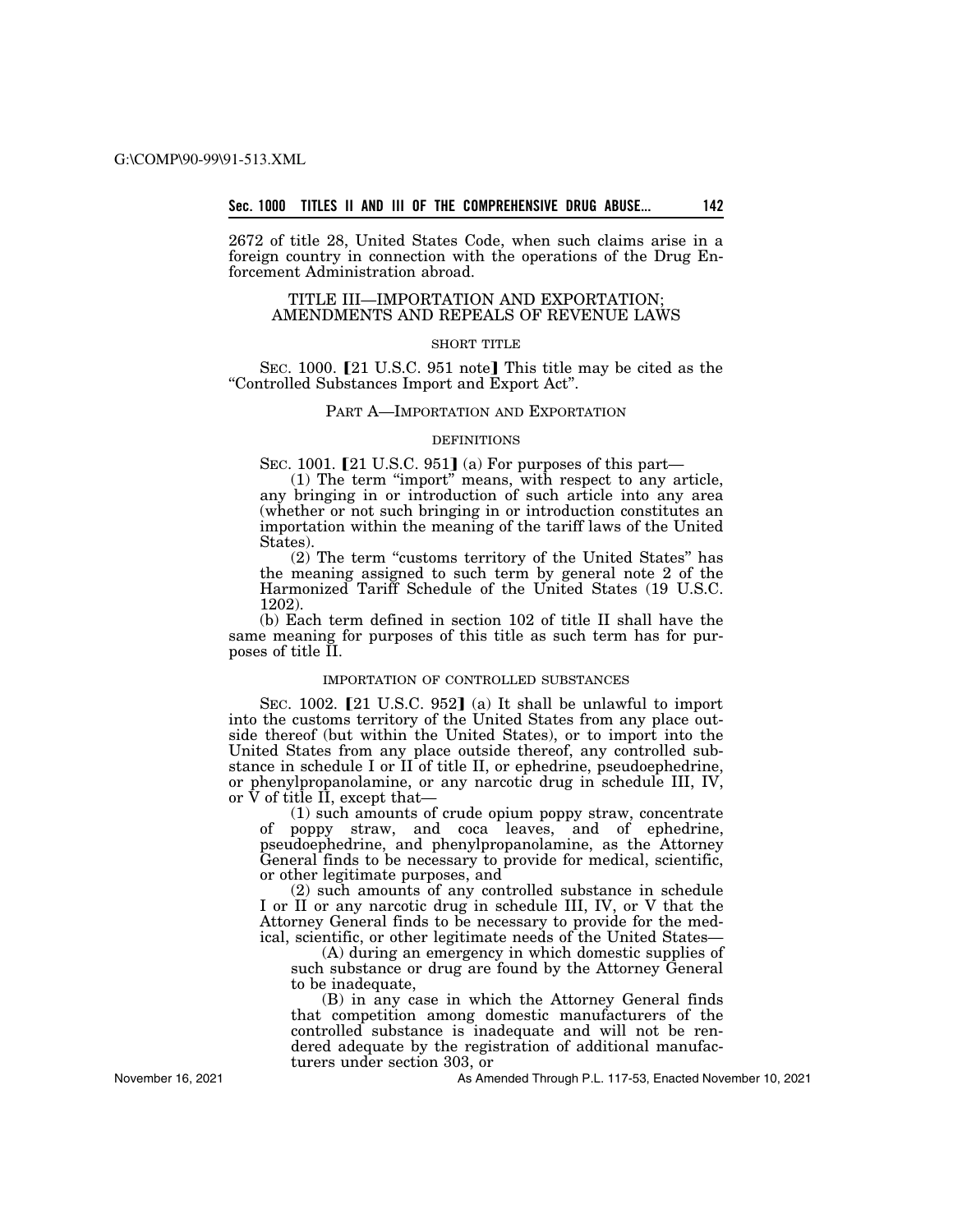(C) in any case in which the Attorney General finds that such controlled substance is in limited quantities exclusively for scientific, analytical, or research uses,

may be so imported under such regulations as the Attorney General shall prescribe. No crude opium may be so imported for the purpose of manufacturing heroin or smoking opium.

(b) It shall be unlawful to import into the customs territory of the United States from any place outside thereof (but within the United States), or to import into the United States from any place outside thereof, any nonnarcotic controlled substance in schedule III, IV, or V, unless such nonnarcotic controlled substance—

(1) is imported for medical, scientific or other legitimate uses, and

(2) is imported pursuant to such notification or declaration, or in the case of any nonnarcotic controlled substance in schedule III, such import permit, notification, or declaration, as the Attorney General may by regulation prescribe, except that if a nonnarcotic control substance in schedule IV or V is also listed in schedule I or II of the Convention on Psychotropic Substances it shall be imported pursuant to such import permit requirements, prescribed by regulation of the Attorney General, as are required by the Convention.

(c) In addition to the amount of coca leaves authorized to be imported into the United States under subsection (a), the Attorney General may permit the importation of additional amounts of coca leaves. All cocaine and ecgonine (and all salts, derivatives, and preparations from which cocaine or ecgonine may be synthesized or made) contained in such additional amounts of coca leaves imported under this subsection shall be destroyed under the supervision of an authorized representative of the Attorney General.

 $(d)(1)$  With respect to a registrant under section 1008 who is authorized under subsection (a)(1) to import ephedrine, pseudoephedrine, or phenylpropanolamine, at any time during the year the registrant may apply for an increase in the amount of such chemical that the registrant is authorized to import, and the Attorney General may approve the application if the Attorney General determines that the approval is necessary to provide for medical, scientific, or other legitimate purposes regarding the chemical.

(2) With respect to the application under paragraph (1):

(A) Not later than 60 days after receiving the application, the Attorney General shall approve or deny the application.

(B) In approving the application, the Attorney General shall specify the period of time for which the approval is in effect, or shall provide that the approval is effective until the registrant involved is notified in writing by the Attorney General that the approval is terminated.

(C) If the Attorney General does not approve or deny the application before the expiration of the 60-day period under subparagraph (A), the application is deemed to be approved, and such approval remains in effect until the Attorney General notifies the registrant in writing that the approval is terminated.

November 16, 2021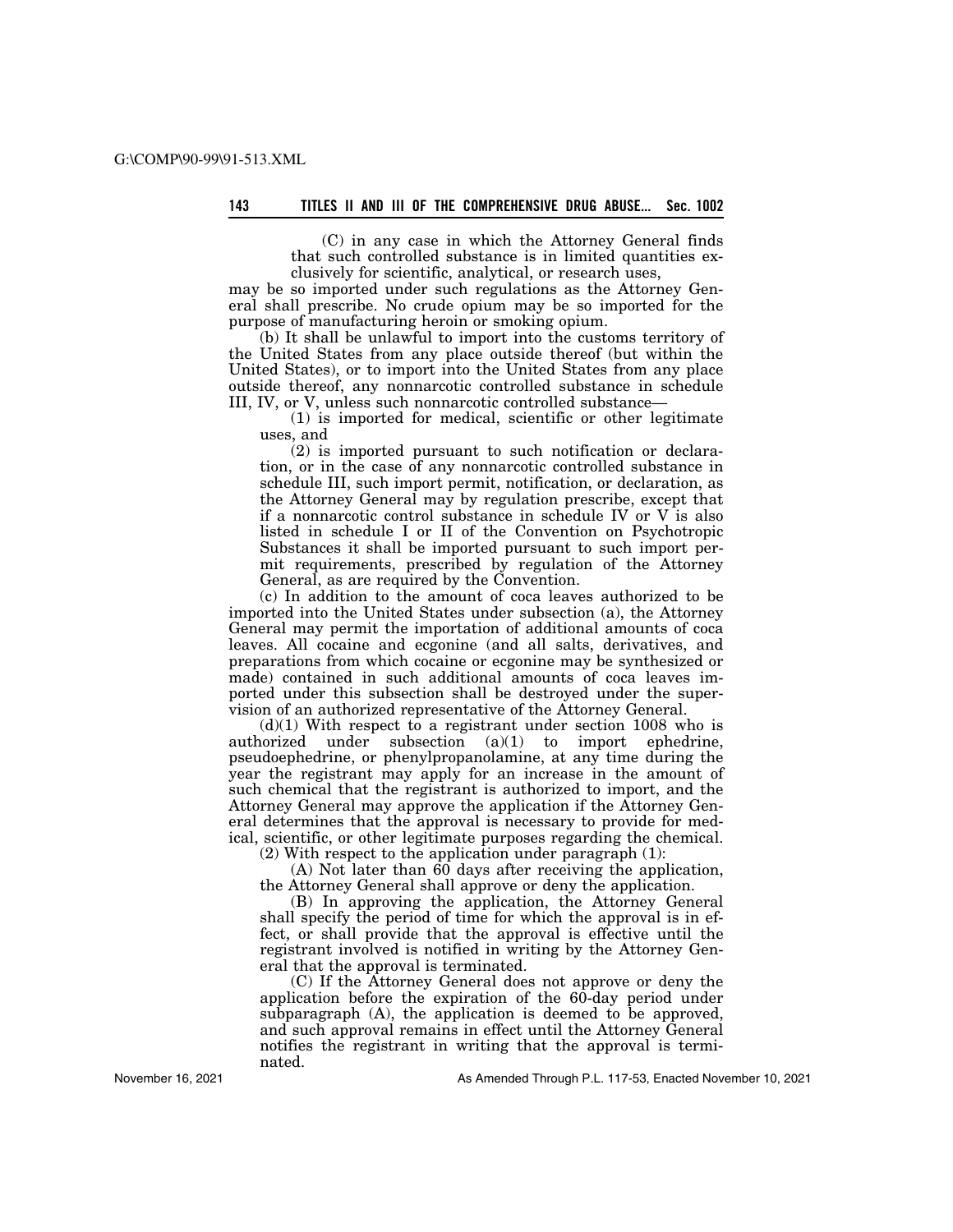## Sec. 1003 TITLES II AND III OF THE COMPREHENSIVE DRUG ABUSE... **144**

(e) Each reference in this section to ephedrine, pseudoephedrine, or phenylpropanolamine includes each of the salts, optical isomers, and salts of optical isomers of such chemical.

## EXPORTATION OF CONTROLLED SUBSTANCES

SEC. 1003.  $[21 \text{ U.S.C. } 953]$  (a) It shall be unlawful to export from the United States any narcotic drug in schedule I, II, III, or IV unless—

(1) it is exported to a country which is a party to—

(A) the International Opium Convention of 1912 for the Suppression of the Abuses of Opium, Morphine, Cocaine, and Derivative Drugs, or to the International Opium Convention signed at Geneva on February 19, 1925; or

(B) the Convention for Limiting the Manufacture and Regulating the Distribution of Narcotic Drugs concluded at Geneva, July 13, 1931, as amended by the protocol signed at Lake Success on December 11, 1946, and the protocol bringing under international control drugs outside the scope of the convention of July 13, 1931, for limiting the manufacture and regulating the distribution of narcotic drugs (as amended by the protocol signed at Lake Success on December 11, 1946), signed at Paris, November 19, 1948; or

(C) the Single Convention on Narcotic Drugs, 1961, signed at New York, March 30, 1961;

(2) such country has instituted and maintains, in conformity with the conventions to which it is a party, a system for the control of imports of narcotic drugs which the Attorney General deems adequate;

(3) the narcotic drug is consigned to a holder of such permits or licenses as may be required under the laws of the country of import, and a permit or license to import such drug has been issued by the country of import;

(4) substantial evidence is furnished to the Attorney General by the exporter that (A) the narcotic drug is to be applied exclusively to medical or scientific uses within the country of import, and (B) there is an actual need for the narcotic drug for medical or scientific uses within such country; and

(5) a permit to export the narcotic drug in each instance has been issued by the Attorney General.

(b) Notwithstanding subsection (a), the Attorney General may authorize any narcotic drug (including crude opium and coca leaves) in schedule I, II, III, or IV to be exported from the United States to a country which is a party to any of the international instruments mentioned in subsection (a) if the particular drug is to be applied to a special scientific purpose in the country of destination and the authorities of such country will permit the importation of the particular drug for such purpose.

(c) It shall be unlawful to export from the United States any nonnarcotic controlled substance in schedule I or II unless—

(1) it is exported to a country which has instituted and maintains a system which the Attorney General deems adequate for the control of imports of such substances;

November 16, 2021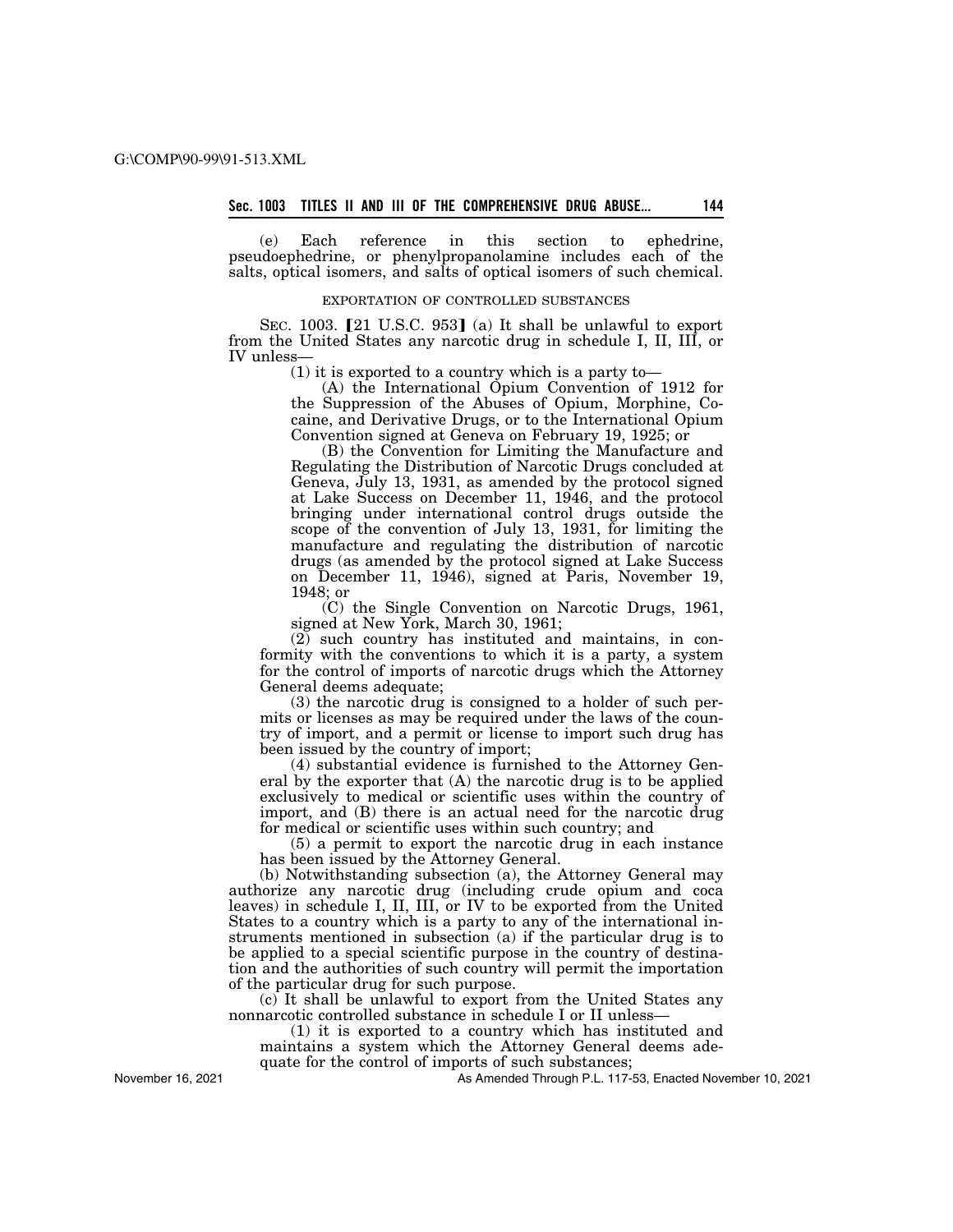(2) the controlled substance is consigned to a holder of such permits or licenses as may be required under the laws of the country of import;

(3) substantial evidence is furnished to the Attorney General that (A) the controlled substance is to be applied exclusively to medical, scientific, or other legitimate uses within the country to which exported, (B) it will not be exported from such country, and (C) there is an actual need for the controlled substance for medical, scientific, or other legitimate uses within the country; and

(4) a permit to export the controlled substance in each instance has been issued by the Attorney General.

(d) Notwithstanding subsection (c), the Attorney General may authorize any nonnarcotic controlled substance in schedule I or II to be exported from the United States if the particular substance is to be applied to a special scientific purpose in the country of destination and the authorities of such country will permit the importation of the particular drug for such purpose.

(e) It shall be unlawful to export from the United States to any other country any nonnarcotic controlled substances in schedule III or IV or any controlled substances in schedule V unless—

(1) there is furnished (before export) to the Attorney General documentary proof that importation is not contrary to the laws or regulations of the country of destination for consumption for medical, scientific, or other legitimate purposes;

(2) it is exported pursuant to such notification or declaration, or in the case of any nonnarcotic controlled substance in schedule III, such export permit, notification, or declaration as the Attorney General may by regulation prescribe; and

(3) in the case of a nonnarcotic controlled substance in schedule IV or V which is also listed in schedule I or II of the Convention on Psychotropic Substances, it is exported pursuant to such export permit requirements, prescribed by regulation of the Attorney General, as are required by the Convention.

(f) Notwithstanding subsections  $(a)(4)$  and  $(c)(3)$ , the Attorney General may authorize any controlled substance that is in schedule I or II, or is a narcotic drug in schedule III or IV, to be exported from the United States to a country for subsequent export from that country to another country, if each of the following conditions is met:

(1) Both the country to which the controlled substance is exported from the United States (referred to in this subsection as the ''first country'') and the country to which the controlled substance is exported from the first country (referred to in this subsection as the ''second country'') are parties to the Single Convention on Narcotic Drugs, 1961, and the Convention on Psychotropic Substances, 1971.

(2) The first country and the second country have each instituted and maintain, in conformity with such Conventions, a system of controls of imports of controlled substances which the Attorney General deems adequate.

(3) With respect to the first country, the controlled substance is consigned to a holder of such permits or licenses as

As Amended Through P.L. 117-53, Enacted November 10, 2021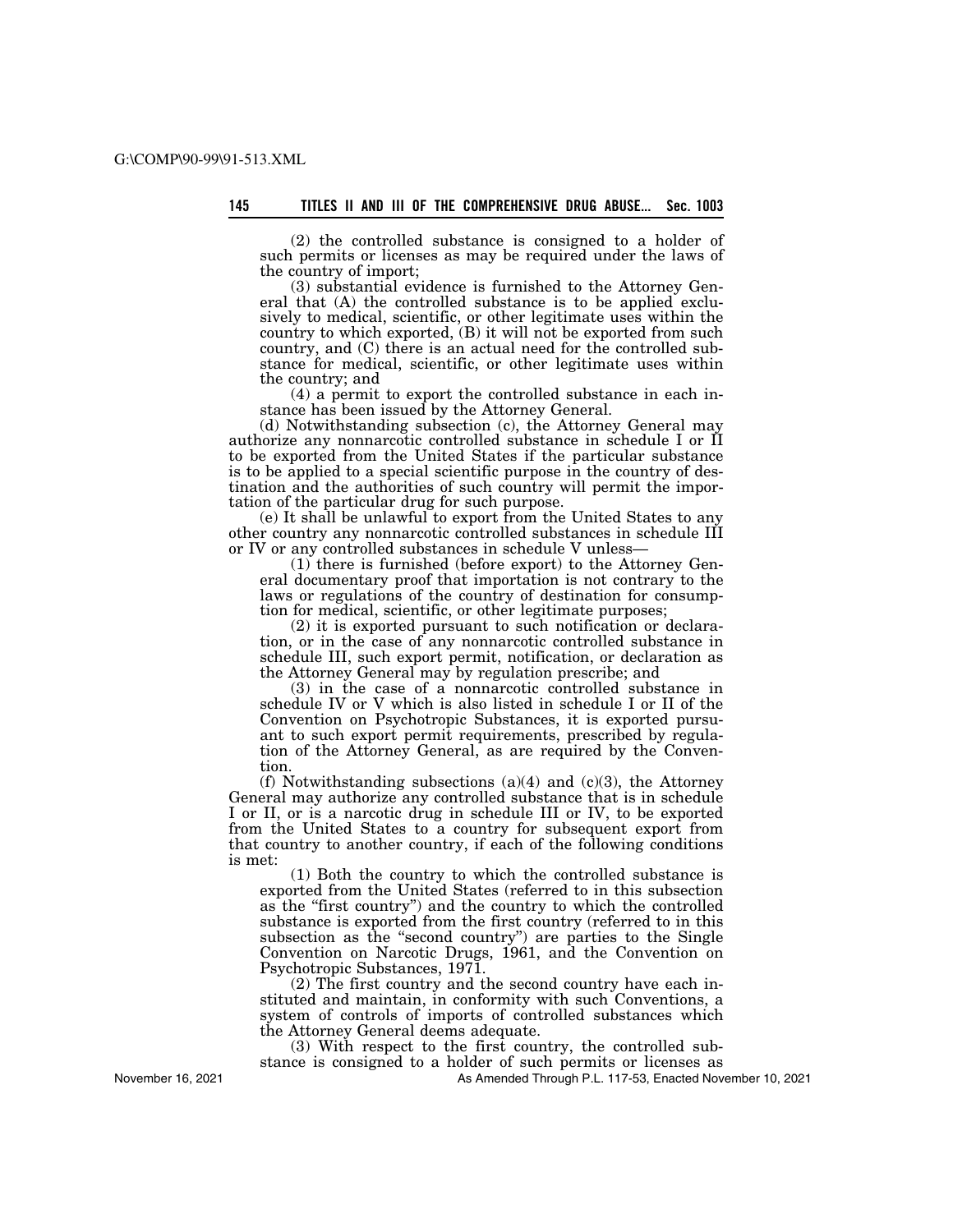may be required under the laws of such country, and a permit or license to import the controlled substance has been issued by the country.

(4) With respect to the second country, substantial evidence is furnished to the Attorney General by the person who will export the controlled substance from the United States that—

(A) the controlled substance is to be consigned to a holder of such permits or licenses as may be required under the laws of such country, and a permit or license to import the controlled substance is to be issued by the country; and

(B) the controlled substance is to be applied exclusively to medical, scientific, or other legitimate uses within the country.

(5)(A) The controlled substance will not be exported from the second country, except that the controlled substance may be exported from a second country that is a member of the European Economic Area to another country that is a member of the European Economic Area, provided that the first country is also a member of the European Economic Area.

(B) Subsequent to any re-exportation described in subparagraph (A), a controlled substance may continue to be exported from any country that is a member of the European Economic Area to any other such country, if—

(i) the conditions applicable with respect to the first country under paragraphs  $(1)$ ,  $(2)$ ,  $(3)$ ,  $(4)$ ,  $(6)$ , and  $(7)$  are met by each subsequent country from which the controlled substance is exported pursuant to this paragraph; and

(ii) the conditions applicable with respect to the second country under paragraphs  $(1)$ ,  $(2)$ ,  $(3)$ ,  $(4)$ ,  $(6)$ , and  $(7)$  are met by each subsequent country to which the controlled substance is exported pursuant to this paragraph.

 $(6)(A)$  Within 30 days after the controlled substance is exported from the first country to the second country, the person who exported the controlled substance from the United States delivers to the Attorney General documentation certifying that such export from the first country has occurred.

(B) In the case of re-exportation among members of the European Economic Area, within 30 days after each re-exportation, the person who exported the controlled substance from the United States delivers to the Attorney General—

(i) documentation certifying that such re-exportation has occurred; and

(ii) information concerning the consignee, country, and product.

 $(7)$  A permit to export the controlled substance from the United States has been issued by the Attorney General.

(g) LIMITATION.—Subject to paragraphs (5) and (6) of subsection (f) in the case of any controlled substance in schedule I or II or any narcotic drug in schedule III or IV, the Attorney General shall not promulgate nor enforce any regulation, subregulatory guidance, or enforcement policy which impedes re-exportation of any controlled substance among European Economic Area coun-

November 16, 2021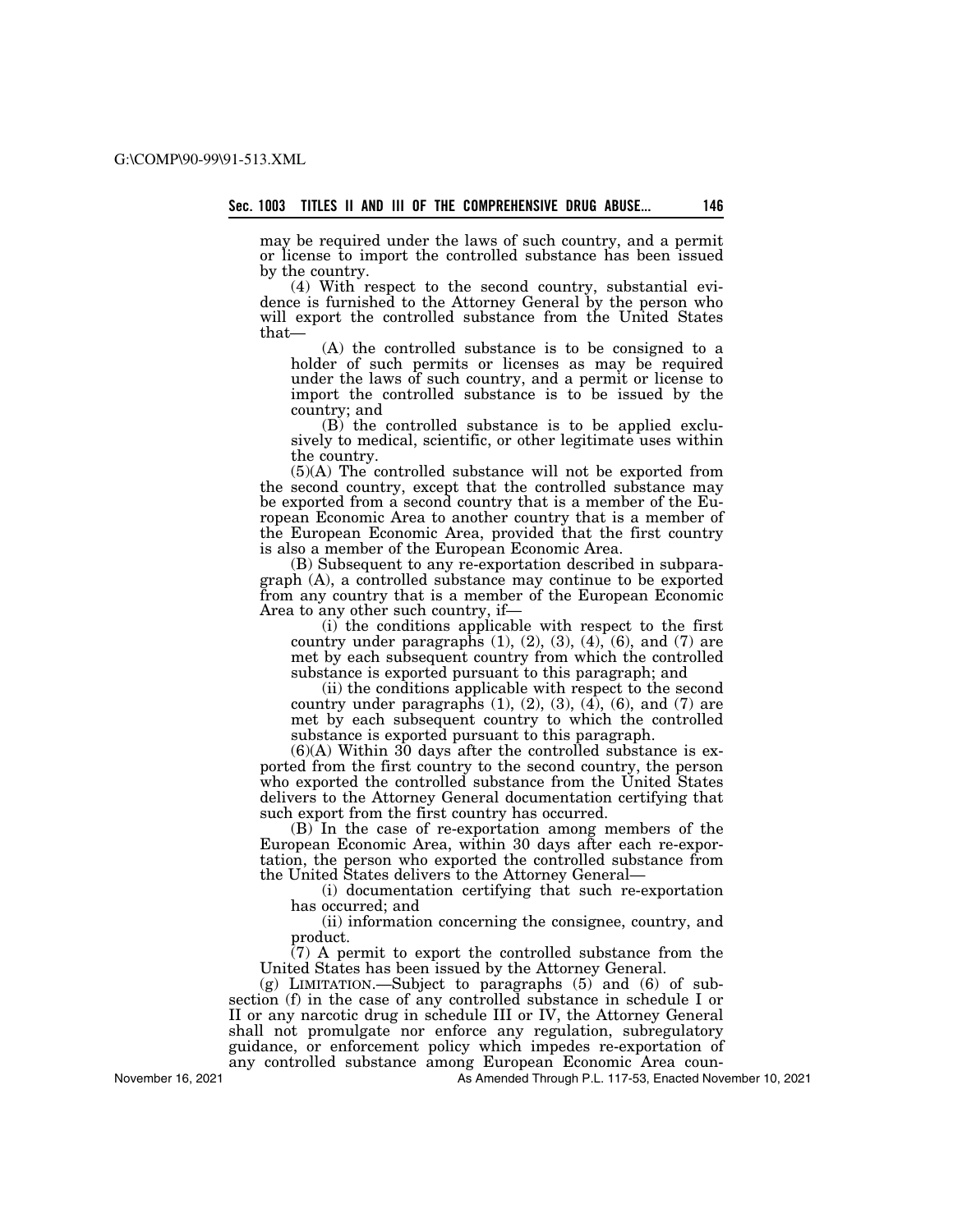tries, including by promulgating or enforcing any requirement that—

(1) re-exportation from the first country to the second country or re-exportation from the second country to another country occur within a specified period of time; or

(2) information concerning the consignee, country, and product be provided prior to exportation of the controlled substance from the United States or prior to each re-exportation among members of the European Economic Area.

# TRANSSHIPMENT AND IN-TRANSIT SHIPMENT OF CONTROLLED **SUBSTANCES**

SEC. 1004. [21 U.S.C. 954] Notwithstanding sections 1002, 1003, and 1007—

(1) A controlled substance in schedule I may—

(A) be imported into the United States for transshipment to another country, or

(B) be transferred or transshipped from one vessel, vehicle, or aircraft to another vessel, vehicle, or aircraft within the United States for immediate exportation,

if and only if it is so imported, transferred, or transshipped (i) for scientific, medical, or other legitimate purposes in the country of destination, and (ii) with the prior written approval of the Attorney General (which shall be granted or denied within 21 days of the request).

 $(2)$  A controlled substance in schedule II, III, or IV may be so imported, transferred, or transshipped if and only if advance notice is given to the Attorney General in accordance with regulations of the Attorney General.

### POSSESSION ON BOARD VESSELS, ETC., ARRIVING IN OR DEPARTING FROM UNITED STATES

SEC. 1005.  $[21 \text{ U.S.C. } 955]$  It shall be unlawful for any person to bring or possess on board any vessel or aircraft, or on board any vehicle of a carrier, arriving in or departing from the United States or the customs territory of the United States, a controlled substance in schedule I or II or a narcotic drug in schedule III or IV, unless such substance or drug is a part of the cargo entered in the manifest or part of the official supplies of the vessel, aircraft, or vehicle.

# EXEMPTION AUTHORITY

SEC. 1006.  $[21 \text{ U.S.C. } 956]$  (a)(1) Subject to paragraph (2), the Attorney General may by regulation exempt from sections 1002 (a) and (b), 1003, 1004, and 1005 any individual who has a controlled substance (except a substance in schedule I) in his possession for his personal medical use, or for administration to an animal accompanying him, if the lawfully obtained such substance and he makes such declaration (or gives such other notification) as the Attorney General may by regulation require.

(2) Notwithstanding any exemption under paragraph (1), a United States resident who enters the United States through an international land border with a controlled substance (except a sub-

As Amended Through P.L. 117-53, Enacted November 10, 2021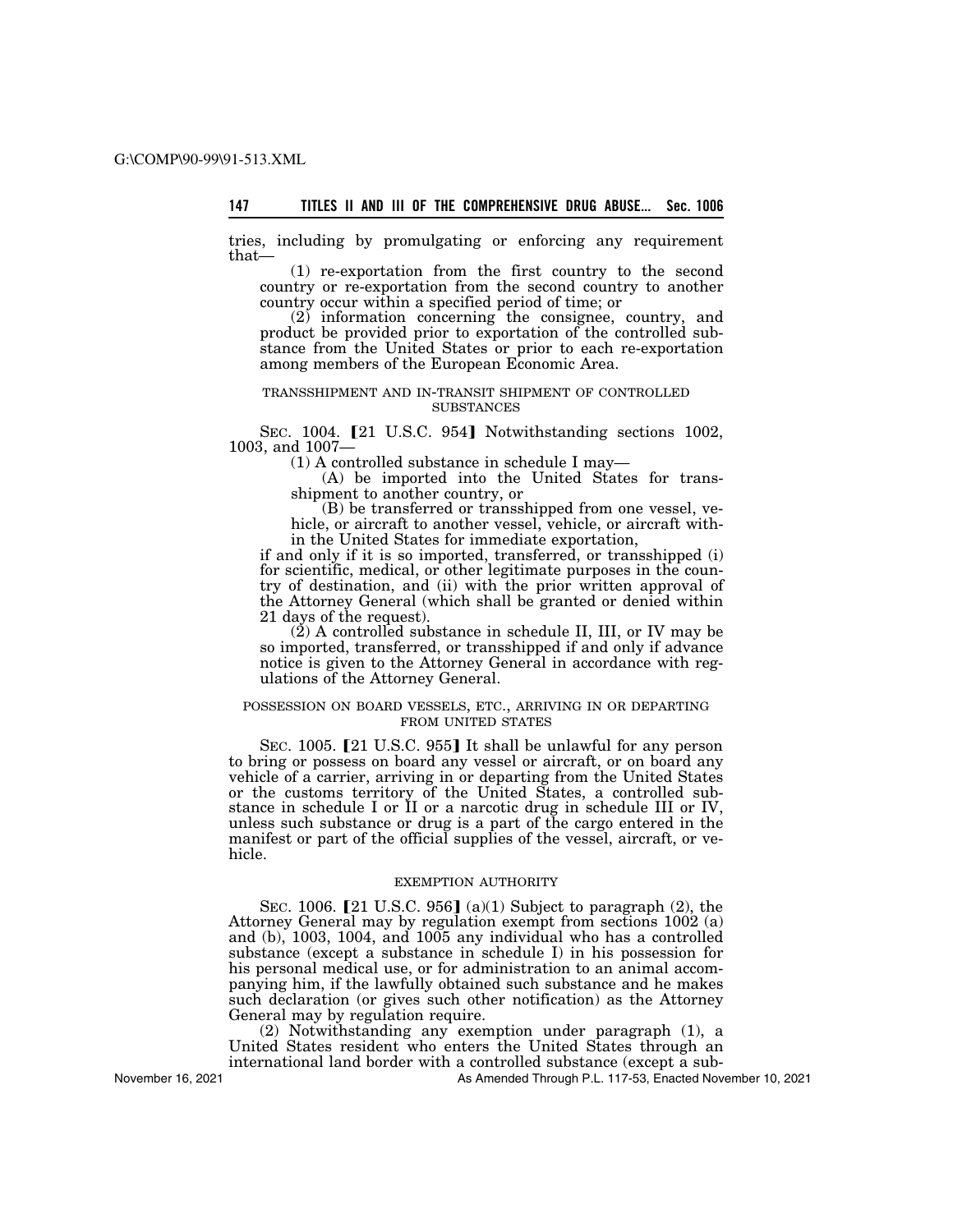# Sec. 1007 TITLES II AND III OF THE COMPREHENSIVE DRUG ABUSE... 148

stance in schedule I) for which the individual does not possess a valid prescription issued by a practitioner (as defined in section 102 of the Controlled Substances Act (21 U.S.C. 802)) in accordance with applicable Federal and State law (or documentation that verifies the issuance of such a prescription to that individual) may not import the controlled substance into the United States in an amount that exceeds 50 dosage units of the controlled substance.

(b) The Attorney General may by regulation except any compound, mixture, or preparation containing any depressant or stimulant substance listed in paragraph (a) or (b) of schedule III or in schedule IV or V from the application of all or any part of this title if (1) the compound, mixture, or preparation contains one or more active medicinal ingredients not having a depressant or stimulant effect on the central nervous system, and  $(2)$  such ingredients are included therein in such combinations, quantity, proportion, or concentration as to vitiate the potential for abuse of the substances which do have a depressant or stimulant effect on the central nervous system.

### PERSONS REQUIRED TO REGISTER

SEC. 1007.  $[21 \text{ U.S.C. } 957]$  (a) No person may—

(1) import into the customs territory of the United States from any place outside thereof (but within the United States), or import into the United States from any place outside thereof, any controlled substance or list I chemical, or

(2) export from the United States any controlled substance or list I chemical,

unless there is in effect with respect to such person a registration issued by the Attorney General under section 1008, or unless such person is exempt from registration under subsection (b).

(b)(1) The following persons shall not be required to register under the provisions of this section and may lawfully possess a controlled substance or list I chemical:

(A) An agent or an employee of any importer or exporter registered under section 1008 if such agent or employee is acting in the usual course of his business or employment.

(B) A common or contract carrier or warehouseman, or an employee thereof, whose possession of any controlled substance or list I chemical is in the usual course of his business or employment.

(C) An ultimate user who possesses such substance for a purpose specified in section  $10\overline{2}(25)^{62}$  and in conformity with an exemption granted under section 1006(a).

(2) The Attorney General may, by regulation, waive the requirement for registration of certain importers and exporters if he finds it consistent with the public health and safety; and may authorize any such importer or exporter to possess controlled substances or list I chemicals for purposes of importation and exportation.

 $62$  So in law. Probably should be "102(27)". Former paragraph (25) of section 102 was redesignated as paragraph (26) by section 507(a) of Public Law 98-473 (98 Stat. 2071), and section 1003(b)(2) of Public Law 99-570 (10 (27).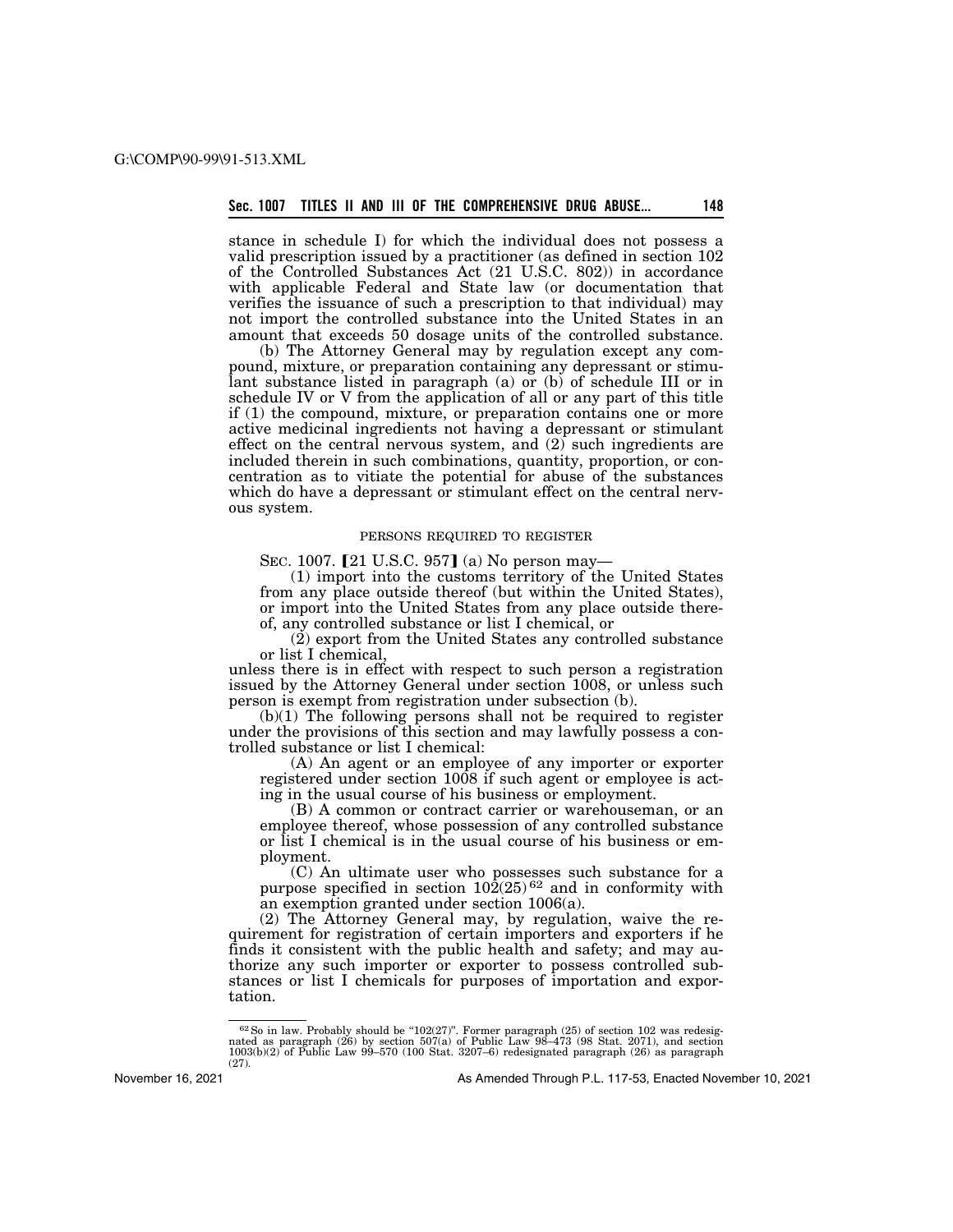#### REGISTRATION REQUIREMENTS

SEC. 1008. [21 U.S.C. 958] (a) The Attorney General shall register an applicant to import or export a controlled substance in schedule I or II if he determines that such registration is consistent with the public interest and with United States obligations under international treaties, conventions, or protocols in effect on the effective date of this section. In determining the public interest, the factors enumerated in paragraph  $(1)$  through  $(6)$  of section  $303(a)$ shall be considered.

(b) Registration granted under this section shall not entitle a registrant to import or export controlled substances other than specified in the registration.

 $(c)(1)$  The Attorney General shall register an applicant to import a controlled substance in schedule III, IV, or V or to export a controlled substance in schedule III or IV, unless he determines that the issuance of such registration is inconsistent with the public interest. In determining the public interest, the factors enumerated in paragraphs (1) through (6) of section 303(d) shall be considered.

(2)(A) The Attorney General shall register an applicant to import or export a list I chemical unless the Attorney General determines that registration of the applicant is inconsistent with the public interest. Registration under this subsection shall not be required for the import or export of a drug product that is exempted under section  $102(39)(A)(iv)$ .

(B) In determining the public interest for the purposes of subparagraph (A), the Attorney General shall consider the factors specified in section 303(h).

 $(d)(1)$  The Attorney General may deny an application for registration under subsection (a) if he is unable to determine that such registration is consistent with the public interest (as defined in subsection (a)) and with the United States obligations under international treaties, conventions, or protocols in effect on the effective date of this part.

(2) The Attorney General may deny an application for registration under subsection (c), or revoke or suspend a registration under subsection (a) or (c), if he determines that such registration is inconsistent with the public interest (as defined in subsection (a) or (c)) or with the United States obligations under international treaties, conventions, or protocols in effect on the effective date of this part.

(3) The Attorney General may limit the revocation or suspension of a registration to the particular controlled substance, or substances, or list I chemical or chemicals, with respect to which grounds for revocation or suspension exist.

(4) Before taking action pursuant to this subsection, the Attorney General shall serve upon the applicant or registrant an order to show cause as to why the registration should not be denied, revoked, or suspended. The order to show cause shall contain a statement of the basis thereof and shall call upon the applicant or registrant to appear before the Attorney General, or his designee, at a time and place stated in the order, but in no event less than thirty days after the date of receipt of the order. Proceedings to deny,

November 16, 2021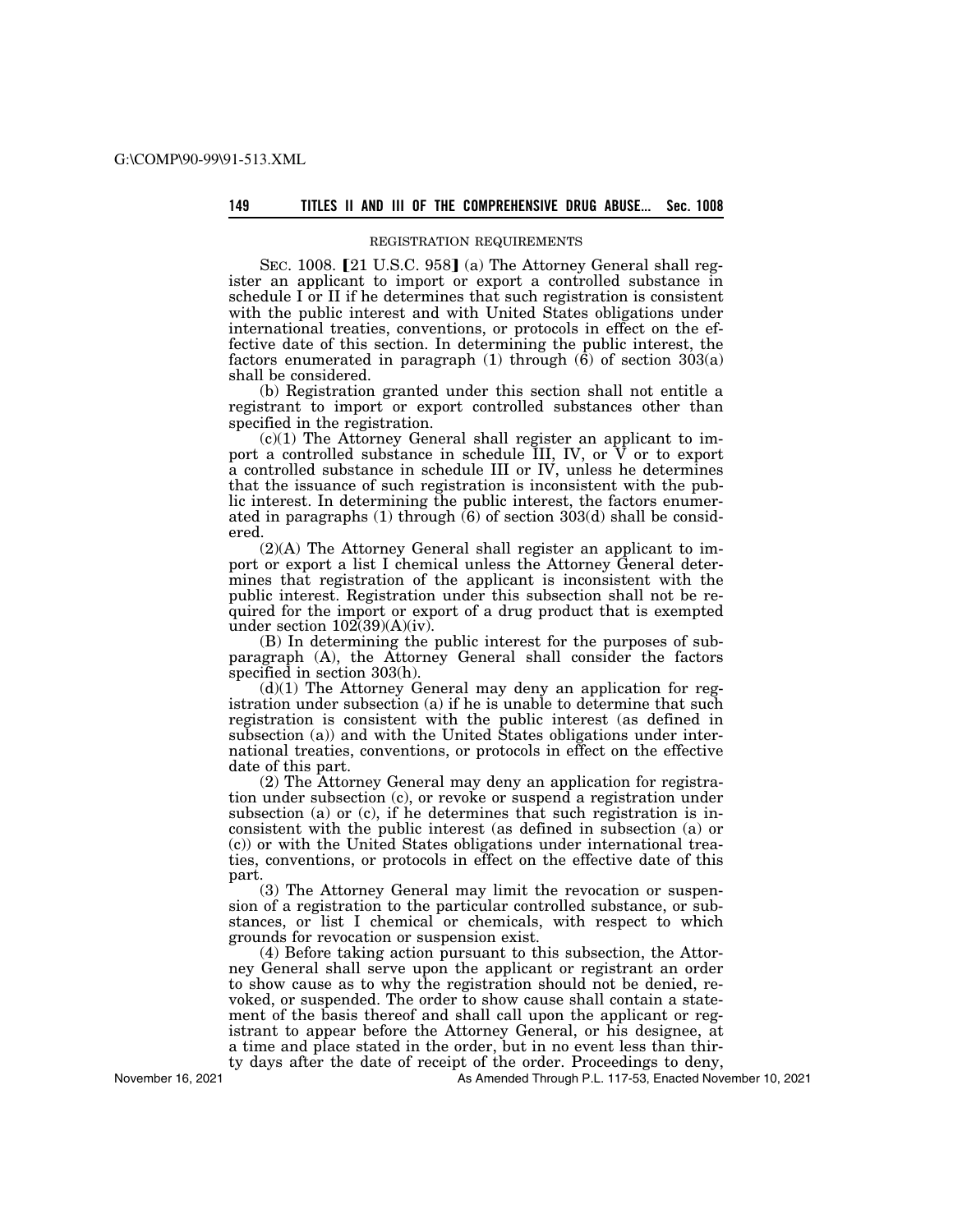revoke, or suspend shall be conducted pursuant to this subsection in accordance with subchapter II of chapter 5 of title 5 of the United States Code. Such proceedings shall be independent of, and not in lieu of, criminal prosecutions or other proceedings under this title or any other law of the United States.

(5) The Attorney General may, in his discretion, suspend any registration simultaneously with the institution of proceedings under this subsection, in cases where he finds that there is an imminent danger to the public health and safety. Such suspension shall continue in effect until the conclusion of such proceedings, including judicial review thereof, unless sooner withdrawn by the Attorney General or dissolved by a court of competent jurisdiction.

(6) In the event that the Attorney General suspends or revokes a registration granted under this section, all controlled substances or list I chemicals owned or possessed by the registrant pusuant to such registration at the time of suspension or the effective date of the revocation order, as the case may be, may, in the discretion of the Attorney General, be seized or placed under seal. No disposition may be made of any controlled substances or list I chemicals under seal until the time for taking an appeal has elapsed or until all appeals have been concluded, except that a court, upon application therefor, may at any time order the sale of perishable controlled substances or list I chemicals. Any such order shall require the deposit of the proceeds of the sale with the court. Upon a revocation order becoming final, all such controlled substances or list I chemicals (or proceeds of the sale thereof which have been deposited with the court) shall be forfeited to the United States; and the Attorney General shall dispose of such controlled substances or list I chemicals in accordance with section 511(e) of the Controlled Substances Act.

(e) No registration shall be issued under this part for a period in excess of one year. Unless the regulations of the Attorney General otherwise provide, sections  $302(f)$ ,  $305$ ,  $307$ , and  $310$  shall apply to persons registered under this section to the same extent such sections apply to persons registered under section 303.

(f) 63 The Attorney General is authorized to promulgate rules and regulations and to charge reasonable fees relating to the registration of importers and exporters of controlled substances or list I chemicals under this section.

(g) Persons registered by the Attorney General under this section to import or export controlled substances or list I chemicals may import or export (and, for the purpose of so importing or exporting, may possess) such substances to the extent authorized by their registration and in conformity with the other provisions of this title and title II.

November 16, 2021

<sup>&</sup>lt;sup>63</sup>The probable intent of the Congress was that Public Law 108–447 amend subsection (f) above. Section 633(c) of the Departments of Commerce, Justice, and State, the Judiciary, and Related Agencies Appropriations Act, 2005 (as contained in division B of Public Law 108–447;<br>118 Stat. 2922) provides for an amendment to section "1088(f)" of this Act, but this Act does<br>not contain a section 1088. Section

The following shows subsection (f) as it would appear if the amendment described in section 633(c) were executed to that subsection:

<sup>&#</sup>x27;'(f) The Attorney General is authorized to promulgate rules and regulations and to charge rea-sonable fees relating to the registration and control of importers and exporters of controlled substances or listed chemicals.''.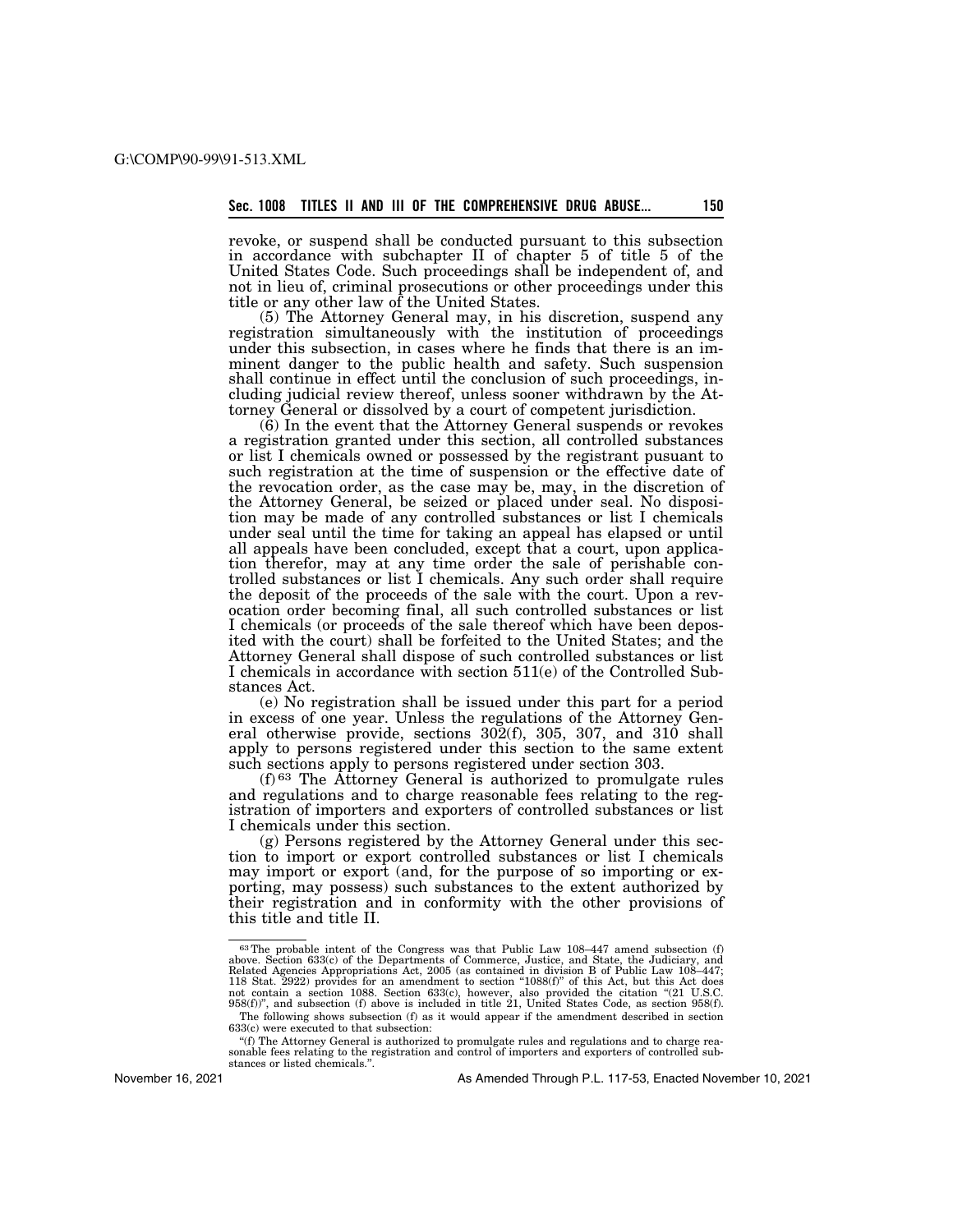(h) A separate registration shall be required at each principal place of business where the applicant imports or exports controlled substances or list I chemicals.

(i) Except in emergency situations as described in section  $1002(a)(2)(A)$ , prior to issuing a registration under this section to a bulk manufacturer of a controlled substance in schedule I or II, and prior to issuing a regulation under section 1002(a) authorizing the importation of such a substance, the Attorney General shall give manufacturers holding registration for the bulk manufacture of the substance an opportunity for a hearing.

### POSSESSION, MANUFACTURE OR DISTRIBUTION FOR PURPOSES OF UNLAWFUL IMPORTATION

SEC. 1009.  $[21 \text{ U.S.C. } 959]$  (a) It shall be unlawful for any person to manufacture or distribute a controlled substance in schedule I or II or flunitrazepam or a listed chemical intending, knowing, or having reasonable cause to believe that such substance or chemical will be unlawfully imported into the United States or into waters within a distance of 12 miles of the coast of the United States.

(b) It shall be unlawful for any person to manufacture or distribute a listed chemical—

(1) intending or knowing that the listed chemical will be used to manufacture a controlled substance; and

(2) intending, knowing, or having reasonable cause to believe that the controlled substance will be unlawfully imported into the United States.

(c) It shall be unlawful for any United States citizen on board any aircraft, or any person on board an aircraft owned by a United States citizen or registered in United States, to—

(1) manufacture or distribute a controlled substance or listed chemical; or

(2) possess a controlled substance or listed chemical with intent to distribute.

 $(d)$ <sup>64</sup> This section is intended to reach acts of manufacture or distribution committed outside the territorial jurisdiction of the United States.

#### PROHIBITED ACTS A—PENALTIES

SEC. 1010.  $[21 \text{ U.S.C. } 960]$  (a) Any person who-

 $(1)$  contrary to section 305, 1002, 1003, or 1007, knowingly or intentionally imports or exports a controlled substance,

(2) contrary to section 1005, knowingly or intentionally brings or possesses on board a vessel, aircraft, or vehicle a controlled substance, or

(3) contrary to section 1009, manufactures, possesses with intent to distribute, or distributes a controlled substance, shall be punished as provided in subsection (b).

 $(b)(1)$  In the case of a violation of subsection (a) of this section involving—

November 16, 2021

 $64$  Section 1012(b)(1) of Public Law 115–91 provides for an amendment to strike "; VENUE" from the title of subsection (d). However, no such heading exists in law.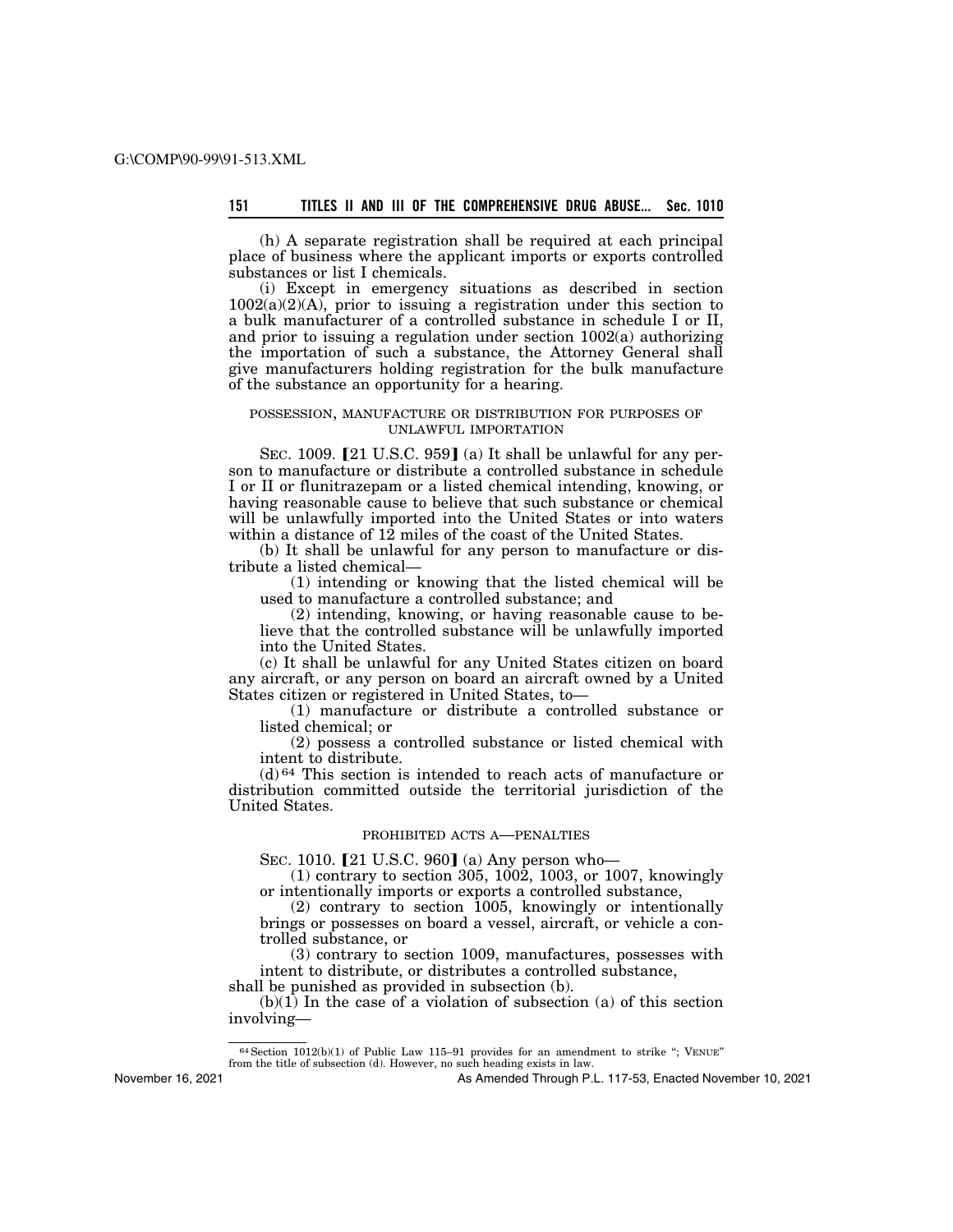# **Sec. 1010 TITLES II AND III OF THE COMPREHENSIVE DRUG ABUSE... 152**

(A) 1 kilogram or more of a mixture or substance containing a detectable amount of heroin;

(B) 5 kilograms or more of a mixture or substance containing a detectable amount of—

(i) coca leaves, except coca leaves and extracts of coca leaves from which cocaine, ecgonine, and derivatives of ecgonine or their salts have been removed;

(ii) cocaine, its salts, optical and geometric isomers, and salts or isomers;

(iii) ecgonine, its derivatives, their salts, isomers, and salts of isomers; or

(iv) any compound, mixture, or preparation which contains any quantity of any of the substances referred to in clauses (i) through (iii);

(C) 280 grams or more of a mixture or substance described in subparagraph (B) which contains cocaine base;

(D) 100 grams or more of phencyclidine (PCP) or 1 kilogram or more of a mixture or substance containing a detectable amount of phencyclidine (PCP);

(E) 10 grams or more of a mixture or substance containing a detectable amount of lysergic acid diethylamide (LSD);

(F) 400 grams or more of a mixture or substance containing a detectable amount of N-phenyl-N-[1-(2-phenylethyl)- 4-piperidinyl] propanamide or 100 grams or more of a mixture or substance containing a detectable amount of any analogue of N-phenyl-N-[1-(2-phenylethyl)-4-piperidinyl] propanamide;

(G) 1000 kilograms or more of a mixture or substance containing a detectable amount of marihuana; or

(H) 50 grams or more of methamphetamine, its salts, isomers, and salts of its isomers or 500 grams or more of a mixture or substance containing a detectable amount of methamphetamine, its salts, isomers, or salts of its isomers. 65

the person committing such violation shall be sentenced to a term of imprisonment of not less than 10 years and not more than life and if death or serious bodily injury results from the use of such substance shall be sentenced to a term of imprisonment of not less than 20 years and not more than life, a fine not to exceed the greater of that authorized in accordance with the provisions of title 18, United States Code, or \$10,000,000 if the defendant is an individual or \$50,000,000 if the defendant is other than an individual, or both. If any person commits such a violation after a prior conviction for a serious drug felony or serious violent felony has become final, such person shall be sentenced to a term of imprisonment of not less than 15 years and not more than life imprisonment and if death or serious bodily injury results from the use of such substance shall be sentenced to life imprisonment, a fine not to exceed the greater of twice that authorized in accordance with the provisions of title 18, United States Code, or \$20,000,000 if the defendant is an individual or \$75,000,000 if the defendant is other than an individual, or both. Notwithstanding section  $3583$  of title  $18\,^{66}$ , any sentence under this paragraph shall, in the absence of such a

November 16, 2021

 $\frac{65}{65}$ So in law. The period probably should be a semicolon.<br> $\frac{66}{50}$  in law. Probably should be "title 18, United States Code". This Act does not contain a title 18.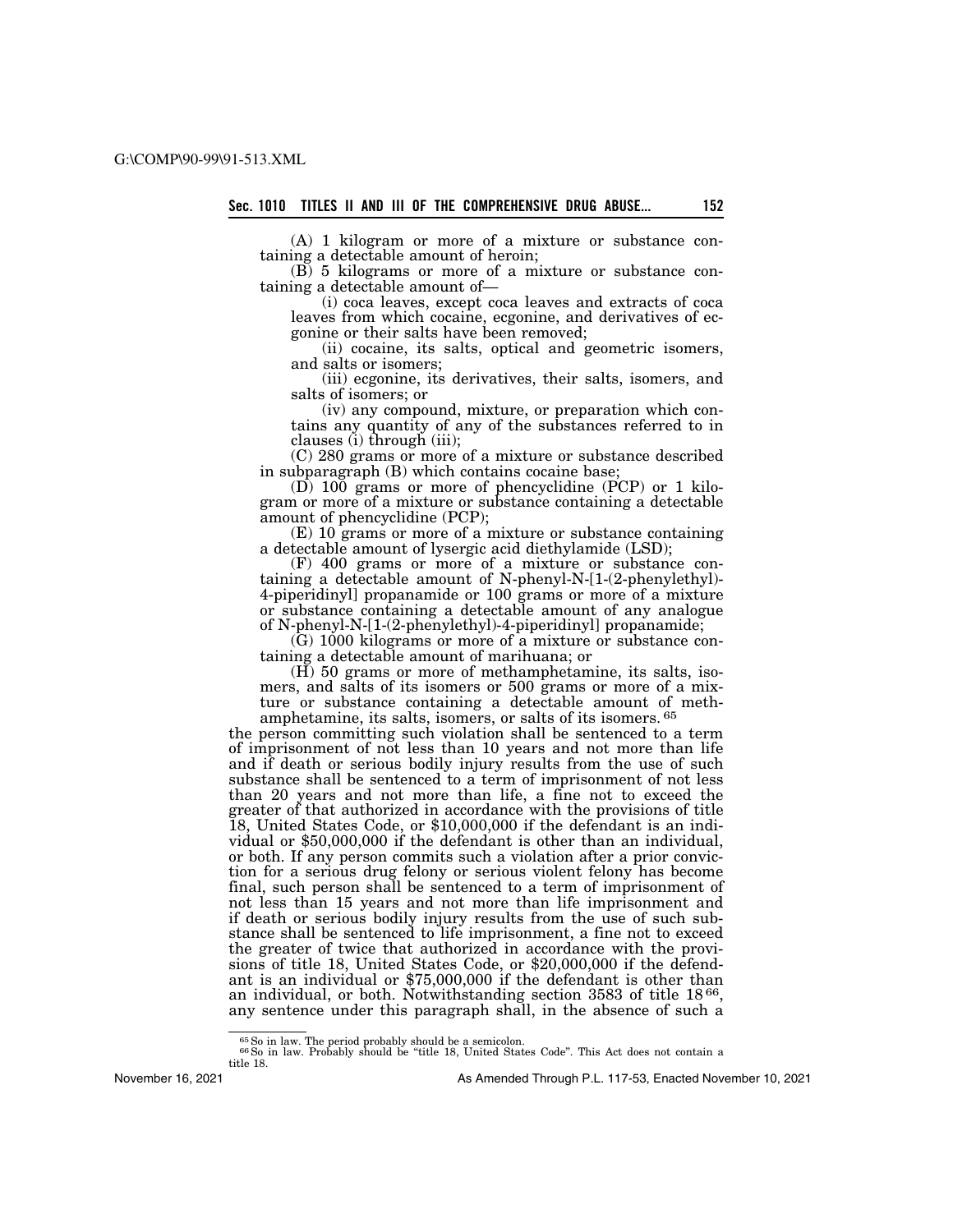prior conviction, impose a term of supervised release of at least 5 years in addition to such term of imprisonment and shall, if there was such a prior conviction, impose a term of supervised release of at least 10 years in addition to such term of imprisonment. Notwithstanding any other provision of law, the court shall not place on probation or suspend the sentence of any person sentenced under this paragraph. No person sentenced under this paragraph shall be eligible for parole during the term of imprisonment imposed therein.

(2) In the case of a violation of subsection (a) of this section involving—

(A) 100 grams or more of a mixture or substance containing a detectable amount of heroin;

(B) 500 grams or more of a mixture or substance containing a detectable amount of—

(i) coca leaves, except coca leaves and extracts of coca leaves from which cocaine, ecgonine, and derivatives of ecgonine or their salts have been removed;

(ii) cocaine, its salts, optical and geometric isomers, and salts or isomers;

(iii) ecgonine, its derivatives, their salts, isomers, and salts of isomers; or

(iv) any compound, mixture, or preparation which contains any quantity of any of the substances referred to in clauses (i) through (iii);

(C) 28 grams or more of a mixture or substance described in subparagraph (B) which contains cocaine base;

(D) 10 grams or more of phencyclidine (PCP) or 100 grams or more of a mixture or substance containing a detectable amount of phencyclidine (PCP);

(E) 1 gram or more of a mixture or substance containing a detectable amount of lysergic acid diethylamide (LSD);

(F) 40 grams or more of a mixture or substance containing a detectable amount of N-phenyl-N-[1-(2-phenylethyl)-4 piperidinyl] propanamide or 10 grams or more of a mixture or substance containing a detectable amount of any analogue of N-phenyl-N-[1-(2-phenylethyl)-4-piperidinyl] propanamide;

(G) 100 kilograms or more of a mixture or substance containing a detectable amount of marihuana; or

(H) 5 grams or more of methamphetamine, its salts, isomers, and salts of its isomers or 50 grams or more of a mixture or substance containing a detectable amount of methamphetamine, its salts, isomers, or salts of its isomers. 67

the person committing such violation shall be sentenced to a term of imprisonment of not less than 5 years and not more than 40 years and if death or serious bodily injury results from the use of such substance shall be sentenced to a term of imprisonment of not less than twenty years and not more than life, a fine not to exceed the greater of that authorized in accordance with the provisions of title 18, United States Code, or \$5,000,000 if the defendant is an individual or \$25,000,000 if the defendant is other than an individual, or both. If any person commits such a violation after a prior

November 16, 2021

<sup>67</sup>So in law. The period probably should be a semicolon.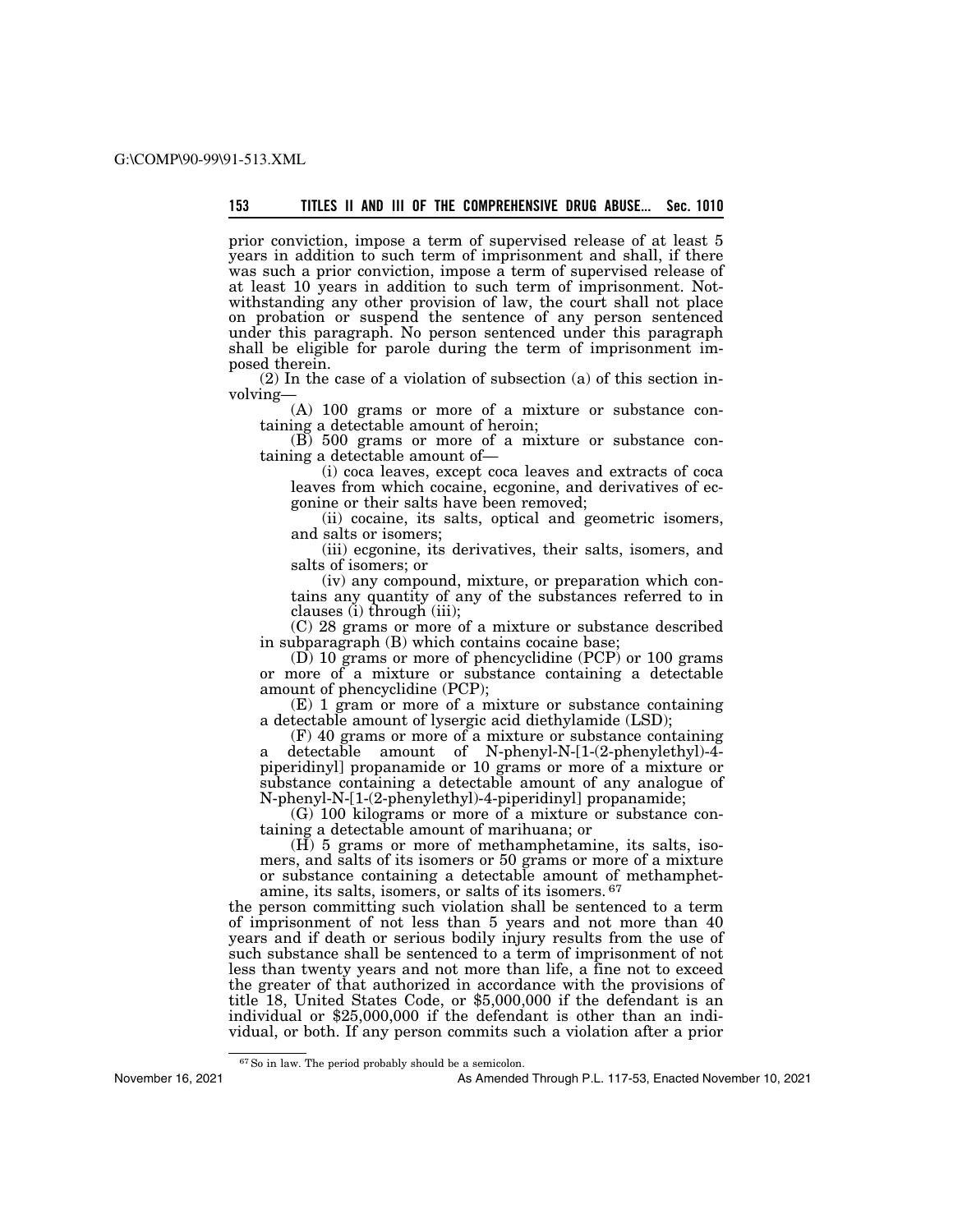# Sec. 1010 TITLES II AND III OF THE COMPREHENSIVE DRUG ABUSE... **154**

conviction for a serious drug felony or serious violent felony has become final, such person shall be sentenced to a term of imprisonment of not less than 10 years and not more than life imprisonment and if death or serious bodily injury results from the use of such substance shall be sentenced to life imprisonment, a fine not to exceed the greater of twice that authorized in accordance with the provisions of title 18, United States Code, or \$8,000,000 if the defendant is an individual or \$50,000,000 if the defendant is other than an individual, or both. Notwithstanding section 3583 of title 18 68, any sentence imposed under this paragraph shall, in the absence of such a prior conviction, include a term of supervised release of at least  $\overline{4}$  years in addition to such term of imprisonment and shall, if there was such a prior conviction, include a term of supervised release of at least 8 years in addition to such term of imprisonment. Notwithstanding any other provision of law, the court shall not place on probation or suspend the sentence of any person sentenced under this paragraph. No person sentenced under this paragraph shall be eligible for parole during the term of imprisonment imposed therein.

(3) In the case of a violation under subsection (a) of this section involving a controlled substance in schedule I or II, gamma hydroxybutyric acid (including when scheduled as an approved drug product for purposes of section  $3(a)(1)(B)$  of the Hillory J. Farias and Samantha Reid Date-Rape Drug Prohibition Act of 2000), or flunitrazepam, the person committing such violation shall, except as provided in paragraphs (1), (2), and (4), be sentenced to a term of imprisonment of not more than 20 years and if death or serious bodily injury results from the use of such substance shall be sentenced to a term of imprisonment of not less than twenty years and not more than life, a fine not to exceed the greater of that authorized in accordance with the provisions of title 18, United States Code, or \$1,000,000 if the defendant is an individual or \$5,000,000 if the defendant is other than an individual, or both. If any person commits such a violation after a prior conviction for a felony drug offense has become final, such person shall be sentenced to a term of imprisonment of not more than 30 years and if death or serious bodily injury results from the use of such substance shall be sentenced to life imprisonment, a fine not to exceed the greater of twice that authorized in accordance with the provisions of title 18, United States Code, or \$2,000,000 if the defendant is an individual or \$10,000,000 if the defendant is other than an individual, or both. Notwithstanding section 3583 of title 18 69, any sentence imposing a term of imprisonment under this paragraph shall, in the absence of such a prior conviction, impose a term of suspervised release of at least 3 years in addition to such term of imprisonment and shall, if there was such a prior conviction, impose a term of suspervised release of at least 6 years in addition to such term of imprisonment. Notwithstanding the prior sentence, and notwithstanding any other provision of law, the court shall not place on probation or suspend the sentence of any person sentenced under the provi-

November 16, 2021

<sup>68</sup>So in law. Probably should be ''title 18, United States Code''. This Act does not contain a

title 18.<br>
<sup>69</sup>So in law. Probably should be "title 18, United States Code". This Act does not contain a title 18.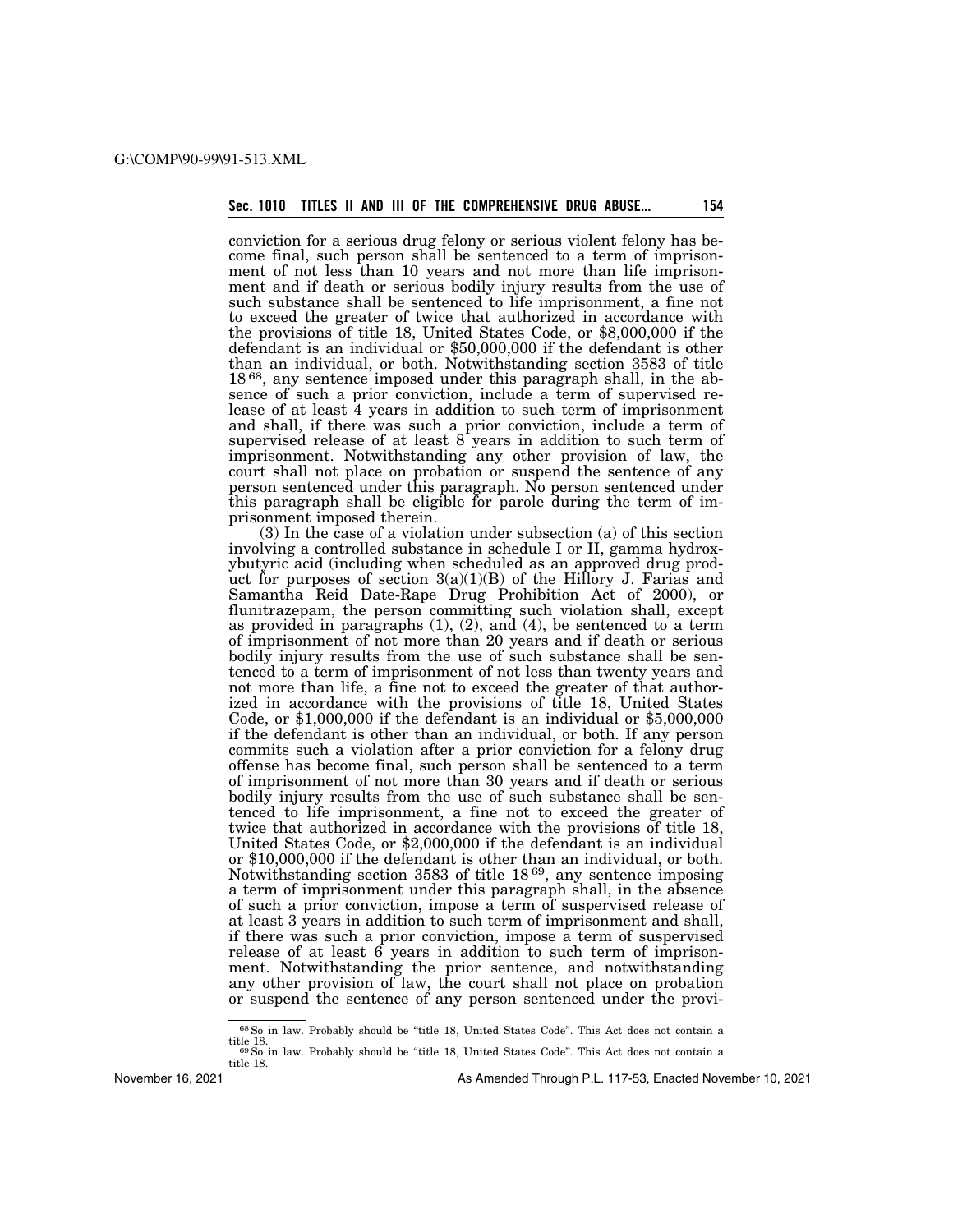sions of this paragraph which provide for a mandatory term of imprisonment if death or serious bodily injury results.

(4) In the case of a violation under subsection (a) with respect to less than 50 kilograms of marihuana except in the case of 100 or more marihuana plants regardless of weight, less than 10 kilograms of hashish, or less than one kilogram of hashish oil, the person committing such violation shall be sentenced in accordance with section  $401(b)(1)(D)$ .

(5) In the case of a violation of subsection (a) involving a controlled substance in schedule III, such person shall be sentenced in accordance with section 401(b)(1).

(6) In the case of a violation of subsection (a) involving a controlled substance in schedule IV, such person shall be sentenced in accordance with section 401(b)(2).

(7) In the case of a violation of subsection (a) involving a controlled substance in schedule V, such person shall be sentenced in accordance with section 401(b)(3).

 $(c)$ <sup>70</sup> A special parole term imposed under this section or section 1012 may be revoked if its terms and conditions are violated. In such circumstances the original term of imprisonment shall be increased by the period of the special parole term and the resulting new term of imprisonment shall not be diminished by the time which was spent on special parole. A person whose special parole term has been revoked may be required to serve all or part of the remainder of the new term of imprisonment. The special term provided for in this section and in section 1012 is in addition to, and not in lieu of, any other parole provided for by law.

(d) A person who knowingly or intentionally—

(1) imports or exports a listed chemical with intent to manufacture a controlled substance in violation of this title or title II;

(2) exports a listed chemical in violation of the laws of the country to which the chemical is exported or serves as a broker or trader for an international transaction involving a listed chemical, if the transaction is in violation of the laws of the country to which the chemical is exported;

(3) imports or exports a listed chemical knowing, or having reasonable cause to believe, that the chemical will be used to manufacture a controlled substance in violation of this title or title II;

(4) exports a listed chemical, or serves as a broker or trader for an international transaction involving a listed chemical, knowing, or having reasonable cause to believe, that the chemical will be used to manufacture a controlled substance in violation of the laws of the country to which the chemical is exported;

November 16, 2021

<sup>&</sup>lt;sup>70</sup>The probable intent of the Congress is that subsection (c) not appear in the law. Section 225 of Public Law 98–473 (98 Stat. 2030) provided that section 1010 above is amended "by re-<br>pealing subsection (c)". That repe is the Code citation for section 1010.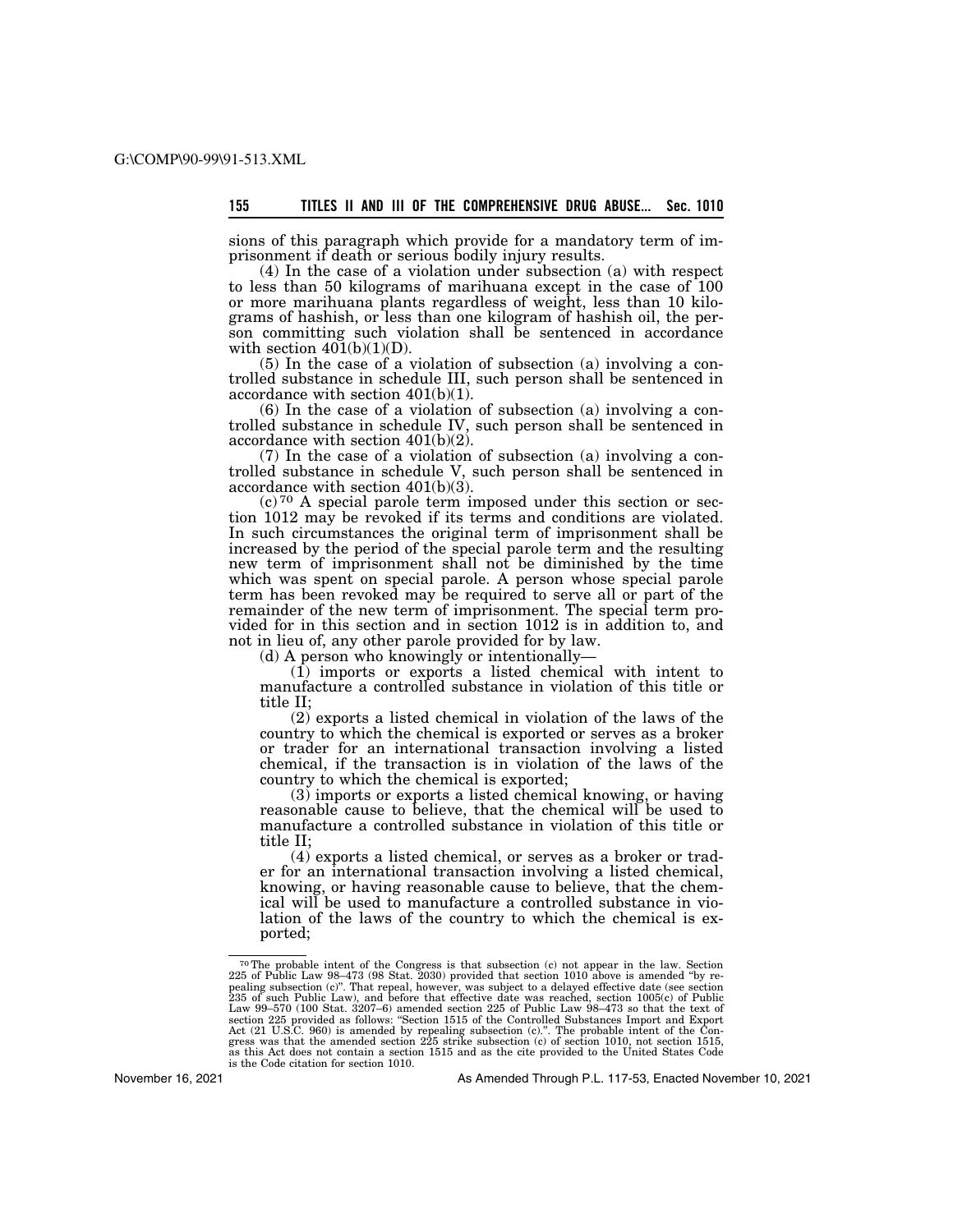# Sec. 1010A TITLES II AND III OF THE COMPREHENSIVE DRUG ABUSE... **156**

(5) imports or exports a listed chemical, with the intent to evade the reporting or recordkeeping requirements of section 1018 applicable to such importation or exportation by falsely representing to the Attorney General that the importation or exportation qualifies for a waiver of the 15-day notification requirement granted pursuant to paragraph (2) or (3) of section 1018(f) by misrepresenting the actual country of final destination of the listed chemical or the actual listed chemical being imported or exported;

(6) imports a listed chemical in violation of section 1002, imports or exports such a chemical in violation of section 1007 or 1018, or transfers such a chemical in violation of section  $1018(d)$ ; or

(7) manufactures, possesses with intent to distribute, or distributes a listed chemical in violation of section 959 of this title. 71

shall be fined in accordance with title 18, imprisoned not more than 20 years in the case of a violation of paragraph  $(1)$  or  $(3)$  involving a list I chemical or not more than 10 years in the case of a violation of this subsection other than a violation of paragraph (1) or (3) involving a list I chemical, or both.

### FOREIGN TERRORIST ORGANIZATIONS, TERRORIST PERSONS AND GROUPS

### Prohibited Acts

SEC. 1010A. [21 U.S.C. 960a] (a) Whoever engages in conduct that would be punishable under section 841(a) of this title if committed within the jurisdiction of the United States, or attempts or conspires to do so, knowing or intending to provide, directly or indirectly, anything of pecuniary value to any person or organization that has engaged or engages in terrorist activity (as defined in section 212(a)(3)(B) of the Immigration and Nationality Act) or terrorism (as defined in section  $140(d)(2)$  of the Foreign Relations Authorization Act, Fiscal Years 1988 and 1989), shall be sentenced to a term of imprisonment of not less than twice the minimum punishment under section 841(b)(1), and not more than life, a fine in accordance with the provisions of title 18, United States Code, or both. Notwithstanding section 3583 of title 18, United States Code, any sentence imposed under this subsection shall include a term of supervised release of at least 5 years in addition to such term of imprisonment.

#### Jurisdiction

(b) There is jurisdiction over an offense under this section if— (1) the prohibited drug activity or the terrorist offense is in violation of the criminal laws of the United States;

(2) the offense, the prohibited drug activity, or the terrorist offense occurs in or affects interstate or foreign commerce;

(3) an offender provides anything of pecuniary value for a terrorist offense that causes or is designed to cause death or

3100). Probably should be a reference to section 1009.

November 16, 2021

<sup>&</sup>lt;sup>71</sup>The reference to section 959 is so in law. See  $102(c)(3)$  of Public Law 104–237 (110 Stat.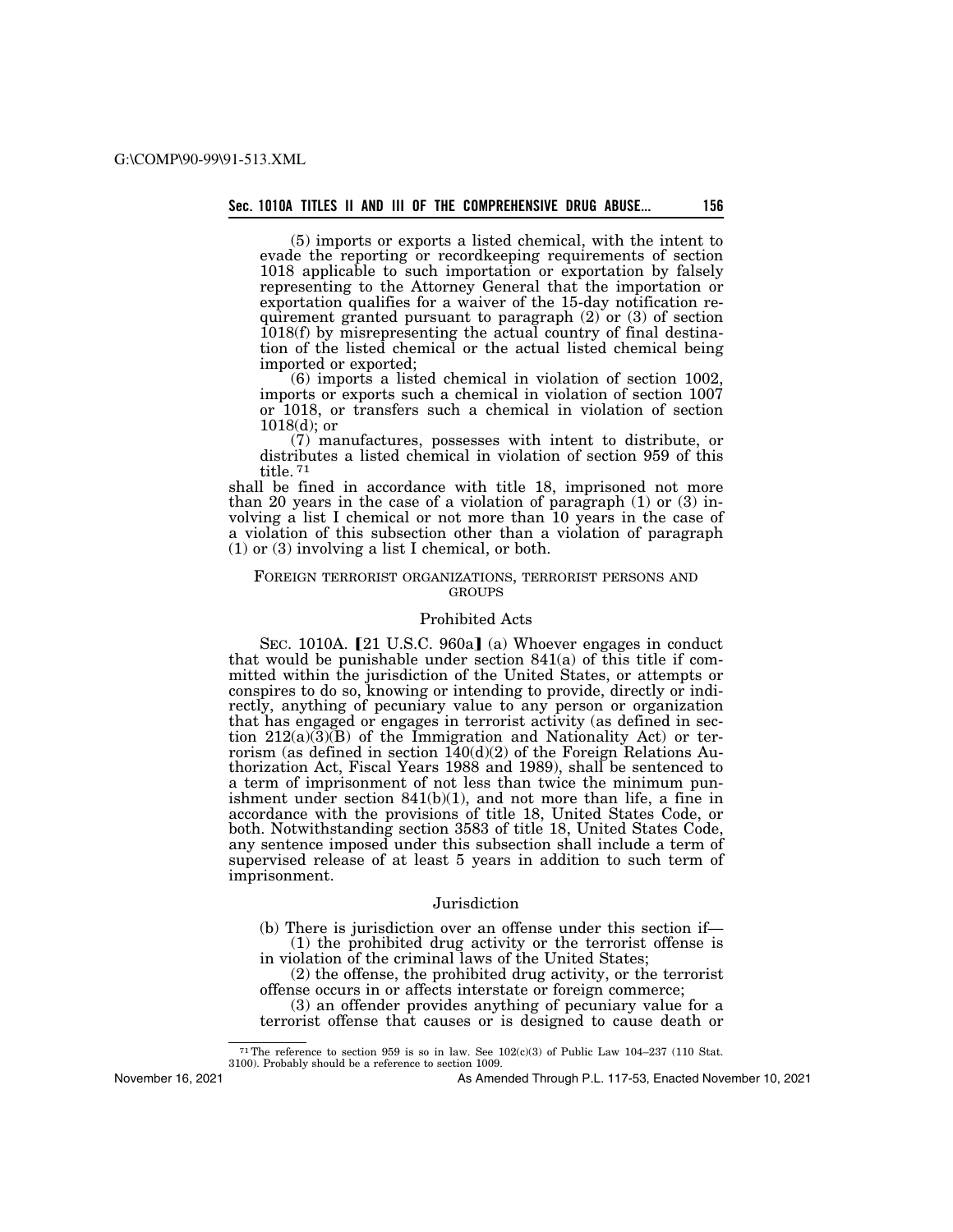serious bodily injury to a national of the United States while that national is outside the United States, or substantial damage to the property of a legal entity organized under the laws of the United States (including any of its States, districts, commonwealths, territories, or possessions) while that property is outside of the United States;

(4) the offense or the prohibited drug activity occurs in whole or in part outside of the United States (including on the high seas), and a perpetrator of the offense or the prohibited drug activity is a national of the United States or a legal entity organized under the laws of the United States (including any of its States, districts, commonwealths, territories, or possessions); or

(5) after the conduct required for the offense occurs an offender is brought into or found in the United States, even if the conduct required for the offense occurs outside the United States.

# Proof Requirements

(c) To violate subsection (a), a person must have knowledge that the person or organization has engaged or engages in terrorist activity (as defined in section  $212(a)(3)(\overline{B})$  of the Immigration and Nationality Act) or terrorism (as defined in section  $140(d)(2)$  of the Foreign Relations Authorization Act, Fiscal Years 1988 and 1989).

#### Definition

(d) As used in this section, the term ''anything of pecuniary value" has the meaning given the term in section  $1958(b)(1)$  of title 18, United States Code.

#### PROHIBITED ACTS B—PENALTIES

SEC. 1011. [21 U.S.C. 961] Any person who violates section 1004 or fails to notify the Attorney General of an importation or exportation under section 1018 shall be subject to the following penalties:

(1) Except as provided in paragraph (2), any such person shall, with respect to any such violation, be subject to a civil penalty of not more than \$25,000. Sections  $402(c)(1)$  and  $(c)(3)$ shall apply to any civil penalty assessed under this paragraph.

(2) If such a violation is prosecuted by an information or indictment which alleges that the violation was committed knowingly or intentionally and the trier of fact specifically finds that the violation was so committed, such person shall be sentenced to imprisonment for not more than one year or a fine of not more than \$25,000 or both.

#### SECOND OR SUBSEQUENT OFFENSES

SEC. 1012.  $[21 \text{ U.S.C. } 962]$  (a) Any person convicted of any offense under this part is, if the offense is a second or subsequent offense, punishable by a term of imprisonment twice that otherwise authorized, by twice the fine otherwise authorized, or by both.

November 16, 2021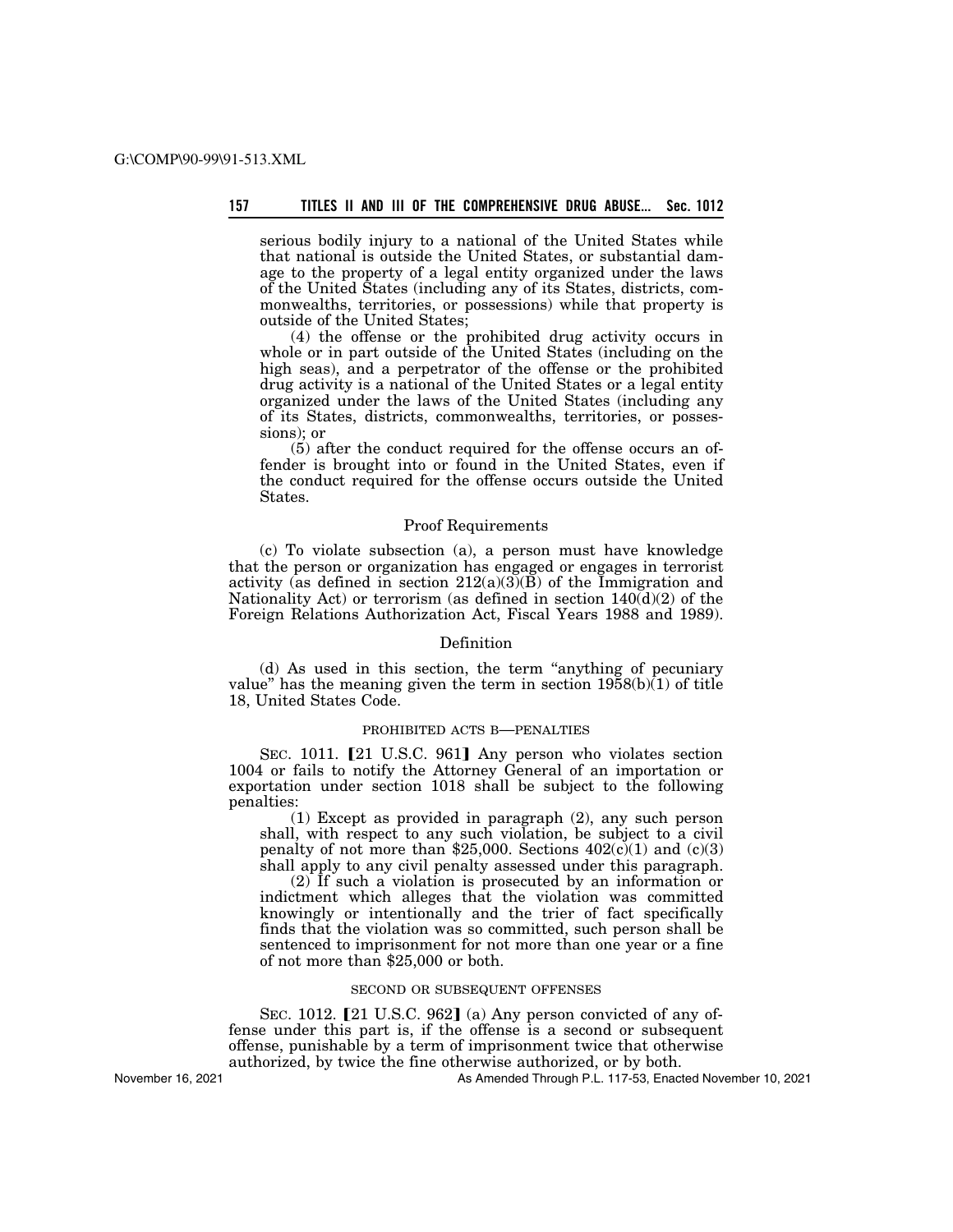#### **Sec. 1013 TITLES II AND III OF THE COMPREHENSIVE DRUG ABUSE... 158**

(b) For purposes of this section, a person shall be considered convicted of a second or subsequent offense if, prior to the commission of such offense, one or more prior convictions of such person for a felony drug offense have become final.

(c) Section 411 shall apply with respect to any proceeding to sentence a person under this section.

### ATTEMPT AND CONSPIRACY

SEC. 1013. [21 U.S.C. 963] Any person who attempts or conspires to commit any offense defined in this title shall be subject to the same penalties as those prescribed for the offense, the commission of which was the object of the attempt or conspiracy.

### ADDITIONAL PENALTIES

SEC. 1014. [21 U.S.C. 964] Any penalty imposed for violation of this title shall be in addition to, and not in lieu of, any civil or administrative penalty or sanction authorized by law.

### APPLICABILITY OF PART E OF TITLE II

SEC. 1015.  $[21 \text{ U.S.C. } 965]$  Part E of title II shall apply with respect to functions of the Attorney General (and of officers and employees of the Bureau of Narcotics and Dangerous Drugs) under this title, to administrative and judicial proceedings under this title, and to violations of this title, to the same extent that such part applies to functions of the Attorney General (and such officers and employees) under title II, to such proceedings under title II, and to violations of title II. For purposes of the application of this section to section 510 or 511, any reference in such section 510 or 511 to "this title" shall be deemed to be a reference to title III, any reference to section 303 shall be deemed to be a reference to section 1008, and any reference to section 302(d) shall be deemed to be a reference to section 1007(b)(2).

#### AUTHORITY OF SECRETARY OF TREASURY

SEC. 1016. [21 U.S.C. 966] Nothing in this Act shall derogate from the authority of the Secretary of the Treasury under the customs and related laws.

### CRIMINAL FORFEITURES

SEC. 1017.  $[21 \text{ U.S.C. } 970]$  Section 413 of title II, relating to criminal forfeitures, shall apply in every respect to a violation of this title punishable by imprisonment for more than one year.

### NOTIFICATION, SUSPENSION OF SHIPMENT, AND PENALTIES WITH RESPECT TO IMPORTATION AND EXPORTATION OF LISTED CHEMICALS

SEC. 1018.  $[21 \text{ U.S.C. } 971]$  (a) Each regulated person who imports or exports a listed chemical shall notify the Attorney General of the importation or exportation not later than 15 days before the transaction is to take place.

(b)(1) The Attorney General shall provide by regulation for cir-

cumstances in which the requirement of subsection (a) does not

As Amended Through P.L. 117-53, Enacted November 10, 2021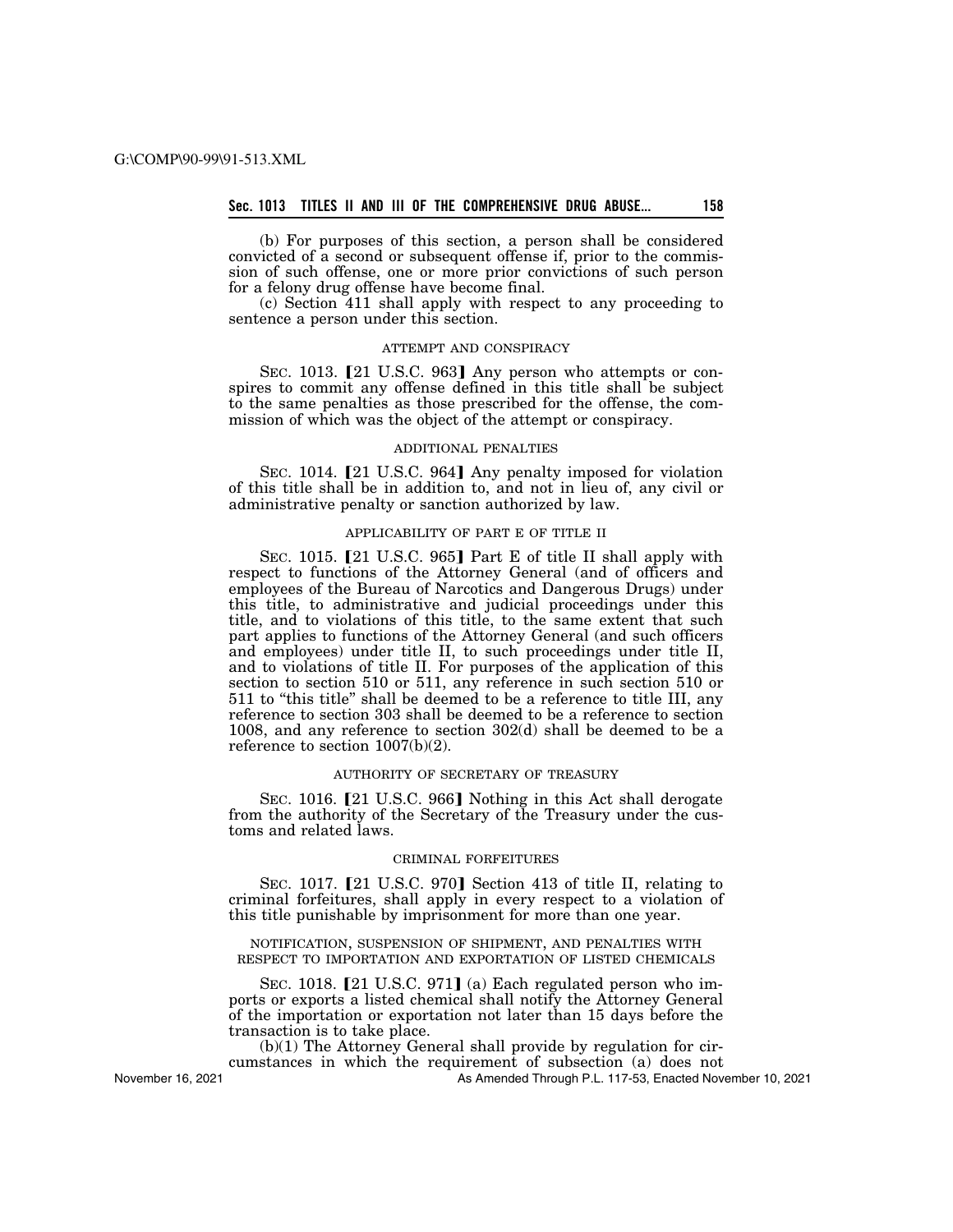apply to a transaction between a regulated person and a regular customer or to a transaction that is an importation by a regular importer. At the time of any importation or exportation constituting a transaction referred to in the preceding sentence, the regulated person shall notify the Attorney General of the transaction.

(2) The regulations under this subsection shall provide that the initial notification under subsection (a) with respect to a customer of a regulated person or to an importer shall, upon the expiration of the 15-day period, qualify the customer as a regular customer or the importer as a regular importer, unless the Attorney General otherwise notifies the regulated person in writing.

(c)(1) The Attorney General may order the suspension of any importation or exportation of a listed chemical (other than a regulated transaction to which the requirement of subsection (a) does not apply by reason of subsection  $(b)$  or may disqualify any regular customer or regular importer on the ground that the chemical may be diverted to the clandestine manufacture of a controlled substance (without regard to the form of the chemical that may be diverted, including the diversion of a finished drug product to be manufactured from bulk chemicals to be transferred). From and after the time when the Attorney General provides written notice of the order (including a statement of the legal and factual basis for the order) to the regulated person, the regulated person may not carry out the transaction.

(2) Upon written request to the Attorney General, a regulated person to whom an order applies under paragraph (1) is entitled to an agency hearing on the record in accordance with subchapter II of chapter 5 of title 5, United States Code. The hearing shall be held on an expedited basis and not later than 45 days after the request is made, except that the hearing may be held at a later time, if so requested by the regulated person.

 $(d)(1)(A)$  Information provided in a notice under subsection (a) or (b) shall include the name of the person to whom the importer or exporter involved intends to transfer the listed chemical involved, and the quantity of such chemical to be transferred.

(B) In the case of a notice under subsection (b) submitted by a regular importer, if the transferee identified in the notice is not a regular customer, such importer may not transfer the listed chemical until after the expiration of the 15-day period beginning on the date on which the notice is submitted to the Attorney General.

(C) After a notice under subsection (a) or (b) is submitted to the Attorney General, if circumstances change and the importer or exporter will not be transferring the listed chemical to the transferee identified in the notice, or will be transferring a greater quantity of the chemical than specified in the notice, the importer or exporter shall update the notice to identify the most recent prospective transferee or the most recent quantity or both (as the case may be) and may not transfer the listed chemical until after the expiration of the 15-day period beginning on the date on which the update is submitted to the Attorney General, except that such 15-day restriction does not apply if the prospective transferee identified in the update is a regular customer. The preceding sentence applies with respect to changing circumstances regarding a transferee or

November 16, 2021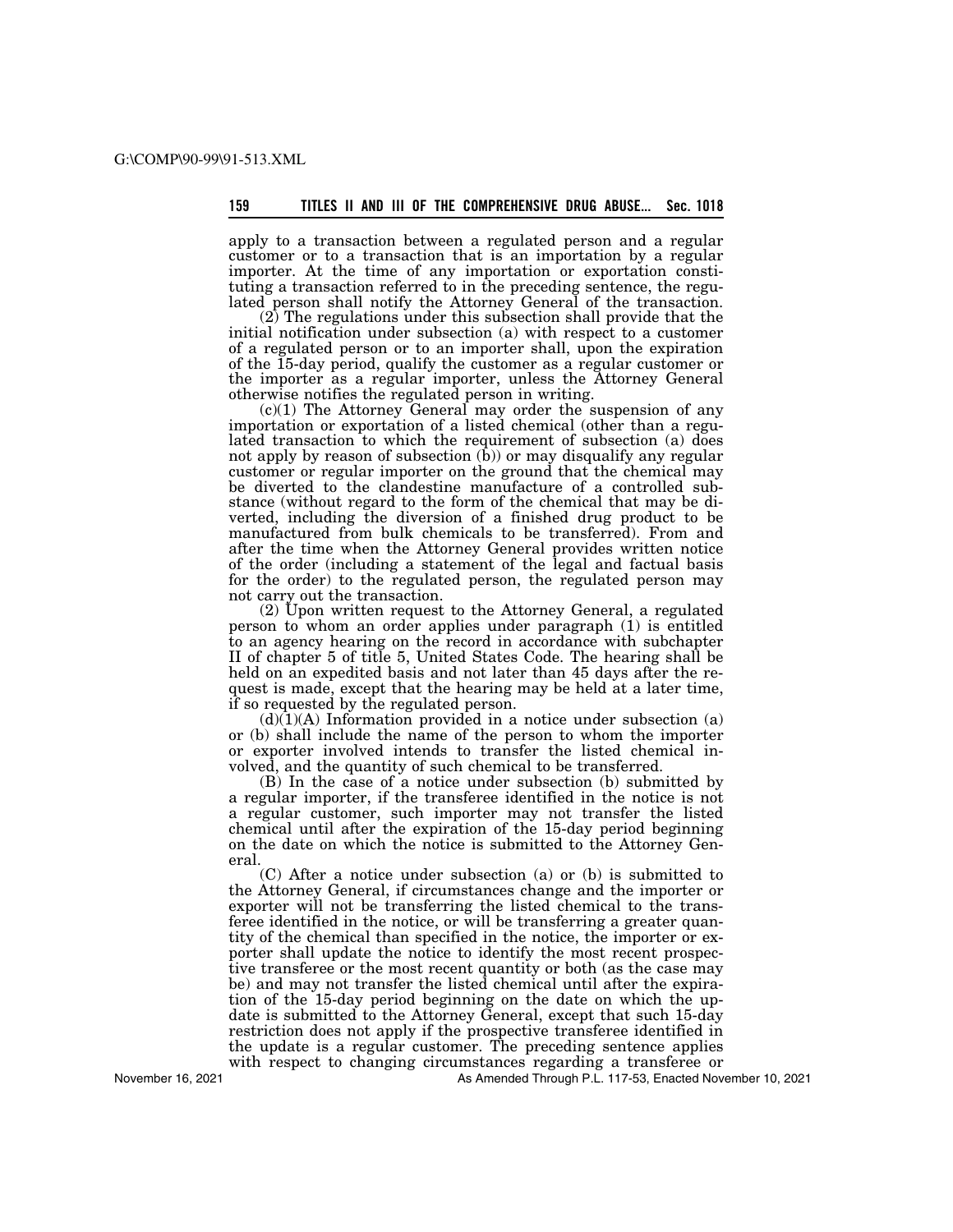quantity identified in an update to the same extent and in the same manner as such sentence applies with respect to changing circumstances regarding a transferee or quantity identified in the original notice under subsection (a) or (b).

(D) In the case of a transfer of a listed chemical that is subject to a 15-day restriction under subparagraph (B) or (C), the transferee involved shall, upon the expiration of the 15-day period, be considered to qualify as a regular customer, unless the Attorney General otherwise notifies the importer or exporter involved in writing.

(2) With respect to a transfer of a listed chemical with which a notice or update referred to in paragraph (1) is concerned:

(A) The Attorney General, in accordance with the same procedures as apply under subsection  $(c)(2)$ —

(i) may order the suspension of the transfer of the listed chemical by the importer or exporter involved, except for a transfer to a regular customer, on the ground that the chemical may be diverted to the clandestine manufacture of a controlled substance (without regard to the form of the chemical that may be diverted, including the diversion of a finished drug product to be manufactured from bulk chemicals to be transferred), subject to the Attorney General ordering such suspension before the expiration of the 15-day period referred to in paragraph (1) with respect to the importation or exportation (in any case in which such a period applies); and

 $(ii)$  may, for purposes of clause (i) and paragraph  $(1)$ , disqualify a regular customer on such ground.

(B) From and after the time when the Attorney General provides written notice of the order under subparagraph (A) (including a statement of the legal and factual basis for the order) to the importer or exporter, the importer or exporter may not carry out the transfer.

(3) For purposes of this subsection:

(A) The terms ''importer'' and ''exporter'' mean a regulated person who imports or exports a listed chemical, respectively.

(B) The term ''transfer'', with respect to a listed chemical, includes the sale of the chemical.

(C) The term ''transferee'' means a person to whom an importer or exporter transfers a listed chemical.

(e) A person located in the United States who is a broker or trader for an international transaction in a listed chemical that is a regulated transaction solely because of that person's involvement as a broker or trader shall, with respect to that transaction, be subject to all of the notification, reporting, recordkeeping, and other requirements placed upon exporters of listed chemicals by this title and title II.

(f)(1) The Attorney General may by regulation require that the 15-day notification requirement of subsection (a) apply to all exports of a listed chemical to a specified country, regardless of the status of certain customers in such country as regular customers, if the Attorney General finds that such notification is necessary to support effective chemical diversion control programs or is required

November 16, 2021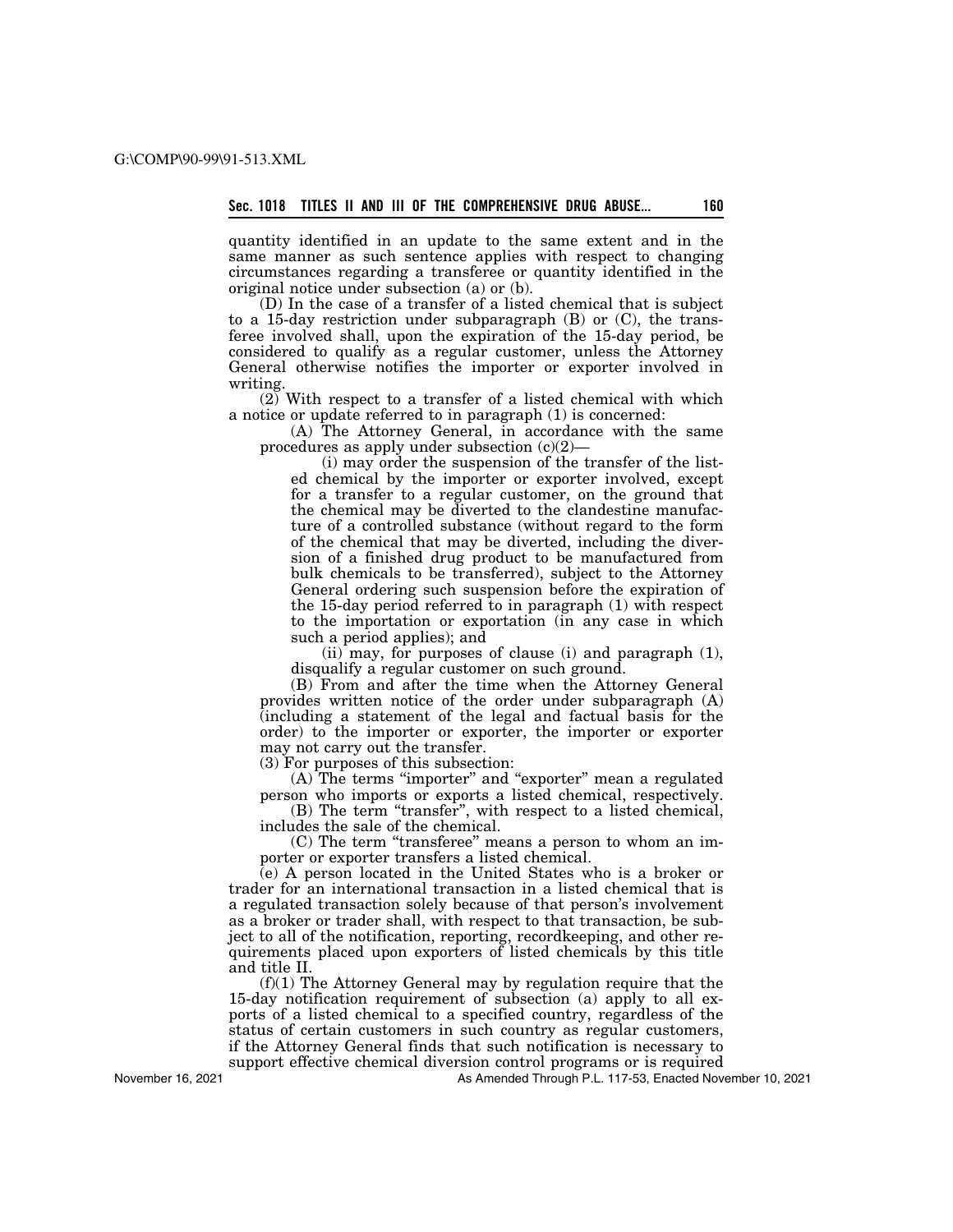by treaty or other international agreement to which the United States is a party.

(2) The Attorney General may by regulation waive the 15-day notification requirement for exports of a listed chemical to a specified country if the Attorney General determines that such notification is not required for effective chemical diversion control. If the notification requirement is waived, exporters of the listed chemical shall be required to submit to the Attorney General reports of individual exportations or periodic reports of such exportation of the listed chemical, at such time or times and containing such information as the Attorney General shall establish by regulation.

(3) The Attorney General may by regulation waive the 15-day notification requirement for the importation of a listed chemical if the Attorney General determines that such notification is not necessary for effective chemical diversion control. If the notification requirement is waived, importers of the listed chemical shall be required to submit to the Attorney General reports of individual importations or periodic reports of the importation of the listed chemical, at such time or times and containing such information as the Attorney General shall establish by regulation.

(g) Within 30 days after a transaction covered by this section is completed, the importer or exporter shall send the Attorney General a return declaration containing particulars of the transaction, including the date, quantity, chemical, container, name of transferees, and such other information as the Attorney General may specify in regulations. For importers, a single return declaration may include the particulars of both the importation and distribution. If the importer has not distributed all chemicals imported by the end of the initial 30-day period, the importer shall file supplemental return declarations no later than 30 days from the date of any further distribution, until the distribution or other disposition of all chemicals imported pursuant to the import notification or any update are accounted for.

 $(h)(1)$  With respect to a regulated person importing ephedrine, pseudoephedrine, or phenylpropanolamine (referred to in this section as an ''importer''), a notice of importation under subsection (a) or (b) shall include all information known to the importer on the chain of distribution of such chemical from the manufacturer to the importer.

(2) For the purpose of preventing or responding to the diversion of ephedrine, pseudoephedrine, or phenylpropanolamine for use in the illicit production of methamphetamine, the Attorney General may, in the case of any person who is a manufacturer or distributor of such chemical in the chain of distribution referred to in paragraph (1) (which person is referred to in this subsection as a ''foreign-chain distributor''), request that such distributor provide to the Attorney General information known to the distributor on the distribution of the chemical, including sales.

(3) If the Attorney General determines that a foreign-chain distributor is refusing to cooperate with the Attorney General in obtaining the information referred to in paragraph (2), the Attorney General may, in accordance with procedures that apply under subsection (c), issue an order prohibiting the importation of ephedrine, pseudoephedrine, or phenylpropanolamine in any case in which

November 16, 2021